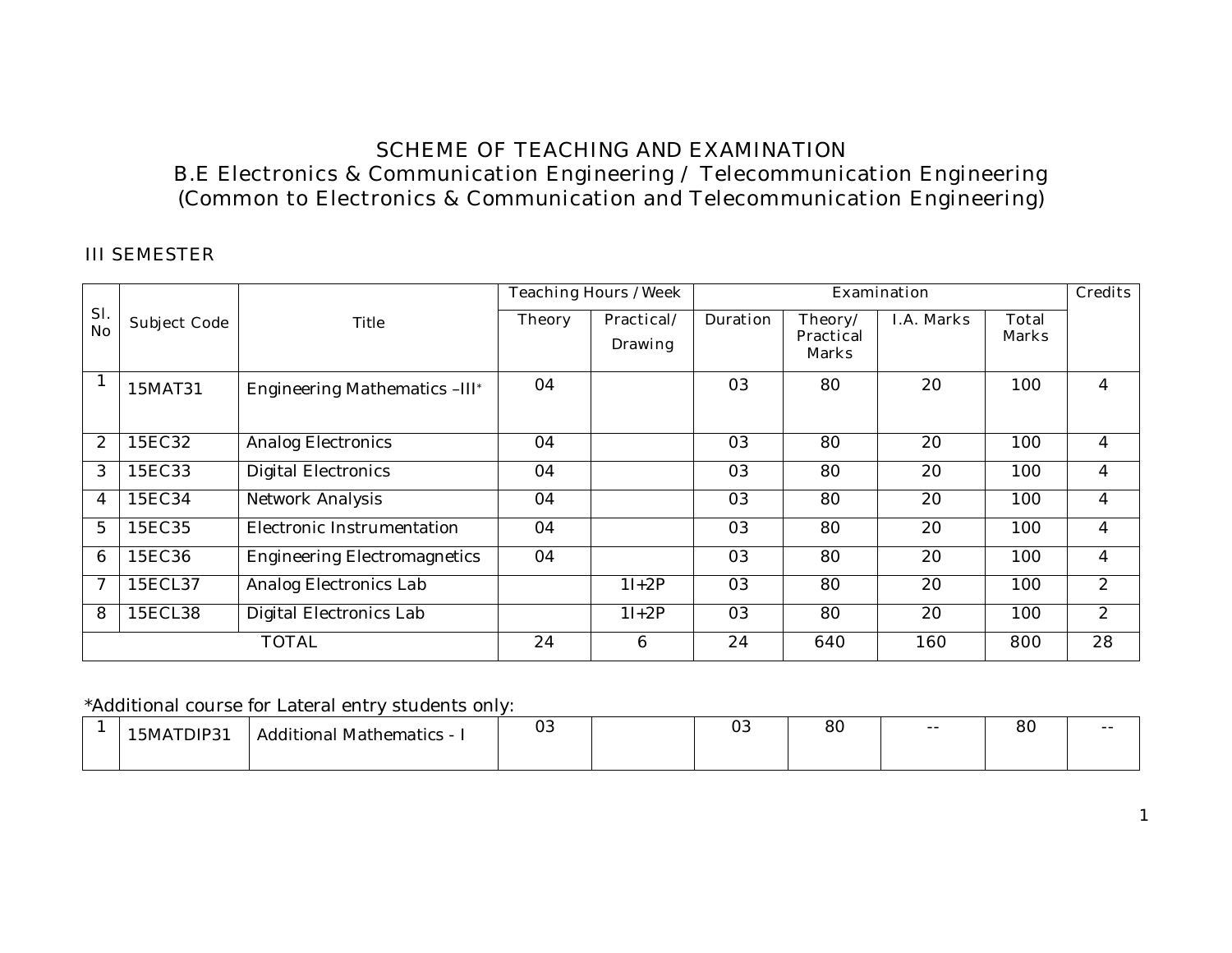## **SCHEME OF TEACHING AND EXAMINATION B.E Electronics & Communication Engineering / Telecommunication Engineering (Common to Electronics & Communication and Telecommunication Engineering)**

#### **IV SEMESTER**

|                  |                     |                                               |               | <b>Teaching Hours</b><br>/Week     |                 | <b>Examination</b>                          |                      |                              |                |  |  |
|------------------|---------------------|-----------------------------------------------|---------------|------------------------------------|-----------------|---------------------------------------------|----------------------|------------------------------|----------------|--|--|
| Sl.<br><b>No</b> | <b>Subject Code</b> | Title                                         | <b>Theory</b> | <b>Practical</b><br><b>Drawing</b> | <b>Duration</b> | Theory/<br><b>Practical</b><br><b>Marks</b> | I.A.<br><b>Marks</b> | <b>Total</b><br><b>Marks</b> |                |  |  |
|                  | 15MAT41             | Engineering Mathematics -IV*                  | 04            |                                    | 03              | 80                                          | 20                   | 100                          | 4              |  |  |
| $\overline{c}$   | 15EC 42             | Microprocessor                                | 04            |                                    | 03              | 80                                          | 20                   | 100                          | $\overline{4}$ |  |  |
| 3                | 15EC43              | <b>Control Systems</b>                        | 04            |                                    | 03              | 80                                          | 20                   | 100                          | $\overline{4}$ |  |  |
| 4                | 15EC44              | Signals and Systems                           | 04            |                                    | 03              | 80                                          | 20                   | 100                          | $\overline{4}$ |  |  |
| 5                | 15EC45              | Principles of Communication<br><b>Systems</b> | 04            |                                    | 03              | 80                                          | 20                   | 100                          | $\overline{4}$ |  |  |
| 6                | 15EC46              | <b>Linear Integrated Circuits</b>             | 04            |                                    | 03              | 80                                          | 20                   | 100                          | $\overline{4}$ |  |  |
| 7                | 15ECL47             | Microprocessor Lab                            |               | $1I+2P$                            | 03              | 80                                          | 20                   | 100                          | $\overline{c}$ |  |  |
| 8                | 15ECL48             | ICs and Communication<br>Linear<br>Lab        |               | $1I+2P$                            | 03              | 80                                          | 20                   | 100                          | $\overline{c}$ |  |  |
|                  |                     | <b>TOTAL</b>                                  | 24            | 06                                 | 24              | 640                                         | 160                  | 800                          | 28             |  |  |

\*Additional course for Lateral entry students only:

| 15MATDIP41 | <b>Additional Mathematics - "</b> | 03 | $\Omega$<br>UU | 80 | -- | $\Omega$<br>ōυ | $ -$ |
|------------|-----------------------------------|----|----------------|----|----|----------------|------|
|            |                                   |    |                |    |    |                |      |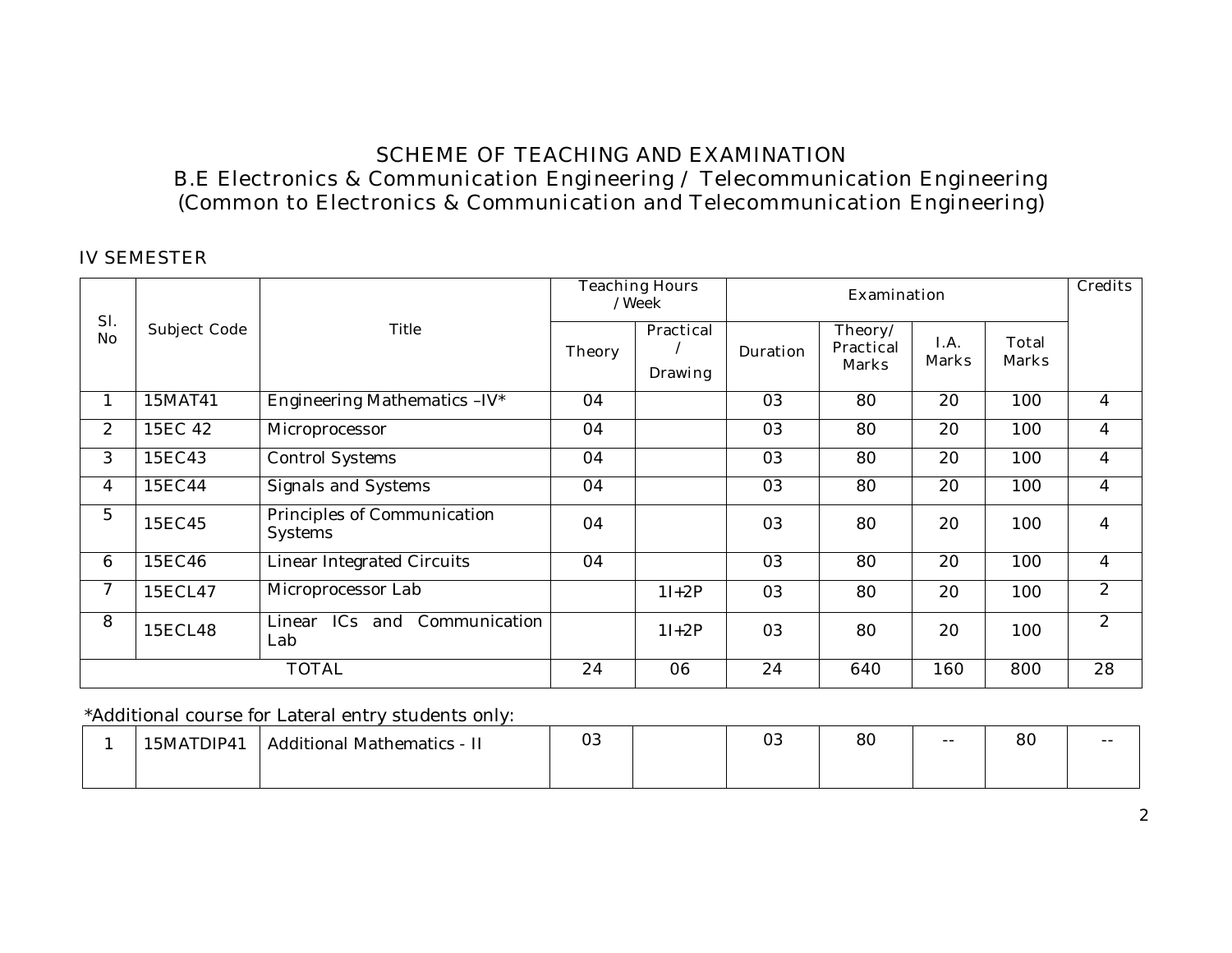#### **V SEMESTER**

| Sl.            | <b>Subject</b> | <b>Title</b>                                          | <b>Teaching Hours</b><br>/Week |                              | <b>Examination</b> |                                             |                      |                              |                  |
|----------------|----------------|-------------------------------------------------------|--------------------------------|------------------------------|--------------------|---------------------------------------------|----------------------|------------------------------|------------------|
| N <sub>o</sub> | Code           |                                                       | <b>Theory</b>                  | <b>Practical</b><br>/Drawing | <b>Duration</b>    | Theory/<br><b>Practical</b><br><b>Marks</b> | I.A.<br><b>Marks</b> | <b>Total</b><br><b>Marks</b> | <b>Credits</b>   |
|                | 15ES51         | Management and<br><b>Entrepreneurship Development</b> | 04                             |                              | 03                 | 80                                          | 20                   | 100                          | $\overline{4}$   |
| 2              | 15EC52         | Digital Signal Processing                             | 04                             |                              | 03                 | 80                                          | 20                   | 100                          | $\overline{4}$   |
| 3              | 15EC53         | Verilog HDL                                           | 04                             |                              | 03                 | 80                                          | 20                   | 100                          | $\overline{4}$   |
| 4              | 15EC54         | Information Theory and Coding                         | 04                             |                              | 03                 | 80                                          | 20                   | 100                          | 4                |
| $\overline{5}$ | 15XX55X        | Professional Elective-1                               | 03                             |                              | 03                 | 80                                          | 20                   | 100                          | 3                |
| 6              | 15XX56X        | Open Elective-1                                       | 03                             |                              | 03                 | 80                                          | 20                   | 100                          | 3                |
| 7              | 15ECL57        | DSP Lab                                               |                                | $1I+2P$                      | 03                 | 80                                          | 20                   | 100                          | 2                |
| 8              | 15ECL58        | HDL Lab                                               |                                | $1I+2P$                      | 03                 | 80                                          | 20                   | 100                          | $\boldsymbol{2}$ |
|                |                | <b>TOTAL</b>                                          | 22                             | 06                           | 24                 | 640                                         | 160                  | 800                          | 26               |

| <b>Professional Elective-1</b> |                                             |  |         | Open Elective - $1$ <sup>*</sup> (List offered by EC/TC Board only) |
|--------------------------------|---------------------------------------------|--|---------|---------------------------------------------------------------------|
|                                | 15EC551 Nanoelectronics                     |  | 15EC561 | <b>Automotive Electronics</b>                                       |
|                                | 15EC552 Switching & Finite Automata Theory  |  | 15EC562 | Object Oriented Programming Using C++                               |
|                                | 15EC553   Operating System                  |  | 15EC563 | 8051 Microcontroller                                                |
|                                | 15EC554   Electrical Engineering Materials  |  |         |                                                                     |
|                                | 15TE555   Transmission Lines and Waveguides |  |         |                                                                     |

**1. Professional Elective:** Elective relevant to chosen specialization/branch.

**2. \* Open Elective List** : For other Open Electives offered by other Boards, refer the Scheme of other Boards or Consolidated list in VTU Website.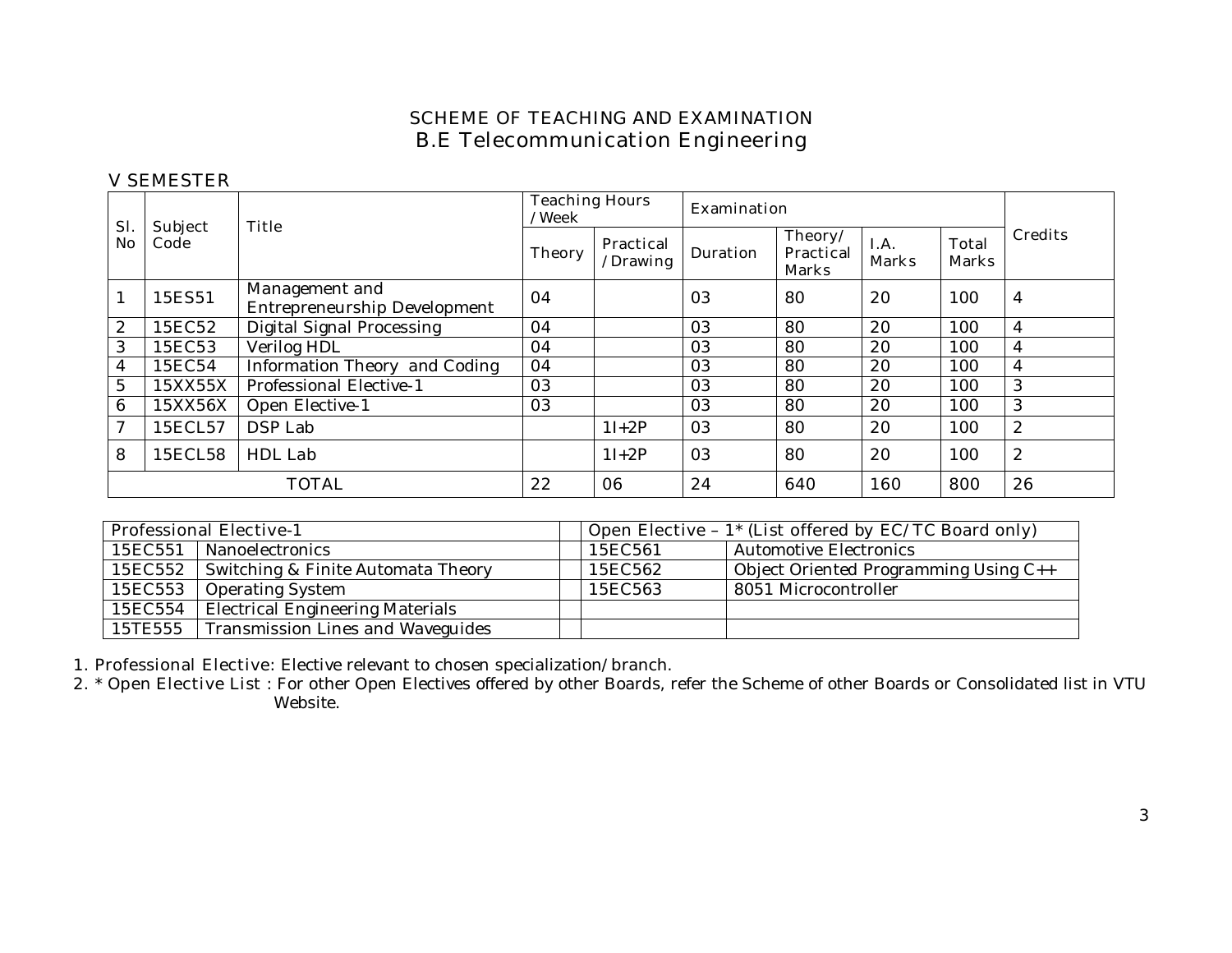#### **VI SEMESTER**

| Sl.          | Subject |                                        | <b>Teaching Hours</b><br>/Week |                              | <b>Examination</b> | <b>Credits</b>                              |                      |                              |              |
|--------------|---------|----------------------------------------|--------------------------------|------------------------------|--------------------|---------------------------------------------|----------------------|------------------------------|--------------|
| No.          | Code    | <b>Title</b>                           | <b>Theory</b>                  | Practical/<br><b>Drawing</b> | <b>Duration</b>    | Theory/<br><b>Practical</b><br><b>Marks</b> | I.A.<br><b>Marks</b> | <b>Total</b><br><b>Marks</b> |              |
|              | 15EC61  | Digital Communication                  | 04                             |                              | 03                 | 80                                          | 20                   | 100                          | 4            |
| $\mathbf{2}$ | 15EC62  | ARM Microcontroller & Embedded Systems | 04                             |                              | 03                 | 80                                          | 20                   | 100                          | 4            |
| 3            | 15TE63  | Microwave Theory and Antennas          | 04                             |                              | 03                 | 80                                          | 20                   | 100                          | 4            |
| 4            | 15EC64  | Computer Communication Networks        | 04                             |                              | 03                 | 80                                          | 20                   | 100                          | 4            |
| 5            | 15XX65X | Professional Elective-2                | 03                             |                              | 03                 | 80                                          | 20                   | 100                          | 3            |
| 6            | 15XX66X | Open Elective-2                        | 03                             |                              | 03                 | 80                                          | 20                   | 100                          | 3            |
| 7            | 15ECL67 | Embedded Controller Lab                |                                | $1I+2P$                      | 03                 | 80                                          | 20                   | 100                          | $\mathbf{2}$ |
| 8            | 15TEL68 | Microwave and Antennas Lab             |                                | $1I+2P$                      | 03                 | 80                                          | 20                   | 100                          | 2            |
|              |         | <b>TOTAL</b>                           | 22                             | 6                            | 24                 | 640                                         | <b>160</b>           | 800                          | 26           |

| <b>Professional Elective-2</b> |                                   |  |         | Open Elective - $2^*$ (List offered by EC/TC Board only) |
|--------------------------------|-----------------------------------|--|---------|----------------------------------------------------------|
| 15EC651                        | Cellular Mobile Communication     |  | 15EC661 | Data Structures Using C++                                |
| 15EC652                        | Adaptive Signal Processing        |  | 15EC662 | <b>Power Electronics</b>                                 |
| 15EC653                        | <b>Artificial Neural Networks</b> |  | 15EC663 | Digital System Design using Verilog                      |
| 15EC654                        | Digital Switching Systems         |  |         |                                                          |
| 15TE655                        | <b>Image Processing</b>           |  |         |                                                          |

**1. Professional Elective:** Elective relevant to chosen specialization/branch.

**2. \* Open Elective List** : For other Open Electives offered by other Boards, refer the Scheme of other Boards or Consolidated list in VTU Website.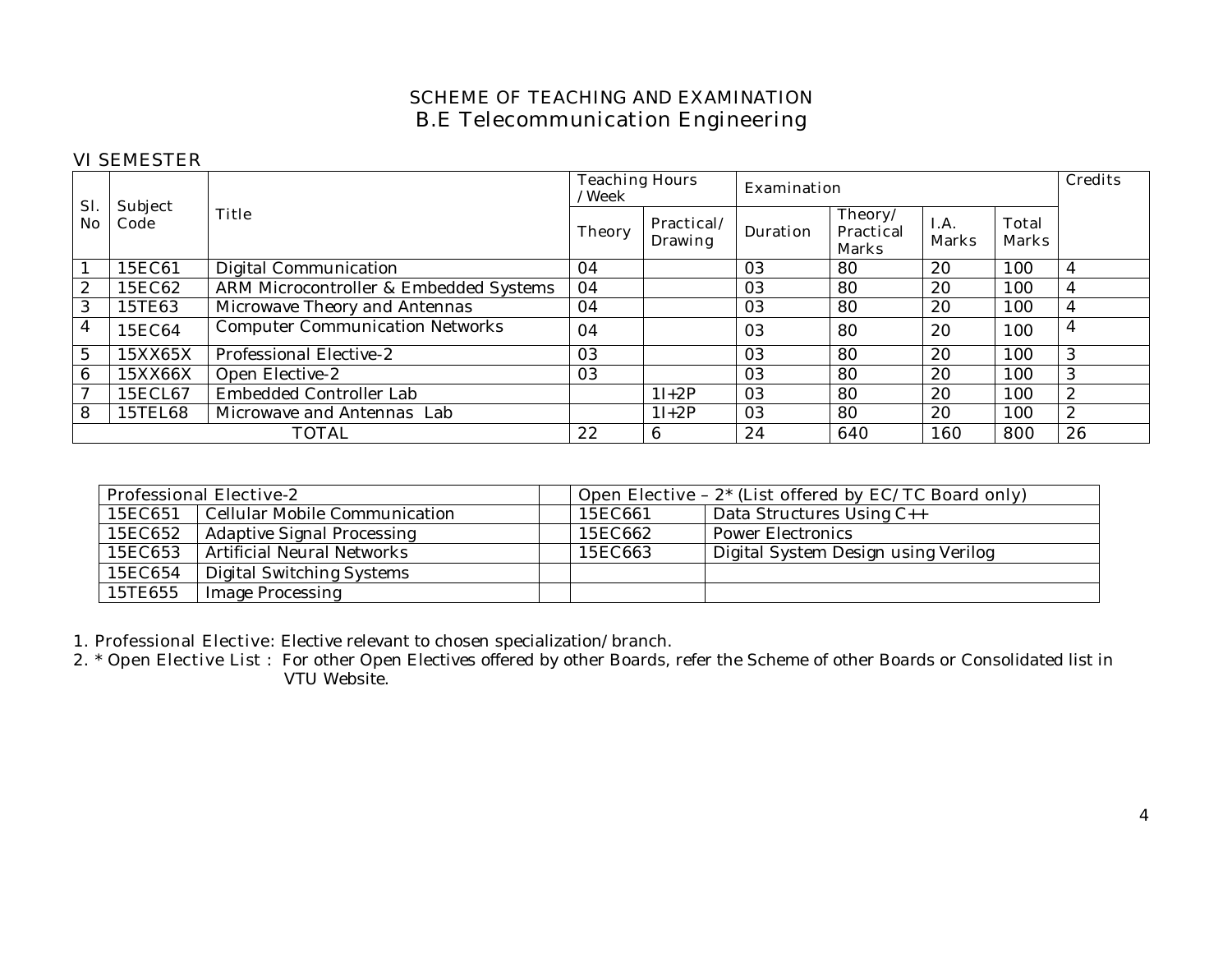#### **VII SEMESTER**

| Sl.            |                        |                                                  | /Week  | <b>Teaching Hours</b>            |                 | <b>Examination</b>   |                                             |                              |                  |  |
|----------------|------------------------|--------------------------------------------------|--------|----------------------------------|-----------------|----------------------|---------------------------------------------|------------------------------|------------------|--|
| <b>No</b>      | <b>Subject</b><br>Code | <b>Title</b>                                     | Theory | <b>Practical</b><br>/Drawin<br>g | <b>Duration</b> | I.A.<br><b>Marks</b> | Theory/<br><b>Practical</b><br><b>Marks</b> | <b>Total</b><br><b>Marks</b> |                  |  |
|                | 15TE71                 | Cryptography and Network<br>Security             | 04     |                                  | 03              | 20                   | 80                                          | 100                          | 4                |  |
| 2              | 15TE72                 | Satellite Communication and<br>Remote sensing    | 04     |                                  | 03              | 20                   | 80                                          | 100                          | 4                |  |
| 3              | 15TE73                 | <b>CMOS VLSI Design</b>                          | 04     |                                  | 03              | 20                   | 80                                          | 100                          | $\overline{4}$   |  |
| 4              | 15XX74X                | Professional Elective-3                          | 03     |                                  | 03              | 20                   | 80                                          | 100                          | 3                |  |
| $\overline{5}$ | 15XX75X                | Professional Elective-4                          | 03     |                                  | 03              | 20                   | 80                                          | 100                          | 3                |  |
| 6              | 15TEL76                | Digital Communication Lab                        |        | $1I+2P$                          | 03              | 20                   | 80                                          | 100                          | $\mathbf{2}$     |  |
| $\overline{7}$ | 15TEL77                | <b>Computer Communication</b><br>Networks Lab    |        | $1I+2P$                          | 03              | 20                   | 80                                          | 100                          | $\boldsymbol{2}$ |  |
| 8              | 15ECP78                | Project Work Phase - I +<br>Project Work Seminar |        |                                  |                 | 100                  | $\overline{\phantom{a}}$                    | 100                          | 2                |  |
|                |                        | <b>TOTAL</b>                                     | 18     | 6                                | 21              | 240                  | 560                                         | 800                          | 24               |  |

| <b>Professional Elective-3</b> |                                     |  | <b>Professional Elective-4</b>                |
|--------------------------------|-------------------------------------|--|-----------------------------------------------|
| 15EC741                        | Multimedia Communication            |  | 15EC751   DSP Algorithms and Architecture     |
| 15EC742                        | Biomedical Signal Processing        |  | 15EC752   IoT and Wireless Sensor Networks    |
| 15EC743                        | <b>Real Time Systems</b>            |  | 15EC753   Pattern Recognition                 |
| 15TE744                        | <b>Cognitive Radio Networks</b>     |  | 15EC754   Advanced Computer Architecture      |
| 15TE745                        | Radio Frequency Integrated Circuits |  | 15TE755   High Performance Computing Networks |

**1. Project Phase –I + Project Work Seminar:** Literature Survey, Problem Identification, Objectives and Methodology. Submission of Synopsis and Seminar.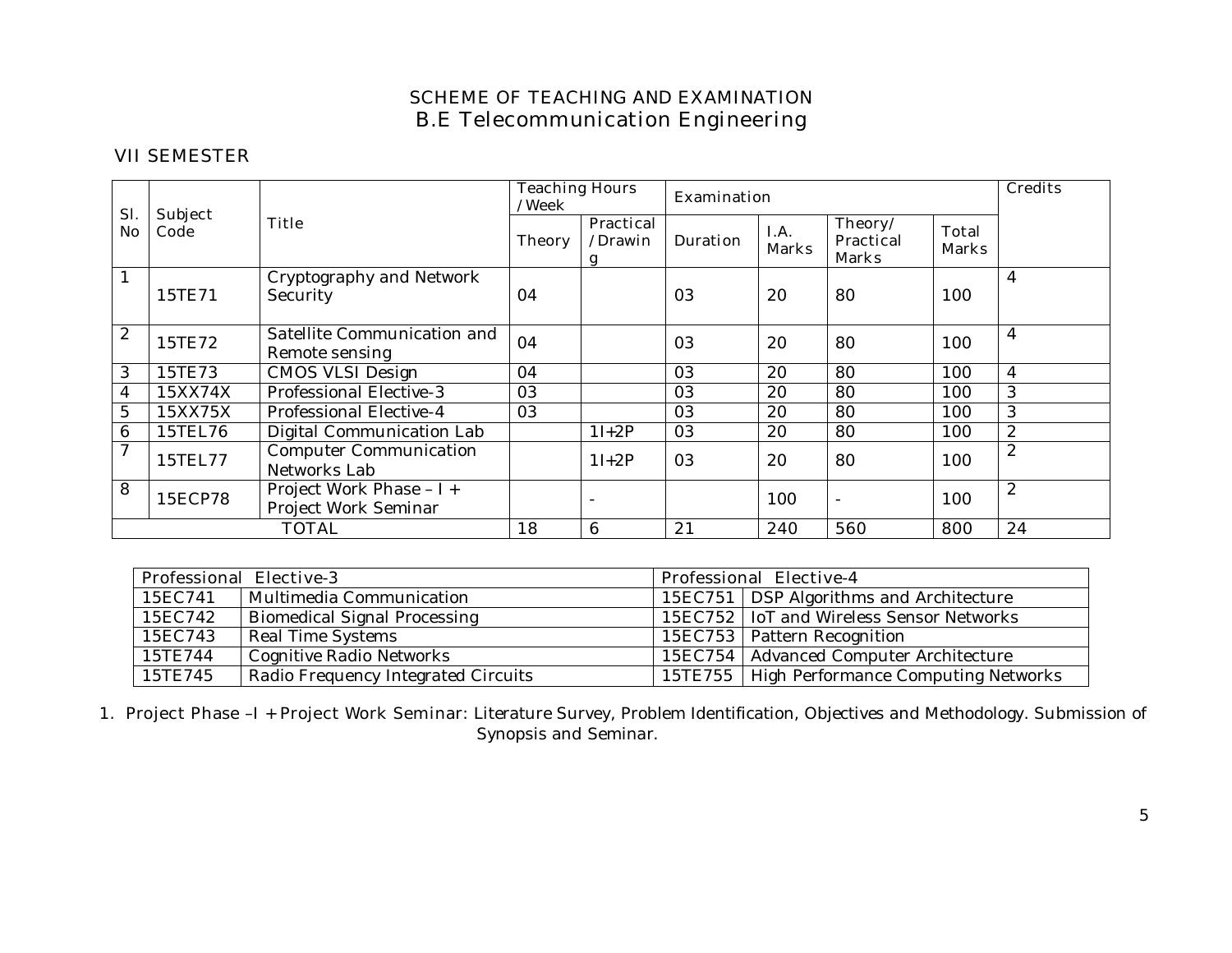#### **VIII SEMESTER**

| SI.            | <b>Subject</b> |                                                  | <b>Teaching Hours</b><br>/Week |                              | <b>Examination</b> | <b>Credit</b>        |                                             |                              |    |
|----------------|----------------|--------------------------------------------------|--------------------------------|------------------------------|--------------------|----------------------|---------------------------------------------|------------------------------|----|
| N <sub>0</sub> | Code           | <b>Title</b>                                     | Theory                         | <b>Practical</b><br>/Drawing | <b>Duration</b>    | I.A.<br><b>Marks</b> | Theory/<br><b>Practical</b><br><b>Marks</b> | <b>Total</b><br><b>Marks</b> |    |
|                | 15EC81         | Wireless Cellular and LTE 4G<br><b>Broadband</b> | 4                              |                              | 3                  | 20                   | 80                                          | 100                          | 4  |
| 2              | 15EC82         | <b>Fiber Optics and Networks</b>                 | 4                              |                              | 3                  | 20                   | 80                                          | 100                          | 4  |
| 3              | 15XX83X        | Professional Elective-5                          | 3                              |                              | 3                  | 20                   | 80                                          | 100                          | 3  |
| $\overline{4}$ | 15EC84         | Internship/Professional<br>Practice              |                                | Industry Oriented   3        |                    | 50                   | 50                                          | 100                          | 2  |
| 5              | 15ECP85        | Project Work                                     |                                | 6                            | 3                  | 100                  | 100                                         | 200                          | 6  |
| 6              | 15ECS86        | Seminar                                          |                                | 4                            |                    | 100                  |                                             | 100                          |    |
|                |                | <b>TOTAL</b>                                     | 11                             | 10                           | 15                 | 310                  | 390                                         | 700                          | 20 |

| <b>Professional Elective -5</b> |                                            |  |  |  |  |  |
|---------------------------------|--------------------------------------------|--|--|--|--|--|
|                                 | 15EC831   Micro Electro Mechanical Systems |  |  |  |  |  |
|                                 | 15EC832   Speech Processing                |  |  |  |  |  |
|                                 | 15EC833   Radar Engineering                |  |  |  |  |  |
|                                 | 15EC834   Machine Learning                 |  |  |  |  |  |
|                                 | 15TE835   ADHOC Wireless Networks          |  |  |  |  |  |

1. Internship / Professional Practice: To be carried between the (6<sup>th</sup> and 7th Semester) or (7<sup>th</sup> and 8<sup>th</sup> Semester) Vacation period.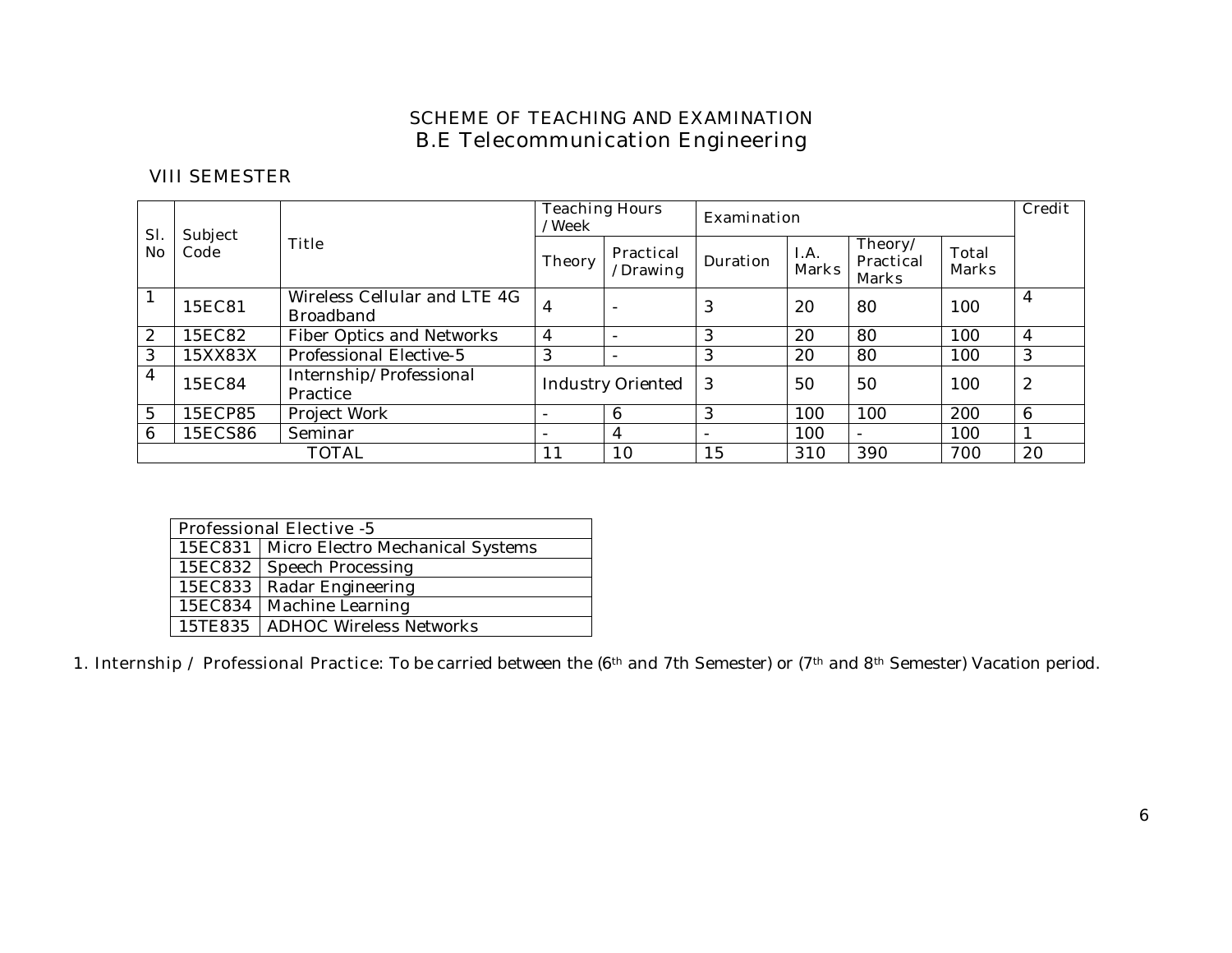# **B.E., III Semester, Electronics & Communication Engineering/ Telecommunication Engineering**

## **ENGINEERING MATHEMATICS-III**

**B.E., III Semester, Common to all Branches**

[As per Choice Based Credit System (CBCS) scheme]

| Subject Code      | 15MAT31                  | IA Marks   | 20 |
|-------------------|--------------------------|------------|----|
| Number of Lecture | 04                       | Exam marks | 80 |
| Hours/Week        |                          |            |    |
| Total Number of   | 50 (10 Hours per Module) |            |    |
| Lecture Hours     |                          |            |    |
| $Credits - 04$    |                          |            |    |

**Course Objectives:** This course will enable students to:

- Introduce most commonly used analytical and numerical methods in the different engineering fields.
- Learn Fourier series, Fourier transforms and Z-transforms, statistical methods, numerical methods.
- Solve algebraic and transcendental equations, vector integration and calculus of variations.

|                                                                                                              | <b>RBT</b>     |
|--------------------------------------------------------------------------------------------------------------|----------------|
| <b>Modules</b>                                                                                               |                |
|                                                                                                              | <b>Level</b>   |
| <b>Module-1</b>                                                                                              |                |
| Fourier Series: Periodic functions, Dirichlet's condition, Fourier Series of                                 | L1, L2,        |
| periodic functions with period $2$ and with arbitrary period $2c$ . Fourier                                  | L4             |
| series of even and odd functions. Half range Fourier Series, practical                                       |                |
| harmonic analysis-Illustrative examples from engineering field.                                              |                |
| Module-2                                                                                                     |                |
| <b>Fourier Transforms:</b> Infinite Fourier transforms, Fourier sine and cosine                              | L2, L3,        |
| transforms. Inverse Fourier transform.                                                                       | L4             |
| <b>Z-transform:</b> Difference equations, basic definition, z-transform-definition,                          |                |
| Standard z-transforms, Damping rule, Shifting rule, Initial value and final                                  |                |
| value theorems (without proof) and problems, Inverse z-transform.                                            |                |
| Applications of z-transforms to solve difference equations.                                                  |                |
|                                                                                                              |                |
| <b>Module-3</b>                                                                                              |                |
| <b>Statistical</b><br>Methods: Review of measures of central tendency and                                    |                |
| dispersion. Correlation-Karl Pearson's coefficient of correlation-problems.                                  |                |
| Regression analysis-lines of regression (without proof) -Problems                                            |                |
| <b>Curve Fitting:</b> Curve fitting by the method of least squares-fitting of the                            |                |
| curves of the form, $y = ax + b$ , $y = ax^2 + bx + c$ and $y = ae^{bx}$ .                                   | L3             |
| Numerical Methods: Numerical solution of algebraic and transcendental                                        |                |
| equations by Regula- Falsi Method and Newton-Raphson method.                                                 |                |
| Module-4                                                                                                     |                |
| Finite differences: Forward and backward differences, Newton's forward                                       |                |
| backward interpolation formulae. Divided differences- Newton's<br>and                                        |                |
| divided difference formula. Lagrange's interpolation formula and inverse                                     | L <sub>3</sub> |
| interpolation formula (all formulae without proof)-Problems.                                                 |                |
| <b>Numerical integration:</b> Simpson's $(1/3)$ <sup>th</sup> and $(3/8)$ <sup>th</sup> rules, Weddle's rule |                |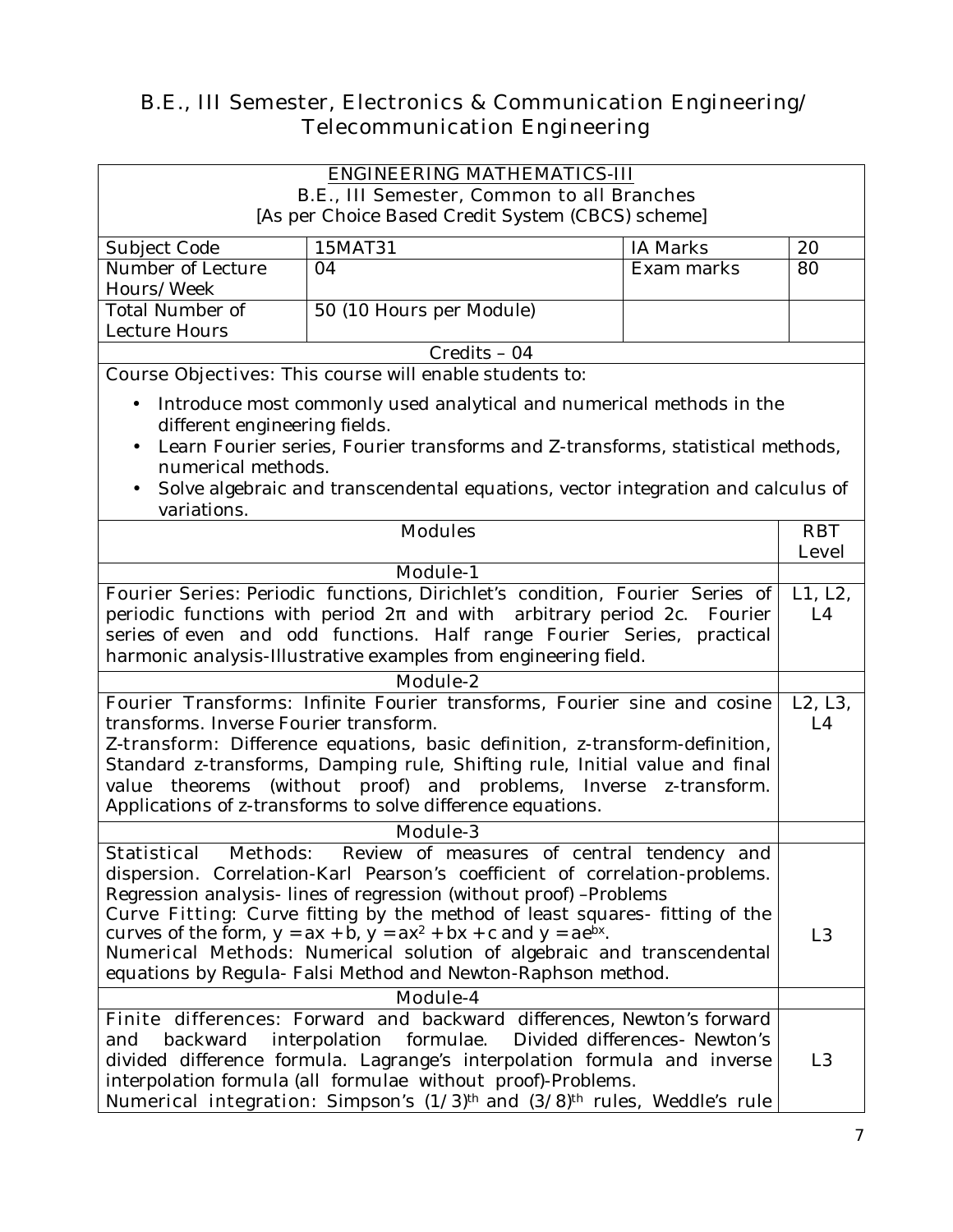| (without proof)-Problems.                                                                                                                                                                                |        |
|----------------------------------------------------------------------------------------------------------------------------------------------------------------------------------------------------------|--------|
| Module-5                                                                                                                                                                                                 |        |
| Vector integration: Line integrals-definition and problems, surface and<br>volume integrals-definition, Green's theorem in a plane, Stokes and<br>Gauss-divergence theorem (without proof) and problems. | L3, L4 |
| <b>Calculus of Variations:</b> Variation of function and Functional, variational<br>problems. Euler's equation, Geodesics, hanging chain, Problems.                                                      | L2, L4 |
| <b>Course Outcomes:</b> On completion of this course, students are able to:                                                                                                                              |        |
| Know the use of periodic signals and Fourier series to analyze circuits<br>and system communications.                                                                                                    |        |
| Explain the general linear system theory for continuous-time signals<br>$\bullet$<br>and digital signal processing using the Fourier Transform and z-<br>transform.                                      |        |
| Employ appropriate numerical methods to solve algebraic<br>and<br>$\bullet$<br>transcendental equations.                                                                                                 |        |
| Apply Green's Theorem, Divergence Theorem and Stokes' theorem in<br>$\bullet$<br>various applications in the field of electro-magnetic and gravitational<br>fields and fluid flow problems.              |        |
| Determine the extremals of functionals and solve the simple problems of<br>$\bullet$<br>the calculus of variations.                                                                                      |        |
| <b>Question paper pattern:</b>                                                                                                                                                                           |        |
| The question paper will have ten questions.<br>$\bullet$                                                                                                                                                 |        |
| Each full Question consisting of 16 marks<br>$\bullet$                                                                                                                                                   |        |
| There will be 2 full questions (with a maximum of three sub questions)<br>from each module.                                                                                                              |        |
| Each full question will have sub questions covering all the topics<br>$\bullet$<br>under a module.                                                                                                       |        |
| The students will have to answer 5 full questions, selecting one full<br>question from each module.                                                                                                      |        |
| <b>Text Books:</b>                                                                                                                                                                                       |        |
| 1. B.S. Grewal: Higher Engineering Mathematics, Khanna Publishers, 43d<br>Ed., 2015.                                                                                                                     |        |
| 2. E. Kreyszig: Advanced Engineering Mathematics, John Wiley & Sons, 10th<br>Ed., 2015.                                                                                                                  |        |
| <b>Reference Books:</b>                                                                                                                                                                                  |        |
| 1. N.P.Bali and Manish Goyal: A Text Book of Engineering Mathematics,<br>Laxmi Publishers, 7th Ed., 2010.                                                                                                |        |
| 2. B.V.Ramana: "Higher Engineering Mathematics" Tata McGraw-Hill, 2006.<br>3. H. K. Dass and Er. Rajnish Verma: "Higher Engineering Mathematics",<br>S. Chand publishing, 1st edition, 2011.             |        |
| <b>Web Link and Video Lectures:</b>                                                                                                                                                                      |        |
| 1. http://nptel.ac.in/courses.php?disciplineID=111                                                                                                                                                       |        |
| <b>2.</b> http://www.khanacademy.org/<br><b>3.</b> http://www.class-central.com/subject/math                                                                                                             |        |
|                                                                                                                                                                                                          |        |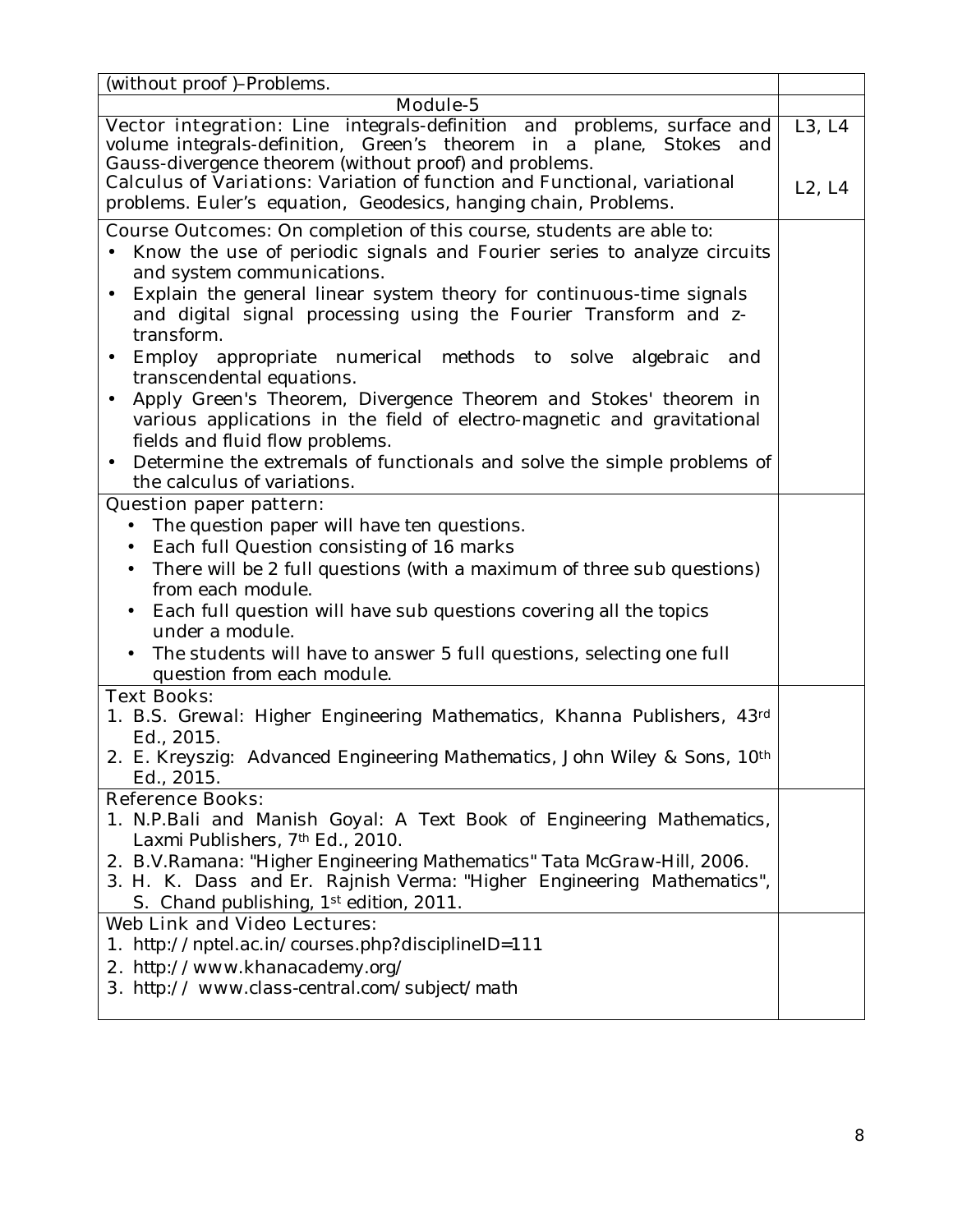#### **ADDITIONAL MATHEMATICS - I B.E., III Semester, Common to all Branches (A Bridge course for Lateral Entry students of III Sem. B. E.)**  [As per Choice Based Credit System (CBCS) scheme] Subject Code 15MATDIP31 1A Marks Number of Lecture Hours/Week 03 Exam marks 80 Total Number of Lecture Hours 40 (08 Hours per Module) Credits – 00 **Course Objectives:** This course will enable students to: • Acquire basic concepts of complex trigonometry, vector algebra, differential & integral calculus and vector differentiation. • Solve first order differential equations. **Modules RBT Level Module-1 Complex Trigonometry**: Complex Numbers: Definitions & properties. Modulus and amplitude of a complex number, Argand's diagram, De-Moivre's theorem (without proof). **Vector Algebra**: Scalar and vectors. Vectors addition and subtraction. Multiplication of vectors (Dot and Cross products). Scalar and vector triple products-simple problems. **L1 Module-2 Differential Calculus**: Review of successive differentiation. Formulae for nth derivatives of standard functions- Liebnitz's theorem (without proof). Polar curves –angle between the radius vector and the tangent pedal equation- Problems. Maclaurin's series expansions- Illustrative examples. Partial Differentiation: Euler's theorem for homogeneous functions of two variables. Total derivatives-differentiation of composite and implicit function. Application to Jacobians. **L1, L2 Module-3 Integral Calculus**: Statement of reduction formulae for *sinnx, cosnx, and sinmxcosnx* and evaluation of these with standard limits-Examples. Double and triple integrals-Simple examples. **L1, L2 Module-4 Vector Differentiation**: Differentiation of vector functions. Velocity and acceleration of a particle moving on a space curve. Scalar and vector point functions. Gradient, Divergence, Curl and Laplacian (Definitions only). Solenoidal and irrotational vector fields-Problems. **L1, L2 Module-5**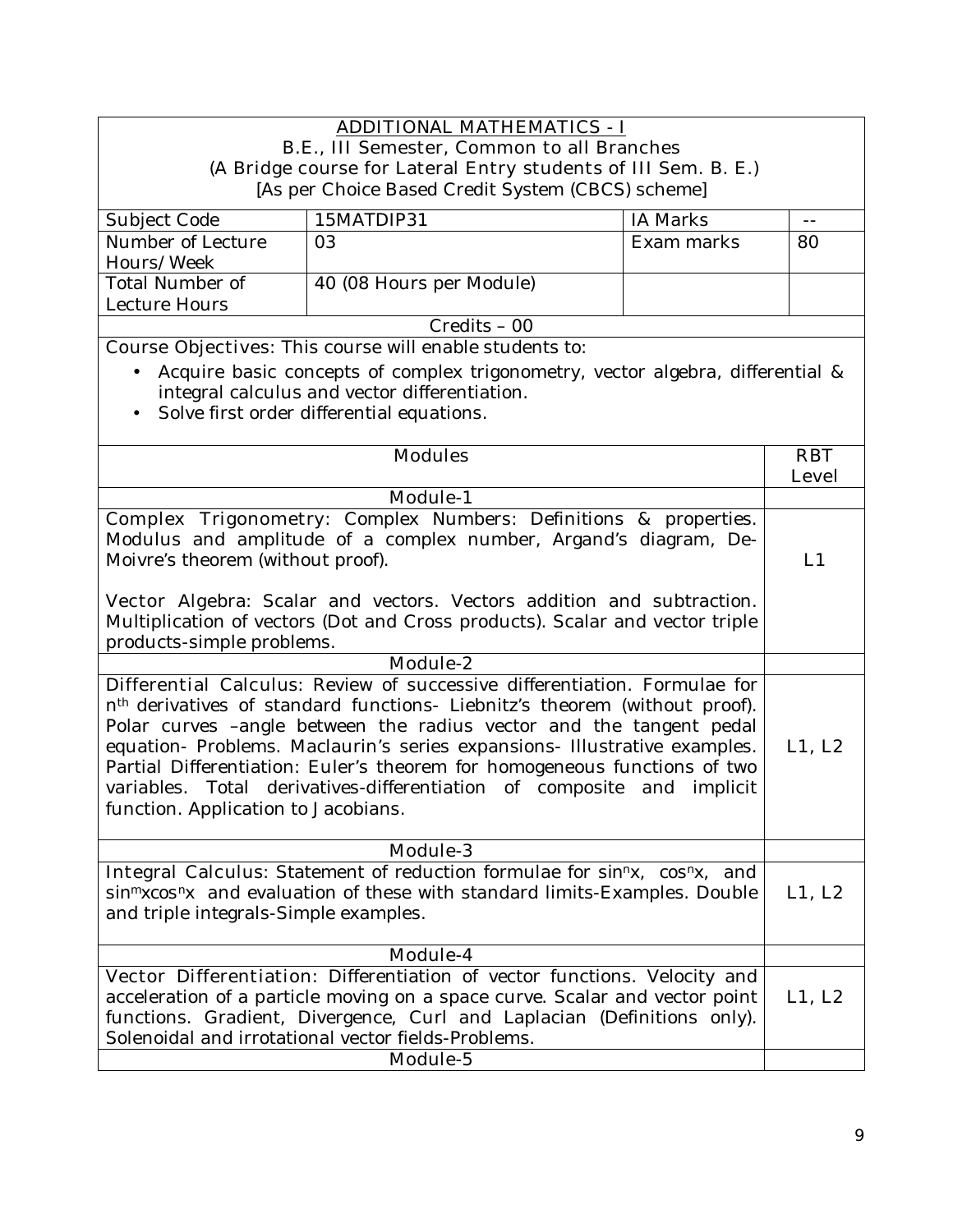| <b>Course Outcomes:</b> On completion of the course, students are able to:<br>Understand the fundamental concepts of complex numbers and vector<br>algebra to analyze the problems arising in related area.<br>Use derivatives and partial derivatives to calculate rates of change of<br>$\bullet$<br>multivariate functions.<br>Learn techniques of integration including double and triple integrals to<br>$\bullet$<br>find area, volume, mass and moment of inertia of plane and solid<br>region.<br>Analyze position, velocity and acceleration in two or three dimensions<br>$\bullet$<br>using the calculus of vector valued functions.<br>Recognize and solve first-order ordinary differential equations occurring<br>in different branches of engineering.<br><b>Question paper pattern:</b><br>The question paper will have ten questions.<br>Each full Question consisting of 16 marks<br>There will be 2 full questions (with a maximum of three sub<br>$\bullet$<br>questions) from each module.<br>Each full question will have sub questions covering all the topics<br>$\bullet$<br>under a module.<br>The students will have to answer 5 full questions, selecting one full<br>question from each module.<br><b>Text Book:</b><br>B.S. Grewal: Higher Engineering Mathematics, Khanna Publishers, New<br>Delhi, 43 <sup>d</sup> Ed., 2015.<br><b>Reference Books:</b><br>1. E. Kreyszig: Advanced Engineering Mathematics, John Wiley & Sons,<br>10th Ed., 2015. | Ordinary differential equations (ODE's): Introduction-solutions of first<br>order and first degree differential equations: homogeneous, exact, linear<br>differential equations of order one and equations reducible to above types. | L1, L2 |
|-------------------------------------------------------------------------------------------------------------------------------------------------------------------------------------------------------------------------------------------------------------------------------------------------------------------------------------------------------------------------------------------------------------------------------------------------------------------------------------------------------------------------------------------------------------------------------------------------------------------------------------------------------------------------------------------------------------------------------------------------------------------------------------------------------------------------------------------------------------------------------------------------------------------------------------------------------------------------------------------------------------------------------------------------------------------------------------------------------------------------------------------------------------------------------------------------------------------------------------------------------------------------------------------------------------------------------------------------------------------------------------------------------------------------------------------------------------------------------------|--------------------------------------------------------------------------------------------------------------------------------------------------------------------------------------------------------------------------------------|--------|
|                                                                                                                                                                                                                                                                                                                                                                                                                                                                                                                                                                                                                                                                                                                                                                                                                                                                                                                                                                                                                                                                                                                                                                                                                                                                                                                                                                                                                                                                                     |                                                                                                                                                                                                                                      |        |
|                                                                                                                                                                                                                                                                                                                                                                                                                                                                                                                                                                                                                                                                                                                                                                                                                                                                                                                                                                                                                                                                                                                                                                                                                                                                                                                                                                                                                                                                                     |                                                                                                                                                                                                                                      |        |
|                                                                                                                                                                                                                                                                                                                                                                                                                                                                                                                                                                                                                                                                                                                                                                                                                                                                                                                                                                                                                                                                                                                                                                                                                                                                                                                                                                                                                                                                                     |                                                                                                                                                                                                                                      |        |
|                                                                                                                                                                                                                                                                                                                                                                                                                                                                                                                                                                                                                                                                                                                                                                                                                                                                                                                                                                                                                                                                                                                                                                                                                                                                                                                                                                                                                                                                                     |                                                                                                                                                                                                                                      |        |
| 7 <sup>th</sup> Ed., 2007.                                                                                                                                                                                                                                                                                                                                                                                                                                                                                                                                                                                                                                                                                                                                                                                                                                                                                                                                                                                                                                                                                                                                                                                                                                                                                                                                                                                                                                                          | 2. N.P.Bali and Manish Goyal: Engineering Mathematics, Laxmi Publishers,                                                                                                                                                             |        |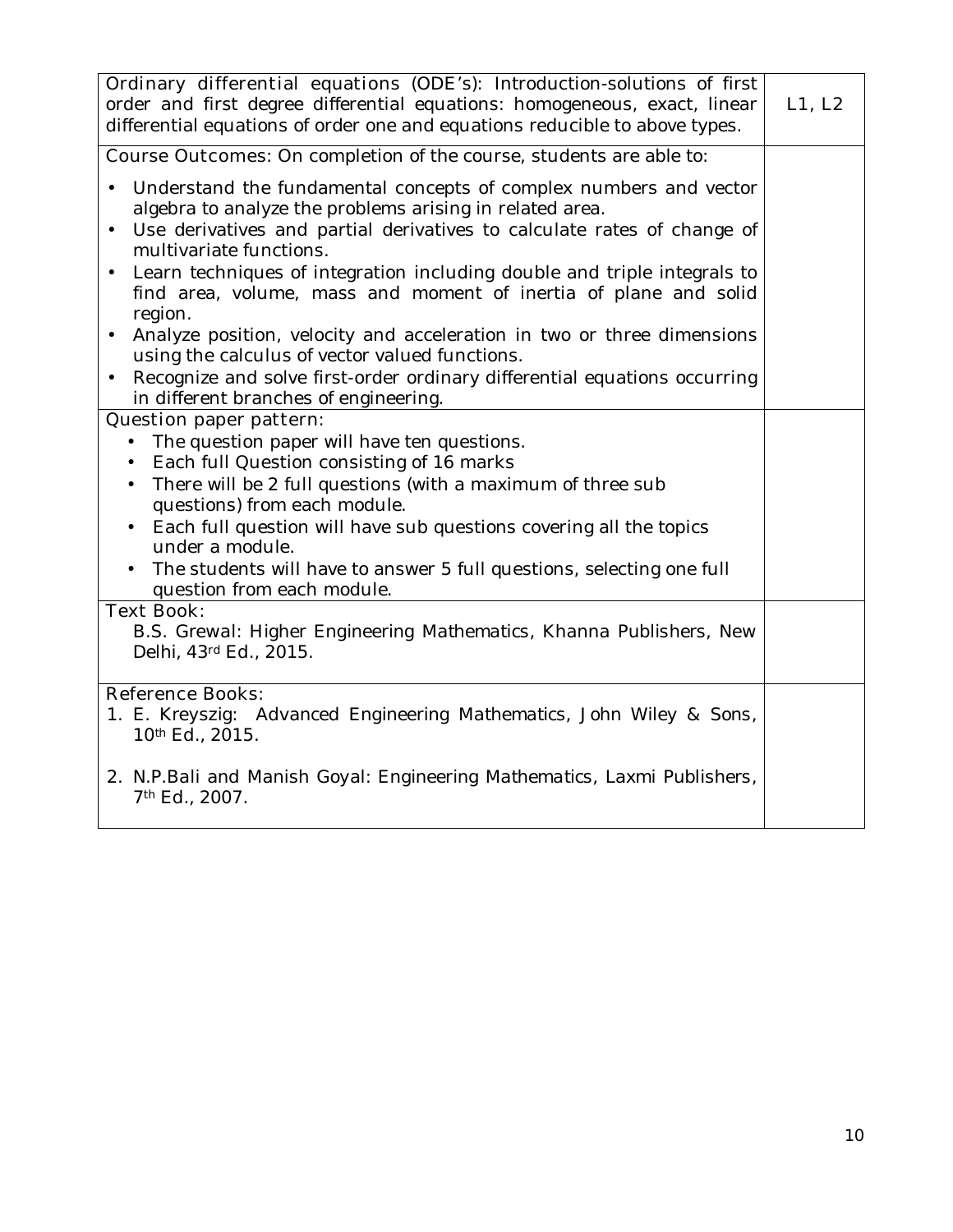| <b>ANALOG ELECTRONICS</b>                                                   |                                                                                            |                   |                  |
|-----------------------------------------------------------------------------|--------------------------------------------------------------------------------------------|-------------------|------------------|
| [As per Choice Based Credit System (CBCS) scheme]                           |                                                                                            |                   |                  |
| <b>SEMESTER - III (EC/TC)</b><br>15EC32<br><b>IA Marks</b><br>20            |                                                                                            |                   |                  |
| Subject Code                                                                |                                                                                            |                   |                  |
| Number of                                                                   | 04                                                                                         | <b>Exam Marks</b> | 80               |
| Lecture                                                                     |                                                                                            |                   |                  |
| Hours/Week                                                                  |                                                                                            |                   |                  |
|                                                                             |                                                                                            |                   |                  |
| <b>Total Number of</b>                                                      | 50 (10 Hours per Module)                                                                   | Exam Hours        | 03               |
| Lecture Hours                                                               |                                                                                            |                   |                  |
|                                                                             | <b>CREDITS - 04</b>                                                                        |                   |                  |
|                                                                             | <b>Course Objectives:</b> This course will enable students to:                             |                   |                  |
|                                                                             |                                                                                            |                   |                  |
|                                                                             | Explain various BJT parameters, connections and configurations.                            |                   |                  |
| $\bullet$                                                                   | Explain BJT Amplifier, Hybrid Equivalent and Hybrid Models.                                |                   |                  |
| $\bullet$                                                                   | Explain construction and characteristics of JFETs and MOSFETs.                             |                   |                  |
| $\bullet$                                                                   | Explain various types of FET biasing, and demonstrate the use of FET amplifiers.           |                   |                  |
| $\bullet$                                                                   | Construct frequency response of BJT and FET amplifiers at various frequencies.             |                   |                  |
|                                                                             | Analyze Power amplifier circuits in different modes of operation.                          |                   |                  |
|                                                                             | Construct Feedback and Oscillator circuits using FET.                                      |                   |                  |
| <b>Modules</b>                                                              |                                                                                            |                   | <b>RBT</b> Level |
| <b>Module -1</b>                                                            |                                                                                            |                   |                  |
|                                                                             |                                                                                            |                   |                  |
|                                                                             |                                                                                            |                   |                  |
|                                                                             | <b>BJT AC Analysis:</b> BJT Transistor Modeling, The re transistor model, <b>L1, L2,L3</b> |                   |                  |
|                                                                             | Common emitter fixed bias, Voltage divider bias, Emitter follower                          |                   |                  |
|                                                                             | configuration. Darlington connection-DC bias; The Hybrid equivalent                        |                   |                  |
|                                                                             | model, Approximate Hybrid Equivalent Circuit- Fixed bias, Voltage                          |                   |                  |
|                                                                             | divider, Emitter follower configuration; Complete Hybrid equivalent                        |                   |                  |
| model, Hybrid<br>Model.                                                     |                                                                                            |                   |                  |
| <b>Module -2</b>                                                            |                                                                                            |                   |                  |
|                                                                             |                                                                                            |                   |                  |
|                                                                             |                                                                                            |                   |                  |
| <b>Field Effect Transistors:</b> Construction and Characteristics of JFETs, |                                                                                            |                   | L1, L2, L3       |
| Transfer Characteristics, Depletion type MOSFET, Enhancement type           |                                                                                            |                   |                  |
| MOSFET.                                                                     |                                                                                            |                   |                  |
|                                                                             |                                                                                            |                   |                  |
|                                                                             | <b>FET Amplifiers:</b> JFET small signal model, Fixed bias configuration, Self             |                   |                  |
|                                                                             | Voltage<br>divider configuration,<br>configuration,<br>Common<br>bias<br>Gate              |                   |                  |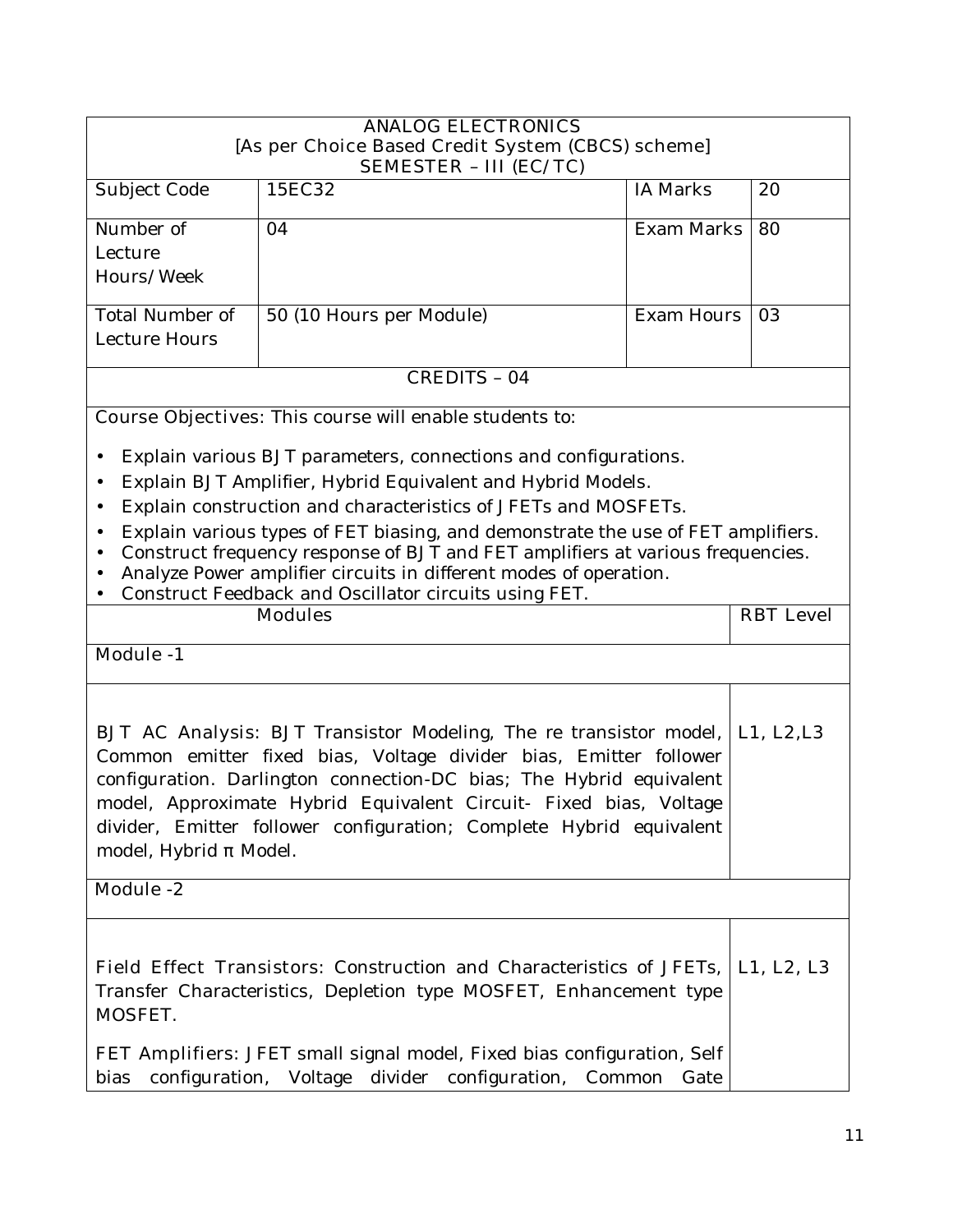| configuration. Source-Follower Configuration, Cascade configuration.                                                                                                                                                                                                                                                                                                                                                                                                                                                                                                                                                                                                                                                                       |            |
|--------------------------------------------------------------------------------------------------------------------------------------------------------------------------------------------------------------------------------------------------------------------------------------------------------------------------------------------------------------------------------------------------------------------------------------------------------------------------------------------------------------------------------------------------------------------------------------------------------------------------------------------------------------------------------------------------------------------------------------------|------------|
| <b>Module -3</b>                                                                                                                                                                                                                                                                                                                                                                                                                                                                                                                                                                                                                                                                                                                           |            |
| <b>BJT</b> and JFET Frequency Response: Logarithms, Decibels, Low   L1, L2, L3<br>frequency response - BJT Amplifier with RL, Low frequency response-<br>FET Amplifier, Miller effect capacitance, High frequency response - BJT<br>Amplifier, High frequency response-FET Amplifier, Multistage Frequency<br>Effects.                                                                                                                                                                                                                                                                                                                                                                                                                     |            |
| Module -4                                                                                                                                                                                                                                                                                                                                                                                                                                                                                                                                                                                                                                                                                                                                  |            |
| <b>Feedback and Oscillator Circuits:</b> Feedback concepts, Feedback   L1, L2, L3<br>connection types, Practical feedback circuits, Oscillator operation, FET<br>Phase shift oscillator, Wien bridge oscillator, Tuned Oscillator circuit,<br>Crystal oscillator, UJT construction, UJT Oscillator.                                                                                                                                                                                                                                                                                                                                                                                                                                        |            |
| Module -5                                                                                                                                                                                                                                                                                                                                                                                                                                                                                                                                                                                                                                                                                                                                  |            |
| Power Amplifiers: Definition and amplifier types, Series fed class A<br>amplifier, Transformer coupled class A amplifier, Class B amplifier<br>operation and circuits, Amplifier distortion, Class C and Class D<br>amplifiers. Voltage Regulators: Discrete transistor voltage regulation -<br>Series and Shunt Voltage regulators.                                                                                                                                                                                                                                                                                                                                                                                                       | L1, L2, L3 |
| <b>Course Outcomes:</b> After studying this course, students will be able to:                                                                                                                                                                                                                                                                                                                                                                                                                                                                                                                                                                                                                                                              |            |
| Describe the working principle and characteristics of BJT, FET, Single stage,<br>cascaded and feedback amplifiers.<br>Describe the Phase shift, Wien bridge, tuned and crystal oscillators using<br>BJT/FET/UJT.<br>Calculate the AC gain and impedance for BJT using re and h parameters models<br>for CE and CC configuration.<br>Determine the performance characteristics and parameters of BJT and FET<br>$\bullet$<br>amplifier using small signal model.<br>Determine the parameters which affect the low frequency and high frequency<br>$\bullet$<br>responses of BJT and FET amplifiers and draw the characteristics.<br>Evaluate the efficiency of Class A and Class B power amplifiers and voltage<br>$\bullet$<br>regulators. |            |
| <b>Question paper pattern:</b>                                                                                                                                                                                                                                                                                                                                                                                                                                                                                                                                                                                                                                                                                                             |            |
| The question paper will have ten questions.<br>$\bullet$<br>Each full question consists of 16 marks.<br>$\bullet$<br>There will be 2 full questions (with a maximum of Three sub questions) from each<br>$\bullet$<br>module.<br>Each full question will have sub questions covering all the topics under a module.                                                                                                                                                                                                                                                                                                                                                                                                                        |            |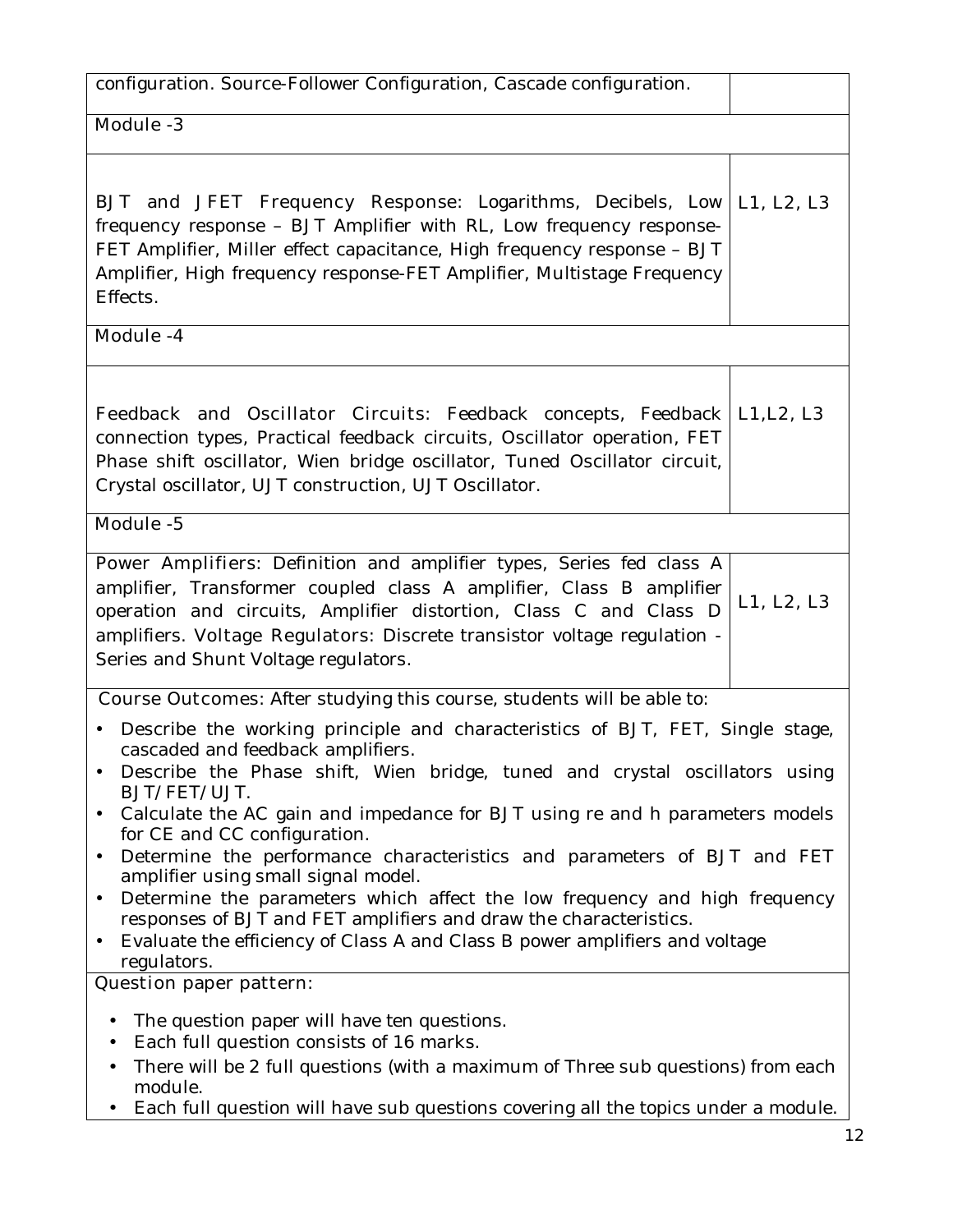The students will have to answer 5 full questions, selecting one full question from each module.

### **Text Book:**

Robert L. Boylestad and Louis Nashelsky, "Electronics devices and Circuit theory", Pearson, 10th/11th Edition, 2012, ISBN:978-81-317-6459-6.

- 1. Adel S. Sedra and Kenneth C. Smith, "Micro Electronic Circuits Theory and Application", 5th Edition ISBN:0198062257
- 2. Fundamentals of Microelectronics, Behzad Razavi, John Weily ISBN 2013 978-81- 265-2307-8
- 3. J.Millman & C.C.Halkias Integrated Electronics, 2<sup>nd</sup> edition, 2010, TMH. ISBN 0-07-462245-5
- **4.** K. A. Navas, "Electronics Lab Manual", Volume I, PHI, 5th Edition, 2015, ISBN:9788120351424.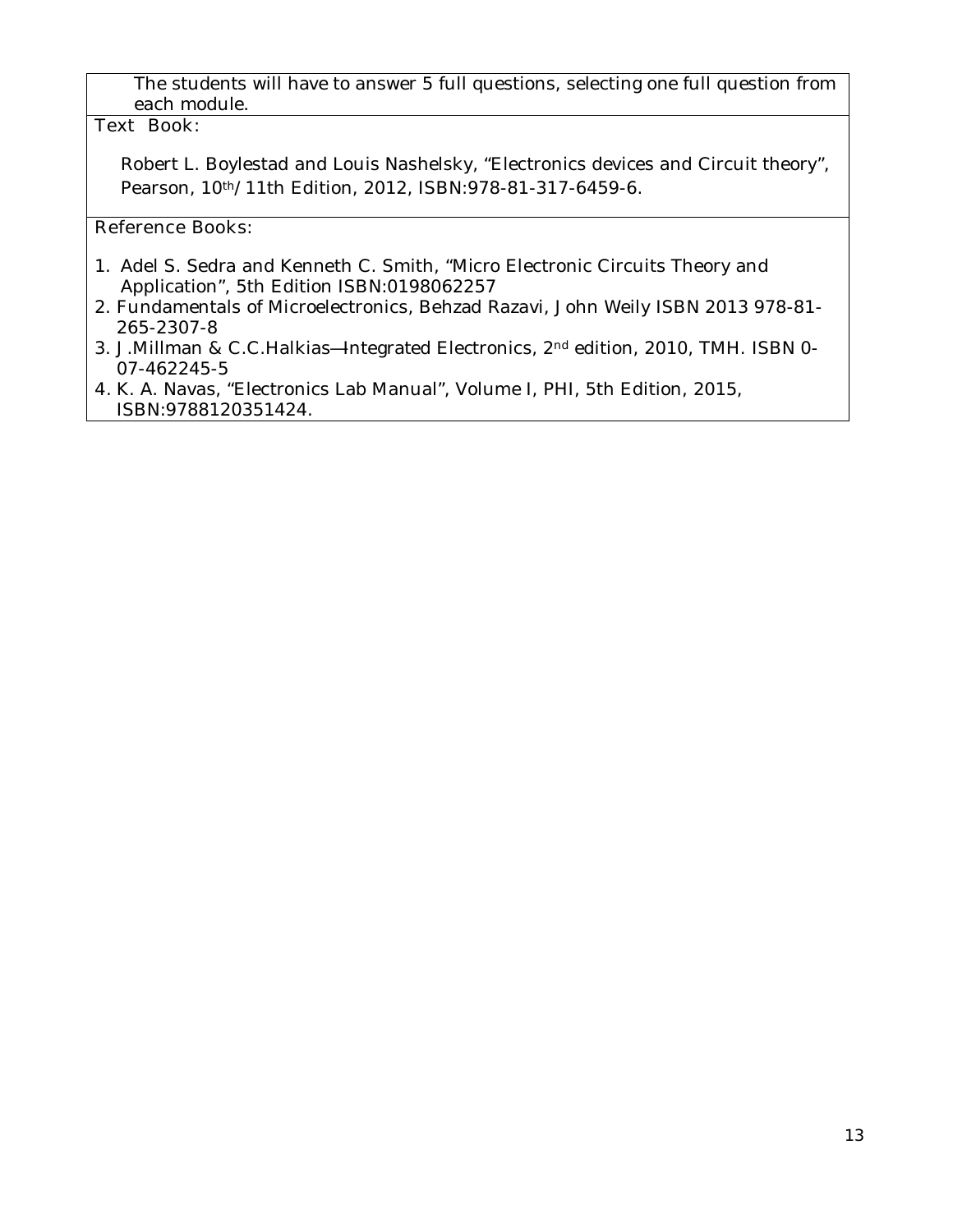| <b>DIGITAL ELECTRONICS</b>                                                                                                                                                                                                                                                                                                                 |                                                                                                                                                                                                                                                                                                                                                                                                                  |                            |            |
|--------------------------------------------------------------------------------------------------------------------------------------------------------------------------------------------------------------------------------------------------------------------------------------------------------------------------------------------|------------------------------------------------------------------------------------------------------------------------------------------------------------------------------------------------------------------------------------------------------------------------------------------------------------------------------------------------------------------------------------------------------------------|----------------------------|------------|
| [As per Choice Based Credit System (CBCS) scheme]<br><b>SEMESTER - III (EC/TC)</b>                                                                                                                                                                                                                                                         |                                                                                                                                                                                                                                                                                                                                                                                                                  |                            |            |
| Subject Code                                                                                                                                                                                                                                                                                                                               | 15EC33                                                                                                                                                                                                                                                                                                                                                                                                           | <b>IA Marks</b>            | 20         |
| $\overline{\text{of}}$<br>Number                                                                                                                                                                                                                                                                                                           | 04                                                                                                                                                                                                                                                                                                                                                                                                               | <b>Exam Marks</b>          | 80         |
| Lecture                                                                                                                                                                                                                                                                                                                                    |                                                                                                                                                                                                                                                                                                                                                                                                                  |                            |            |
| Hours/Week                                                                                                                                                                                                                                                                                                                                 |                                                                                                                                                                                                                                                                                                                                                                                                                  |                            |            |
| <b>Total Number of</b>                                                                                                                                                                                                                                                                                                                     | 50 (10 Hours per Module)                                                                                                                                                                                                                                                                                                                                                                                         | Exam Hours                 | 03         |
| <b>Lecture Hours</b>                                                                                                                                                                                                                                                                                                                       | <b>CREDITS - 04</b>                                                                                                                                                                                                                                                                                                                                                                                              |                            |            |
| McClusky Techniques.<br>$\bullet$<br>$\bullet$                                                                                                                                                                                                                                                                                             | <b>Course Objectives:</b> This course will enable students to:<br>Illustrate simplification of Algebraic equations using Karnaugh Maps and Quine-<br>Design combinational logic circuits.                                                                                                                                                                                                                        |                            |            |
| Comparators.<br>$\bullet$<br>٠                                                                                                                                                                                                                                                                                                             | Design Decoders, Encoders, Digital Multiplexer, Adders, Subtractors and Binary<br>Describe Latches and Flip-flops, Registers and Counters.<br>Analyze Mealy and Moore Models.<br>Develop state diagrams Synchronous Sequential Circuits.                                                                                                                                                                         |                            |            |
| <b>Modules</b>                                                                                                                                                                                                                                                                                                                             |                                                                                                                                                                                                                                                                                                                                                                                                                  | <b>RBT</b><br><b>Level</b> |            |
| Module - 1                                                                                                                                                                                                                                                                                                                                 |                                                                                                                                                                                                                                                                                                                                                                                                                  |                            |            |
| <b>Module -2</b>                                                                                                                                                                                                                                                                                                                           | Principles of combination logic: Definition of combinational logic,<br>canonical forms, Generation of switching equations from truth tables,<br>Karnaugh maps-3,4,5 variables, Incompletely specified functions (Don't<br>care terms) Simplifying Max term equations, Quine-McCluskey<br>minimization technique, Quine-McCluskey using don't care terms,<br>Reduced prime implicants Tables. (Text 1, Chapter 3) |                            | L1, L2, L3 |
| Analysis and design of combinational logic: General approach to $ $ L1, L2, L3<br>combinational logic design, Decoders, BCD decoders, Encoders, digital<br>multiplexers, Using multiplexers as Boolean function generators, Adders<br>and subtractors, Cascading full adders, Look ahead carry, Binary<br>comparators. (Text 1, Chapter 4) |                                                                                                                                                                                                                                                                                                                                                                                                                  |                            |            |
| Module -3                                                                                                                                                                                                                                                                                                                                  |                                                                                                                                                                                                                                                                                                                                                                                                                  |                            |            |
| 6)<br>Module -4                                                                                                                                                                                                                                                                                                                            | Flip-Flops: Basic Bistable elements, Latches, Timing considerations, The<br>master-slave flip-flops (pulse-triggered flip-flops): SR flip-flops, JK flip-<br>flops, Edge triggered flip-flops, Characteristic equations. (Text 2, Chapter                                                                                                                                                                        |                            | L1, L2     |
|                                                                                                                                                                                                                                                                                                                                            |                                                                                                                                                                                                                                                                                                                                                                                                                  |                            |            |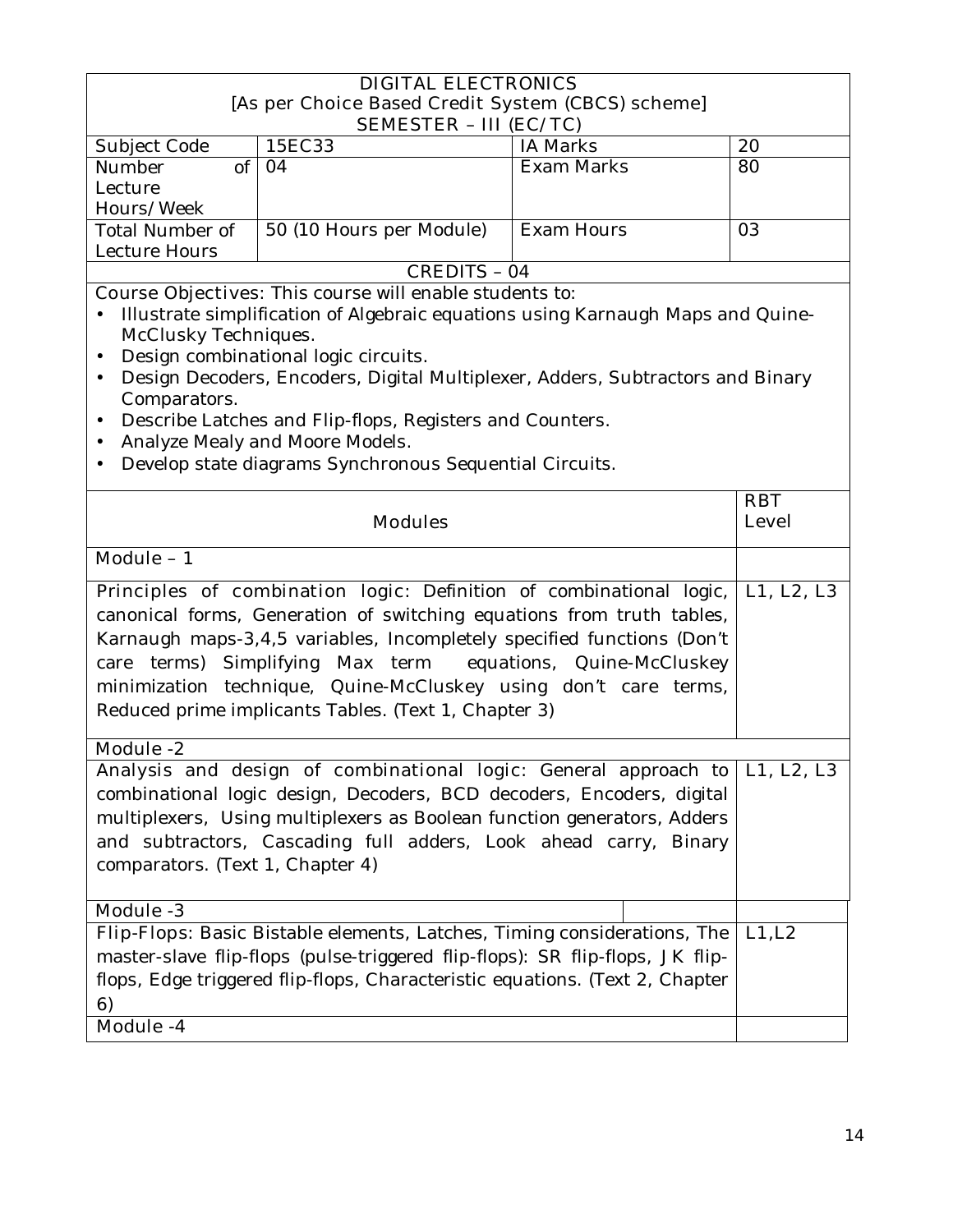| Simple Flip-Flops Applications: Registers, binary ripple counters, L1,L2, L3                                                                                                                                                                                                                                                                                                                                                                                                                                                                                                                                                                   |            |
|------------------------------------------------------------------------------------------------------------------------------------------------------------------------------------------------------------------------------------------------------------------------------------------------------------------------------------------------------------------------------------------------------------------------------------------------------------------------------------------------------------------------------------------------------------------------------------------------------------------------------------------------|------------|
| synchronous binary counters, Counters based on shift registers, Design                                                                                                                                                                                                                                                                                                                                                                                                                                                                                                                                                                         |            |
| of a synchronous counters, Design of a synchronous mod-n counter                                                                                                                                                                                                                                                                                                                                                                                                                                                                                                                                                                               |            |
| using clocked T, JK, D and SR flip-flops. (Text 2, Chapter 6)                                                                                                                                                                                                                                                                                                                                                                                                                                                                                                                                                                                  |            |
| Module -5                                                                                                                                                                                                                                                                                                                                                                                                                                                                                                                                                                                                                                      |            |
| Sequential Circuit Design: Mealy and Moore models, State machine                                                                                                                                                                                                                                                                                                                                                                                                                                                                                                                                                                               | L1, L2, L3 |
| notation, Synchronous Sequential circuit analysis, Construction of state                                                                                                                                                                                                                                                                                                                                                                                                                                                                                                                                                                       |            |
| diagrams, counter design.<br>(Text 1, Chapter 6)                                                                                                                                                                                                                                                                                                                                                                                                                                                                                                                                                                                               |            |
| <b>Course Outcomes:</b> After studying this course, students will be able to:<br>• Develop simplified switching equation using Karnaugh Maps and Quine-<br>McClusky techniques.<br>• Explain the operation of decoders, encoders, multiplexers, demultiplexers, adders,<br>subtractors and comparators.<br>• Explain the working of Latches and Flip Flops (SR, D, T and JK).<br>• Design Synchronous/Asynchronous Counters and Shift registers using Flip<br>Flops.<br>• Develop Mealy/Moore Models and state diagrams for the given clocked sequential<br>circuits.<br>• Apply the knowledge gained in the design of Counters and Registers. |            |
| <b>Question paper pattern:</b><br>The question paper will have ten questions.<br>$\bullet$<br>Each full question consists of 16 marks.<br>$\bullet$<br>There will be 2 full questions (with a maximum of Three sub questions) from each<br>$\bullet$<br>module.<br>Each full question will have sub questions covering all the topics under a module.<br>$\bullet$<br>The students will have to answer 5 full questions, selecting one full question from<br>each module.                                                                                                                                                                      |            |
| <b>Text Books:</b>                                                                                                                                                                                                                                                                                                                                                                                                                                                                                                                                                                                                                             |            |
| 1. Digital Logic Applications and Design, John M Yarbrough, Thomson Learning,                                                                                                                                                                                                                                                                                                                                                                                                                                                                                                                                                                  |            |
| 2001. ISBN 981-240-062-1.<br>2. Donald D. Givone, "Digital Principles and Design", McGraw Hill, 2002. ISBN 978-0-<br>07-052906-9.                                                                                                                                                                                                                                                                                                                                                                                                                                                                                                              |            |
| <b>Reference Books:</b>                                                                                                                                                                                                                                                                                                                                                                                                                                                                                                                                                                                                                        |            |
| 1. D. P. Kothari and J. S Dhillon, "Digital Circuits and Design", Pearson, 2016,                                                                                                                                                                                                                                                                                                                                                                                                                                                                                                                                                               |            |
| ISBN:9789332543539.                                                                                                                                                                                                                                                                                                                                                                                                                                                                                                                                                                                                                            |            |
| 3. Charles H Roth, Jr., "Fundamentals of logic design", Cengage Learning.<br>4. K. A. Navas, "Electronics Lab Manual", Volume I, PHI, 5 <sup>th</sup> Edition, 2015, ISBN:<br>9788120351424.                                                                                                                                                                                                                                                                                                                                                                                                                                                   |            |
| 2. Morris Mano, "Digital design", Prentice Hall of India, Third Edition.                                                                                                                                                                                                                                                                                                                                                                                                                                                                                                                                                                       |            |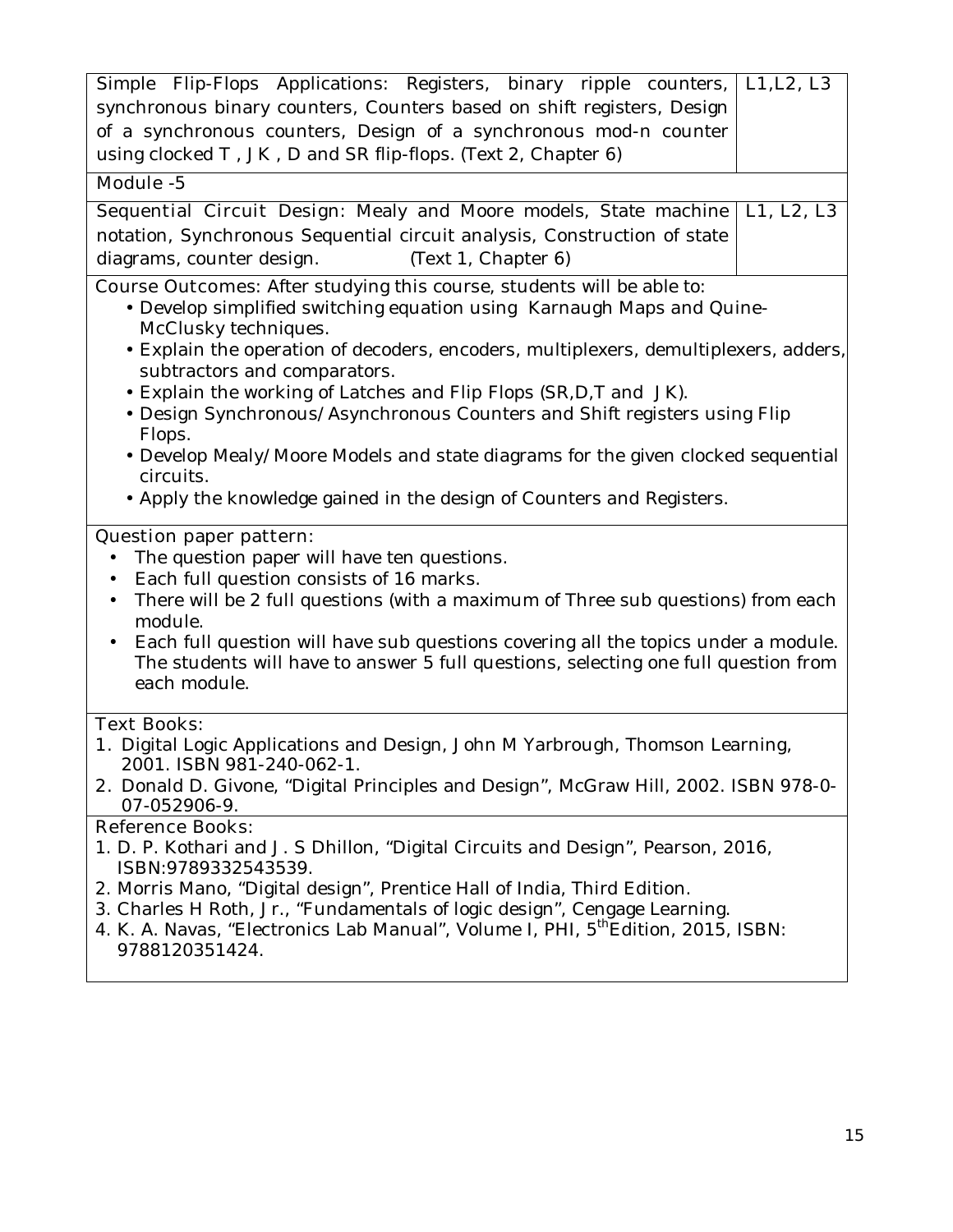| <b>NETWORK ANALYSIS</b>                                                                                                                                                                                                                                                                                                                                                                                                                                                                                                                                                                                                                                                                                                                                                                                                                                 |                                                                                                                      |                   |                   |
|---------------------------------------------------------------------------------------------------------------------------------------------------------------------------------------------------------------------------------------------------------------------------------------------------------------------------------------------------------------------------------------------------------------------------------------------------------------------------------------------------------------------------------------------------------------------------------------------------------------------------------------------------------------------------------------------------------------------------------------------------------------------------------------------------------------------------------------------------------|----------------------------------------------------------------------------------------------------------------------|-------------------|-------------------|
|                                                                                                                                                                                                                                                                                                                                                                                                                                                                                                                                                                                                                                                                                                                                                                                                                                                         |                                                                                                                      |                   |                   |
| [As per Choice Based Credit System (CBCS) scheme]                                                                                                                                                                                                                                                                                                                                                                                                                                                                                                                                                                                                                                                                                                                                                                                                       |                                                                                                                      |                   |                   |
|                                                                                                                                                                                                                                                                                                                                                                                                                                                                                                                                                                                                                                                                                                                                                                                                                                                         | <b>SEMESTER - III (EC/TC)</b>                                                                                        |                   |                   |
| Subject Code                                                                                                                                                                                                                                                                                                                                                                                                                                                                                                                                                                                                                                                                                                                                                                                                                                            | 15EC34                                                                                                               | <b>IA Marks</b>   | 20                |
| Number                                                                                                                                                                                                                                                                                                                                                                                                                                                                                                                                                                                                                                                                                                                                                                                                                                                  | 04                                                                                                                   | Exam Marks        | 80                |
| Total Number of                                                                                                                                                                                                                                                                                                                                                                                                                                                                                                                                                                                                                                                                                                                                                                                                                                         | 50 (10 Hours per Module)                                                                                             | <b>Exam Hours</b> | 03                |
| <b>Lecture Hours</b>                                                                                                                                                                                                                                                                                                                                                                                                                                                                                                                                                                                                                                                                                                                                                                                                                                    |                                                                                                                      |                   |                   |
|                                                                                                                                                                                                                                                                                                                                                                                                                                                                                                                                                                                                                                                                                                                                                                                                                                                         | CREDITS - 04                                                                                                         |                   |                   |
|                                                                                                                                                                                                                                                                                                                                                                                                                                                                                                                                                                                                                                                                                                                                                                                                                                                         | <b>Course Objectives:</b> This course enables students to:                                                           |                   |                   |
| Describe basic network concepts emphasizing source transformation, source<br>shifting, mesh and nodal techniques to solve for resistance/impedance, voltage,<br>current and power.<br>Explain network Thevenin's, Millman's, Superposition, Reciprocity, Maximum<br>$\bullet$<br>Power transfer and Norton's Theorems and apply them in solving the problems<br>related to Electrical Circuits.<br>Explain the behavior of networks subjected to transient conditions.<br>$\bullet$<br>Use applications of Laplace transforms to network problems.<br>$\bullet$<br>Describe Series and Parallel Combination of Passive Components as resonating<br>$\bullet$<br>circuits, related parameters and to analyze frequency response.<br>Study two port network parameters like Z, Y, T and h and their inter-relationships<br>$\bullet$<br>and applications. |                                                                                                                      |                   |                   |
|                                                                                                                                                                                                                                                                                                                                                                                                                                                                                                                                                                                                                                                                                                                                                                                                                                                         | <b>RBT</b>                                                                                                           |                   |                   |
| <b>Modules</b>                                                                                                                                                                                                                                                                                                                                                                                                                                                                                                                                                                                                                                                                                                                                                                                                                                          |                                                                                                                      |                   | <b>Level</b>      |
| <b>Module -1</b>                                                                                                                                                                                                                                                                                                                                                                                                                                                                                                                                                                                                                                                                                                                                                                                                                                        |                                                                                                                      |                   |                   |
| <b>Basic Concepts:</b> Practical sources, Source transformations, Network<br>reduction using Star - Delta transformation, Loop and node analysis with<br>L1,<br>linearly dependent and independent sources for DC and AC networks,<br>L2, L3, L4<br>Concepts of super node and super mesh.                                                                                                                                                                                                                                                                                                                                                                                                                                                                                                                                                              |                                                                                                                      |                   |                   |
| <b>Module -2</b>                                                                                                                                                                                                                                                                                                                                                                                                                                                                                                                                                                                                                                                                                                                                                                                                                                        |                                                                                                                      |                   |                   |
| <b>Network Theorems:</b>                                                                                                                                                                                                                                                                                                                                                                                                                                                                                                                                                                                                                                                                                                                                                                                                                                | Superposition, Reciprocity, Millman's theorems, Thevinin's and Norton's<br>theorems, Maximum Power transfer theorem. |                   | L1, L2,<br>L3, L4 |
| <b>Module -3</b>                                                                                                                                                                                                                                                                                                                                                                                                                                                                                                                                                                                                                                                                                                                                                                                                                                        |                                                                                                                      |                   |                   |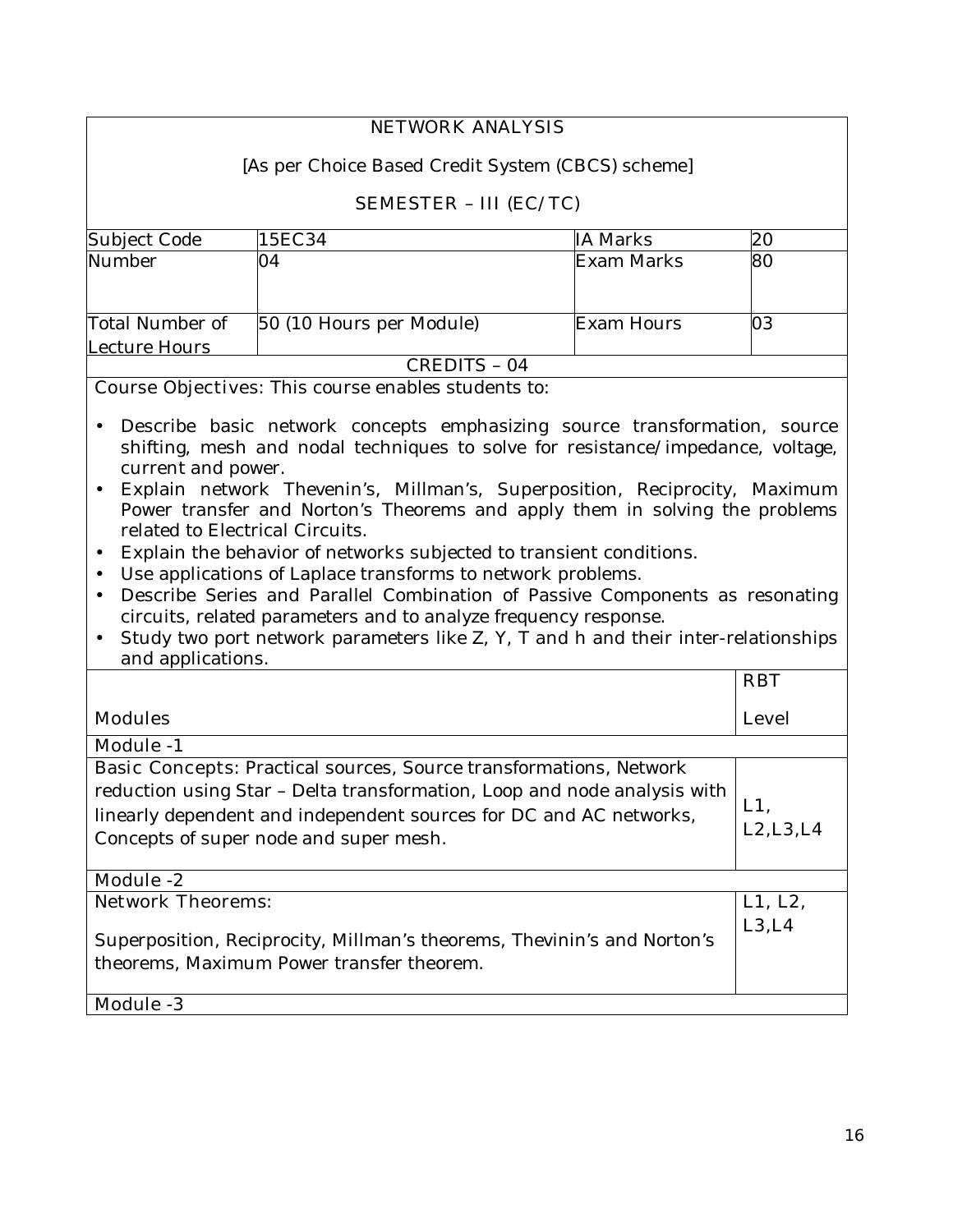| <b>Transient behavior and initial conditions:</b> Behavior of circuit elements<br>under switching condition and their Representation, evaluation of initial<br>and final conditions in RL, RC and RLC circuits for AC and DC<br>excitations.<br>Laplace Transformation & Applications: Solution of networks, step,<br>ramp and impulse responses, waveform Synthesis.<br>Module -4                                                                                                                                                                                                                                                                                                                                                                                                                                                                                                                                                                                                        |                   |  |
|-------------------------------------------------------------------------------------------------------------------------------------------------------------------------------------------------------------------------------------------------------------------------------------------------------------------------------------------------------------------------------------------------------------------------------------------------------------------------------------------------------------------------------------------------------------------------------------------------------------------------------------------------------------------------------------------------------------------------------------------------------------------------------------------------------------------------------------------------------------------------------------------------------------------------------------------------------------------------------------------|-------------------|--|
| Resonant Circuits: Series and parallel resonance, frequency- response of<br>series and Parallel circuits, Q-Factor, Bandwidth.                                                                                                                                                                                                                                                                                                                                                                                                                                                                                                                                                                                                                                                                                                                                                                                                                                                            | L1, L2,<br>L3, L4 |  |
| Module -5                                                                                                                                                                                                                                                                                                                                                                                                                                                                                                                                                                                                                                                                                                                                                                                                                                                                                                                                                                                 |                   |  |
| Two port network parameters: Definition of Z, Y, h and Transmission<br>parameters, modeling with these parameters, relationship between<br>parameters sets.                                                                                                                                                                                                                                                                                                                                                                                                                                                                                                                                                                                                                                                                                                                                                                                                                               | L1, L2,<br>L3, L4 |  |
| <b>Course Outcomes:</b> After studying this course, students will be able to:                                                                                                                                                                                                                                                                                                                                                                                                                                                                                                                                                                                                                                                                                                                                                                                                                                                                                                             |                   |  |
| Determine currents and voltages using source transformation/source shifting/<br>$\bullet$<br>mesh/ nodal analysis and reduce given network using star-delta transformation/<br>source transformation/source shifting.<br>Solve network problems by applying Superposition/ Reciprocity/ Thevenin's/<br>Norton's/ Maximum Power Transfer/ Millman's Network Theorems and electrical<br>laws to reduce circuit complexities and to arrive at feasible solutions.<br>Calculate current and voltages for the given circuit under transient conditions.<br>$\bullet$<br>Apply Laplace transform to solve the given network.<br>$\bullet$<br>Evaluate for RLC elements/ frequency response related parameters like resonant<br>$\bullet$<br>frequency, quality factor, half power frequencies, voltage across inductor and<br>capacitor, current through the RLC elements, in resonant circuits<br>Solve the given network using specified two port network parameter like Z or Y or T<br>or h. |                   |  |
| Question paper pattern:                                                                                                                                                                                                                                                                                                                                                                                                                                                                                                                                                                                                                                                                                                                                                                                                                                                                                                                                                                   |                   |  |
| The question paper will have ten questions.<br>$\bullet$<br>Each full question consists of 16 marks.<br>$\bullet$<br>There will be 2 full questions (with a maximum of Three sub questions) from each<br>module.<br>Each full question will have sub questions covering all the topics under a module.<br>The students will have to answer 5 full questions, selecting one full question from<br><u>each module.</u><br><b>Text Books:</b>                                                                                                                                                                                                                                                                                                                                                                                                                                                                                                                                                |                   |  |
| 1. M.E. Van Valkenberg (2000), "Network analysis", Prentice Hall of India, 3rd<br>edition, 2000, ISBN: 9780136110958.                                                                                                                                                                                                                                                                                                                                                                                                                                                                                                                                                                                                                                                                                                                                                                                                                                                                     |                   |  |
| 2. Roy Choudhury, "Networks and systems", 2 <sup>nd</sup> edition, New Age International<br>Publications, 2006, ISBN: 9788122427677.                                                                                                                                                                                                                                                                                                                                                                                                                                                                                                                                                                                                                                                                                                                                                                                                                                                      |                   |  |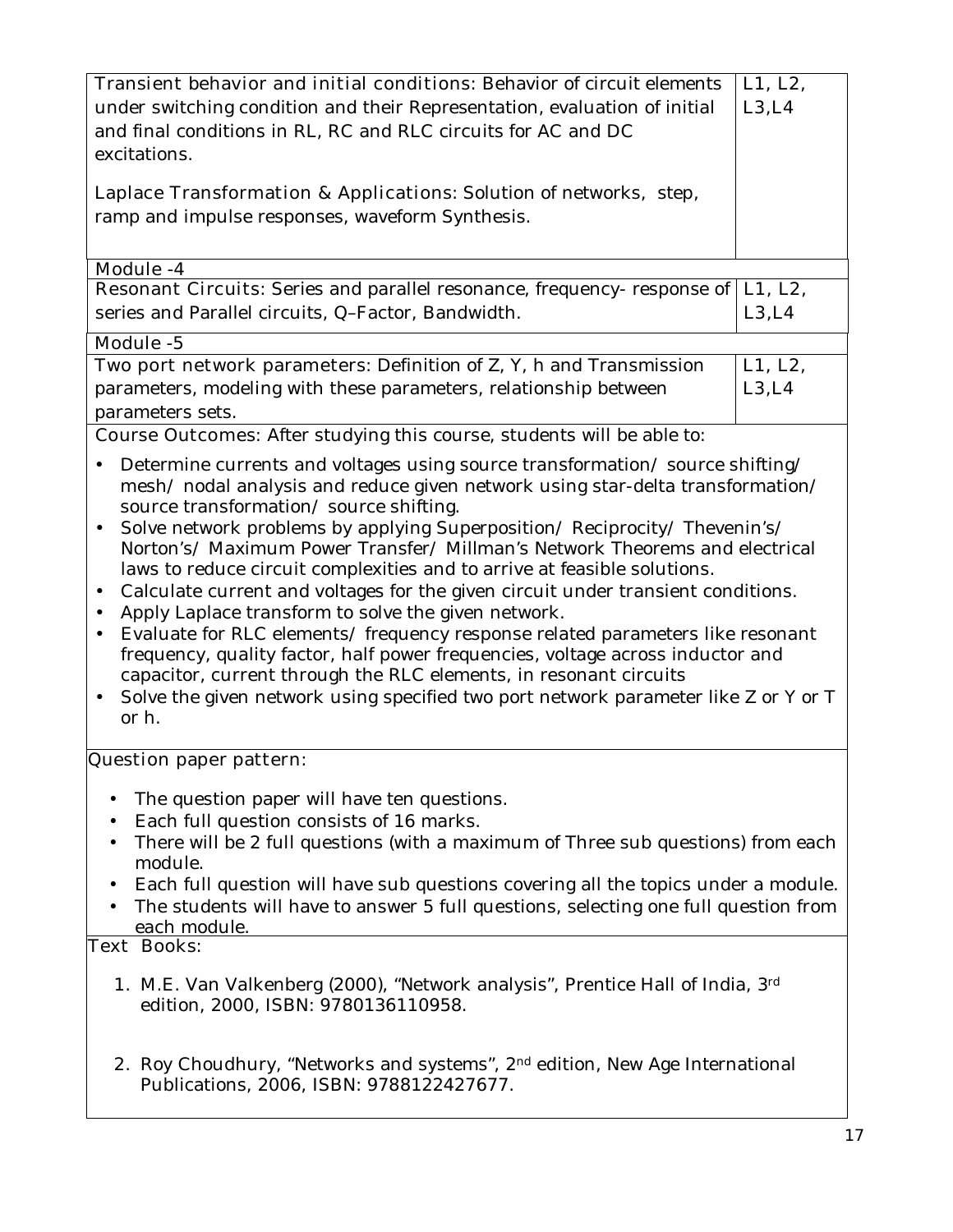- **1.** Hayt, Kemmerly and Durbin "Engineering Circuit Analysis", TMH 7th Edition, 2010.
- **2.** J. David Irwin /R. Mark Nelms, "Basic Engineering Circuit Analysis", John Wiley, 8thed, 2006.
- **3.** Charles K Alexander and Mathew N O Sadiku, " Fundamentals of Electric Circuits", Tata McGraw-Hill, 3rd Ed, 2009.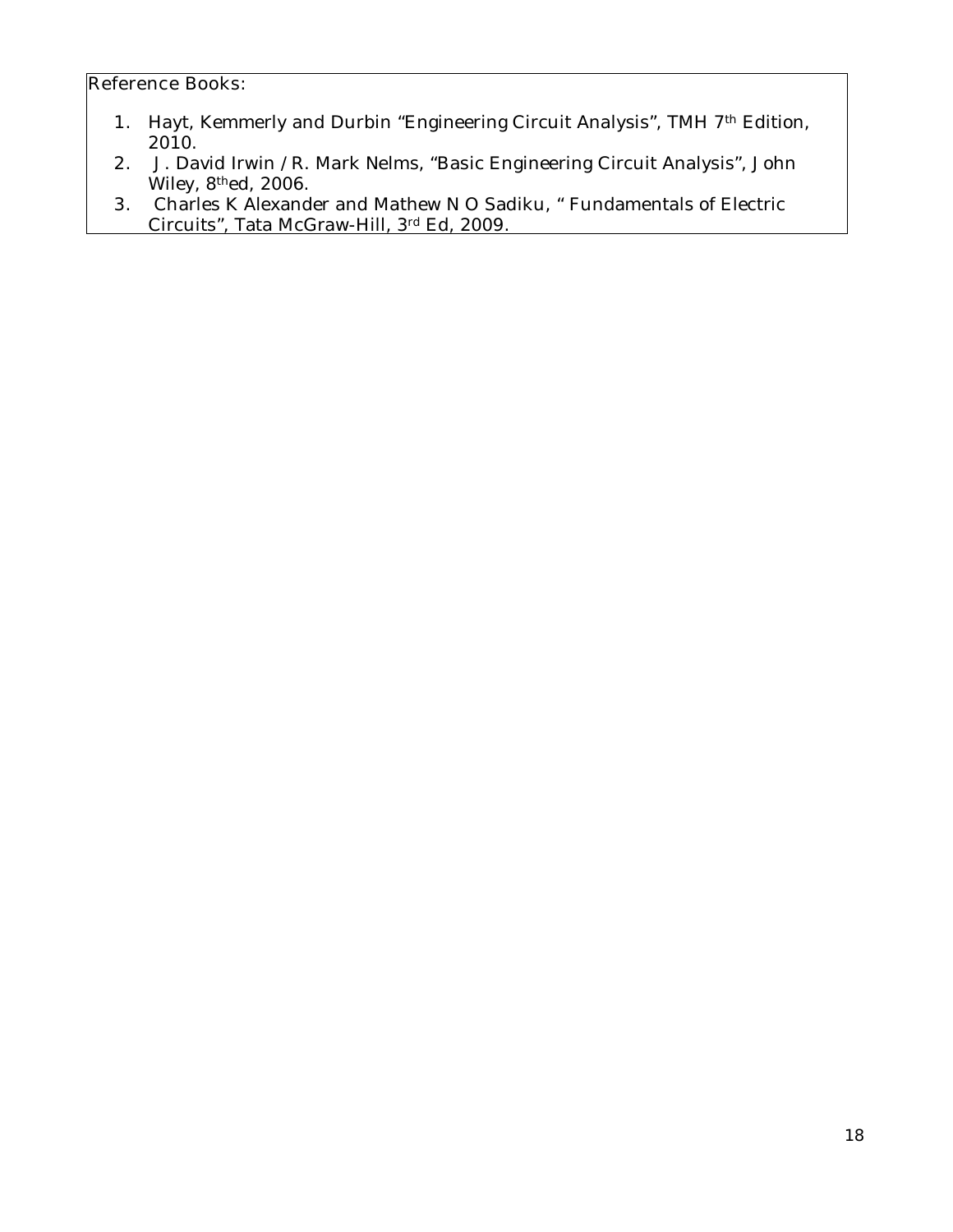| [As per Choice Based Credit System (CBCS) scheme]                                                     |                            |  |  |
|-------------------------------------------------------------------------------------------------------|----------------------------|--|--|
|                                                                                                       | ELECTRONIC INSTRUMENTATION |  |  |
|                                                                                                       |                            |  |  |
| <b>SEMESTER - III (EC/TC)</b>                                                                         |                            |  |  |
| 15EC35<br><b>IA Marks</b><br>Subject Code<br>20<br>of<br>Number<br>04                                 |                            |  |  |
| Exam Marks<br>80                                                                                      |                            |  |  |
| Lecture                                                                                               |                            |  |  |
| Hours/Week<br><b>Total Number of</b>                                                                  |                            |  |  |
| 50 (10 Hours per Module)<br><b>Exam Hours</b><br>03                                                   |                            |  |  |
| Lecture Hours<br><b>CREDITS - 04</b>                                                                  |                            |  |  |
| <b>Course Objectives:</b> This course will enable students to:                                        |                            |  |  |
|                                                                                                       |                            |  |  |
| Define and describe accuracy and precision, types of errors, statistical and<br>probability analysis. |                            |  |  |
| Describe the operation of Ammeters, Voltmeters, Multimeters and develop<br>$\bullet$                  |                            |  |  |
| circuits for multirange Ammeters and Voltmeters.                                                      |                            |  |  |
| Describe functional concepts and operation of various Analog and Digital<br>$\bullet$                 |                            |  |  |
| measuring instruments.                                                                                |                            |  |  |
| Describe basic concepts and operation of Digital Voltmeters and Microprocessor<br>$\bullet$           |                            |  |  |
| based instruments.                                                                                    |                            |  |  |
| Describe and discuss functioning and types of Oscilloscopes, Signal generators,                       |                            |  |  |
| AC and DC bridges.                                                                                    |                            |  |  |
| Recognize and describe significance and working of different types of                                 |                            |  |  |
| transducers.                                                                                          |                            |  |  |
|                                                                                                       |                            |  |  |
| <b>RBT</b><br><b>Modules</b><br><b>Level</b>                                                          |                            |  |  |
|                                                                                                       |                            |  |  |
| <b>Module -1</b>                                                                                      |                            |  |  |
| <b>Measurement and Error:</b> Definitions, Accuracy, Precision, Resolution<br>L1, L2, L3              |                            |  |  |
| Significant Figures, Types of Errors, Measurement<br>and<br>error                                     |                            |  |  |
| combinations, Basics of Statistical Analysis. (Text 2)                                                |                            |  |  |
|                                                                                                       |                            |  |  |
| <b>Ammeters:</b> DC Ammeter, Multirange Ammeter, The Ayrton Shunt<br><sub>or</sub>                    |                            |  |  |
| Shunt, Requirements of Shunt, Extending of Ammeter<br>Universal                                       |                            |  |  |
| Ranges, RF Ammeter (Thermocouple), Limitations of Thermocouple.                                       |                            |  |  |
| (Text 1)                                                                                              |                            |  |  |
|                                                                                                       |                            |  |  |
|                                                                                                       |                            |  |  |
| <b>Voltmeters and Multimeters:</b> Introduction, Basic Meter as a DC                                  |                            |  |  |
| Voltmeter, DC Voltmeter, Multirange Voltmeter, Extending Voltmeter                                    |                            |  |  |
| Ranges, Loading, AC Voltmeter using Rectifiers. Transistor Voltmeter,                                 |                            |  |  |
| Differential Voltmeter, True RMS Voltmeter, Considerations in Choosing                                |                            |  |  |
| an Analog Voltmeter, Multimeter. (Text 1)                                                             |                            |  |  |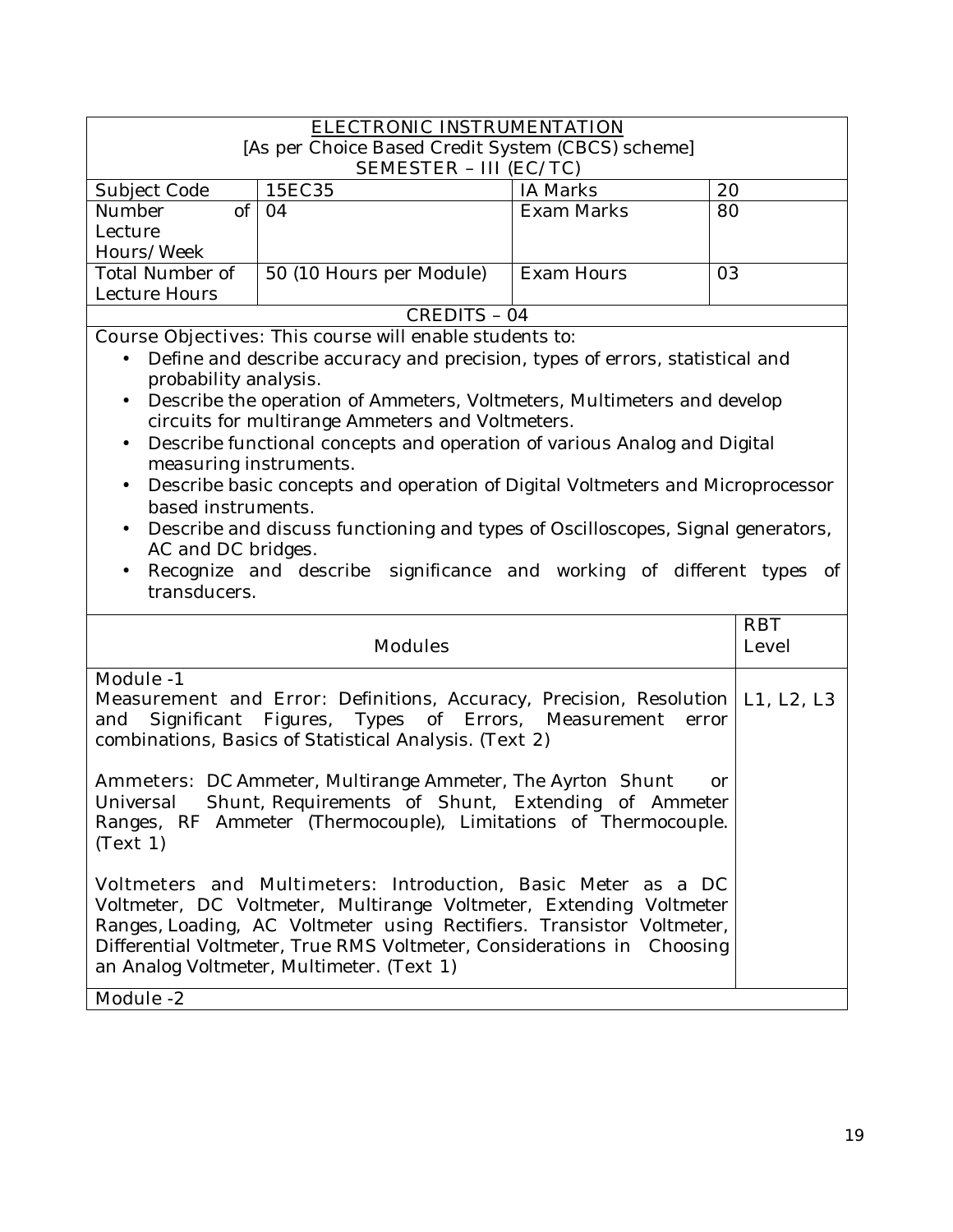| Digital Voltmeters: Introduction, RAMP technique, Dual Slope L1, L2, L3<br>Integrating Type DVM, Integrating Type DVM, Most Commonly used<br>principles of ADC, Successive Approximations, Continuous<br>Balance<br>DVM, $3\frac{1}{2}$ -Digit, Resolution and Sensitivity of Digital Meters, General<br>Specifications of DVM, Microprocessor based Ramp type DVM. (Text 1)<br><b>Digital Instruments:</b> Introduction, Digital Multimeters, Digital<br>Frequency Meter, Digital Measurement of Time, Universal Counter,<br>Digital Tachometer, Digital pH Meter, Digital Phase Meter, Digital<br>Capacitance Meter, Microprocessor based Instruments. (Text 1) |            |
|-------------------------------------------------------------------------------------------------------------------------------------------------------------------------------------------------------------------------------------------------------------------------------------------------------------------------------------------------------------------------------------------------------------------------------------------------------------------------------------------------------------------------------------------------------------------------------------------------------------------------------------------------------------------|------------|
| <b>Module -3</b>                                                                                                                                                                                                                                                                                                                                                                                                                                                                                                                                                                                                                                                  |            |
| <b>Oscilloscopes:</b> Introduction, Basic principles, CRT features, Block   L1, L2<br>diagram of Oscilloscope, Simple CRO, Vertical Amplifier, Horizontal<br>Deflecting System, Sweep or Time Base Generator, Storage Oscilloscope,<br>Digital Readout Oscilloscope, Measurement of Frequency by Lissajous<br>Method, Digital Storage Oscilloscope. (Text 1)                                                                                                                                                                                                                                                                                                      |            |
| Signal Generators: Introduction, Fixed and Variable AF Oscillator,<br>Standard Signal Generator, Laboratory Type Signal Generator, AF sine<br>and Square Wave Generator, Function Generator, Square and Pulse<br>Generator, Sweep Generator. (Text 1)                                                                                                                                                                                                                                                                                                                                                                                                             |            |
| Module -4                                                                                                                                                                                                                                                                                                                                                                                                                                                                                                                                                                                                                                                         |            |
| Measuring Instruments: Output Power Meters, Field Strength Meter,<br>Stroboscope, Phase Meter, Vector Impedance Meter, Q Meter, Megger,<br>Analog pH Meter. (Text 1)<br>Bridges: Introduction, Wheatstone's bridge, Kelvin's Bridge; AC bridges,<br>Capacitance Comparison Bridge, Inductance Comparison Bridge,<br>Maxwell's bridge, Wien's bridge, Wagner's earth connection. (Text 1)                                                                                                                                                                                                                                                                          | L1, L2, L3 |
| Module -5                                                                                                                                                                                                                                                                                                                                                                                                                                                                                                                                                                                                                                                         |            |
| <b>Transducers:</b> Introduction, Electrical transducers, Selecting a<br>transducer, Resistive transducer, Resistive position transducer, Strain<br>gauges, Resistance thermometer, Thermistor, Inductive transducer,<br>Differential output transducers, LVDT, Piezoelectric transducer,<br>Photoelectric transducer, Photovoltaic transducer, Semiconductor photo<br>diode and transistor, Temperature transducers-RTD. (Text 1)                                                                                                                                                                                                                                | L1, L2, L3 |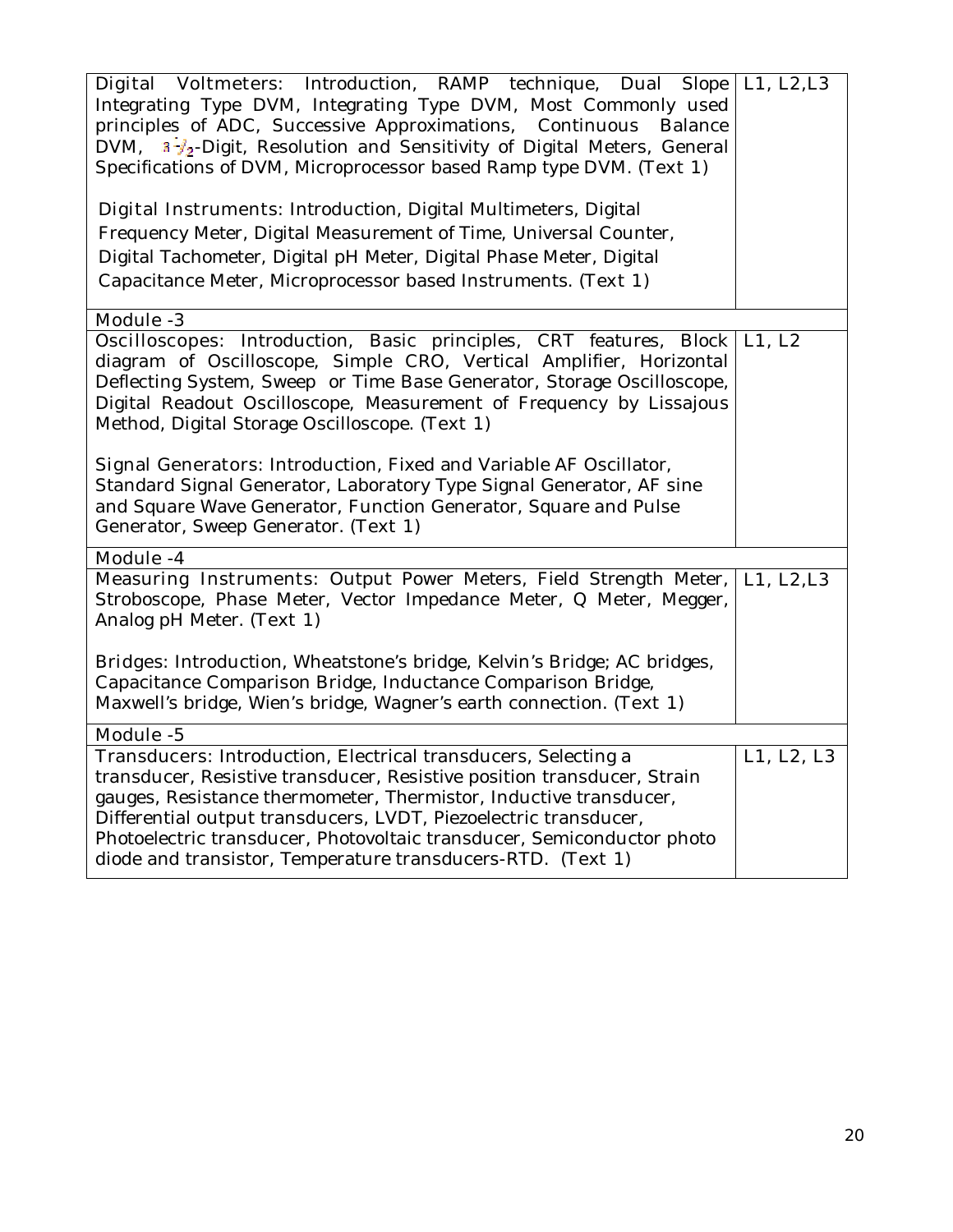**Course Outcomes:** After studying this course, students will be able to:

- Describe instrument measurement errors and calculate them.
- Describe the operation of Ammeters, Voltmeters, Multimeters and develop circuits for multirange Ammeters and Voltmeters.
- Describe functional concepts and operation of Digital voltmeters and instruments to measure voltage, frequency, time period, phase difference of signals, rotation speed, capacitance and pH of solutions.
- Describe functional concepts and operation of various Analog measuring instruments to measure output power, field Strength, impedance, stroboscopic speed, in/out of phase, Q of coils, insulation resistance and pH.
- Describe and discuss functioning and types of Oscilloscopes, Signal generators and Transducers.
- Utilize AC and DC bridges for passive component and frequency measurements.

### **Question paper pattern:**

- The question paper will have ten questions.
- Each full question consists of 16 marks.
- There will be 2 full questions (with a maximum of Three sub questions) from each module.
- Each full question will have sub questions covering all the topics under a module.
- The students will have to answer 5 full questions, selecting one full question from each module.

### **Text Books:**

**1.** H. S. Kalsi, "Electronic Instrumentation", McGraw Hill, 3<sup>rd</sup> Edition. 2012,

ISBN:9780070702066.

**2.** David A. Bell, "Electronic Instrumentation & Measurements", Oxford University Press PHI 2nd Edition, 2006 ISBN 81-203-2360-2.

- 1. A. D. Helfrick and W.D. Cooper, "Modern Electronic Instrumentation and Measuring Techniques", Pearson, 1st Edition, 2015, ISBN:9789332556065.
- 2. A. K. Sawhney, "Electronics and Electrical Measurements", Dhanpat Rai & Sons. ISBN -81-7700-016-0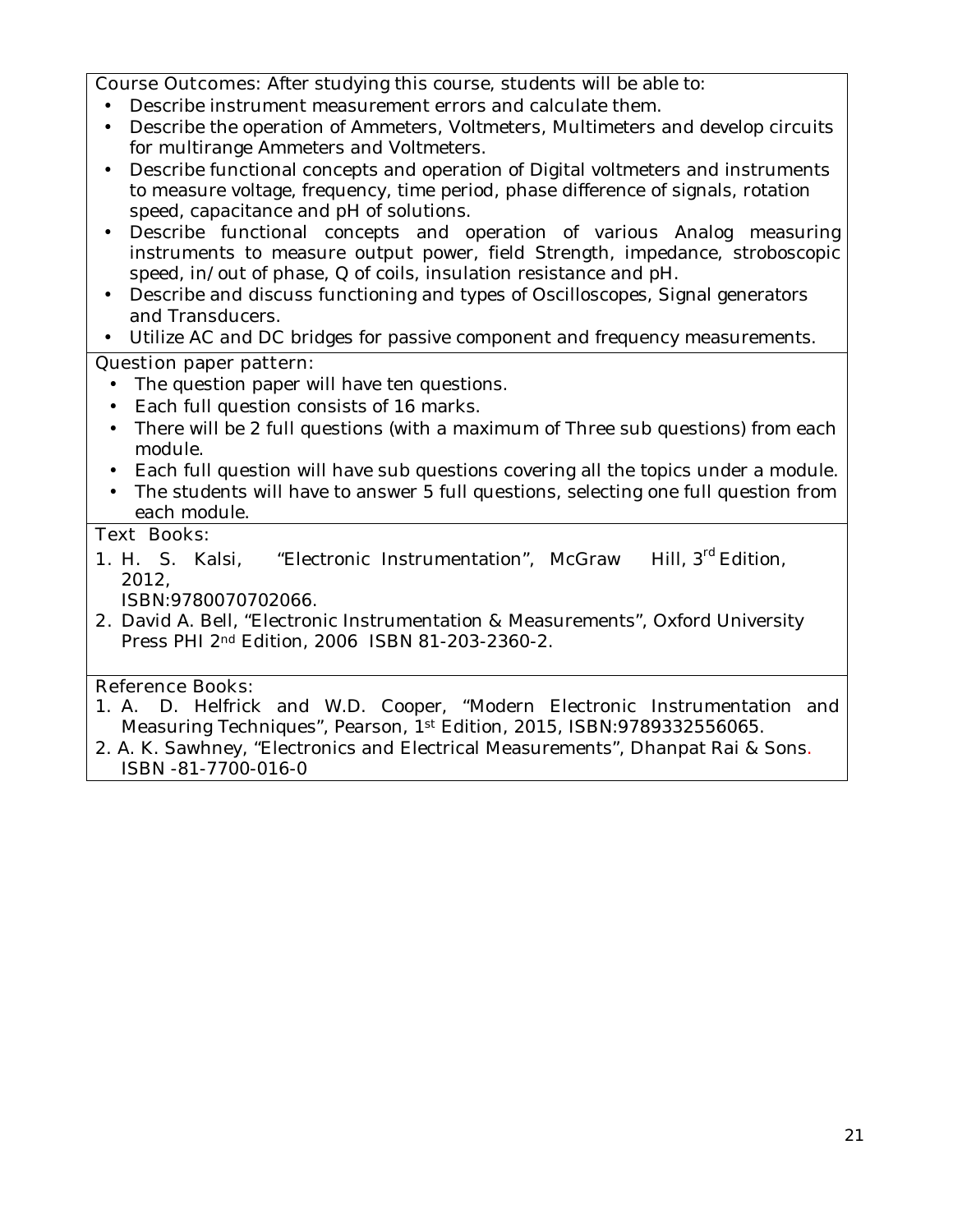### **ENGINEERING ELECTROMAGNETICS**

[As per Choice Based Credit System (CBCS) scheme]

### **SEMESTER – III (EC/TC)**

| Subject Code                  | 15EC36                   | IA Marks   | 20 |
|-------------------------------|--------------------------|------------|----|
| Number of Lecture Hours/Week  | $\Omega$                 | Exam Marks | 80 |
| Total Number of Lecture Hours | 50 (10 Hours per Module) | Exam Hours | 03 |
|                               | CREDITS - 04             |            |    |

**Course Objectives:** This course will enable students to:

- Study the different coordinate systems, Physical signifiance of Divergence, Curl and Gradient.
- Understand the applications of Coulomb's law and Gauss law to different charge distributions and the applications of Laplace's and Poisson's Equations to solve real time problems on capacitance of different charge distributions.
- Understand the physical significance of Biot-Savart's, Amperes's Law and Stokes' theorem for different current distributions.
- Infer the effects of magnetic forces, materials and inductance.
- Know the physical interpretation of Maxwell' equations and applications for Plane waves for their behaviour in different media
- Acquire knowledge of Poynting theorem and its application of power flow.

| <b>Modules</b>                                                                                                                                                                                                                        | <b>RBT</b> Level |
|---------------------------------------------------------------------------------------------------------------------------------------------------------------------------------------------------------------------------------------|------------------|
| <b>Module</b> - 1                                                                                                                                                                                                                     |                  |
| Coulomb's Law, Electric Field Intensity and Flux density                                                                                                                                                                              |                  |
| Experimental law of Coulomb, Electric field intensity, Field due to<br>continuous volume charge distribution, Field of a line charge, Electric<br>flux density.                                                                       | L1, L2, L3       |
| <b>Module -2</b>                                                                                                                                                                                                                      |                  |
| <b>Gauss's law and Divergence</b>                                                                                                                                                                                                     | L1, L2, L3       |
| Gauss' law, Divergence. Maxwell's First equation (Electrostactics),<br>Vector Operator and divergence theorem.                                                                                                                        |                  |
| <b>Energy, Potential and Conductors</b>                                                                                                                                                                                               |                  |
| Energy expended in moving a point charge in an electric field, The<br>line integral, Definition of potential difference and potential, The<br>potential field of point charge, Current and Current density,<br>Continuity of current. |                  |
| <b>Module -3</b>                                                                                                                                                                                                                      |                  |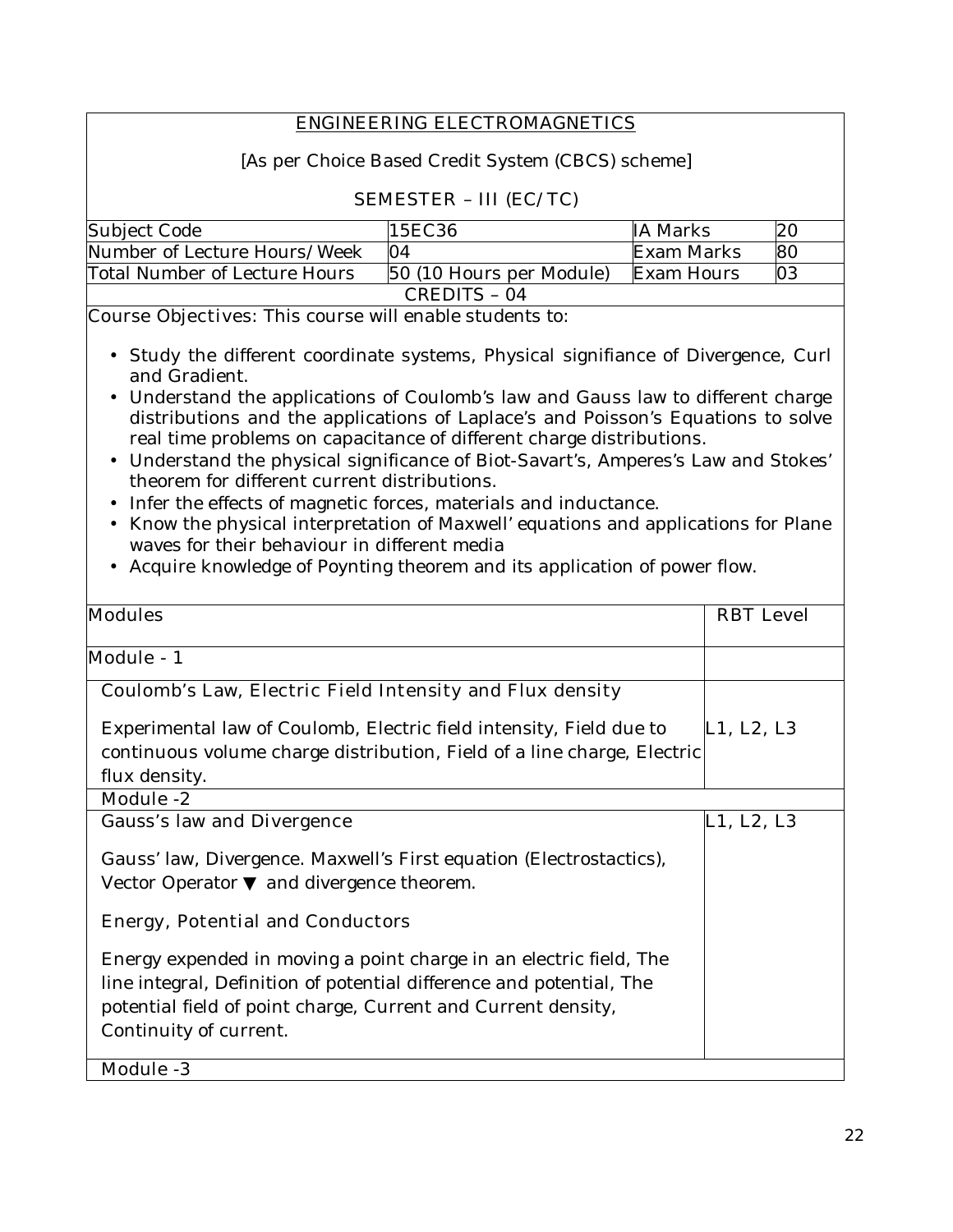| <b>Poisson's and Laplace's Equations</b>                                                                                                                                                                                                                                                                                                                                                                                          | L1, L2, L3 |  |
|-----------------------------------------------------------------------------------------------------------------------------------------------------------------------------------------------------------------------------------------------------------------------------------------------------------------------------------------------------------------------------------------------------------------------------------|------------|--|
| Derivation of Poisson's and Laplace's Equations, Uniqueness theorem,<br>Examples of the solution of Laplace's equation.                                                                                                                                                                                                                                                                                                           |            |  |
| <b>Steady Magnetic Field</b>                                                                                                                                                                                                                                                                                                                                                                                                      |            |  |
| Biot-Savart Law, Ampere's circuital law, Curl, Stokes' theorem,<br>Magnetic flux and magnetic flux density, Scalar and Vector Magnetic<br>Potentials.                                                                                                                                                                                                                                                                             |            |  |
| Module -4                                                                                                                                                                                                                                                                                                                                                                                                                         |            |  |
| <b>Magnetic Forces</b>                                                                                                                                                                                                                                                                                                                                                                                                            | L1, L2, L3 |  |
| Force on a moving charge, differential current elements, Force<br>between differential current elements.                                                                                                                                                                                                                                                                                                                          |            |  |
| <b>Magnetic Materials</b>                                                                                                                                                                                                                                                                                                                                                                                                         |            |  |
| Magnetisation and permeability, Magnetic boundary conditions,<br>Magnetic circuit, Potential Energy and forces on magnetic materials.                                                                                                                                                                                                                                                                                             |            |  |
| Module -5                                                                                                                                                                                                                                                                                                                                                                                                                         |            |  |
| Time-varying fields and Maxwell's equations                                                                                                                                                                                                                                                                                                                                                                                       | L1, L2, L3 |  |
| Farday's law, displacement current, Maxwell's equations in point<br>form, Maxwell's equations in integral form.                                                                                                                                                                                                                                                                                                                   |            |  |
| <b>Uniform Plane Wave</b>                                                                                                                                                                                                                                                                                                                                                                                                         |            |  |
| Wave propagation in free space and good conductors. Poynting's<br>theorem and wave power, Skin Effect.                                                                                                                                                                                                                                                                                                                            |            |  |
| Course Outcomes: After studying this course, students will be able to:                                                                                                                                                                                                                                                                                                                                                            |            |  |
| Evaluate problems on electric field due to point, linear, volume charges by<br>٠<br>applying conventional methods or by Gauss law.<br>Determine potential and energy with respect to point charge and capacitance<br>using Laplace equation.<br>Calculate magnetic field, force, and potential energy with respect to magnetic<br>٠<br>materials.<br>Apply Maxwell's equation for time varying fields, EM waves in free space and |            |  |
| conductors.<br>Evaluate power associated with EM waves using Poynting theorem.                                                                                                                                                                                                                                                                                                                                                    |            |  |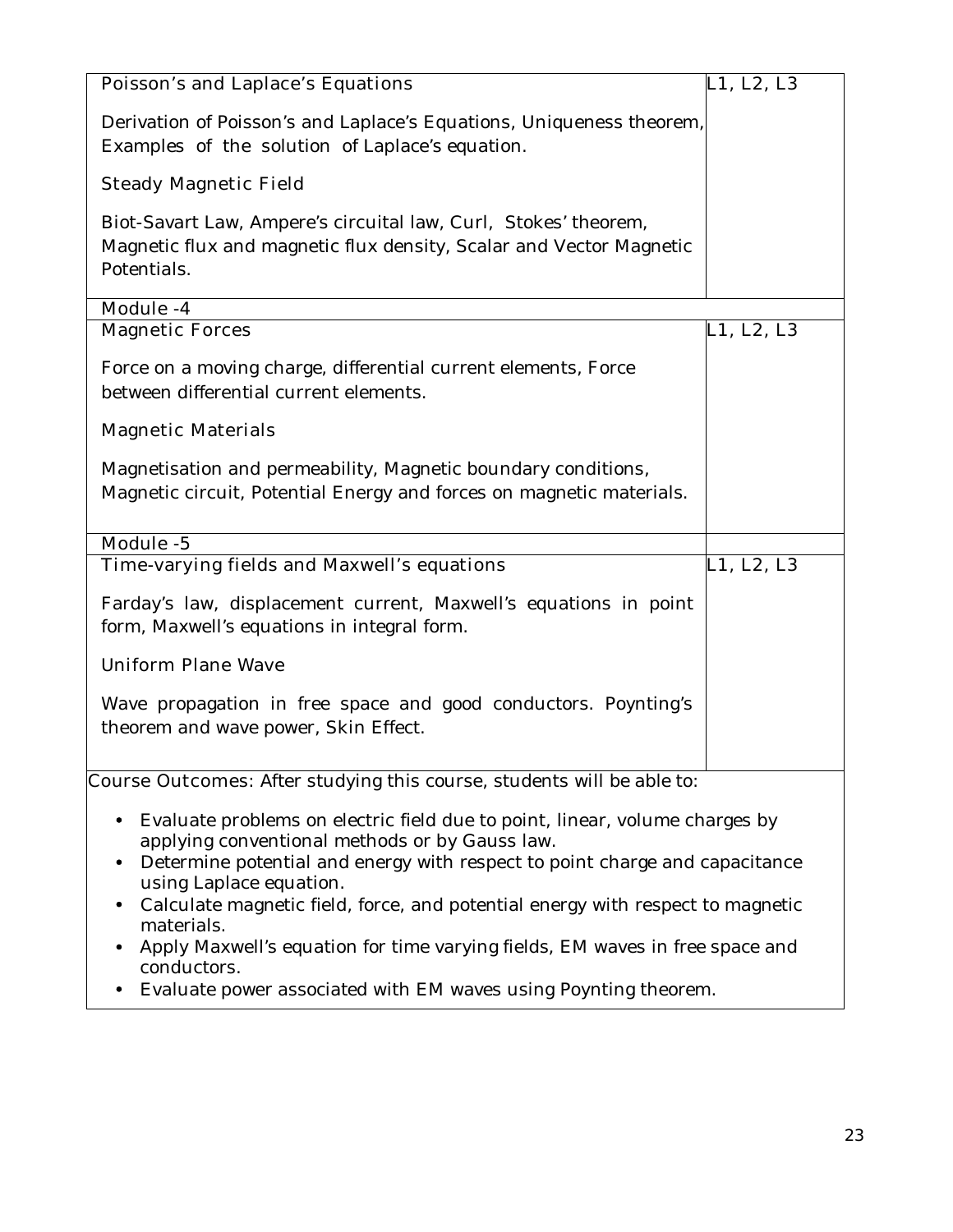Question paper pattern:

- The question paper will have ten questions.
- Each full question consisting of 16 marks.
- There will be 2 full questions (with a maximum of Three sub questions) from each module.
- Each full question will have sub questions covering all the topics under a module.
- The students will have to answer 5 full questions, selecting one full question from each module.

#### **Text Book:**

3.

W.H. Hayt and J.A. Buck, "Engineering Electromagnetics", 7th Edition, Tata McGraw-Hill, 2009, ISBN-978-0-07-061223-5.

- 1. **1.** John Krauss and Daniel A Fleisch, " Electromagnetics with applications", McGraw-Hill.
- 2. 2. N. Narayana Rao, "Fundamentals of Electromagnetics for Engineering", Pearson.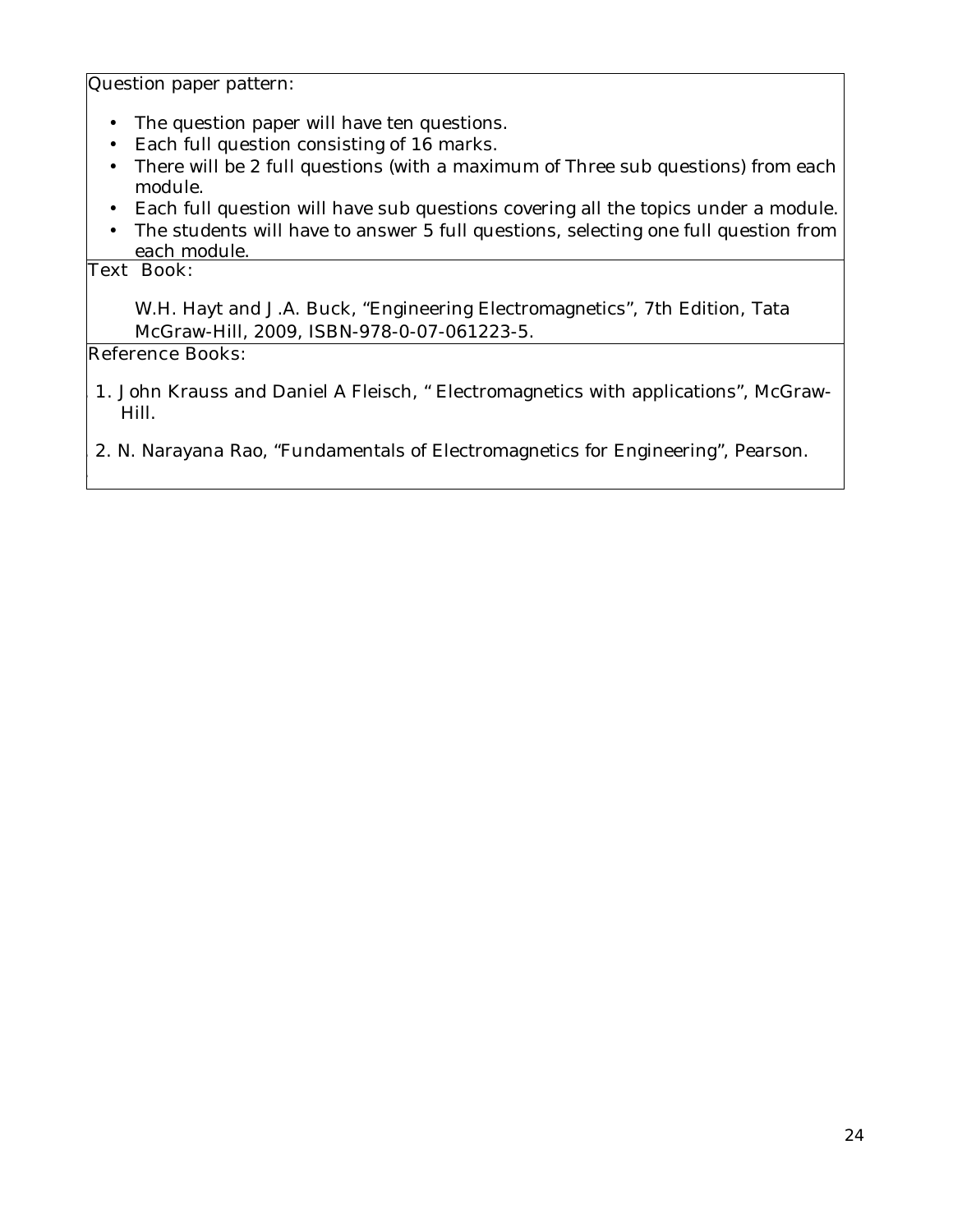# **ANALOG ELECTRONICS LABORATORY**

[As per Choice Based Credit System (CBCS) scheme]

## **SEMESTER – III (EC/TC)**

| Laboratory Code   15ECL37 |                              | 1A            | 20 |
|---------------------------|------------------------------|---------------|----|
|                           |                              |               |    |
|                           |                              |               |    |
| Number of                 | 01Hr Tutorial (Instructions) | Exam Marks 80 |    |
| Lecture                   |                              |               |    |
|                           |                              |               |    |
| Hours/Week                | + 02 Hours Laboratory        |               |    |
| <b>RBT</b> Level          | L1, L2, L3                   | Exam Hours 03 |    |
|                           |                              |               |    |
|                           |                              |               |    |
|                           |                              |               |    |

CREDITS – 02

**Course Objectives:** This laboratory course enables students to get practical experience in design, assembly, testing and evaluation of:

- Rectifiers and Voltage Regulators.
- BJT characteristics and Amplifiers.
- JFET Characteristics and Amplifiers.
- MOSFET Characteristics and Amplifiers
- Power Amplifiers.
- RC-Phase shift, Hartley, Colpitts and Crystal Oscillators.

**NOTE:** The experiments are to be carried using discrete components only.

### **Laboratory Experiments:**

1. Design and set up the following rectifiers with and without filters and to determine ripple factor and rectifier efficiency:

(a)Full Wave Rectifier (b) Bridge Rectifier

- 2. Conduct experiment to test diode clipping (single/double ended) and clamping circuits (positive/negative).
- 3. Conduct an experiment on Series Voltage Regulator using Zener diode and power transistor to determine line and load regulation characteristics.
- 4. Realize BJT Darlington Emitter follower with and without bootstrapping and determine the gain, input and output impedances.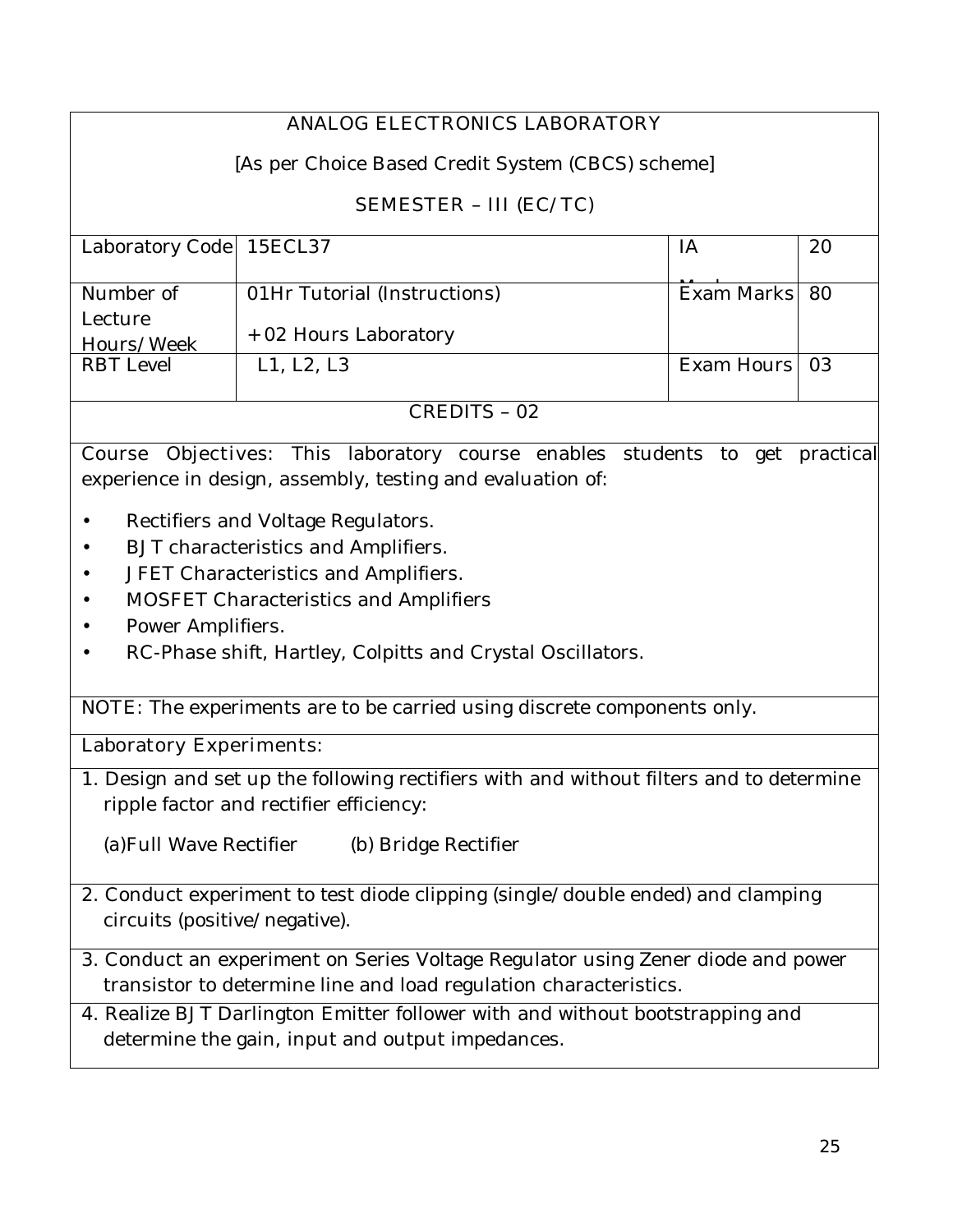- 5. Design and set up the BJT common emitter amplifier using voltage divider bias with and without feedback and determine the gain- bandwidth product from its frequency response.
- 6. Plot the transfer and drain characteristics of a JFET and calculate its drain resistance, mutual conductance and amplification factor.
- 7. Design, setup and plot the frequency response of Common Source JFET/MOSFET amplifier and obtain the bandwidth.
- 8. Plot the transfer and drain characteristics of n-channel MOSFET and calculate its parameters, namely; drain resistance, mutual conductance and amplification factor.
- 9. Set-up and study the working of complementary symmetry class B push pull power amplifier and calculate the efficiency.
- 10. Design and set-up the RC-Phase shift Oscillator using FET, and calculate the frequency of output waveform.
- 11. Design and set-up the following tuned oscillator circuits using BJT, and determine the frequency of oscillation.
- (a) Hartley Oscillator (b) Colpitts Oscillator

12. Design and set-up the crystal oscillator and determine the frequency of oscillation.

**Course Outcomes:** On the completion of this laboratory course, the students will be able to:

- Test circuits of rectifiers, clipping circuits, clamping circuits and voltage regulators.
- Determine the characteristics of BJT and FET amplifiers and plot its frequency response.
- Compute the performance parameters of amplifiers and voltage regulators
- Design and test the basic BJT/FET amplifiers, BJT Power amplifier and oscillators.

## **Conduct of Practical Examination:**

- All laboratory experiments are to be included for practical examination.
- Students are allowed to pick one experiment from the lot.
- Strictly follow the instructions as printed on the cover page of answer script for breakup of marks.
- Change of experiment is allowed only once and Marks allotted to the procedure part to be made zero.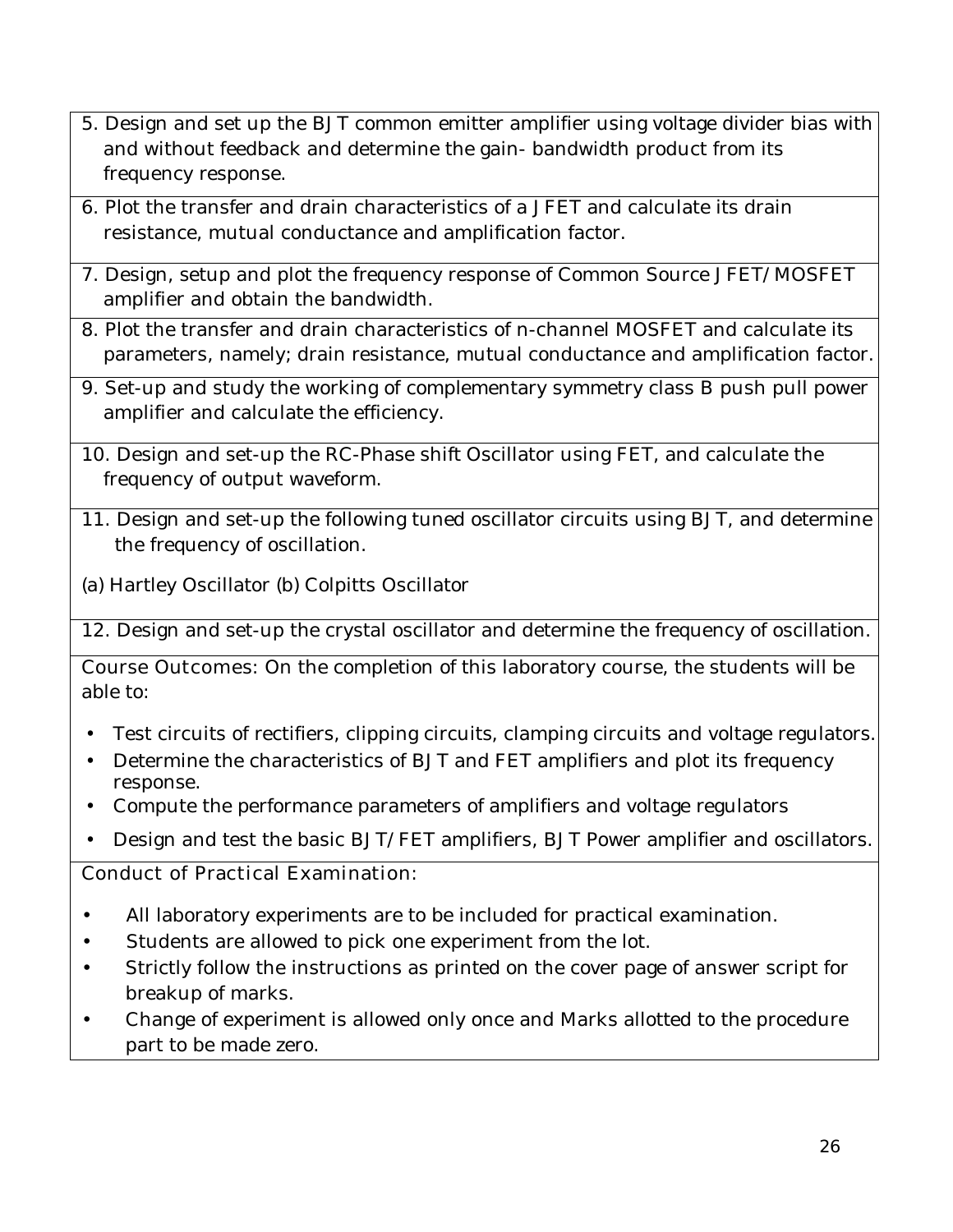| DIGITAL ELECTRONICS LABORATORY<br>[As per Choice Based Credit System (CBCS) scheme]                                                                                                                                                                                                                                                                                                          |                                                                           |                 |    |
|----------------------------------------------------------------------------------------------------------------------------------------------------------------------------------------------------------------------------------------------------------------------------------------------------------------------------------------------------------------------------------------------|---------------------------------------------------------------------------|-----------------|----|
|                                                                                                                                                                                                                                                                                                                                                                                              | <b>SEMESTER - III (EC/TC)</b>                                             |                 |    |
| Laboratory Code                                                                                                                                                                                                                                                                                                                                                                              | 15ECL38                                                                   | <b>IA Marks</b> | 20 |
| Number of Lecture                                                                                                                                                                                                                                                                                                                                                                            | 01Hr Tutorial (Instructions)                                              | Exam            | 80 |
| Hours/Week                                                                                                                                                                                                                                                                                                                                                                                   | + 02 Hours Laboratory                                                     | Mark            |    |
| <b>RBT Level</b>                                                                                                                                                                                                                                                                                                                                                                             | L1, L2, L3                                                                | Exam            | 03 |
|                                                                                                                                                                                                                                                                                                                                                                                              |                                                                           | Hour            |    |
|                                                                                                                                                                                                                                                                                                                                                                                              | <b>CREDITS - 02</b>                                                       |                 |    |
| <b>Course objectives:</b> This laboratory course enables students to get practical<br>experience in design, realisation and verification of<br>Demorgan's Theorem, SOP, POS forms<br>Full/Parallel Adders, Subtractors and Magnitude Comparator<br>$\bullet$<br>Multiplexer using logic gates<br>$\bullet$<br><b>Demultiplexers and Decoders</b><br>Flip-Flops, Shift registers and Counters |                                                                           |                 |    |
| NOTE:                                                                                                                                                                                                                                                                                                                                                                                        |                                                                           |                 |    |
| 1.<br>Use discrete components to test and verify the logic gates. The IC umbers<br>given are suggestive. Any equivalent IC can be used.<br>2.<br>For experiment No. 11 and 12 any open source or licensed simulation tool                                                                                                                                                                    |                                                                           |                 |    |
| may be used.                                                                                                                                                                                                                                                                                                                                                                                 |                                                                           |                 |    |
| <b>Laboratory Experiments:</b>                                                                                                                                                                                                                                                                                                                                                               |                                                                           |                 |    |
| 1. Verify<br>(a) Demorgan's Theorem for 2 variables.<br>(b) The sum-of product and product-of-sum expressions using universal<br>gates.                                                                                                                                                                                                                                                      |                                                                           |                 |    |
| 2. Design and implement<br>(a) Full Adder using basic logic gates.<br>(b) Full subtractor using basic logic gates.                                                                                                                                                                                                                                                                           |                                                                           |                 |    |
| 3. Design and implement 4-bit Parallel Adder/ subtractor using IC 7483.                                                                                                                                                                                                                                                                                                                      |                                                                           |                 |    |
|                                                                                                                                                                                                                                                                                                                                                                                              | 4. Design and Implementation of 4-bit Magnitude Comparator using IC 7485. |                 |    |
| 5. Realize<br>(a) 4:1 Multiplexer using gates.                                                                                                                                                                                                                                                                                                                                               | (b) 3-variable function using IC $74151(8:1MUX)$ .                        |                 |    |
|                                                                                                                                                                                                                                                                                                                                                                                              |                                                                           |                 |    |

**6.** Realize 1:8 Demux and 3:8 Decoder using IC74138.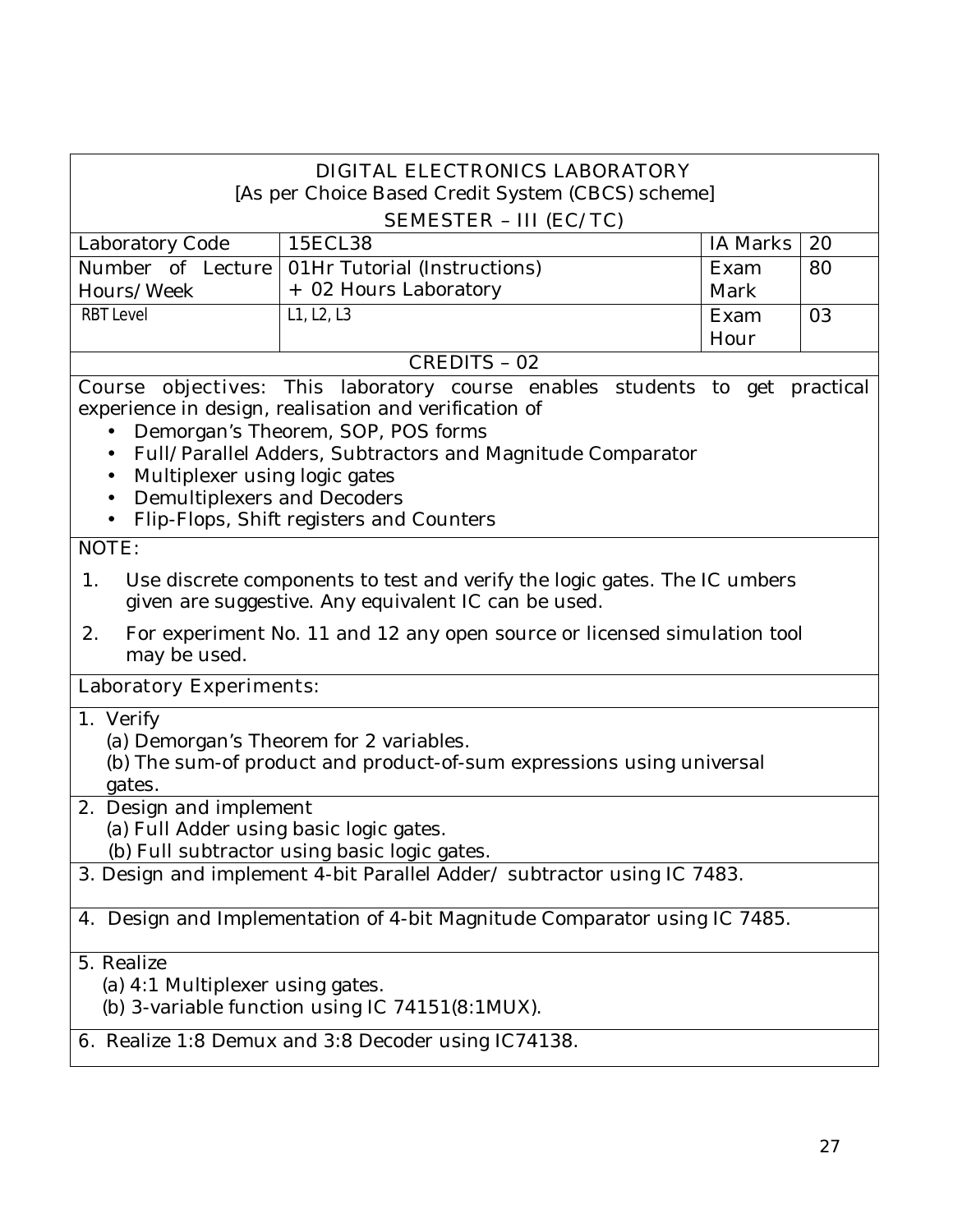- **7.** Realize the following flip-flops using NAND Gates. (a) Clocked SR Flip-Flop (b) JK Flip-Flop.
- 8. Realize the following shift registers using IC7474 (a) SISO (b) SIPO (c) PISO (d) PIPO.
- 9. Realize the Ring Counter and Johnson Counter using IC7476.
- 10. Realize the Mod-N Counter using IC7490.
- 11. Simulate Full- Adder using simulation tool.
- 12. Simulate Mod-8 Synchronous UP/DOWN Counter using simulation tool.

**Course outcomes:** On the completion of this laboratory course, the students will be able to:

- Demonstrate the truth table of various expressions and combinational circuits using logic gates.
- Design and test various combinational circuits such as adders, subtractors, comparators, multiplexers and demultiplexers.
- Construct and test flips-flops, counters and shift registers.
- Simulate full adder and up/down counters.

## **Conduct of Practical Examination:**

- All laboratory experiments are to be included for practical examination.
- Students are allowed to pick one experiment from the lot.
- Strictly follow the instructions as printed on the cover page of answer script for breakup of marks.
- Change of experiment is allowed only once and 15% Marks allotted to the procedure part to be made zero.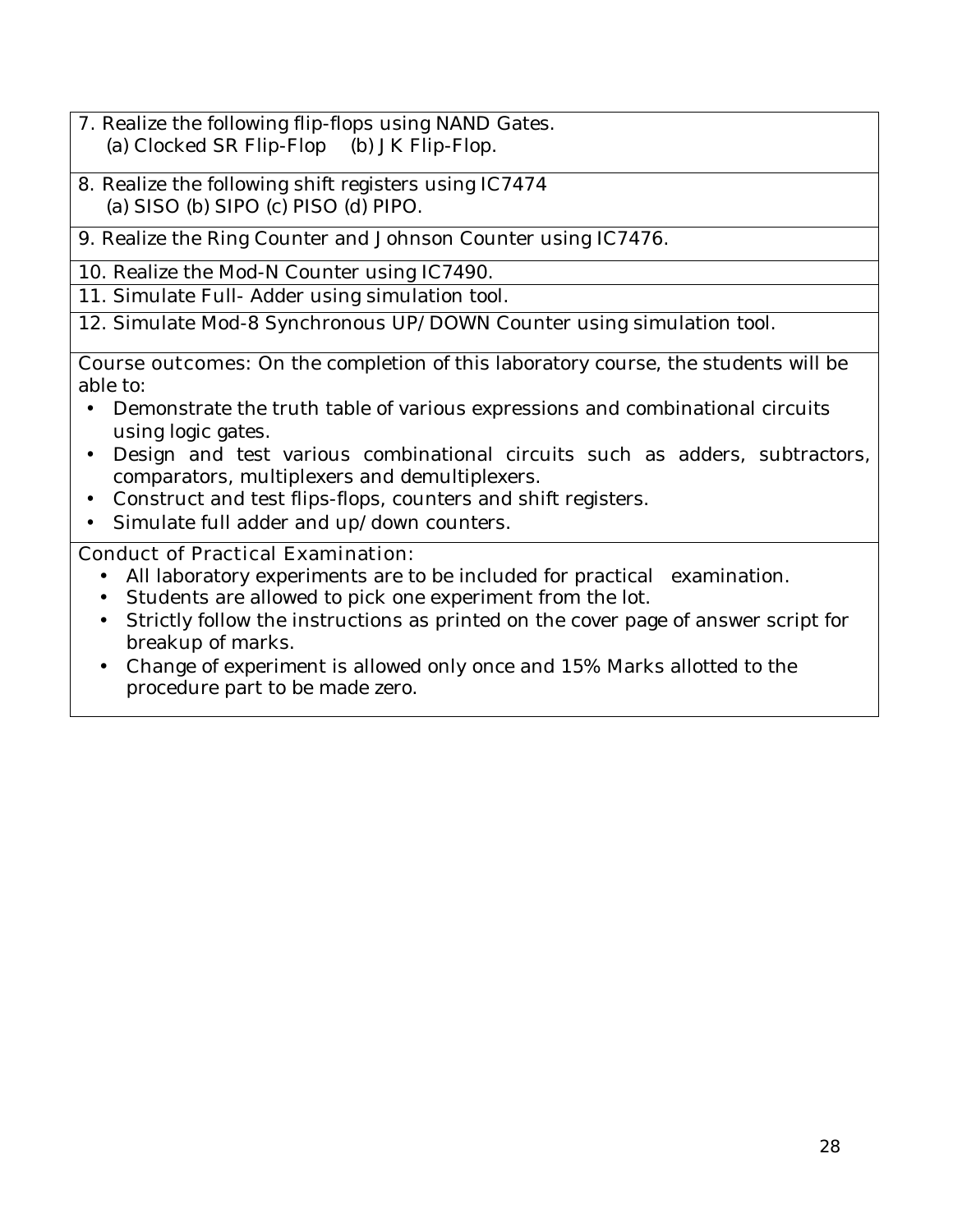# **B.E., IV Semester, Electronics & Communication Engineering/ Telecommunication Engineering**

| <b>ENGINEERING MATHEMATICS-IV</b>                                                    |                                                                                     |                 |                |
|--------------------------------------------------------------------------------------|-------------------------------------------------------------------------------------|-----------------|----------------|
| <b>B.E., IV Semester, Common to all Branches</b>                                     |                                                                                     |                 |                |
|                                                                                      | [As per Choice Based Credit System (CBCS) scheme]                                   |                 |                |
| Subject Code                                                                         | 15MAT41                                                                             | <b>IA Marks</b> | 20             |
| Number of Lecture                                                                    | 04                                                                                  | Exam marks      | 80             |
| Hours/Week                                                                           |                                                                                     |                 |                |
| <b>Total Number of</b>                                                               | 50 (10 Hours per Module)                                                            |                 |                |
| Lecture Hours                                                                        |                                                                                     |                 |                |
|                                                                                      | $Credits - 04$                                                                      |                 |                |
|                                                                                      | <b>Course Objectives:</b> This course will enable students to:                      |                 |                |
|                                                                                      |                                                                                     |                 |                |
|                                                                                      | Conversant with numerical methods to solve ordinary differential equations,         |                 |                |
|                                                                                      | complex analysis, sampling theory and joint probability distribution and stochastic |                 |                |
|                                                                                      | processes arising in science and engineering.                                       |                 |                |
|                                                                                      | <b>Modules</b>                                                                      |                 | <b>RBT</b>     |
|                                                                                      |                                                                                     |                 | <b>Level</b>   |
| <b>Module-1</b>                                                                      |                                                                                     |                 |                |
| Numerical Methods: Numerical solution of ordinary differential equations             |                                                                                     |                 |                |
| of first order and first degree, Taylor's series method, modified Euler's            |                                                                                     |                 |                |
| method, Runge - Kutta method of fourth order. Milne's and Adams-                     |                                                                                     |                 | L1, L3         |
| Bashforth predictor and corrector methods (No derivations of formulae).              |                                                                                     |                 |                |
| <b>Module-2</b>                                                                      |                                                                                     |                 |                |
| <b>Numerical</b><br>Methods: Numerical solution of second order ordinary             |                                                                                     |                 |                |
| differential equations, Runge-Kutta method and Milne's method.                       |                                                                                     |                 |                |
|                                                                                      |                                                                                     |                 |                |
|                                                                                      | Special Functions: Series solution-Frobenious method. Series solution of            |                 | L <sub>3</sub> |
| Bessel's differential equation leading to $J_n(x)$ -Bessel's function of first kind. |                                                                                     |                 |                |
| Basic properties, recurrence relations and orthogonality. Series solution of         |                                                                                     |                 |                |
| Legendre's differential equation leading to $P_n(x)$ -Legendre polynomials.          |                                                                                     |                 |                |
| Rodrigue's formula, problems.                                                        |                                                                                     |                 |                |
|                                                                                      | <b>Module-3</b>                                                                     |                 |                |
|                                                                                      | <b>Complex Variables:</b> Review of afunction of a complex variable, limits,        |                 |                |
|                                                                                      | continuity, differentiability. Analytic functions-Cauchy-Riemann equations in       |                 | L1, L3         |
| cartesian and polar forms. Properties and construction of analytic                   |                                                                                     |                 |                |
| functions. Complex line integrals-Cauchy's theorem and Cauchy's integral             |                                                                                     |                 |                |
| formula, Residue, poles, Cauchy's Residue theorem (without proof) and                |                                                                                     |                 |                |
| problems.                                                                            |                                                                                     |                 |                |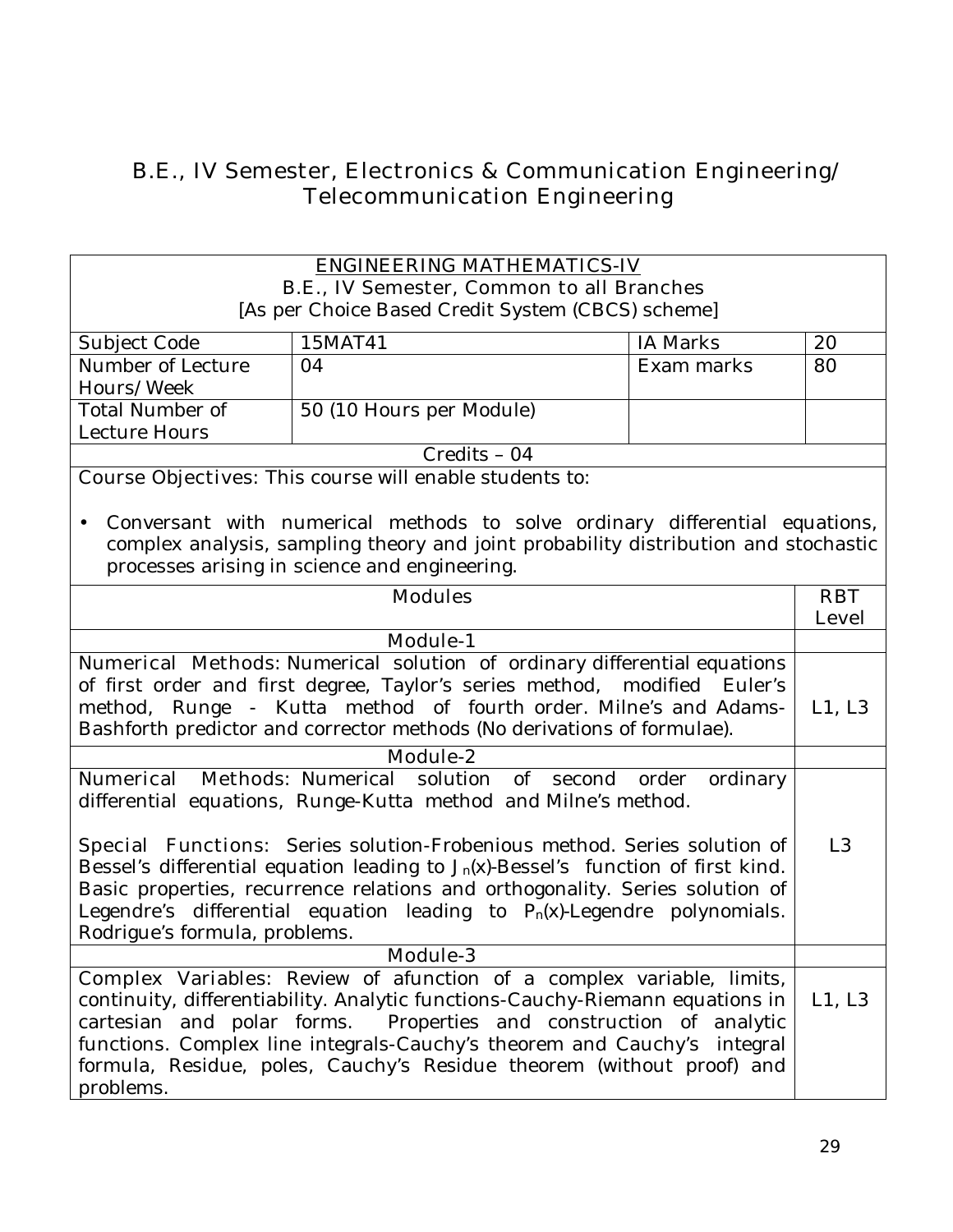| Conformal transformations,<br><b>Transformations:</b><br>discussion<br>of<br>transformations: $w=z^2$ , $w=e^z$ , $w=z+(1/z)(z\neq 0)$ and bilinear transformations-                                                                         | L <sub>3</sub> |
|----------------------------------------------------------------------------------------------------------------------------------------------------------------------------------------------------------------------------------------------|----------------|
| problems.                                                                                                                                                                                                                                    |                |
| Module-4                                                                                                                                                                                                                                     |                |
| Probability Distributions: Random variables (discrete and continuous),<br>mass/density functions.<br>Binomial distribution, Poisson<br>probability<br>distribution. Exponential and normal distributions, problems.                          | L <sub>3</sub> |
| Joint probability distribution: Joint Probability distribution for two<br>discrete random variables, expectation, covariance, correlation coefficient.                                                                                       |                |
| Module-5                                                                                                                                                                                                                                     |                |
| Sampling Theory: Sampling, Sampling distributions, standard error, test<br>of hypothesis for means and proportions, confidence limits for means,<br>student's t-distribution, Chi-square distribution as a test of goodness of<br>fit.       | L <sub>3</sub> |
| Stochastic process: Stochastic processes, probability vector, stochastic<br>matrices, fixed points, regular stochastic matrices, Markov chains, higher<br>transition probability-simple problems.                                            | L1             |
| <b>Course Outcomes:</b> On completion of this course, students are able to:                                                                                                                                                                  |                |
| Solve first and second order ordinary differential equations arising in<br>flow problems using single step and multistep numerical methods.                                                                                                  |                |
| Understand the analyticity, potential fields, residues and poles of<br>$\bullet$<br>complex potentials in field theory and electromagnetic theory.                                                                                           |                |
| Describe conformal and bilinear transformation arising in aerofoil<br>$\bullet$<br>theory, fluid flow visualization and image processing.                                                                                                    |                |
| • Solve problems of quantum mechanics, hydrodynamics and heat<br>conduction by employing Bessel's function relating to cylindrical polar<br>coordinate systems and Legendre's polynomials relating to spherical<br>polar coordinate systems. |                |
| Solve problems on probability distributions relating to digital signal<br>processing, information theory and optimization concepts of stability of<br>design and structural engineering.                                                     |                |
| Draw the validity of the hypothesis proposed for the given sampling<br>distribution in accepting or rejecting the hypothesis.                                                                                                                |                |
| Determine joint probability distributions and stochastic matrix<br>connected with the multivariable correlation problems for feasible<br>random events.                                                                                      |                |

٦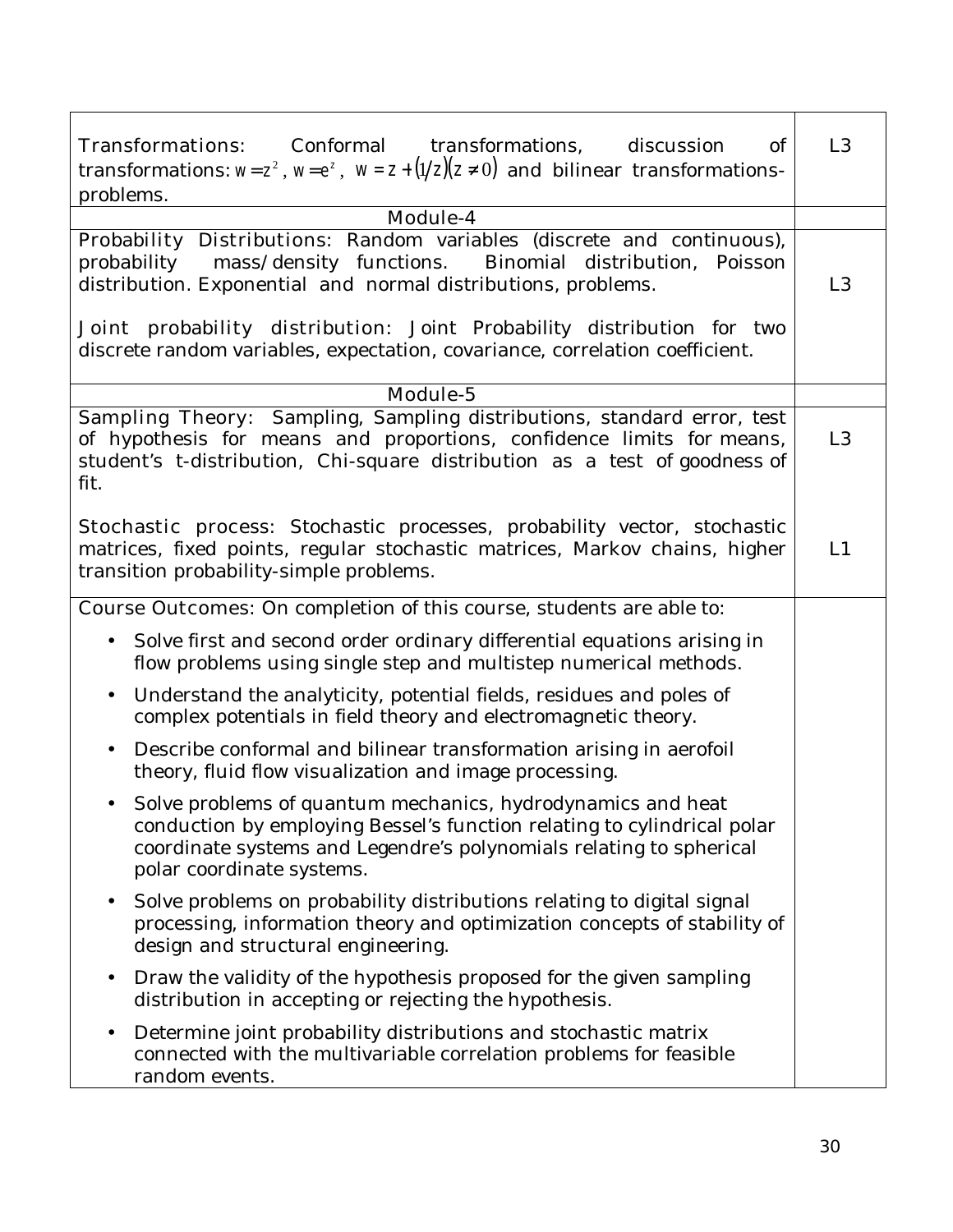• Define transition probability matrix of a Markov chain and solve problems related to discrete parameter random process. **Question paper pattern:**  • The question paper will have ten questions. • Each full Question consisting of 16 marks • There will be 2 full questions (with a maximum of three sub questions) from each module. • Each full question will have sub questions covering all the topics under a module. • The students will have to answer 5 full questions, selecting one full question from each module. **Text Books:**  *1. B.S. Grewal: Higher Engineering Mathematics, Khanna Publishers, 43rd Ed., 2015. 2. E. Kreyszig: Advanced Engineering Mathematics, John Wiley & Sons, 10th Ed., 2015.*  **Reference Books:**  *1. N.P.Bali and Manish Goyal: A Text Book of Engineering Mathematics, Laxmi Publishers, 7th Ed., 2010. 2. B.V.Ramana: "Higher Engineering Mathematics" Tata McGraw-Hill, 2006. 3. H. K. Dass and Er. Rajnish Verma: "Higher Engineering Mathematics", S. Chand publishing, 1st edition, 2011.* **Web Link and Video Lectures:**  *1. http://nptel.ac.in/courses.php?disciplineID=111*  **2.** *http://www.khanacademy.org/* **3.** *http://www.class-central.com/subject/math*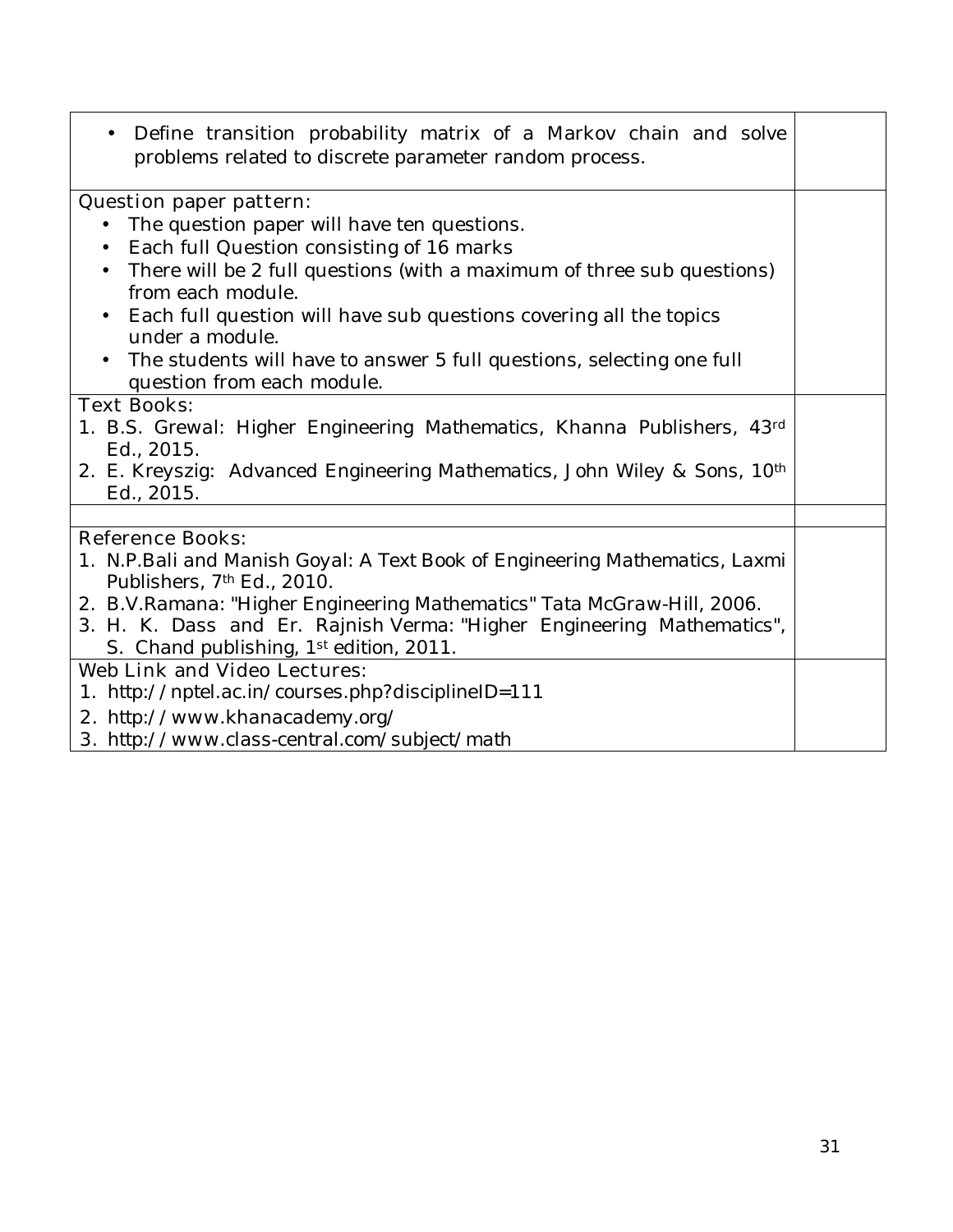## **ADDITIONAL MATHEMATICS - II**

## **B.E., IV Semester, Common to all Branches**

# **(A Bridge course for Lateral Entry students of IV Sem. B. E.)**

[As per Choice Based Credit System (CBCS) scheme]

| Subject Code      | 15MATDIP41               | IA Marks   |    |
|-------------------|--------------------------|------------|----|
|                   |                          |            |    |
| Number of Lecture | 03                       | Exam marks | 80 |
| Hours/Week        |                          |            |    |
| Total Number of   | 40 (08 Hours per Module) |            |    |
| Lecture Hours     |                          |            |    |
| $Credits - 00$    |                          |            |    |

 **Course Objectives:** This course will enable students to:

- Understand essential concepts of linear algebra.
- Solve second and higher order differential equations.
- Understand Laplace and inverse Laplace transforms and elementary probabili theory.

| <b>Modules</b>                                                                    | <b>RBT</b>   |
|-----------------------------------------------------------------------------------|--------------|
|                                                                                   | <b>Level</b> |
| <b>Module-1</b>                                                                   |              |
| Linear Algebra: Introduction - rank of matrix by elementary row operations        |              |
| - Echelon form. Consistency of system of linear equations - Gauss                 |              |
| elimination method. Eigen values and eigen vectors of a square                    | L1,L3        |
| matrix. Application of Cayley-Hamilton theorem (without proof) to compute         |              |
| the inverse of a matrix-Examples.                                                 |              |
| Module-2                                                                          |              |
| Higher order ODE's: Linear differential equations of second and higher            |              |
| order equations with constant coefficients. Homogeneous<br>$/$ non-               |              |
| homogeneous equations. Inverse differential operators. Solutions of initial       | L1,L3        |
| value problems. Method of undetermined coefficients and variation of              |              |
| parameters.                                                                       |              |
| <b>Module-3</b>                                                                   |              |
| Laplace transforms: Laplace transforms of elementary functions.                   |              |
| Transforms of derivatives and integrals, transforms of periodic function and      | L1, L2       |
| unit step function-Problems only.                                                 |              |
| Module-4                                                                          |              |
| Inverse Laplace transforms: Definition of inverse Laplace transforms.             |              |
| Evaluation of Inverse transforms by standard methods. Application to              | L1, L2       |
| solutions of Linear differential equations and simultaneous differential          |              |
| equations.                                                                        |              |
| Module-5                                                                          |              |
| <b>Probability:</b> Introduction. Sample space and events. Axioms of probability. |              |
| Addition and multiplication theorems. Conditional probability - illustrative      | L1, L2       |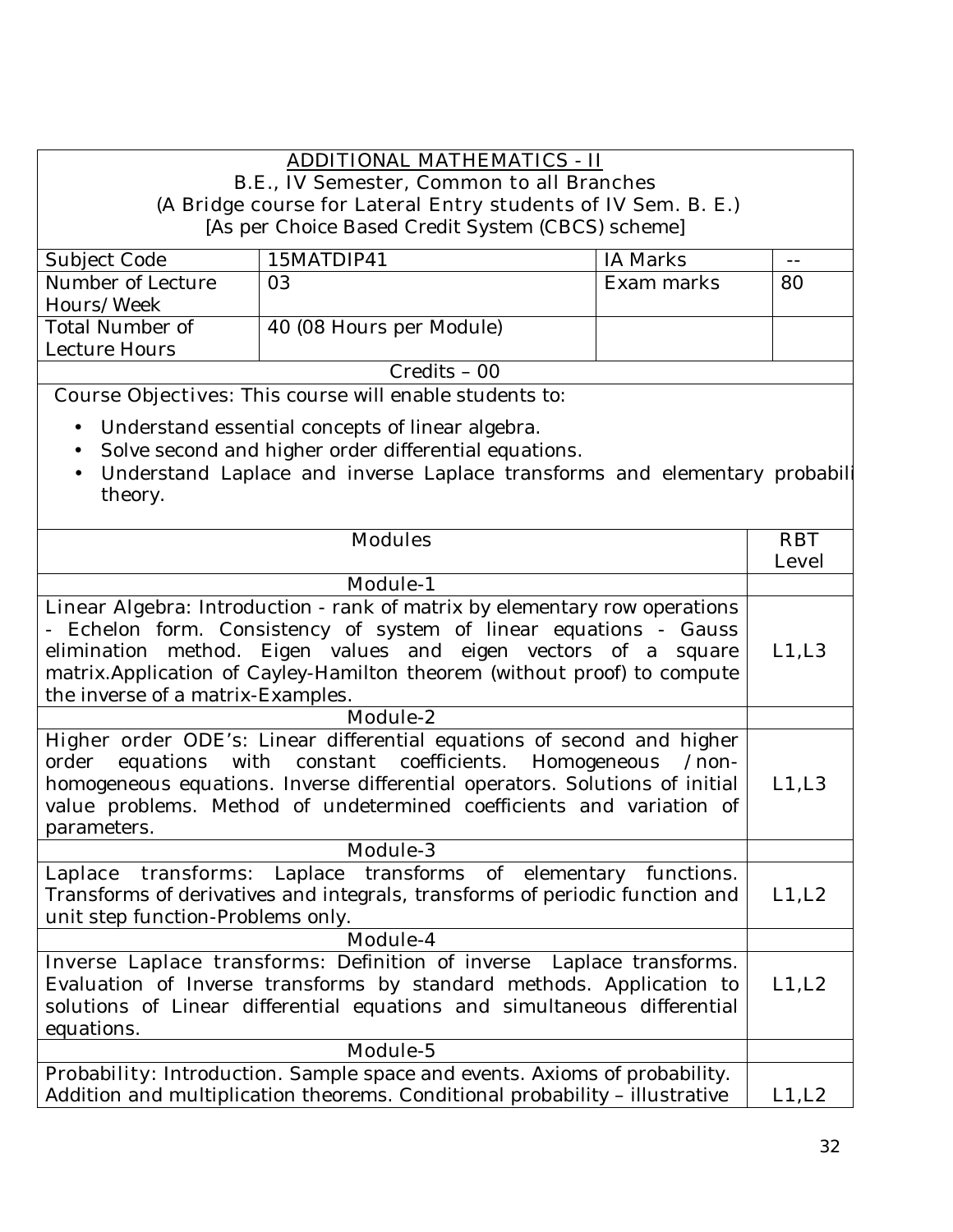|           | examples. Bayes's theorem-examples.                                                                                                                              |  |
|-----------|------------------------------------------------------------------------------------------------------------------------------------------------------------------|--|
|           | <b>Course Outcomes:</b> On completion of this course, students are able to:                                                                                      |  |
|           | Solve systems of linear equations in the different areas of linear algebra.                                                                                      |  |
| $\bullet$ | Solve second and higher order differential equations occurring in of<br>electrical circuits, damped/un-damped vibrations.                                        |  |
| $\bullet$ | Describe Laplace transforms of standard and periodic functions.                                                                                                  |  |
| $\bullet$ | Determine the general/complete solutions to linear ODE using inverse<br>Laplace transforms.                                                                      |  |
| $\bullet$ | Recall basic concepts of elementary probability theory and, solve<br>problems related to the decision theory, synthesis and optimization of<br>digital circuits. |  |
|           | <b>Question paper pattern:</b>                                                                                                                                   |  |
|           | The question paper will have ten questions.                                                                                                                      |  |
|           | Each full Question consisting of 16 marks                                                                                                                        |  |
|           | There will be 2 full questions (with a maximum of three sub<br>$\bullet$                                                                                         |  |
|           | questions) from each module.                                                                                                                                     |  |
|           | Each full question will have sub questions covering all the topics<br>under a module.                                                                            |  |
|           | The students will have to answer 5 full questions, selecting one full                                                                                            |  |
|           | question from each module.                                                                                                                                       |  |
|           | <b>Text Book:</b>                                                                                                                                                |  |
|           | B.S. Grewal: Higher Engineering Mathematics, Khanna Publishers, 43d                                                                                              |  |
|           | Ed., 2015.                                                                                                                                                       |  |
|           |                                                                                                                                                                  |  |
|           | <b>Reference Books:</b>                                                                                                                                          |  |
|           | 1. E. Kreyszig: Advanced Engineering Mathematics, John Wiley & Sons,                                                                                             |  |
|           | 10th Ed., 2015.                                                                                                                                                  |  |
|           | 2. N.P.Bali and Manish Goyal: A Text Book of Engineering Mathematics,<br>Laxmi Publishers, 7th Ed., 2007.                                                        |  |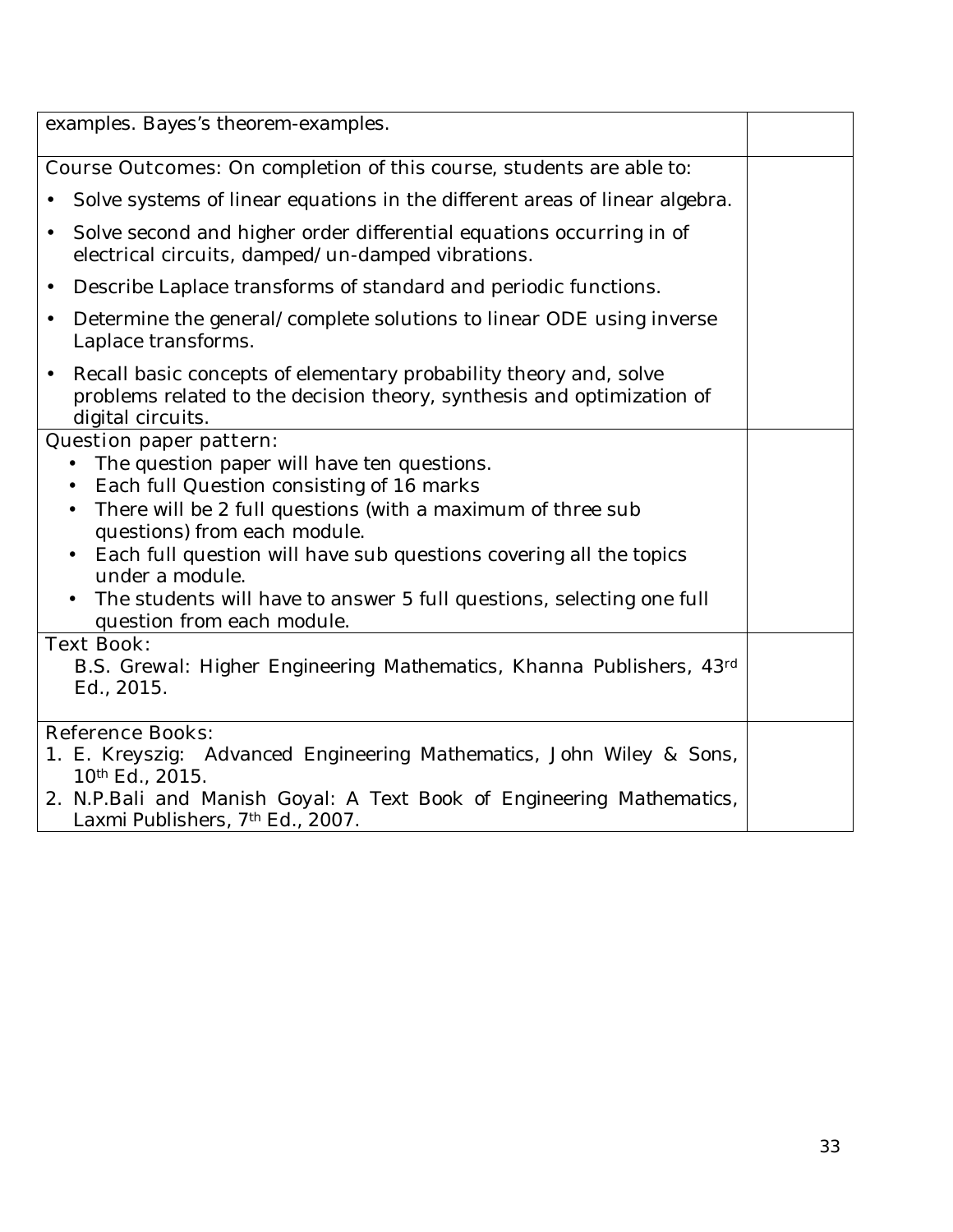| <b>MICROPROCESSORS</b>                                                                                                        |                                                                                  |                       |                  |
|-------------------------------------------------------------------------------------------------------------------------------|----------------------------------------------------------------------------------|-----------------------|------------------|
|                                                                                                                               | [As per Choice Based Credit System (CBCS) scheme]                                |                       |                  |
|                                                                                                                               | <b>SEMESTER - IV (EC/TC</b>                                                      |                       |                  |
| Subject Code                                                                                                                  | 15EC42                                                                           | <b>IA Marks</b>       | 20               |
| Number of Lecture<br>Hours/Week                                                                                               | 04                                                                               | <b>Exam Marks</b>     | 80               |
| Total Number                                                                                                                  |                                                                                  | <b>Exam Hours</b>     | 03               |
| Lecture Hours                                                                                                                 | of 50 (10 Hours per Module)                                                      |                       |                  |
|                                                                                                                               | <b>CREDITS - 04</b>                                                              |                       |                  |
|                                                                                                                               | <b>Course Objectives:</b> This course will enable students to:                   |                       |                  |
|                                                                                                                               | Familiarize basic architecture of 8086 microprocessor                            |                       |                  |
| $\bullet$                                                                                                                     | Program 8086 Microprocessor using Assembly Level Language                        |                       |                  |
| $\bullet$                                                                                                                     | Use Macros and Procedures in 8086 Programs                                       |                       |                  |
| $\bullet$                                                                                                                     | Understand interfacing of 16 bit microprocessor with memory and peripheral chips |                       |                  |
| involving system design                                                                                                       |                                                                                  |                       |                  |
| $\bullet$                                                                                                                     | Understand the architecture of 8088, 8087 Coprocessor and other CPU              |                       |                  |
| architectures                                                                                                                 |                                                                                  |                       |                  |
|                                                                                                                               |                                                                                  |                       |                  |
| <b>Modules</b>                                                                                                                |                                                                                  |                       | <b>RBT</b> Level |
|                                                                                                                               |                                                                                  |                       |                  |
| <b>Module -1</b>                                                                                                              |                                                                                  |                       |                  |
|                                                                                                                               | 8086 PROCESSOR: Historical background (refer Reference Book 1),                  |                       |                  |
|                                                                                                                               | 8086 CPU Architecture $(1.1 - 1.3$ of Text).                                     |                       |                  |
|                                                                                                                               |                                                                                  |                       |                  |
|                                                                                                                               | Addressing modes, Machine language instruction formats, Machine                  |                       | L1, L2, L3       |
|                                                                                                                               | coding the program $(2.2, 2.1, 3.2)$ of Text).                                   |                       |                  |
|                                                                                                                               |                                                                                  |                       |                  |
|                                                                                                                               |                                                                                  |                       |                  |
| <b>INSTRUCTION</b>                                                                                                            | SET OF 8086: Data<br>transfer and                                                | arithmetic            |                  |
|                                                                                                                               | instructions. Control/Branch Instructions, Illustration                          | of these              |                  |
|                                                                                                                               | instructions with example programs (2.3 of Text).                                |                       |                  |
| Module <sub>-2</sub>                                                                                                          |                                                                                  |                       |                  |
| Instructions,<br>Logical                                                                                                      | manipulation<br><b>String</b>                                                    | instructions,<br>Flag | L1, L2, L3       |
|                                                                                                                               |                                                                                  |                       |                  |
| manipulation and Processor control instructions, Illustration of these                                                        |                                                                                  |                       |                  |
| instructions with example programs. Assembler Directives and<br>Operators, Assembly Language Programming and example programs |                                                                                  |                       |                  |
|                                                                                                                               |                                                                                  |                       |                  |
| $(2.3, 2.4, 3.4$ of Text).                                                                                                    |                                                                                  |                       |                  |
| <b>Module -3</b>                                                                                                              |                                                                                  |                       |                  |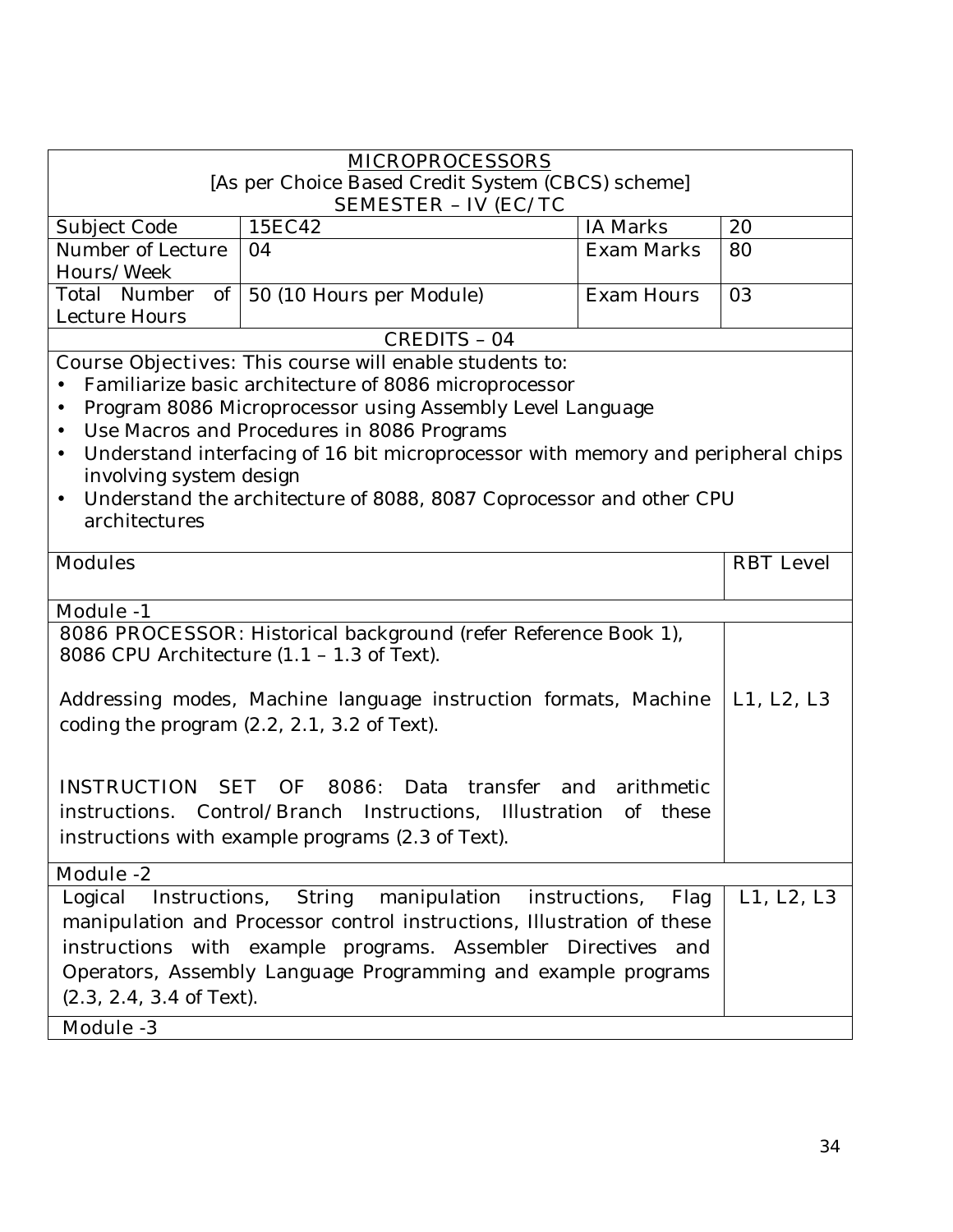| <b>Stack and Interrupts:</b>                                                                                                                                                                                                                                          | L1, L2, L3 |
|-----------------------------------------------------------------------------------------------------------------------------------------------------------------------------------------------------------------------------------------------------------------------|------------|
| Introduction to stack, Stack structure of 8086, Programming for Stack.<br>Interrupts and Interrupt Service routines, Interrupt cycle of 8086,<br>NMI, INTR, Interrupt programming, Passing parameters to procedures,<br>Macros, Timing and Delays. (Chap. 4 of Text). |            |
| Module -4                                                                                                                                                                                                                                                             |            |
| <b>8086 Bus Configuration and Timings:</b>                                                                                                                                                                                                                            | L1, L2, L3 |
| Physical memory Organization, General Bus operation cycle, I/O<br>addressing capability, Special processor activities, Minimum mode 8086<br>system and Timing diagrams, Maximum Mode 8086 system and Timing<br>diagrams. $(1.4 \text{ to } 1.9 \text{ of } Text)$ .   |            |
| Basic Peripherals and their Interfacing with 8086 (Part 1): Static                                                                                                                                                                                                    |            |
| RAM Interfacing with 8086 (5.1.1), Interfacing I/O ports, PIO 8255,<br>Modes of operation - Mode-0 and BSR Mode, Interfacing Keyboard and<br>7-Segment digits using 8255 (Refer 5.3, 5.4, 5.5 of Text).                                                               |            |
| <b>Module 5</b>                                                                                                                                                                                                                                                       |            |
| Basic Peripherals and their Interfacing with 8086 (Part 2):                                                                                                                                                                                                           | L1, L2, L3 |
| Interfacing ADC-0808/0809, DAC-0800, Stepper Motor using 8255                                                                                                                                                                                                         |            |
| $(5.6.1, 5.7.2, 5.8)$ . Timer 8254 - Mode 0, 1, 2 & 3 and Interfacing<br>programmes for these modes (refer 6.1 of Text).                                                                                                                                              |            |
| <b>INT 21H DOS Function calls</b> - for handling Keyboard and Display<br>(refer Appendix-B of Text).                                                                                                                                                                  |            |
| <b>Other Architectures:</b> Architecture of 8088 (refer 1.10 upto 1.10.1 of<br>Text) and Architecture of NDP 8087 (refer 8.3.1, 8.3.5 of Text).                                                                                                                       |            |
| Von-Neumann & Harvard CPU architecture and CISC & RISC CPU<br>architecture (refer Reference Book 1).                                                                                                                                                                  |            |
|                                                                                                                                                                                                                                                                       |            |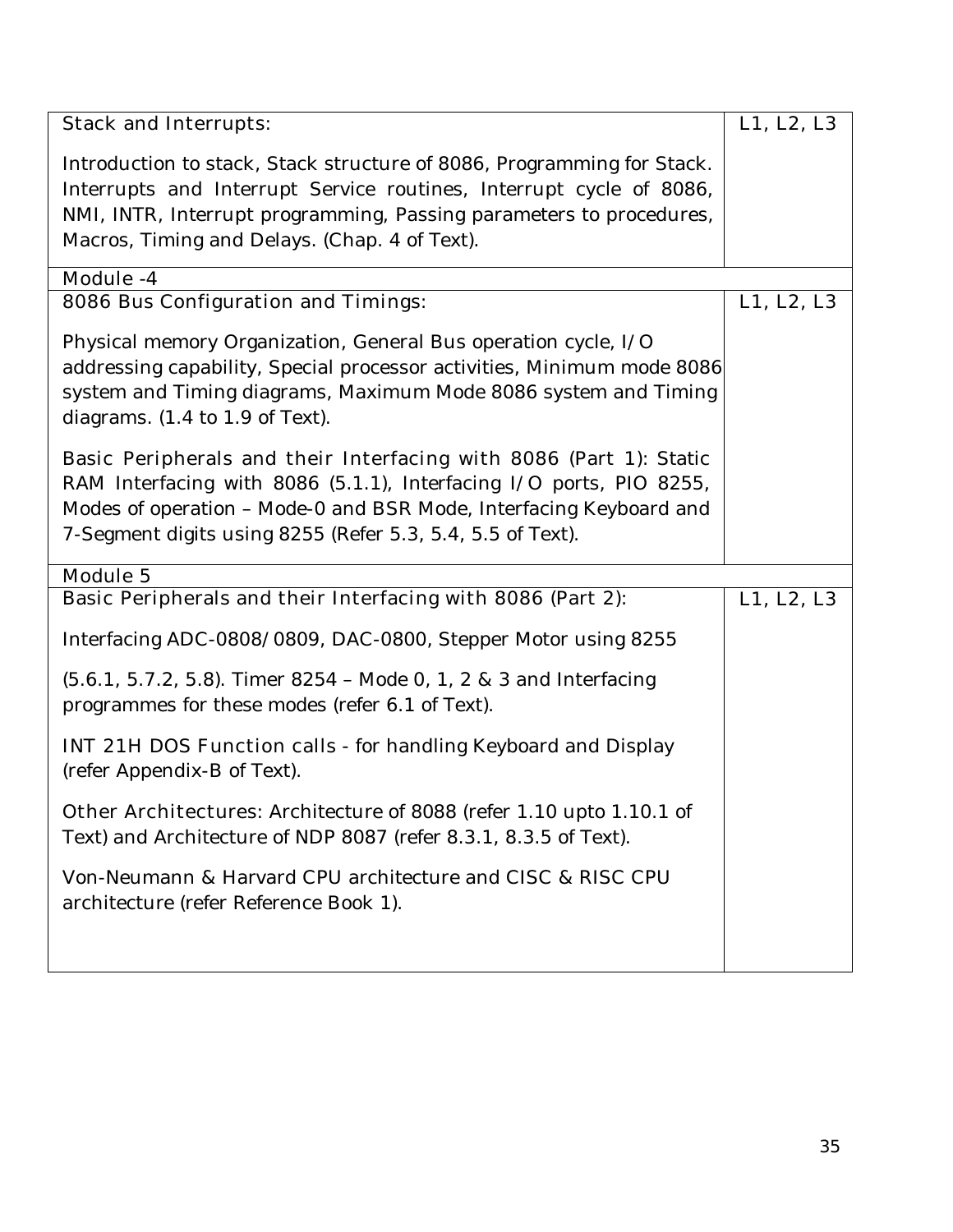**Course Outcomes:** At the end of the course students will be able to:

- Explain the History of evaluation of Microprocessors, Architecture and instruction set of 8086, 8088, 8087, CISC & RISC, Von-Neumann & Harvard CPU Architecture, Configuration & Timing diagrams of 8086 and Instruction set of 8086.
- Write8086 Assembly level programs using the 8086 instruction set
- Write modular programs using procedures and macros.
- Write 8086 Stack and Interrupts programming
- Interface 8086 to Static memory chips and 8255, 8254, 0808 ADC, 0800 DAC, Keyboard, Display and Stepper motors.
- Use INT 21 DOS interrupt function calls to handle Keyboard and Display.

### **Question paper pattern:**

- The question paper will have ten questions.
- Each full Question consisting of 16 marks
- There will be 2 full questions (with a maximum of Three sub questions) from each module.
- Each full question will have sub questions covering all the topics under a module.
- The students will have to answer 5 full questions, selecting one full question from each module.

### **Text Book:**

**Advanced Microprocessors and Peripherals** - A.K. Ray and K.M. Bhurchandi, TMH, 3rd Edition, 2012, ISBN 978-1-25-900613-5.

- 1. **Microprocessor and Interfacing** Douglas V Hall, SSSP Rao, 3rdedition TMH, 2012.
- 2. **Microcomputer systems-The 8086 / 8088 Family** Y.C. Liu and A. Gibson,  $2<sup>nd</sup>$  edition, PHI -2003.
- 3. **The 8086 Microprocessor: Programming & Interfacing the PC**  Kenneth J Ayala, CENGAGE Learning, 2011.
- 4. **The Intel Microprocessor, Architecture, Programming and Interfacing** - Barry B. Brey, 6e, Pearson Education / PHI, 2003.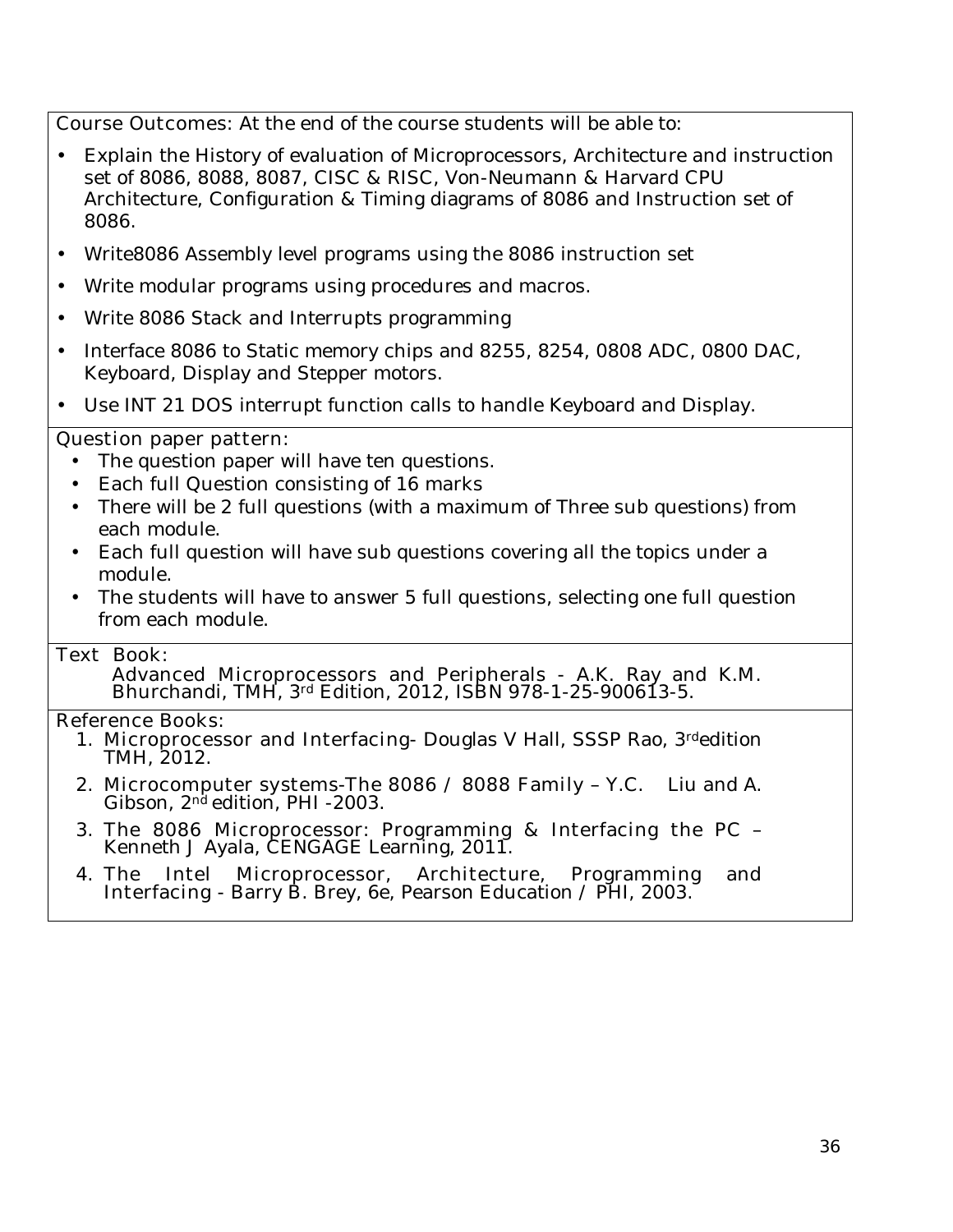| <b>CONTROL SYSTEMS</b> |                                                   |                 |    |  |
|------------------------|---------------------------------------------------|-----------------|----|--|
|                        | [As per Choice Based Credit System (CBCS) scheme] |                 |    |  |
|                        | <b>SEMESTER - IV (EC/TC)</b>                      |                 |    |  |
| Subject Code           | 15EC43                                            | <b>IA Marks</b> | 20 |  |
| Number of Lecture      | 04                                                | Exam Marks      | 80 |  |
| Hours/Week             |                                                   |                 |    |  |
| Total Number           | of 50(10 Hours per Module)                        | Exam Hours      | 03 |  |
| LectureHours           |                                                   |                 |    |  |
| CREDITS - 04           |                                                   |                 |    |  |

- Understand the basic features, configurations and application of control systems.
- Understand various terminologies and definitions for the control systems.
- Learn how to find a mathematical model of electrical, mechanical and electromechanical systems.
- Know how to find time response from the transfer function.
- Find the transfer function via Masons' rule.
- Analyze the stability of a system from the transfer function.

| <b>Modules</b>                                                             | <b>RBT</b> Level |
|----------------------------------------------------------------------------|------------------|
|                                                                            |                  |
|                                                                            |                  |
| <b>Module -1</b>                                                           |                  |
| Introduction to Control Systems: Types of Control Systems, Effect of       |                  |
| Feedback Systems, Differential equation of Physical Systems -              | L1, L2, L3       |
| Mechanical Systems, Electrical Systems, Analogous Systems. Block           |                  |
| diagrams and signal flow graphs: Transfer functions, Block diagram         |                  |
| algebra and Signal Flow graphs.                                            |                  |
|                                                                            |                  |
| <b>Module -2</b>                                                           |                  |
| Time Response of feedback control systems: Standard test signals, Unit     | L1, L2, L3       |
| step response of First and Second order Systems. Time response             |                  |
| specifications, Time response specifications of second order systems,      |                  |
| steady state errors and error constants. Introduction to PI, PD and PID    |                  |
| Controllers (excluding design).                                            |                  |
|                                                                            |                  |
| <b>Module -3</b>                                                           |                  |
| Stability analysis: Concepts of stability, Necessary conditions for        | L1, L2, L3       |
| Stability, Routh stability criterion, Relative stability analysis: more on |                  |
| the Routh stability criterion, Introduction to Root-Locus Techniques,      |                  |
| The root locus concepts, Construction of root loci.                        |                  |
|                                                                            |                  |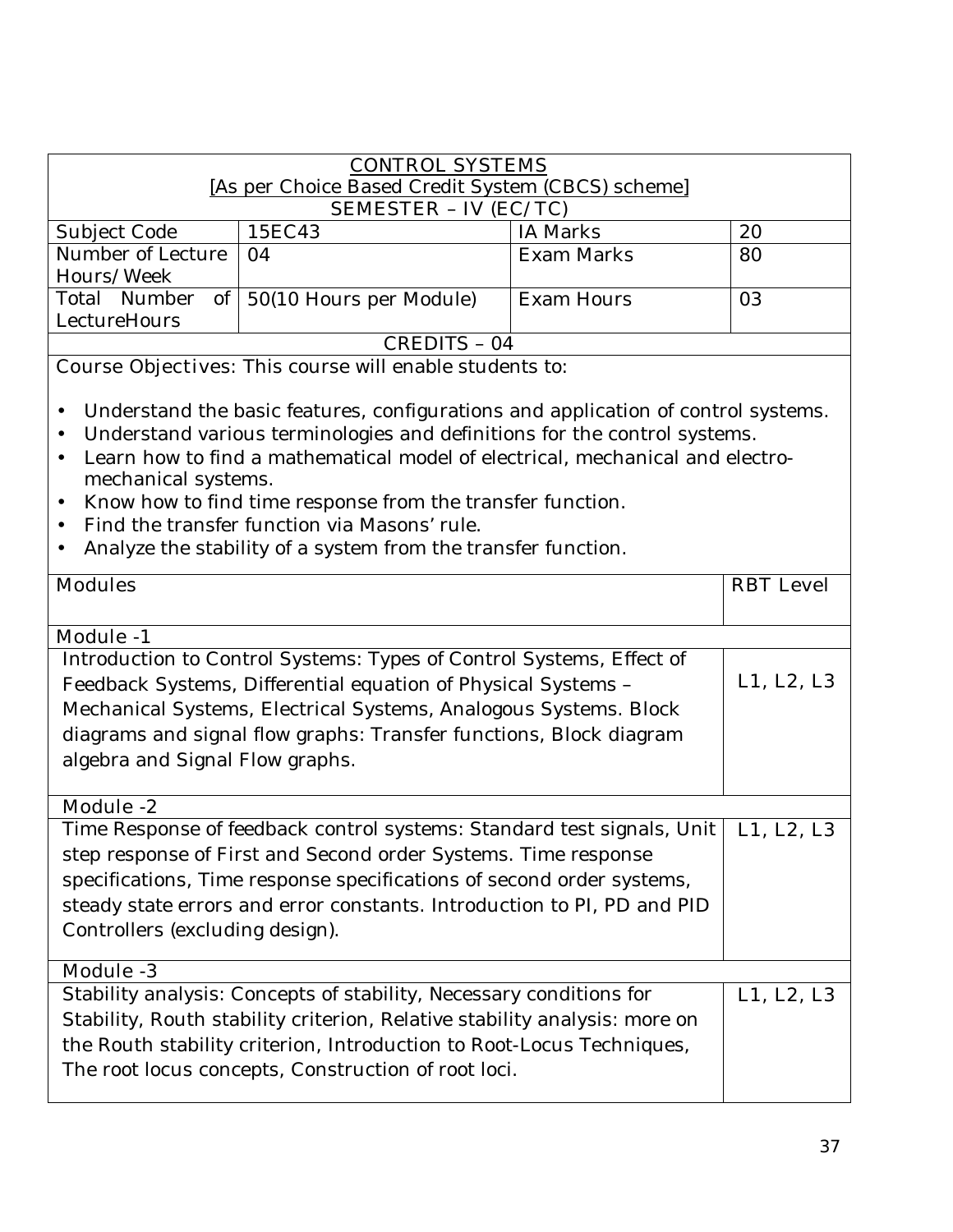| <b>Module -4</b>                                                                                                                                                                                                                                                                                                                                                                                                                                                                                                                                                                                                                                                              |            |  |
|-------------------------------------------------------------------------------------------------------------------------------------------------------------------------------------------------------------------------------------------------------------------------------------------------------------------------------------------------------------------------------------------------------------------------------------------------------------------------------------------------------------------------------------------------------------------------------------------------------------------------------------------------------------------------------|------------|--|
| Frequency domain analysis and stability:                                                                                                                                                                                                                                                                                                                                                                                                                                                                                                                                                                                                                                      | L1, L2, L3 |  |
| Correlation between time and frequency response, Bode Plots,<br>Experimental determination of transfer function.                                                                                                                                                                                                                                                                                                                                                                                                                                                                                                                                                              |            |  |
| Introduction to Polar Plots, (Inverse Polar Plots excluded) Mathematical<br>preliminaries, Nyquist Stability criterion, (Systems with transportation<br>lag excluded)                                                                                                                                                                                                                                                                                                                                                                                                                                                                                                         |            |  |
| Introduction to lead, lag and lead-lag compensating networks (excluding<br>design).                                                                                                                                                                                                                                                                                                                                                                                                                                                                                                                                                                                           |            |  |
| Module -5                                                                                                                                                                                                                                                                                                                                                                                                                                                                                                                                                                                                                                                                     |            |  |
| <b>Introduction to Digital Control System: Introduction, Spectrum</b><br>Analysis of Sampling process, Signal reconstruction, Difference<br>equations. Introduction to State variable analysis: Introduction,<br>Concept of State, State variables & State model, State model for Linear<br>Continuous & Discrete time systems, Diaganolisation.                                                                                                                                                                                                                                                                                                                              | L1, L2, L3 |  |
| <b>Course Outcomes:</b> At the end of the course, the students will be able to                                                                                                                                                                                                                                                                                                                                                                                                                                                                                                                                                                                                |            |  |
| Develop the mathematical model of mechanical and electrical systems<br>$\bullet$<br>Develop transfer function for a given control system using block diagram<br>$\bullet$<br>reduction techniques and signal flow graph method<br>Determine the time domain specifications for first and second order systems<br>$\bullet$<br>Determine the stability of a system in the time domain using Routh-Hurwitz<br>$\bullet$<br>criterion and Root-locus technique.<br>Determine the stability of a system in the frequency domain using Nyquist and<br>$\bullet$<br>bode plots<br>Develop a control system model in continuous and discrete time using state<br>variable techniques |            |  |
| <b>Question paper pattern:</b><br>The question paper will have ten questions.<br>Each full Question consisting of 16 marks<br>There will be 2 full questions (with a maximum of Three sub questions) from<br>each module.<br>Each full question will have sub questions covering all the topics under a<br>module.<br>The students will have to answer 5 full questions, selecting one full question<br>from each module.                                                                                                                                                                                                                                                     |            |  |
| <b>Text Book:</b><br>J. Nagarath and M. Gopal, " Control Systems Engineering", New Age International<br>(P) Limited, Publishers, Fifth edition-2005, ISBN: 81-224-2008-7.                                                                                                                                                                                                                                                                                                                                                                                                                                                                                                     |            |  |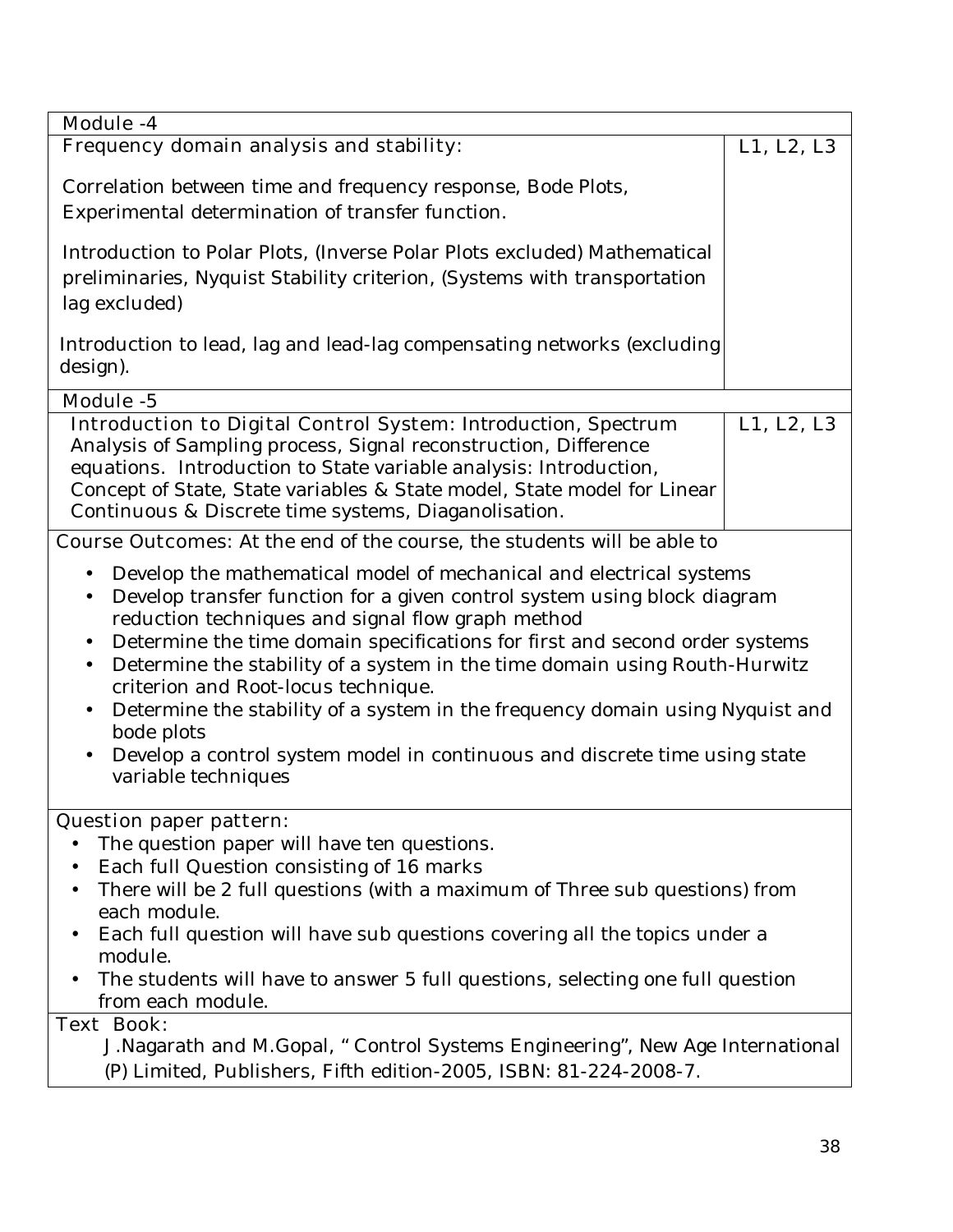- 1. "Modern Control Engineering," K.Ogata, Pearson Education Asia/PHI, 4th Edition, 2002. ISBN 978-81-203-4010-7.
- 2. "Automatic Control Systems", Benjamin C. Kuo, John Wiley India Pvt. Ltd., 8th Edition, 2008.
- 3. "Feedback and Control System," Joseph J Distefano III et al., Schaum's Outlines, TMH, 2nd Edition 2007.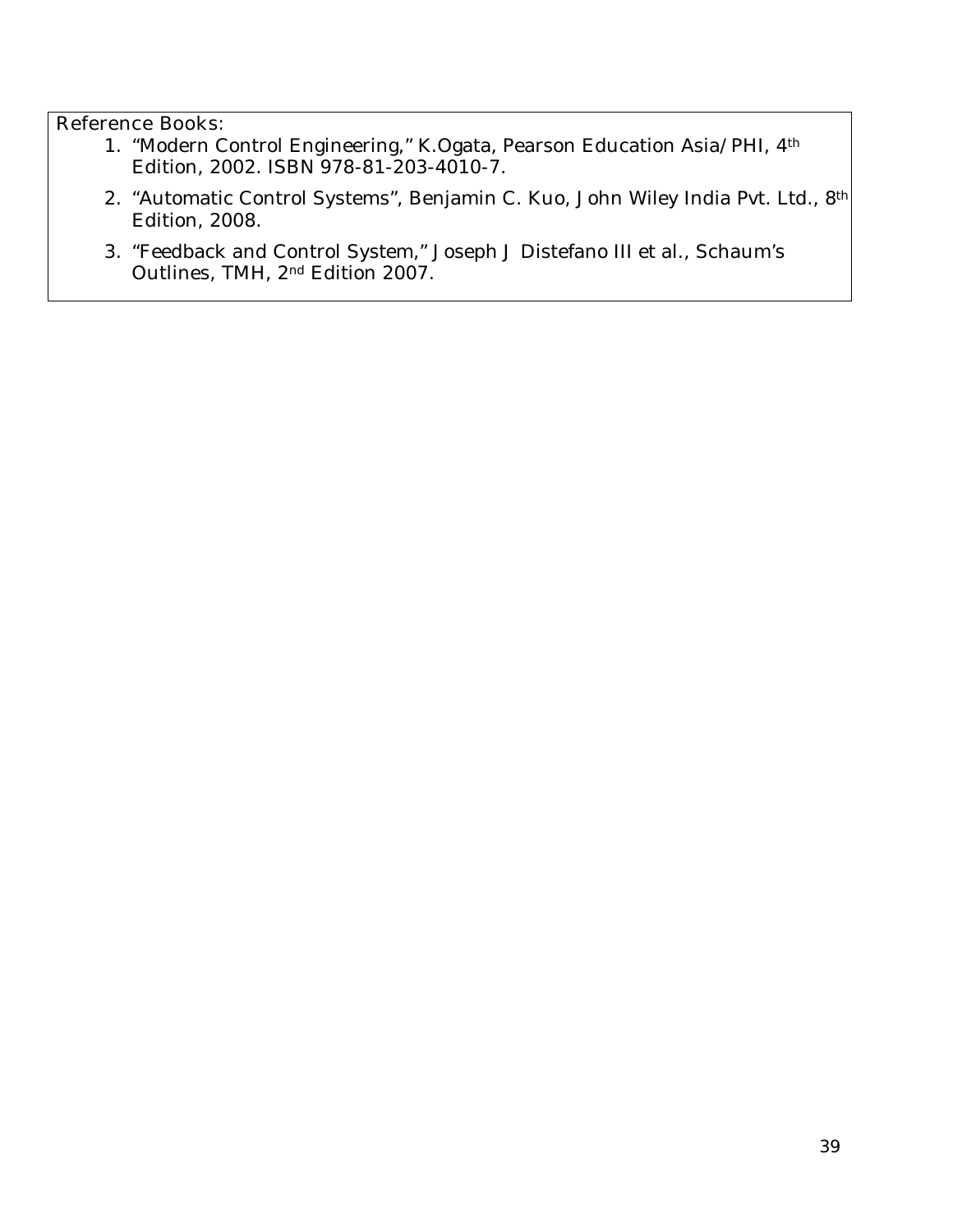| <b>SIGNALS AND SYSTEMS</b><br>[As per Choice Based Credit System (CBCS) scheme]                                                                                                                                                                                                                                                                                                                                                                                                                                                                                                                                                                                                                                                                                                                                                                                                           |                                                                                   |                   |                  |
|-------------------------------------------------------------------------------------------------------------------------------------------------------------------------------------------------------------------------------------------------------------------------------------------------------------------------------------------------------------------------------------------------------------------------------------------------------------------------------------------------------------------------------------------------------------------------------------------------------------------------------------------------------------------------------------------------------------------------------------------------------------------------------------------------------------------------------------------------------------------------------------------|-----------------------------------------------------------------------------------|-------------------|------------------|
|                                                                                                                                                                                                                                                                                                                                                                                                                                                                                                                                                                                                                                                                                                                                                                                                                                                                                           | <b>SEMESTER - IV (EC/TC)</b>                                                      |                   |                  |
| Subject Code                                                                                                                                                                                                                                                                                                                                                                                                                                                                                                                                                                                                                                                                                                                                                                                                                                                                              | 15EC44                                                                            | <b>IA Marks</b>   | 20               |
| Number of Lecture                                                                                                                                                                                                                                                                                                                                                                                                                                                                                                                                                                                                                                                                                                                                                                                                                                                                         | 04                                                                                | <b>Exam Marks</b> | 80               |
| Hours/Week                                                                                                                                                                                                                                                                                                                                                                                                                                                                                                                                                                                                                                                                                                                                                                                                                                                                                |                                                                                   |                   |                  |
| Total Number                                                                                                                                                                                                                                                                                                                                                                                                                                                                                                                                                                                                                                                                                                                                                                                                                                                                              | of $\vert$ 50(10 Hours per Module)                                                | <b>Exam Hours</b> | 03               |
| Lecture Hours                                                                                                                                                                                                                                                                                                                                                                                                                                                                                                                                                                                                                                                                                                                                                                                                                                                                             |                                                                                   |                   |                  |
|                                                                                                                                                                                                                                                                                                                                                                                                                                                                                                                                                                                                                                                                                                                                                                                                                                                                                           | CREDITS - 04                                                                      |                   |                  |
|                                                                                                                                                                                                                                                                                                                                                                                                                                                                                                                                                                                                                                                                                                                                                                                                                                                                                           | <b>Course Objectives:</b> This course will enable students to:                    |                   |                  |
| and systems.                                                                                                                                                                                                                                                                                                                                                                                                                                                                                                                                                                                                                                                                                                                                                                                                                                                                              | • Understand the mathematical description of continuous and discrete time signals |                   |                  |
|                                                                                                                                                                                                                                                                                                                                                                                                                                                                                                                                                                                                                                                                                                                                                                                                                                                                                           | Analyze the signals in time domain using convolution difference/differential      |                   |                  |
| equations                                                                                                                                                                                                                                                                                                                                                                                                                                                                                                                                                                                                                                                                                                                                                                                                                                                                                 |                                                                                   |                   |                  |
| $\bullet$                                                                                                                                                                                                                                                                                                                                                                                                                                                                                                                                                                                                                                                                                                                                                                                                                                                                                 | Classify signals into different categories based on their properties.             |                   |                  |
| $\bullet$                                                                                                                                                                                                                                                                                                                                                                                                                                                                                                                                                                                                                                                                                                                                                                                                                                                                                 | Analyze Linear Time Invariant (LTI) systems in time and transform domains.        |                   |                  |
| $\bullet$                                                                                                                                                                                                                                                                                                                                                                                                                                                                                                                                                                                                                                                                                                                                                                                                                                                                                 | Build basics for understanding of courses such as signal processing, control      |                   |                  |
| system and communication.                                                                                                                                                                                                                                                                                                                                                                                                                                                                                                                                                                                                                                                                                                                                                                                                                                                                 |                                                                                   |                   |                  |
| <b>Modules</b>                                                                                                                                                                                                                                                                                                                                                                                                                                                                                                                                                                                                                                                                                                                                                                                                                                                                            |                                                                                   |                   | <b>RBT</b> Level |
| <b>Module -1</b>                                                                                                                                                                                                                                                                                                                                                                                                                                                                                                                                                                                                                                                                                                                                                                                                                                                                          |                                                                                   |                   |                  |
| Introduction and Classification of signals: Definition of signal and<br>systems, communication and control systems as examples. Sampling<br>of analog signals, Continuous time and discrete time<br>signal,<br>L1, L2, L3<br>Classification of signals as even, odd, periodic and non-periodic,<br>deterministic and non-deterministic, energy and power.<br>Elementary signals/Functions: Exponential, sine, impulse, step and<br>its properties, ramp, rectangular, triangular, signum, sync functions.<br>Operations on signals: Amplitude scaling, addition, multiplication,<br>differentiation, integration (Accumulator for DT), time scaling, time<br>shifting and time folding.<br>Systems: Definition, Classification: linear and non-linear, time variant<br>and invariant, causal and non- causal, static and dynamic, stable and<br>unstable, invertible.<br><b>Module -2</b> |                                                                                   |                   |                  |
|                                                                                                                                                                                                                                                                                                                                                                                                                                                                                                                                                                                                                                                                                                                                                                                                                                                                                           |                                                                                   |                   |                  |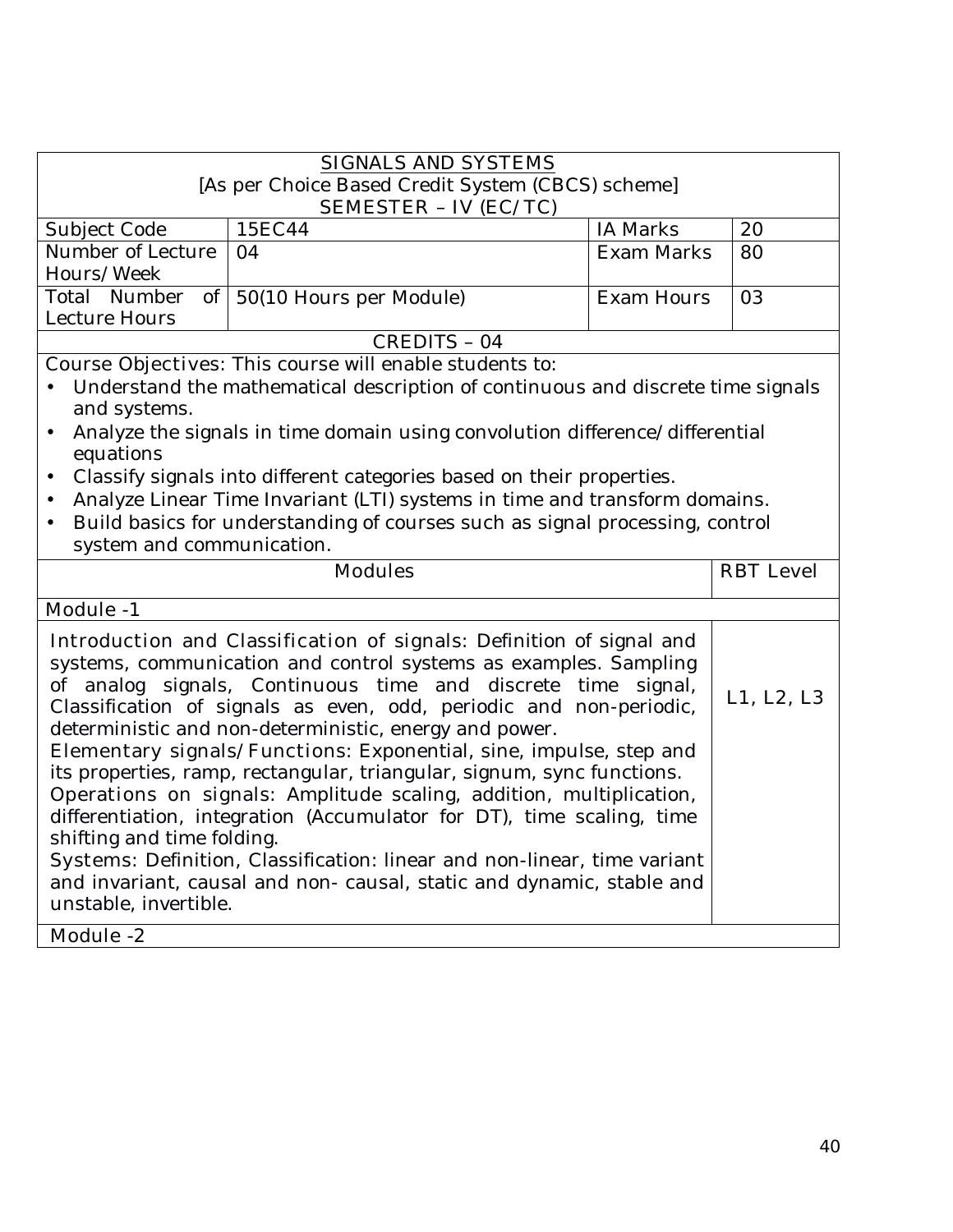| Time domain representation of LTI System: System modeling:<br>Input-output relation, definition of impulse response, convolution sum,<br>convolution integral, computation of convolution integral and<br>convolution sum using graphical method for unit step to unit step,<br>unit step to exponential, exponential to exponential, unit step to<br>rectangular and rectangular to rectangular only. Properties of<br>convolution.                                                                                                                                                                                                        | L1, L2, L3 |
|---------------------------------------------------------------------------------------------------------------------------------------------------------------------------------------------------------------------------------------------------------------------------------------------------------------------------------------------------------------------------------------------------------------------------------------------------------------------------------------------------------------------------------------------------------------------------------------------------------------------------------------------|------------|
| <b>Module -3</b>                                                                                                                                                                                                                                                                                                                                                                                                                                                                                                                                                                                                                            |            |
| System interconnection, system properties in terms of impulse<br>response, step response in terms of impulse response (4 Hours).                                                                                                                                                                                                                                                                                                                                                                                                                                                                                                            | L1, L2, L3 |
| Fourier Representation of Periodic Signals: Introduction to CTFS<br>and DTFS, definition, properties (No derivation) and basic problems<br>(inverse Fourier series is excluded) (06 Hours).                                                                                                                                                                                                                                                                                                                                                                                                                                                 |            |
| <b>Module -4</b>                                                                                                                                                                                                                                                                                                                                                                                                                                                                                                                                                                                                                            |            |
| <b>Fourier Representation of aperiodic Signals:</b><br>FT representation of aperiodic CT signals - FT, definition, FT of<br>standard CT signals, Properties and their significance (4 Hours).<br>FT representation of aperiodic discrete signals-DTFT, definition,<br>DTFT of standard discrete signals, Properties and their significance<br>(4 Hours).<br>Impulse sampling and reconstruction: Sampling theorem (only<br>statement) and reconstruction of signals (2 Hours).                                                                                                                                                              | L1, L2, L3 |
| <b>Module -5</b>                                                                                                                                                                                                                                                                                                                                                                                                                                                                                                                                                                                                                            |            |
| Z-Transforms: Introduction, the Z-transform, properties of the Region<br>of convergence, Properties of the Z-Transform, Inversion of the Z-<br>Transform, Transform analysis of LTI systems.                                                                                                                                                                                                                                                                                                                                                                                                                                                | L1, L2, L3 |
| <b>Course Outcomes:</b> At the end of the course, students will be able to:                                                                                                                                                                                                                                                                                                                                                                                                                                                                                                                                                                 |            |
| Classify the signals as continuous/discrete, periodic/aperiodic, even/odd,<br>energy/power and deterministic/random signals.<br>Determine the linearity, causality, time-invariance and stability properties of<br>$\bullet$<br>continuous and discrete time systems.<br>Compute the response of a Continuous and Discrete LTI system using convolution<br>$\bullet$<br>integral and convolution sum.<br>Determine the spectral characteristics of continuous and discrete time signal using<br>$\bullet$<br>Fourier analysis.<br>Compute Z-transforms, inverse Z-transforms and transfer functions of complex<br>$\bullet$<br>LTI systems. |            |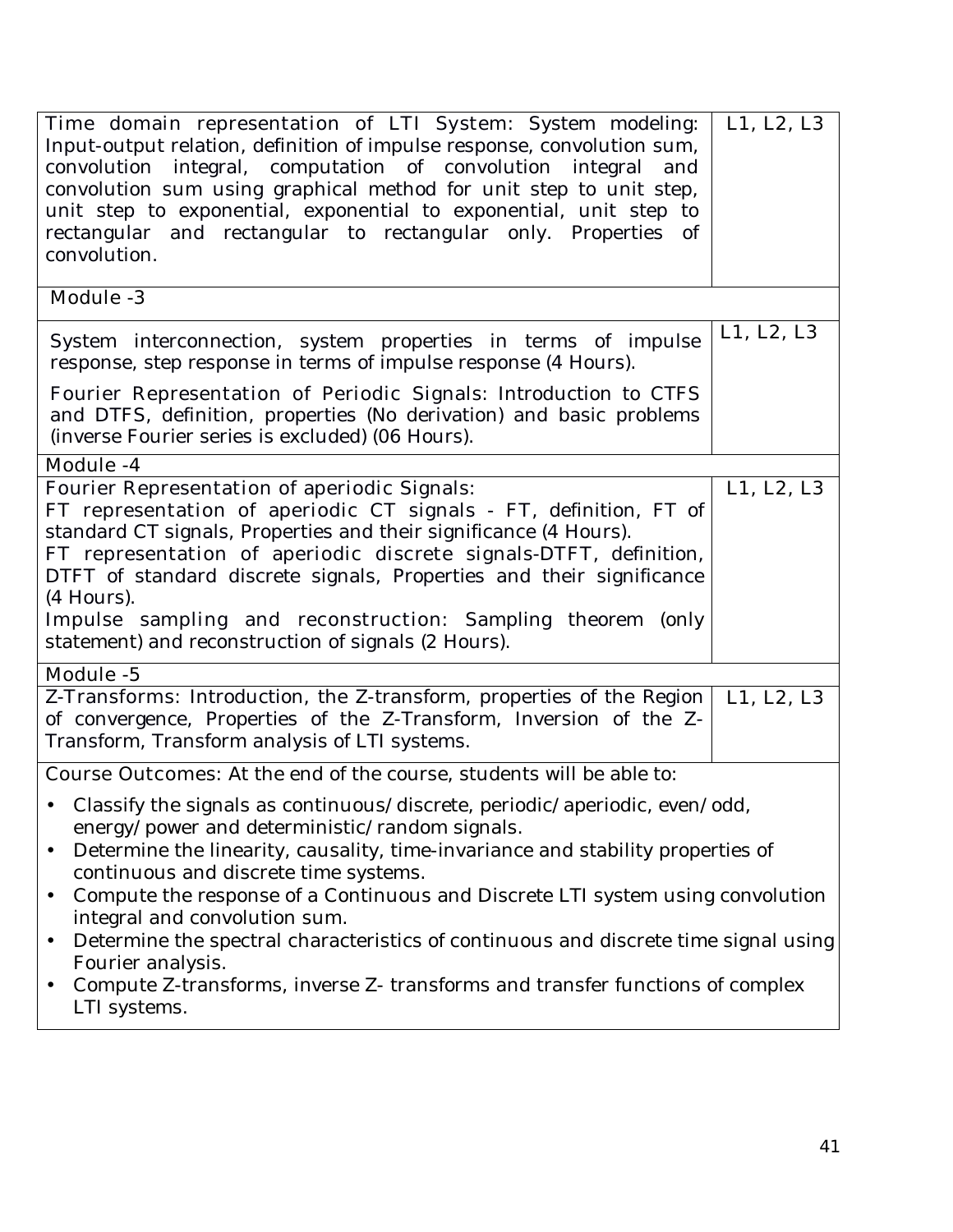### **Question paper pattern:**

- The question paper will have ten questions.
- Each full Question consisting of 16 marks
- There will be 2 full questions (with a maximum of Three sub questions) from each module.
- Each full question will have sub questions covering all the topics under a module.
- The students will have to answer 5 full questions, selecting one full question from each module.

### **Text Book:**

**Simon Haykins and Barry Van Veen,** "Signals and Systems", 2nd Edition, 2008, WileyIndia. ISBN 9971-51-239-4.

- 1. **Michael Roberts,** "Fundamentals of Signals & Systems", 2nd edition, Tata McGraw-Hill, 2010, ISBN 978-0-07-070221-9.
- 2. **Alan V Oppenheim, Alan S, Willsky and A Hamid Nawab,** "Signals and Systems" Pearson Education Asia / PHI, 2nd edition, 1997. Indian Reprint 2002.
- 3. **H. P Hsu, R. Ranjan,** "Signals and Systems", Scham's outlines, TMH, 2006.
- 4. **B. P. Lathi,** "Linear Systems and Signals", Oxford University Press, 2005.
- 5. **Ganesh Rao and Satish Tunga,** "Signals and Systems", Pearson/Sanguine Technical Publishers, 2004.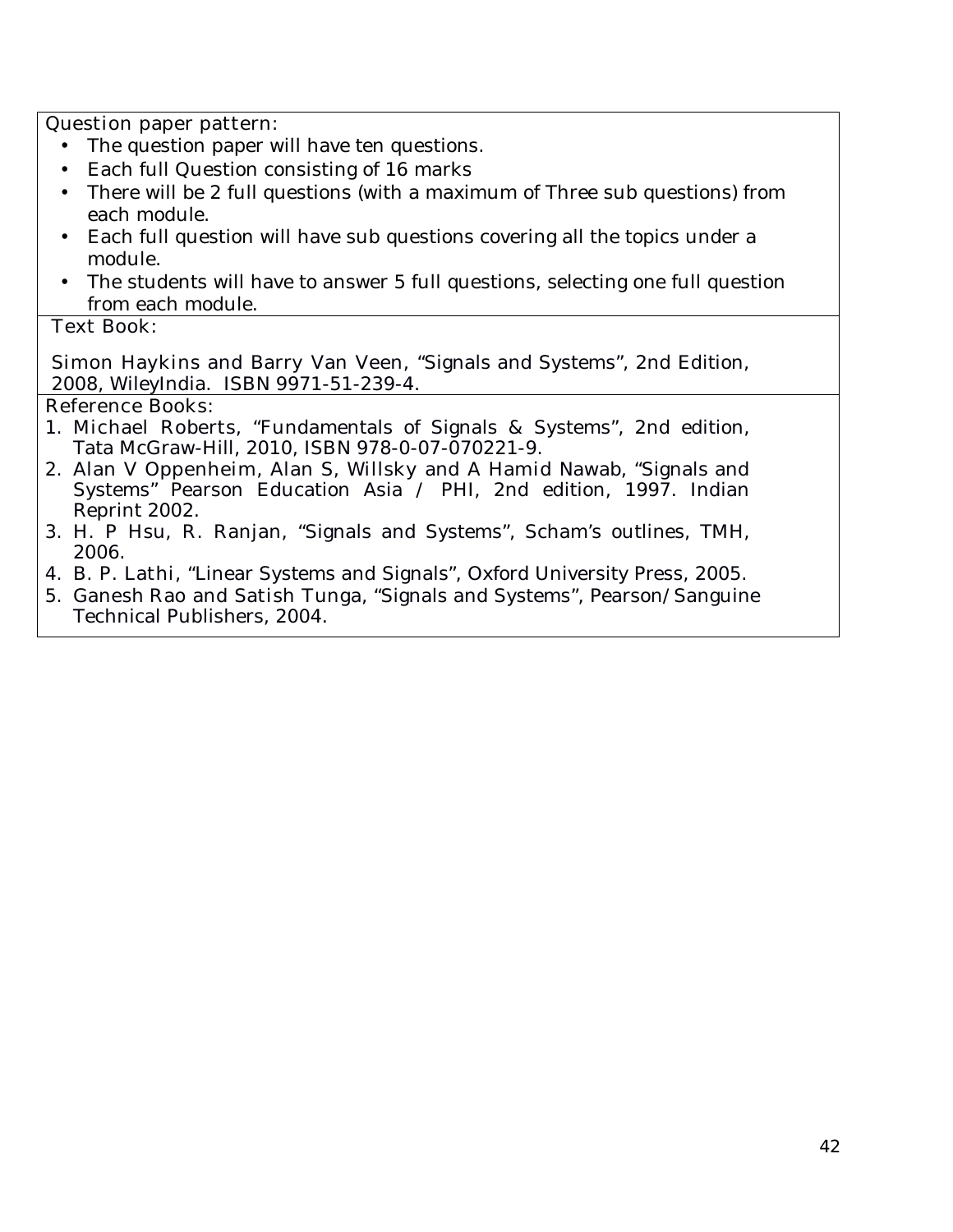| PRINCIPLES OF COMMUNICATION SYSTEMS<br>[As per Choice Based Credit System (CBCS) scheme]                                                                                                                                                                                                                                                                                                                                      |                              |                                                |                  |
|-------------------------------------------------------------------------------------------------------------------------------------------------------------------------------------------------------------------------------------------------------------------------------------------------------------------------------------------------------------------------------------------------------------------------------|------------------------------|------------------------------------------------|------------------|
|                                                                                                                                                                                                                                                                                                                                                                                                                               | <b>SEMESTER - IV (EC/TC)</b> |                                                |                  |
| Subject Code                                                                                                                                                                                                                                                                                                                                                                                                                  | 15EC45                       | <b>IA Marks</b>                                | 20               |
| Number of Lecture<br>Hours/Week                                                                                                                                                                                                                                                                                                                                                                                               | 04                           | <b>Exam Marks</b>                              | 80               |
| <b>Total Number of Lecture Hours</b>                                                                                                                                                                                                                                                                                                                                                                                          | 50(10 Hours per Module)      | <b>Exam Hours</b>                              | 03               |
|                                                                                                                                                                                                                                                                                                                                                                                                                               | <b>CREDITS - 04</b>          |                                                |                  |
| signals.<br>Understand the concepts in Angle modulation for the design of communication<br>$\bullet$<br>systems.<br>Design simple systems for generating and demodulating frequency modulated<br>signals.<br>Learn the concepts of random process and various types of noise.<br>Evaluate the performance of the communication system in presence of noise.<br>$\bullet$<br>Analyze pulse modulation and sampling techniques. |                              |                                                |                  |
| <b>Modules</b>                                                                                                                                                                                                                                                                                                                                                                                                                |                              |                                                | <b>RBT</b> Level |
| Module - 1                                                                                                                                                                                                                                                                                                                                                                                                                    |                              |                                                |                  |
| <b>AMPLITUDE MODULATION:</b> Introduction, Amplitude Modulation: Time &<br>Frequency - Domain description, Switching modulator, Envelop detector.                                                                                                                                                                                                                                                                             |                              |                                                | L1, L2, L3       |
| <b>DOUBLE SIDE BAND-SUPPRESSED CARRIER MODULATION:</b> Time and<br>Frequency - Domain description, Ring modulator, Coherent detection,<br>Costas Receiver, Quadrature Carrier Multiplexing.                                                                                                                                                                                                                                   |                              |                                                |                  |
| SIDE-BAND AND VESTIGIAL<br><b>SINGLE</b><br><b>MODULATION:</b> SSB Modulation, VSB Modulation, Frequency Translation,<br>Frequency- Division Multiplexing, Theme Example: VSB Transmission of<br>Analog and Digital Television.                                                                                                                                                                                               | <b>SIDEBAND</b>              | <b>METHODS</b><br>- OF<br>(Chapter 3 of Text). |                  |
| Module - 2                                                                                                                                                                                                                                                                                                                                                                                                                    |                              |                                                |                  |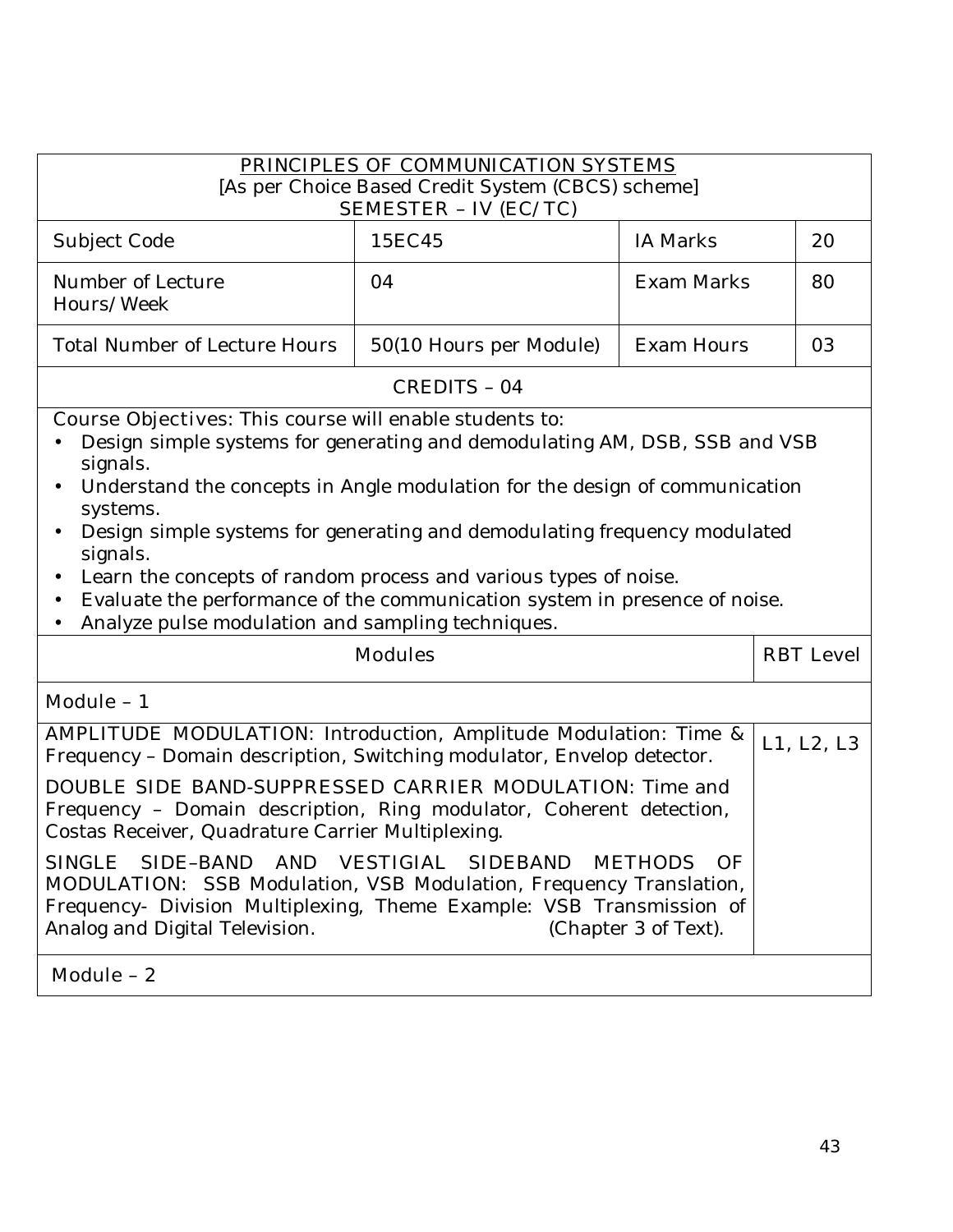| <b>ANGLE MODULATION:</b> Basic definitions, Frequency Modulation: Narrow<br>Band FM, Wide Band FM, Transmission bandwidth of FM Signals,<br>Generation of FM Signals, Demodulation of FM Signals, FM Stereo<br>Multiplexing, Phase-Locked Loop: Nonlinear model of PLL, Linear model of<br>PLL, Nonlinear Effects in FM Systems. The Superheterodyne Receiver (refer<br>Chapter 4 of Text).                                                                                                                                            |            |
|----------------------------------------------------------------------------------------------------------------------------------------------------------------------------------------------------------------------------------------------------------------------------------------------------------------------------------------------------------------------------------------------------------------------------------------------------------------------------------------------------------------------------------------|------------|
| Module - 3                                                                                                                                                                                                                                                                                                                                                                                                                                                                                                                             |            |
| <b>RANDOM VARIABLES &amp; PROCESS:</b> Introduction, Probability, Conditional<br>Probability, Random variables, Several Random Variables. Statistical<br>Averages: Function of a random variable, Moments, Random Processes,<br>Mean, Correlation and Covariance function: Properties of autocorrelation<br>function, Cross-correlation functions (refer Chapter 5 of Text).                                                                                                                                                           | L1, L2, L3 |
| <b>NOISE:</b> Shot Noise, Thermal noise, White Noise, Noise Equivalent<br>Bandwidth (refer Chapter 5 of Text), Noise Figure (refer Section 6.7 of Text).                                                                                                                                                                                                                                                                                                                                                                               |            |
| Module - 4                                                                                                                                                                                                                                                                                                                                                                                                                                                                                                                             |            |
| <b>NOISE IN ANALOG MODULATION:</b> Introduction, Receiver Model, Noise in<br>DSB-SC receivers, Noise in AM receivers, Threshold effect, Noise in FM<br>receivers, Capture effect, FM threshold effect, FM threshold reduction, Pre-<br>emphasis and De-emphasis in FM (refer Chapter 6 of Text).                                                                                                                                                                                                                                       | L1, L2, L3 |
| Module - 5                                                                                                                                                                                                                                                                                                                                                                                                                                                                                                                             |            |
| <b>DIGITAL REPRESENTATION OF ANALOG SIGNALS:</b> Introduction, Why<br>Digitize Analog Sources?, The Sampling process, Pulse Amplitude<br>Time Division Multiplexing, Pulse-Position Modulation,<br>Modulation,<br>Generation of PPM Waves, Detection of PPM Waves, The Quantization<br>Quantization Noise, Pulse-Code Modulation:<br>Sampling,<br>Process,<br>Quantization, Encoding, Regeneration, Decoding, Filtering, Multiplexing<br>(refer Chapter 7 of Text), Application to Vocoder (refer Section 6.8 of<br>Reference Book 1). | L1, L2, L3 |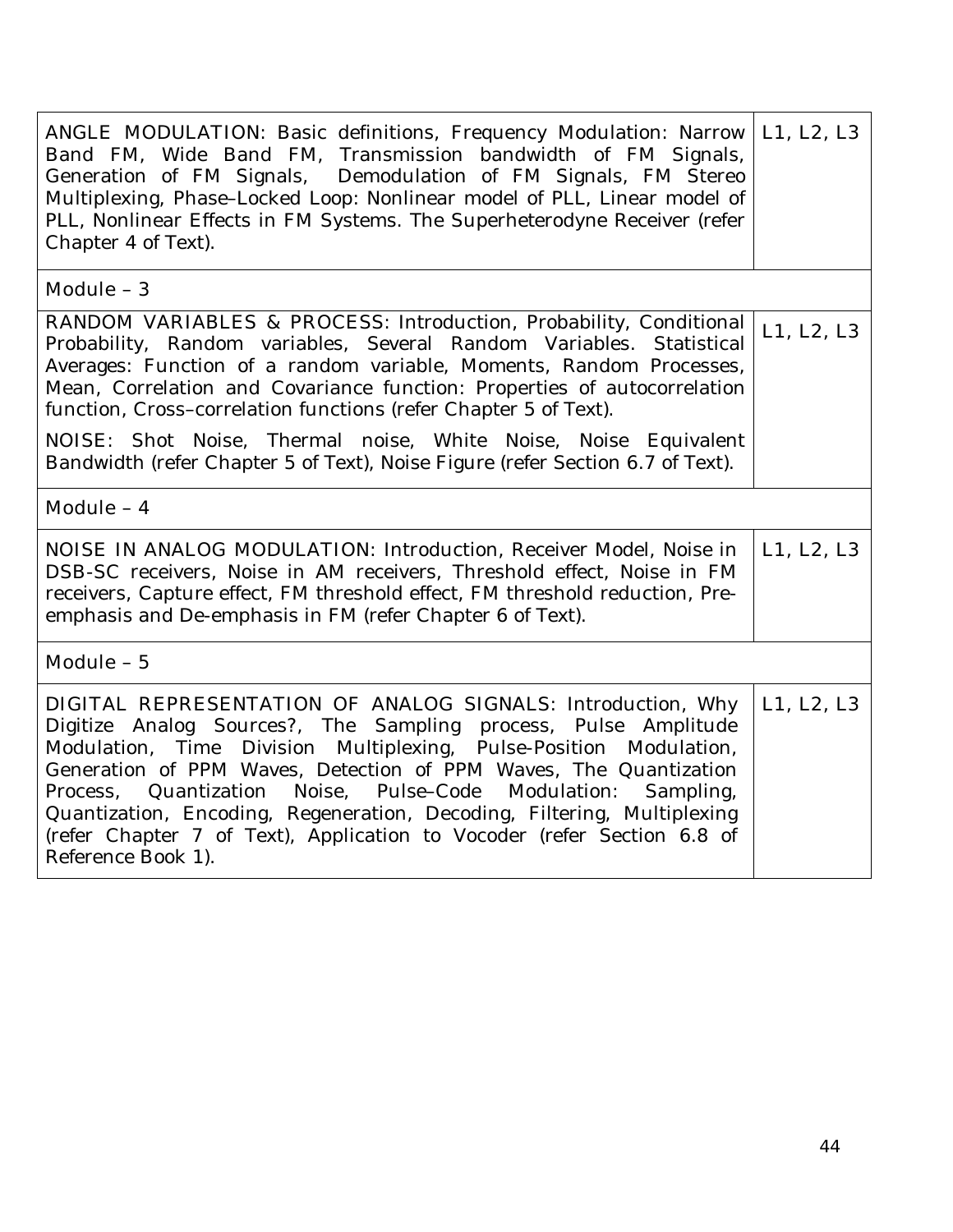**Course Outcomes:** At the end of the course, students will be able to:

- Determine the performance of analog modulation schemes in time and frequency domains.
- Determine the performance of systems for generation and detection of modulated analog signals.
- Characterize analog signals in time domain as random processes and in frequency domain using Fourier transforms.
- Characterize the influence of channel on analog modulated signals
- Determine the performance of analog communication systems.
- Understand the characteristics of pulse amplitude modulation, pulse position modulation and pulse code modulation systems.

## **Question paper pattern:**

- The question paper will have ten questions.
- Each full Question consisting of 16 marks.
- There will be 2 full questions (with a maximum of Three sub questions) from each module.
- Each full question will have sub questions covering all the topics under a module.
- The students will have to answer 5 full questions, selecting one full question from each module.

### **Text Book:**

**Communication Systems**, Simon Haykins & Moher, 5th Edition, John Willey, India Pvt. Ltd, 2010, ISBN 978 – 81 – 265 – 2151 – 7.

- 1. **Modern Digital and Analog Communication Systems,** B. P. Lathi, Oxford University Press., 4th edition.
- 2. **An Introduction to Analog and Digital Communication**, Simon Haykins, John Wiley India Pvt. Ltd., 2008, ISBN 978–81–265–3653–5.
- 3. **Principles of Communication Systems**, H.Taub & D.L.Schilling, TMH, 2011.
- 4. **Communication Systems**, Harold P.E, Stern Samy and A Mahmond, Pearson Edition, 2004.
- 5. **Communication Systems**: **Analog and Digital,** R.P.Singh and S.Sapre: TMH 2nd edition, 2007.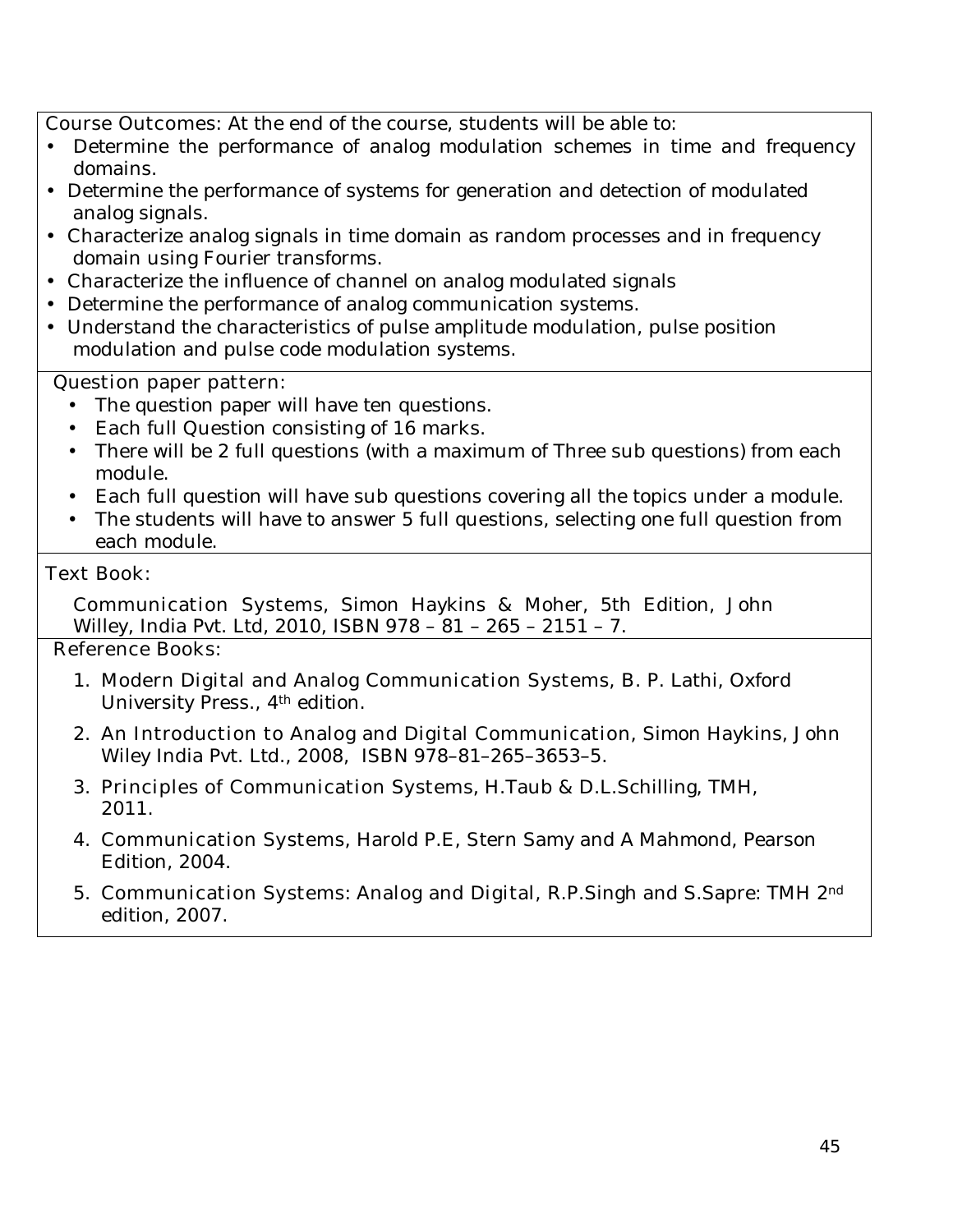| <b>LINEAR INTEGRATED CIRCUITS</b> |                            |                                                   |  |
|-----------------------------------|----------------------------|---------------------------------------------------|--|
| <b>SEMESTER - IV (EC/TC)</b>      |                            |                                                   |  |
| 15EC46                            | <b>IA Marks</b>            | 20                                                |  |
| 04                                | Exam Marks                 | 80                                                |  |
|                                   |                            |                                                   |  |
|                                   | <b>Exam Hours</b>          | 03                                                |  |
|                                   |                            |                                                   |  |
| CREDITS - 04                      |                            |                                                   |  |
|                                   | of 50(10 Hours per Module) | [As per Choice Based Credit System (CBCS) scheme] |  |

- Define and describe various parameters of Op-Amp, its characteristics and specifications.
- Discuss the effects of Input and Output voltage ranges upon Op-Amp circuits.
- Sketch and Analyze Op-Amp circuits to determine Input Impedances, output Impedances and other performance parameters.
- Sketch and Explain typical Frequency Response graphs for each of the Filter circuits showing Butterworth and Chebyshev responses where ever appropriate.
- Describe and Sketch the various switching circuits of Op-Amps and analyze its operations.
- Differentiate between various types of DACs and ADCs and evaluate the performance of each with neat circuit diagrams and assuming suitable inputs.

| <b>Modules</b>                                                                                                                                                                                                                                    | <b>RBT</b>   |
|---------------------------------------------------------------------------------------------------------------------------------------------------------------------------------------------------------------------------------------------------|--------------|
|                                                                                                                                                                                                                                                   | <b>Level</b> |
| <b>Module -1</b>                                                                                                                                                                                                                                  |              |
| <b>Operational Amplifier Fundamentals:</b>                                                                                                                                                                                                        | L1, L2, L3   |
| Basic Op-amp circuit, Op-Amp parameters - Input and output voltage,                                                                                                                                                                               |              |
| CMRR and PSRR, offset voltages and currents, Input and output                                                                                                                                                                                     |              |
| impedances, Slew rate and Frequency limitations. <b>OP-Amps as DC</b><br><b>Amplifiers</b> – Biasing OP-amps, Direct coupled voltage followers, Non-<br>inverting amplifiers, inverting amplifiers, Summing amplifiers, and<br>Difference amplifi |              |
|                                                                                                                                                                                                                                                   |              |
|                                                                                                                                                                                                                                                   |              |
| datasheet. (Text1)                                                                                                                                                                                                                                |              |
|                                                                                                                                                                                                                                                   |              |
| Module -2                                                                                                                                                                                                                                         |              |
| <b>Op-Amps as AC Amplifiers:</b> Capacitor coupled voltage follower, High L1, L2,L3 input impedance - Capacitor coupled voltage follower, Capacitor coupled                                                                                       |              |
|                                                                                                                                                                                                                                                   |              |
|                                                                                                                                                                                                                                                   |              |
|                                                                                                                                                                                                                                                   |              |
| non inverting amplifiers, High input impedance - Capacitor coupled Non<br>inverting amplifiers, Capacitor coupled inverting amplifiers, setting the<br>upper cut-off frequency, Capacitor coupled difference amplifier.<br><b>OP-Amp Appl</b>     |              |
|                                                                                                                                                                                                                                                   |              |
| (Text1)                                                                                                                                                                                                                                           |              |
|                                                                                                                                                                                                                                                   |              |
| <b>Module-3</b>                                                                                                                                                                                                                                   |              |
|                                                                                                                                                                                                                                                   |              |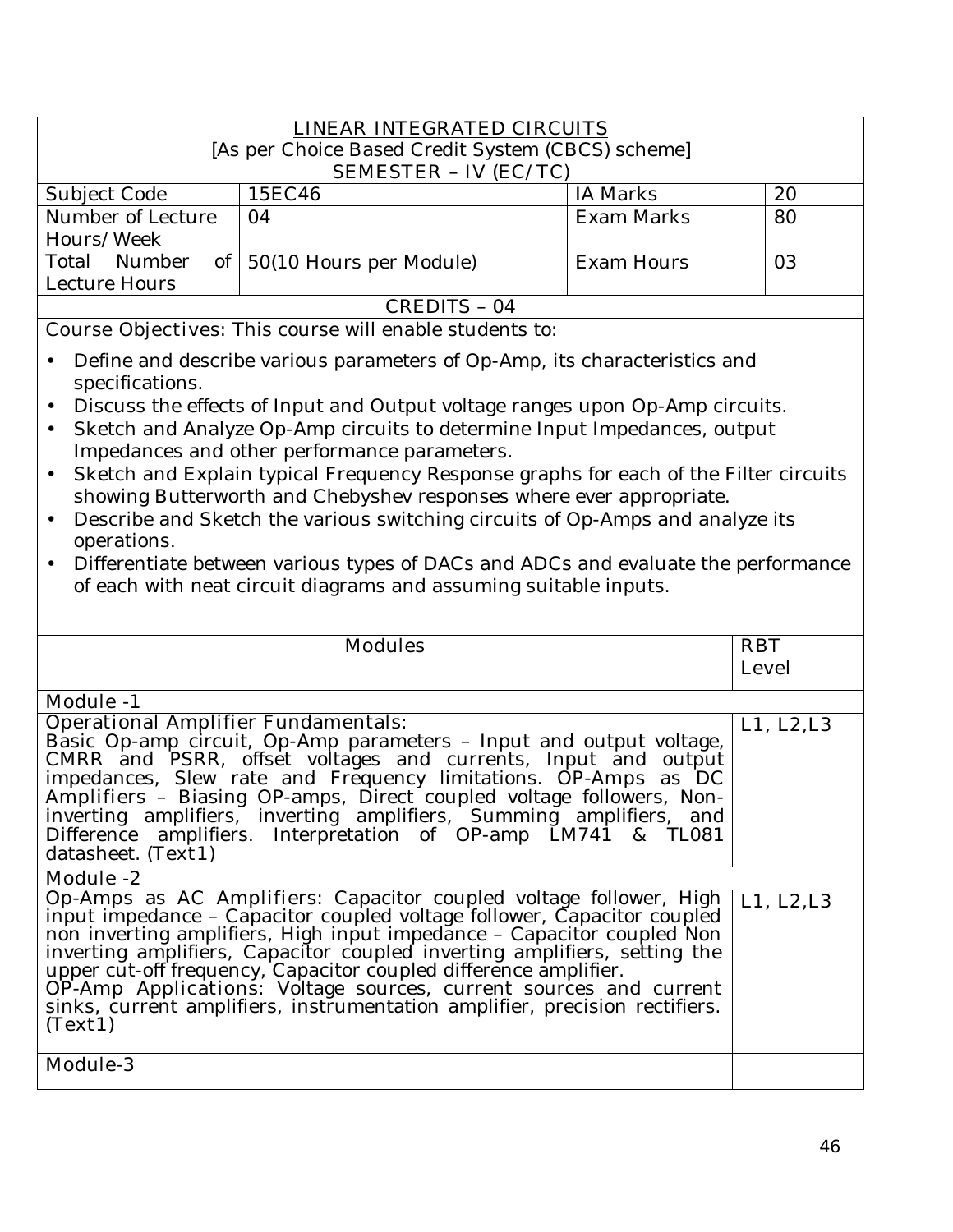| <b>More Applications :</b> Limiting circuits, Clamping circuits, Peak detectors,<br>Sample and hold circuits, V to I and I to V converters, Differentiating<br>Circuit, Integrator Circuit, Phase shift oscillator, Wien bridge oscillator,<br>Crossing detectors, inverting Schmitt trigger. (Text 1)<br>Log and antilog amplifiers, Multiplier and divider. (Text2) | L1, L2, L3 |
|-----------------------------------------------------------------------------------------------------------------------------------------------------------------------------------------------------------------------------------------------------------------------------------------------------------------------------------------------------------------------|------------|
| <b>Module -4</b>                                                                                                                                                                                                                                                                                                                                                      |            |
| <b>Active Filters:</b> First order and second order active Low-pass and high pass <b>L1, L2,L3</b><br>filters, Bandpass Filter, Bandstop Filter.<br>(Text 1)<br>Voltage Regulators: Introduction, Series Op-amp regulator, IC voltage<br>regulators. 723 general purpose regulators.<br>(Text 2)                                                                      |            |
| <b>Module -5</b>                                                                                                                                                                                                                                                                                                                                                      |            |
| <b>Phase locked loop:</b> Basic Principles, Phase detector/comparator, VCO.<br>DAC and ADC convertor: DAC using R-2R, ADC using Successive<br>approximation.<br><b>Other IC Application:</b> 555 timer, Basic timer circuit, 555 timer used as<br>astable and monostable multivibrator.<br>(Text 2)                                                                   | L1, L2, L3 |
| <b>Course Outcomes:</b> After studying this course, students will be able to:                                                                                                                                                                                                                                                                                         |            |

- Explain Op-Amp circuit and parameters including CMRR, PSRR, Input & Output Impedances and Slew Rate.
- Design Op-Amp based Inverting, Non-inverting, Summing & Difference Amplifier, and AC Amplifiers including Voltage Follower.
- Test circuits of Op-Amp based Voltage/ Current Sources & Sinks, Current, Instrumentation and Precision Amplifiers.
- Test circuits of Op-Amp based linear and non-linear circuits comprising of limiting, clamping, Sample & Hold, Differentiator/ Integrator Circuits, Peak Detectors, Oscillators and Multiplier & Divider.
- Design first & second order Low Pass, High Pass, Band Pass, Band Stop Filters and Voltage Regulators using Op-Amps.
- Explain applications of linear ICs in phase detector, VCO, DAC, ADC and Timer.

# **Question paper pattern:**

- The question paper will have ten questions.
- Each full Question consisting of 16 marks.
- There will be 2 full questions (with a maximum of Three sub questions) from each module.
- Each full question will have sub questions covering all the topics under a module.
- The students will have to answer 5 full questions, selecting one full question from each module.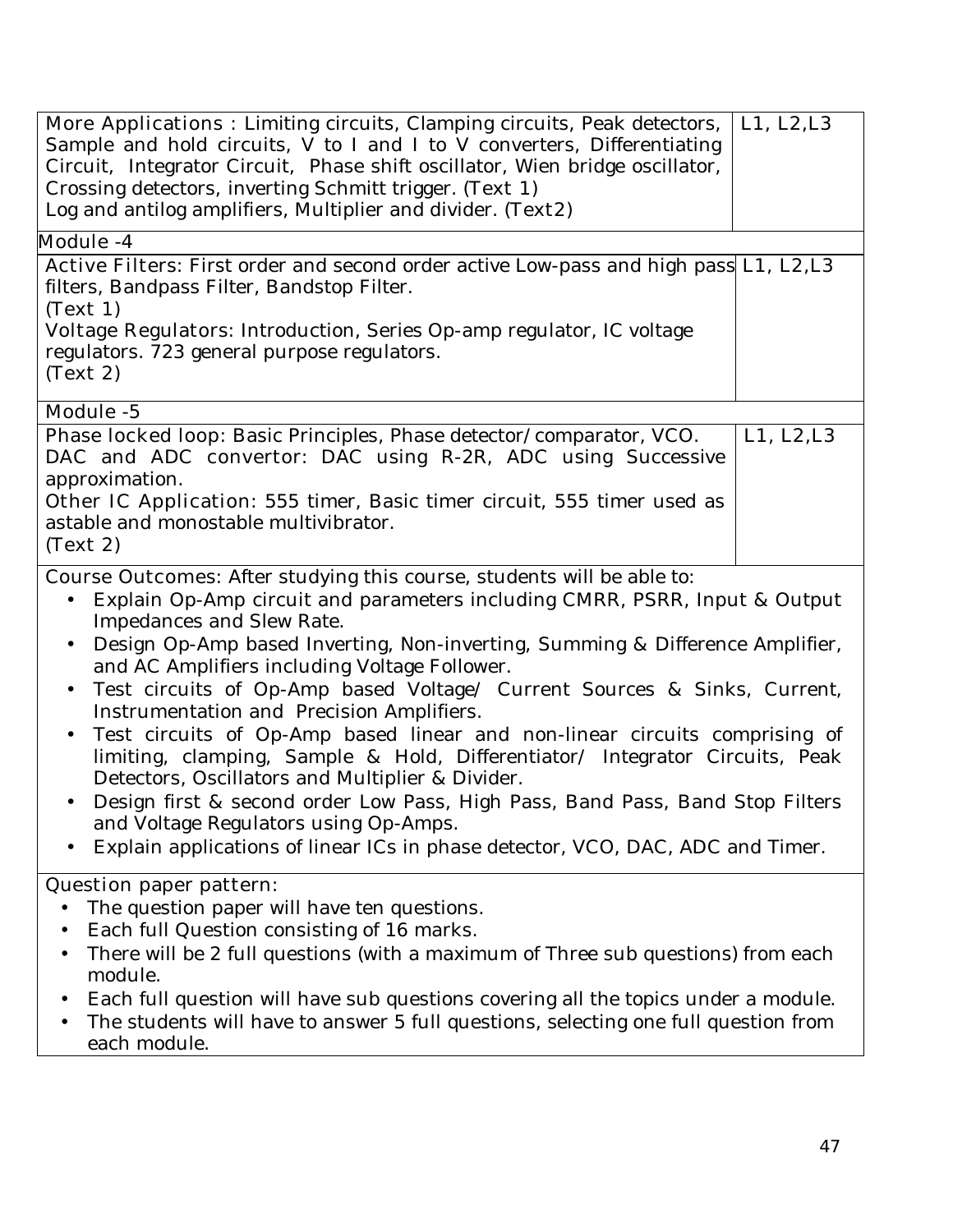### **Text Books:**

- **1.** "Operational Amplifiers and Linear IC's", David A. Bell, 2nd edition, PHI/Pearson, 2004. ISBN 978-81-203-2359-9.
- **2.** "Linear Integrated Circuits", D. Roy Choudhury and Shail B. Jain, 4thedition, Reprint 2006, New Age International ISBN 978-81-224-3098-1.

- **1.** Ramakant A Gayakwad, "Op-Amps and Linear Integrated Circuits", Pearson, 4th Ed, 2015. ISBN 81-7808-501-1.
- **2.** B Somanathan Nair, "Linear Integrated Circuits: Analysis, Design & Applications," Wiley India, 1st Edition, 2015.
- **3.** James Cox, "Linear Electronics Circuits and Devices", Cengage Learning, Indian Edition, 2008, ISBN-13: 978-07-668-3018-7.
- **4.** Data Sheet: http://www.ti.com/lit/ds/symlink/tl081.pdf.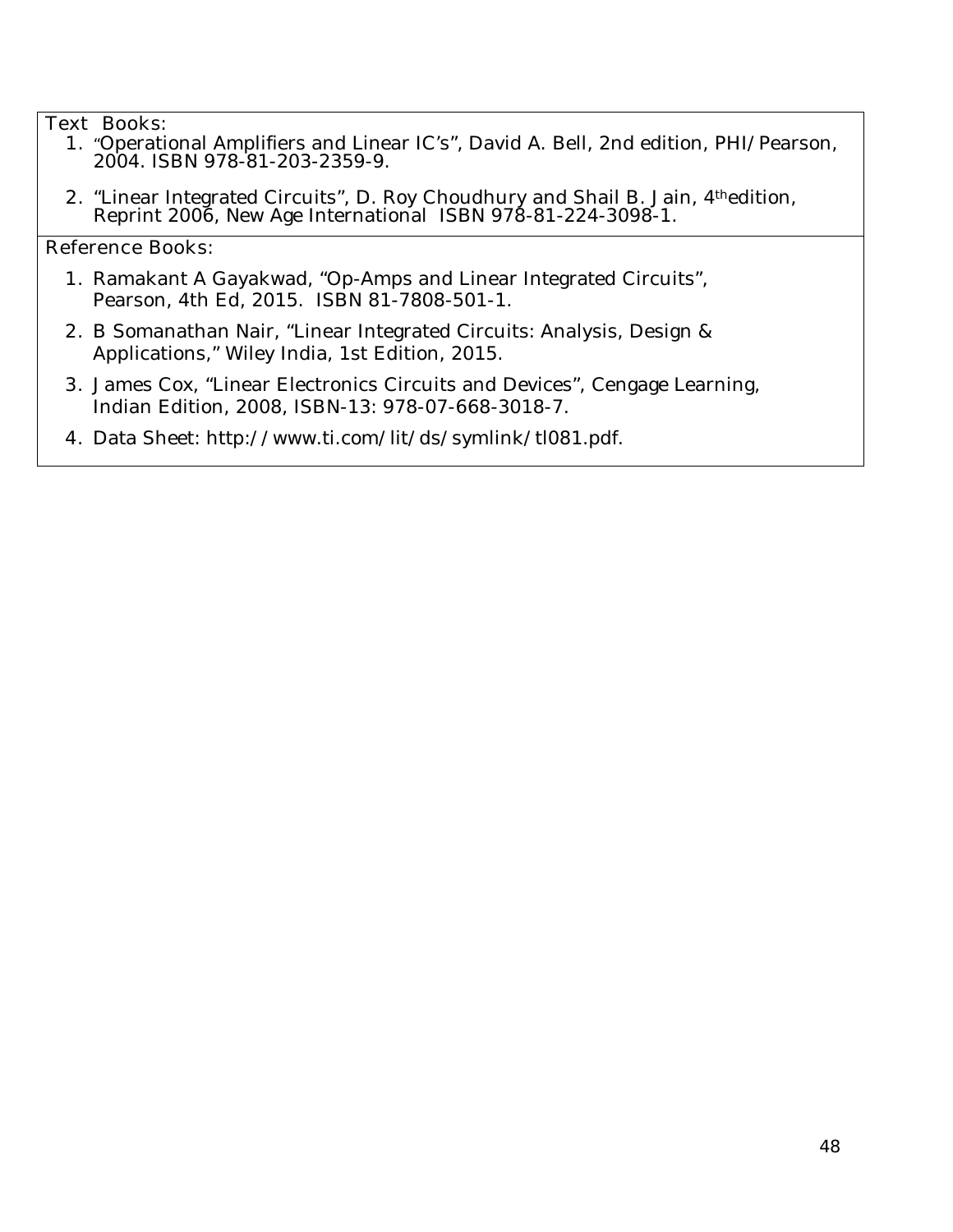# **MICROPROCESSOR LABORATORY**

[As per Choice Based Credit System (CBCS) scheme]

## **SEMESTER – IV (EC/TC)**

| Laboratory Code  | 15ECL47                                          | IA Marks          | 20 |
|------------------|--------------------------------------------------|-------------------|----|
|                  | Number of Lecture   01Hr Tutorial (Instructions) | <b>Exam Marks</b> | 80 |
| Hours/Week       | + 02 Hours Laboratory                            |                   |    |
| <b>RBT</b> Level | L1, L2, L3                                       | Exam Hours        | 03 |
|                  |                                                  |                   |    |
|                  |                                                  |                   |    |

### CREDITS – 02

**Course Objectives:** This course will enable students to:

- Get familiarize with 8086 instructions and DOS 21H interrupts and function calls.
- Develop and test assembly language programs to use instructions of 8086.
- Get familiarize with interfacing of various peripheral devices with 8086 microprocessor for simple applications.

### **Laboratory Experiments:**

## **1. Programs involving:**

### **Data transfer instructions like**:

- i) Byte and word data transfer in different addressing Modes
- ii) Block move (with and without overlap)
- iii) Block interchange

### **2. Programs involving: Arithmetic & logical operations like**:

- i) Addition and Subtraction of multi precision nos.
- ii) Multiplication and Division of signed and unsigned Hexadecimal nos.
- iii) ASCII adjustment instructions.
- iv) Code conversions.

## **3. Programs involving:**

## **Bit manipulation instructions like checking**:

i)Whether given data is positive or negative

- ii) Whether given data is odd or even
- iii) Logical 1's and 0's in a given data
- iv) 2 out 5 code
- v) Bit wise and nibble wise palindrome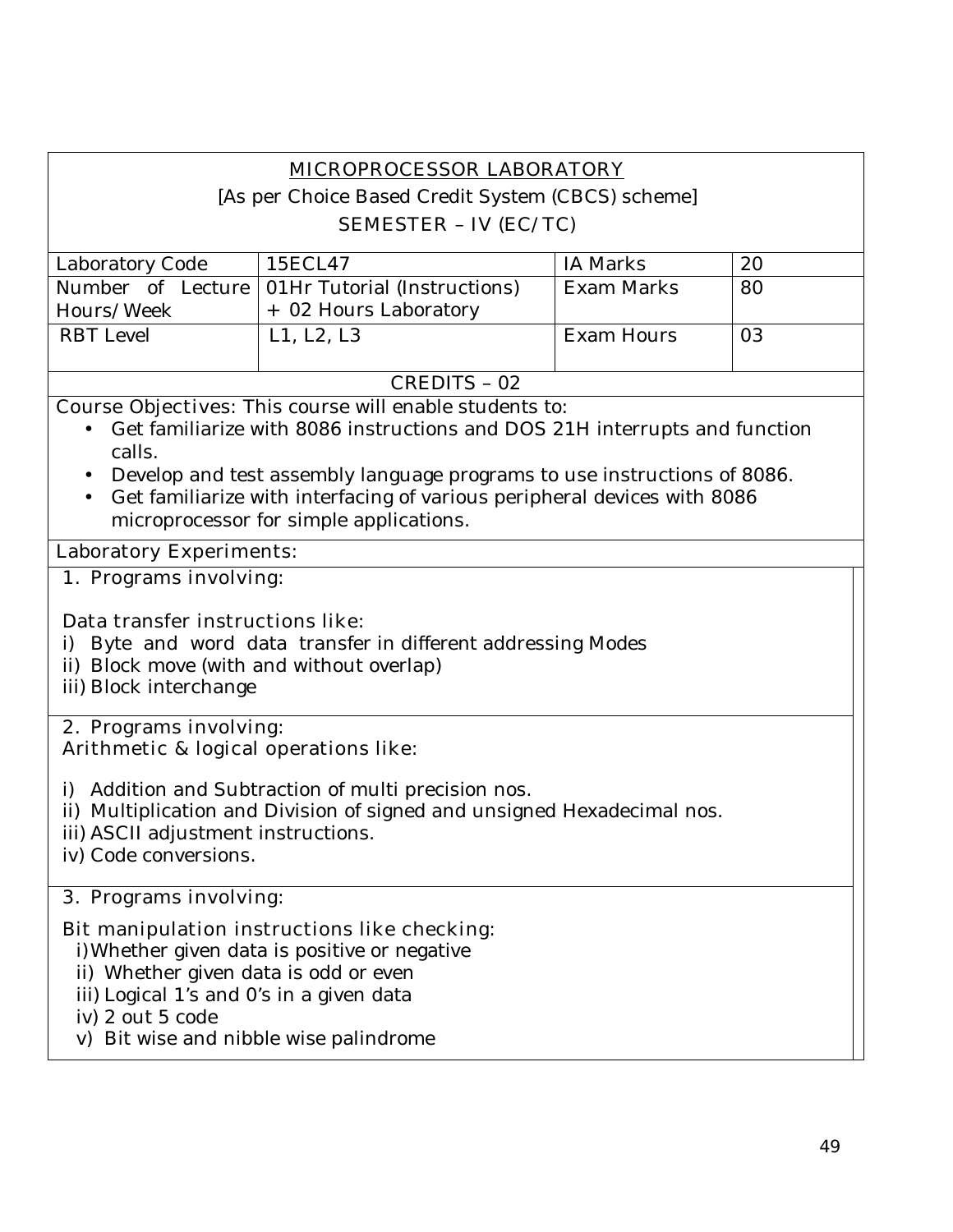# **4. Programs involving:**

# **Branch/ Loop instructions like**

- i)Arrays: addition/subtraction of N nos., Finding largest and smallest nos., Ascending and descending order.
- ii) Two application programs using Procedures and Macros (Subroutines).

# **5. Programs involving**

String manipulation like string transfer, string reversing, searching for a string.

# **6. Programs involving**

Programs to use DOS interrupt INT 21h Function calls for Reading a Character from keyboard, Buffered Keyboard input, Display of character/ String on console.

# **7. Interfacing Experiments:**

Experiments on interfacing 8086 with the following interfacing modules through DIO (Digital Input/Output - PCI bus compatible card / 8086 Trainer )

- 1. Matrix keyboard interfacing
- 2. Seven segment display interface
- 3. Logical controller interface
- 4. Stepper motor interface
- 5. ADC and DAC Interface (8 bit)
- 6. Light dependent resistor (LDR), Relay and Buzzer Interface to make light operated switches

**Course Outcomes:** On the completion of this laboratory course, the students will be able to:

- Write and execute 8086 assembly level programs to perform data transfer, arithmetic and logical operations.
- Understand assembler directives, branch, loop operations and DOS 21H Interrupts.
- Write and execute 8086 assembly level programs to sort and search elements in a given array.
- Perform string transfer, string reversing, searching a character in a string with string manipulation instructions of 8086.
- Utilize procedures and macros in programming 8086.
- Demonstrate the interfacing of 8086 with 7 segment display, matrix keyboard, logical controller, stepper motor, ADC, DAC, and LDR for simple applications.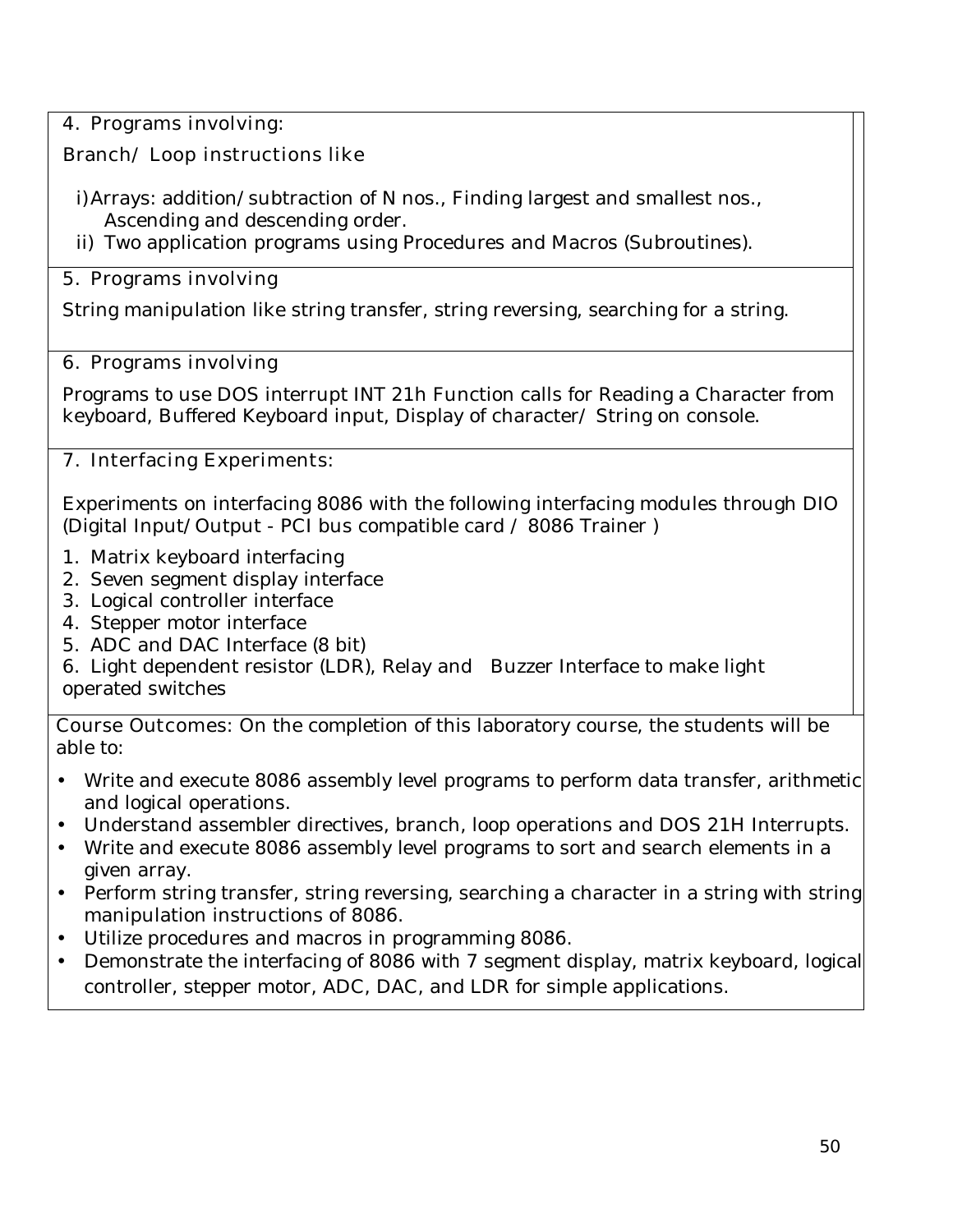# **Conduct of Practical Examination:**

- All laboratory experiments are to be included for practical examination.
- For examination, one question from software and one question from hardware interfacing to be set.
- Students are allowed to pick one experiment from the lot.
- Change of experiment is allowed only once and Marks allotted to the procedure part to be made zero.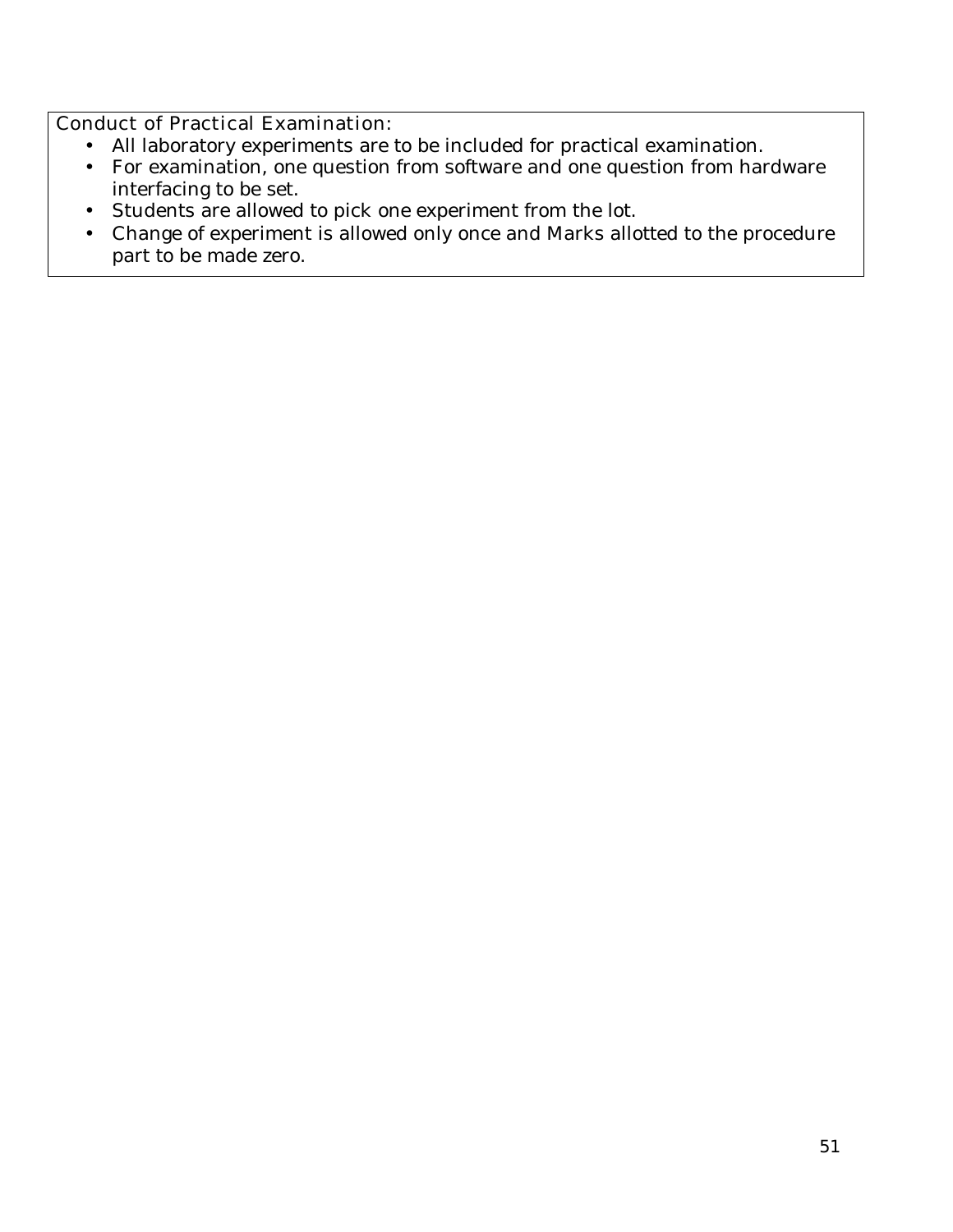| <b>LINEAR ICS AND COMMUNICATION LAB</b>                                                                                                                                   |                                                                                                                                       |                   |    |
|---------------------------------------------------------------------------------------------------------------------------------------------------------------------------|---------------------------------------------------------------------------------------------------------------------------------------|-------------------|----|
|                                                                                                                                                                           | As per Choice Based Credit System (CBCS) scheme]                                                                                      |                   |    |
|                                                                                                                                                                           | <b>SEMESTER - IV (EC/TC)</b>                                                                                                          |                   |    |
| Laboratory Code                                                                                                                                                           | 15ECL48                                                                                                                               | <b>IA Marks</b>   | 20 |
| Number of Lecture                                                                                                                                                         | 01Hr Tutorial (Instructions)                                                                                                          | <b>Exam Marks</b> | 80 |
| Hours/Week                                                                                                                                                                | + 02 Hours Laboratory                                                                                                                 |                   |    |
|                                                                                                                                                                           |                                                                                                                                       |                   |    |
| <b>RBT</b> Level                                                                                                                                                          | L1, L2, L3                                                                                                                            | <b>Exam Hours</b> | 03 |
|                                                                                                                                                                           | <b>CREDITS - 02</b>                                                                                                                   |                   |    |
|                                                                                                                                                                           | <b>Course Objectives:</b> This laboratory course enables students to:                                                                 |                   |    |
|                                                                                                                                                                           | Design, Demonstrate and Analyze instrumentation amplifier, filters, DAC, adder,                                                       |                   |    |
|                                                                                                                                                                           | differentiator and integrator circuits, using op-amp.<br>Design, Demonstrate and Analyze multivibrators and oscillator circuits using |                   |    |
| Op-amp                                                                                                                                                                    |                                                                                                                                       |                   |    |
|                                                                                                                                                                           | Design, Demonstrate and Analyze analog systems for AM, FM and Mixer                                                                   |                   |    |
| operations.                                                                                                                                                               |                                                                                                                                       |                   |    |
|                                                                                                                                                                           | Design, Demonstrate and Analyze balance modulation and frequency synthesis.                                                           |                   |    |
|                                                                                                                                                                           | Demonstrate and Analyze pulse sampling and flat top sampling.                                                                         |                   |    |
| <b>Laboratory Experiments:</b>                                                                                                                                            |                                                                                                                                       |                   |    |
| 1. Design an instrumentation amplifier of a differential mode gain of 'A' using three<br>amplifiers.                                                                      |                                                                                                                                       |                   |    |
| 2. Design of RC Phase shift and Wien's bridge oscillators using Op-amp.                                                                                                   |                                                                                                                                       |                   |    |
|                                                                                                                                                                           | 3. Design active second order Butterworth low pass and high pass filters.                                                             |                   |    |
|                                                                                                                                                                           |                                                                                                                                       |                   |    |
| 4. Design 4 bit $R - 2R$ Op-Amp Digital to Analog Converter (i) using 4 bit binary input from toggle switches and (ii) by generating digital inputs using mod-16 counter. |                                                                                                                                       |                   |    |
| 5. Design Adder, Integrator and Differentiator using Op-Amp.                                                                                                              |                                                                                                                                       |                   |    |
| 6. Design of Monostable and Astable Multivibrator using 555 Timer.                                                                                                        |                                                                                                                                       |                   |    |
| 7. Demonstrate Pulse sampling, flat top sampling and reconstruction.                                                                                                      |                                                                                                                                       |                   |    |
| 8. Amplitude modulation using transistor/FET (Generation and detection).                                                                                                  |                                                                                                                                       |                   |    |
| 9. Frequency modulation using IC 8038/2206 and demodulation.                                                                                                              |                                                                                                                                       |                   |    |
| 10. Design BJT/FET Mixer.                                                                                                                                                 |                                                                                                                                       |                   |    |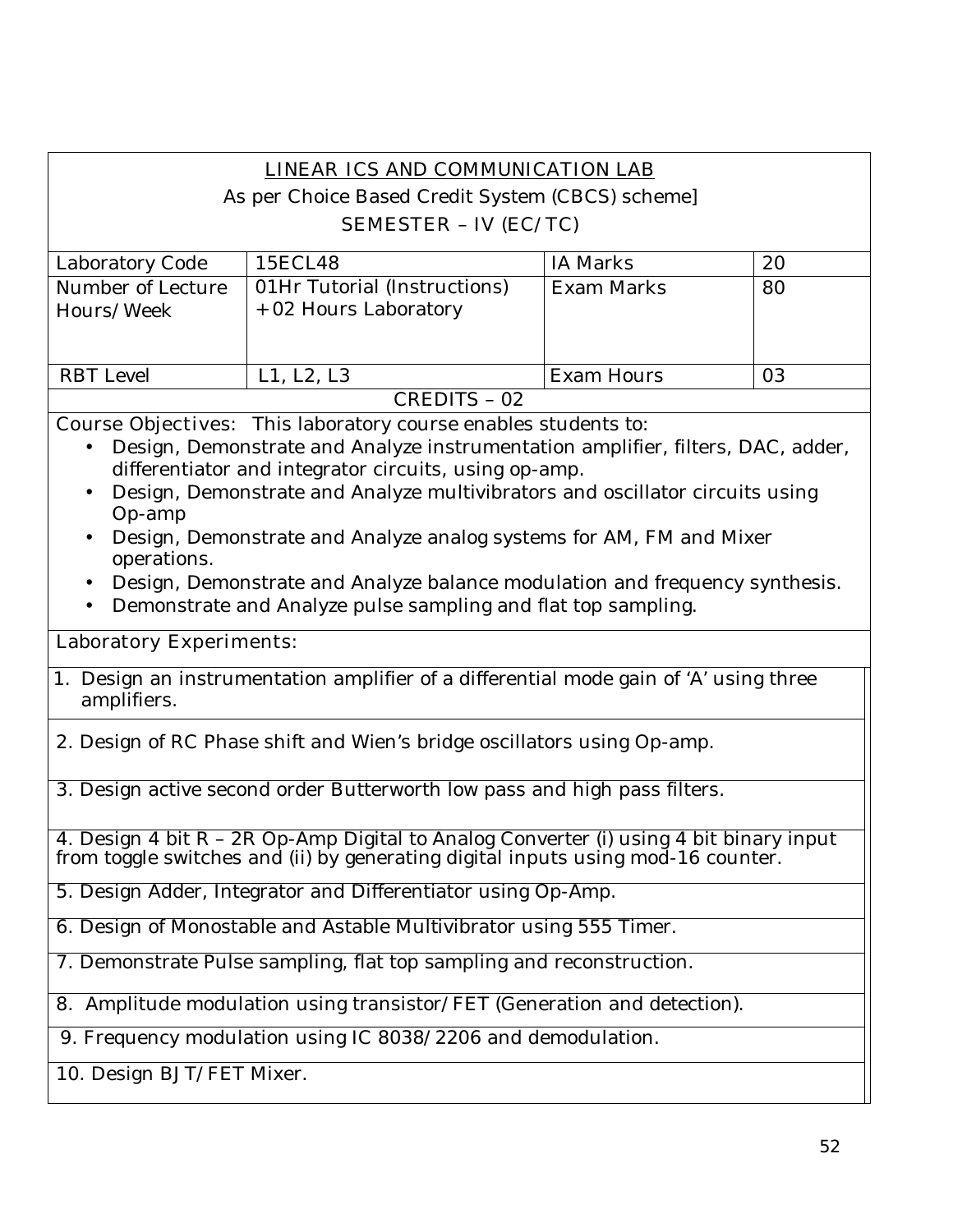# 11.DSBSC generation using Balance Modulator IC 1496/1596.

12. Frequency synthesis using PLL.

**Course Outcomes:** This laboratory course enables students to:

- Illustrate the pulse and flat top sampling techniques using basic circuits.
- Demonstrate addition and integration using linear ICs, and 555 timer operations to generate signals/pulses.
- Demonstrate AM and FM operations and frequency synthesis.
- Design and illustrate the operation of instrumentation amplifier, LPF, HPF, DAC and oscillators using linear IC.

## **Conduct of Practical Examination:**

- All laboratory experiments are to be included for practical examination.
- Students are allowed to pick one experiment from the lot.
- Change of experiment is allowed only once and Marks allotted to the procedure part to be made zero.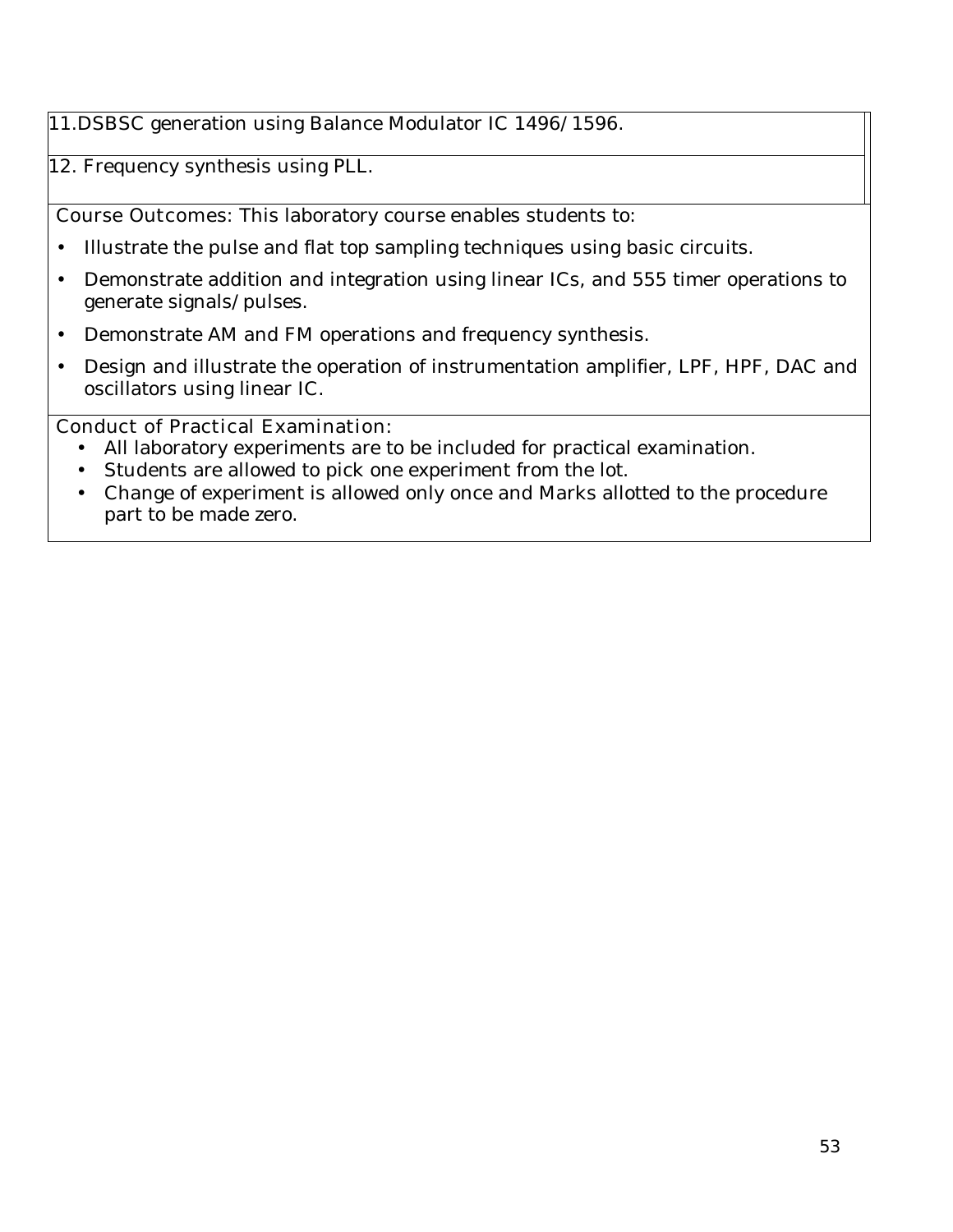# **B.E TC FIFTH SEMESTER SYLLABUS**

# **MANAGEMENT AND ENTREPRENEURSHIP DEVELOPMENT**

**B.E., V Semester, EC/TC/EI/BM/ML** 

[As per Choice Based Credit System (CBCS) scheme]

| Subject Code           | 15ES51                                              | IA Marks   | 20              |
|------------------------|-----------------------------------------------------|------------|-----------------|
| Number of Lecture   04 |                                                     | Exam Marks | 80              |
| Hours/Week             |                                                     |            |                 |
|                        | Total Number of 50 (10 Hours / Module)   Exam Hours |            | 10 <sub>3</sub> |
| Lecture Hours          |                                                     |            |                 |
| CREDITS - 04           |                                                     |            |                 |

- Understand basic skills of Management
- Understand the need for Entrepreneurs and their skills
- Understand Project identification and Selection
- Identify the Management functions and Social responsibilities
- Distinguish between management and administration

| <b>Module-1</b>                                                                                                                                                                                                                                                                                                                                                                                                                                                                                                                                                                                                                                      | <b>RBT</b>             |
|------------------------------------------------------------------------------------------------------------------------------------------------------------------------------------------------------------------------------------------------------------------------------------------------------------------------------------------------------------------------------------------------------------------------------------------------------------------------------------------------------------------------------------------------------------------------------------------------------------------------------------------------------|------------------------|
| Management: Nature and Functions of Management - Importance,<br>Definition, Management Functions, Levels of Management, Roles of Manager,<br>Managerial Skills, Management & Administration, Management as a Science,<br>Art & Profession (Selected topics of Chapter 1, Text 1).                                                                                                                                                                                                                                                                                                                                                                    | <b>Level</b><br>L1, L2 |
| Planning: Planning-Nature, Importance, Types, Steps and Limitations of<br>Planning; Decision Making - Meaning, Types and Steps in Decision<br>Making(Selected topics from Chapters 4 & 5, Text 1).                                                                                                                                                                                                                                                                                                                                                                                                                                                   |                        |
| <b>Module-2</b>                                                                                                                                                                                                                                                                                                                                                                                                                                                                                                                                                                                                                                      |                        |
| Organizing and Staffing: Organization-Meaning, Characteristics, Process of<br>Organizing, Principles of Organizing, Span of Management (meaning and<br>importance only), Departmentalisation, Committees-Meaning, Types of<br>Centralization Vs Decentralization of Authority and<br>Committees:<br>Responsibility; Staffing-Need and Importance, Recruitment and Selection<br>Process (Selected topics from Chapters 7, 8 & 11, Text 1).                                                                                                                                                                                                            | L1, L2                 |
| <b>Directing and Controlling:</b> Meaning and Requirements of Effective<br>Direction, Giving Orders; Motivation-Nature of Motivation, Motivation<br>Theories (Maslow's Need-Hierarchy Theory and Herzberg's Two Factor<br>Theory); Communication - Meaning, Importance and Purposes of<br>Communication; Leadership-Meaning, Characteristics, Behavioural<br>Approach of Leadership; Coordination-Meaning, Types, Techniques of<br>Coordination; Controlling - Meaning, Need for Control System, Benefits of<br>Control, Essentials of Effective Control System, Steps in Control Process<br>(Selected topics from Chapters 15 to 18 and 9, Text 1). |                        |
| <b>Module-3</b>                                                                                                                                                                                                                                                                                                                                                                                                                                                                                                                                                                                                                                      |                        |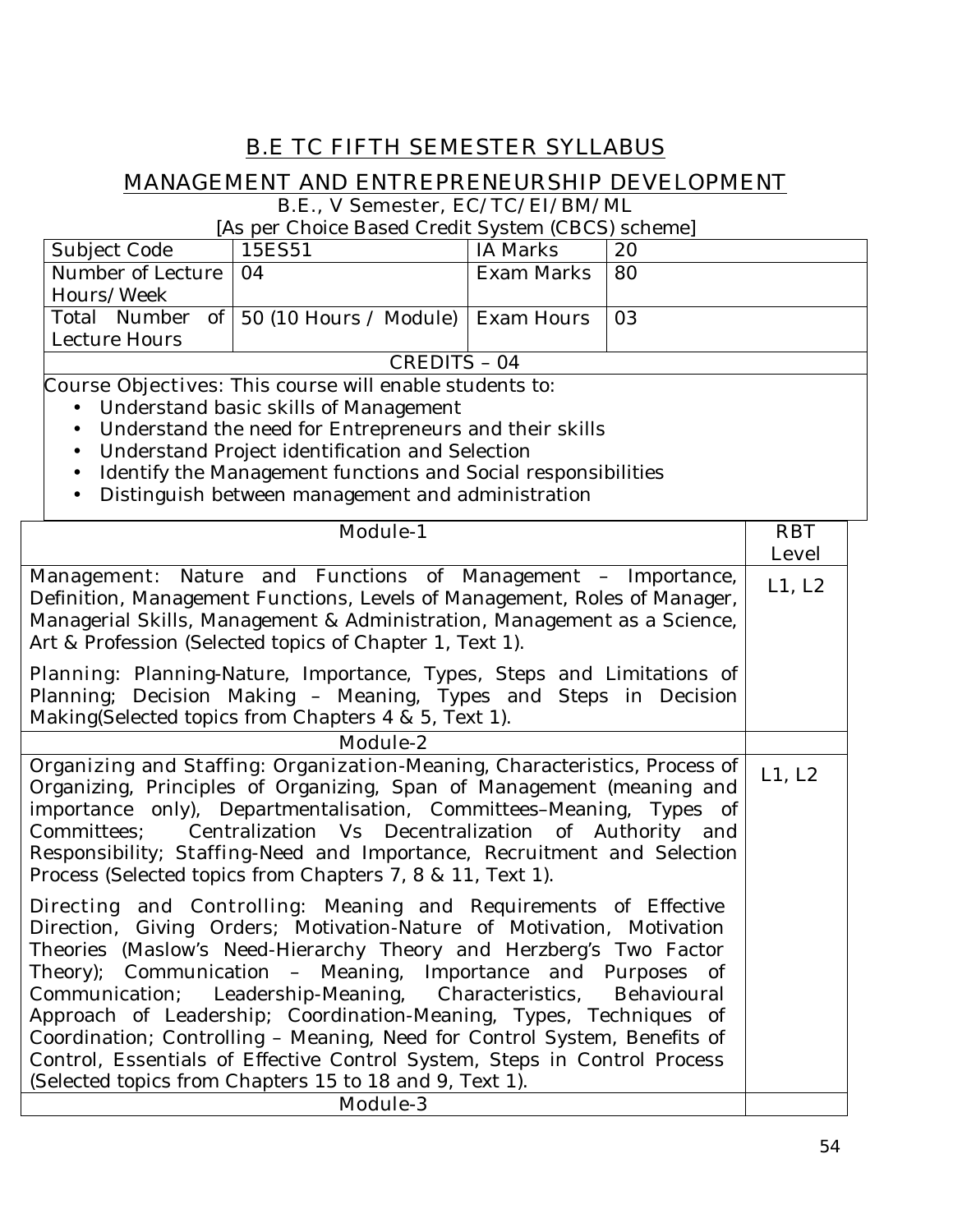| Social Responsibilities of Business: Meaning of Social Responsibility,<br>Social Responsibilities of Business towards Different Groups, Social Audit,<br>Business Ethics and Corporate Governance (Selected topics from Chapter 3,<br>Text 1).                                                                                                                                                                                                                                                                                                                                                                                                                                                                                                      | L1, L2                    |
|-----------------------------------------------------------------------------------------------------------------------------------------------------------------------------------------------------------------------------------------------------------------------------------------------------------------------------------------------------------------------------------------------------------------------------------------------------------------------------------------------------------------------------------------------------------------------------------------------------------------------------------------------------------------------------------------------------------------------------------------------------|---------------------------|
| <b>Entrepreneurship</b> : Definition of Entrepreneur, Importance<br>of<br>Entrepreneurship,<br>concepts of Entrepreneurship,<br>Characteristics<br>of<br>successful Entrepreneur, Classification of Entrepreneurs,<br>of<br>Myths<br>Entrepreneurship, Entrepreneurial Development models, Entrepreneurial<br>development cycle, Problems faced by Entrepreneurs and capacity building<br>for Entrepreneurship (Selected topics from Chapter 2, Text 2).                                                                                                                                                                                                                                                                                            |                           |
| <b>Module-4</b>                                                                                                                                                                                                                                                                                                                                                                                                                                                                                                                                                                                                                                                                                                                                     |                           |
| Modern Small Business Enterprises: Role of Small Scale Industries, Impact<br>of Globalization and WTO on SSIs, Concepts and definitions of SSI<br>Enterprises, Government policy and development of the Small Scale sector in<br>India, Growth and Performance of Small Scale Industries in India, Sickness<br>in SSI sector, Problems for Small Scale Industries, Ancillary Industry and<br>Tiny Industry (Definition only) (Selected topics from Chapter1, Text 2).                                                                                                                                                                                                                                                                               | L1, L2                    |
| <b>Institutional Support for Business Enterprises:</b> Introduction, Policies &<br>Schemes of Central Level Institutions, State Level Institutions (Selected<br>topics from Chapter 4, Text 2).                                                                                                                                                                                                                                                                                                                                                                                                                                                                                                                                                     |                           |
| Module-5                                                                                                                                                                                                                                                                                                                                                                                                                                                                                                                                                                                                                                                                                                                                            |                           |
| Projects Management: A Project. Search for a Business idea: Introduction,<br>Choosing an Idea, Selection of product, The Adoption process, Product<br>Innovation, Product Planning and Development Strategy, Product Planning<br>and Development Process. Concepts of Projects and Classification:<br>Introduction, Meaning of Projects, Characteristics of a Project, Project Levels,<br>Project Classification, Aspects of a Project, The project Cycle, Features and<br>Phases of Project management, Project Management Processes. Project<br>Identification: Feasibility Report, Project Feasibility Analysis. Project<br>Formulation: Meaning, Steps in Project formulation, Sequential Stages of<br>Project Formulation, Project Evaluation. | L1, L2,<br>L <sub>3</sub> |
| Project Design and Network Analysis: Introduction, Importance of<br>Network Analysis, Origin of PERT and CPM, Network, Network Techniques,<br>Need for Network Techniques, Steps in PERT, CPM, Advantages, Limitations<br>and Differences.<br>(Selected topics from Chapters 16 to 20 of Unit 3, Text 3).                                                                                                                                                                                                                                                                                                                                                                                                                                           |                           |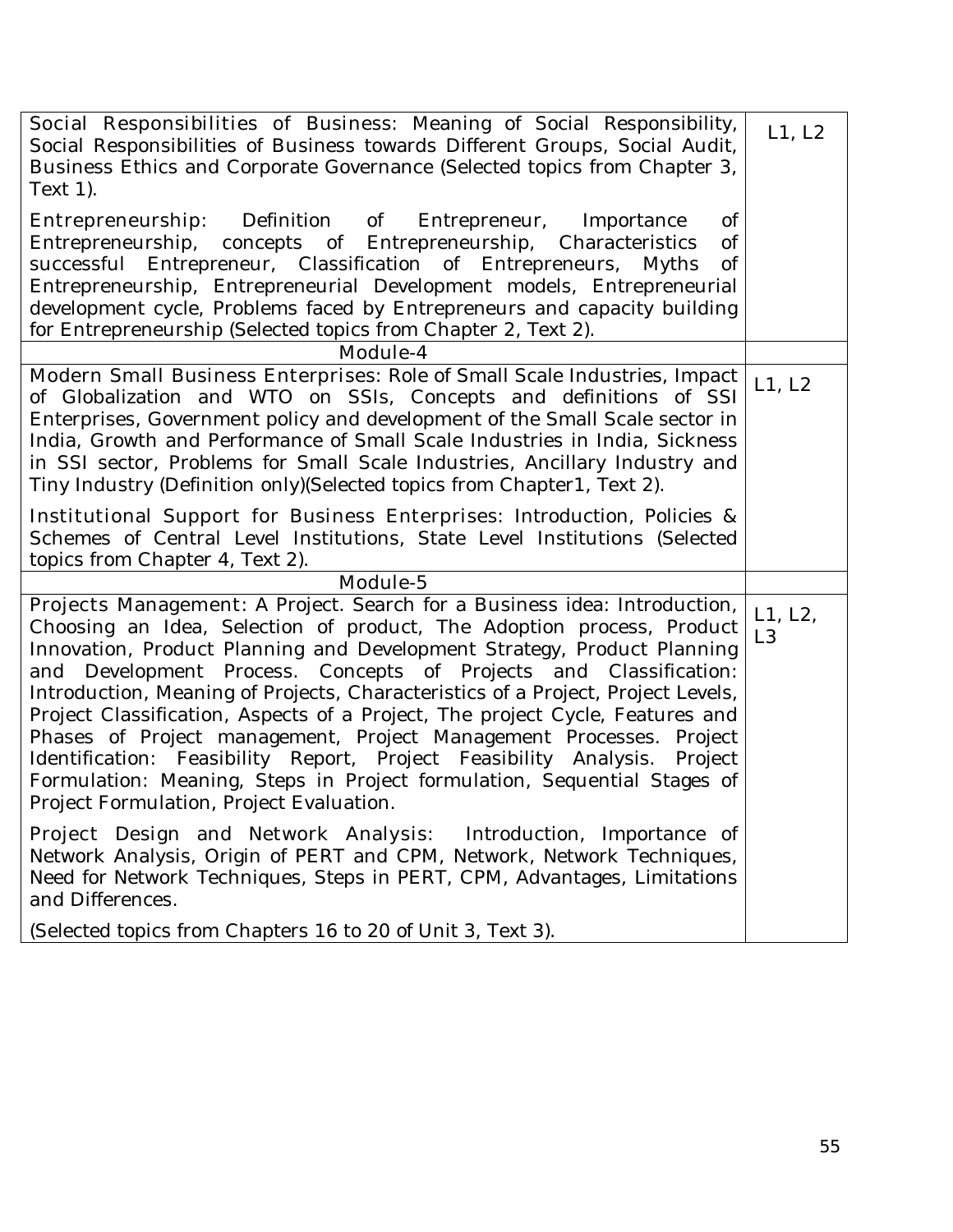**Course Outcomes:** After studying this course, students will be able to:

- Understand the fundamental concepts of Management and Entrepreneurship
- Select a best Entrepreneurship model for the required domain of establishment
- Describe the functions of Managers, Entrepreneurs and their social responsibilities
- Compare various types of Entrepreneurs
- Analyze the Institutional support by various state and central government agencies

## **Question paper pattern**

- The question paper will have TEN questions.
- Each full question carries 16 marks.
- There will be two full questions (with a maximum of Three sub questions) from each module.
- Each full question will have sub questions covering all topics under a module.
- The students will have to answer 5 full questions, selecting one full question from each module.

### **Text Books:**

- 1. Principles of Management P.C Tripathi, P.N Reddy, McGraw Hill Education, 6th Edition, 2017. ISBN-13:978-93-5260-535-4.
- **2.** Entrepreneurship Development Small Business Enterprises- Poornima M Charantimath, Pearson Education 2008, ISBN 978-81-7758-260-4.
- **3.** Dynamics of Entrepreneurial Development and Management by Vasant Desai. HPH 2007, ISBN: 978-81-8488-801-2.

### **Reference Book:**

Essentials of Management: An International, Innovation and Leadership perspective by Harold Koontz, Heinz Weihrich McGraw Hill Education, 10th Edition 2016. ISBN- 978-93-392-2286-4.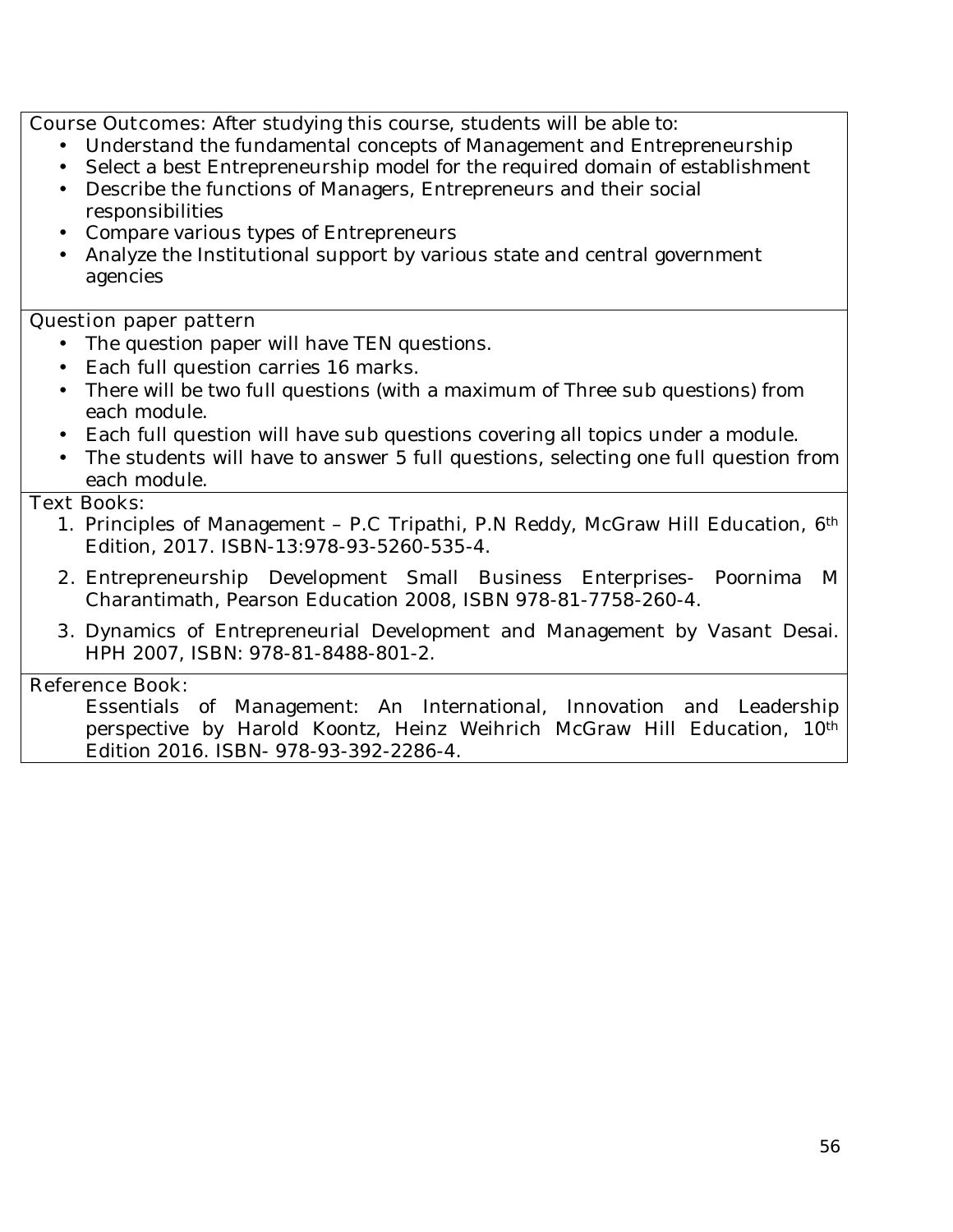# **DIGITAL SIGNAL PROCESSING B.E., V Semester, Electronics & Communication Engineering / Telecommunication Engineering**

[As per Choice Based Credit System (CBCS) scheme]

| Subject Code      | 15EC52                                                | IA Marks   | 20 |
|-------------------|-------------------------------------------------------|------------|----|
| Number of Lecture | 04                                                    | Exam Marks | 80 |
| Hours/Week        |                                                       |            |    |
|                   | Total Number of   50 (10 Hours / Module)   Exam Hours |            | 03 |
| Lecture Hours     |                                                       |            |    |
| CREDITS - 04      |                                                       |            |    |

- Understand the frequency domain sampling and reconstruction of discrete time signals.
- Study the properties and the development of efficient algorithms for the computation of DFT.
- Realization of FIR and IIR filters in different structural forms.
- Learn the procedures to design of IIR filters from the analog filters using impulse invariance and bilinear transformation.
- Study the different windows used in the design of FIR filters and design appropriate filters based on the specifications.

| <b>Modules</b>                                                                                                                                                     |                  |  |
|--------------------------------------------------------------------------------------------------------------------------------------------------------------------|------------------|--|
| <b>Module-1</b>                                                                                                                                                    | <b>RBT</b> Level |  |
| Discrete Fourier Transforms (DFT): Frequency domain sampling and                                                                                                   | L1, L2           |  |
| reconstruction of discrete time signals. DFT as a linear transformation, its                                                                                       |                  |  |
| relationship with other transforms. Properties of DFT, multiplication of two                                                                                       |                  |  |
| DFTs- the circular convolution.                                                                                                                                    |                  |  |
| Module-2                                                                                                                                                           |                  |  |
| Additional DFT properties, use of DFT in linear filtering, overlap-save and                                                                                        | L1, L2,          |  |
| overlap-add method. Fast-Fourier-Transform (FFT) algorithms: Direct                                                                                                | L <sub>3</sub>   |  |
| computation of DFT, need for efficient computation of the DFT (FFT                                                                                                 |                  |  |
| algorithms).                                                                                                                                                       |                  |  |
|                                                                                                                                                                    |                  |  |
| <b>Module-3</b>                                                                                                                                                    |                  |  |
| Radix-2 FFT algorithm for the computation of DFT and IDFT-decimation-in-time   L1, L2, L3                                                                          |                  |  |
| and decimation-in-frequency algorithms. Goertzel algorithm, and chirp-z                                                                                            |                  |  |
| transform.                                                                                                                                                         |                  |  |
| Module-4                                                                                                                                                           |                  |  |
|                                                                                                                                                                    |                  |  |
| Structure for IIR Systems: Direct form, Cascade form, Parallel form structures.<br>IIR filter design: Characteristics of commonly used analog filter - Butterworth |                  |  |
| and Chebyshev filters, analog to analog frequency transformations.                                                                                                 |                  |  |
| Design of IIR Filters from analog filter using Butterworth filter: Impulse                                                                                         |                  |  |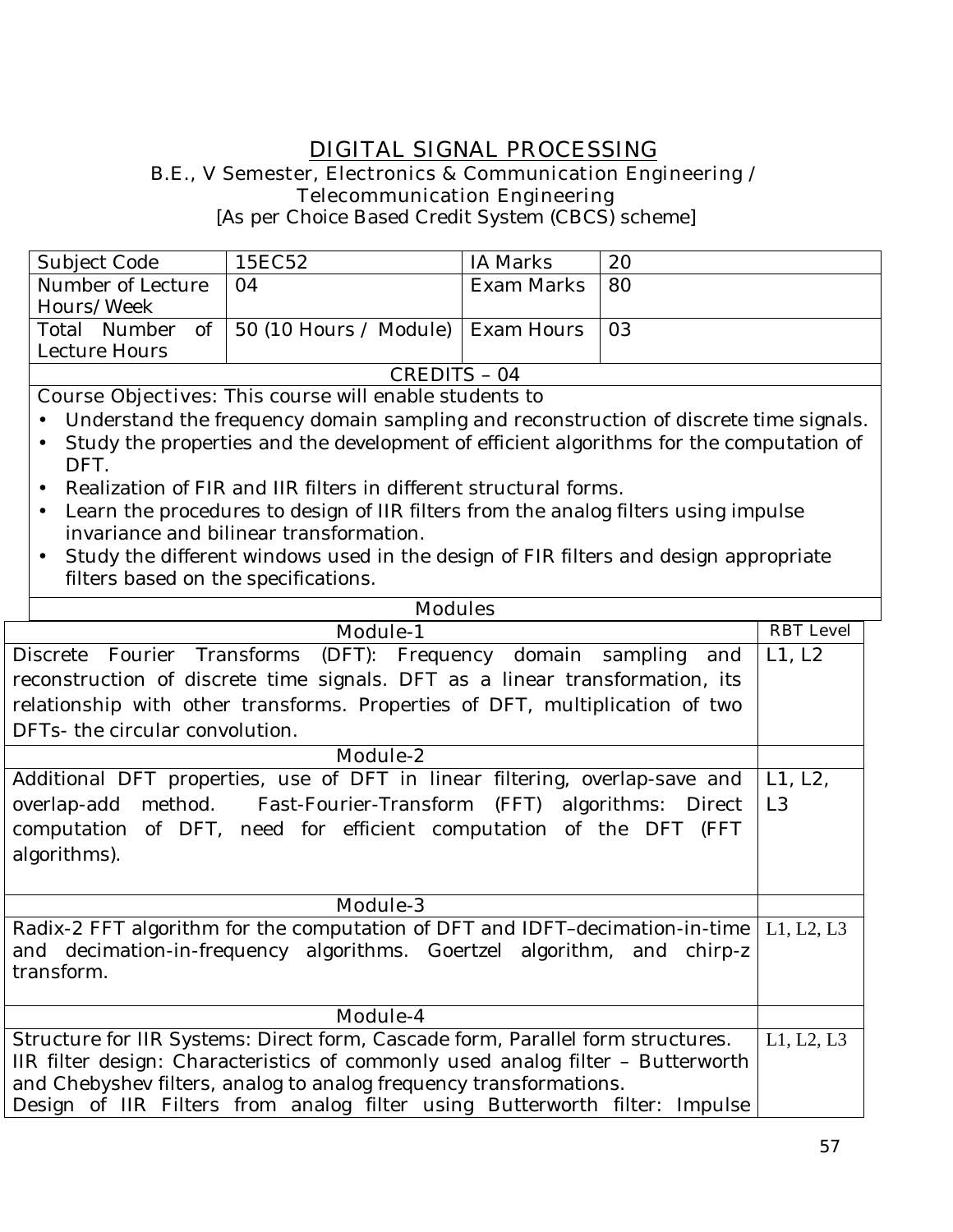| invariance, Bilinear transformation.                                                           |            |  |
|------------------------------------------------------------------------------------------------|------------|--|
| Module-5                                                                                       |            |  |
| Structure for FIR Systems: Direct form, Linear Phase, Frequency sampling                       | L1, L2, L3 |  |
| structure, Lattice structure.                                                                  |            |  |
| FIR filter design: Introduction to FIR filters, design of FIR filters using -                  |            |  |
| Rectangular, Hamming, Hanning and Bartlett windows.                                            |            |  |
| <b>Course Outcomes:</b> After studying this course, students will be able to:                  |            |  |
| Determine response of LTI systems using time domain and DFT techniques.                        |            |  |
| Compute DFT of real and complex discrete time signals.                                         |            |  |
| Computation of DFT using FFT algorithms and linear filtering approach.                         |            |  |
| Solve problems on digital filter design and realize using digital computations.                |            |  |
| <b>Question paper pattern:</b>                                                                 |            |  |
| • The question paper will have ten questions                                                   |            |  |
| Each full question consists of 16 marks.<br>$\bullet$                                          |            |  |
| There will be 2 full questions (with a maximum of Three sub questions) from each               |            |  |
| module.                                                                                        |            |  |
| Each full question will have sub questions covering all the topics under a module<br>$\bullet$ |            |  |
| The students will have to answer 5 full questions, selecting one full question from            |            |  |
| each module                                                                                    |            |  |
| <b>Text Book:</b>                                                                              |            |  |
| <b>Digital signal processing - Principles Algorithms &amp; Applications</b> , Proakis &        |            |  |
| Monalakis, Pearson education, 4 <sup>th</sup> Edition, New Delhi, 2007.                        |            |  |
| <b>Reference Books:</b>                                                                        |            |  |
| 1. Discrete Time Signal Processing, Oppenheim & Schaffer, PHI, 2003.                           |            |  |

- 2. Digital Signal Processing, S. K. Mitra, Tata Mc-Graw Hill, 3rd Edition, 2010.
- 3. Digital Signal Processing, Lee Tan: Elsevier publications, 2007.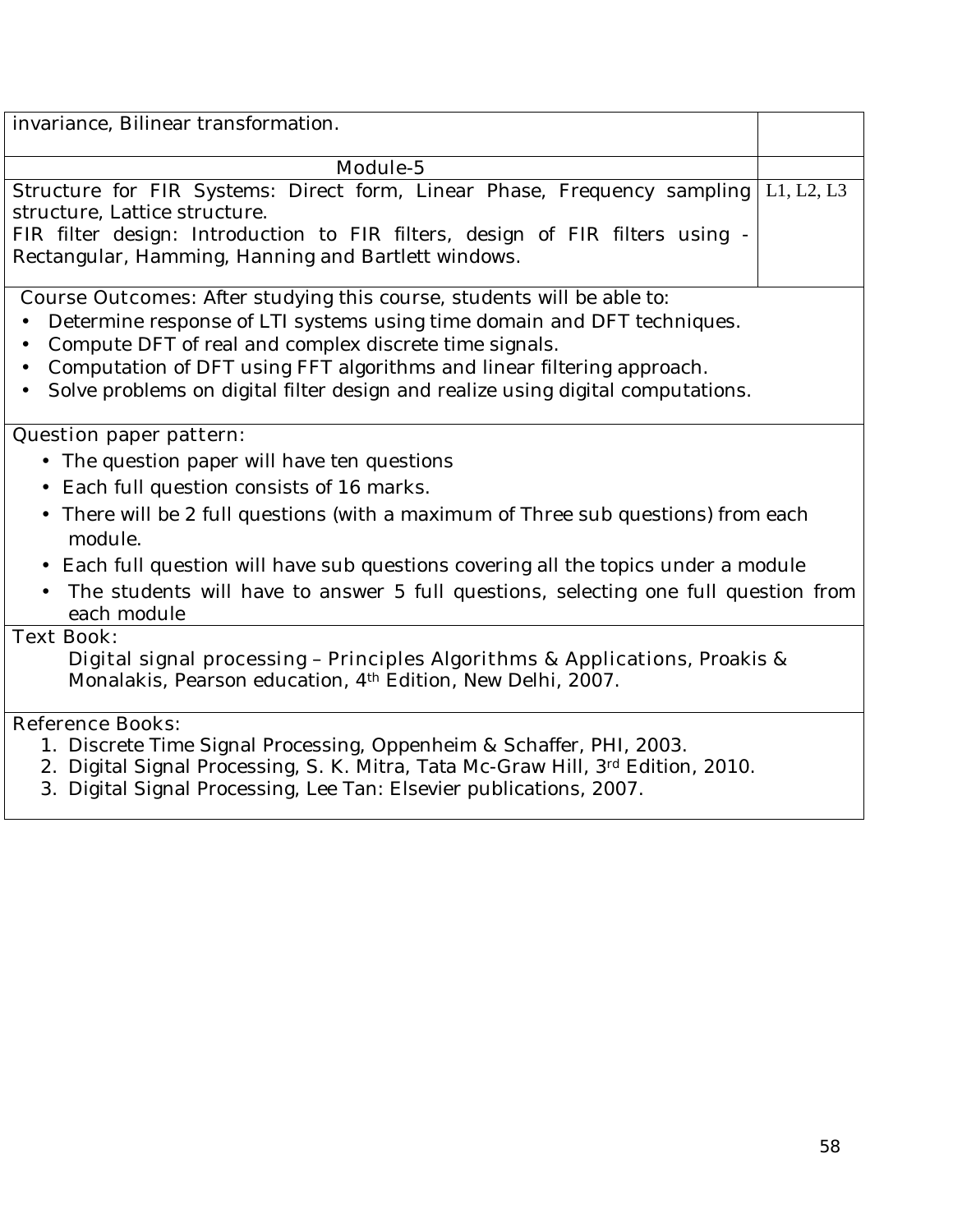### **Verilog HDL B.E., V Semester, Electronics & Communication Engineering/ Telecommunication Engineering**

[As per Choice Based Credit System (CBCS) scheme]

| Subject Code                                                                | 15EC53                                                                            | <b>IA Marks</b>   | 20             |                  |
|-----------------------------------------------------------------------------|-----------------------------------------------------------------------------------|-------------------|----------------|------------------|
| Number of Lecture                                                           | 04                                                                                | <b>Exam Marks</b> | 80             |                  |
| Hours/Week                                                                  |                                                                                   |                   |                |                  |
| of<br>Total Number                                                          | 50 (10 Hours / Module)                                                            | <b>Exam Hours</b> | 03             |                  |
| <b>Lecture Hours</b>                                                        |                                                                                   |                   |                |                  |
|                                                                             | <b>CREDITS - 04</b>                                                               |                   |                |                  |
|                                                                             | <b>Course Objectives:</b> This course will enable students to:                    |                   |                |                  |
|                                                                             | Differentiate between Verilog and VHDL descriptions.                              |                   |                |                  |
| $\bullet$                                                                   | Learn different Verilog HDL and VHDL constructs.                                  |                   |                |                  |
| $\bullet$                                                                   | Familiarize the different levels of abstraction in Verilog.                       |                   |                |                  |
| $\bullet$                                                                   | Understand Verilog Tasks and Directives.                                          |                   |                |                  |
| $\bullet$                                                                   | Understand timing and delay Simulation.                                           |                   |                |                  |
| $\bullet$                                                                   | Learn VHDL at design levels of data flow, behavioral and structural for effective |                   |                |                  |
| modeling of digital circuits.                                               |                                                                                   |                   |                |                  |
|                                                                             | <b>Modules</b>                                                                    |                   |                |                  |
|                                                                             | <b>Module-1</b>                                                                   |                   |                | <b>RBT</b> Level |
|                                                                             | <b>Overview of Digital Design with Verilog HDL</b>                                |                   |                | L1, L2,          |
|                                                                             | Evolution of CAD, emergence of HDLs, typical HDL-flow, why Verilog                |                   |                | L <sub>3</sub>   |
| HDL?, trends in HDLs. (Text1)                                               |                                                                                   |                   |                |                  |
| <b>Hierarchical Modeling Concepts</b>                                       |                                                                                   |                   |                |                  |
|                                                                             | Top-down and bottom-up design methodology, differences between                    |                   |                |                  |
|                                                                             | modules and module instances, parts of a simulation, design block,                |                   |                |                  |
| stimulus block. (Text1)                                                     |                                                                                   |                   |                |                  |
|                                                                             |                                                                                   |                   |                |                  |
|                                                                             | Module-2                                                                          |                   |                |                  |
| <b>Basic Concepts</b>                                                       |                                                                                   |                   |                | L1, L2,          |
| Lexical conventions, data types, system tasks, compiler directives. (Text1) |                                                                                   |                   |                | L <sub>3</sub>   |
| <b>Modules and Ports</b>                                                    |                                                                                   |                   |                |                  |
|                                                                             | Module definition, port declaration, connecting ports, hierarchical name          |                   |                |                  |
| referencing. (Text1)                                                        |                                                                                   |                   |                |                  |
|                                                                             |                                                                                   |                   |                |                  |
|                                                                             | <b>Module-3</b>                                                                   |                   |                |                  |
| <b>Gate-Level Modeling</b>                                                  |                                                                                   |                   |                | L1, L2,          |
| Modeling using basic Verilog gate primitives, description of and/or and     |                                                                                   |                   | L <sub>3</sub> |                  |
| but/not type gates, rise, fall and turn-off delays, min, max, and typical   |                                                                                   |                   |                |                  |
| delays. (Text1)                                                             |                                                                                   |                   |                |                  |
| <b>Dataflow Modeling</b>                                                    |                                                                                   |                   |                |                  |
| Continuous assignments, delay specification, expressions, operators,        |                                                                                   |                   |                |                  |
| operands, operator types. (Text1)                                           |                                                                                   |                   |                |                  |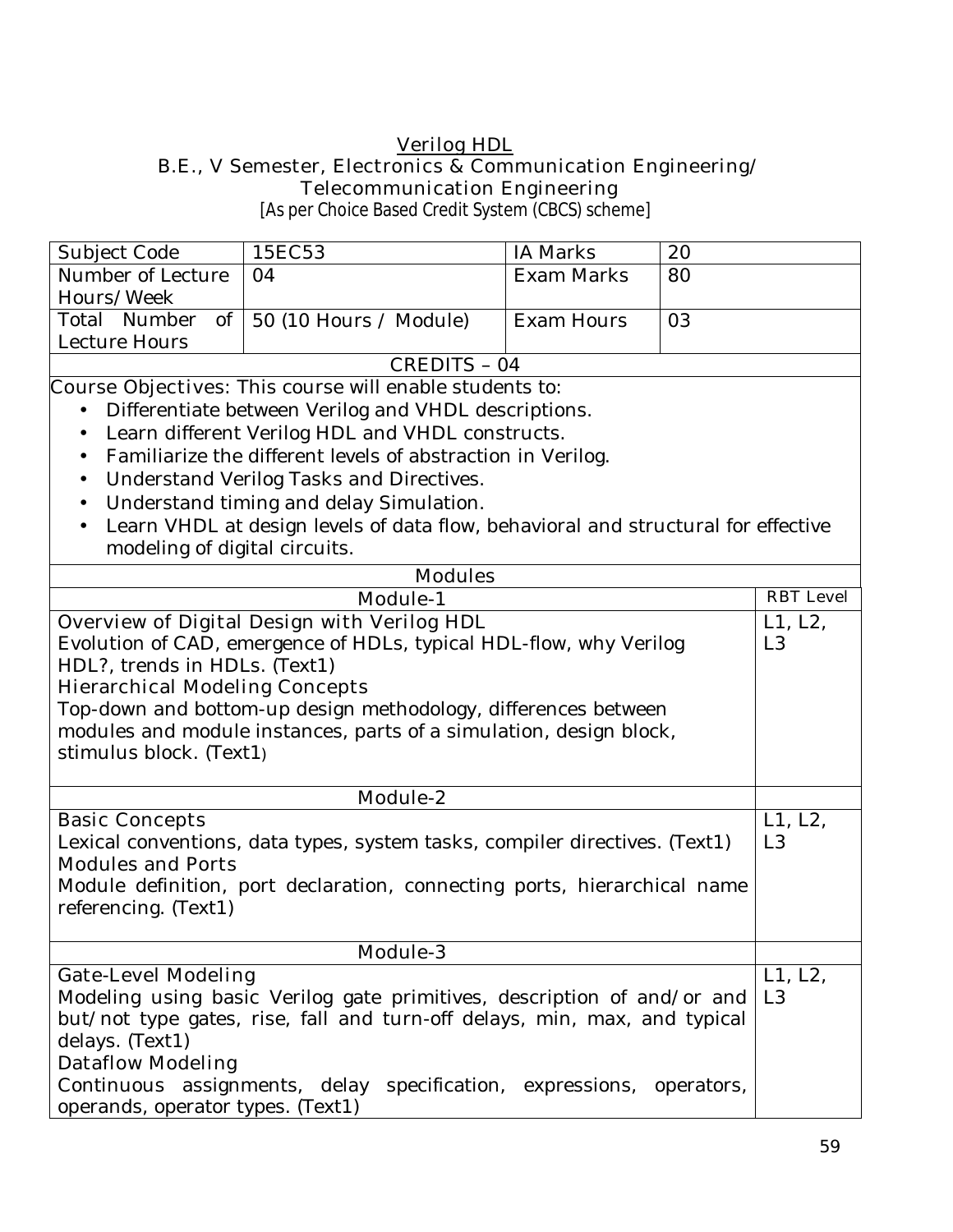| <b>Module-4</b>                                                                                |                |
|------------------------------------------------------------------------------------------------|----------------|
| <b>Behavioral Modeling</b>                                                                     | L1, L2, L3     |
| Structured procedures, initial and always, blocking and non-blocking                           |                |
| statements, delay control, generate statement, event control, conditional                      |                |
| statements, Multiway branching, loops, sequential and parallel blocks.                         |                |
| (Text1)                                                                                        |                |
| Module-5                                                                                       |                |
| <b>Introduction to VHDL</b>                                                                    | L1, L2,        |
| <b>Introduction:</b> Why use VHDL?, Shortcomings, Using VHDL for Design                        | L <sub>3</sub> |
| Synthesis, Design tool flow, Font conventions.                                                 |                |
| <b>Entities and Architectures:</b> Introduction, A simple design, Design                       |                |
| entities, Identifiers, Data objects, Data types, and Attributes. (Text 2)                      |                |
| <b>Course Outcomes:</b> At the end of this course, students should be able to                  |                |
| Write Verilog programs in gate, dataflow (RTL), behavioral and switch modeling                 |                |
| levels of Abstraction.                                                                         |                |
| Write simple programs in VHDL in different styles.                                             |                |
| Design and verify the functionality of digital circuit/system using test benches.<br>$\bullet$ |                |
| Identify the suitable Abstraction level for a particular digital design.<br>$\bullet$          |                |
| Write the programs more effectively using Verilog tasks and directives.                        |                |
| Perform timing and delay Simulation.<br>$\bullet$                                              |                |
|                                                                                                |                |
| <b>Question paper pattern:</b>                                                                 |                |
| The question paper will have ten questions<br>$\bullet$                                        |                |
| Each full question consists of 16 marks.<br>$\bullet$                                          |                |
| There will be 2 full questions (with a maximum of Three sub questions) from<br>$\bullet$       |                |
| each module.                                                                                   |                |
| Each full question will have sub questions covering all the topics under a<br>$\bullet$        |                |
| module                                                                                         |                |
| The students will have to answer 5 full questions, selecting one full question                 |                |
| from each module                                                                               |                |
| <b>Text Books:</b>                                                                             |                |
| 1. Samir Palnitkar, "Verilog HDL: A Guide to Digital Design and Synthesis",                    |                |
| Pearson Education, Second Edition.                                                             |                |
|                                                                                                |                |
| 2. Kevin Skahill, "VHDL for Programmable Logic", PHI/Pearson education, 2006.                  |                |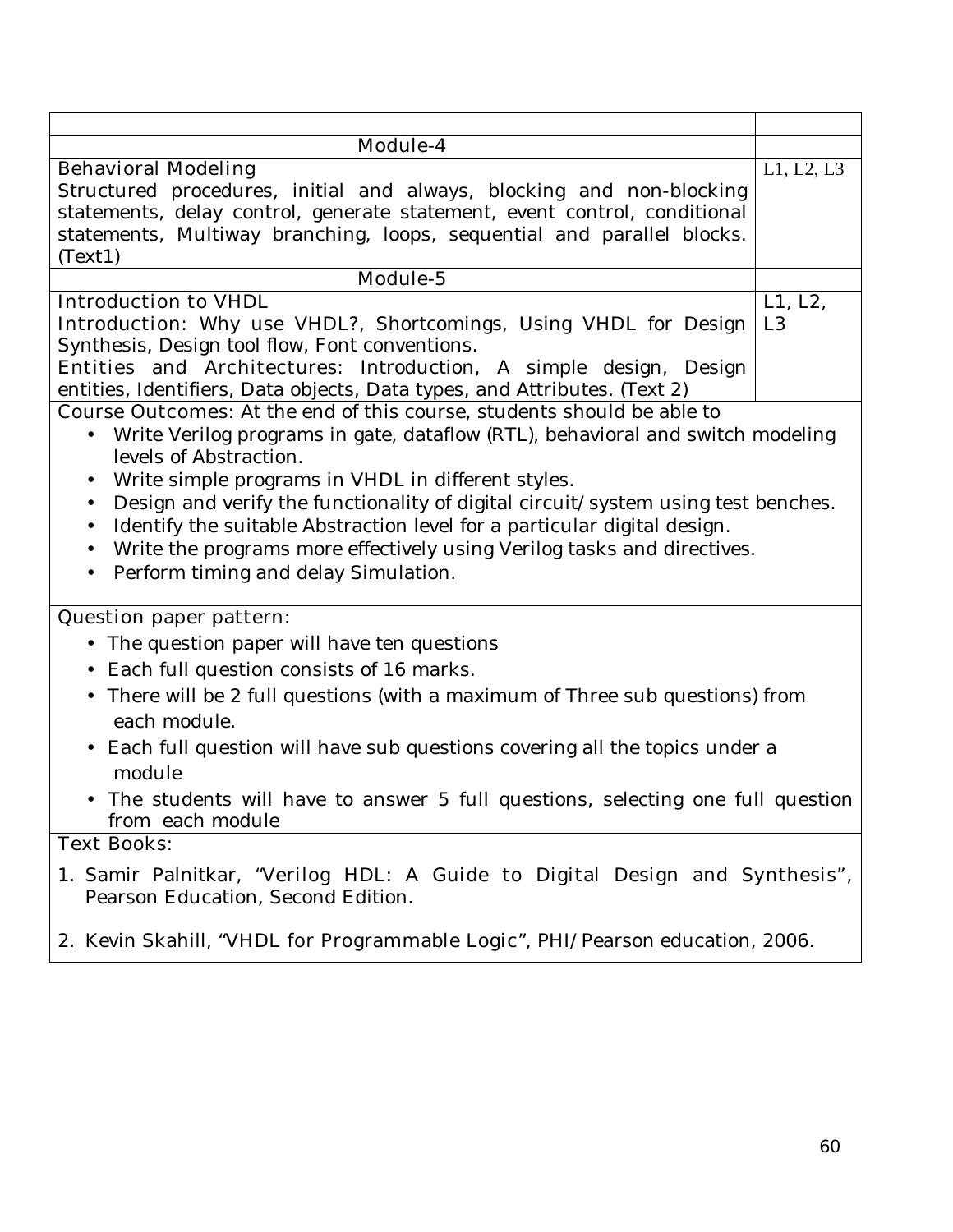- 1. Donald E. Thomas, Philip R. Moorby, "The Verilog Hardware Description Language", Springer Science+Business Media, LLC, Fifth edition.
- 2. Michael D. Ciletti, "Advanced Digital Design with the Verilog HDL" Pearson (Prentice Hall), Second edition.
- 3. Padmanabhan, Tripura Sundari, "Design through Verilog HDL", Wiley, 2016 or earlier.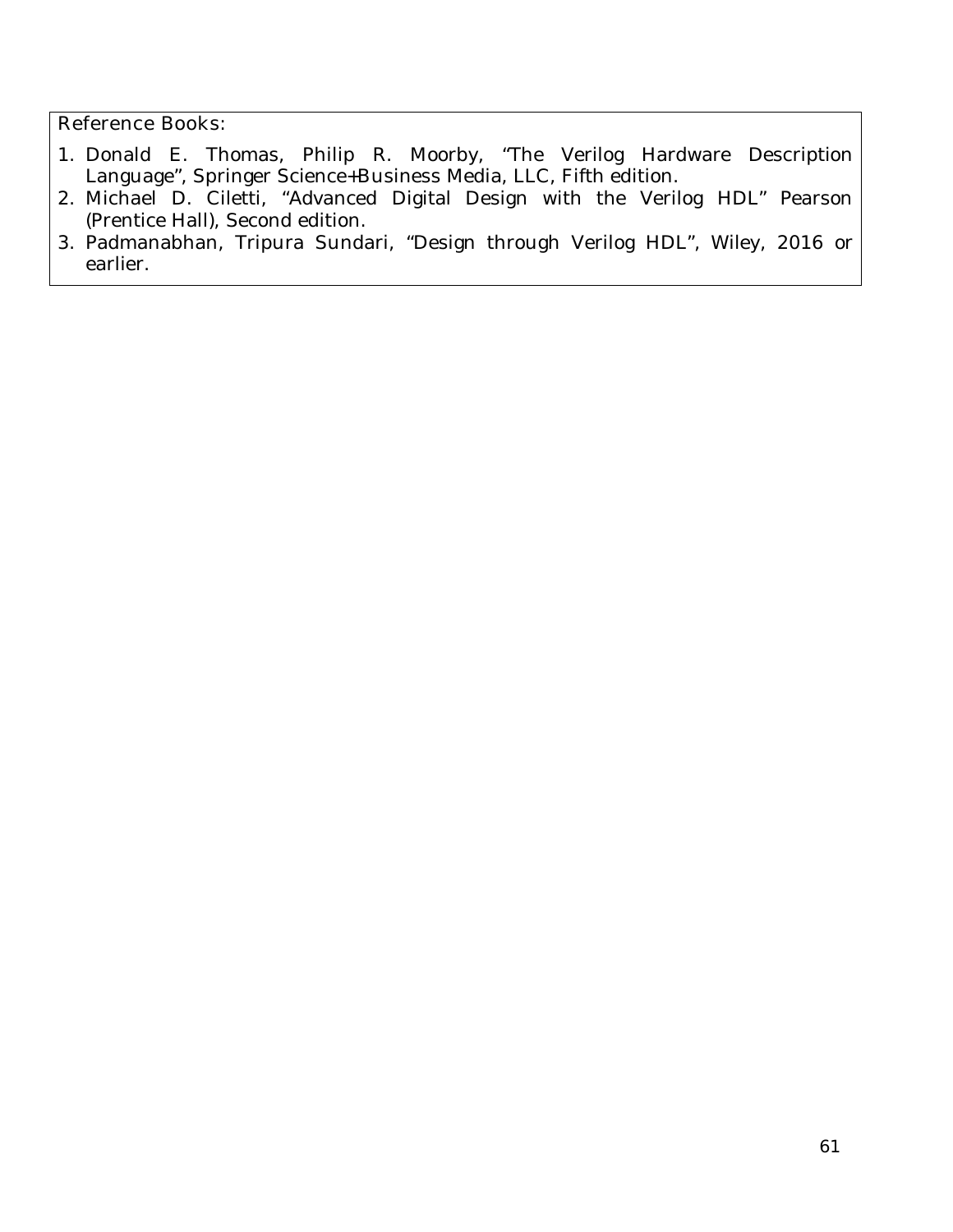# **INFORMATION THEORY AND CODING**

### **B.E., V Semester, Electronics & Communication Engineering / Telecommunication Engineering**

[As per Choice Based Credit System (CBCS) scheme]

| Subject Code                                                          | 15EC54                                                                                | <b>IA Marks</b>   | 20 |                  |
|-----------------------------------------------------------------------|---------------------------------------------------------------------------------------|-------------------|----|------------------|
| Number of Lecture                                                     | 04                                                                                    | <b>Exam Marks</b> | 80 |                  |
| Hours/Week                                                            |                                                                                       |                   |    |                  |
| Total Number of                                                       | 50 (10 Hours / Module)   Exam Hours                                                   |                   | 03 |                  |
| <b>Lecture Hours</b>                                                  |                                                                                       |                   |    |                  |
|                                                                       | <b>CREDITS - 04</b>                                                                   |                   |    |                  |
|                                                                       | <b>Course Objectives:</b> This course will enable students to:                        |                   |    |                  |
|                                                                       | 1. Understand the concept of Entropy, Rate of information and order                   |                   |    |                  |
|                                                                       | of the source with reference to dependent and independent source                      |                   |    |                  |
|                                                                       | 2. Study various source encoding algorithms                                           |                   |    |                  |
|                                                                       | 3. Model discrete & continuous communication channels                                 |                   |    |                  |
|                                                                       | 4. Study various error control coding algorithms                                      |                   |    |                  |
|                                                                       | <b>Modules</b>                                                                        |                   |    |                  |
|                                                                       | <b>Module-1</b>                                                                       |                   |    | <b>RBT</b> Level |
|                                                                       | Information Theory: Introduction, Measure of information, Information                 |                   |    | L1, L2, L3       |
|                                                                       | content of message, Average Information content of symbols in Long                    |                   |    |                  |
|                                                                       | Independent sequences, Average Information content of symbols in Long                 |                   |    |                  |
|                                                                       | dependent sequences, Markov Statistical Model of Information Sources,                 |                   |    |                  |
|                                                                       | Entropy and Information rate of Markoff Sources (Section 4.1, 4.2 of                  |                   |    |                  |
| Text 1).                                                              |                                                                                       |                   |    |                  |
| Module-2                                                              |                                                                                       |                   |    |                  |
|                                                                       | <b>Source Coding</b> : Source coding theorem, Prefix Codes, Kraft McMillan            |                   |    | L1, L2, L3       |
|                                                                       | Inequality property - KMI (Section 2.2 of Text 2).                                    |                   |    |                  |
|                                                                       | Encoding of the Source Output, Shannon's Encoding Algorithm                           |                   |    |                  |
| (Sections 4.3, 4.3.1 of Text 1).                                      |                                                                                       |                   |    |                  |
| Shannon Fano Encoding Algorithm, Huffman codes, Extended Huffman      |                                                                                       |                   |    |                  |
| coding, Arithmetic Coding, Lempel - Ziv Algorithm (Sections 3.6, 3.7, |                                                                                       |                   |    |                  |
| 3.8, 3.10 of Text 3).                                                 |                                                                                       |                   |    |                  |
| <b>Module-3</b>                                                       |                                                                                       |                   |    |                  |
|                                                                       | <b>Information Channels:</b> Communication Channels (Section 4.4 of Text   L1, L2, L3 |                   |    |                  |
| $1$ ).                                                                |                                                                                       |                   |    |                  |
|                                                                       | Channel Models, Channel Matrix, Joint probabilty Matrix, Binary                       |                   |    |                  |
|                                                                       | Symmetric Channel, System Entropies, Mutual Information, Channel                      |                   |    |                  |
|                                                                       | Capacity, Channel Capacity of : Binary Symmetric Channel, Binary                      |                   |    |                  |
|                                                                       | Erasure Channel, Muroga,s Theorem, Continuous Channels (Sections                      |                   |    |                  |
| 4.2, 4.3, 4.4, 4.6, 4.7 of Text 3).                                   |                                                                                       |                   |    |                  |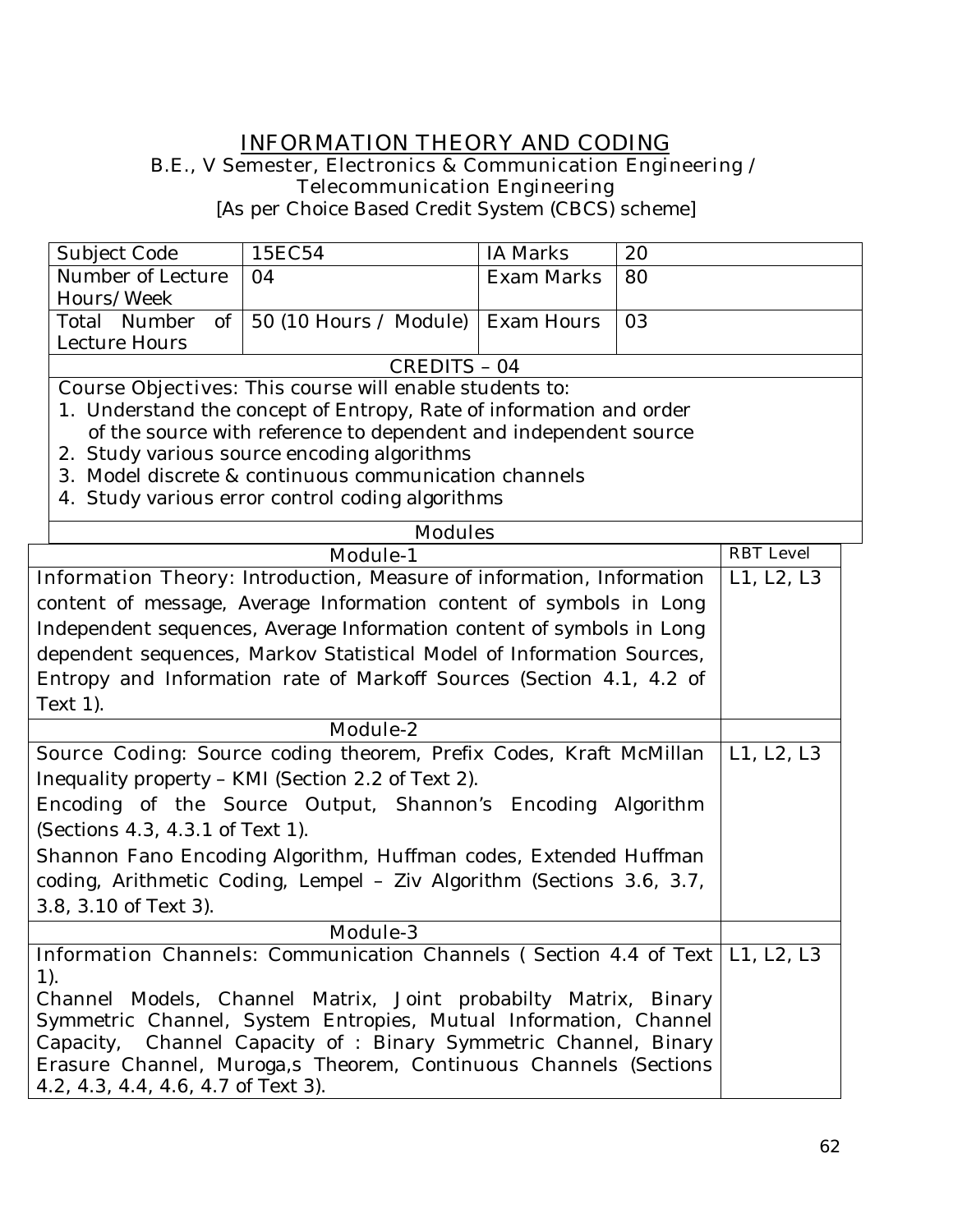| Module-4                                                                                                                        |            |  |  |  |
|---------------------------------------------------------------------------------------------------------------------------------|------------|--|--|--|
| <b>Error Control Coding:</b>                                                                                                    | L1, L2, L3 |  |  |  |
| Introduction, Examples of Error control coding, methods of Controlling                                                          |            |  |  |  |
| Errors, Types of Errors, types of Codes, Linear Block Codes: matrix                                                             |            |  |  |  |
| description of Linear Block Codes, Error Detection and Error Correction                                                         |            |  |  |  |
| Capabilities of Linear Block Codes, Single Error Correcting hamming                                                             |            |  |  |  |
| Codes, Table lookup Decoding using Standard Array.                                                                              |            |  |  |  |
| Binary Cyclic Codes: Algebraic Structure of Cyclic Codes, Encoding                                                              |            |  |  |  |
| using an (n-k) Bit Shift register, Syndrome Calculation, Error Detection                                                        |            |  |  |  |
| and Correction                                                                                                                  |            |  |  |  |
| (Sections 9.1, 9.2, 9.3, 9.3.1, 9.3.2, 9.3.3 of Text 1).                                                                        |            |  |  |  |
| Module-5                                                                                                                        |            |  |  |  |
| <b>Some Important Cyclic Codes:</b> Golay Codes, BCH Codes( Section 8.4 - L1, L2, L3                                            |            |  |  |  |
| Article 5 of Text 2).                                                                                                           |            |  |  |  |
| <b>Convolution Codes:</b> Convolution Encoder, Time domain approach,                                                            |            |  |  |  |
| Transform domain approach, Code Tree, Trellis and State Diagram, The                                                            |            |  |  |  |
| Viterbi Algorithm) (Section 8.5 - Articles 1,2 and 3, 8.6- Article 1 of Text                                                    |            |  |  |  |
| 2).                                                                                                                             |            |  |  |  |
| <b>Course Outcomes:</b> At the end of the course, the students will be able to:                                                 |            |  |  |  |
| 1. Explain concept of Dependent & Independent Source, measure of information,                                                   |            |  |  |  |
| Entropy, Rate of Information and Order of a source                                                                              |            |  |  |  |
| 2. Represent the information using Shannon Encoding, Shannon Fano, Prefix and                                                   |            |  |  |  |
| <b>Huffman Encoding Algorithms</b>                                                                                              |            |  |  |  |
| 3. Model the continuous and discrete communication channels using input, output<br>and joint probabilities                      |            |  |  |  |
| 4. Determine a codeword comprising of the check bits computed using Linear Block                                                |            |  |  |  |
| codes, cyclic codes & convolutional codes<br>5. Design the encoding and decoding circuits for Linear Block codes, cyclic codes, |            |  |  |  |
| convolutional codes, BCH and Golay codes.                                                                                       |            |  |  |  |
|                                                                                                                                 |            |  |  |  |
| <b>Question paper pattern:</b>                                                                                                  |            |  |  |  |
| The question paper will have ten questions                                                                                      |            |  |  |  |
| Each full question consists of 16 marks.                                                                                        |            |  |  |  |
|                                                                                                                                 |            |  |  |  |
| There will be 2 full questions (with a maximum of Three sub questions) from<br>each module.                                     |            |  |  |  |
| Each full question will have sub questions covering all the topics under a<br>$\bullet$                                         |            |  |  |  |
| module                                                                                                                          |            |  |  |  |
| The students will have to answer 5 full questions, selecting one full question                                                  |            |  |  |  |
| from each module                                                                                                                |            |  |  |  |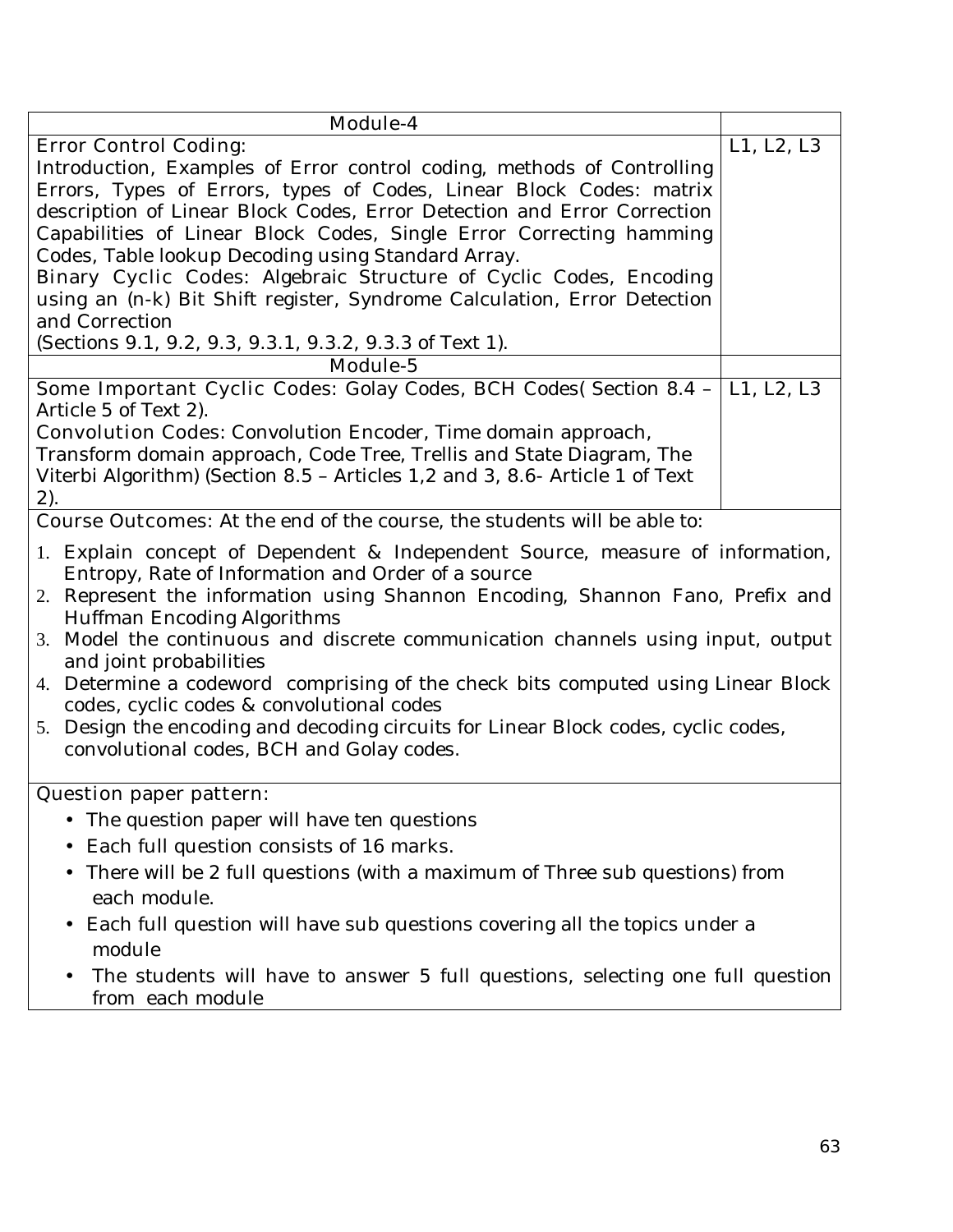## **Text Books:**

- 1. Digital and analog communication systems, K. Sam Shanmugam, John Wiley India Pvt. Ltd, 1996.
- 2. Digital communication, Simon Haykin, John Wiley India Pvt. Ltd, 2008.
- 3. Information Theory and Coding, Muralidhar Kulkarni, K.S. Shivaprakasha, Wiley India Pvt. Ltd, 2015, ISBN:978-81-265-5305-1.

- 1. ITC and Cryptography, Ranjan Bose, TMH, II edition, 2007
- 2. Principles of digital communication, J. Das, S. K. Mullick, P. K. Chatterjee, Wiley, 1986 - Technology & Engineering
- 3. Digital Communications Fundamentals and Applications, Bernard Sklar, Second Edition, Pearson Education, 2016, ISBN: 9780134724058.
- 4. Information Theory and Coding, K.N.Haribhat, D.Ganesh Rao, Cengage Learning, 2017.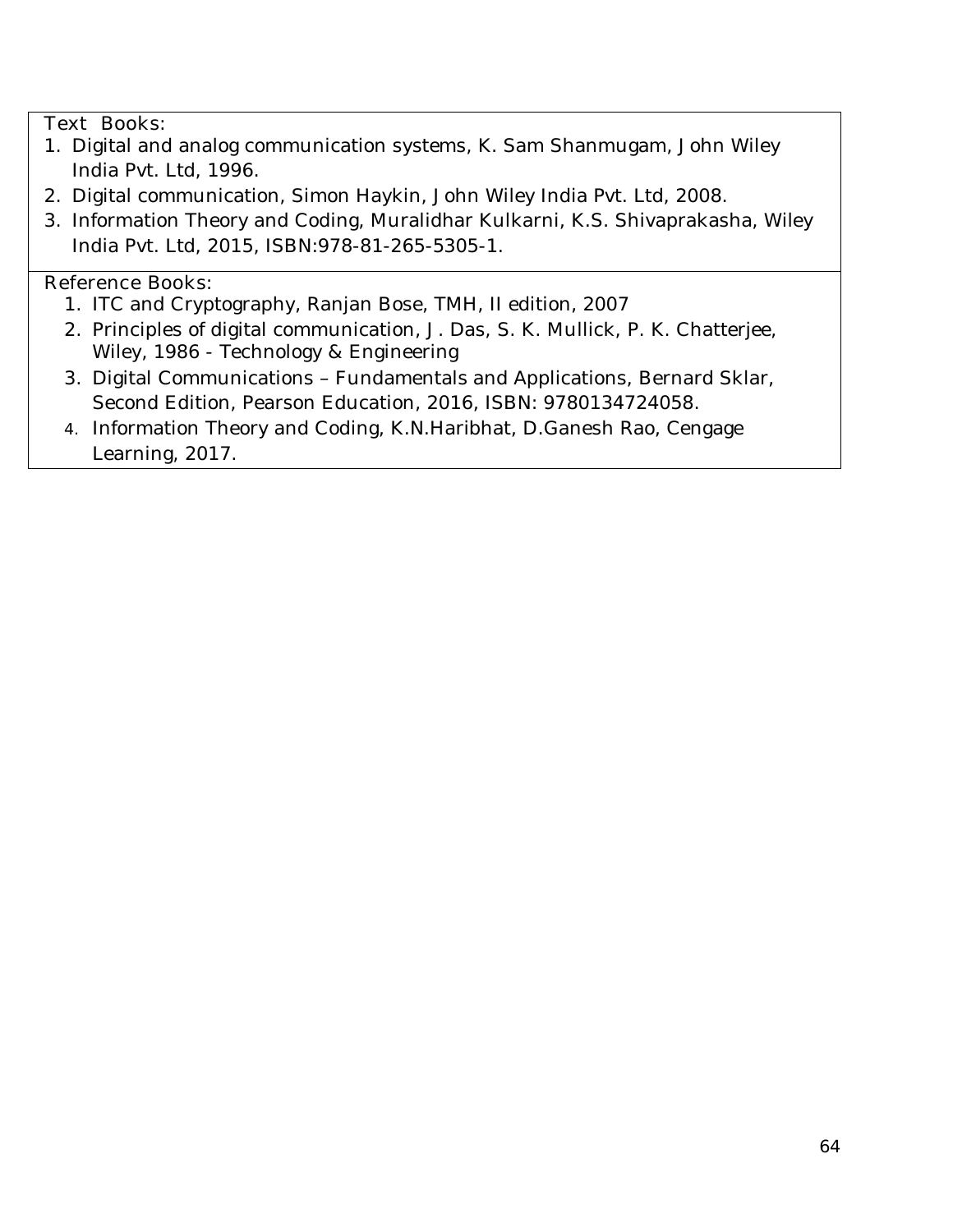#### **NANOELECTRONICS B.E., V Semester, Electronics & Communication Engineering / Telecommunication Engineering**

[As per Choice Based Credit System (CBCS) scheme]

| Subject Code      | 15EC551                                            | IA Marks   | 20 |
|-------------------|----------------------------------------------------|------------|----|
| Number of Lecture | $\overline{03}$                                    | Exam Marks | 80 |
| Hours/Week        |                                                    |            |    |
|                   | Total Number of   40 (8 Hours / Module) Exam Hours |            | 03 |
| Lecture Hours     |                                                    |            |    |
| CREDITS - 03      |                                                    |            |    |

- Enhance basic engineering science and technical knowledge of nanoelectronics.
- Explain basics of top-down and bottom-up fabrication process, devices and systems.
- Describe technologies involved in modern day electronic devices.
- Know various nanostructures of carbon and the nature of the carbon bond itself.
- Learn the photo physical properties of sensor used in generating a signal.

| <b>Module-1</b>                                                                      | <b>RBT</b> Level |
|--------------------------------------------------------------------------------------|------------------|
| <b>Introduction:</b> Overview of nanoscience and engineering. Development   L1, L2   |                  |
| milestones in microfabrication and electronic industry. Moore's law and              |                  |
| continued miniaturization, Classification of Nanostructures, Electronic              |                  |
| properties of atoms and solids: Isolated atom, Bonding between atoms,                |                  |
| Giant molecular solids, Free electron models and energy bands, crystalline           |                  |
| solids, Periodicity of crystal lattices, Electronic conduction, effects of           |                  |
| nanometerlength scale, Fabrication methods: Top down processes, Bottom               |                  |
| up processes methods for templating the growth of nanomaterials, ordering            |                  |
| of nanosystems (Text 1).                                                             |                  |
| <b>Module-2</b>                                                                      |                  |
| <b>Characterization:</b> Classification, Microscopic techniques, Field ion           | L1, L2           |
| microscopy, scanning probe techniques, diffraction techniques: bulk and              |                  |
| surface diffraction techniques (Text 1).                                             |                  |
| Inorganic semiconductor nanostructures: overview of semiconductor                    |                  |
| physics. Quantum confinement in semiconductor nanostructures:                        |                  |
| quantum wells, quantum wires, quantum dots, super-lattices, band                     |                  |
| offsets, electronic density of states (Text 1).                                      |                  |
| <b>Module-3</b>                                                                      |                  |
| <b>Fabrication techniques:</b> requirements of ideal semiconductor, epitaxial L1, L2 |                  |
| growth of quantum wells, lithography and etching, cleaved-edge over                  |                  |
| growth, growth of vicinal substrates, strain induced dots and wires,                 |                  |
| electrostatically induced dots and wires, Quantum well width fluctuations,           |                  |
| thermally annealed quantum wells, semiconductor nanocrystals,                        |                  |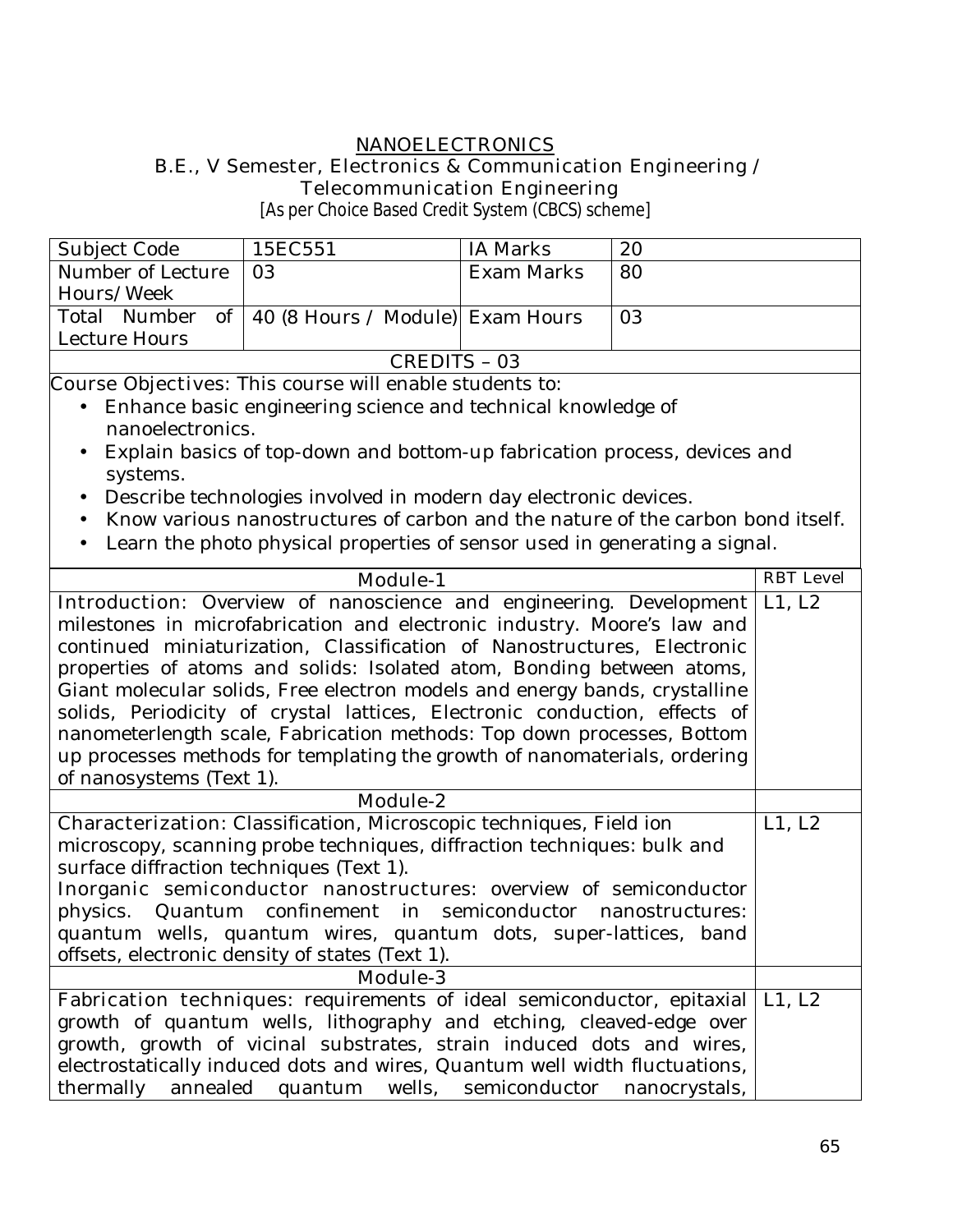| collidalquantum dots, self-assembly techniques. (Text 1).<br>Physical processes: modulation doping, quantum hall effect, resonant<br>tunneling, charging effects, ballistic carrier transport, Inter band<br>absorption, intraband absorption, Light emission processes, phonon<br>bottleneck, quantum confined stark effect, nonlinear effects, coherence<br>and dephasing, characterization of semiconductor nanostructures: optical<br>electrical and structural (Text 1).                                                                                                                                                                                                                                                                                                                                                                                                                                                                                                                                                                                                                                                                                                            |  |
|------------------------------------------------------------------------------------------------------------------------------------------------------------------------------------------------------------------------------------------------------------------------------------------------------------------------------------------------------------------------------------------------------------------------------------------------------------------------------------------------------------------------------------------------------------------------------------------------------------------------------------------------------------------------------------------------------------------------------------------------------------------------------------------------------------------------------------------------------------------------------------------------------------------------------------------------------------------------------------------------------------------------------------------------------------------------------------------------------------------------------------------------------------------------------------------|--|
| Module-4                                                                                                                                                                                                                                                                                                                                                                                                                                                                                                                                                                                                                                                                                                                                                                                                                                                                                                                                                                                                                                                                                                                                                                                 |  |
| Carbon Nanostructures: Carbon molecules, Carbon Clusters, Carbon   L1, L2<br>Nanotubes, application of Carbon Nanotubes. (Text 2)                                                                                                                                                                                                                                                                                                                                                                                                                                                                                                                                                                                                                                                                                                                                                                                                                                                                                                                                                                                                                                                        |  |
| Module-5                                                                                                                                                                                                                                                                                                                                                                                                                                                                                                                                                                                                                                                                                                                                                                                                                                                                                                                                                                                                                                                                                                                                                                                 |  |
| <b>Nanosensors:</b> Introduction, What is Sensor and Nanosensors?, What L1, L2<br>makes them Possible?, Order From Chaos, Characterization, Perception,<br>Nanosensors Based On Quantum Size Effects, Electrochemical Sensors,<br>Sensors Based On Physical Properties, Nanobiosensors, Smart dust Sensor<br>for the future. (Text 3)<br>Applications: Injection lasers, quantum cascade lasers, single-photon<br>sources, biological tagging, optical memories, coulomb blockade devices,<br>photonic structures, QWIP's, NEMS, MEMS (Text 1).<br><b>Course Outcomes:</b> After studying this course, students will be able to:<br>Know the principles behind Nanoscience engineering and<br>Nanoelectronics.<br>Know the effect of particles size on mechanical, thermal, optical and<br>$\bullet$<br>electrical properties of nanomaterials.<br>Know the properties of carbon and carbon nanotubes and its<br>applications.<br>Know the properties used for sensing and the use of smart dust<br>sensors.<br>Apply the knowledge to prepare and characterize nanomaterials.<br>$\bullet$<br>Analyse the process flow required to fabricate state-of-the-art<br>transistor technology. |  |
| <b>Question paper pattern:</b>                                                                                                                                                                                                                                                                                                                                                                                                                                                                                                                                                                                                                                                                                                                                                                                                                                                                                                                                                                                                                                                                                                                                                           |  |
| The question paper will have ten questions<br>$\bullet$                                                                                                                                                                                                                                                                                                                                                                                                                                                                                                                                                                                                                                                                                                                                                                                                                                                                                                                                                                                                                                                                                                                                  |  |
| Each full question consists of 16 marks.                                                                                                                                                                                                                                                                                                                                                                                                                                                                                                                                                                                                                                                                                                                                                                                                                                                                                                                                                                                                                                                                                                                                                 |  |
| There will be 2 full questions (with a maximum of Three sub questions) from<br>$\bullet$<br>each module.                                                                                                                                                                                                                                                                                                                                                                                                                                                                                                                                                                                                                                                                                                                                                                                                                                                                                                                                                                                                                                                                                 |  |
| Each full question will have sub questions covering all the topics under a<br>$\bullet$<br>module                                                                                                                                                                                                                                                                                                                                                                                                                                                                                                                                                                                                                                                                                                                                                                                                                                                                                                                                                                                                                                                                                        |  |
| The students will have to answer 5 full questions, selecting one full question<br>from each module                                                                                                                                                                                                                                                                                                                                                                                                                                                                                                                                                                                                                                                                                                                                                                                                                                                                                                                                                                                                                                                                                       |  |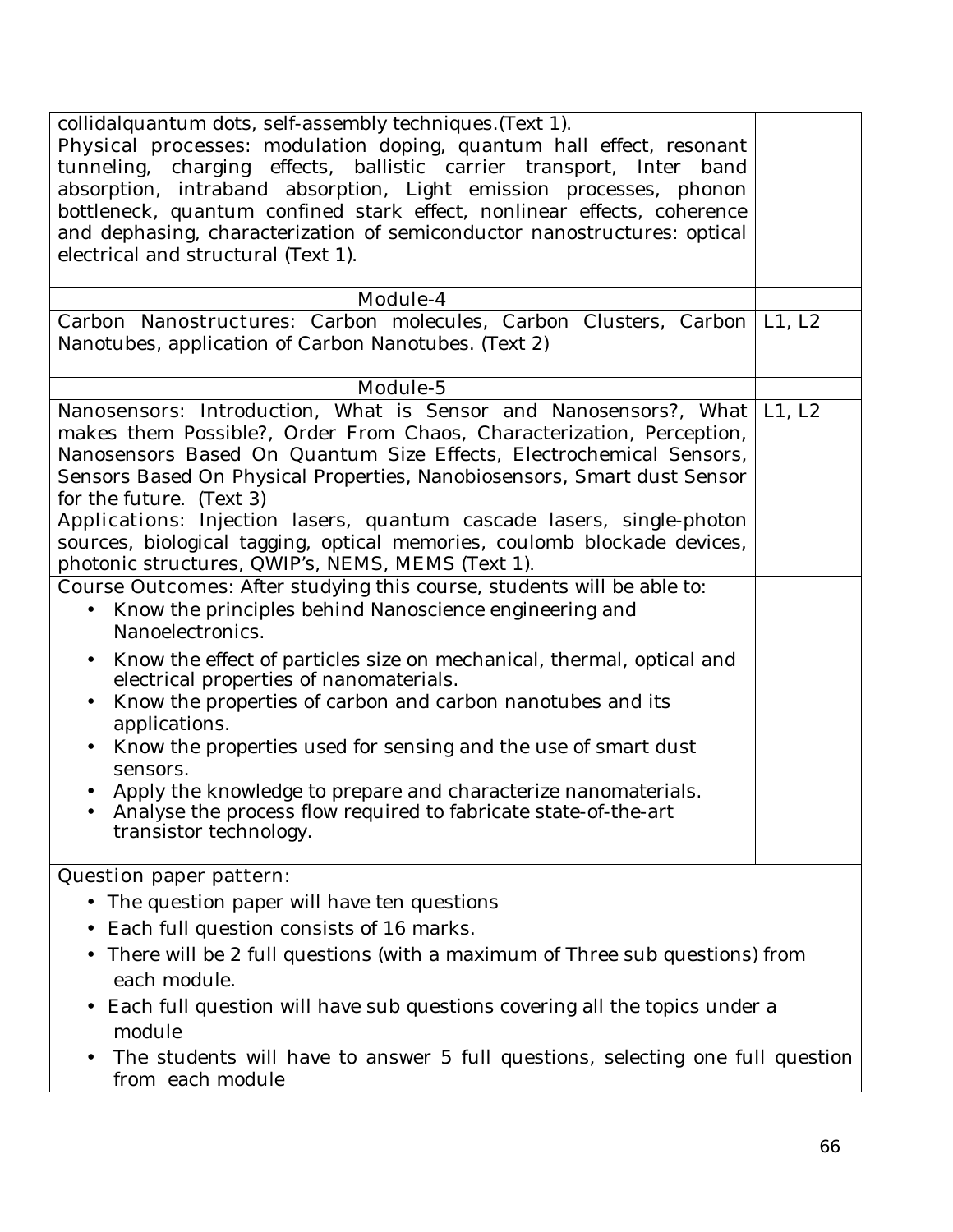# **Text Books:**

- 1. Ed Robert Kelsall, Ian Hamley, Mark Geoghegan, "Nanoscale Science and Technology", John Wiley, 2007.
- 2. Charles P Poole, Jr, Frank J Owens, "Introduction to Nanotechnology", John Wiley, Copyright 2006, Reprint 2011.
- 3. T Pradeep, "Nano: The essentials-Understanding Nanoscience and Nanotechnology", TMH.

## **Reference Book:**

Ed William A Goddard III, Donald W Brenner, Sergey E. Lyshevski, Gerald J Iafrate, "Hand Book of Nanoscience Engineering and Technology", CRC press, 2003.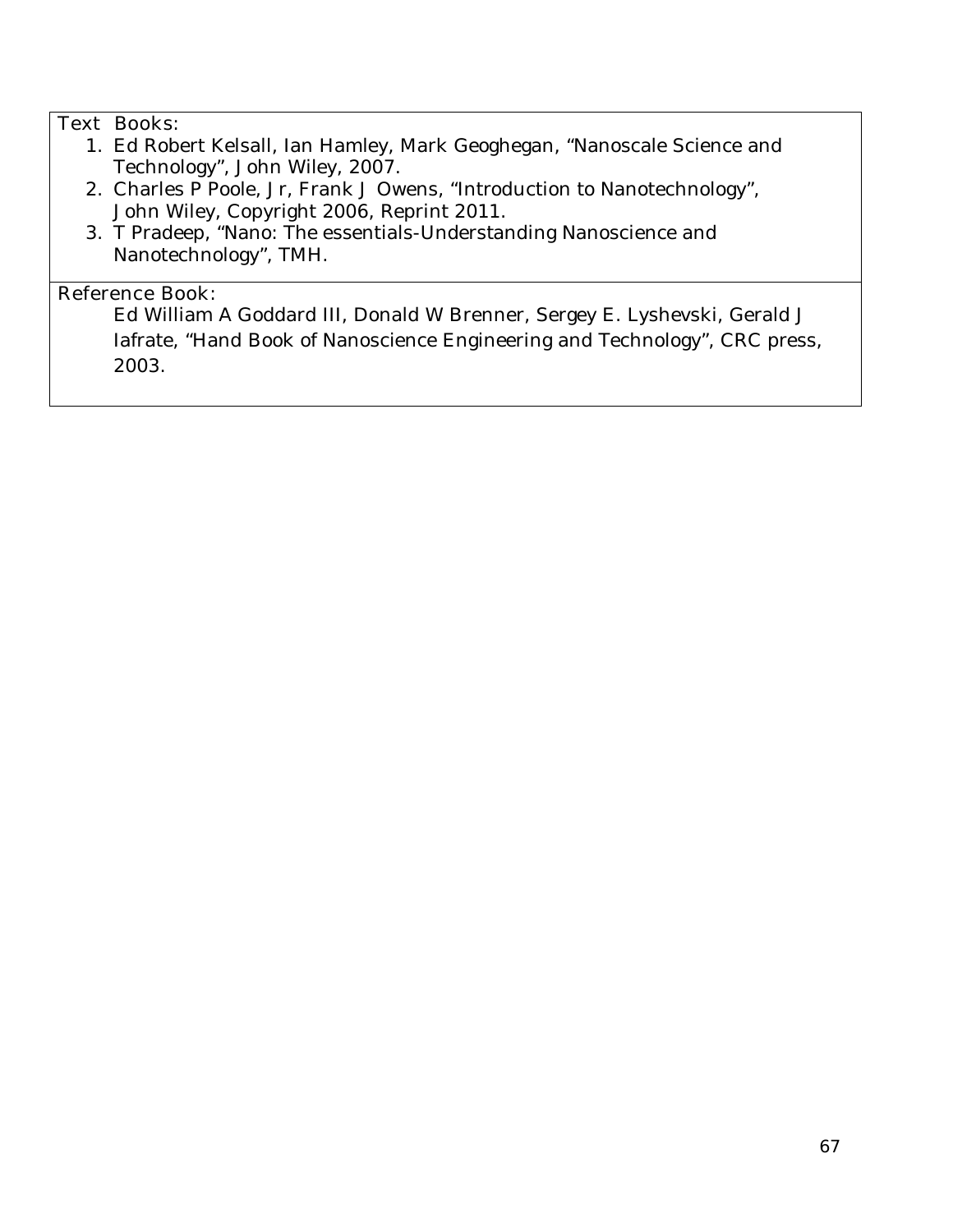# **SWITCHING & FINITE AUTOMATA THEORY**

## **B.E., V Semester, Electronics & Communication Engineering / Telecommunication Engineering**

[As per Choice Based Credit System (CBCS) scheme]

| Subject Code           | 15EC552                                            | IA Marks   | 20 |
|------------------------|----------------------------------------------------|------------|----|
| Number of Lecture   03 |                                                    | Exam Marks | 80 |
| Hours/Week             |                                                    |            |    |
|                        | Total Number of   40 (8 Hours / Module) Exam Hours |            | 03 |
| Lecture Hours          |                                                    |            |    |
| CREDITS – 03           |                                                    |            |    |

- 1. Understand the basics of threshold logic, effect of hazards on digital circuits and techniques of fault detection
- 2. Explain finite state model and minimization techniques
- 3. Know structure of sequential machines, and state identification
- 4. Understand the concept of fault detection experiments

| <b>Modules</b>                                                                           |                |
|------------------------------------------------------------------------------------------|----------------|
| <b>Module-1</b>                                                                          | <b>RBT</b>     |
|                                                                                          | <b>Level</b>   |
| <b>Threshold Logic:</b> Introductory Concepts: Threshold element, capabilities           | L1, L2,        |
| and limitations of threshold logic, Elementary Properties, Synthesis of                  | L <sub>3</sub> |
| Threshold networks: Unate functions, Identification and realization of                   |                |
| threshold functions, The map as a tool in synthesizing threshold networks.               |                |
| (Sections $7.1$ , $7.2$ of Text)                                                         |                |
| <b>Module-2</b>                                                                          |                |
| <b>Reliable Design and Fault Diagnosis:</b> Hazards, static hazards, Design of   L1, L2, |                |
| Hazard-free Switching Circuits, Fault detection in combinational circuits,               | L <sub>3</sub> |
| Fault detection in combinational circuits: The faults, The Fault Table,                  |                |
| Covering the fault table, Fault location experiments: Preset experiments,                |                |
| Adaptive experiments, Boolean differences, Fault detection by path                       |                |
| sensitizing. (Sections 8.1, 8.2, 8.3, 8.4, 8.5 of Text)                                  |                |
| <b>Module-3</b>                                                                          |                |
| <b>Sequential Machines: Capabilities, Minimization and Transformation</b>                | L1, L2,        |
| The Finite state model and definitions, capabilities and limitations of finite           | L <sub>3</sub> |
| state machines, State equivalence and machine minimization: k-                           |                |
| equivalence, The minimization Procedure, Machine equivalence,                            |                |
| Simplification of incompletely specified machines. (Section 10.1, 10.2, 10.3,            |                |
| 10.4 of Text)                                                                            |                |
| Module-4                                                                                 |                |
| of Sequential Machines: Introductory example, State<br><b>Structure</b>                  | L1, L2,        |
| assignment using partitions: closed partitions, The lattice of closed                    | L3             |
| partitions, Reduction of output dependency, Input dependence and                         |                |
| autonomous clocks, Covers and generation of closed partitions by state                   |                |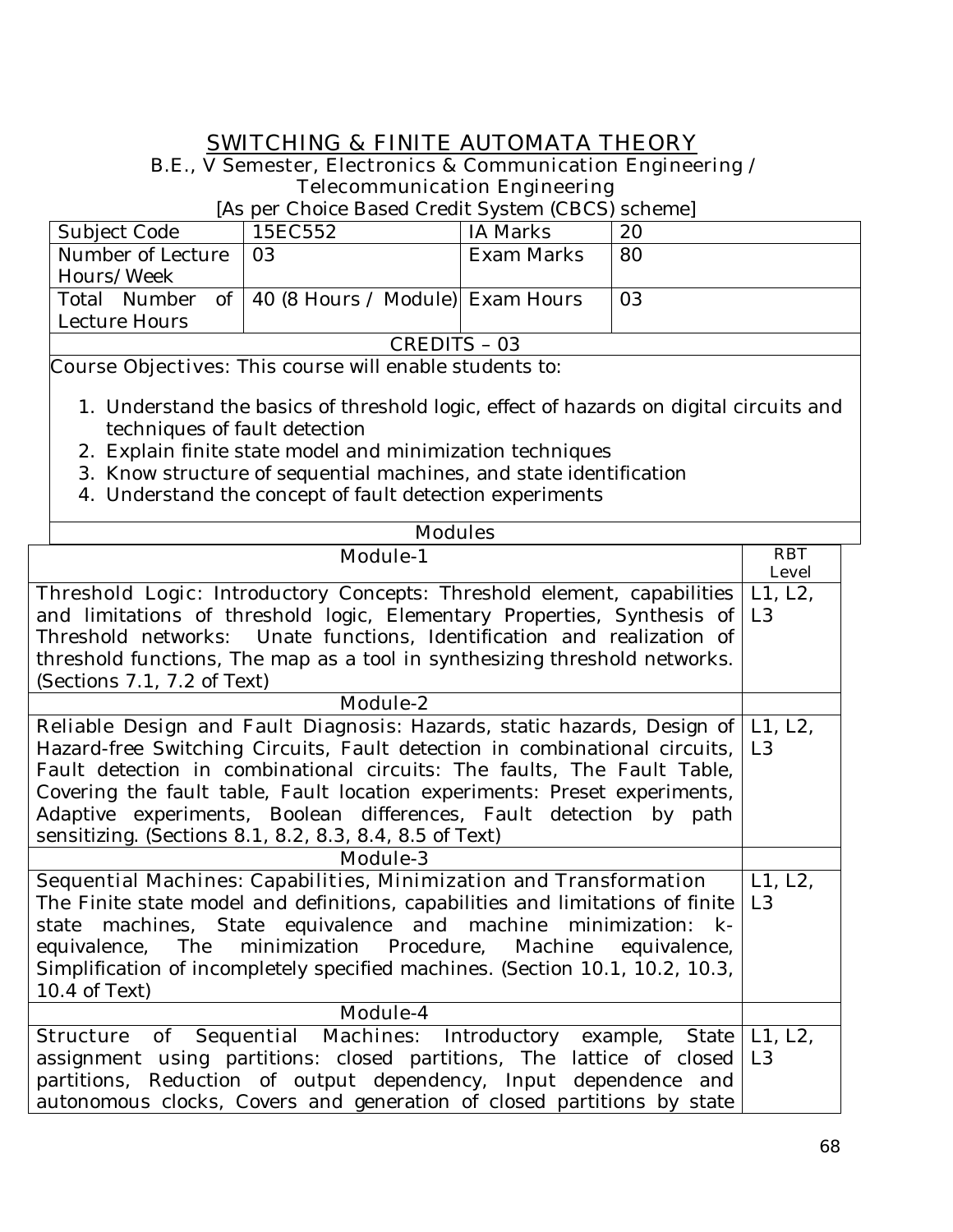| splitting: Covers, The implication graph, An application of state splitting to<br>parallel decomposition. (Section 12.1, 12.2, 12.3, 12.4, 12.5, 12.6 of Text) |  |
|----------------------------------------------------------------------------------------------------------------------------------------------------------------|--|
| Module-5                                                                                                                                                       |  |
| State-Identification and Fault Detection Experiments: Experiments,   L1, L2,                                                                                   |  |
| Homing experiments, Distinguishing experiments, Machine identification, L3                                                                                     |  |
| Fault detection experiments, Design of diagnosable machines, Second                                                                                            |  |
| algorithm for the design of fault detection experiments. (Sections 13.1, 13.2,                                                                                 |  |
| 13.3, 13.4, 13.5, 13.6, 13.7 of Text)                                                                                                                          |  |

**Course Outcomes:** At the end of the course, students should be able to:

- Explain the concept of threshold logic
- Understand the effect of hazards on digital circuits and fault detection and analysis
- Define the concepts of finite state model
- Analyze the structure of sequential machine
- Explain methods of state identification and fault detection experiments

## **Question paper pattern:**

- The question paper will have ten questions
- Each full question consists of 16 marks**.**
- There will be 2 full questions (with a maximum of Three sub questions) from each module.
- Each full question will have sub questions covering all the topics under a module
- The students will have to answer 5 full questions, selecting one full question from each module

### **Text Book:**

**Switching and Finite Automata Theory - Zvi Kohavi, McGraw Hill, 2<sup>nd</sup> edition,** 2010 ISBN: 0070993874.

- 1. **Fault Tolerant And Fault Testable Hardware Design-**Parag K Lala, Prentice Hall Inc. 1985.
- 2. **Digital Circuits and Logic Design**.-Charles Roth Jr, Larry L. Kinney, Cengage Learning, 2014, ISBN: 978-1-133-62847-7.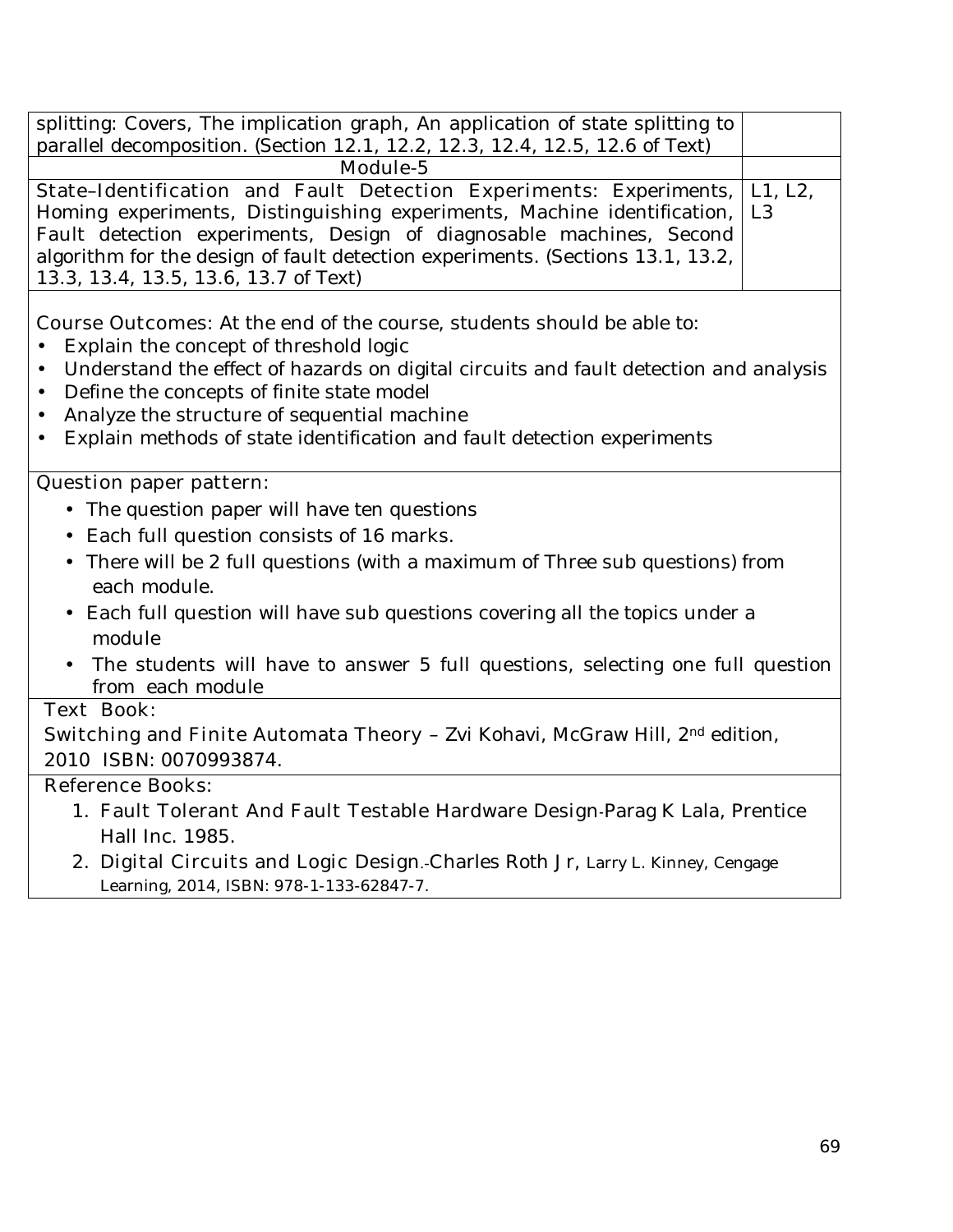## **OPERATING SYSTEM B.E., V Semester, Electronics & Communication Engineering / Telecommunication Engineering**

[As per Choice Based Credit System (CBCS) scheme]

| Subject Code      | 15EC553                                            | IA Marks   | 20 |
|-------------------|----------------------------------------------------|------------|----|
| Number of Lecture | LO3.                                               | Exam Marks | 80 |
| Hours/Week        |                                                    |            |    |
|                   | Total Number of   40 (8 Hours / Module) Exam Hours |            | 03 |
| Lecture Hours     |                                                    |            |    |
| $\cap$<br>$\cap$  |                                                    |            |    |

CREDITS – 03

- Understand the services provided by an operating system.
- Understand how processes are synchronized and scheduled.
- Understand different approaches of memory management and virtual memory management.
- Understand the structure and organization of the file system
- Understand interprocess communication and deadlock situations.

|                                                                                               | <b>RBT</b>   |  |  |
|-----------------------------------------------------------------------------------------------|--------------|--|--|
| <b>Module-1</b>                                                                               |              |  |  |
|                                                                                               | <b>Level</b> |  |  |
| <b>Introduction to Operating Systems</b>                                                      | L1, L2       |  |  |
| OS, Goals of an OS, Operation of an OS, Computational Structures,                             |              |  |  |
| Resource allocation techniques, Efficiency, System Performance and User                       |              |  |  |
| Convenience, Classes operating System, Batch processing, Multi                                |              |  |  |
| programming, Time Sharing Systems, Real Time and distributed Operating                        |              |  |  |
| Systems (Topics from Sections 1.2, 1.3, 2.2 to 2.8 of Text).                                  |              |  |  |
| <b>Module-2</b>                                                                               |              |  |  |
| Process Management: OS View of Processes, PCB, Fundamental State                              | L1, L2       |  |  |
| Transitions, Threads, Kernel and User level Threads, Non-preemptive                           |              |  |  |
| scheduling- FCFS and SRN, Preemptive Scheduling- RR and LCN, Long                             |              |  |  |
| term, medium term and short term scheduling in a time sharing system                          |              |  |  |
| (Topics from Sections 3.3, 3.3.1 to 3.3.4, 3.4, 3.4.1, 3.4.2, 4.2, 4.3, 4.4.1)                |              |  |  |
| of Text).                                                                                     |              |  |  |
| <b>Module-3</b>                                                                               |              |  |  |
| Memory Management: Contiguous Memory allocation, Non-Contiguous                               | L1, L2       |  |  |
| Memory Allocation, Paging, Segmentation, Segmentation with paging,                            |              |  |  |
| Virtual Memory Management, Demand Paging, Paging Hardware, VM                                 |              |  |  |
| handler, FIFO, LRU page replacement policies (Topics from Sections 5.5 to                     |              |  |  |
| 5.9, 6.1 to 6.3, except Optimal policy and 6.3.1 of Text).                                    |              |  |  |
| <b>Module-4</b>                                                                               |              |  |  |
| <b>File Systems:</b> File systems and IOCS, File Operations, File Organizations,   L1, L2, L3 |              |  |  |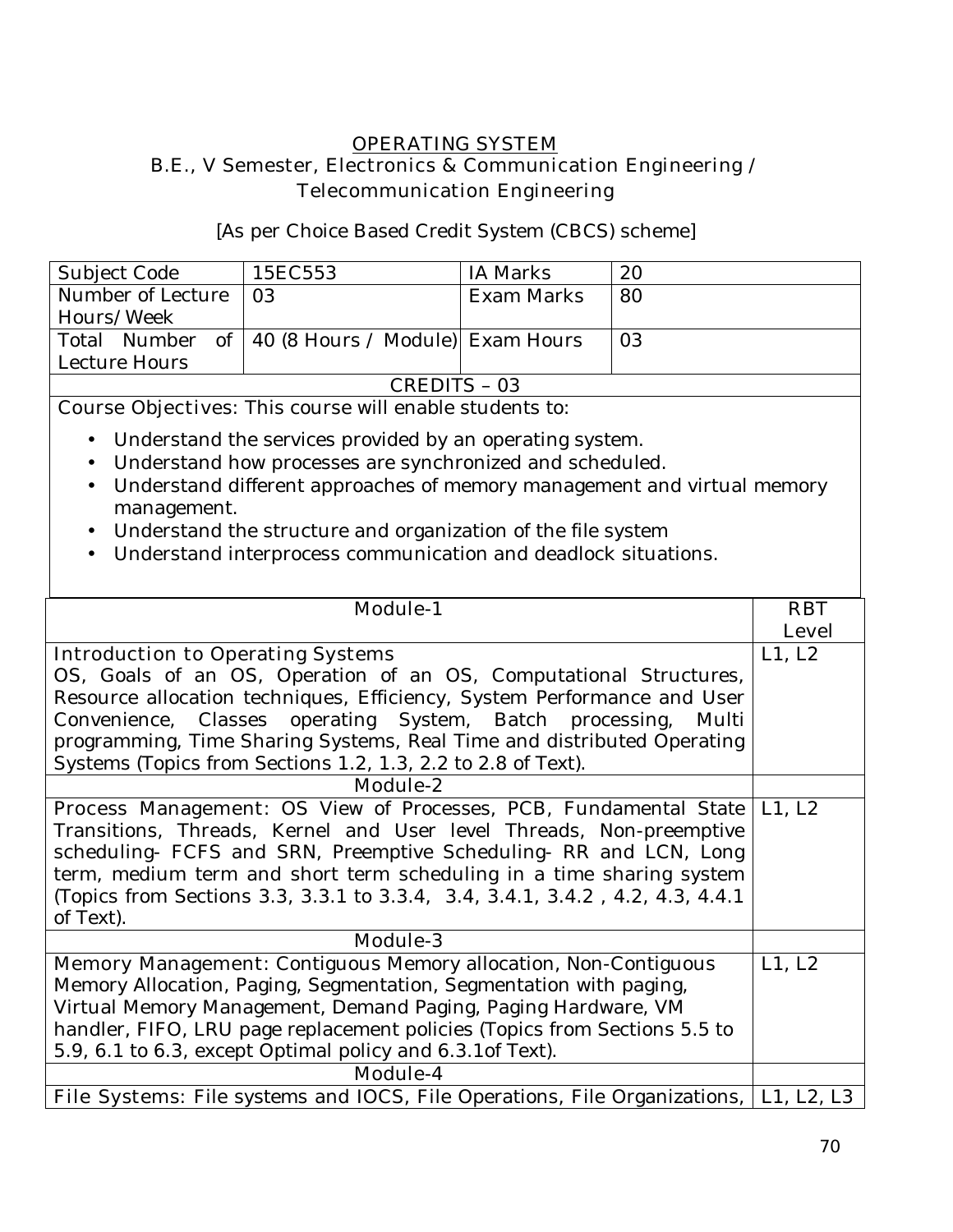| Directory structures, File Protection, Interface between File system and<br>IOCS, Allocation of disk space, Implementing file access (Topics from<br>Sections 7.1 to 7.8 of Text).                                                                                                                                                                                                                                                                    |            |
|-------------------------------------------------------------------------------------------------------------------------------------------------------------------------------------------------------------------------------------------------------------------------------------------------------------------------------------------------------------------------------------------------------------------------------------------------------|------------|
| <b>Module-5</b>                                                                                                                                                                                                                                                                                                                                                                                                                                       |            |
| Passing and Deadlocks: Overview of Message Passing,<br><b>Message</b><br>Implementing message passing, Mailboxes, Deadlocks, Deadlocks in<br>allocation, Resource state modelling, Deadlock detection<br>resource<br>algorithm, Deadlock Prevention (Topics from Sections 10.1 to 10.3, 11.1 to<br>11.5 of Text).                                                                                                                                     | L1, L2, L3 |
| <b>Course Outcomes:</b> After studying this course, students will be able to:<br>Explain the goals, structure, operation and types of operating systems.<br>$\bullet$<br>Apply scheduling techniques to find performance factors.<br>Explain organization of file systems and IOCS.<br>٠<br>Apply suitable techniques for contiguous and non-contiguous memory<br>allocation.<br>Describe message passing, deadlock detection and prevention methods. |            |
| <b>Question paper pattern:</b>                                                                                                                                                                                                                                                                                                                                                                                                                        |            |
| The question paper will have ten questions                                                                                                                                                                                                                                                                                                                                                                                                            |            |
| Each full question consists of 16 marks.<br>$\bullet$                                                                                                                                                                                                                                                                                                                                                                                                 |            |
| • There will be 2 full questions (with a maximum of Three sub questions) from<br>each module.                                                                                                                                                                                                                                                                                                                                                         |            |
| Each full question will have sub questions covering all the topics under a module<br>$\bullet$                                                                                                                                                                                                                                                                                                                                                        |            |
| The students will have to answer 5 full questions, selecting one full question from<br>each module                                                                                                                                                                                                                                                                                                                                                    |            |
| <b>Text Book:</b>                                                                                                                                                                                                                                                                                                                                                                                                                                     |            |
| Operating Systems - A concept based approach, by Dhamdare, TMH, 2 <sup>nd</sup> edition.                                                                                                                                                                                                                                                                                                                                                              |            |
| <b>Reference Books:</b>                                                                                                                                                                                                                                                                                                                                                                                                                               |            |
| 1. Operating systems concepts, Silberschatz and Galvin, John Wiley India Pvt. Ltd,<br>5 <sup>th</sup> edition, 2001.                                                                                                                                                                                                                                                                                                                                  |            |
| 2. Operating system-internals and design system, William Stalling, Pearson<br>Education, 4th ed, 2006.                                                                                                                                                                                                                                                                                                                                                |            |
| 3. Design of operating systems, Tannanbhaum, TMH, 2001.                                                                                                                                                                                                                                                                                                                                                                                               |            |
|                                                                                                                                                                                                                                                                                                                                                                                                                                                       |            |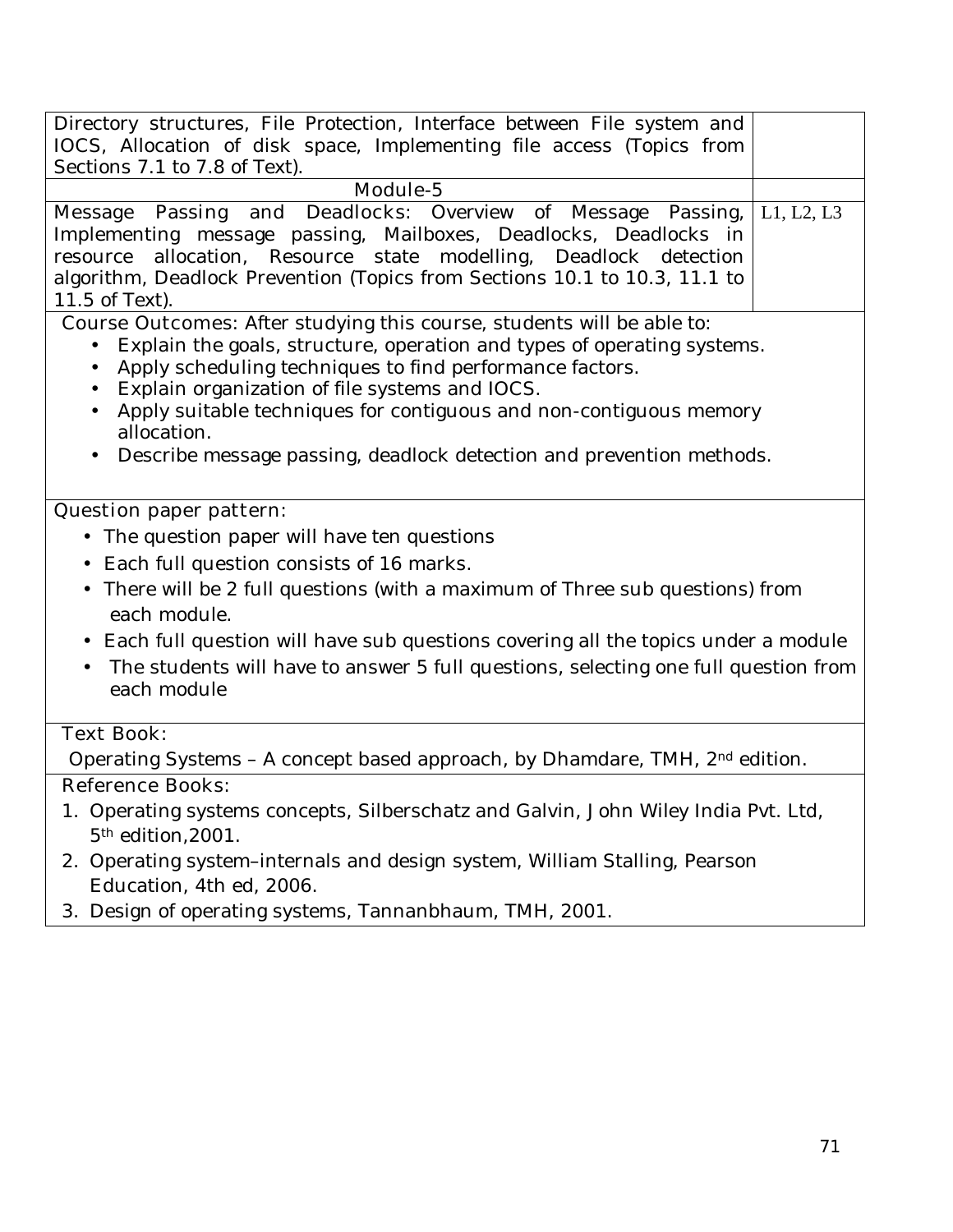## **ELECTRICAL ENGINEERING MATERIALS**

## **B.E., V Semester, Electronics & Communication Engineering/ Telecommunication Engineering**

[As per Choice Based Credit System (CBCS) scheme]

| Subject Code           | 15EC554                        | IA Marks   | 20   |
|------------------------|--------------------------------|------------|------|
| Number of Lecture   03 |                                | Exam Marks | 80   |
| Hours/Week             |                                |            |      |
| Total<br>Number        | 40 (8 Hours/Module) Exam Hours |            | l 03 |
| of Lecture             |                                |            |      |
| CREDITS - 03           |                                |            |      |

- Understand the formation of bands in materials and the classification of materials on the basis of band theory
- Understand the classification of magnetic materials on the basis of their behavior in an external magnetizing field.
- Understand the characteristics and properties of conducting and superconducting materials
- Understand the electrical characteristics of the material to be considered on the basis of their uses.
- Classify electrical engineering materials into low and high resistance materials

| <b>Module-1</b>                                                                                                                                                                                                                                                                                                                                                                                                                                                                                                                                                                                                                                                                                                                                                                                                             | <b>RBT</b><br><b>Level</b> |
|-----------------------------------------------------------------------------------------------------------------------------------------------------------------------------------------------------------------------------------------------------------------------------------------------------------------------------------------------------------------------------------------------------------------------------------------------------------------------------------------------------------------------------------------------------------------------------------------------------------------------------------------------------------------------------------------------------------------------------------------------------------------------------------------------------------------------------|----------------------------|
| <b>Band</b> Theory of Solids: Introduction to free electron theory, Kroning-<br>Penney Model, Explanation for Discontinuities in E vs. K curve, Formation of<br>Solid Material, Formation of Band in Metals, Formation of Bands in<br>Semiconductors and Insulating Materials, Classification of Materials on the<br>Basis of Band Structure, Explanation for differences in the Electrical<br>properties of different Materials. Important Characteristics of a Band<br>Electron, Number of energy states per band, Explanation for Insulating and<br>Metallic Behavior of Materials, Concept of Hole.                                                                                                                                                                                                                     | L1, L2                     |
| Module-2                                                                                                                                                                                                                                                                                                                                                                                                                                                                                                                                                                                                                                                                                                                                                                                                                    |                            |
| Magnetic Properties of Materials: Introduction, Origin of Magnetism, Basic<br>Terms in Magnetism, Relation between Magnetic Permeability and<br>Susceptibility, Classification of magnetic Materials, Characteristics of<br>Diamagnetic Materials, Paramagnetic Materials, Ferromagnetic Materials,<br>Ferrimagnetic Materials, Langevin's Theory of Diamagnetism, Explanation of<br>Dia, Para and Ferromagnetism, Ampere's Lam in Dia, Para and<br>Ferromagnetism, Hystersis and Hystersis loss, Langevin's Theory of<br>paramagnetism, Modification in the Langevin's Theory, Anti-Ferromagnetism<br>and Neel Temperature, Ferrimagnetic Materials, Properties of some important<br>Magnetic Materials, Magentostriction and Magnetostrictive Materials, Hard<br>and Soft Ferromagnetic Materials and their Applications. | L1, L2                     |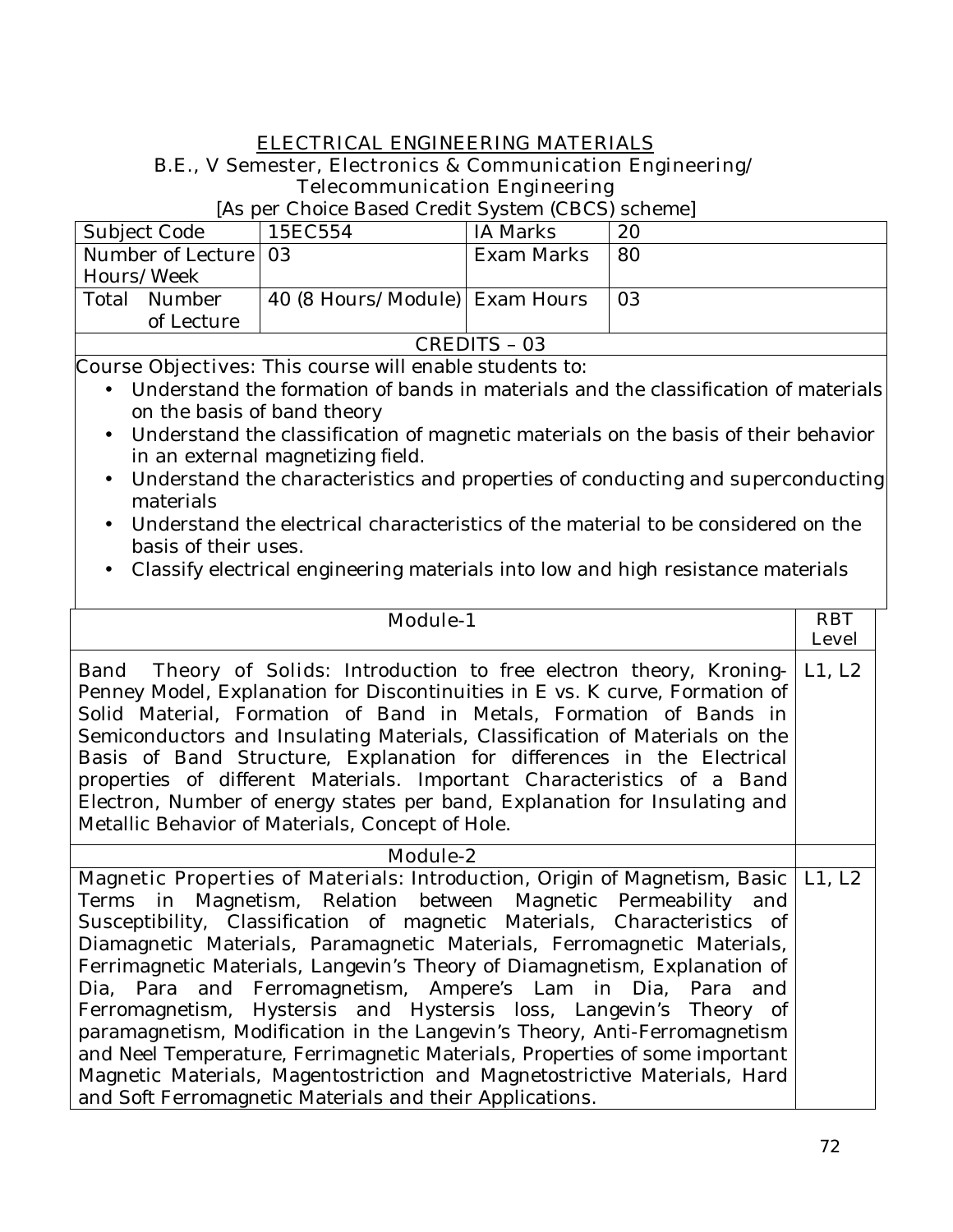| <b>Module-3</b>                                                                                                                                                                                                                                                                                                                                                                                                                                                                                                                                                                                                                                                                                                                                                                                                                                                                                                                                                                              |             |
|----------------------------------------------------------------------------------------------------------------------------------------------------------------------------------------------------------------------------------------------------------------------------------------------------------------------------------------------------------------------------------------------------------------------------------------------------------------------------------------------------------------------------------------------------------------------------------------------------------------------------------------------------------------------------------------------------------------------------------------------------------------------------------------------------------------------------------------------------------------------------------------------------------------------------------------------------------------------------------------------|-------------|
| Behavior of Dielectric Materials in AC and DC Fields: Introduction,<br>Classification of Dielectric Materials at Microscopic level, Polar Dielectric<br>Materials, Non-polar Dielectric Materials, Kinds of Polarizations, behavior of<br>dielectric materials, Three electric Vectors, Gauss's Law in a Dielectric,<br>Electric Susceptibility and Static Dielectric constant, Effect of Dielectric<br>medium upon capacitance, macroscopic electric field, Microscopic Electric<br>field, temperature dependence of dielectric constant, polar dielectric in ac<br>and dc fields, behavior of polar dielectric at high frequencies, Dielectric loss,<br>Dielectric strength and Dielectric Breakdown, Various kinds of Dielectric<br>Materials, Hysteresis in Ferroelectric Materials, Applications of Ferroelectric<br>Materials in Devices.                                                                                                                                              | $L1$ , $L2$ |
| Module-4                                                                                                                                                                                                                                                                                                                                                                                                                                                                                                                                                                                                                                                                                                                                                                                                                                                                                                                                                                                     |             |
| Conductivity of Metals and Superconductivity: Introduction, Ohm's law,<br>Explanation for the dependence of electrical resistivity upon temperature,<br>Free-electron theory of metals, Application of Lorentz-Drude free-electron<br>theory, Effect of various parameters on Electrical Conductivity, Resistivity<br>Ratio, Variation of resistivity of alloys with temperature, Thermal<br>Conductivity of Materials, Heat produced in Current Carrying Conductor,<br>Thermoelectric Effect, Thermoelectric Series, Seebeck's Experiment.<br>superconductivity, superconductivity and<br>Discovery<br>of<br>transition<br>temperature, superconducting materials, explanation of superconductivity<br>phenomenon, characteristics of superconductors, change in thermodynamic<br>superconducting state, frequency dependence<br>parameters<br>of<br>in<br>superconductivity, current status of high temperature superconductors,<br>practical applications of superconductors.<br>Module-5 | L1, L2      |
|                                                                                                                                                                                                                                                                                                                                                                                                                                                                                                                                                                                                                                                                                                                                                                                                                                                                                                                                                                                              |             |
| <b>Conducting</b><br>and<br><b>Insulating materials:</b> Introduction,<br><b>Electrical</b><br>Classification of conducting materials, difference in properties of Hard-Drawn<br>and Annealed copper, standard conductors, comparison between some<br>popular Low-Resistivity Materials, Low-Resistivity Copper Alloys, Electrical<br>contact materials and their selection, classification of contact materials,<br>Materials for Lamp Filaments, Preparation of Tungsten Filaments.<br>Insulating gases, Liquids and solids and their characteristics, Selection of the<br>insulating material, other important properties of Insulating materials,<br>Thermal characteristics, chemical properties of Insulating<br>materials,<br>classification of Insulating materials on the basis of structure.                                                                                                                                                                                       | L1, L2      |
|                                                                                                                                                                                                                                                                                                                                                                                                                                                                                                                                                                                                                                                                                                                                                                                                                                                                                                                                                                                              |             |
| <b>Course Outcomes:</b> At the end of the course, students will be able to                                                                                                                                                                                                                                                                                                                                                                                                                                                                                                                                                                                                                                                                                                                                                                                                                                                                                                                   |             |

• Understand the various kinds of materials and their applications in ac and dc fields.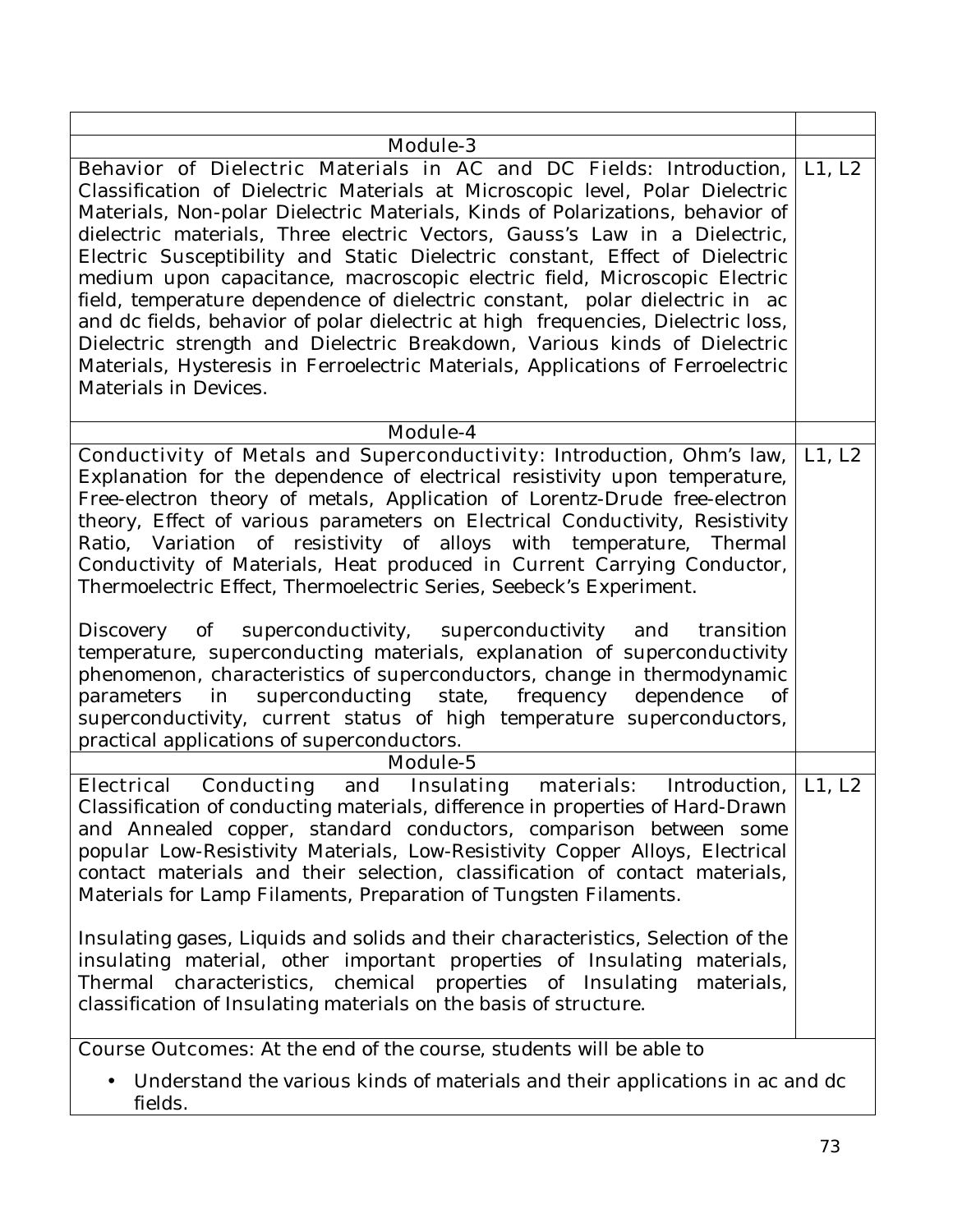- Understand the conductivity of superconductivity of materials.
- Explain the electrical properties of different materials and metallic behavior of materials on the basis of band theory.
- Explain the properties and applications of all kind of magnetic materials.
- Explain the properties of electrical conducting and insulating materials.
- Assess a variety of approaches in developing new materials with enhanced performance to replace existing materials.

### **Question paper pattern:**

- The question paper will have ten questions
- Each full question consists of 16 marks**.**
- There will be 2 full questions (with a maximum of Three sub questions) from each module.
- Each full question will have sub questions covering all the topics under a module
- The students will have to answer 5 full questions, selecting one full question from each module

### **Text Book:**

R K Shukla and Archana Singh, "Electrical Engineering Materials" McGraw Hill, 2012, ISBN: 978-1-25-90062-03.

### **Reference Books:**

- 1. S.O. KASAP, "Electronic Materials and Devices" 3rd edition, McGraw Hill, 2014, ISBN-978-0-07-064820-3.
- **2.** C.S.Indulkar and S. Thiruvengadam, S., "An Introduction to Electrical Engineering Materials", ISBN-9788121906661.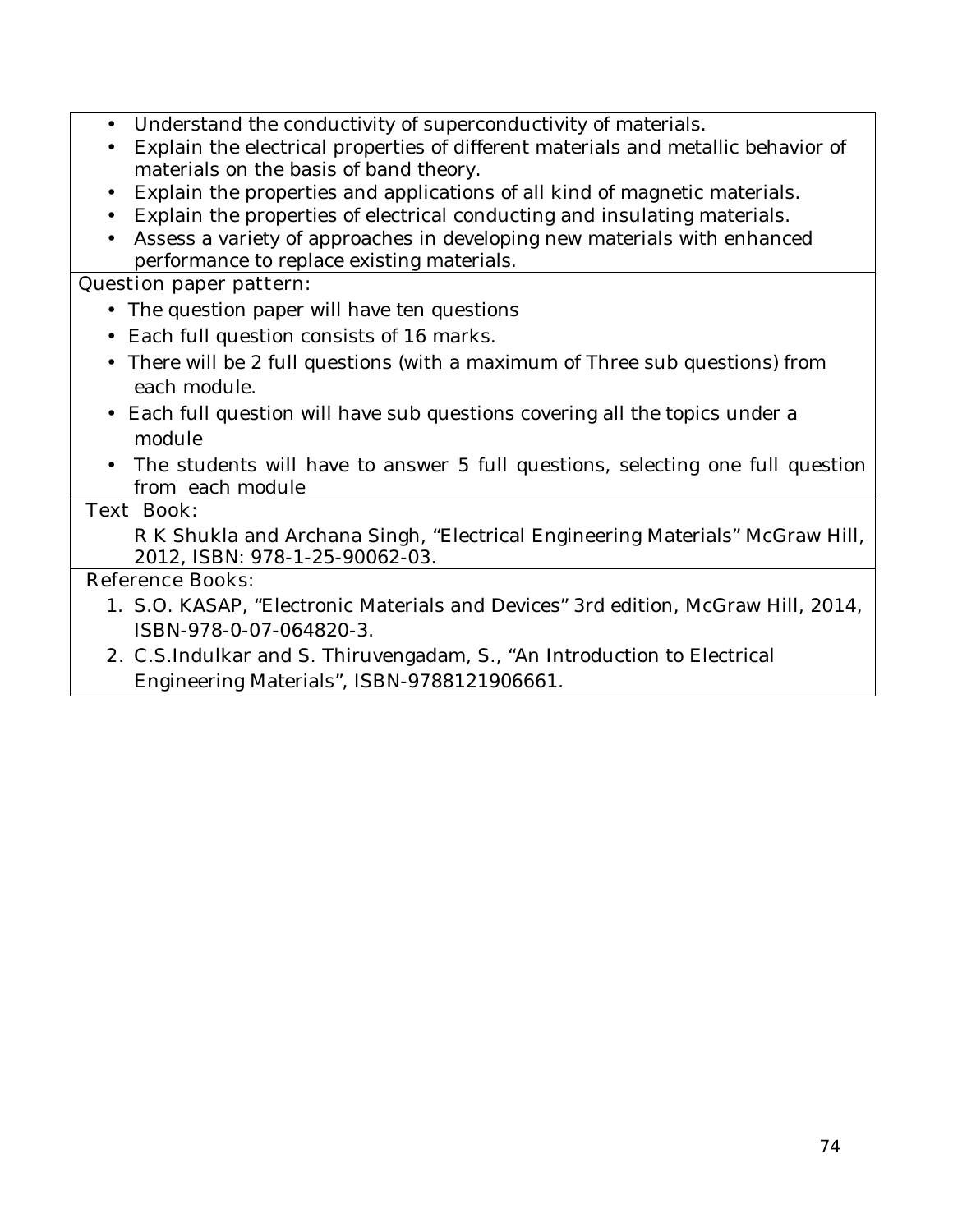### **TRANSMISSION LINES AND WAVEGUIDES B.E., V Semester, Telecommunication Engineering**

[As per Choice Based Credit System (CBCS) scheme]

| Subject Code      | 15TE555                  | IA Marks   | 20 |
|-------------------|--------------------------|------------|----|
| Number of Lecture | 03                       | Exam marks | 80 |
| Hours/Week        |                          |            |    |
| Total Number of   | 40 (08 Hours per Module) | Exam Hours | 03 |
| Lecture Hours     |                          |            |    |
|                   | $Credits - 03$           |            |    |

**Course Objectives:** This Course will enable students to:

- Understand the concepts of Transmission Lines and their practical applications.
- Study the Propagation, Reflection and Transmission of Plane Waves through Transmission Lines and Waveguides.
- Classify various Solid State Devices.
- Analyze the Rectangular and Circular Waveguides.
- Build basics for understanding of courses such as Communication and Microwave engineering.

| <b>Modules</b>                                                                  | <b>RBT</b>   |
|---------------------------------------------------------------------------------|--------------|
|                                                                                 | <b>Level</b> |
| <b>Module-1</b>                                                                 |              |
| <b>Transmission lines Theory:</b>                                               | L1, L2, L3   |
| The Transmission Line general solution, The distortion less Line, The           |              |
| Telephone Cable, and Reflection on a Line not terminated in $Z_0$ , Open and    |              |
| short circuited Lines, Reflection Factor & Reflection Loss, and Insertion Loss, |              |
| T and PI sections equivalent to Lines, Constant K LPF & HPF.                    |              |
| (Text1: Chapter 6: 6.2, 6.7, 6.8, 6.10, 6.14, 6.15, 6.16, 6.17; Chapter 4: 4.8, |              |
| 4.9)                                                                            |              |
| <b>Module-2</b>                                                                 |              |
| The Line at Radio Frequencies:                                                  | L1, L2, L3   |
| Constants for the Line of Zero dissipation, Standing Waves; Nodes; Standing     |              |
| Wave Ratio, Input Impedance of Open and Short circuited Lines, The Quarter      |              |
| Wave Line, Impedance matching, Single Stub Impedance matching on a Line,        |              |
| The Smith circle diagram, Application of the Smith Chart.                       |              |
| (Text1: Chapter 7: 7.3, 7.5, 7.8, 7.12, 7.15, 7.18, 7.19)                       |              |
| <b>Module-3</b>                                                                 |              |
| <b>Microwave Waveguides and Components:</b>                                     | L1, L2, L3   |
| Rectangular Waveguides: Solutions of Wave Equations in Rectangular              |              |
| Coordinates, TE Modes in Rectangular Waveguides, TM Modes in Rectangular        |              |
| Waveguides, Power Transmission in Rectangular Waveguides, Power Losses          |              |
| in Rectangular Waveguides.                                                      |              |
| (Text2: Chapter 4: 4.0, 4.1, 4.1.1, 4.1.2, 4.1.3, 4.1.4, 4.1.5)                 |              |
| <b>Circular Waveguides:</b> Solutions of Wave Equations<br>Cylindrical<br>in    |              |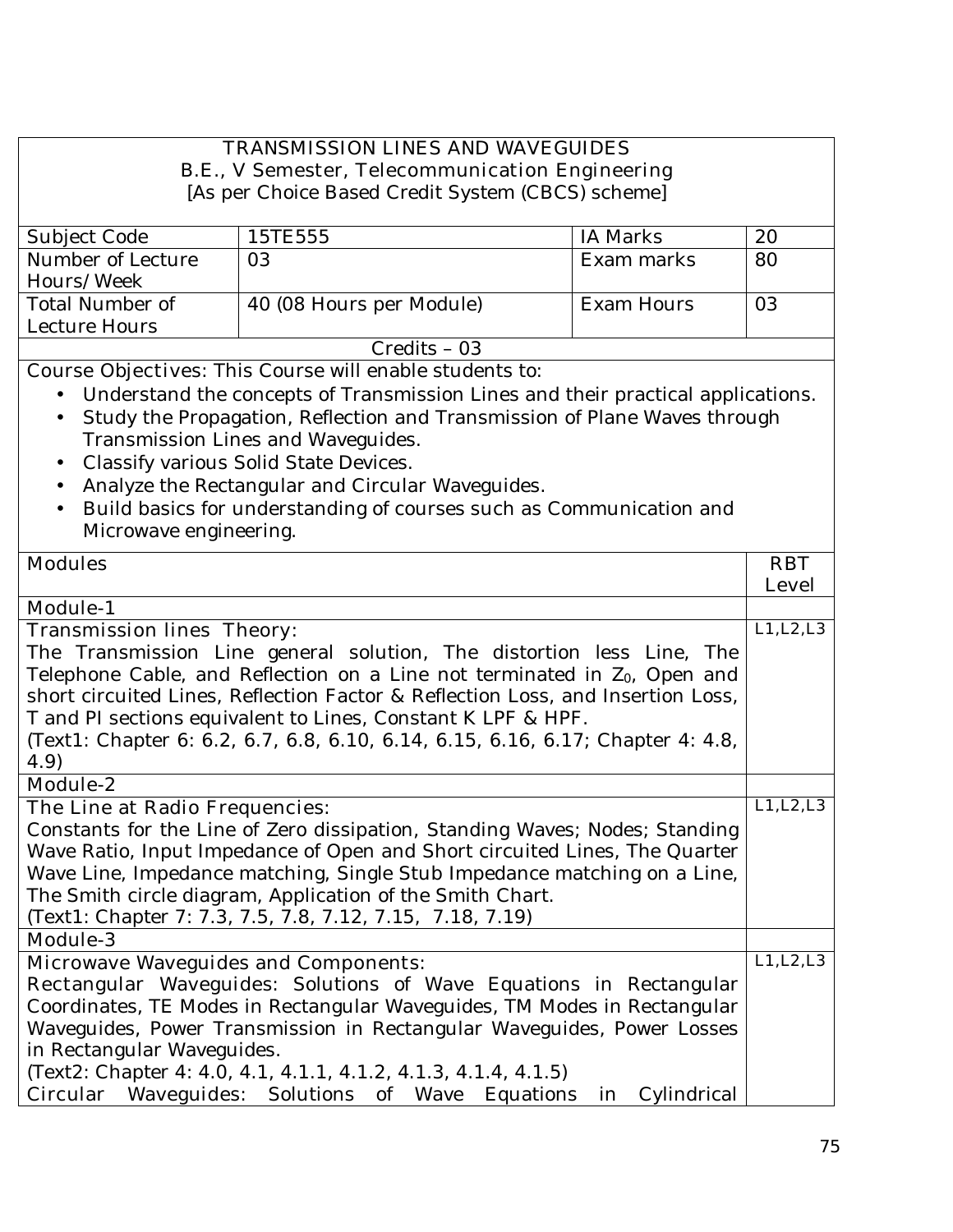| Coordinates, TE Modes in Circular Waveguides, TM Modes in Circular                       |            |
|------------------------------------------------------------------------------------------|------------|
| Waveguides, TEM Modes in Circular Waveguides, Power Transmission in                      |            |
| Circular Waveguides or Coaxial Lines, Power Losses in Circular Waveguides                |            |
| or Coaxial Lines.                                                                        |            |
| (Text 2: Chapter 4: 4.2.1, 4.2.2, 4.2.3, 4.2.4, 4.2.5, 4.2.6)                            |            |
| <b>Module-4</b>                                                                          |            |
|                                                                                          | L1, L2, L3 |
| <b>Transferred Electron Devices (TEDs):</b> Introduction, GUNN Effect Diodes -           |            |
| GaAs Diode, RWH theory, Modes of operation.                                              |            |
| Avalanche Transit Time Devices: READ Diode, IMPATT Diode, BARITT                         |            |
| Diode, Parametric Amplifiers, Other Diodes: PIN Diode, Schottky Barrier                  |            |
| Diode.                                                                                   |            |
| (Text 2: Chapter 7: 7.0, 7.1, 7.2, 7.3, Chapter 8: 8.1, 8.2, 8.4, 8.5.3)                 |            |
| <b>Module-5</b>                                                                          |            |
| <b>Strip Lines:</b>                                                                      | L1, L2, L3 |
| <b>Microstrip Lines:</b> Characteristic Impedance of Microstrip Lines, Losses in         |            |
| Microstrip Lines, Quality Factor Q of Microstrip Lines.                                  |            |
| (Text2: Chapter 11:11.0, 11.1, 11.1.1, 11.1.2, 11.1.3)                                   |            |
| <b>Parallel Strip Lines:</b> Distributed Parameters, Characteristic Impedance,           |            |
| Attenuation Losses, Coplanar Strip Lines, Shielded Strip Lines.                          |            |
| (Text 2: Chapter 11:11.2, 11.2.1, 11.2.2, 11.2.3, 11.3, 11.4)                            |            |
| <b>Course Outcomes:</b> At the end of the Course, students will be able to               |            |
| Develop the Transmission line general solutions using Distributed Circuit<br>$\bullet$   |            |
| Theory.                                                                                  |            |
| Analyze the response of the Transmission lines at Radio frequency using<br>$\bullet$     |            |
| differential equations.                                                                  |            |
| Use Smith Chart to perform impedance matching and other advanced<br>$\bullet$            |            |
| Microwave/RF system design.                                                              |            |
| Apply the knowledge to understand Microwave Passive Devices.                             |            |
| Understand the Characteristic Features of Waveguides.<br>$\bullet$                       |            |
|                                                                                          |            |
| Design the various Microstrip lines.                                                     |            |
| <b>Question paper pattern:</b>                                                           |            |
| The question paper will have ten questions.<br>$\bullet$                                 |            |
| Each full Question consisting of 16 marks                                                |            |
| There will be 2 full questions (with a maximum of Three sub questions) from<br>$\bullet$ |            |
| each module.                                                                             |            |
| Each full question will have sub questions covering all the topics under a               |            |
| module.                                                                                  |            |
| The students will have to answer 5 full questions, selecting one full question from      |            |
| each module.                                                                             |            |
| <b>Text Books:</b>                                                                       |            |
| 1. Network Lines and Fields - John D Ryder, 2e, PHI, 2003.                               |            |
| 2. Microwave Devices and Circuits, 3rd Edition, Samuel Y Liao, Pearson Education.        |            |
| <b>Reference Books:</b>                                                                  |            |
| 1. Umesh Sinha, "Transmission Lines and Networks", Sathya Prakasham                      |            |
| Publishers, 1997.                                                                        |            |
|                                                                                          |            |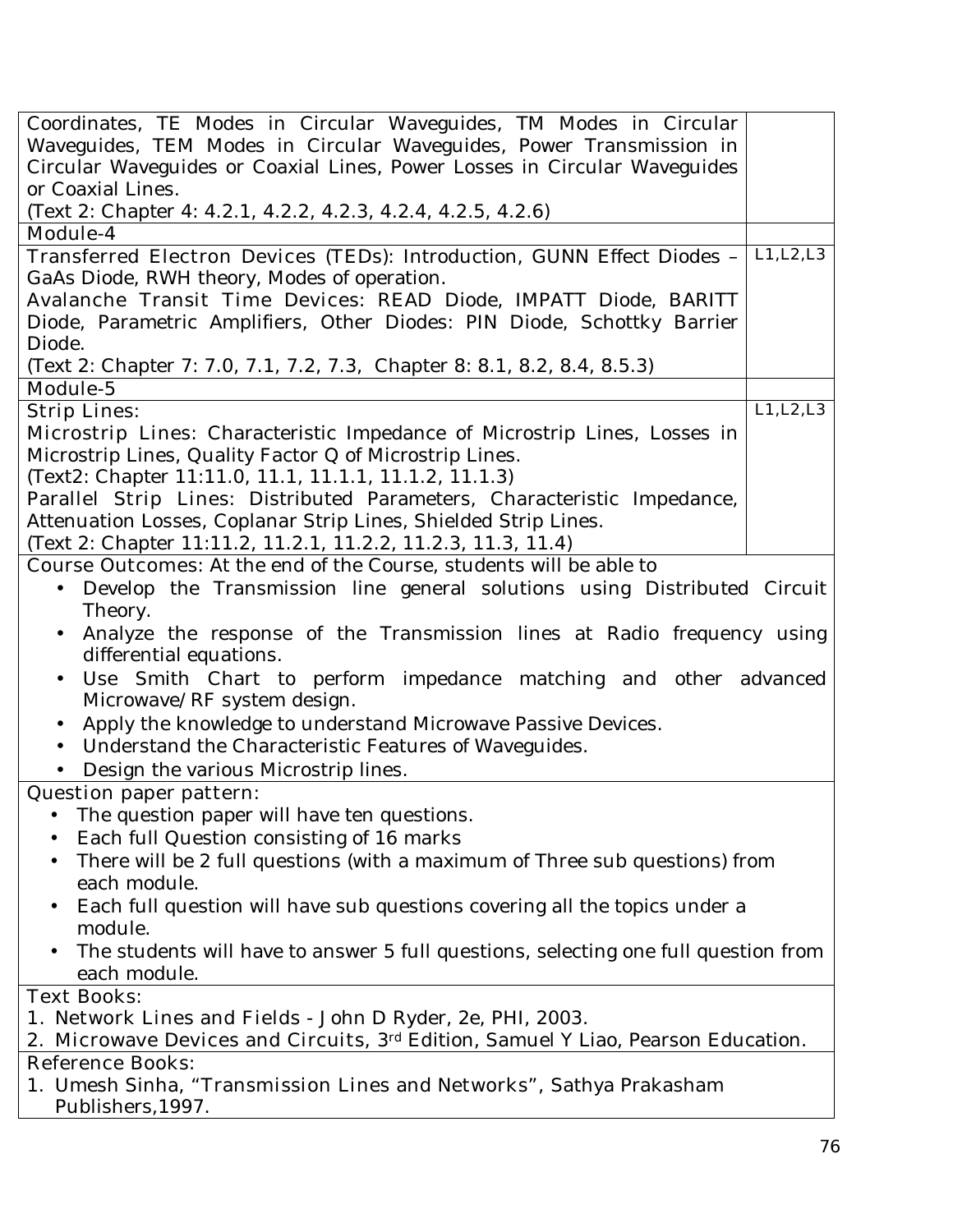- **2.** G S N Raju, **Electromagnetic Field Theory and Transmission Lines,**  Pearson Education, 2006.
- **3.** Sushrut Das, **Microwave Engineering,** Oxford Higher Education, 2015.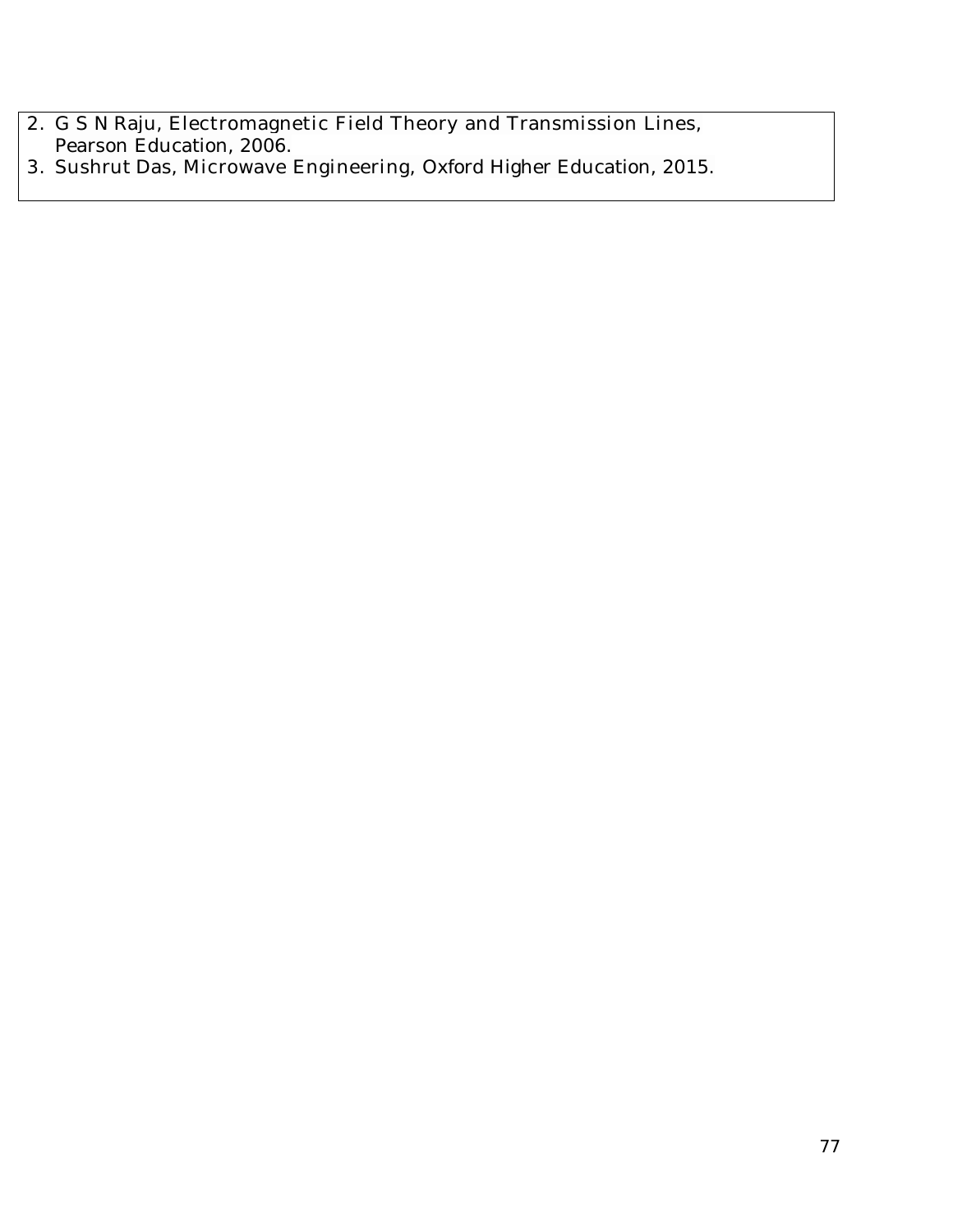#### **DSP Lab B.E., V Semester, ELECTRONICS & COMMUNICATION ENGINEERING / TELECOMMUNICATION ENGINEERING**

[As per Choice Based Credit System (CBCS) scheme]

| Subject Code      | 15ECL57                         | <b>IA Marks</b> | 20        |
|-------------------|---------------------------------|-----------------|-----------|
| Number of Lecture | Tutorial (Instructions)<br>01Hr | Exam Marks      | <b>80</b> |
| Hours/Week        | + 02 Hours Laboratory=03        |                 |           |
|                   |                                 |                 |           |
|                   |                                 |                 |           |
|                   |                                 |                 |           |
| <b>RBT</b> Levels | L1, L2, L3                      | Exam Hours      | - 03      |
|                   |                                 |                 |           |

#### **CREDITS – 02**

**Course Objectives:** This course will enable students to

- Simulate discrete time signals and verification of sampling theorem.
- Compute the DFT for a discrete signal and verification of its properties using MATLAB.
- Find solution to the difference equations and computation of convolution and correlation along with the verification of properties.
- Compute and display the filtering operations and compare with the theoretical values.
- Implement the DSP computations on DSP hardware and verify the result.

### **Laboratory Experiments**

### **Following Experiments to be done using MATLAB / SCILAB / OCTAVE or equivalent:**

- 1. Verification of sampling theorem.
- 2. Linear and circular convolution of two given sequences, Commutative, distributive and associative property of convolution.
- 3. Auto and cross correlation of two sequences and verification of their properties
- 4. Solving a given difference equation.
- 5. Computation of N point DFT of a given sequence and to plot magnitude and phase spectrum (using DFT equation and verify it by built-in routine).
- 6. (i) Verification of DFT properties (like Linearity and Parsevals theorem, etc.) (ii) DFT computation of square pulse and Sinc function etc.
- 7. Design and implementation of FIR filter to meet given specifications (using different window techniques).
- 8. Design and implementation of IIR filter to meet given specifications.

### **Following Experiments to be done using DSP kit**

- 9. Linear convolution of two sequences
- 10. Circular convolution of two sequences
- 11. N-point DFT of a given sequence
- 12. Impulse response of first order and second order system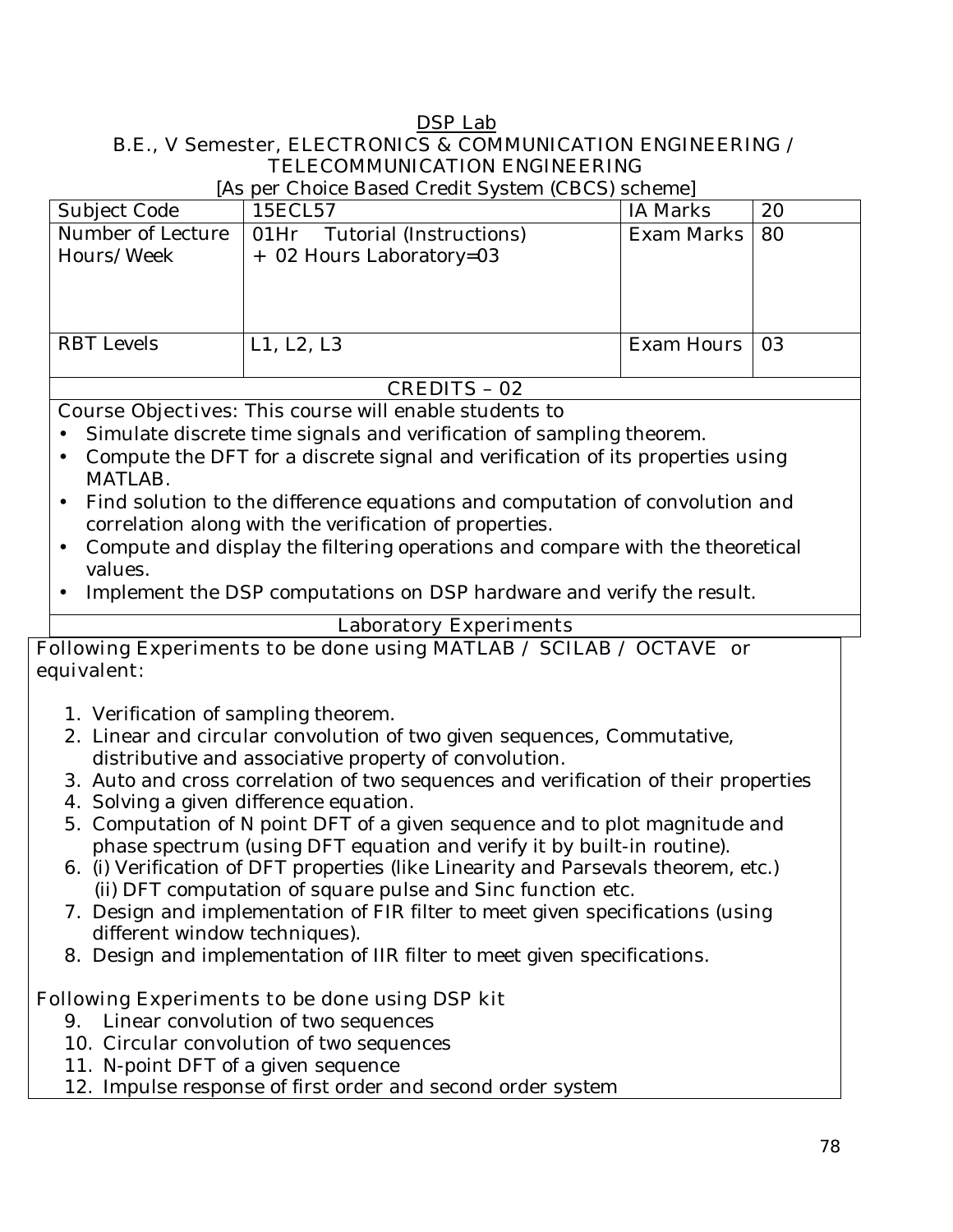### 13. Implementation of FIR filter

**Course Outcomes:** On the completion of this laboratory course, the students will be able to:

- Understand the concepts of analog to digital conversion of signals and frequency domain sampling of signals.
- Modelling of discrete time signals and systems and verification of its properties and results.
- Implementation of discrete computations using DSP processor and verify the results.
- Realize the digital filters using a simulation tool and a DSP processor and verify the frequency and phase response.

### **Conduct of Practical Examination:**

- 1. All laboratory experiments are to be included for practical examination.
- 2. Strictly follow the instructions as printed on the cover page of answer script for breakup of marks.
- **3.** Change of experiment is allowed only once and Marks allotted to the procedure part to be made zero.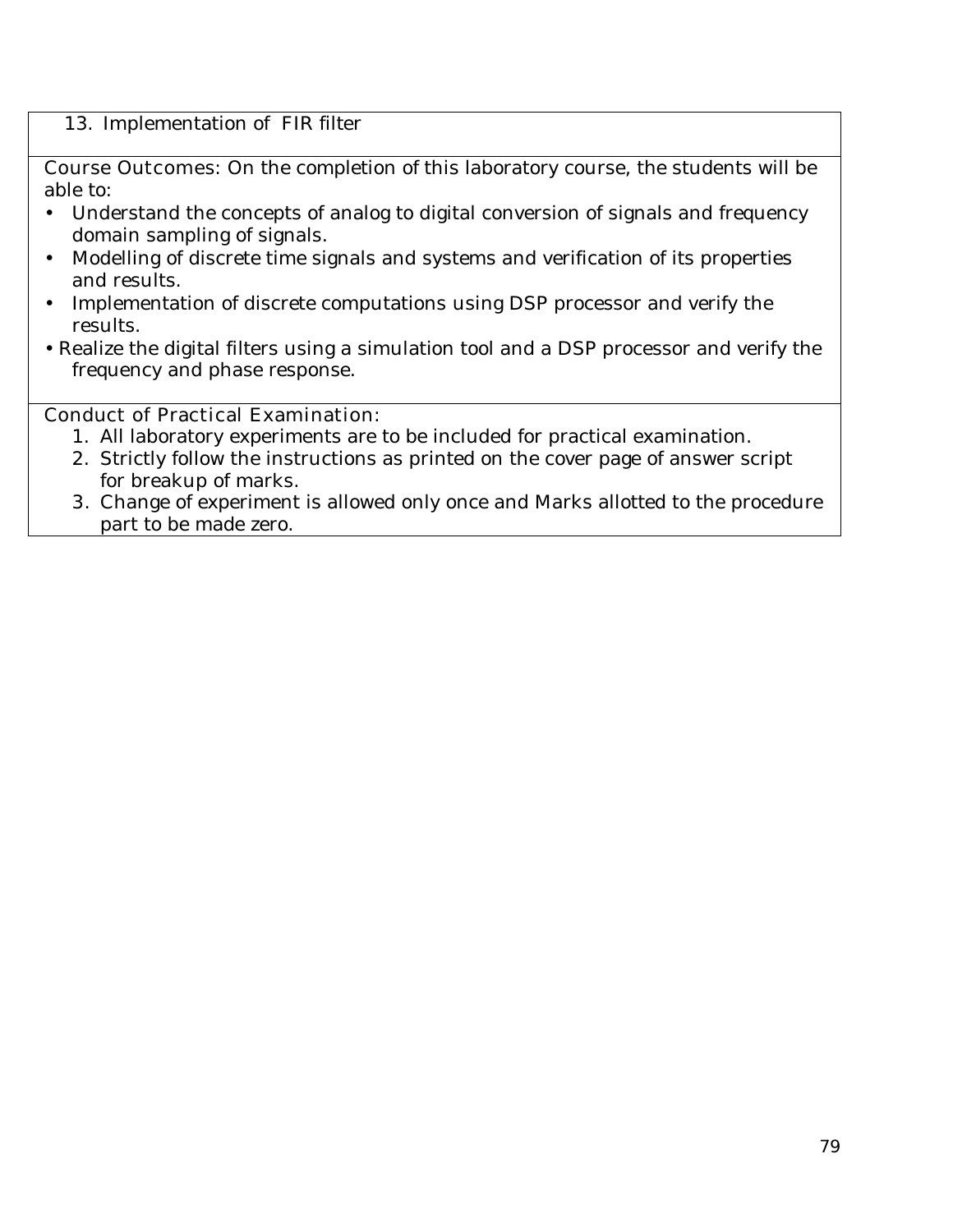#### **HDL Lab B.E., V Semester, ELECTRONICS & COMMUNICATION ENGINEERING / TELECOMMUNICATION ENGINEERING**

[As per Choice Based Credit System (CBCS) scheme]

| <b>Subject Code</b>             | 15ECL58                                                       | <b>IA Marks</b> | 20 |
|---------------------------------|---------------------------------------------------------------|-----------------|----|
| Number of Lecture<br>Hours/Week | 01 Hr Tutorial (Instructions)<br>$+$ 02 Hours Laboratory = 03 | Exam Marks      | 80 |
| <b>RBT</b> Levels               | L1, L2, L3                                                    | Exam Hours      | 03 |

#### **CREDITS – 02**

**Course Objectives:** This course will enable students to:

- Familiarize with the CAD tool to write HDL programs.
- Understand simulation and synthesis of digital design.
- Program FPGAs/CPLDs to synthesize the digital designs.
- Interface hardware to programmable ICs through I/O ports.
- Choose either Verilog or VHDL for a given Abstraction level.

**Note:** Programming can be done using any compiler. Download the programs on a FPGA/CPLD boards such as Apex/Acex/Max/Spartan/Sinfi or equivalent and performance testing may be done using 32 channel pattern generator and logic analyzer apart from verification by simulation with tools such as Altera/Modelsim or equivalent.

### **Part–A: PROGRAMMING**

#### **Laboratory Experiments**

- 1. Write Verilog code to realize all the logic gates
- 2. Write a Verilog program for the following combinational designs
	- a. 2 to 4 decoder
	- b. 8 to 3 (encoder without priority & with priority)
	- c. 8 to 1 multiplexer.
	- d. 4 bit binary to gray converter
	- e. Multiplexer, de-multiplexer, comparator.
- 3. Write a VHDL and Verilog code to describe the functions of a Full Adder using three modeling styles.
- 4. Write a Verilog code to model 32 bit ALU using the schematic diagram shown below

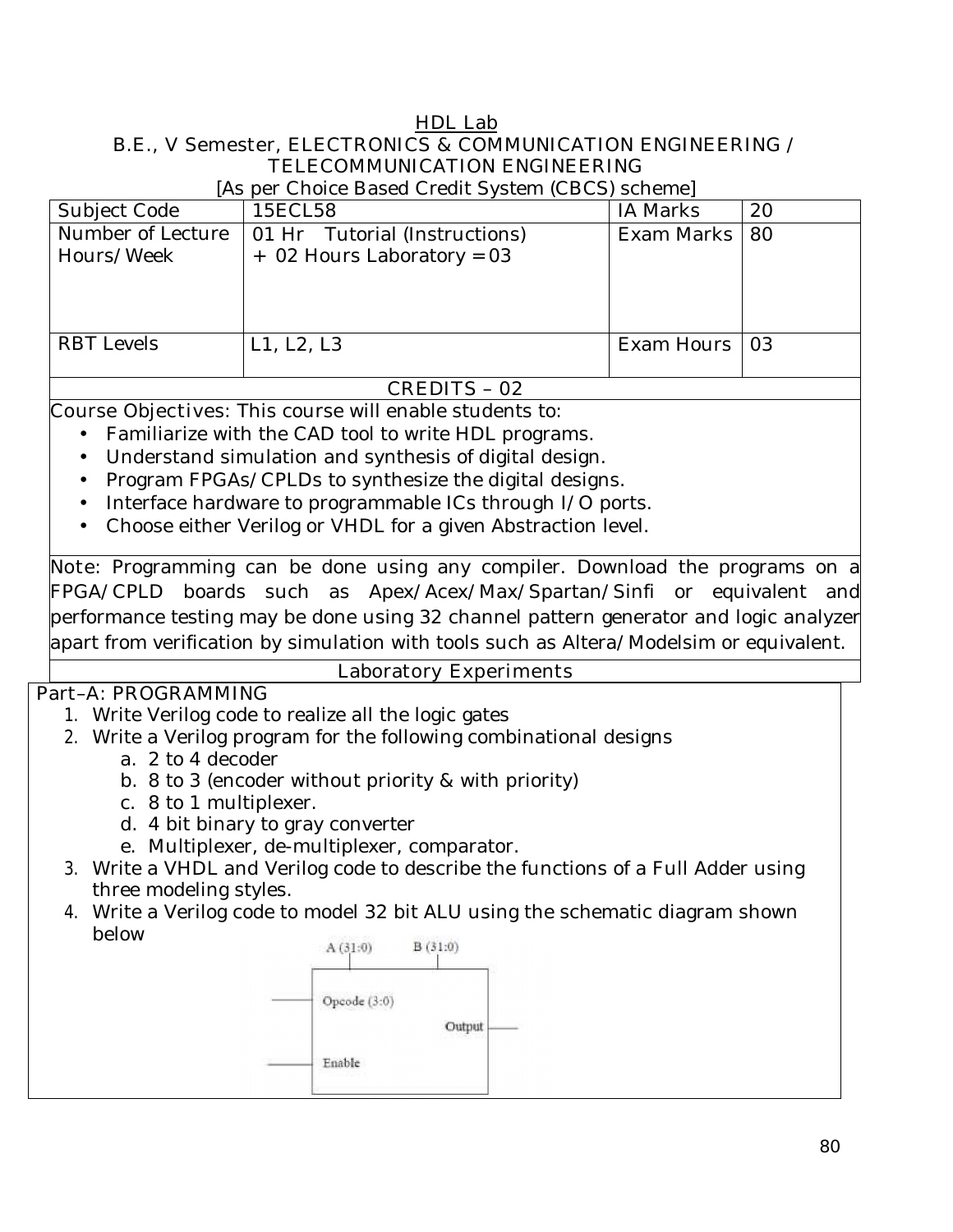- ALU should use combinational logic to calculate an output based on the four bit op-code input.
- ALU should pass the result to the out bus when enable line in high, and tri-state the out bus when the enable line is low.
- ALU should decode the 4 bit op-code according to the example given below.

| <b>OPCODE</b> | <b>ALU Operation</b> |
|---------------|----------------------|
| 1.            | $A + B$              |
| 2.            | $A-B$                |
| 3.            | A Complement         |
| 4.            | $A^*B$               |
| 5.            | A AND B              |
| 6.            | A OR B               |
| 7.            | A NAND B             |
| 8.            | A XOR B              |

- 5. Develop the Verilog code for the following flip-flops, SR, D, JK and T.
- 6. Design a 4 bit binary, BCD counters (Synchronous reset and Asynchronous reset) and "any sequence" counters, using Verilog code.

### **Part–B: INTERFACING (at least four of the following must be covered using VHDL/Verilog)**

- 1. Write HDL code to display messages on an alpha numeric LCD display.
- **2.** Write HDL code to interface Hex key pad and display the key code on seven segment display.
- **3.** Write HDL code to control speed, direction of DC and Stepper motor.
- **4.** Write HDL code to accept Analog signal, Temperature sensor and display the data on LCD or Seven segment display.
- 5. Write HDL code to generate different waveforms (Sine, Square, Triangle, Ramp etc.,) using DAC - change the frequency.
- **6.** Write HDL code to simulate Elevator operation.

**Course Outcomes:** At the end of this course, students should be able to:

- Write the Verilog/VHDL programs to simulate Combinational circuits in Dataflow, Behavioral and Gate level Abstractions.
- Describe sequential circuits like flip flops and counters in Behavioral description and obtain simulation waveforms.
- Synthesize Combinational and Sequential circuits on programmable ICs and test the hardware.
- Interface the hardware to the programmable chips and obtain the required output.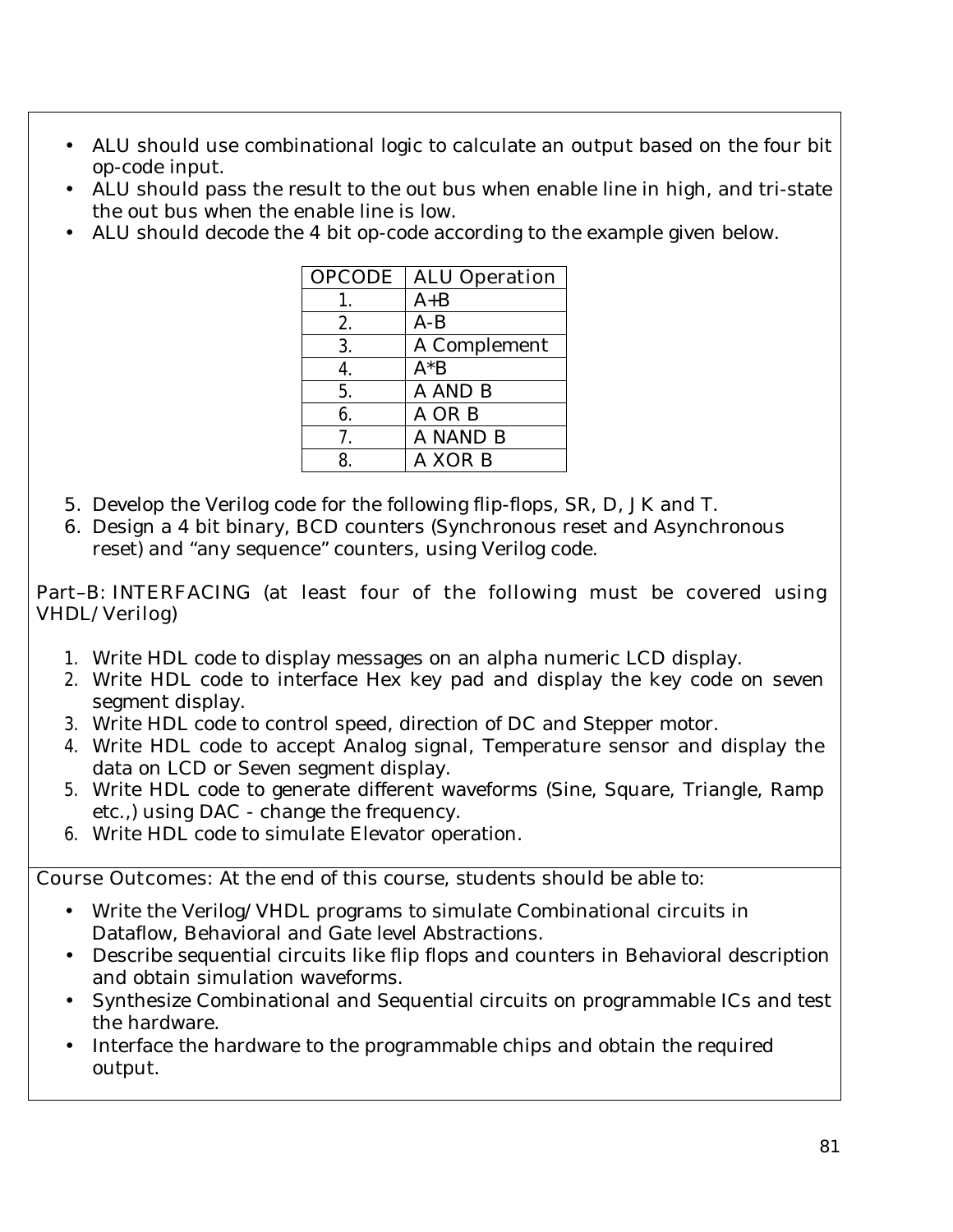# **Conduct of Practical Examination:**

- 1. All laboratory experiments are to be included for practical examination.
- 2. Strictly follow the instructions as printed on the cover page of answer script for breakup of marks.
- 3. Change of experiment is allowed only once and Marks allotted to the procedure part to be made zero.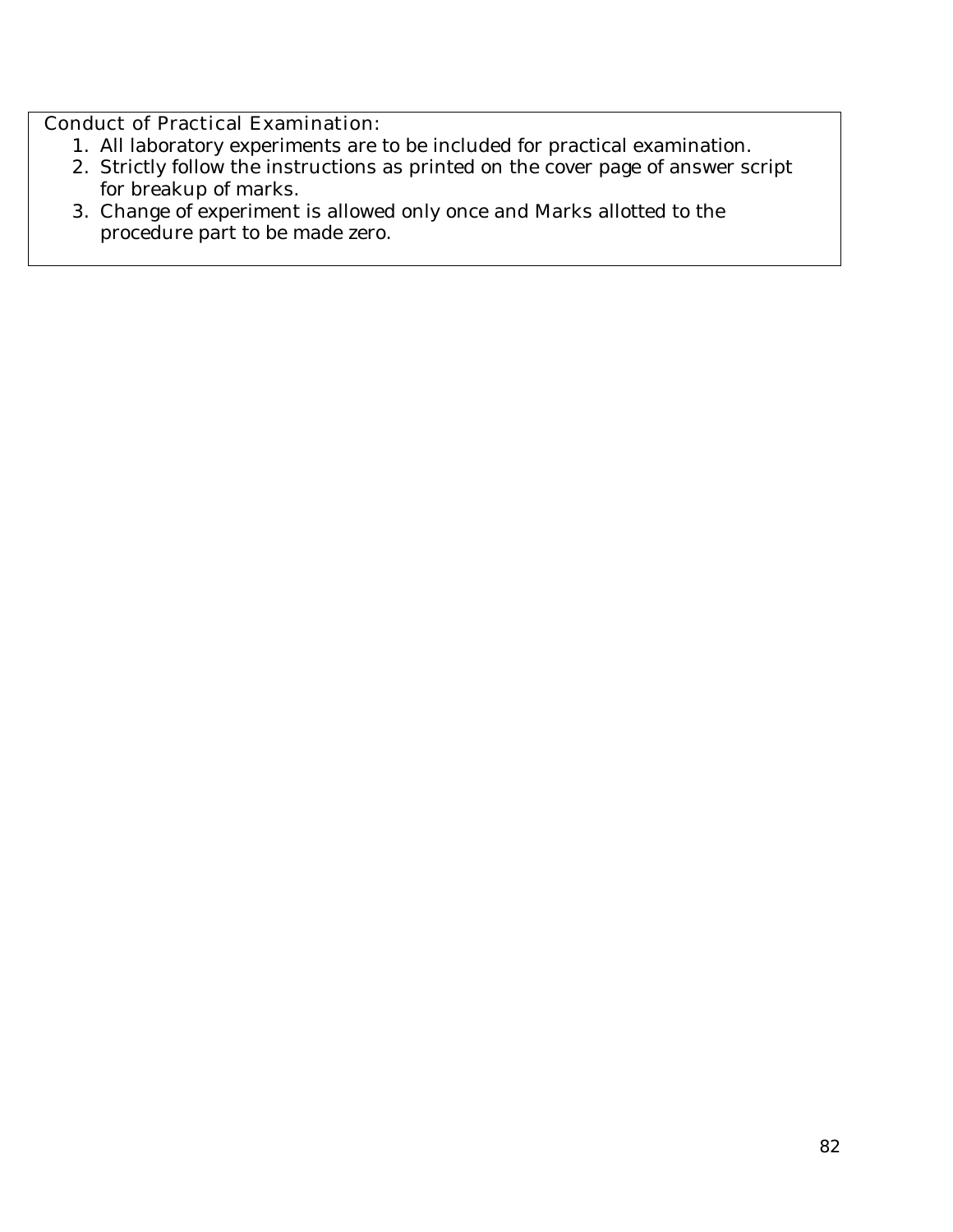# **5th Semester Open Electives Syllabus for the Courses offered by EC/TC Board**

|  | <b>Automotive Electronics</b> |  |
|--|-------------------------------|--|
|--|-------------------------------|--|

#### **B.E V Semester (Open Elective)**

| <b>Subject Code</b>                     | 15EC561               | <b>IA Marks</b>   | 20  |
|-----------------------------------------|-----------------------|-------------------|-----|
| Number of Lecture<br>Hours/Week         | 03                    | <b>Exam Marks</b> | 80  |
| <b>Total Number of Lecture</b><br>Hours | 40(08 Hrs per Module) | <b>Exam Hours</b> | -03 |
| <b>CREDITS - 03</b>                     |                       |                   |     |

**Course objectives:** This course will enable students to:

- Understand the basics of automobile dynamics and design electronics to complement those features.
- Design and implement the electronics that attribute the reliability, safety, and smartness to the automobiles, providing add-on comforts.

| <b>Module-1</b>                                                            | <b>RBT</b>   |
|----------------------------------------------------------------------------|--------------|
|                                                                            | <b>Level</b> |
|                                                                            | L1, L2       |
| <b>Automotive Fundamentals Overview - Evolution of Automotive</b>          |              |
| Electronics, Automobile Physical Configuration, Survey of Major            |              |
| Automotive Systems, The Engine - Engine Block, Cylinder Head, Four         |              |
| Stroke Cycle, Engine Control, Ignition System - Spark plug, High           |              |
| voltage circuit and distribution, Spark pulse generation, Ignition         |              |
| Timing, Diesel Engine, Drive Train - Transmission, Drive Shaft,            |              |
| Differential, Suspension, Brakes, Steering System (Text 1: Chapter1),      |              |
| Starter Battery - Operating principle: (Text 2: Pg. 407-410)               |              |
| (4 hours)                                                                  |              |
|                                                                            |              |
| <b>The Basics of Electronic Engine Control -</b> Motivation for Electronic |              |
| Engine Control - Exhaust Emissions, Fuel Economy, Concept of an            |              |
| Electronic Engine control system, Definition of General terms,             |              |
| Definition of Engine performance terms, Engine mapping, Effect of          |              |
| Air/Fuel ratio, spark timing and EGR on performance, Control               |              |
| Strategy, Electronic Fuel control system, Analysis of intake manifold      |              |
| pressure, Electronic Ignition. (Text 1: Chapter 5) (4 hours)               |              |
|                                                                            |              |
| <b>Module-2</b>                                                            |              |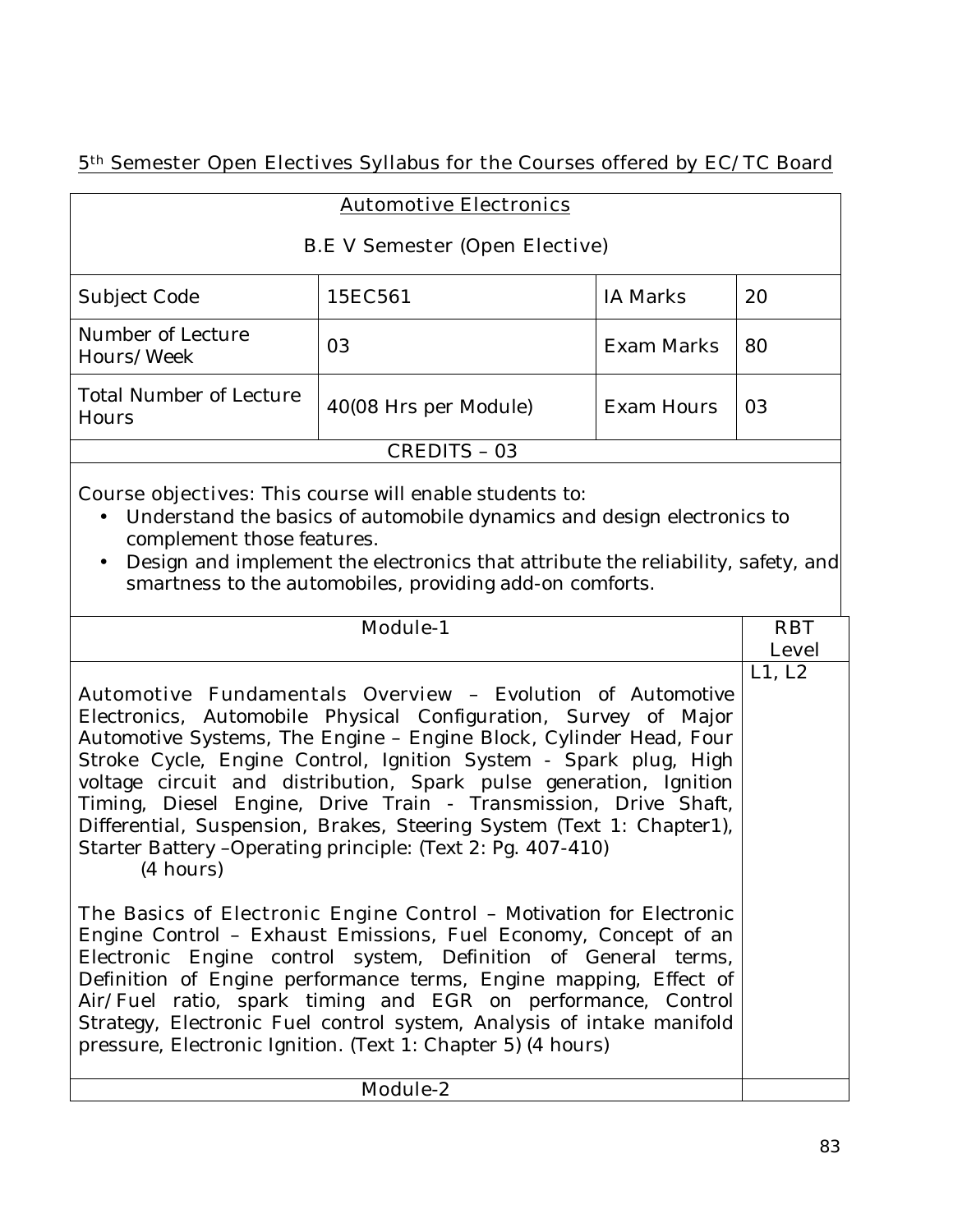| Automotive Control System applications of Sensors and Actuators -   L1, L2<br>Typical Electronic Engine Control System, Variables to be measured                                                                                                                                                                                                                                                                                                                                                                                                                                  |                           |
|-----------------------------------------------------------------------------------------------------------------------------------------------------------------------------------------------------------------------------------------------------------------------------------------------------------------------------------------------------------------------------------------------------------------------------------------------------------------------------------------------------------------------------------------------------------------------------------|---------------------------|
| (1 hour)<br>(Text 1: Chapter 6)                                                                                                                                                                                                                                                                                                                                                                                                                                                                                                                                                   |                           |
| Automotive Sensors - Airflow rate sensor, Strain Gauge MAP sensor,<br>Engine Crankshaft Angular Position Sensor, Magnetic Reluctance<br>Position Sensor, Hall effect Position Sensor, Shielded Field Sensor,<br>Optical Crankshaft Position Sensor, Throttle Angle Sensor (TAS),<br>Engine Coolant Temperature (ECT) Sensor, Exhaust Gas Oxygen<br>(O2/EGO) Lambda Sensors, Piezoelectric Knock Sensor. (Text 1:<br>$(5 \text{ hours})$<br>Chapter 6)<br>Automotive Actuators - Solenoid, Fuel Injector, EGR Actuator,<br>Ignition System (Text 1: Chapter 6)<br>(2)<br>hours)    |                           |
| <b>Module-3</b>                                                                                                                                                                                                                                                                                                                                                                                                                                                                                                                                                                   |                           |
| Digital Engine Control Systems - Digital Engine control features,<br>Control modes for fuel Control (Seven Modes), EGR Control, Electronic<br>Ignition Control - Closed loop Ignition timing, Spark Advance<br>Correction Scheme, Integrated Engine Control System - Secondary Air<br>Management, Evaporative Emissions Canister Purge, Automatic<br>System Adjustment, System Diagnostics. (Text 1: Chapter 7)<br>(6 hours)                                                                                                                                                      | L1, L2                    |
| <b>Control Units -</b> Operating conditions, Design, Data processing,<br>Programming, Digital modules in the Control unit, Control unit<br>software. (Text 2: Pg. 196-207)<br>$(2 \text{ hours})$                                                                                                                                                                                                                                                                                                                                                                                 |                           |
| Module-4                                                                                                                                                                                                                                                                                                                                                                                                                                                                                                                                                                          |                           |
| Automotive Networking -Bus Systems - Classification, Applications<br>in the vehicle, Coupling of networks, Examples of networked vehicles<br>(Text 2: Pg. 85-91), Buses - CAN Bus, LIN Bus, MOST Bus, Bluetooth,<br>Flex Ray, Diagnostic Interfaces. (Text 2: Pg. 92-151) (6 hours)<br><b>Vehicle Motion Control</b> - Typical Cruise Control System, Digital<br>Cruise Control System, Digital Speed Sensor, Throttle Actuator, Digital<br>Cruise Control configuration, Cruise Control Electronics (Digital only),<br>Antilock Brake System (ABS) (Text 1: Chapter 8) (2 hours) | L1, L2                    |
| Module-5                                                                                                                                                                                                                                                                                                                                                                                                                                                                                                                                                                          |                           |
| Automotive Diagnostics-Timing Light, Engine Analyzer, On-board<br>diagnostics, Off-board diagnostics, Expert Systems, Occupant<br>Protection Systems - Accelerometer based Air Bag systems. (Text 1:<br>Chapter 10)<br>$(2 \text{ hours})$<br>Future Automotive Electronic Systems - Alternative Fuel Engines,                                                                                                                                                                                                                                                                    | L1, L2,<br>L <sub>3</sub> |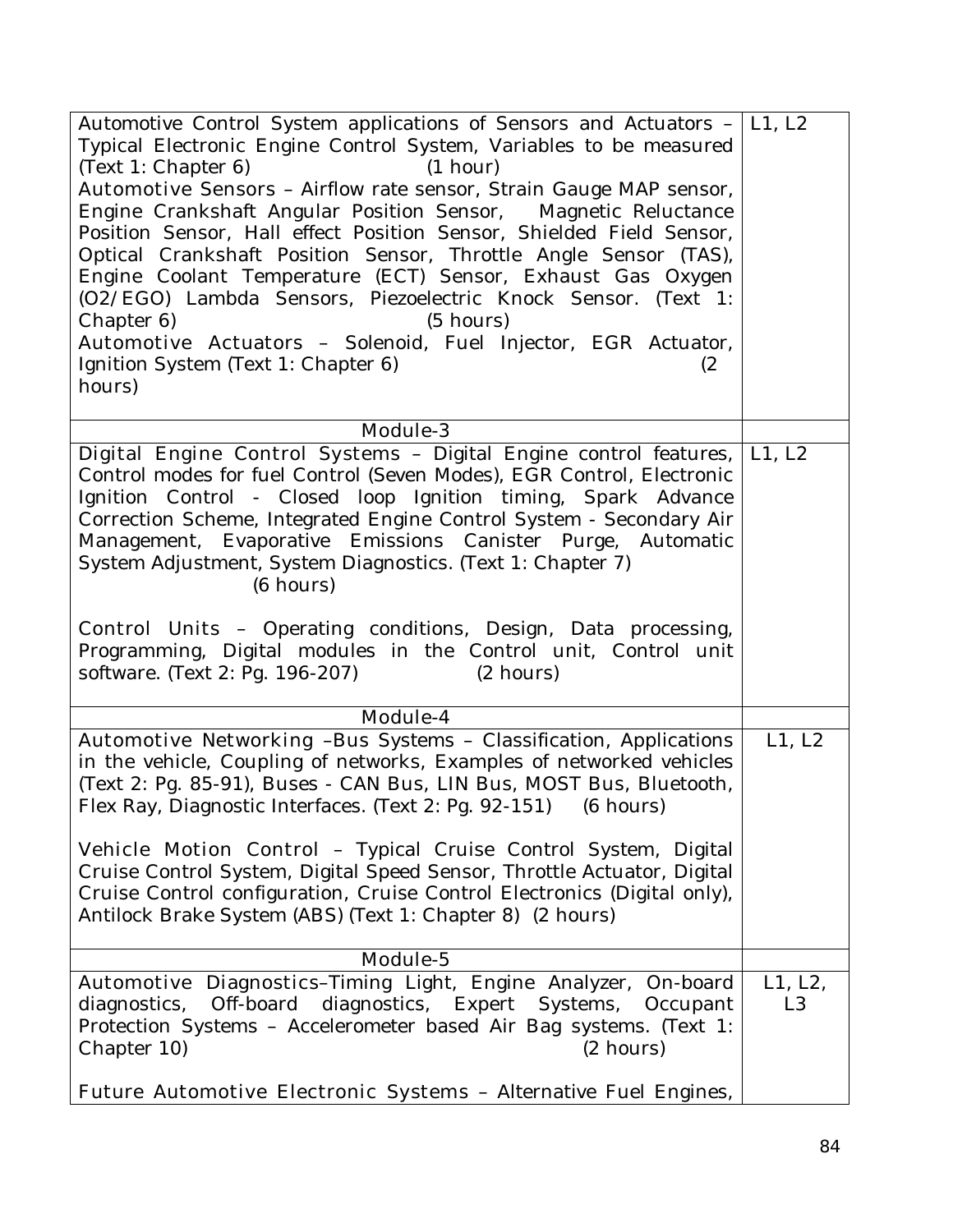Electric and Hybrid vehicles, Fuel cell powered cars, Collision Avoidance Radar warning Systems, Low tire pressure warning system, Heads Up display, Speech Synthesis, Navigation – Navigation Sensors - Radio Navigation, Signpost navigation, dead reckoning navigation, Voice Recognition Cell Phone dialing, Advanced Cruise Control, Stability Augmentation, Automatic driving Control (Text 1: Chapter 11) (6 hours)

**Course Outcomes:** At the end of the course, students will be able to:

- Acquire an overview of automotive components, subsystems, and basics of Electronic Engine Control in today's automotive industry.
- Use available automotive sensors and actuators while interfacing with microcontrollers / microprocessors during automotive system design.
- Understand the networking of various modules in automotive systems, communication protocols and diagnostics of the sub systems.
- Design and implement the electronics that attribute the reliability, safety, and smartness to the automobiles, providing add-on comforts and get fair idea on future Automotive Electronic Systems.

#### **Question paper pattern:**

- The question paper will have ten questions.
- Each full Question consisting of 16 marks
- There will be 2 full questions (with a maximum of three sub questions) from each module.
- Each full question will have sub questions covering all the topics under a module.
- The students will have to answer 5 full questions, selecting one full question from each module.

#### **Text Books:**

- 1. William B. Ribbens, "Understanding Automotive Electronics", 6th Edition, Elsevier Publishing.
- 2. Robert Bosch Gmbh (Ed.) Bosch Automotive Electrics and Automotive Electronics Systems and Components, Networking and Hybrid Drive, 5th edition, John Wiley& Sons Inc., 2007.

### **Object Oriented Programming Using C++**

### **B.E. V Semester (Open Elective)**

[As per Choice Based Credit System (CBCS)scheme]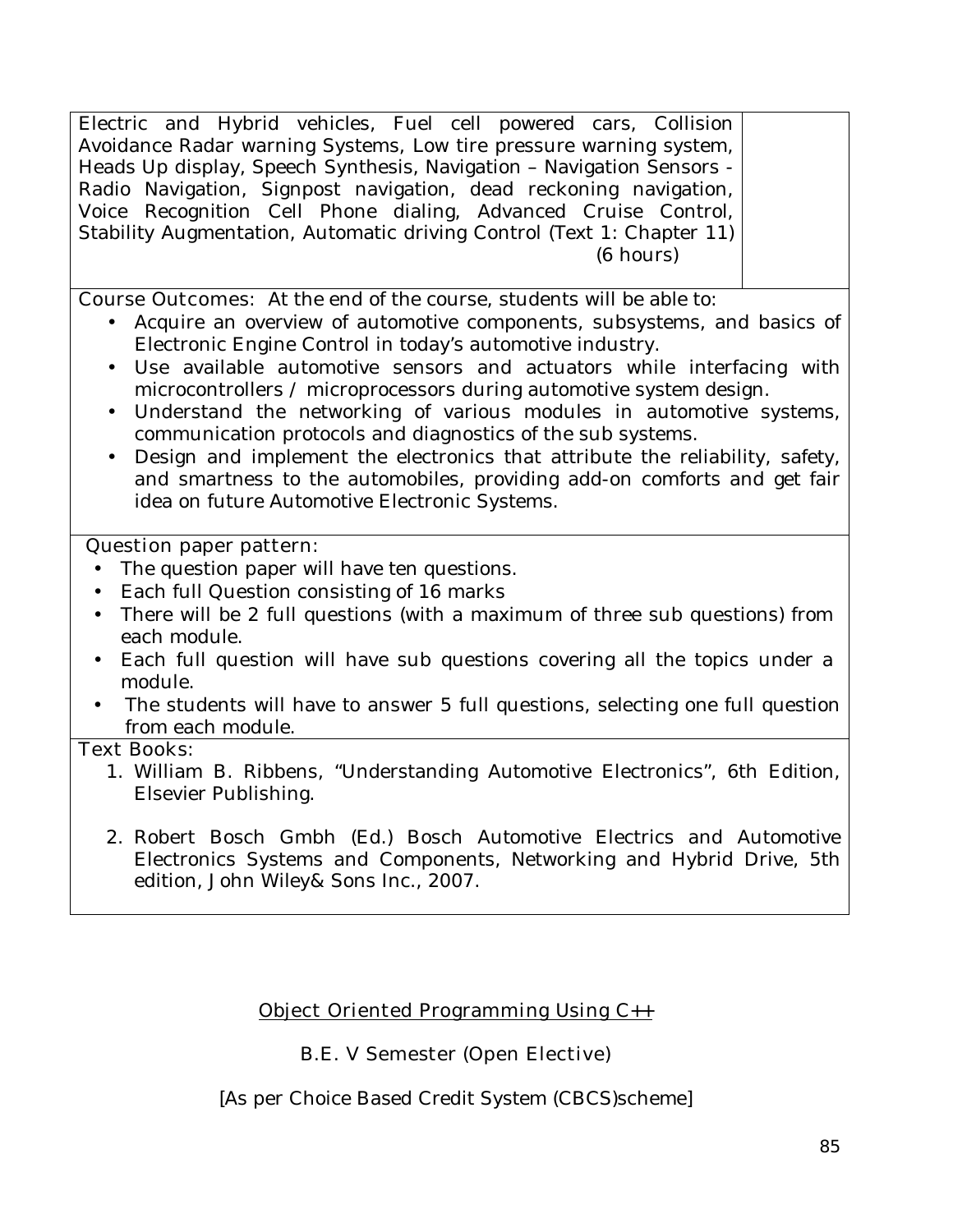| Subject Code    | 15EC562             | IA Marks   | 20 |
|-----------------|---------------------|------------|----|
| Number of       | 03                  | Exam Marks | 80 |
| Lecture         |                     |            |    |
| Hours/Week      |                     |            |    |
| Total Number of | 40 (08 Hrs/ Module) | Exam Hours | 03 |
| Lecture Hours   |                     |            |    |
| CREDITS - 03    |                     |            |    |

**Course objectives:** This course will enable students to:

- Define Encapsulation, Inheritance and Polymorphism.
- Solve the problem with object oriented approach.
- Analyze the problem statement and build object oriented system model.
- Describe the characters and behavior of the objects that comprise a system.
- Explain function overloading, operator overloading and virtual functions.
- Discuss the advantages of object oriented programming over procedure oriented programming.

| <b>Module -1</b>                                                     | <b>RBT</b>     |
|----------------------------------------------------------------------|----------------|
|                                                                      | <b>Level</b>   |
| Beginning with $C_{++}$ and its features:                            | L1, L2         |
| What is $C_{++}$ ?, Applications and structure of $C_{++}$ program,  |                |
| Different Data types, Variables, Different Operators, expressions,   |                |
| operator overloading and control structures in C++ (Topics from      |                |
| $Ch -2, 3$ of Text).                                                 |                |
| <b>Module -2</b>                                                     |                |
| <b>Functions, classes and Objects:</b>                               | L1, L2,        |
| Functions, Inline function, function overloading, friend and virtual | L <sub>3</sub> |
| functions, Specifying a class, $C_{++}$ program with a class, arrays |                |
| within a class, memory allocation to objects, array of objects,      |                |
| members, pointers to members and member functions (Selected          |                |
| Topics from Chap-4,5 of Text).                                       |                |
| <b>Module -3</b>                                                     |                |
| Constructors, Destructors and Operator overloading:                  | L1, L2,        |
| Constructors, Multiple constructors in a class, Copy constructor,    | L <sub>3</sub> |
| Dynamic constructor, Destructors, Defining operator overloading,     |                |
| Overloading Unary and binary operators, Manipulation of strings      |                |
| using operators (Selected topics from Chap-6, 7 of Text).            |                |
| Module -4                                                            |                |
| <b>Inheritance, Pointers, Virtual Functions, Polymorphism:</b>       | L1, L2,        |
| Derived Classes, Single, multilevel, multiple inheritance, Pointers  | L3             |
| to objects and derived classes, this pointer, Virtual and pure       |                |
| virtual functions (Selected topics from Chap-8,9 of Text).           |                |
| <b>Module -5</b>                                                     |                |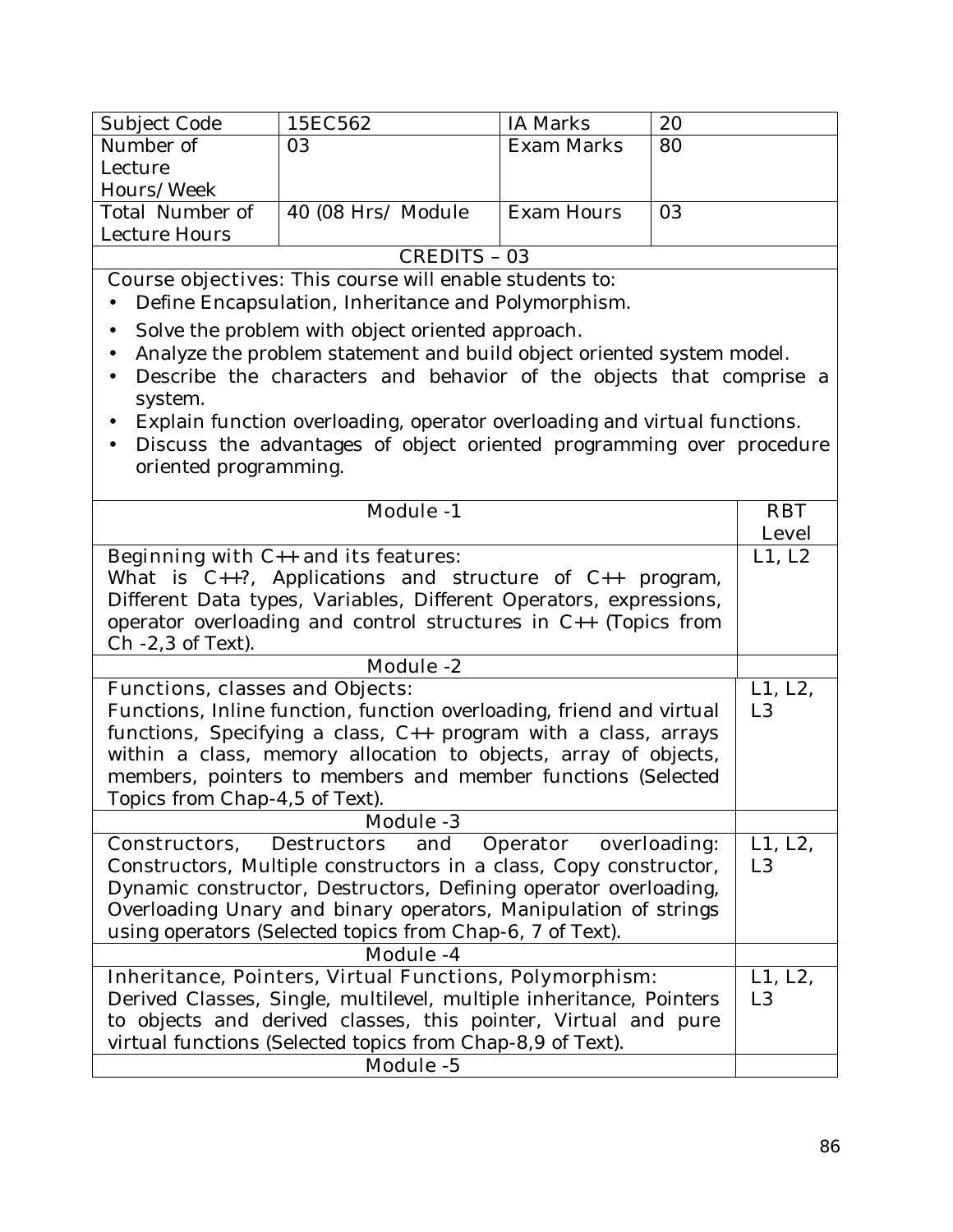| <b>Streams and Working with files:</b> C++ streams and stream<br>classes, formatted and unformatted I/O operations, Output with<br>manipulators, Classes for file stream operations, opening and | L1, L2,<br>L <sub>3</sub> |
|--------------------------------------------------------------------------------------------------------------------------------------------------------------------------------------------------|---------------------------|
| closing a file, EOF (Selected topics from Chap-10, 11 of Text).                                                                                                                                  |                           |
| <b>Course Outcomes:</b> At the end of the course, students will be able to:                                                                                                                      |                           |
| Explain the basics of Object Oriented Programming concepts.                                                                                                                                      |                           |
| Apply the object initialization and destroy concept using constructors<br>$\bullet$<br>and destructors.                                                                                          |                           |
| Apply the concept of polymorphism to implement compile time<br>$\bullet$<br>polymorphism in programs by using overloading methods and operators.                                                 |                           |
| • Use the concept of inheritance to reduce the length of code and evaluate<br>the usefulness.                                                                                                    |                           |
| Apply the concept of run time polymorphism by using virtual functions,<br>$\bullet$<br>overriding functions and abstract class in programs.                                                      |                           |
| Use I/O operations and file streams in programs.<br>$\bullet$                                                                                                                                    |                           |
| <b>Question paper pattern:</b>                                                                                                                                                                   |                           |
| The question paper will have ten questions.                                                                                                                                                      |                           |
| Each full Question consisting of 16 marks                                                                                                                                                        |                           |
| There will be 2 full questions (with a maximum of Three sub questions)<br>$\bullet$<br>from each module.                                                                                         |                           |
| Each full question will have sub questions covering all the topics under a<br>$\bullet$<br>module.                                                                                               |                           |
| The students will have to answer 5 full questions, selecting one full<br>question from each module.                                                                                              |                           |
| <b>Text Book:</b>                                                                                                                                                                                |                           |
| Object Oriented Programming with C++, E.Balaguruswamy, TMH, 6th<br><b>Edition</b> , 2013.                                                                                                        |                           |
| <b>Reference Book:</b>                                                                                                                                                                           |                           |
| Object Oriented Programming using C++, Robert Lafore, Galgotia<br>publication 2010.                                                                                                              |                           |
|                                                                                                                                                                                                  |                           |

### **8051 MICROCONTROLLER**

#### **B.E., V Semester (Open Elective)**

[As per Choice Based Credit System (CBCS) scheme]

| Subject Code      | 15EC563 | IA Marks   | 20 |
|-------------------|---------|------------|----|
| Number of Lecture | 03      | Exam Marks | 80 |
| Hours/Week        |         |            |    |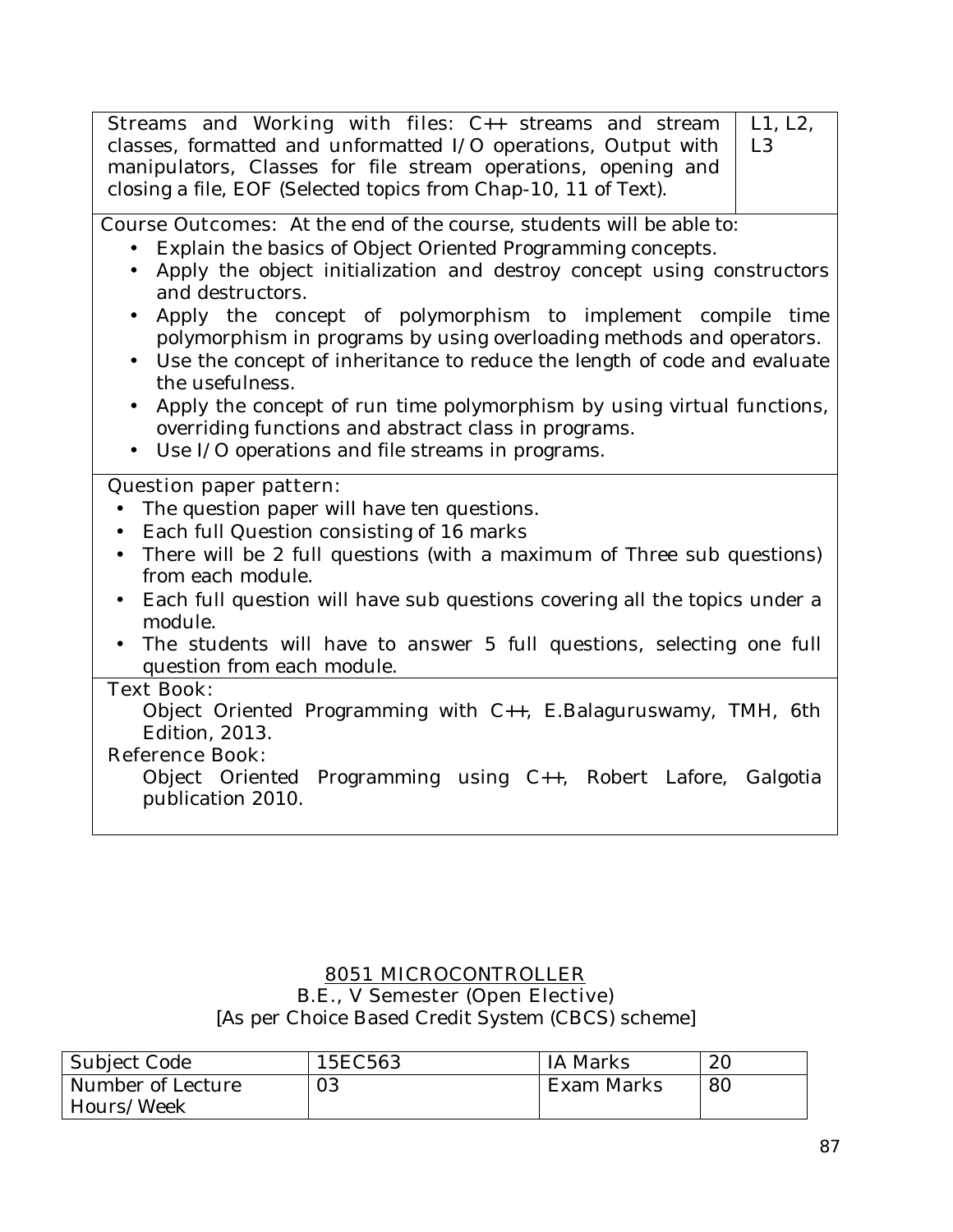| <b>Total Number of Lecture</b>                                                                                                                                                                                                                                                                                                                                                                                                                                               | $\vert$ 40 (08 Hrs/ Module)                                                                                                                  | <b>Exam Hours</b> | 03                         |
|------------------------------------------------------------------------------------------------------------------------------------------------------------------------------------------------------------------------------------------------------------------------------------------------------------------------------------------------------------------------------------------------------------------------------------------------------------------------------|----------------------------------------------------------------------------------------------------------------------------------------------|-------------------|----------------------------|
| Hours                                                                                                                                                                                                                                                                                                                                                                                                                                                                        |                                                                                                                                              |                   |                            |
|                                                                                                                                                                                                                                                                                                                                                                                                                                                                              | <b>CREDITS - 03</b>                                                                                                                          |                   |                            |
|                                                                                                                                                                                                                                                                                                                                                                                                                                                                              | <b>Course objectives:</b> This course will enable students to:                                                                               |                   |                            |
| and embedded microcontrollers.                                                                                                                                                                                                                                                                                                                                                                                                                                               | Understand the difference between a Microprocessor and a Microcontroller                                                                     |                   |                            |
| $\bullet$                                                                                                                                                                                                                                                                                                                                                                                                                                                                    | Familiarize the basic architecture of 8051 microcontroller.                                                                                  |                   |                            |
| $\bullet$                                                                                                                                                                                                                                                                                                                                                                                                                                                                    | Program 8051 microprocessor using Assembly Level Language and C.                                                                             |                   |                            |
| $\bullet$<br>$\bullet$<br>port of 8051.                                                                                                                                                                                                                                                                                                                                                                                                                                      | Understand the interrupt system of 8051 and the use of interrupts.<br>Understand the operation and use of inbuilt Timers/Counters and Serial |                   |                            |
|                                                                                                                                                                                                                                                                                                                                                                                                                                                                              | Interface 8051 to external memory and I/O devices using its I/O ports.                                                                       |                   |                            |
|                                                                                                                                                                                                                                                                                                                                                                                                                                                                              | <b>Module -1</b>                                                                                                                             |                   | <b>RBT</b><br><b>Level</b> |
| <b>8051 Microcontroller:</b>                                                                                                                                                                                                                                                                                                                                                                                                                                                 |                                                                                                                                              |                   | L1, L2                     |
| Microprocessor Vs Microcontroller, Embedded Systems, Embedded<br>Microcontrollers, 8051 Architecture- Registers, Pin diagram, I/O<br>ports functions, Internal Memory organization. External Memory<br>(ROM & RAM) interfacing.                                                                                                                                                                                                                                              |                                                                                                                                              |                   |                            |
|                                                                                                                                                                                                                                                                                                                                                                                                                                                                              | <b>Module -2</b>                                                                                                                             |                   |                            |
| 8051 Instruction Set: Addressing Modes, Data Transfer<br>instructions, Arithmetic instructions, Logical instructions, Branch<br>instructions, Bit manipulation instructions. Simple Assembly<br>language program examples (without loops) to use<br>instructions.                                                                                                                                                                                                            |                                                                                                                                              | these             | L1, L2                     |
|                                                                                                                                                                                                                                                                                                                                                                                                                                                                              | <b>Module -3</b>                                                                                                                             |                   |                            |
| 8051 Stack, I/O Port Interfacing and Programming: 8051 Stack,<br>Stack and Subroutine instructions. Assembly language program<br>examples on subroutine and involving loops - Delay subroutine,<br>Factorial of an 8 bit number (result maximum 8 bit), Block move<br>without overlap, Addition of N 8 bit numbers, Picking<br>smallest/largest of N 8 bit numbers.<br>Interfacing simple switch and LED to I/O ports to switch on/off<br>LED with respect to switch status. |                                                                                                                                              |                   | L1, L2,<br>L <sub>3</sub>  |
|                                                                                                                                                                                                                                                                                                                                                                                                                                                                              | <b>Module -4</b>                                                                                                                             |                   |                            |
| 8051 Timers and Serial Port: 8051 Timers and Counters -<br>Operation and Assembly language programming to generate a pulse<br>using Mode-1 and a square wave using Mode-2 on a port pin.<br>8051 Serial Communication- Basics of Serial Data Communication,<br>RS-232 standard, 9 pin RS232 signals, Simple Serial Port<br>programming in Assembly and C to transmit a message and to                                                                                        |                                                                                                                                              |                   | L1, L2,<br>L <sub>3</sub>  |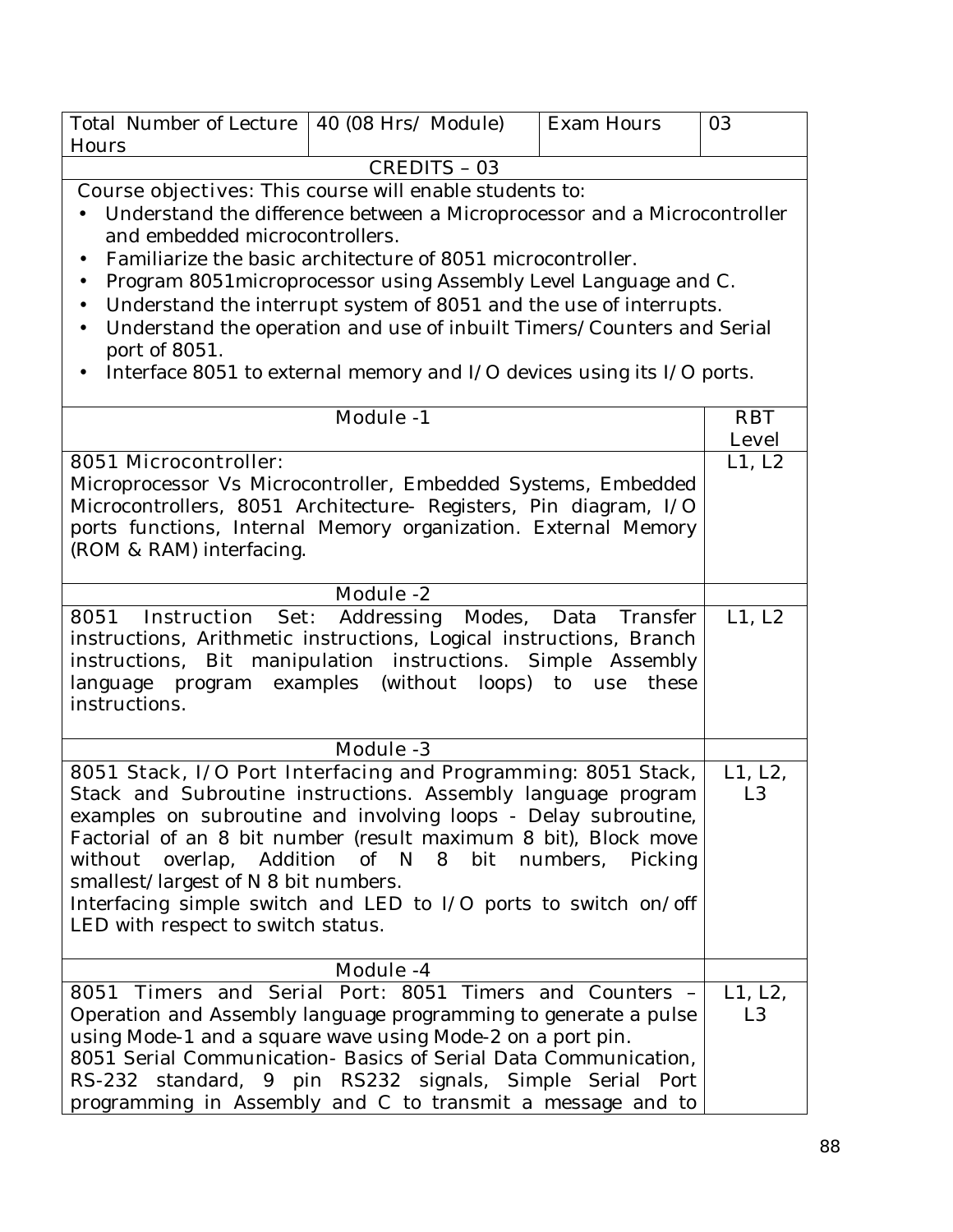| receive data serially.                                            |                |
|-------------------------------------------------------------------|----------------|
|                                                                   |                |
| Module -5                                                         |                |
| 8051 Interrupts and Interfacing Applications: 8051 Interrupts.    | L1, L2,        |
| 8051 Assembly language programming to generate an external        | L <sub>3</sub> |
| interrupt using a switch, 8051 C programming to generate a square |                |
| waveform on a port pin using a Timer interrupt.                   |                |
| Interfacing 8051 to ADC-0804, LCD and Stepper motor and their     |                |
| 8051 Assembly language interfacing programming.                   |                |
| <b>Evaluation of Internal Assessment Marks:</b>                   |                |

It is suggested that at least a few simple programs to be executed by students using a simulation software or an 8051 microcontroller kit for better understanding of the course. This activity can be considered for the evaluation of 5 marks out of 20 Internal assessment marks, reserved for the other activities.

**Course outcomes:** At the end of the course, students will be able to:

- Explain the difference between Microprocessors & Microcontrollers, Architecture of 8051 Microcontroller, Interfacing of 8051 to external memory and Instruction set of 8051.
- Write 8051 Assembly level programs using 8051 instruction set.
- Explain the Interrupt system, operation of Timers/Counters and Serial port of 8051.
- Write 8051 Assembly language program to generate timings and waveforms using 8051 timers, to send & receive serial data using 8051 serial port and to generate an external interrupt using a switch.
- Write 8051 C programs to generate square wave on 8051 I/O port pin using interrupt and to send & receive serial data using 8051 serial port.
- Interface simple switches, simple LEDs, ADC 0804, LCD and Stepper Motor to 8051 using 8051 I/O ports.

### **Question paper pattern:**

- The question paper will have ten questions.
- Each full Question consisting of 16 marks
- There will be 2 full questions (with a maximum of Three sub questions) from each module.
- Each full question will have sub questions covering all the topics under a module.
- The students will have to answer 5 full questions, selecting one full question from each module.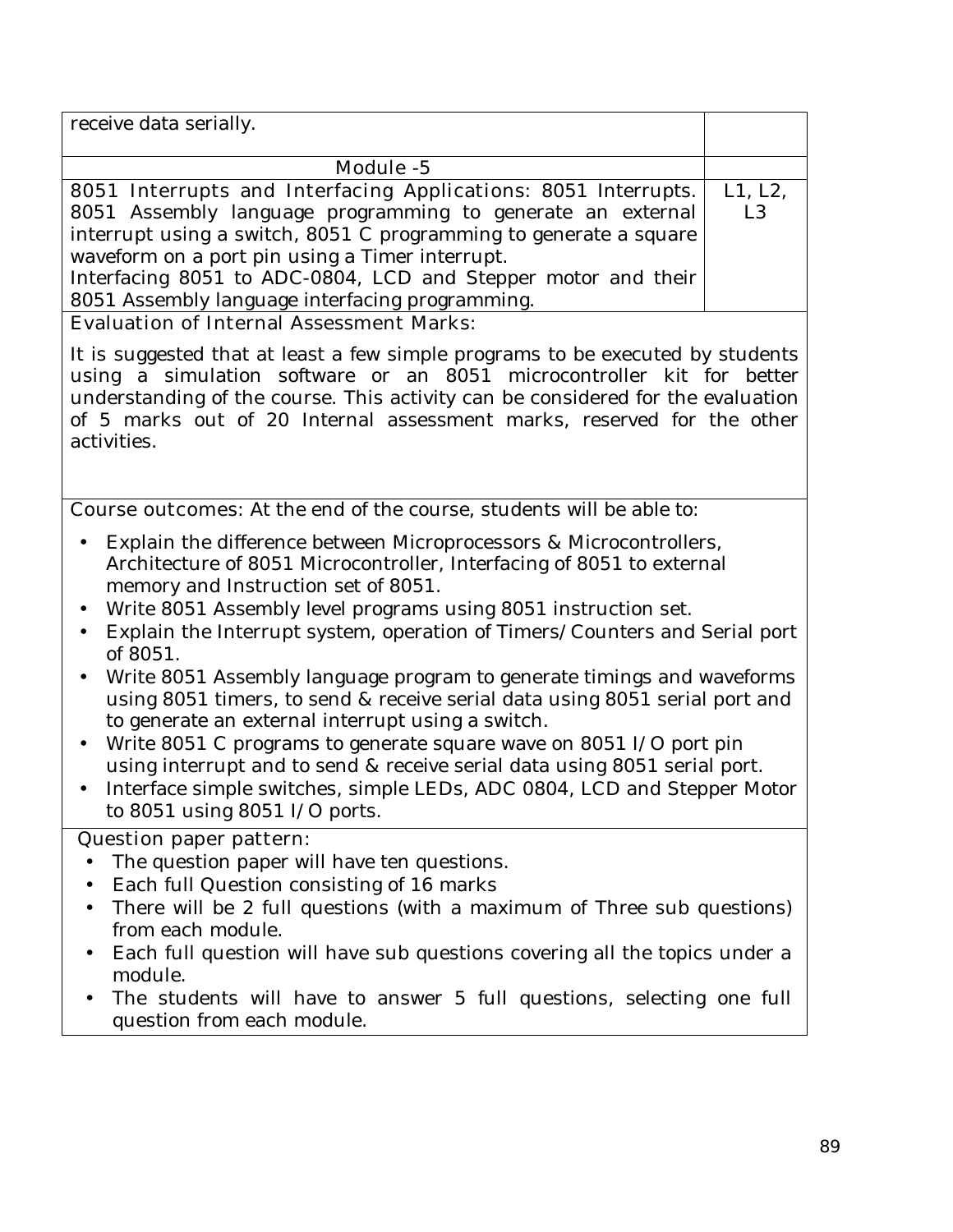### **TEXT BOOKS:**

- **1. "The 8051 Microcontroller and Embedded Systems using assembly and C",** Muhammad Ali Mazidi and Janice Gillespie Mazidi and Rollin D. McKinlay; PHI, 2006 / Pearson, 2006.
- **2. "The 8051 Microcontroller",** Kenneth J. Ayala, 3rd Edition, Thomson/Cengage Learning.

#### **REFERENCE BOOKS:**

- 1. **"The 8051 Microcontroller Based Embedded Systems",** Manish K Patel, McGraw Hill, 2014, ISBN: 978-93-329-0125-4.
- **2. "Microcontrollers: Architecture, Programming, Interfacing and System Design",** Raj Kamal, Pearson Education, 2005.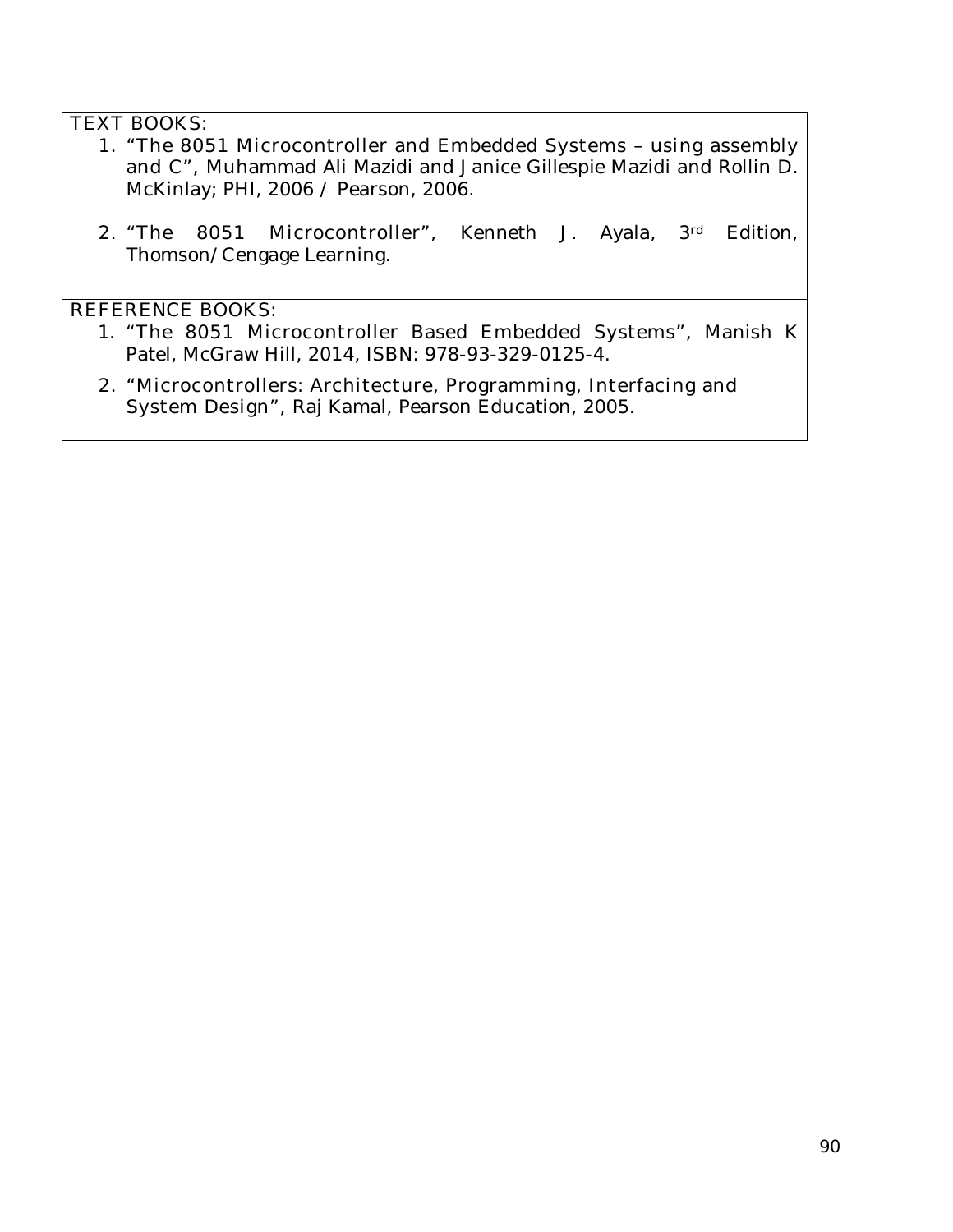# **B.E TC SIXTH SEMESTER SYLLABUS**

# **DIGITAL COMMUNICATION**

#### **B.E., VI Semester, Electronics & Communication Engineering/ Telecommunication Engineering**

[As per Choice Based Credit System (CBCS) scheme]

| Subject Code      | 15EC61                                              | IA Marks   | 20 |
|-------------------|-----------------------------------------------------|------------|----|
| Number of Lecture | $\Omega$                                            | Exam Marks | 80 |
| Hours/Week        |                                                     |            |    |
|                   | Total Number of   50 (10 Hours/Module)   Exam Hours |            | 03 |
| Lecture Hours     |                                                     |            |    |
| CREDITS - 04      |                                                     |            |    |

**Course Objectives:** The objectives of the course is to enable students to:

- Understand the mathematical representation of signal, symbol, noise and channels.
- Apply the concept of signal conversion to symbols and signal processing to symbols in transmitter and receiver functional blocks.
- Compute performance issues and parameters for symbol processing and recovery in ideal and corrupted channel conditions.
- Compute performance parameters and mitigate for these parameters in corrupted and distorted channel conditions.

| <b>Module-1</b>                                                                                                                                                                                                                                                                                                   | <b>RBT</b>     |  |
|-------------------------------------------------------------------------------------------------------------------------------------------------------------------------------------------------------------------------------------------------------------------------------------------------------------------|----------------|--|
|                                                                                                                                                                                                                                                                                                                   | <b>Level</b>   |  |
| Bandpass Signal to Equivalent Lowpass: Hilbert Transform, Pre-<br>envelopes, Complex envelopes, Canonical representation of bandpass<br>signals, Complex low pass representation of bandpass systems, Complex<br>representation of band pass signals and systems (Text 1: 2.8, 2.9, 2.10,<br>$2.11, 2.12, 2.13$ . | L1, L2,<br>L3  |  |
| <b>Line codes:</b> Unipolar, Polar, Bipolar (AMI) and Manchester code and their<br>power spectral densities (Text 1: Ch 6.10).                                                                                                                                                                                    |                |  |
| Overview of HDB3, B3ZS, B6ZS (Ref. 1: 7.2)                                                                                                                                                                                                                                                                        |                |  |
| Module-2                                                                                                                                                                                                                                                                                                          |                |  |
| Signaling over AWGN Channels- Introduction, Geometric representation of                                                                                                                                                                                                                                           | L1, L2,        |  |
| signals, Gram-Schmidt Orthogonalization procedure, Conversion of the<br>continuous AWGN channel into a vector channel, Optimum receivers using<br>coherent detection: ML Decoding, Correlation receiver, matched filter<br>receiver (Text 1: 7.1, 7.2, 7.3, 7.4).                                                 | L <sub>3</sub> |  |
| <b>Module-3</b>                                                                                                                                                                                                                                                                                                   |                |  |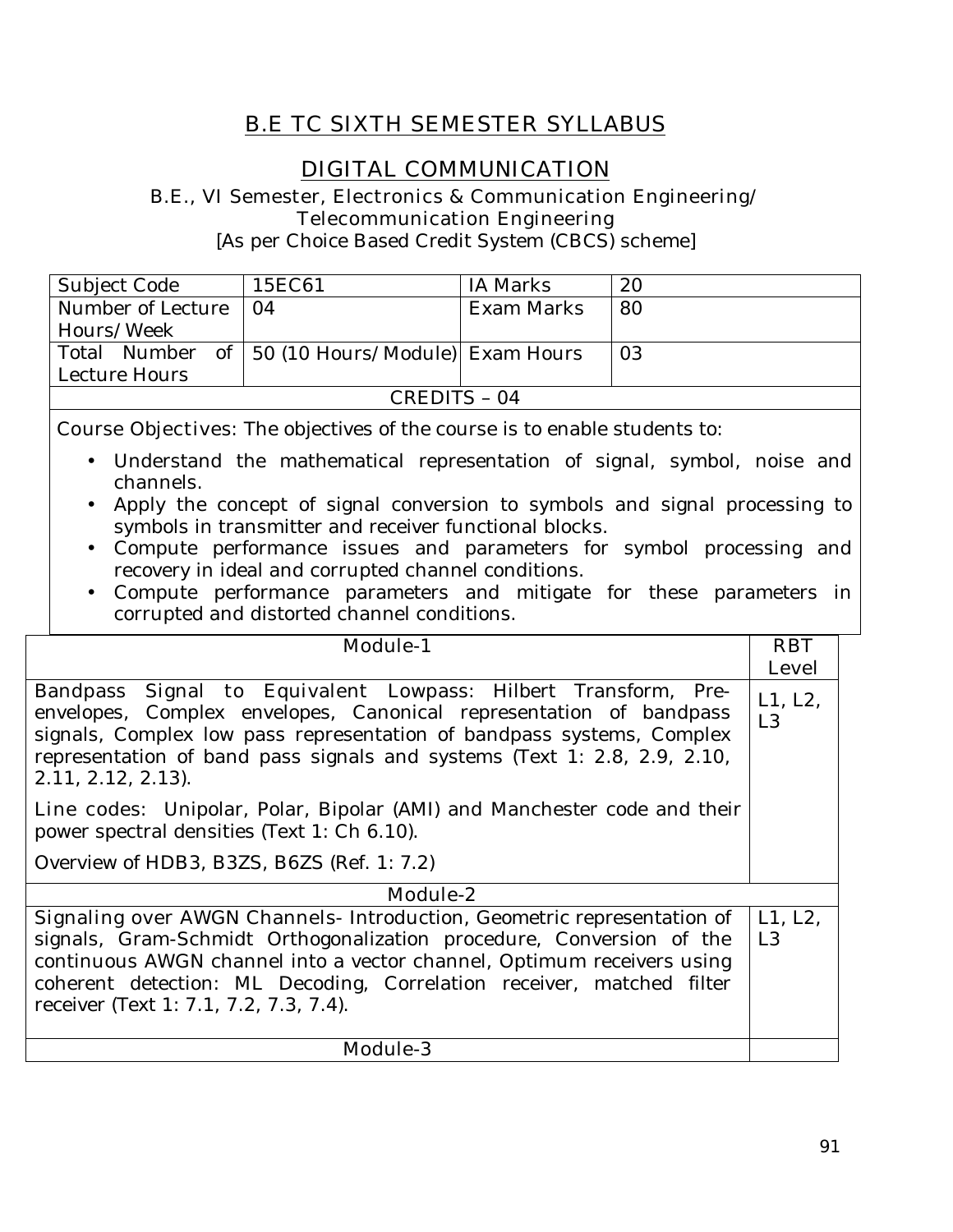| Digital Modulation Techniques: Phase shift Keying techniques using<br>coherent detection: generation, detection and error probabilities of BPSK<br>and QPSK, M-ary PSK, M-ary QAM (Relevant topics in Text 1 of 7.6, 7.7).                                                                                                                                                                                                                                                                                                                                                                                  |                           |
|-------------------------------------------------------------------------------------------------------------------------------------------------------------------------------------------------------------------------------------------------------------------------------------------------------------------------------------------------------------------------------------------------------------------------------------------------------------------------------------------------------------------------------------------------------------------------------------------------------------|---------------------------|
| Frequency shift keying techniques using Coherent detection: BFSK<br>generation, detection and error probability (Relevant topics in Text 1 of 7.8).                                                                                                                                                                                                                                                                                                                                                                                                                                                         |                           |
| Non coherent orthogonal modulation techniques: BFSK, DPSK Symbol<br>representation, Block diagrams treatment of Transmitter and Receiver,<br>Probability of error (without derivation of probability of error equation) (Text<br>$1: 7.11, 7.12, 7.13$ .                                                                                                                                                                                                                                                                                                                                                    |                           |
| Module-4                                                                                                                                                                                                                                                                                                                                                                                                                                                                                                                                                                                                    |                           |
| <b>Communication through Band Limited Channels: Digital Transmission</b><br>through Band limited channels: Digital PAM Transmission through Band<br>limited Channels, Signal design for Band limited Channels: Design of band<br>limited signals for zero ISI-The Nyquist Criterion (statement only), Design of<br>band limited signals with controlled ISI-Partial Response signals,<br>Probability of error for detection of Digital PAM: Probability of error for<br>detection of Digital PAM with Zero ISI, Symbol-by-Symbol detection of data<br>with controlled ISI (Text 2: 9.1, 9.2, 9.3.1, 9.3.2). | L1, L2,<br>L <sub>3</sub> |
| Channel Equalization: Linear Equalizers (ZFE, MMSE), Adaptive Equalizers<br>(Text 2: $9.4.2$ ).                                                                                                                                                                                                                                                                                                                                                                                                                                                                                                             |                           |
| Module-5                                                                                                                                                                                                                                                                                                                                                                                                                                                                                                                                                                                                    |                           |
| Principles of Spread Spectrum: Spread Spectrum Communication<br>Systems: Model of a Spread Spectrum Digital Communication System,<br>Direct Sequence Spread Spectrum Systems, Effect of De-spreading on a<br>narrowband Interference, Probability of error (statement only), Some<br>applications of DS Spread Spectrum Signals, Generation of PN Sequences,<br>Frequency Hopped Spread Spectrum, CDMA based on IS-95 (Text 2: 11.3.1,<br>11.3.2, 11.3.3, 11.3.4, 11.3.5, 11.4.2).                                                                                                                          | L1, L2,<br>L <sub>3</sub> |
| <b>Course Outcomes:</b> At the end of the course, the students will be able to:                                                                                                                                                                                                                                                                                                                                                                                                                                                                                                                             |                           |
| Associate and apply the concepts of Bandpass sampling to well specified signals<br>and channels.<br>Analyze and compute performance parameters and transfer rates for low pas<br>and bandpass symbol under ideal and corrupted non band limited channels.<br>Test and validate symbol processing and performance parameters at the receiver<br>under ideal and corrupted bandlimited channels.<br>Demonstrate by simulation and emulation that bandnass signals subjected to                                                                                                                                |                           |

• Demonstrate by simulation and emulation that bandpass signals subjected to corrupted and distorted symbols in a bandlimited channel, can be demodulated and estimated at receiver to meet specified performance criteria.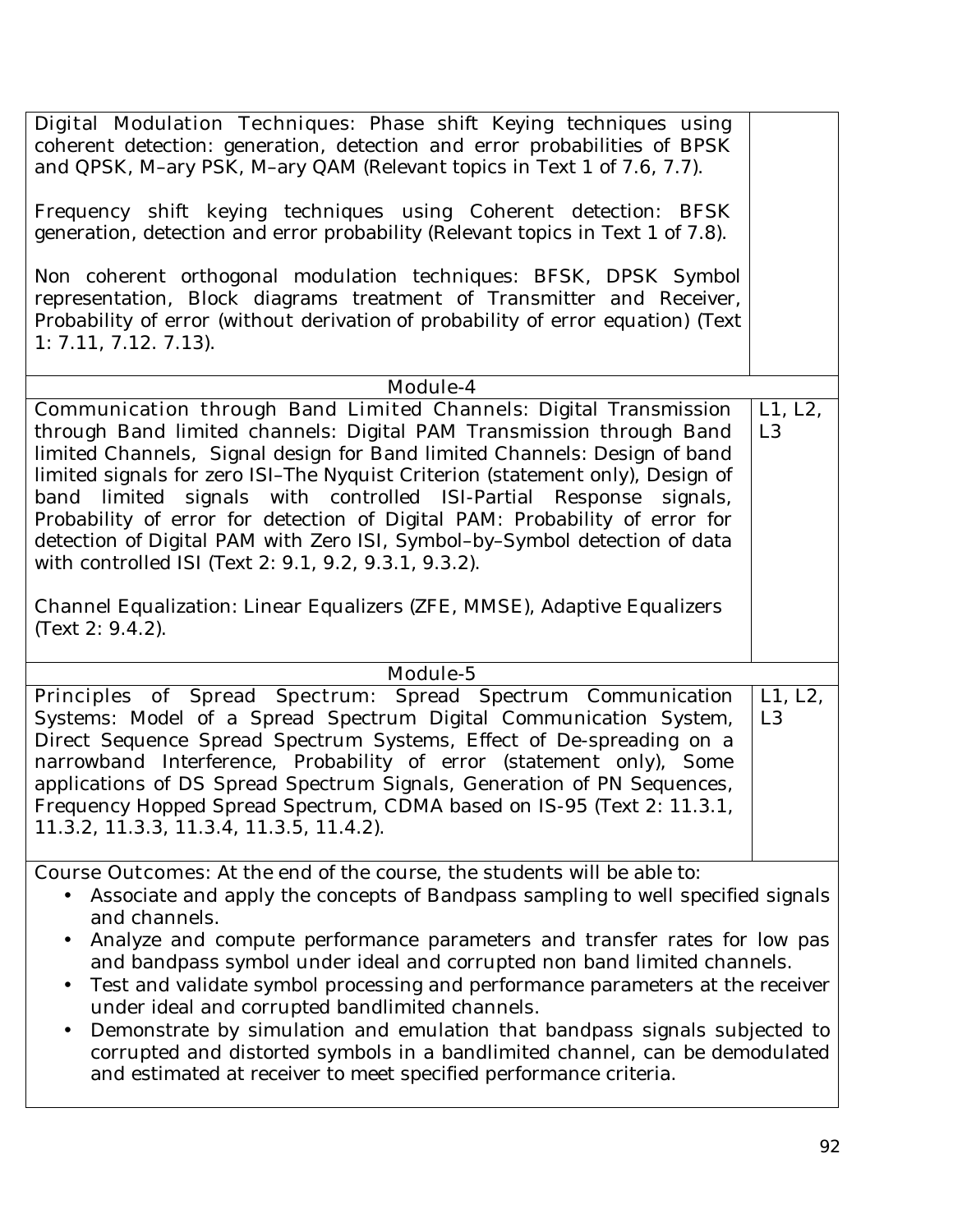#### **Question paper pattern:**

- The question paper will have ten questions
- Each full question consists of 16 marks**.**
- There will be 2 full questions (with a maximum of Three sub questions) from each module.
- Each full question will have sub questions covering all the topics under a module
- The students will have to answer 5 full questions, selecting one full question from each module

#### **Text Books:**

- 1. Simon Haykin, "Digital Communication Systems", John Wiley & sons, First Edition, 2014, ISBN 978-0-471-64735-5.
- 2. John G Proakis and Masoud Salehi, "Fundamentals of Communication Systems", 2014 Edition, Pearson Education, ISBN 978-8-131-70573-5.

#### **Reference Books:**

- 1. B.P.Lathi and Zhi Ding, "Modern Digital and Analog communication Systems", Oxford University Press, 4th Edition, 2010, ISBN: 978-0-198-07380-2.
- 2. Ian A Glover and Peter M Grant, "Digital Communications", Pearson Education, Third Edition, 2010, ISBN 978-0-273-71830-7.
- 3. John G Proakis and Masoud Salehi, "Communication Systems Engineering", 2nd Edition, Pearson Education, ISBN 978-93-325-5513-6.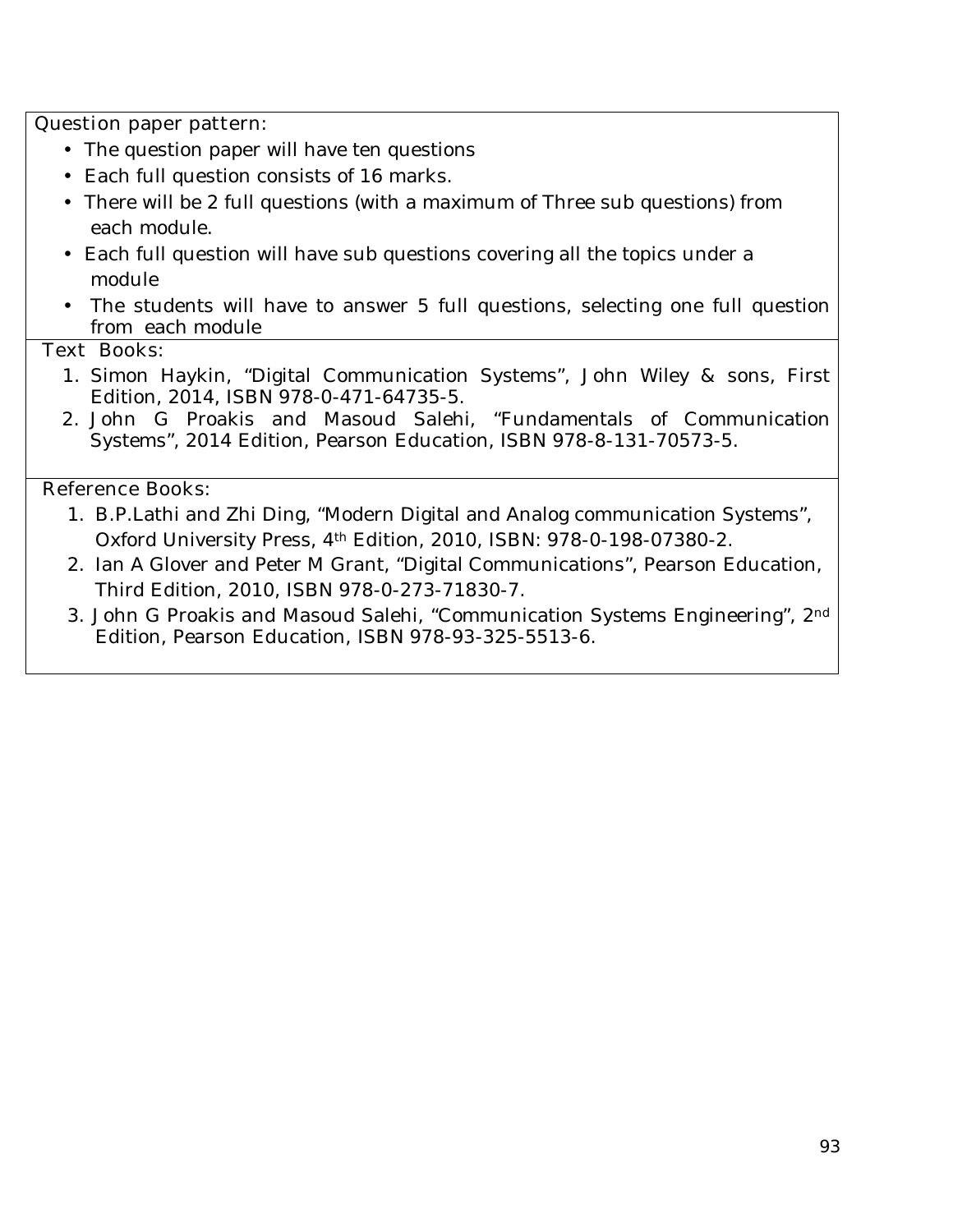# **ARM MICROCONTROLLER & EMBEDDED SYSTEMS**

#### **B.E., VI Semester, Electronics & Communication Engineering/ Telecommunication Engineering**

[As per Choice Based Credit System (CBCS) scheme]

#### **ARM MICROCONTROLLER & EMBEDDED SYSTEMS**

**B.E., VI Semester, Electronics & Communication Engineering/ Telecommunication Engineering [As per Choice Based Credit System (CBCS) Scheme]** 

| <b>Course Code</b>        | <b>15EC62</b>           | <b>IA Marks</b>   | 20 |
|---------------------------|-------------------------|-------------------|----|
| <b>Number of Lecture</b>  | 04                      | <b>Exam Marks</b> | 80 |
| Hours/Week                |                         |                   |    |
| <b>Total Number of</b>    | $50(10$ Hours / Module) | <b>Exam Hours</b> | 03 |
| <b>Lecture Hours</b>      |                         |                   |    |
| <u>arrina</u><br><u>а</u> |                         |                   |    |

#### **CREDITS – 04**

**Course objectives:** This course will enable students to:

- Understand the architectural features and instruction set of 32 bit microcontroller ARM Cortex M3.
- Program ARM Cortex M3 using the various instructions and C language for different applications.
- Understand the basic hardware components and their selection method based on the characteristics and attributes of an embedded system.
- Develop the hardware software co-design and firmware design approaches.
- Explain the need of real time operating system for embedded system applications.

#### **Module-1**

**ARM-32 bit Microcontroller:** Thumb-2 technology and applications of ARM, Architecture of ARM Cortex M3, Various Units in the architecture, Debugging support, General Purpose Registers, Special Registers, exceptions, interrupts, stack operation, reset sequence (Text 1: Ch 1, 2, 3) **L1, L2** 

#### **Module-2**

**ARM Cortex M3 Instruction Sets and Programming:** Assembly basics, Instruction list and description, Useful instructions, Memory mapping, Bit-band operations and CMSIS, Assembly and C language Programming (Text 1: Ch-4, Ch-5, Ch-10 (10.1, 10.2, 10.3, 10.5 only) **L1, L2, L3**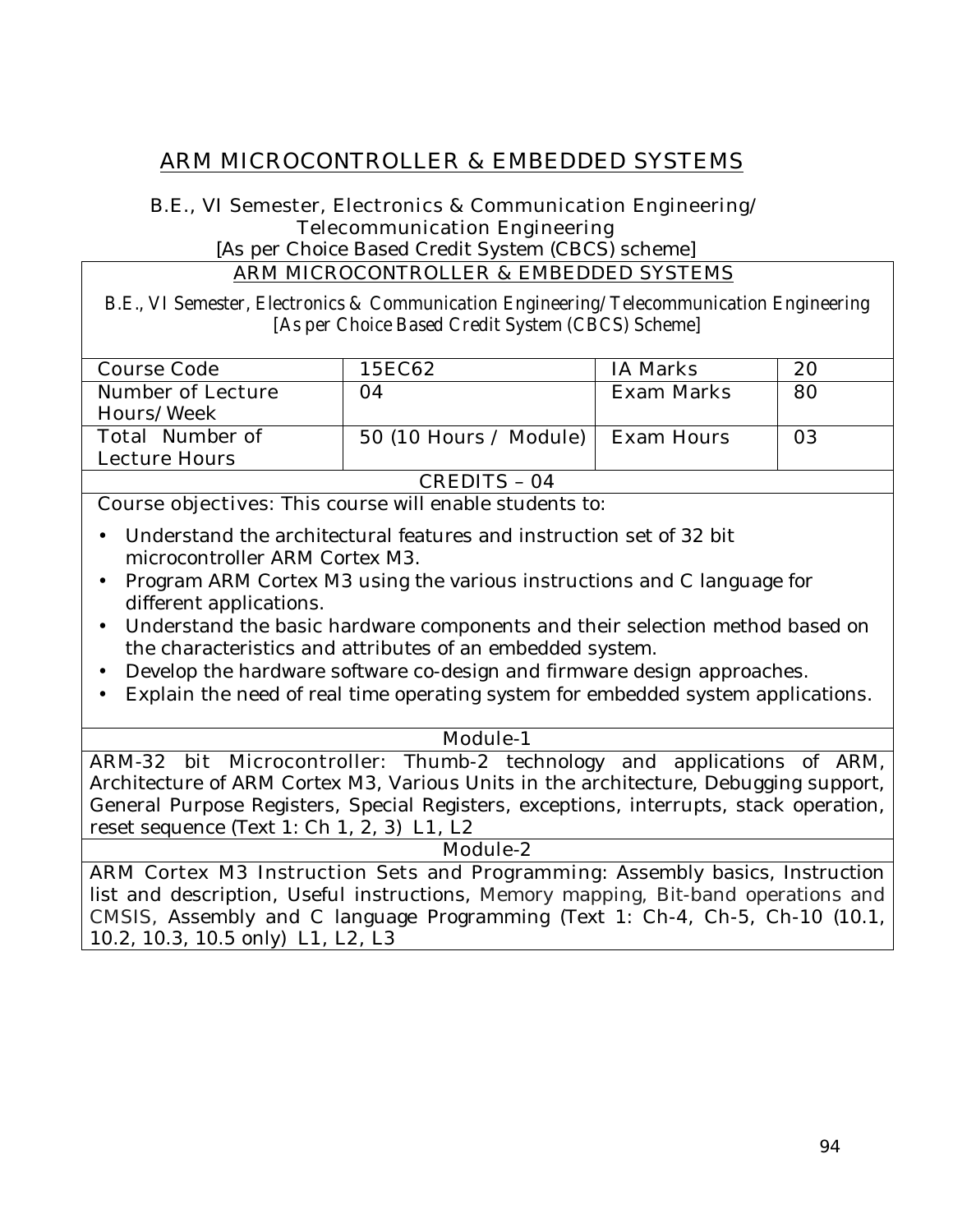#### **Module-3**

**Embedded System Components:** Embedded Vs General computing system, Classification of Embedded systems, Major applications and purpose of ES. Core of an Embedded System including all types of processor/controller, Memory, Sensors, Actuators, LED, 7 segment LED display, Optocoupler, Relay, Piezo buzzer, Push button switch, Communication Interface (onboard and external types), Embedded firmware, Other system components.

(Text 2: All the Topics from Ch-1 and Ch-2, excluding 2.3.3.4 (stepper motor), 2.3.3.8 (keyboard) and 2.3.3.9 (PPI) sections). **L1, L2, L3** 

**Module-4**

**Embedded System Design Concepts:** Characteristics and Quality Attributes of Embedded Systems, Operational and non-operational quality attributes, Embedded Systems-Application and Domain specific, Hardware Software Co-Design and Program Modelling (excluding UML), Embedded firmware design and development (excluding C language).

(Text 2: Ch-3, Ch-4, Ch-7 (Sections 7.1, 7.2 only), Ch-9 (Sections 9.1, 9.2, 9.3.1, 9.3.2 only) **L1, L2, L3** 

#### **Module-5**

**RTOS and IDE for Embedded System Design:** Operating System basics, Types of operating systems, Task, process and threads (Only POSIX Threads with an example program), Thread preemption, Preemptive Task scheduling techniques, Task Communication, Task synchronization issues – Racing and Deadlock, Concept of Binary and counting semaphores (Mutex example without any program), How to choose an RTOS, Integration and testing of Embedded hardware and firmware, Embedded system Development Environment – Block diagram (excluding Keil), Disassembler/decompiler, simulator, emulator and debugging techniques (Text 2: Ch-10 (Sections 10.1, 10.2, 10.3, 10.5.2 , 10.7, 10.8.1.1, 10.8.1.2, 10.8.2.2, 10.10 only), Ch 12, Ch-13 (a block diagram before 13.1, 13.3, 13.4, 13.5, 13.6 only) **L1, L2, L3** 

**Course outcomes:** After studying this course, students will be able to:

- Describe the architectural features and instructions of 32 bit microcontroller ARM Cortex M3.
- Apply the knowledge gained for Programming ARM Cortex M3 for different applications.
- Understand the basic hardware components and their selection method based on the characteristics and attributes of an embedded system.
- Develop the hardware /software co-design and firmware design approaches.
- Explain the need of real time operating system for embedded system applications.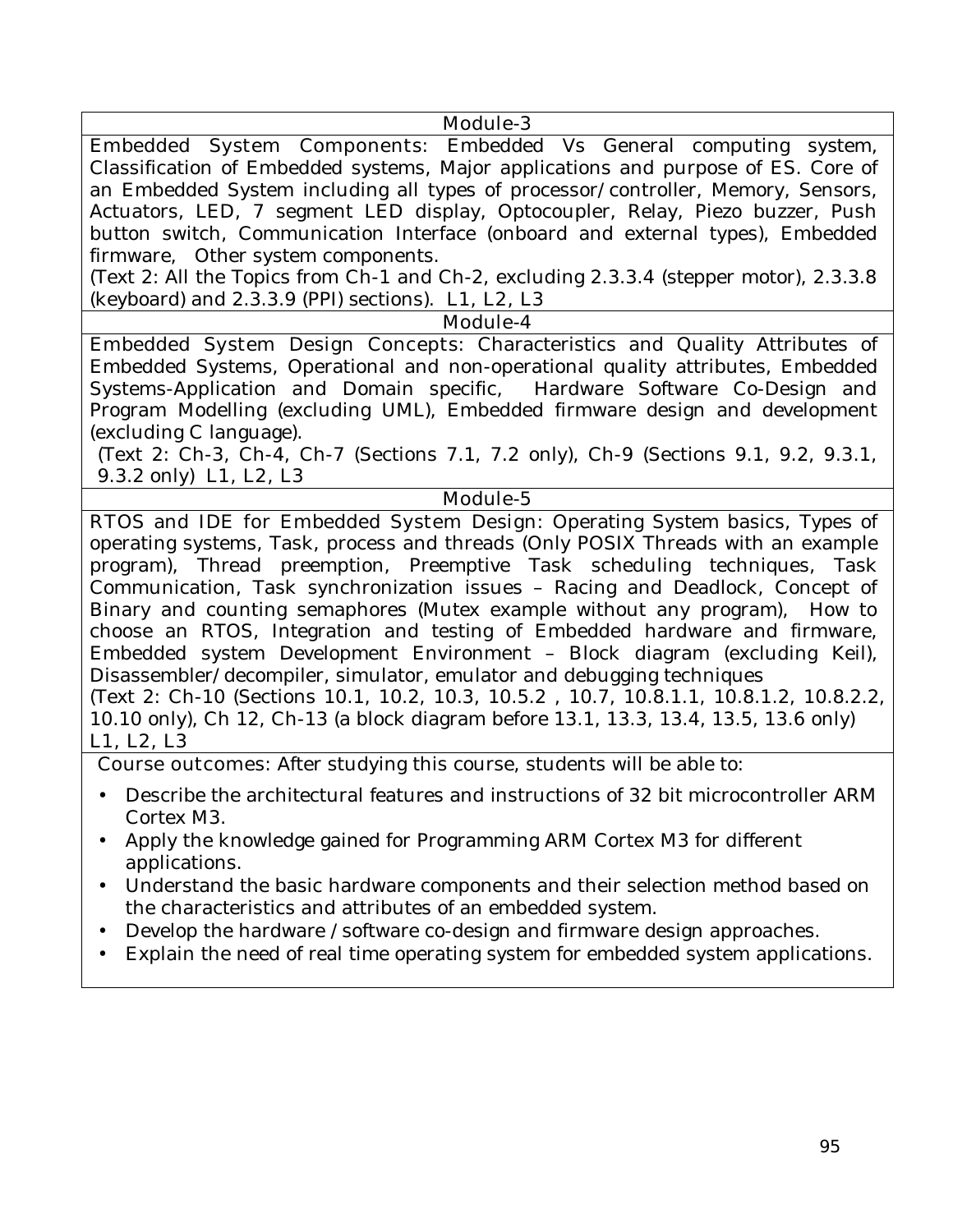### **Text Books:**

- 1. Joseph Yiu, "The Definitive Guide to the ARM Cortex-M3", 2nd Edition, Newnes, (Elsevier), 2010.
- 2. Shibu K V, "Introduction to Embedded Systems", Tata McGraw Hill Education Private Limited, 2<sup>nd</sup> Edition.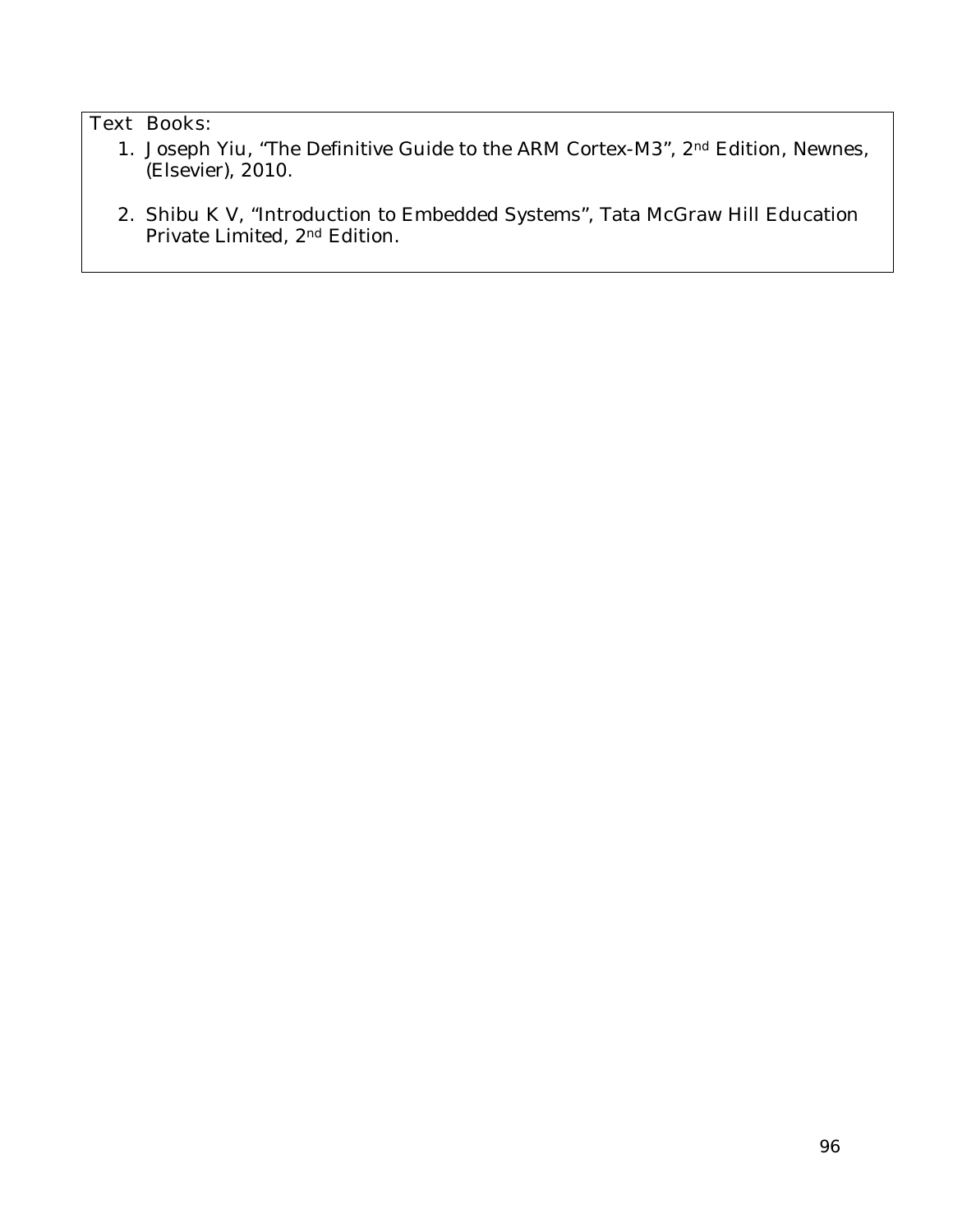### **MICROWAVE THEORY AND ANTENNAS B.E., VI Semester, Telecommunication Engineering [As per Choice Based Credit System (CBCS)]**

| <b>Course Code</b>       | <b>15TE63</b>                         | <b>IA Marks</b>   | 20 |
|--------------------------|---------------------------------------|-------------------|----|
| <b>Number of Lecture</b> | 4                                     | <b>Exam Marks</b> | 80 |
| <b>Hours/Week</b>        |                                       |                   |    |
| <b>Total Number of</b>   |                                       |                   | 03 |
| <b>Lecture Hours</b>     | 50 (10 Hours per Module)   Exam Hours |                   |    |
| <b>CREDITS - 04</b>      |                                       |                   |    |

**Course Objectives:** This course will enable the Students to:

- Know the Principle of operation of Microwave Tubes.
- Understand the Concept of S-Parameters and various Microwave passive components.
- Understand the Basic Parameters as applied to Antennas
- Analyze Antennas and Arrays of Antennas.

# **Microwave Tubes:**

Introduction, Reflex Klystron oscillator, Mechanism of oscillations, modes of oscillations, Mode curve (Qualitative Analysis only). (Text-1: 9.1, 9.2.2)

**Module -1**

**Microwave Transmission Lines:** Transmission line equations and solutions, Reflection Coefficient and Transmission Coefficient, Standing wave and Standing wave ratio, Smith chart, Single stub matching. (Text-2: 3.1, 3.2, 3.3, 3.5, 3.6, Except Double stub matching). **L1, L2, L3** 

### **Module -2**

**Microwave Network theory:** Symmetrical Z and Y-Parameters, for reciprocal Networks, S matrix representation of multi-port Networks. (Text-1: 6.1, 6.2, 6.3)

**Microwave Passive Devices:** Coaxial connectors and adapters, Attenuators, Phase shifters, Waveguide Tees, Magic tees, Circulators (Four port) and isolators (Faraday rotation Isolator). **(**Text-1: 6.4.2, 6.4.14, 6.4.15, 6.4.16, Except Applications of Magic TEE, 6.4.17)

**Directional coupler,** Two - hole Directional coupler, S- Matrix of a Directional Coupler. (Text-2: 4.5, 4.5.1, 4.5.2). **L1, L2, L3, L4** 

#### **Module -3**

**Strip Lines:** Introduction, Micro Strip lines, Parallel strip lines, Coplanar strip lines, Shielded strip Lines. (Text-2: Chapter 11)

**Antenna Basics**: Introduction, Basic Antenna Parameters, Patterns, Beam Area, Radiation Intensity, Beam Efficiency, Directivity and Gain, Antenna Apertures, Effective Height, Bandwidth, Radio Communication Link, Antenna Field Zones & Polarization. (Text-3: 2.1- 2.11, 2.13, 2.15). **L1, L2, L3** 

| <b>Module -4</b> |  |
|------------------|--|
|------------------|--|

**Point Sources and Arrays**: Introduction, Point Sources, Power Patterns, Power Theorem, Radiation Intensity, Field Patterns, Phase Patterns, Arrays of Two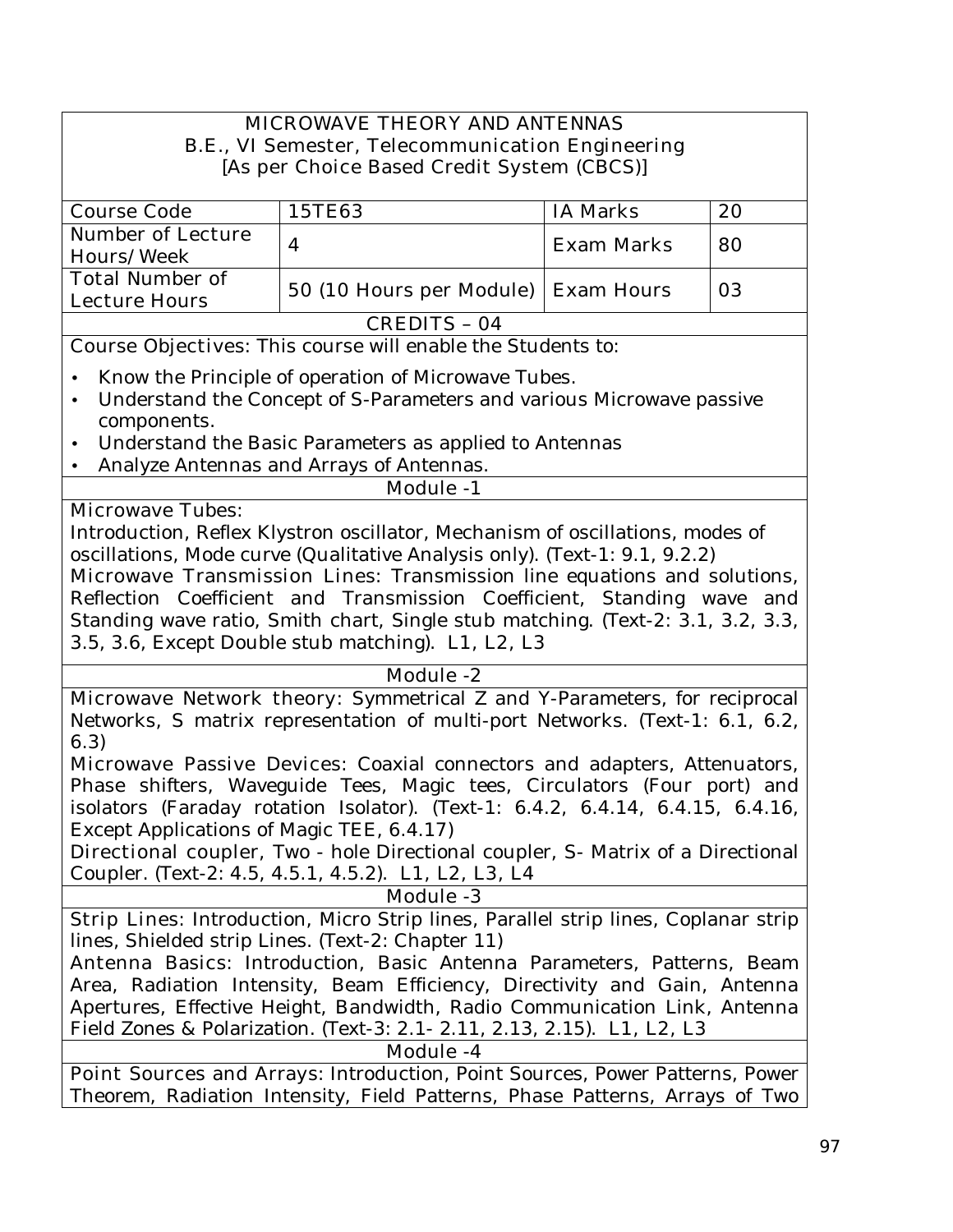Isotropic Point Sources, Pattern Multiplication, Linear Arrays of n Isotropic Point Sources of equal Amplitude and Spacing.(Text-3:, 5.1 – 5.10, 5.13) **Electric Dipoles:** Introduction, Short Electric Dipole, Fields of a Short Dipole (General and Far Field Analyses), Radiation Resistance of a Short Dipole, Thin Linear Antenna (Field Analyses), Radiation Resistances of Lambda/2 Antenna. (Text-3: 6.1-6.6). **L1, L2, L3, L4** 

#### **Module -5**

**Loop and Horn Antenna:** Introduction, Small loop, Comparison of Far fields of Small Loop and Short Dipole, The Loop Antenna General Case, Far field Patterns of Circular Loop Antenna with Uniform Current, Radiation Resistance of Loops, Directivity of Circular Loop Antennas with Uniform Current, Horn antennas Rectangular Horn Antennas. (Text-3: 7.1-7.8, 7.19, 7.20)

**Antenna Types:** Helical Antenna, Helical Geometry, Practical Design Considerations of Helical Antenna, Yagi-Uda array, Parabola General Properties , Log Periodic Antenna. (Text-3: 8.3, 8.5, 8.8, 9.5, 11.7) . **L1, L2, L3.** 

**Course Outcomes:** At the end of the course, the students will be able to:

- Describe the characteristic features of Microwave Tubes.
- Represent the Multiport Network in terms of S-Parameters and analyze their properties.
- Understand the design concept of Strip lines and Micro strips.
- Explain the basic parameters of Antennas
- Analyze the features of Antennas & Antenna Arrays.
- Recommend suitable Antennas for various applications.

### **Text Books:**

- 1. **Microwave Engineering**  Annapurna Das, Sisir K Das TMH Publication, 2nd , 2010
- 2. **Microwave Devices and circuits** Liao / Pearson Education
- 3. **Antennas and Wave Propagation, John D. Krauss, Ronald J Marhefka**  and Ahmad S Khan, 4<sup>th</sup> Special Indian Edition, McGraw- Hill Education Pvt. Ltd., 2010**.**

#### **Reference Books :**

- 1. **Microwave Engineering**  David M Pozar, John Wiley India Pvt. Ltd., 3rdEdn, 2008
- 2. **Microwave Engineering**  Sushrut Das, Oxford Higher Education, 2ndEdn, 2015
- 3. **Antennas and Wave Propagation**  Harish and Sachidananda: Oxford University Press, 2007.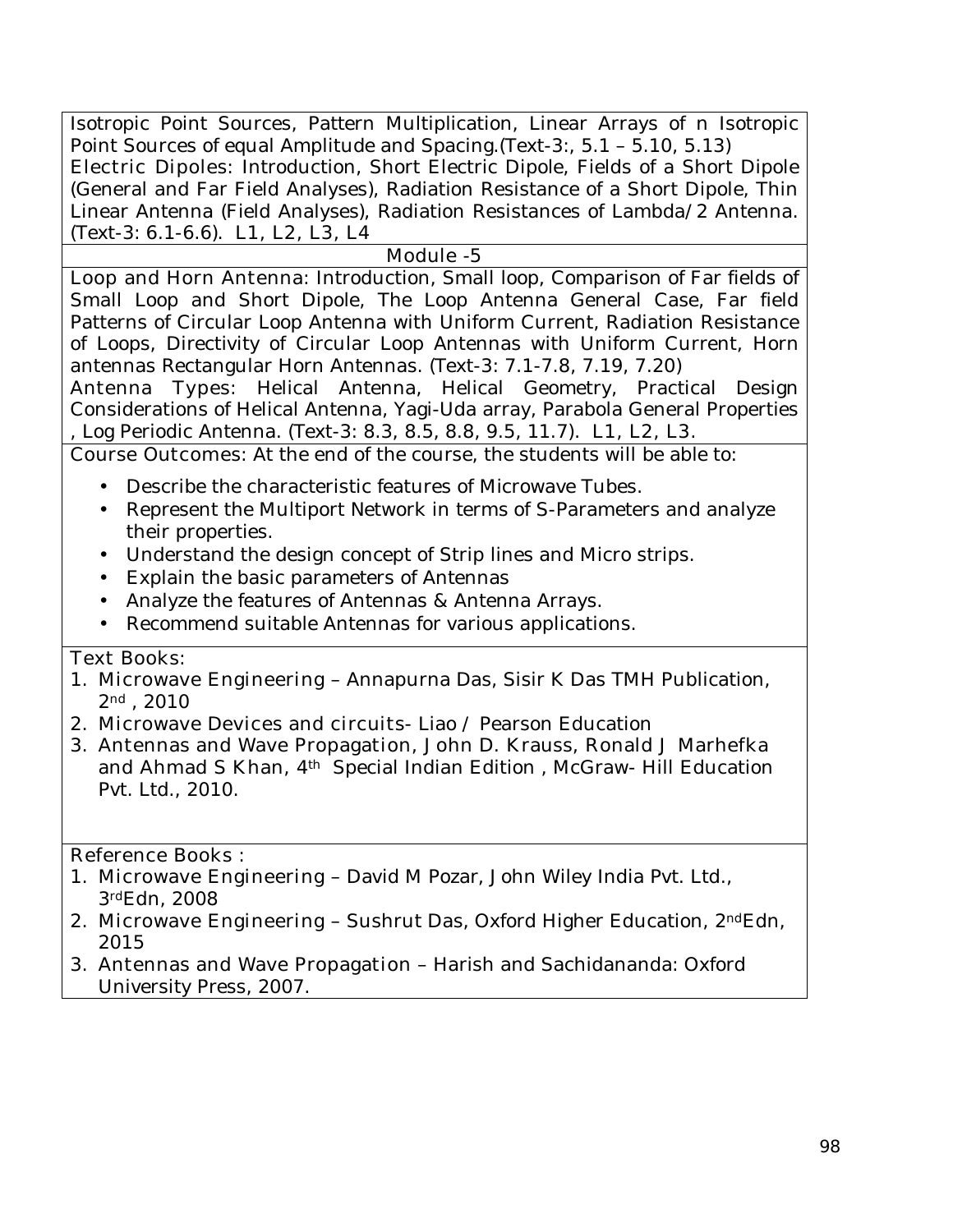### **COMPUTER COMMUNICATION NETWORKS**

# **B.E., VI Semester, Electronics & Communication Engineering /**

**Telecommunication Engineering** 

[As per Choice Based Credit System (CBCS) scheme]

#### **COMPUTER COMMUNICATION NETWORKS**

**B.E., VI Semester, Electronics & Communication Engineering / Telecommunication Engineering [As per Choice Based Credit System (CBCS) Scheme]** 

| 15EC64                  | <b>IA Marks</b>   | 20 |
|-------------------------|-------------------|----|
| 04                      | <b>Exam Marks</b> | 80 |
|                         |                   |    |
| $50(10$ Hours / Module) | <b>Exam Hours</b> | 03 |
|                         |                   |    |
|                         |                   |    |

**CREDITS – 04**

**Course Objectives:** This course will enable students to:

- Understand the layering architecture of OSI reference model and TCP/IP protocol suite.
- Understand the protocols associated with each layer.
- Learn the different networking architectures and their representations.
- Learn the various routing techniques and the transport layer services.

#### **Module-1**

**Introduction:** Data Communications: Components, Representations, Data Flow, Networks: Physical Structures, Network Types: LAN, WAN, Switching, Internet.

**Network Models:** Protocol Layering: Scenarios, Principles, Logical Connections, TCP/IP Protocol Suite: Layered Architecture, Layers in TCP/IP suite, Description of layers, Encapsulation and Decapsulation, Addressing, Multiplexing and Demultiplexing, The OSI Model: OSI Versus TCP/IP.

**Data-Link Layer:** Introduction: Nodes and Links, Services, Categories' of link, Sublayers, Link Layer addressing: Types of addresses, ARP. Data Link Control (DLC) services: Framing, Flow and Error Control, Data Link Layer Protocols: Simple Protocol, Stop and Wait protocol, Piggybacking. **L1, L2** 

**Module-2**

**Media Access Control:** Random Access: ALOHA, CSMA, CSMA/CD, CSMA/CA. Controlled Access: Reservation, Polling, Token Passing.

**Wired LANs: Ethernet:** Ethernet Protocol: IEEE802, Ethernet Evolution, Standard Ethernet: Characteristics, Addressing, Access Method, Efficiency, Implementation, Fast Ethernet: Access Method, Physical Layer, Gigabit Ethernet: MAC Sublayer, Physical Layer, 10 Gigabit Ethernet. **L1, L2** 

**Module-3**

Wireless LANs: Introduction: Architectural Comparison, Characteristics, IEEE 802.11: Architecture, MAC Sublayer, Addressing Mechanism, Physical Layer, Bluetooth: Architecture, Layers.

**Connecting Devices:** Hubs, Switches, **Virtual LANs:** Membership, Configuration, Communication between Switches and Routers, Advantages.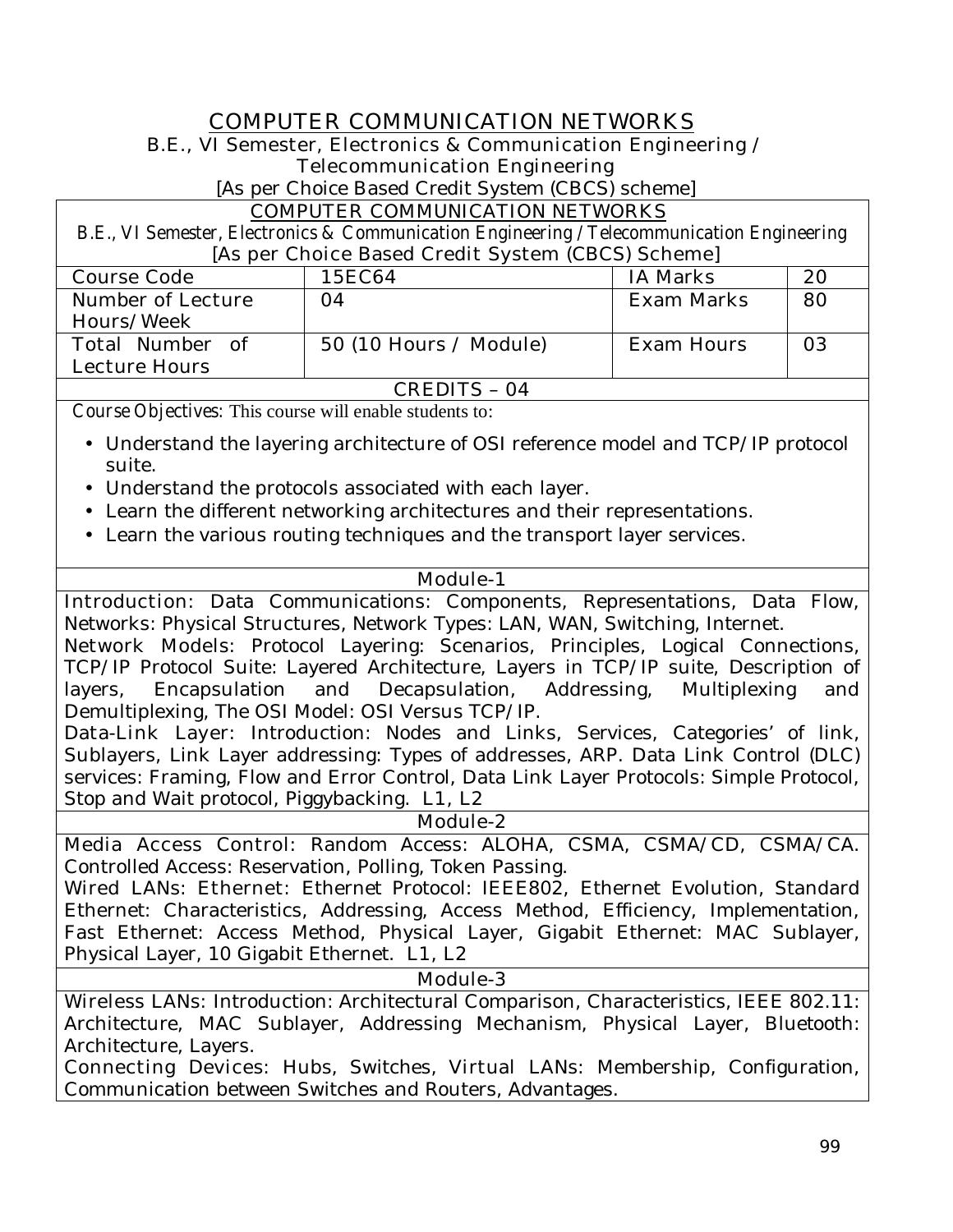**Network Layer:** Introduction, Network Layer services: Packetizing, Routing and Forwarding, Other services, Packet Switching: Datagram Approach, Virtual Circuit Approach, IPV4 Addresses: Address Space, Classful Addressing, Classless Addressing, DHCP, Network Address Resolution, Forwarding of IP Packets: Based on destination Address and Label. **L1, L2** 

#### **Module-4**

**Network Layer Protocols:** Internet Protocol (IP): Datagram Format, Fragmentation, Options, Security of IPv4 Datagrams, ICMPv4: Messages, Debugging Tools, Mobile IP: Addressing, Agents, Three Phases, Inefficiency in Mobile IP.

**Unicast Routing:** Introduction, Routing Algorithms: Distance Vector Routing, Link State Routing, Path vector routing, Unicast Routing Protocol: Internet Structure, Routing Information Protocol, Open Shortest Path First, Border Gateway Protocol Version 4. **L1, L2, L3** 

#### **Module-5**

**Transport Layer:** Introduction: Transport Layer Services, Connectionless and Connection oriented Protocols, Transport Layer Protocols: Simple protocol, Stop and wait protocol, Go-Back-N Protocol, Selective repeat protocol, User Datagram Protocol: User Datagram, UDP Services, UDP Applications, Transmission Control Protocol: TCP Services, TCP Features, Segment, Connection, State Transition diagram, Windows in TCP, Flow control, Error control, TCP congestion control. **L1, L2** 

**Course Outcomes:** At the end of the course, the students will be able to:

- Identify the protocols and services of Data link layer.
- Identify the protocols and functions associated with the transport layer services.
- Describe the layering architecture of computer networks and distinguish between the OSI reference model and TCP/IP protocol suite.
- Distinguish the basic network configurations and standards associated with each network.
- Construct a network model and determine the routing of packets using different routing algorithms.

#### **Text Book:**

Data Communications and Networking , Forouzan, 5th Edition, McGraw Hill, 2016 ISBN: 1-25-906475-3

#### **Reference Books:**

- 1. Computer Networks, James J Kurose, Keith W Ross, Pearson Education, 2013, ISBN: 0-273-76896-4
- 2. Introduction to Data Communication and Networking, Wayarles Tomasi, Pearson Education, 2007, ISBN:0130138282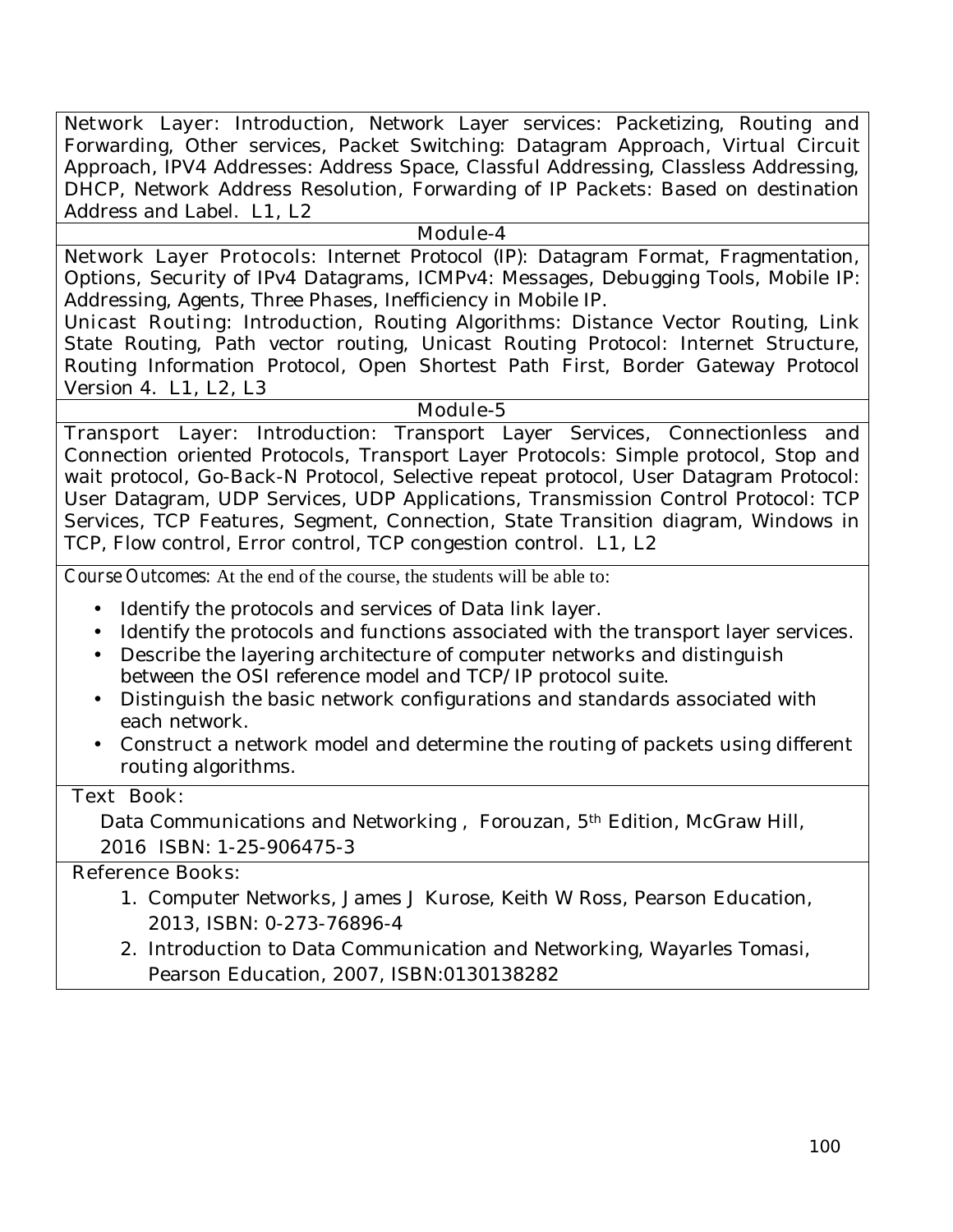#### **CELLULAR MOBILE COMMUNICATIONS B.E., VI Semester, Electronics & Communication Engineering/ Telecommunication Engineering**

### [As per Choice Based Credit System (CBCS) scheme]

| Subject Code      | 15EC651                                            | <b>IA Marks</b> | 20 |
|-------------------|----------------------------------------------------|-----------------|----|
| Number of Lecture | -03                                                | Exam Marks      | 80 |
| Hours/Week        |                                                    |                 |    |
|                   | Total Number of   40 (8 Hours / Module) Exam Hours |                 | 03 |
| Lecture Hours     |                                                    |                 |    |
| CREDITS - 03      |                                                    |                 |    |

**Course Objectives:** This course enables students to

- Understand the application of multi user access in a cellular communication scenario.
- Understand the propagation mechanisms in an urban mobile communications using statistical and empirical models.
- Understand system architecture, call processing protocols and services of GSM, GPRS and EDGE.
- Understand system architecture, call processing protocols and

| <b>Module-1</b>                                                                | <b>RBT</b><br><b>Level</b> |  |
|--------------------------------------------------------------------------------|----------------------------|--|
| <b>Cellular Concept:</b> Frequency Reuse, Channel Assignment Strategies,       | L1, L2                     |  |
| Interference and System Capacity, Power Control for Reducing Interference,     |                            |  |
| Trunking and Grade of Service, Improving Capacity in Cellular Systems.         |                            |  |
| Mobile Radio Propagation: Large Scale path Loss- Free Space Model, Three       |                            |  |
| basic propagation mechanisms, Practical Link Budget Design using Path Loss     |                            |  |
| Models, Outdoor Propagation Models - Okumura, Hata, PCS Extension to           |                            |  |
| Hata Model (explanations only) (Text 1).                                       |                            |  |
| <b>Module-2</b>                                                                |                            |  |
| <b>Mobile Radio Propagation: Small-Scale Fading and Multipath:</b>             | L1, L2                     |  |
| Small scale Multipath Propagation, Impulse Response Model of a Multipath       |                            |  |
| Channel, Small-Scale Multipath Measurements, Parameters of Mobile              |                            |  |
| Multipath Channels, Types of Small-Scale Fading, Rayleigh and Ricean           |                            |  |
| Distributions, Statistical Model for Multipath Fading Channels (Clarke's Model |                            |  |
| for Flat Fading only). (Text 1)                                                |                            |  |
| <b>Module-3</b>                                                                |                            |  |
| <b>System Architecture and Addressing:</b>                                     | L1, L2                     |  |
| System architecture, The SIM concept, Addressing, Registers and subscriber     |                            |  |
| data, Location registers (HLR and VLR) Security-related registers (AUC and     |                            |  |
| EIR), Subscriber data, Network interfaces and configurations.                  |                            |  |
|                                                                                |                            |  |
| Air Interface - GSM Physical Layer:                                            |                            |  |
| Logical channels, Physical channels, Synchronization-Frequency and clock       |                            |  |
| synchronization, Adaptive frame synchronization, Mapping of logical onto       |                            |  |
| physical channels, Radio subsystem link control, Channel coding, source        |                            |  |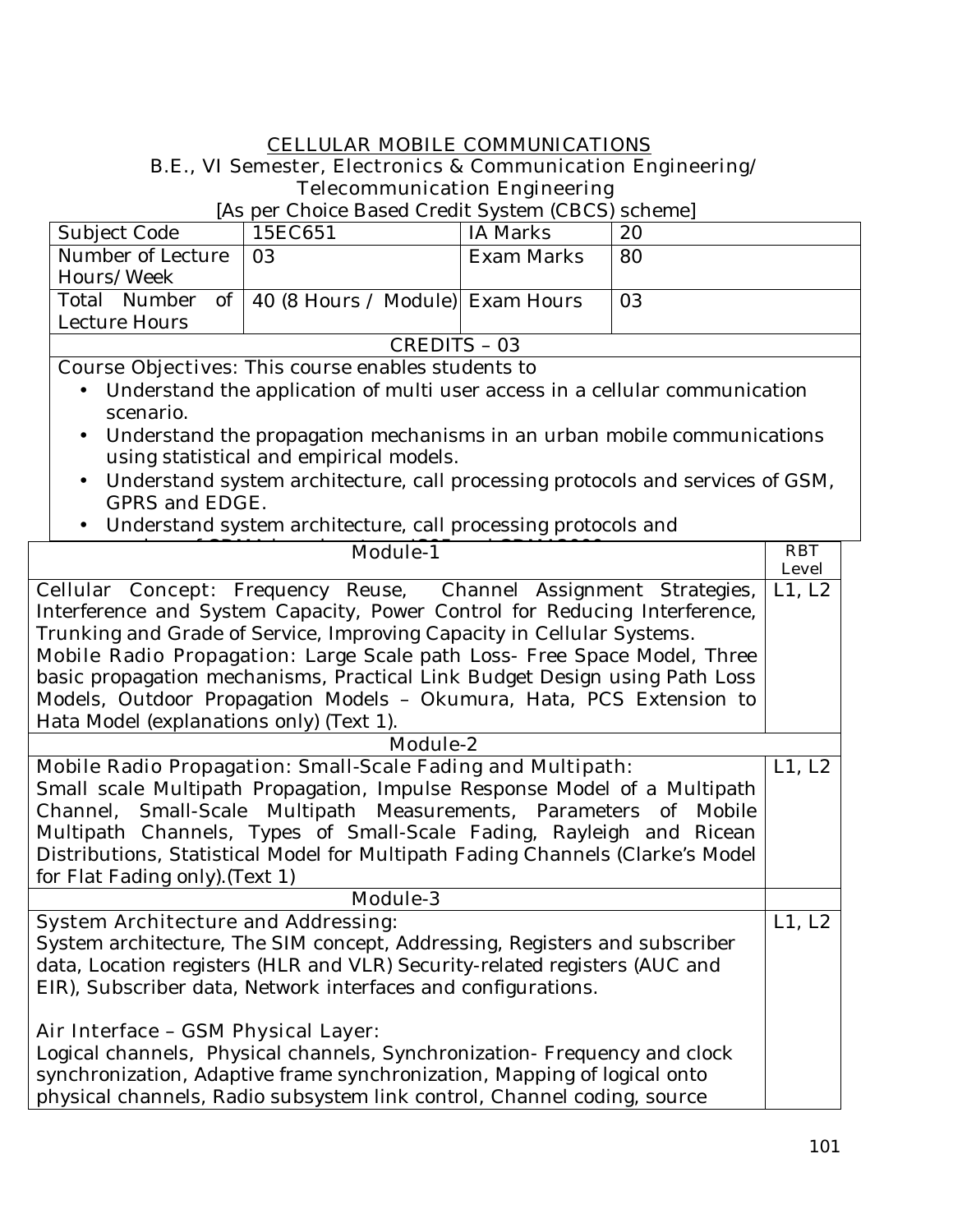| coding and speech processing, Source coding and speech processing, Channel                       |        |  |  |
|--------------------------------------------------------------------------------------------------|--------|--|--|
| coding, Power-up scenario.                                                                       |        |  |  |
| <b>GSM Protocols:</b>                                                                            |        |  |  |
| Protocol architecture planes, Protocol architecture of the user plane, Protocol                  |        |  |  |
| architecture of the signaling plane, Signaling at the air interface (Um),                        |        |  |  |
| Signaling at the A and Abis interfaces, Security-related network functions,                      |        |  |  |
| Signaling at the user interface. (Text 2)                                                        |        |  |  |
| <b>Module-4</b>                                                                                  |        |  |  |
| <b>GSM Roaming Scenarios and Handover:</b>                                                       | L1, L2 |  |  |
| Mobile application part interfaces, Location registration and location update,                   |        |  |  |
| Connection establishment and termination, Handover. (up to 6.4.1 only in<br>Text <sub>2</sub> )  |        |  |  |
| <b>Services:</b>                                                                                 |        |  |  |
| Classical GSM services, Popular GSM services: SMS and MMS                                        |        |  |  |
| Improved data services in GSM: GPRS, HSCSD and EDGE                                              |        |  |  |
| GPRS System architecture of GPRS, Services, Session management, mobility                         |        |  |  |
| management and routing, Protocol architecture, Signaling plane, Interworking                     |        |  |  |
| with IP networks, Air interface, Authentication and ciphering, Summary of<br>GPRS.               |        |  |  |
| HSCSD: Architecture, Air interface, HSCSD resource allocation and capacity                       |        |  |  |
| issues.                                                                                          |        |  |  |
| EDGE: The EDGE concept, EDGE physical layer, modulation and coding,                              |        |  |  |
| EDGE: effects on the GSM system architecture, ECSD and EGPRS. (Text 2)<br><b>Module-5</b>        |        |  |  |
| <b>CDMA Technology - Introduction to CDMA,CDMA frequency bands, CDMA</b>                         | L1, L2 |  |  |
| Network and System Architecture, CDMA Channel concept, Forward Logical                           |        |  |  |
| Channels, Reverse logical Channels, CDMA frame format, CDMA System                               |        |  |  |
| Operations(Initialization/Registration), Call Establishment, CDMA Call                           |        |  |  |
| handoff, IS-95B, CDMA2000, W-CDMA, UMTS, CDMA data networks, Evolution                           |        |  |  |
| of CDMA to 3G, CDMA 2000 RAN Components, CDMA 2000 Packet Data                                   |        |  |  |
| Service. (Text 3)                                                                                |        |  |  |
|                                                                                                  |        |  |  |
| <b>Course Outcomes:</b> At the end of the course, the students will be able to:                  |        |  |  |
| Apply the understanding of statistical characterization of urban mobile channels to<br>$\bullet$ |        |  |  |
| compute the performance for simple modulation schemes.                                           |        |  |  |
| Demonstrate the limitations of GSM, GPRS and CDMA to meet high data rate<br>$\bullet$            |        |  |  |
| requirements and limited improvements that are needed.                                           |        |  |  |
| Analyze the call process procedure between a calling number and called number for<br>$\bullet$   |        |  |  |
| all scenarios in GSM or CDMA based systems.                                                      |        |  |  |
| Test and validate voice and data call handling for various scenarios in GSM and<br>$\bullet$     |        |  |  |
| CDMA systems for national and international interworking situations.                             |        |  |  |
| <b>Question paper pattern:</b>                                                                   |        |  |  |
|                                                                                                  |        |  |  |
| • The question paper will have ten questions                                                     |        |  |  |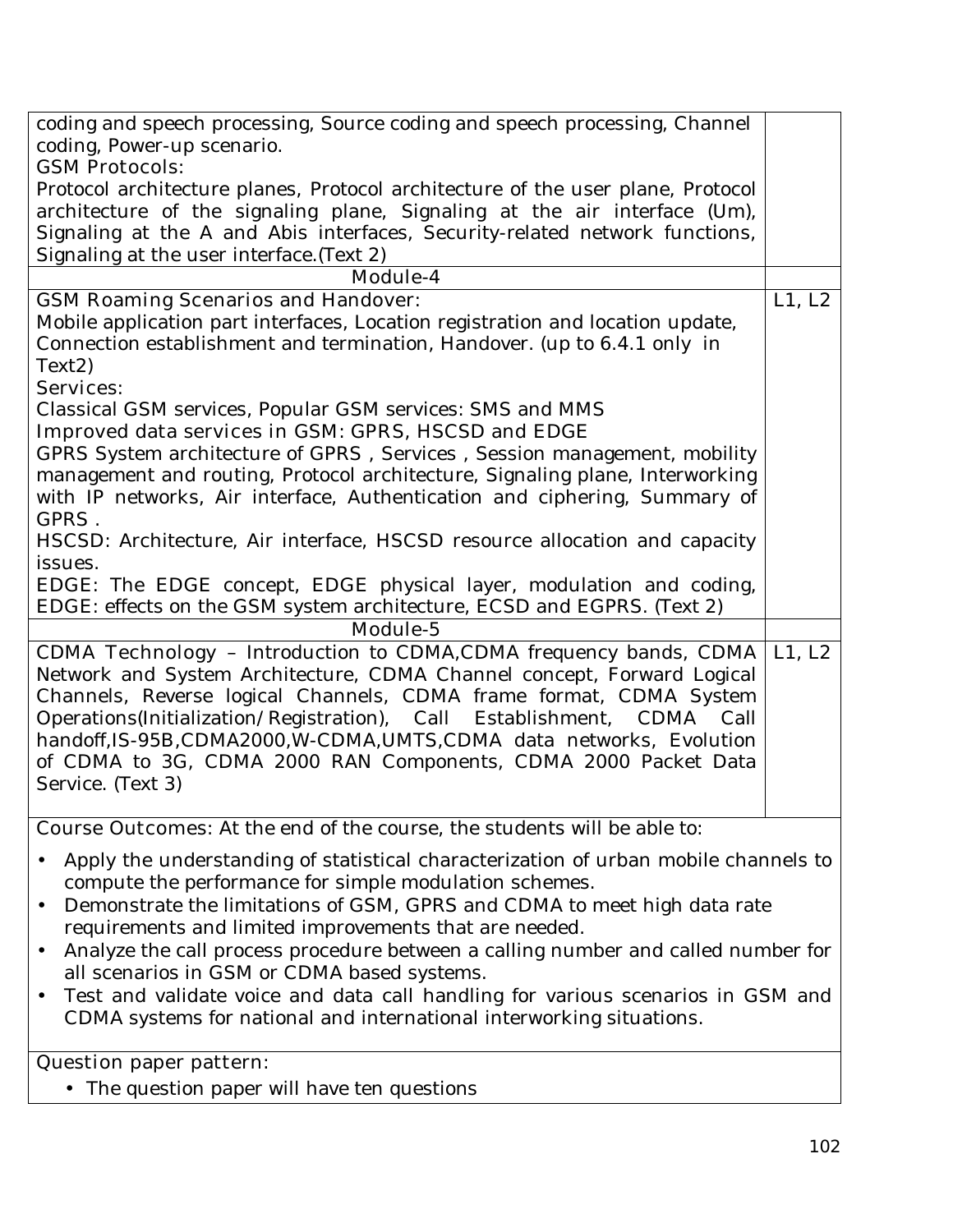- Each full question consists of 16 marks**.**
- There will be 2 full questions (with a maximum of Three sub questions) from each module.
- Each full question will have sub questions covering all the topics under a module
- The students will have to answer 5 full questions, selecting one full question from each module

#### **Text Books:**

- 1. Theodore Rapport, "Wireless Communications Principles and Practice", Prentice Hall of India , 2nd Edition, 2007, ISBN 978-8-120-32381-0.
- 2. Jorg Eberspacher, Hans-Jorg Vogel, Christian Bettstetter, Christian Hartmann, "GSM– Architecture, Protocols and Services", Wiley,3rd Edition, 2009,ISBN-978- 0-470-03070-7.
- 3. Gary J Mullet, "Introduction To Wireless Telecommunications Systems and Networks", Cengage Learning.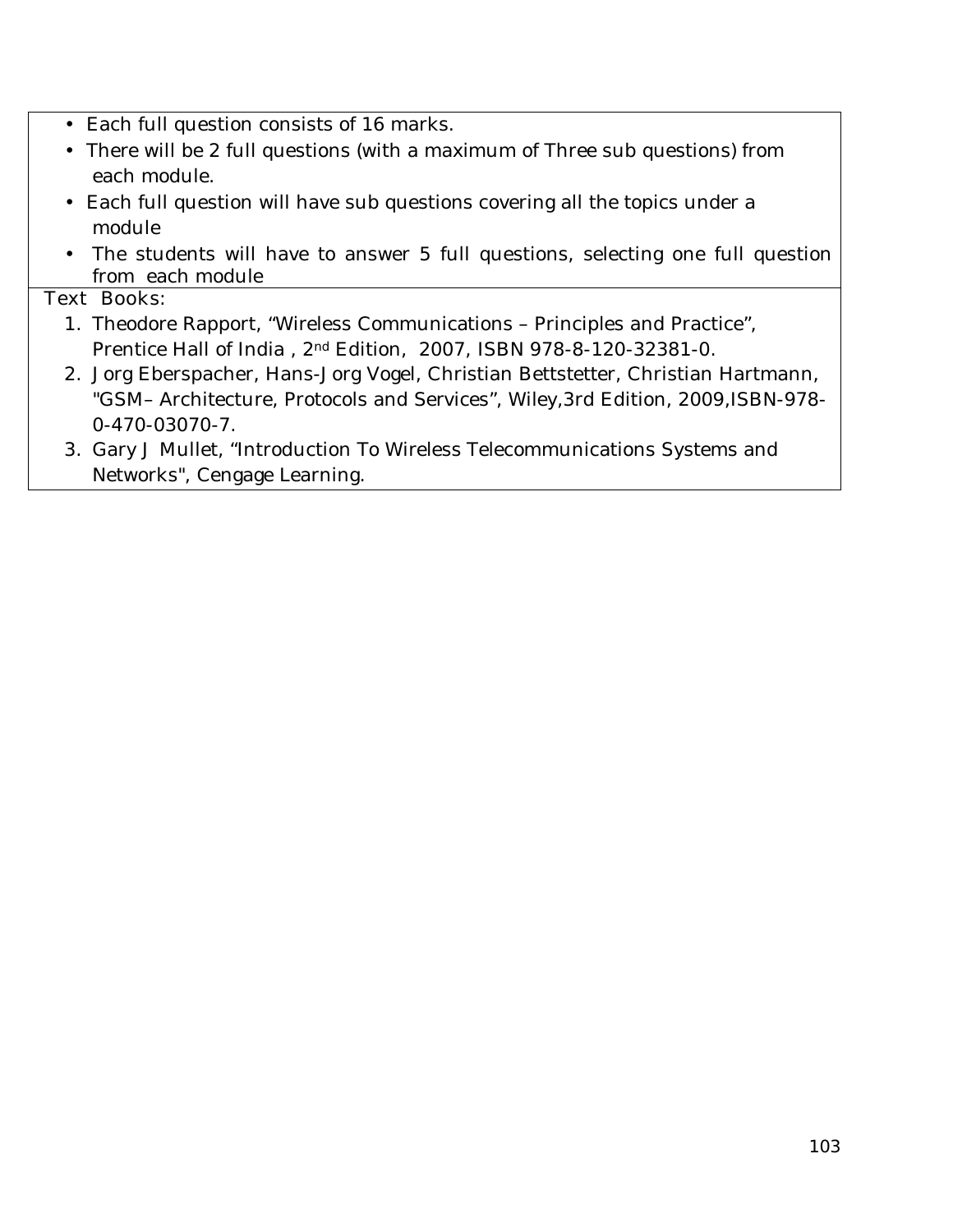### **ADAPTIVE SIGNAL PROCESSING**

#### **B.E., VI Semester, Electronics & Communication Engineering/ Telecommunication Engineering**

[As per Choice Based Credit System (CBCS) scheme]

| Subject Code      | 15EC652                                            | IA Marks          | 20 |
|-------------------|----------------------------------------------------|-------------------|----|
| Number of Lecture | -03                                                | <b>Exam Marks</b> | 80 |
| Hours/Week        |                                                    |                   |    |
|                   | Total Number of   40 (8 Hours / Module) Exam Hours |                   | 03 |
| Lecture Hours     |                                                    |                   |    |
| CREDITS - 03      |                                                    |                   |    |
|                   |                                                    |                   |    |

**Course Objectives:** The objectives of this course are to:

- Introduce to the concept and need of adaptive filters and popular adaptive signal processing algorithms
- Understand the concepts of training and convergence and the trade-off between performance and complexity.
- Introduce to common linear estimation techniques
- Demonstrate applications of adaptive systems to sample problems.
- Introduce inverse adaptive modelling.

| <b>Module-1</b>                                                                        | <b>RBT</b>     |  |
|----------------------------------------------------------------------------------------|----------------|--|
|                                                                                        | <b>Level</b>   |  |
| <b>Adaptive systems:</b> Definitions and characteristics - applications -              | L1, L2         |  |
| properties-examples - adaptive linear combiner input signal and weight                 |                |  |
| vectors - performance function-gradient and minimum mean square error -                |                |  |
| introduction to filtering-smoothing and prediction - linear optimum filtering-         |                |  |
| orthogonality - Wiener - Hopf equation-performance surface (Chapters 1& 2              |                |  |
| of Text).                                                                              |                |  |
| <b>Module-2</b>                                                                        |                |  |
| Searching performance surface-stability and rate of convergence:                       | L1, L2         |  |
| Learning curve-gradient search - Newton's method - method of steepest                  |                |  |
| descent - comparison - Gradient estimation - performance penalty - variance            |                |  |
| - excess MSE and time constants - mis adjustments(Chapters 4& 5 of Text).              |                |  |
| <b>Module-3</b>                                                                        |                |  |
| <b>LMS algorithm convergence of weight vector:</b> LMS/Newton algorithm $-$ L1, L2,    |                |  |
| properties - sequential regression algorithm - adaptive recursive filters - $\vert$ L3 |                |  |
| random-search algorithms - lattice structure - adaptive filters with                   |                |  |
| orthogonal signals (Chapters 6& 8 of Text).                                            |                |  |
| <b>Module-4</b>                                                                        |                |  |
| Applications-adaptive modeling and system identification: Multipath                    | L1, L2,        |  |
| communication channel, geophysical exploration, FIR digital filter synthesis.          | L <sub>3</sub> |  |
| (Chapter 9 of Text).                                                                   |                |  |
|                                                                                        |                |  |
| <b>Module-5</b>                                                                        |                |  |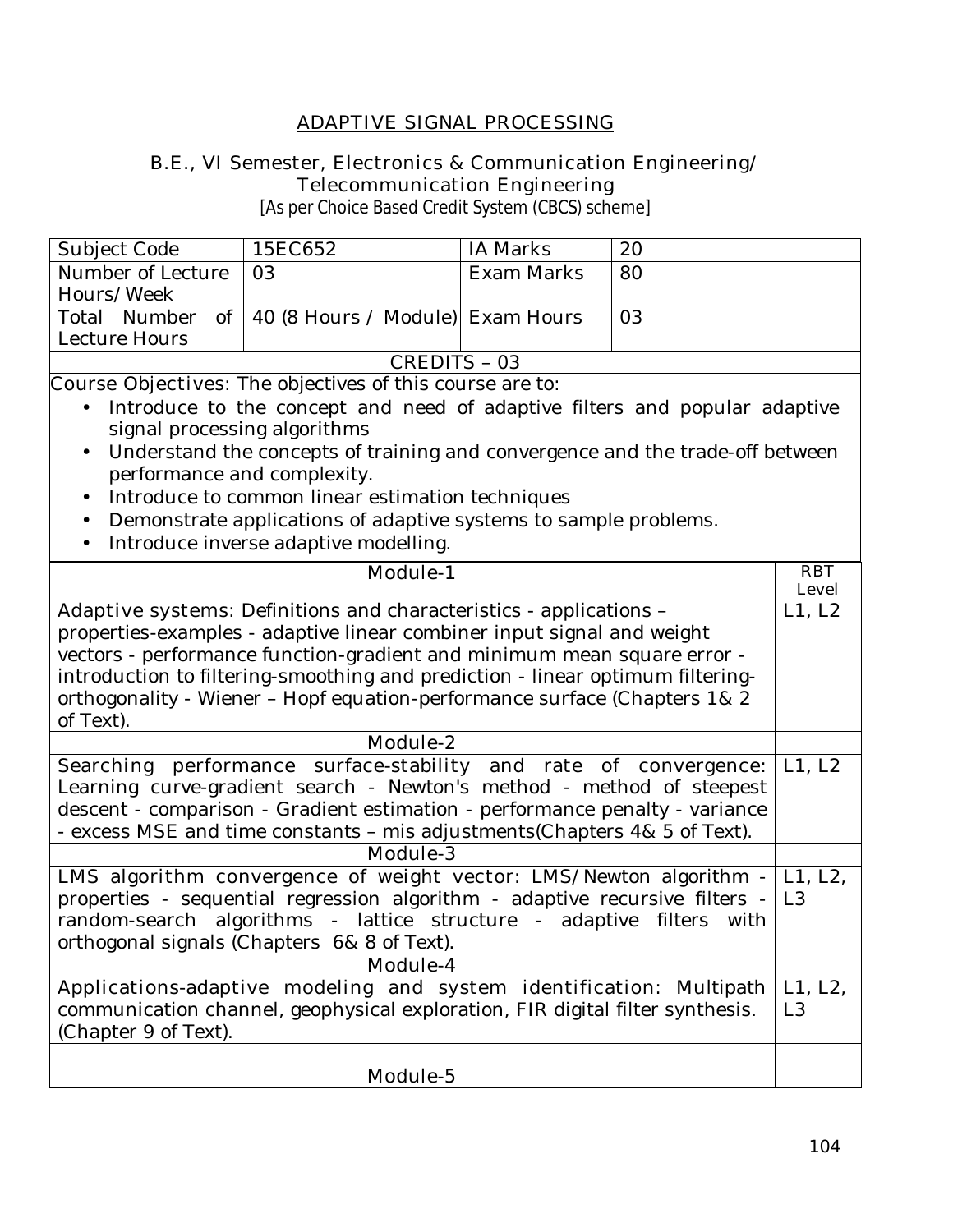| <b>Inverse adaptive modeling:</b> Equalization, and deconvolution adaptive $ L1$ ,     |  |
|----------------------------------------------------------------------------------------|--|
| equalization of telephone channels-adapting poles and zeros for IIR digital $ $ L2, L3 |  |
| filter synthesis (Chapter 10 of Text).                                                 |  |

**Course Outcomes:** At the end of the course, students should be able to:

- Devise filtering solutions for optimizing the cost function indicating error in estimation of parameters and appreciate the need for adaptation in design.
- Evaluate the performance of various methods for designing adaptive filters through estimation of different parameters of stationary random process clearly considering practical application specifications.
- Analyse convergence and stability issues associated with adaptive filter design and come up with optimum solutions for real life applications taking care of requirements in terms of complexity and accuracy.
- Design and implement filtering solutions for applications such as channel equalisation, interference cancelling and prediction considering present day challenges.

#### **Question paper pattern:**

- The question paper will have ten questions
- Each full question consists of 16 marks**.**
- There will be 2 full questions (with a maximum of Three sub questions) from each module.
- Each full question will have sub questions covering all the topics under a module
- The students will have to answer 5 full questions, selecting one full question from each module

### **Text Book:**

Bernard Widrow and Samuel D. Stearns, "Adaptive Signal Processing", Person Education, 1985.

### **Reference Books:**

- 1. Simon Haykin, "Adaptive Filter Theory", Pearson Education, 2003.
- 2. John R. Treichler, C. Richard Johnson, Michael G. Larimore, "Theory and Design of Adaptive Filters", Prentice-Hall of India, 2002.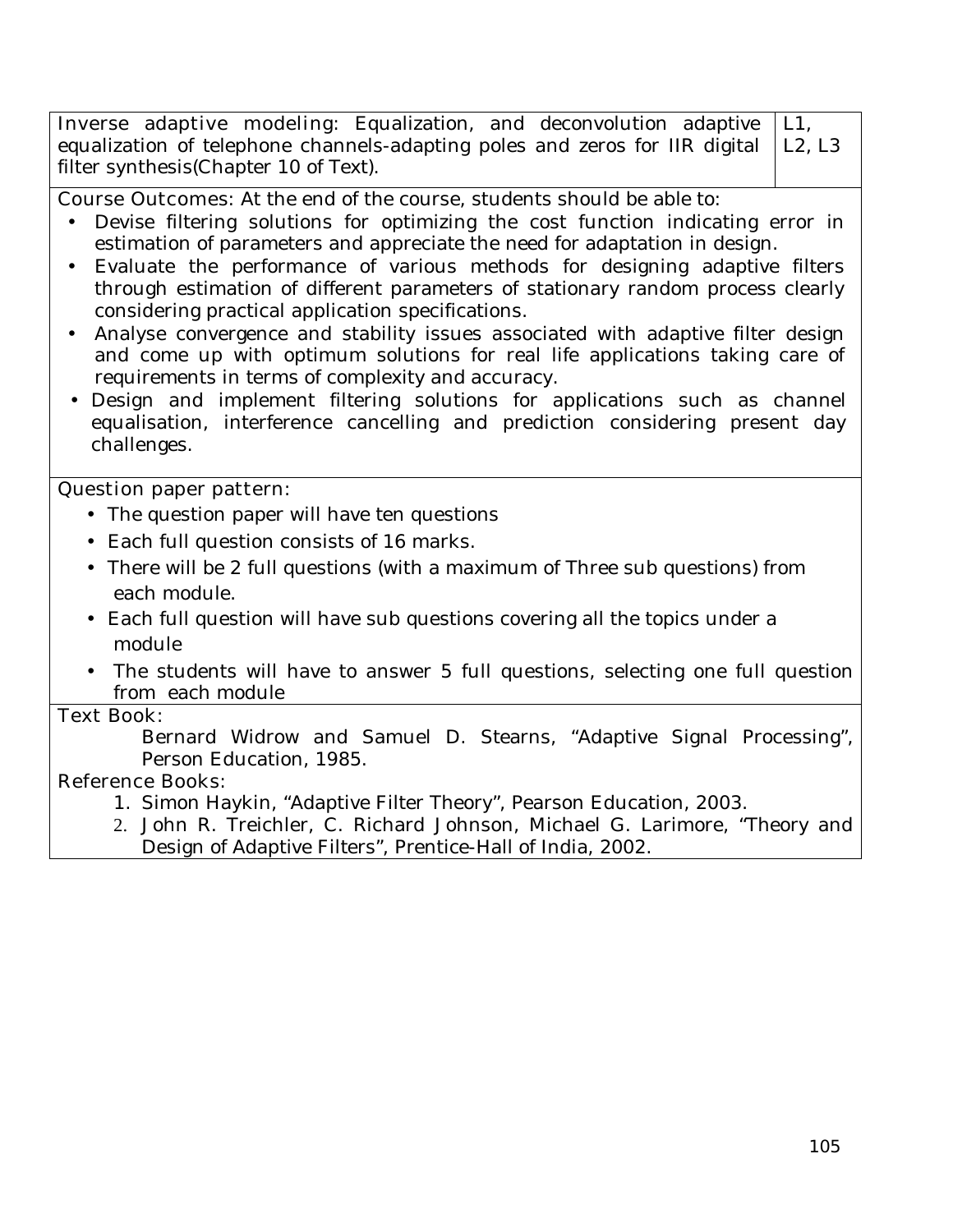#### **ARITIFICAL NEURAL NETWORKS B.E., VI Semester, Electronics & Communication Engineering/ Telecommunication Engineering**

#### [As per Choice Based Credit System (CBCS) scheme]

| Subject Code | 15EC653                                         | IA Marks   | 20 |
|--------------|-------------------------------------------------|------------|----|
| Number of    | 03                                              | Exam Marks | 80 |
| Lecture      |                                                 |            |    |
| Total Number | $\left(40\right)$ (8 Hours / Module) Exam Hours |            | 03 |
|              |                                                 |            |    |
| CREDITS - 03 |                                                 |            |    |

**Course Objectives:** The objectives of this course are:

- Understand the basics of ANN and comparison with Human brain
- Provide knowledge on Generalization and function approximation and various architectures of building an ANN
- Provide knowledge of reinforcement learning using neural networks
- Provide knowledge of unsupervised learning using neural networks.

### **Module-1 RBT**

**Level** 

| <b>Introduction</b> : Biological Neuron - Artificial Neural Model - Types of activation  | L1, L2         |  |
|------------------------------------------------------------------------------------------|----------------|--|
| functions - <b>Architecture</b> : Feedforward and Feedback, Convex Sets, Convex          |                |  |
| Hull and Linear Separability, Non-Linear Separable Problem. Xor Problem,                 |                |  |
| Multilayer Networks.                                                                     |                |  |
| Learning: Learning Algorithms, Error correction and Gradient Descent Rules,              |                |  |
| Learning objective of TLNs, Perceptron Learning Algorithm, Perceptron                    |                |  |
| Convergence Theorem.                                                                     |                |  |
| <b>Module-2</b>                                                                          |                |  |
| <b>Supervised Learning:</b> Perceptron learning and Non Separable sets, -Least   L1, L2, |                |  |
| Mean Square Learning, MSE Error surface, Steepest Descent Search, µ-LMS   L3             |                |  |
| approximate to gradient descent, Application of LMS to Noise Cancelling, Multi-          |                |  |
| layered Network Architecture, Backpropagation Learning Algorithm, Practical              |                |  |
| consideration of BP algorithm.                                                           |                |  |
| <b>Module-3</b>                                                                          |                |  |
| <b>Support Vector Machines and Radial Basis Function :</b> Learning from Examples,       | L1, L2,        |  |
| Statistical Learning Theory, Support Vector Machines, SVM application to                 | L <sub>3</sub> |  |
| Image Classification, Radial Basis Function Regularization theory, Generalized           |                |  |
| RBF Networks, Learning in RBFNs, RBF application to face recognition.                    |                |  |
| <b>Module-4</b>                                                                          |                |  |
| <b>Attractor Neural Networks: Associative Learning Attractor Associative Memory,</b>     |                |  |
| Linear Associative memory, Hopfield Network, application of Hopfield Network,   L3       |                |  |
| Brain State in a Box neural Network, Simulated Annealing, Boltzmann                      |                |  |
| Machine, Bidirectional Associative Memory.                                               |                |  |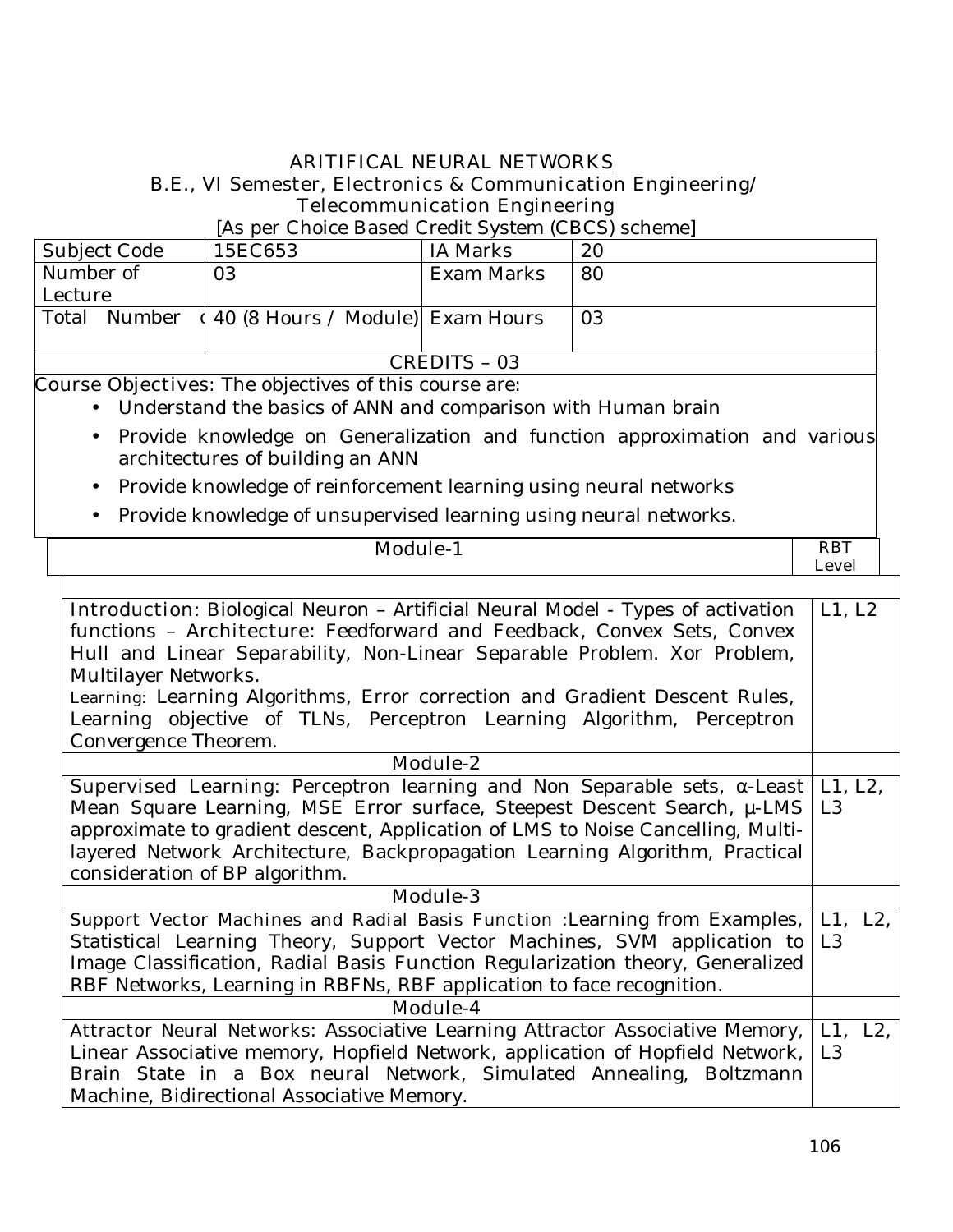### **Module-5**

**Self-organization Feature Map:** Maximal Eigenvector Filtering, Extracting Principal Components, Generalized Learning Laws, Vector Quantization, Selforganization Feature Maps, Application of SOM, Growing Neural Gas.  $L1$ . L2, L3

**Course Outcomes:** At the end of the course, students should be able to:

- Understand the role of neural networks in engineering, artificial intelligence, and cognitive modelling.
- Understand the concepts and techniques of neural networks through the study of the most important neural network models.
- Evaluate whether neural networks are appropriate to a particular application.
- Apply neural networks to particular applications, and to know what steps to take to improve performance.

### **Question paper pattern:**

The question paper will have ten questions.

- Each full question consists of 16 marks.
- There will be 2 full questions (with a maximum of Three sub questions) from each module.
- Each full question will have sub questions covering all the topics under a module. The students will have to answer 5 full questions, selecting one full question from each module.

### **Text Book:**

**Neural Networks A Classroom Approach**– Satish Kumar, McGraw Hill Education (India) Pvt. Ltd, Second Edition.

### **Reference Books:**

- 1. **Introduction to Artificial Neural Systems-**J.M. Zurada, Jaico Publications 1994.
- 2. **Artificial Neural Networks-**B. Yegnanarayana, PHI, New Delhi 1998.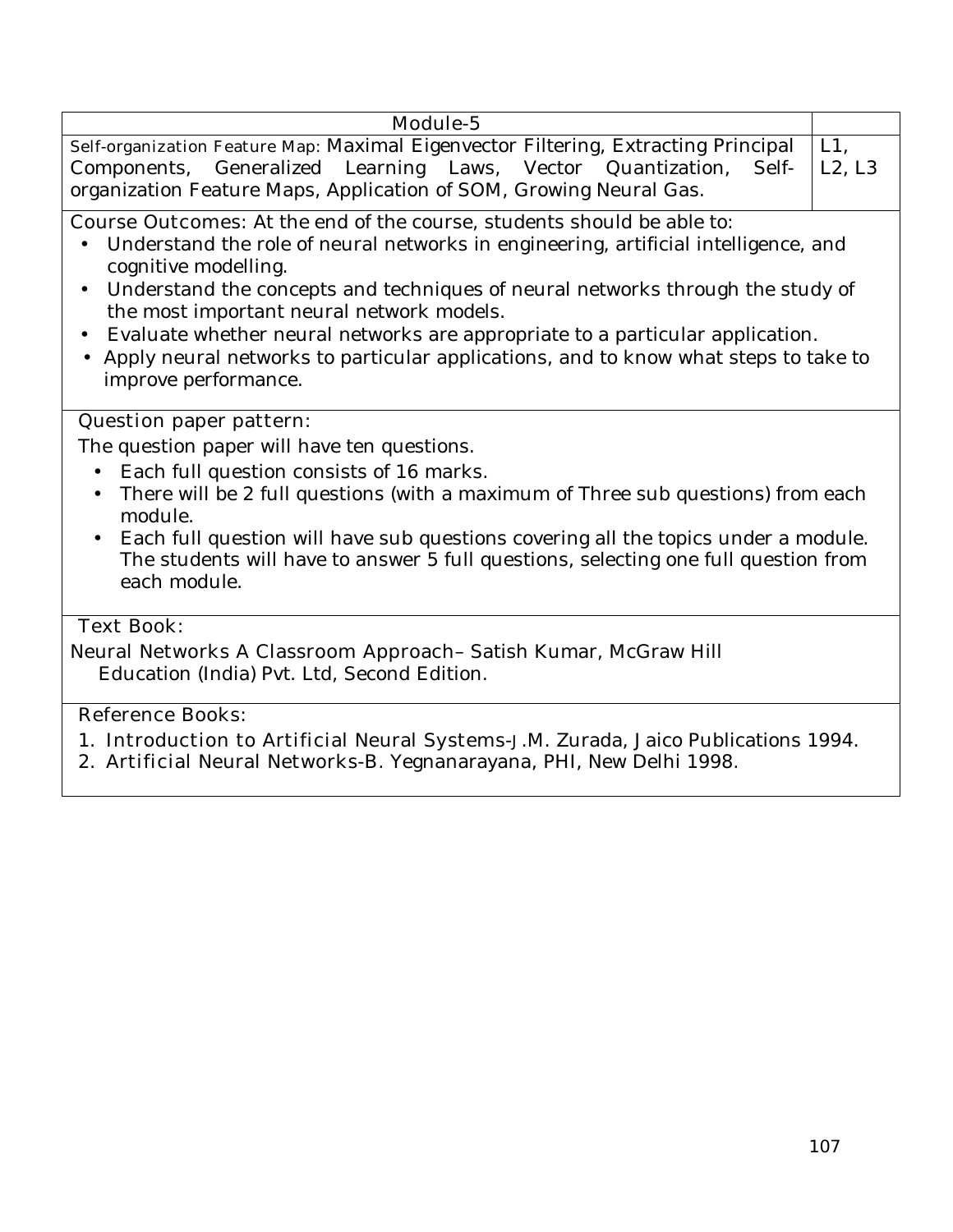#### **DIGITAL SWITCHING SYSTEMS B.E., VI Semester, Electronics & Communication Engineering/ Telecommunication Engineering**

### [As per Choice Based Credit System (CBCS) scheme]

| Subject Code      | 15EC654                                            | IA Marks   | 20 |
|-------------------|----------------------------------------------------|------------|----|
| Number of Lecture | $\overline{0.3}$                                   | Exam Marks | 80 |
| Hours/Week        |                                                    |            |    |
|                   | Total Number of   40 (8 Hours / Module) Exam Hours |            | 03 |
| Lecture Hours     |                                                    |            |    |
| CREDITS - 03      |                                                    |            |    |

**Course Objectives:** This course will enable students to

- Understand the basics of telecommunication networks and digital transmission of data.
- Study about the evolution of switching systems and the digital switching.
- Study about the telecommunication traffic and its measurements.
- Learn the technologies associated with the data switching operations.
- Understand the use of software for the switching and its maintenance

| <b>Module-1</b>                                                                | <b>RBT</b><br><b>Level</b> |  |
|--------------------------------------------------------------------------------|----------------------------|--|
| <b>DEVELOPMENT OF TELECOMMUNICATIONS:</b> Network structure, Network   L1, L2  |                            |  |
| terminology, Regulation, Standards. Introduction<br>services,<br>tο            |                            |  |
| telecommunications transmission, Power levels, Four wire circuits, Digital     |                            |  |
| transmission, FDM, TDM, PDH and SDH                                            |                            |  |
| $[Text-1]$                                                                     |                            |  |
| Module-2                                                                       |                            |  |
| <b>EVOLUTION OF SWITCHING SYSTEMS:</b> Introduction, Message switching,        | L1, L2                     |  |
| Circuit switching, Functions of switching systems, Distribution systems,       |                            |  |
| Basics of crossbar systems, Electronic switching.                              |                            |  |
| <b>DIGITAL SWITCHING SYSTEMS:</b> Switching system hierarchy, Evolution of     |                            |  |
| digital switching systems, Stored program control switching systems,           |                            |  |
| Building blocks of a digital switching system, Basic call processing. [Text-1] |                            |  |
| and $2$ ]                                                                      |                            |  |
| <b>Module-3</b>                                                                |                            |  |
| TELECOMMUNICATIONS TRAFFIC: Introduction, Unit of<br>traffic,                  | L1, L2                     |  |
| Congestion, Traffic measurement, Mathematical model, lost call systems,        |                            |  |
| Queuing systems.                                                               |                            |  |
| <b>SWITCHING SYSTEMS:</b> Introduction, Single stage networks, Gradings, Link  |                            |  |
| Systems, GOS of Linked systems. [Text-1]                                       |                            |  |
| Module-4                                                                       |                            |  |
| <b>TIME DIVISION SWITCHING:</b> Introduction, space and time switching, Time   | L1, L2                     |  |
| switching networks, Synchronisation.                                           |                            |  |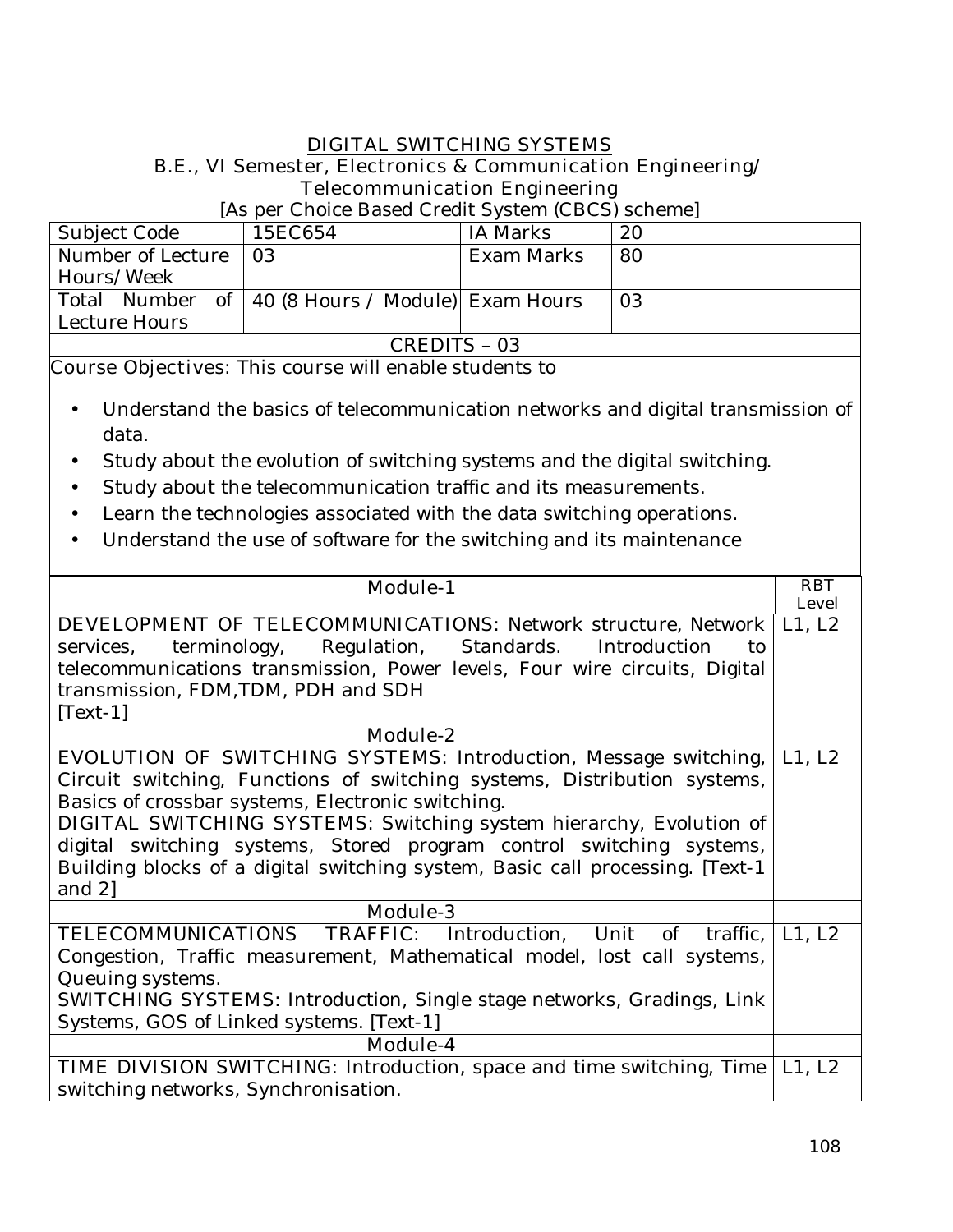| <b>SWITCHING SYSTEM SOFTWARE:</b> Introduction, Basic<br>software                                        |        |
|----------------------------------------------------------------------------------------------------------|--------|
| architecture, Software architecture for level 1 to 3 control, Digital switching                          |        |
| system software classification, Call models, Software linkages during call,                              |        |
| Feature flow diagram, Feature interaction. [Text-1 and 2]                                                |        |
| <b>Module-5</b>                                                                                          |        |
| MAINTENANCE OF DIGITAL SWITCHING SYSTEM: Introduction, Software                                          | L1, L2 |
| maintenance, Interface of a typical digital switching system central office,                             |        |
| System outage and its impact on digital switching system reliability, Impact                             |        |
| of software patches on digital switching system maintainability, A                                       |        |
| methodology for proper maintenance of digital switching system                                           |        |
| A GENERIC DIGITAL SWITCHING SYSTEM MODEL: Introduction,                                                  |        |
| Hardware architecture, Software architecture, Recovery strategy, Simple call                             |        |
| through a digital system, Common characteristics of digital switching                                    |        |
| systems. Reliability analysis. [Text-2]                                                                  |        |
|                                                                                                          |        |
| <b>Course Outcomes:</b> At the end of the course, students should be able to:                            |        |
| Describe the electromechanical switching systems and its comparison with the                             |        |
| digital switching.                                                                                       |        |
| Determine the telecommunication traffic and its measurements.                                            |        |
| Define the technologies associated with the data switching operations.                                   |        |
| Describe the software aspects of switching systems and its maintenance.                                  |        |
| <b>Question paper pattern:</b>                                                                           |        |
| The question paper will have ten questions                                                               |        |
| Each full question consists of 16 marks.                                                                 |        |
|                                                                                                          |        |
| There will be 2 full questions (with a maximum of Three sub questions) from<br>$\bullet$<br>each module. |        |
| Each full question will have sub questions covering all the topics under a                               |        |
| module                                                                                                   |        |
| The students will have to answer 5 full questions, selecting one full question                           |        |
| from each module                                                                                         |        |
| <b>Text Books:</b>                                                                                       |        |
|                                                                                                          |        |
| 1. Telecommunication and Switching, Traffic and Networks - J E Flood: Pearson                            |        |
| Education, 2002.                                                                                         |        |
| 2. Digital Switching Systems, Syed R. Ali, TMH Ed 2002.                                                  |        |
|                                                                                                          |        |
| <b>Reference Book:</b><br>Digital Telephony - John C Bellamy: Wiley India Pvt. Ltd, 3rd Ed, 2008.        |        |
|                                                                                                          |        |
|                                                                                                          |        |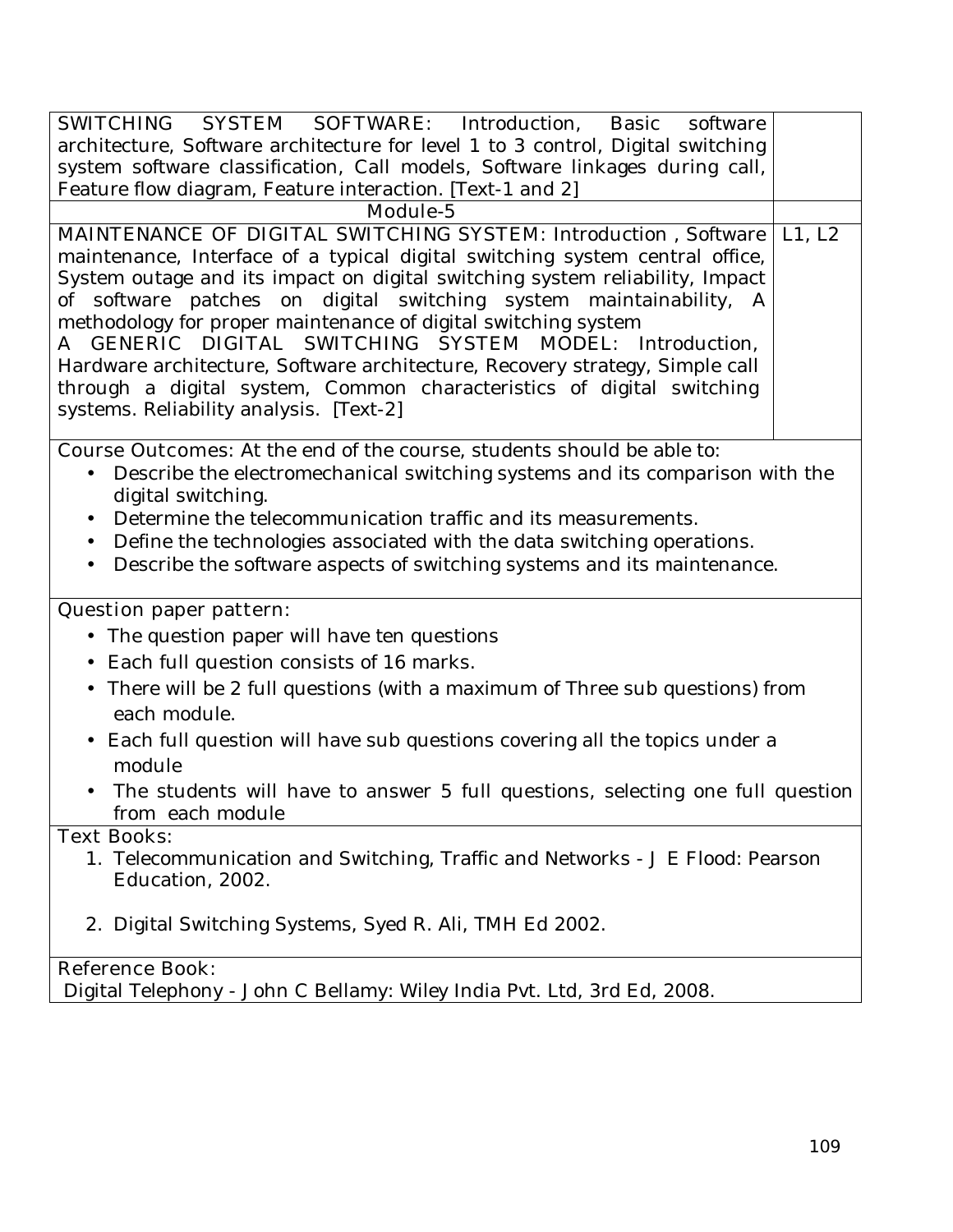# **IMAGE PROCESSING**

#### **B.E., VI Semester, Telecommunication Engineering**

[As per Choice Based Credit System (CBCS) scheme]

| Subject Code                                                                   | 15TE655                                                                       | <b>IA Marks</b>   | 20                                                                                          |  |
|--------------------------------------------------------------------------------|-------------------------------------------------------------------------------|-------------------|---------------------------------------------------------------------------------------------|--|
| Number of Lecture                                                              | 03                                                                            | <b>Exam Marks</b> | 80                                                                                          |  |
| Hours/Week                                                                     |                                                                               |                   |                                                                                             |  |
| Total Number<br>of                                                             | 40 (8 Hours / Module) Exam Hours                                              |                   | 03                                                                                          |  |
| Lecture Hours                                                                  |                                                                               |                   |                                                                                             |  |
|                                                                                | <b>CREDITS - 03</b>                                                           |                   |                                                                                             |  |
|                                                                                | <b>Course Objectives:</b> The objectives of this course are to understand:    |                   |                                                                                             |  |
|                                                                                | The fundamentals of digital image processing                                  |                   |                                                                                             |  |
|                                                                                | Image transform used in digital image processing                              |                   |                                                                                             |  |
|                                                                                | Frequency domain and time domain image enhancement techniques                 |                   |                                                                                             |  |
|                                                                                | Image restoration techniques and methods used in digital image processing     |                   |                                                                                             |  |
|                                                                                | Morphological Operations and Segmentation used in digital                     |                   |                                                                                             |  |
| image processing                                                               |                                                                               |                   |                                                                                             |  |
|                                                                                |                                                                               |                   |                                                                                             |  |
|                                                                                | <b>Modules</b>                                                                |                   |                                                                                             |  |
|                                                                                | <b>Module-1</b>                                                               |                   |                                                                                             |  |
|                                                                                |                                                                               |                   | <b>Introduction:</b> What is Digital Image Processing, Origins of Digital Image Processing, |  |
|                                                                                |                                                                               |                   | Examples of fields that use DIP, Fundamental Steps in Digital Image Processing,             |  |
|                                                                                | Components of an Image Processing System.                                     |                   |                                                                                             |  |
|                                                                                |                                                                               |                   | <b>Digital Image Fundamentals:</b> Elements of Visual Perception, A Simple Image            |  |
|                                                                                |                                                                               |                   | Formation Model, Basic Concepts in Sampling and Quantization, Representing                  |  |
|                                                                                |                                                                               |                   | Digital Images, Spatial and Intensity Resolution, Some Basic Relationships Between          |  |
| Pixels.                                                                        |                                                                               |                   |                                                                                             |  |
|                                                                                | [Text 1: Chapter 1 and Chapter 2: Sections 2.1, 2.3.4, 2.4.1to 2.4.3 and 2.5] |                   |                                                                                             |  |
|                                                                                |                                                                               |                   |                                                                                             |  |
|                                                                                | Module-2                                                                      |                   |                                                                                             |  |
| Image Enhancement in the Spatial Domain: Background, Some Basic Intensity      |                                                                               |                   |                                                                                             |  |
| Transformation                                                                 | Functions, Histogram Processing, Enhancement                                  |                   | Using                                                                                       |  |
|                                                                                |                                                                               |                   | Arithmetic/Logic Operations, Fundamentals of Spatial Filtering, Smoothing and               |  |
| sharpening Spatial Filters.                                                    |                                                                               |                   |                                                                                             |  |
| [Text 1: Chapter 3: Sections 3.1 to 3.6]                                       |                                                                               |                   |                                                                                             |  |
|                                                                                |                                                                               |                   |                                                                                             |  |
| <b>Module-3</b>                                                                |                                                                               |                   |                                                                                             |  |
| Filtering, Image Restoration: Preliminary Concepts, The Discrete Fourier       |                                                                               |                   |                                                                                             |  |
| Transform (DFT) of One Variable, Extension to Functions of Two Variables, Some |                                                                               |                   |                                                                                             |  |

Properties of the 2-D Discrete Fourier Transform, Frequency Domain Filtering, A Model of the Image degradation/Restoration process, Noise Models, Restoration in the Presence of Noise Only–Spatial Filtering, homomorphic filtering. [Text 1: Chapter 4: Sections 4.2, 4.4 to 4.7, 4.9.6 and Chapter 5: Sections 5.2, 5.3]

#### **Module-4**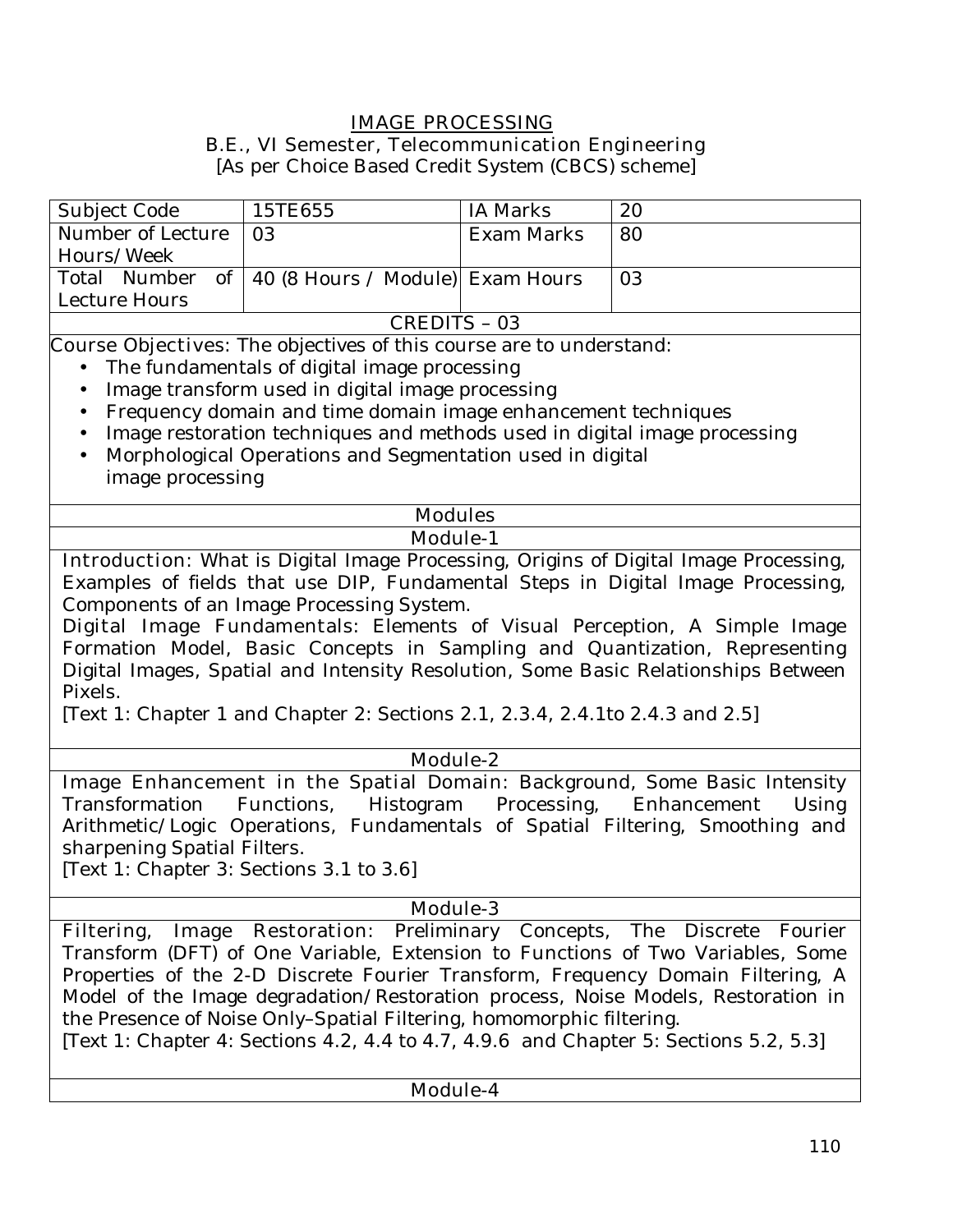**Periodic Noise Reduction:** Linear, Position-Invariant Degradations, Estimating the Degradation Function, Inverse Filtering

**Morphological Image Processing:** Preliminaries, Dilation and Erosion, Opening and Closing, The Hit-or-Miss Transformation, Some Basic Morphological Algorithms.

**Image Segmentation:** Fundamentals, Point, Line and Edge Detection- Detection of isolated points, Line Detection, Edge Models, Basic Edge Detection

[Text 1: Chapter 5: Sections 5.4 to 5.7, Chapter 9: Sections 9.1 to 9.5 and Chapter 10: Sections 10.1, 10.2.2 to 10.2.5]

#### **Module-5**

**Image Segmentation and Representation:** Thresholding, Region-Based Segmentation, Boundary Following, Chain Codes, Polygonal Approximations using Minimum-Perimeter Polygons, Other Polygonal Approximation Approaches, Signature, Boundary Segmentations.

[Text 1: Chapter: Sections: 10.3, 10.4 and Chapter 11: Section 11.1]

**Course Outcomes:** At the end of the course, students should be able to:

- Understand image formation and the role human visual system plays in perception of gray and color image data.
- Apply image processing techniques in both the spatial and frequency (Fourier) domains.
- Design image analysis techniques in the form of image segmentation and to evaluate the Methodologies for segmentation.
- Conduct independent study and analysis of Image Enhancement techniques.

# **Question paper pattern:**

The question paper will have ten questions.

- Each full question consists of 16 marks.
- There will be 2 full questions (with a maximum of Three sub questions) from each module.
- Each full question will have sub questions covering all the topics under a module. The students will have to answer 5 full questions, selecting one full question from each module.

## **Text Book:**

**Digital Image Processing-**Rafel C Gonzalez and Richard E. Woods, PHI 3rd Edition 2010

## **Reference Books:**

- 1. **Digital Image Processing** S.Jayaraman, S.Esakkirajan, T.Veerakumar, Tata McGraw Hill, 2014.
- 2. **Fundamentals of Digital Image Processing-**A. K. Jain, Pearson, 2004.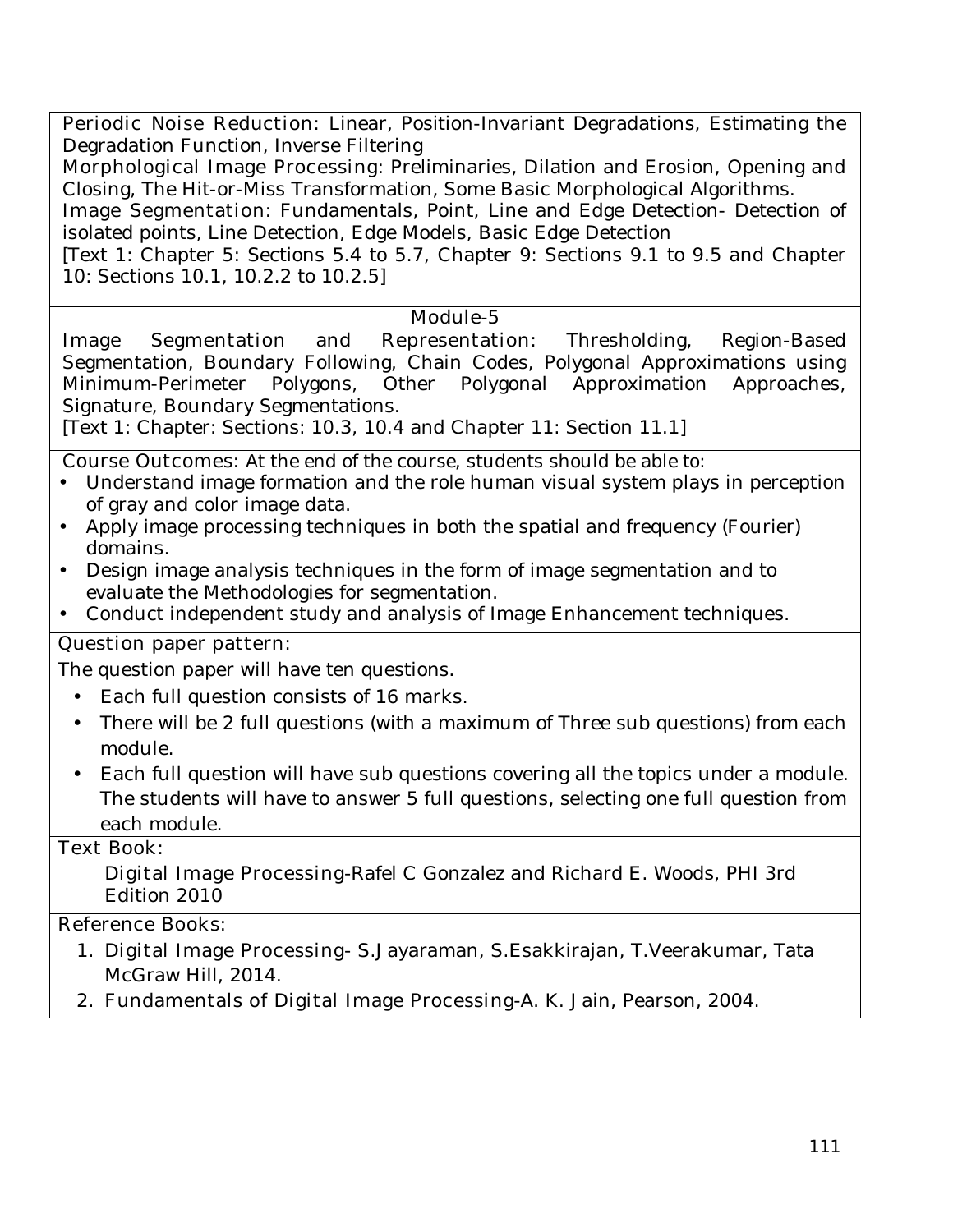# **EMBEDDED CONTROLLER LAB**

## **B.E., VI Semester, Electronics & Communication Engineering/ Telecommunication Engineering**

[As per Choice Based Credit System (CBCS) scheme]

| Number of Lecture<br>Hours/Week          | 01Hr Tutorial (Instructions)<br>$+$ 02 Hours Laboratory = 03 | <b>Exam Marks</b> | 80 |  |
|------------------------------------------|--------------------------------------------------------------|-------------------|----|--|
|                                          |                                                              |                   |    |  |
|                                          |                                                              |                   |    |  |
|                                          |                                                              |                   |    |  |
| <b>RBT</b> Levels                        | L1, L2, L3                                                   | Exam Hours        | 03 |  |
|                                          |                                                              |                   |    |  |
| $\sqrt{N}$ mn $\sqrt{N}$<br>$\mathbf{A}$ |                                                              |                   |    |  |

#### **CREDITS – 02**

**Course Objectives:** This course will enable students to:

- Understand the instruction set of ARM Cortex M3, a 32 bit microcontroller and the software tool required for programming in Assembly and C language.
- Program ARM Cortex M3 using the various instructions in assembly level language for different applications.
- Interface external devices and I/O with ARM Cortex M3.
- Develop C language programs and library functions for embedded system applications.

#### **Laboratory Experiments**

**PART-A:** Conduct the following Study experiments to learn ALP using ARM Cortex M3 Registers using an Evaluation board and the required software tool.

- 1. ALP to multiply two 16 bit binary numbers.
- 2. ALP to find the sum of first 10 integer numbers.

**PART-B:** Conduct the following experiments on an ARM CORTEX M3 evaluation board using evaluation version of Embedded 'C' & Keil uVision-4 tool/compiler.

- 1. Display "Hello World" message using Internal UART.
- 2. Interface and Control a DC Motor.
- 3. Interface a Stepper motor and rotate it in clockwise and anti-clockwise direction.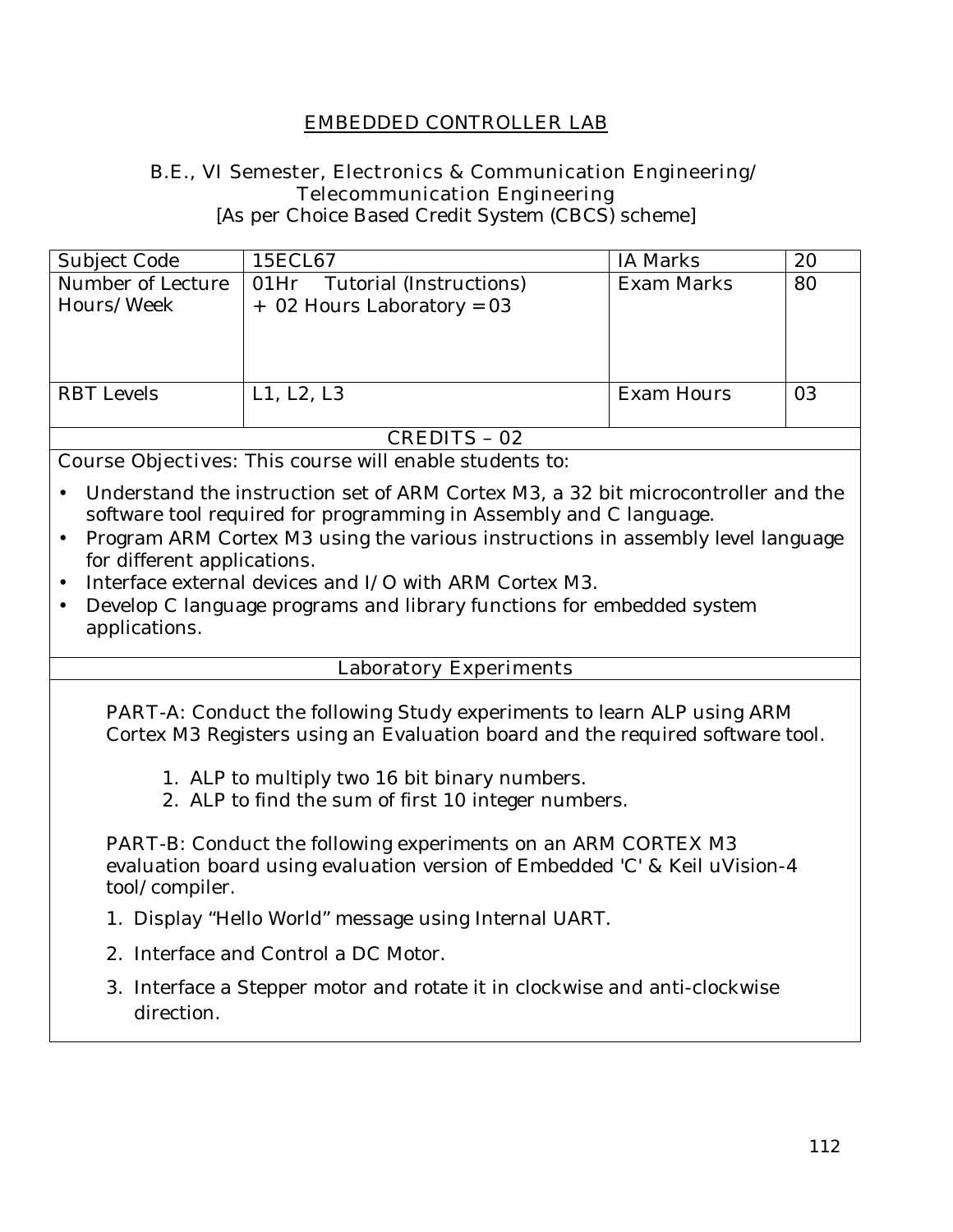- 4. Determine Digital output for a given Analog input using Internal ADC of ARM controller.
- 5. Interface a DAC and generate Triangular and Square waveforms.
- 6. Interface a 4x4 keyboard and display the key code on an LCD.
- 7. Using the Internal PWM module of ARM controller generate PWM and vary its duty cycle.
- 8. Demonstrate the use of an external interrupt to toggle an LED On/Off.
- 9. Display the Hex digits 0 to F on a 7-segment LED interface, with an appropriate delay in between.
- 10. Interface a simple Switch and display its status through Relay, Buzzer and LED.
- 11. Measure Ambient temperature using a sensor and SPI ADC IC.

**Course Outcomes:** After studying this course, students will be able to:

- Understand the instruction set of 32 bit microcontroller ARM Cortex M3, and the software tool required for programming in Assembly and C language.
- Develop assembly language programs using ARM Cortex M3 for different applications.
- Interface external devices and I/O with ARM Cortex M3.
- Develop C language programs and library functions for embedded system applications.

## **Conduction of Practical Examination:**

- 1. PART-B experiments using Embedded-C are only to be considered for the practical examination. PART-A ALP programs are for study purpose and can be considered for Internal Marks evaluation.
- 2. Strictly follow the instructions as printed on the cover page of answer script for breakup of marks.
- 3. Change of experiment is allowed only once and Marks allotted to the procedure part to be made zero.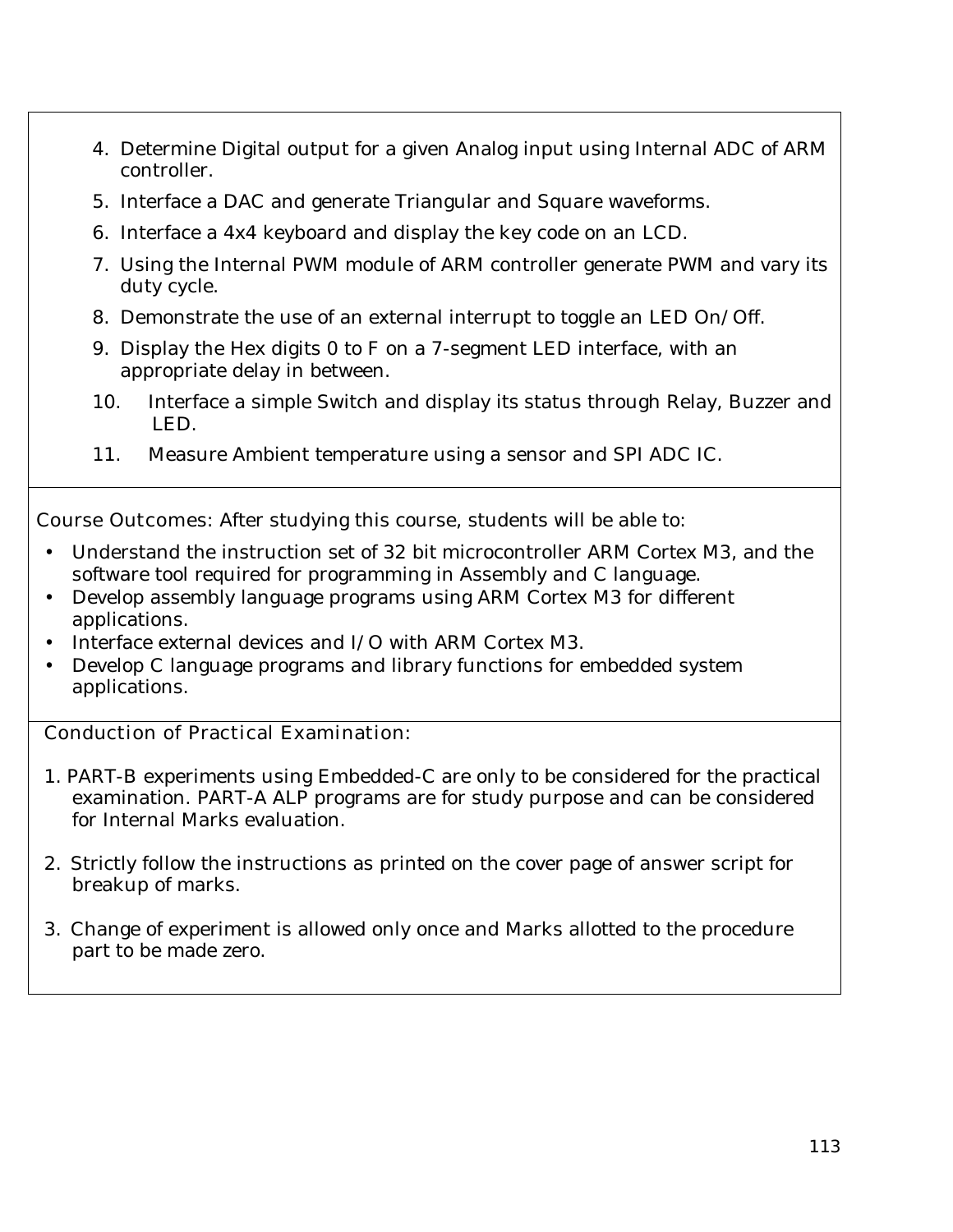## **MICROWAVE AND ANTENNAS LAB**

#### **B.E., VI Semester, Telecommunication Engineering**

[As per Choice Based Credit System (CBCS) scheme]

| Laboratory Code  |  | 15TEL68                 | <b>IA Marks</b> | 20 |
|------------------|--|-------------------------|-----------------|----|
| Number<br>of     |  | Lecture   01Hr Tutorial |                 |    |
| Hours/Week       |  | (Instructions)          | Exam Marks      | 80 |
|                  |  | + 02 Hours Laboratory   |                 |    |
| <b>RBT</b> Level |  | L1, L2, L3              | Exam Hours      | 03 |
| CREDITS - 02     |  |                         |                 |    |

**Course Objectives:** This Laboratory course will enable the students to:

- Understand the Mode Characteristics of Reflex Klystron Oscillator.
- Study the Performance and Extract S-parameters of various Microwave components.
- Study the Radiation Pattern and Find the Field Intensity, Polarization of a given Antenna/ Array.
- Measure Impedance of a given Microwave Component.
- Understand the analyses of Three Point method of obtaining equivalent Circuit Parameters & Dielectric Strength.
- Appraise the proof of Reciprocity Theorem as applied to Antennas.

#### **Laboratory Experiments**

| $\mathbf{1}$ . | Study of Reflex Klystron Oscillator Mode Characteristics.          |
|----------------|--------------------------------------------------------------------|
| 2.             | Three point method of obtaining equivalent Circuit Parameters.     |
| 3.             | Measurement of Impedance using slotted Line Assembly.              |
| 4.             | Measurement of Dielectric Strength.                                |
| 5.             | Study of Circulator/Isolator. Extraction of S-Parameters.          |
| 6.             | Study of Directional coupler. Extraction of S-Parameters.          |
| 7.             | Study of E-plane, H-plane & Magic Tee. Extraction of S-Parameters. |
| 8.             | Application of Magic Tee as E-H tuner for Impedance matching.      |
| 9.             | Field Intensity Measurement of a Horn Antenna.                     |
| 10.            | Field Intensity Measurement of a Parabolic Dish Antenna.           |
|                | 11. Prove Reciprocity Theorem of an Antenna.                       |
| 12.            | Measure of Co-Polarization and Cross Polarization of an Antenna.   |
|                | 13. Plot Radiation Pattern of an Antenna Array.                    |
| 14.            | Impedance measurement of an Antenna                                |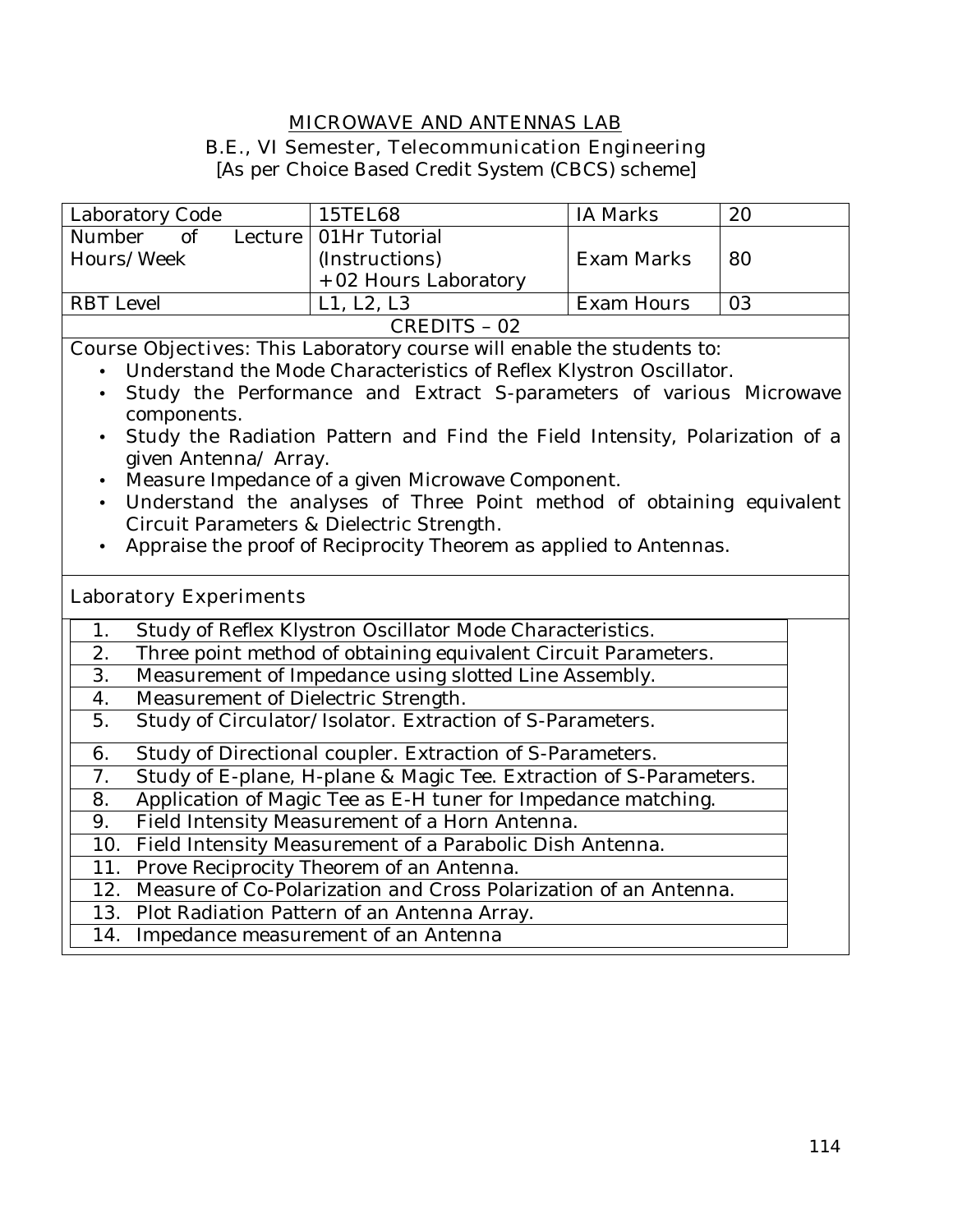**Course Outcomes:** At the end of the course, the students will be able to:

- Explain the Mode Characteristics of Reflex Klystron Oscillator.
- Demonstrate the performance and extract S-Parameters of various Microwave Components.
- Plot the Radiation Pattern and find the field Intensity, Polarization of a given Antenna/ Array.
- Analyze and Measure Impedance of a given Microwave Component.
- Explain and Find Three Point method of obtaining equivalent Circuit Parameters & Dielectric Strength.
- Prove Reciprocity Theorem as applied to Antennas.

# **Conduct of Practical Examination:**

- All Laboratory Experiments are to be included for Practical Examination.
- Students are allowed to pick one Experiment from the lot.
- Change of Experiment is allowed only once and Marks allotted to the Procedure part to be made zero.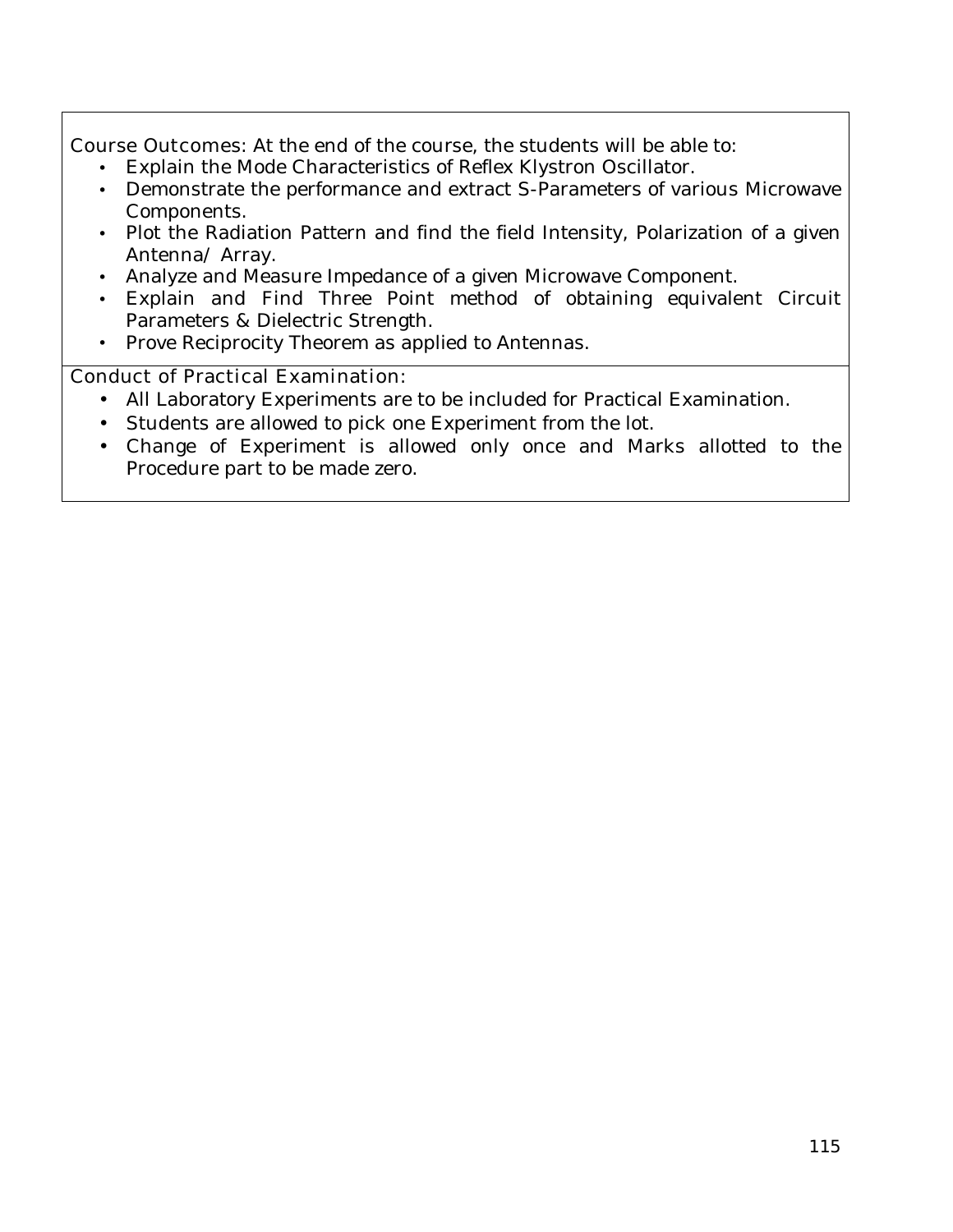## **6th Semester Open Electives Syllabus for the courses offered by EC/TC Board:**

## **DATA STRUCTURE USING C++**

# **B.E VI Semester (Open Elective) [As per Choice Based Credit System (CBCS) Scheme]**

| <b>Course Code</b>             | 15EC661                | <b>IA Marks</b>   | 20 |  |
|--------------------------------|------------------------|-------------------|----|--|
| <b>Number of Lecture</b>       | 03                     | <b>Exam Marks</b> | 80 |  |
| <b>Hours/Week</b>              |                        |                   |    |  |
| <b>Total Number of Lecture</b> | 40 (08 Hrs per Module) | <b>Exam Hours</b> | 03 |  |
| <b>Hours</b>                   |                        |                   |    |  |
| <b>CREDITS - 03</b>            |                        |                   |    |  |

**Course objectives:** This course will enable students to

- Explain fundamentals of data structures and their applications essential for programming/problem solving
- Analyze Linear Data Structures: Stack, Queues, Lists
- Analyze Non Linear Data Structures: Trees
- Assess appropriate data structure during program development/Problem Solving

#### **Module -1**

**INTRODUCTION:** Functions and parameters, Dynamic memory allocation, Recursion.

**LINEAR LISTS:** Data objects and structures, Linear list data structures, Array Representation, Vector Representation, Singly Linked lists and chains. **L1, L2** 

#### **Module -2**

**ARRAYS AND MATRICS:** Arrays, Matrices, Special matrices, Sparse matrices.

**STACKS:** The abstract data types, Array Representation, Linked Representation, Applications-Parenthesis Matching & Towers of Hanoi. **L1, L2, L3** 

## **Module -3**

**QUEUES:** The abstract data types, Array Representation, Linked Representation, Applications-Railroad car arrangement.

**HASHING:** Dictionaries, Linear representation, Hash table representation. **L1, L2, L3**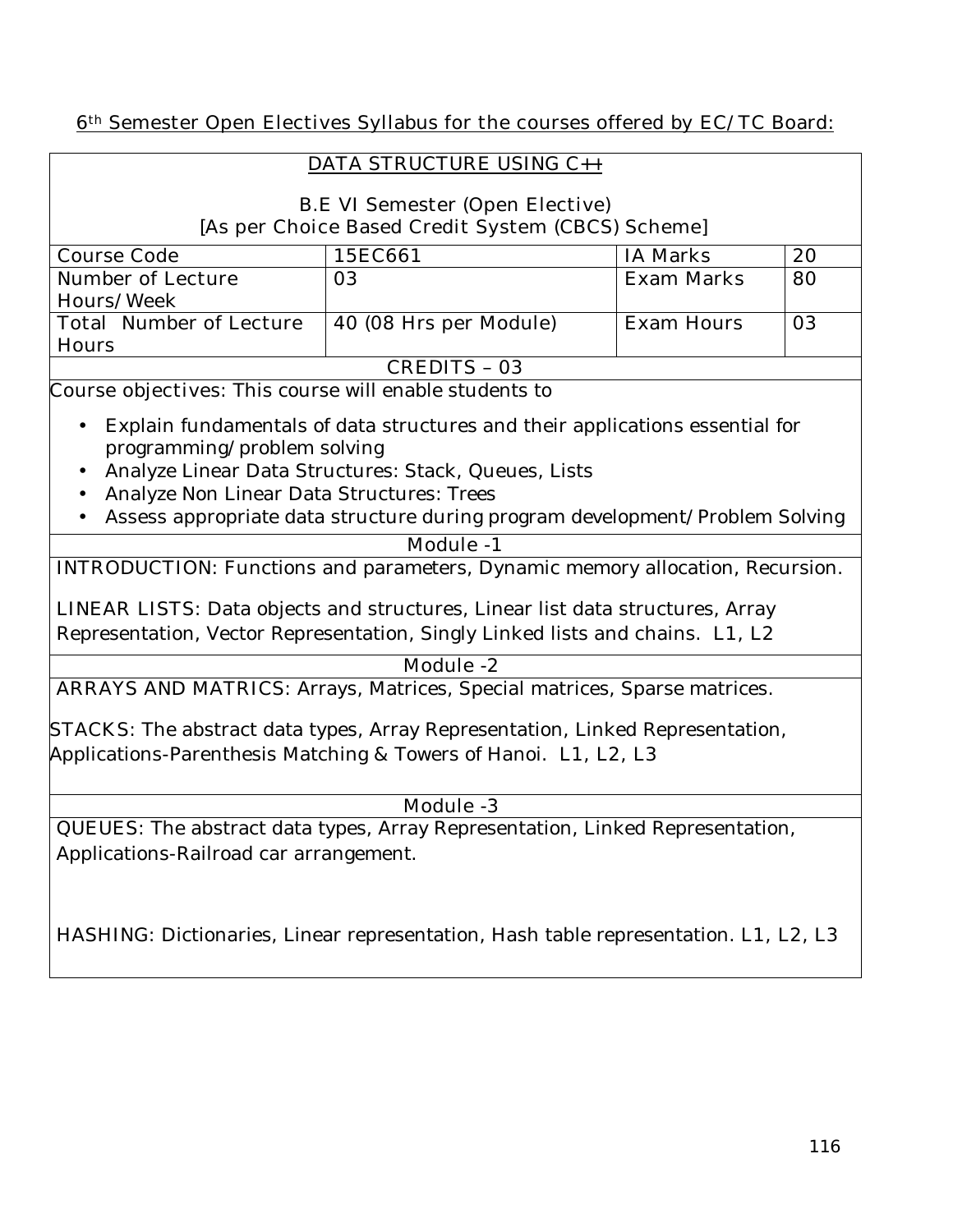# **Module -4**

**BINARY AND OTHER TREES:** Trees, Binary trees, Properties and representation of binary trees, Common binary tree operations, Binary tree traversal the ADT binary tree, ADT binary tree and the class linked binary tree. **L1, L2, L3** 

## **Module -5**

**Priority Queues:** Linear lists, Heaps, Applications-Heap Sorting.

**Search Trees:** Binary search trees operations and implementation, Binary Search trees with duplicates.

**Course outcomes:** After studying this course, students will be able to:

- Acquire knowledge of Dynamic memory allocation, Various types of data structures, operations and algorithms and Sparse matrices and Hashing
- Understand non Linear data structures trees and their applications
- Design appropriate data structures for solving computing problems
- Analyze the operations of Linear Data structures: Stack, Queue and Linked List and their applications

#### **Text Book:**

Data structures, Algorithms, and applications in C++, Sartaj Sahni, Universities Press, 2<sup>nd</sup> Edition, 2005.

## **Reference Books:**

- 1. **Data structures, Algorithms, and applications in C++,** Sartaj Sahni, Mc. Graw Hill, 2000.
- 2. **Object Oriented Programming with C++,** E.Balaguruswamy**,** TMH, 6th Edition, 2013.
- 3. **Programming in C++,** E.Balaguruswamy. TMH, 4th, 2010.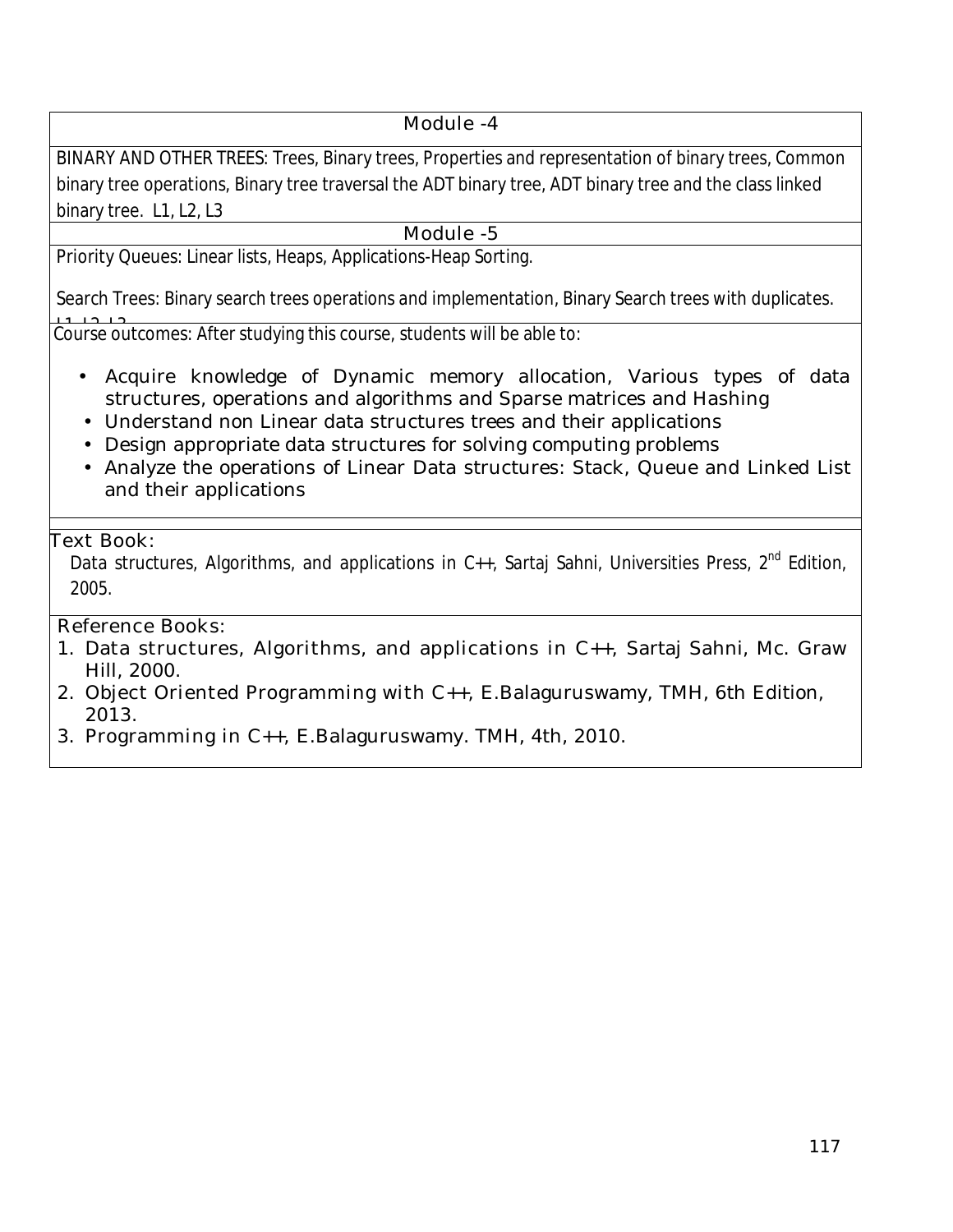#### **POWER ELECTRONICS**

#### **B.E., VI Semester (Open Elective)**

#### [As per Choice Based Credit System (CBCS) scheme]

| <b>Subject Code</b>     | 15EC662                | IA Marks   | 20 |
|-------------------------|------------------------|------------|----|
| Number of Lecture       | 03                     | Exam Marks | 80 |
| Hours/Week              |                        |            |    |
| Total Number of Lecture | 40 (08 Hours / Module) | Exam Hours | 03 |
| Hours                   |                        |            |    |
| CREDITS - 03            |                        |            |    |

**Course Objectives:** This course will enable students to

- Understand the working of various power devices.
- Study and analysis of thyristor circuits with different triggering techniques.
- Learn the applications of power devices in controlled rectifiers, converters and inverters.
- Study of power electronics circuits under different load conditions.

| <b>Module-1</b>                                                                   | <b>RBT</b>     |
|-----------------------------------------------------------------------------------|----------------|
|                                                                                   | Leve           |
|                                                                                   | L              |
| Introduction - Applications of Power Electronics, Power Semiconductor Devices,    | $L1$ ,         |
| Control Characteristics of Power Devices, types of Power Electronic Circuits.     | L2             |
| Power Transistors: Power BJTs: Steady state characteristics. Power MOSFETs:       |                |
| device operation, switching characteristics, IGBTs: device operation, output and  |                |
| transfer characteristics.                                                         |                |
| (Text 1)                                                                          |                |
| <b>Module-2</b>                                                                   |                |
| Thyristors - Introduction, Principle of Operation of SCR, Static Anode-Cathode    | $L1$ ,         |
| Characteristics of SCR, Two transistor model of SCR, Gate Characteristics of      | $L2$ ,         |
| SCR, Turn-ON Methods, Turn-OFF Mechanism, Turn-OFF Methods: Natural and           | L <sub>3</sub> |
| Forced Commutation - Class A and Class B types, Gate Trigger Circuit:             |                |
| Resistance Firing Circuit, Resistance capacitance firing circuit.                 |                |
| (Text 2)                                                                          |                |
| <b>Module-3</b>                                                                   |                |
| Controlled Rectifiers - Introduction, principle of phase controlled converter     | L1,            |
| operation, Single phase full converters, Single phase dual converters.            | $L2$ ,         |
| AC Voltage Controllers - Introduction, Principles of ON-OFF Control, Principle of | L <sub>3</sub> |
| Phase Control, Single phase control with resistive and inductive loads.           |                |
| (Text 1)                                                                          |                |
| Module-4                                                                          |                |
| DC-DC Converters - Introduction, principle of step-down operation and it's        | $L1$ ,         |
| analysis with RL load, principle of step-up operation, Step-up converter with a   | L2             |
| resistive load, Performance parameters, Converter classification, Switching mode  |                |
| regulators: Buck regulator, Boost regulator, Buck-Boost Regulators.               |                |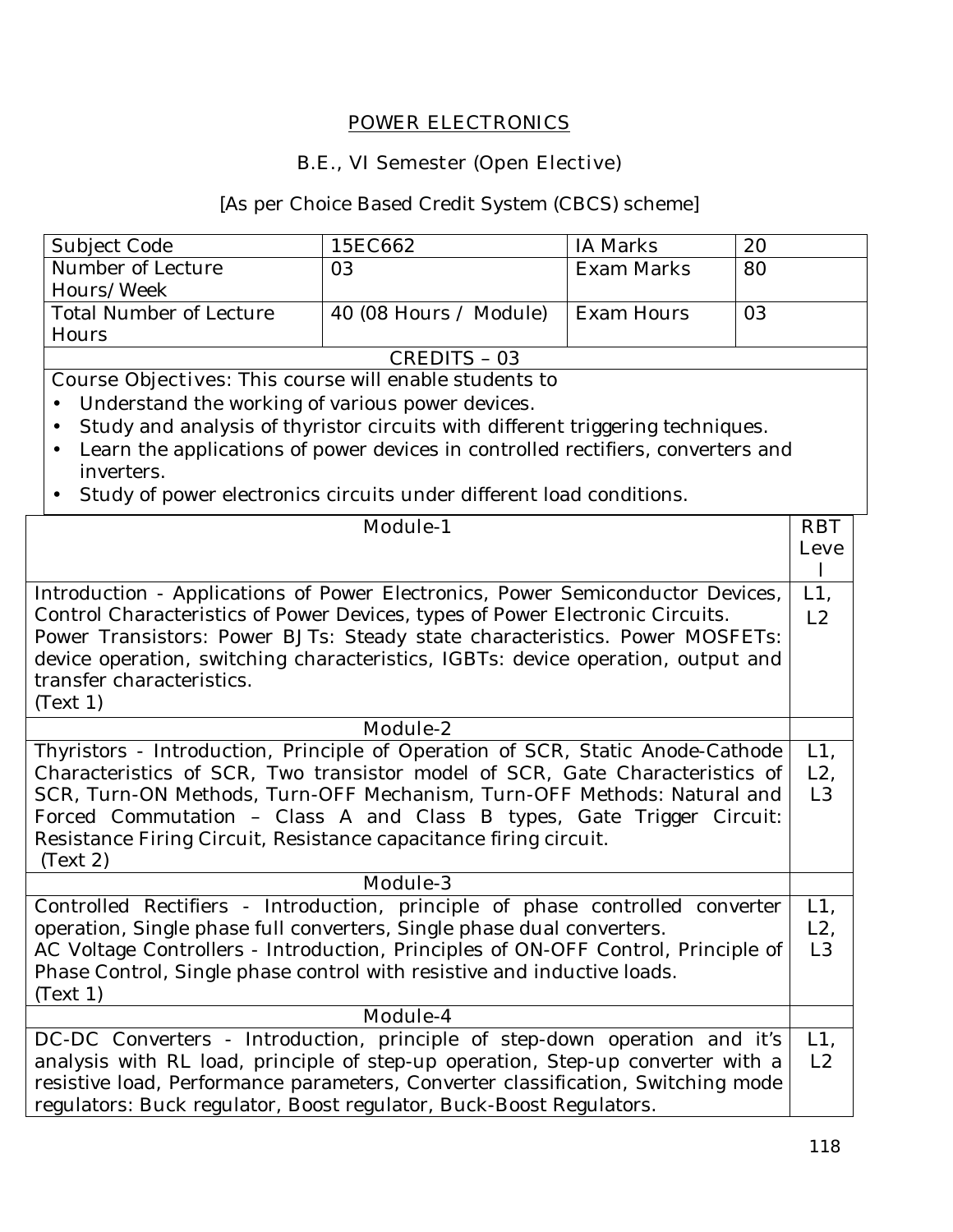(Text 1)

| (1ext 1)                                                                              |  |
|---------------------------------------------------------------------------------------|--|
| Module-5                                                                              |  |
| Pulse Width Modulated Inverters- Introduction, principle of operation, L1,            |  |
| performance parameters, Single phase bridge inverters, voltage control of single   L2 |  |
| phase inverters, current source inverters, Variable DC-link inverter, Boost           |  |
| (Text 1)<br>inverter.                                                                 |  |

**Course outcomes:** After studying this course, students will be able to:

- Describe the characteristics of different power devices and identify the applications.
- Illustrate the working of DC-DC converter and inverter circuit.
- Determine the output response of a thyristor circuit with various triggering options.
- Determine the response of controlled rectifier with resistive and inductive loads.

# **Evaluation of Internal Assessment Marks:**

It is suggested that at least a few experiments of Power Electronics are conducted by the students for better understanding of the course. This activity can be considered for the evaluation of 5 marks out of 20 Internal assessment marks, reserved for the other activities.

# **Question paper pattern:**

- The question paper will have ten questions
- Each full question consists of 16 marks**.**
- There will be 2 full questions (with a maximum of Three sub questions) from each module.
- Each full question will have sub questions covering all the topics under a module
- The students will have to answer 5 full questions, selecting one full question from each module

## **Text Book:**

- 1. Mohammad H Rashid , Power Electronics, Circuits, Devices and Applications, 3rd/4th Edition, Pearson Education Inc,2014, ISBN: 978-93-325-1844-5.
- 2. M.D Singh and K B Khanchandani, Power Electronics, 2nd Edition, Tata Mc-Graw Hill, 2009, ISBN: 0070583897.

# **Reference Books:**

- 4. L. Umanand, Power Electronics, Essentials and Applications, John Wiley India Pvt. Ltd, 2009.
- 5. Dr. P. S. Bimbhra, "Power Electronics", Khanna Publishers, Delhi, 2012.
- 6. P.C. Sen, "Modern Power Electronics", S Chand & Co New Delhi, 2005.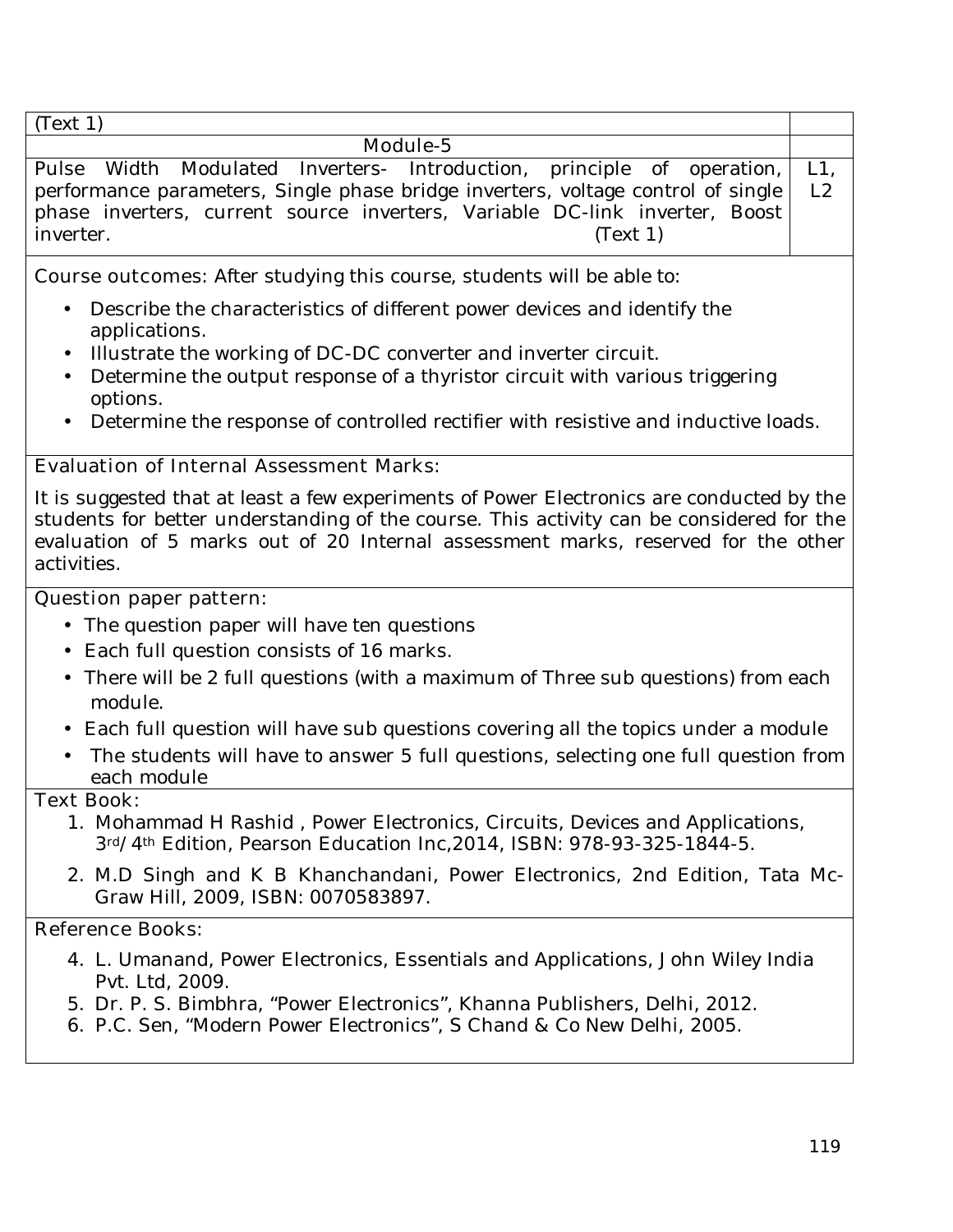# **DIGITAL SYSTEM DESIGN USING VERILOG**

# **B.E., VI Semester (Open Elective)**

[As per Choice Based Credit System (CBCS) scheme]

| Subject Code:                                                                                                                                                                                                                                                                                                                                                                  | 15EC663                                                                 | IA Marks: 20   |                            |
|--------------------------------------------------------------------------------------------------------------------------------------------------------------------------------------------------------------------------------------------------------------------------------------------------------------------------------------------------------------------------------|-------------------------------------------------------------------------|----------------|----------------------------|
| Number of Lecture Hours/Week:                                                                                                                                                                                                                                                                                                                                                  | 03                                                                      | Exam Marks: 80 |                            |
| <b>Total Number of Lecture Hours:</b>                                                                                                                                                                                                                                                                                                                                          | 40 (08 Hrs per module)                                                  | Exam Hours: 03 |                            |
|                                                                                                                                                                                                                                                                                                                                                                                | <b>CREDITS - 03</b>                                                     |                |                            |
| Course objectives: This course will enable students to:                                                                                                                                                                                                                                                                                                                        |                                                                         |                |                            |
| Understand the concepts of Verilog Language.<br>Design the digital systems as an activity in a larger systems design context.<br>$\bullet$<br>Study the design and operation of semiconductor memories<br>frequently used in application specific digital system.<br>Inspect how effectively IC's are embedded in package and assembled in<br>PCB's for different application. |                                                                         |                |                            |
|                                                                                                                                                                                                                                                                                                                                                                                | Design and diagnosis of processors and I/O controllers used in embedded |                |                            |
| systems.                                                                                                                                                                                                                                                                                                                                                                       | <b>Module -1</b>                                                        |                | <b>RBT</b><br><b>Level</b> |
| <b>Introduction and Methodology:</b><br>Digital Systems and Embedded Systems, Real-World Circuits, Models,<br>Design Methodology (1.1, 1.3 to 1.5 of Text).<br><b>Combinational Basics:</b> Combinational Components and Circuits,                                                                                                                                             |                                                                         |                | L1, L2,<br>L <sub>3</sub>  |
| Verification of Combinational Circuits. (2.3 and 2.4 of Text)<br><b>Sequential Basics:</b> Sequential Datapaths and Control<br>Synchronous Timing Methodology (4.3 up to 4.3.1,4.4 up to 4.4.1 of Text).                                                                                                                                                                       |                                                                         | Clocked        |                            |
|                                                                                                                                                                                                                                                                                                                                                                                | <b>Module -2</b>                                                        |                |                            |
| Memories: Concepts, Memory Types, Error Detection and Correction (Chap<br>5 of Text).                                                                                                                                                                                                                                                                                          |                                                                         |                | L1, L2,<br>L <sub>3</sub>  |
|                                                                                                                                                                                                                                                                                                                                                                                | <b>Module -3</b>                                                        |                |                            |
| Implementation Fabrics: Integrated Circuits, Programmable Logic Devices,<br>Packaging and Circuit boards, Interconnection and Signal integrity (Chap 6<br>of Text).                                                                                                                                                                                                            |                                                                         |                | L1, L2,<br>L <sub>3</sub>  |
|                                                                                                                                                                                                                                                                                                                                                                                | <b>Module -4</b>                                                        |                |                            |
| I/O interfacing: I/O devices, I/O controllers, Parallel Buses, Serial<br>Transmission, I/O software (Chap 8 of Text).                                                                                                                                                                                                                                                          |                                                                         |                | L1, L2,<br>L <sub>3</sub>  |
|                                                                                                                                                                                                                                                                                                                                                                                | <b>Module -5</b>                                                        |                |                            |
| Design Methodology: Design flow, Design optimization, Design for test,<br>Nontechnical Issues (Chap 10 of Text).                                                                                                                                                                                                                                                               |                                                                         |                | L1, L2,<br>L3, L4          |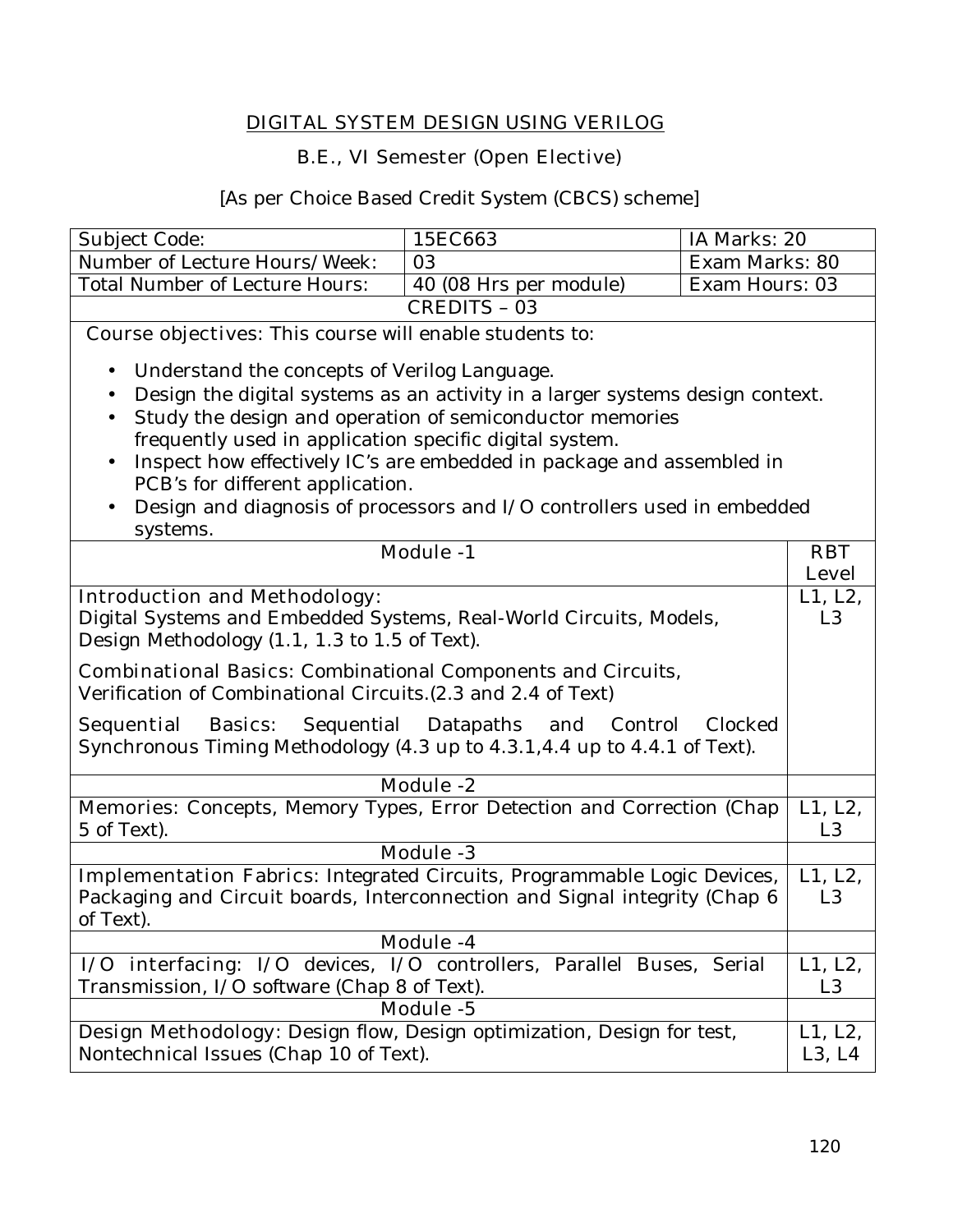**Course outcomes:** After studying this course, students will be able to:

- Construct the combinational circuits, using discrete gates and programmable logic devices.
- Describe Verilog model for sequential circuits and test pattern generation.
- Design a semiconductor memory for specific chip design.
- Design embedded systems using small microcontrollers, larger CPUs/DSPs, or hard or soft processor cores.
- Synthesize different types of processor and I/O controllers that are used in embedded system.

## **Question paper pattern:**

- The question paper will have ten questions.
- Each full Question consisting of 16 marks. There will be 2 full questions (with a maximum of Three sub questions from each module.
- Each full question will have sub questions covering all the topics under a module.
- The students will have to answer 5 full questions, selecting one full question from each module.

# **Text Book:**

Peter J. Ashenden, "Digital Design: An Embedded Sytems Approach Using VERILOG", Elesvier, 2010.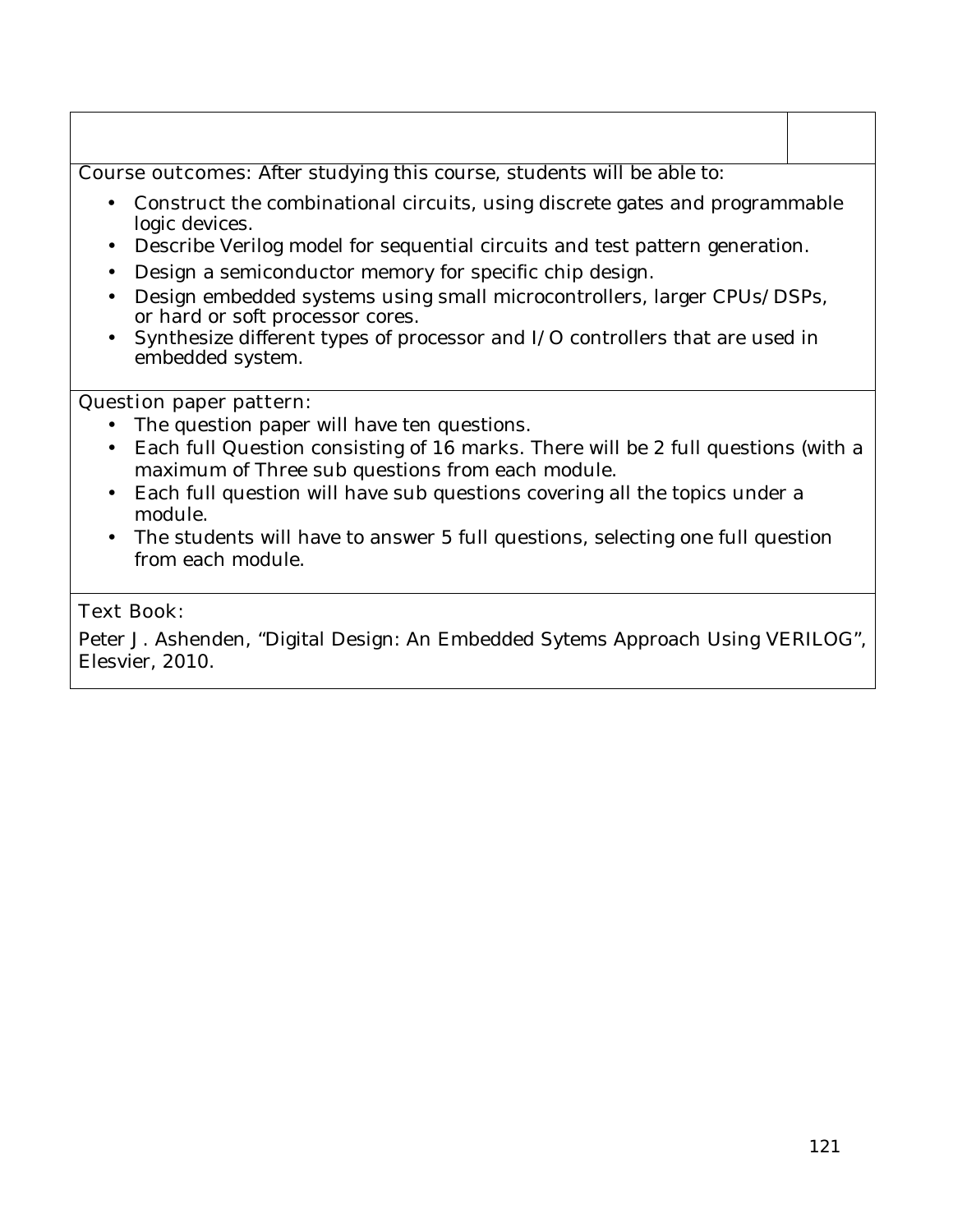# **B.E TC SEVENTH SEMESTER SYLLABUS**

#### **Cryptography and Network Security B.E., VII Semester, Telecommunication Engineering**

[As per Choice Based credit System (CBCS) Scheme

| Subject Code           | 15TE71                | <b>IA Marks</b> | 20 |
|------------------------|-----------------------|-----------------|----|
| Number of Lecture   04 |                       | Exam            | 80 |
| Hours/Week             |                       | marks           |    |
| Total Number of        | 50                    | Exam            | 03 |
| Lecture Hours          | (10 Hours per Module) | Hours           |    |
| CREDITS - 04           |                       |                 |    |

**Course Objectives:** The objectives of the course is to enable students to:

- Understand the basics of symmetric key and public key cryptography.
- Know basic mathematical concepts and pseudorandom number generators required for cryptography.
- Understand the concepts of authentication and data integrity
- Acquire knowledge about Email, IP and Web security.

| <b>Module 1</b>                                                                 | <b>RBT</b>     |
|---------------------------------------------------------------------------------|----------------|
|                                                                                 | <b>Level</b>   |
| <b>Basic Concepts of Number Theory and Finite Fields: Euclidean</b>             | L1, L2,        |
| algorithm, Modular arithmetic, Groups, Rings and Fields, Finite                 | L <sub>3</sub> |
| fields of the form GF(p), Polynomial arithmetic, Finite fields of the           |                |
| form GF(2 <sup>n</sup> ), Prime Numbers, Fermat's and Euler's theorem, discrete |                |
| logarithm. (Text 1: Chapter 3, Chapter 7: Section 1, 2, 5)                      |                |
| <b>Foundations:</b> Terminology, Steganography, substitution ciphers and        |                |
| transpositions ciphers, Simple XOR, One-Time Pads (Text 2: Chapter              |                |
| 1: Section 1.1 to $1.5$ )                                                       |                |
|                                                                                 |                |
| <b>Module 2</b>                                                                 |                |
| <b>SYMMETRIC CIPHERS:</b> Traditional Block Cipher structure, Data              | L1, L2,        |
| encryption standard (DES), The AES Cipher. (Text 1: Chapter 2:                  | L <sub>3</sub> |
| Section1, 2, Chapter 4: Section 2, 3, 4)                                        |                |
| <b>ASYMMETRIC CIPHERS:</b> Principles of Public-Key Cryptosystems,              |                |
| The RSA algorithm, Diffie - Hellman Key Exchange, Elliptic Curve                |                |
| Arithmetic, Elliptic Curve Cryptography (Text 1: Chapter 8, Chapter             |                |
| 9: Section 1, 3, 4)                                                             |                |
| <b>Module 3</b>                                                                 |                |
| <b>One-Way Hash Functions: Background, Snefru, N-Hash, MD4,</b>                 | L1, L2,        |
| MD5, Secure Hash Algorithm [SHA], One way hash functions using                  | L <sub>3</sub> |
| symmetric block algorithms, Using public key algorithms, Choosing               |                |
| a one-way hash functions, Message Authentication Codes. Digital                 |                |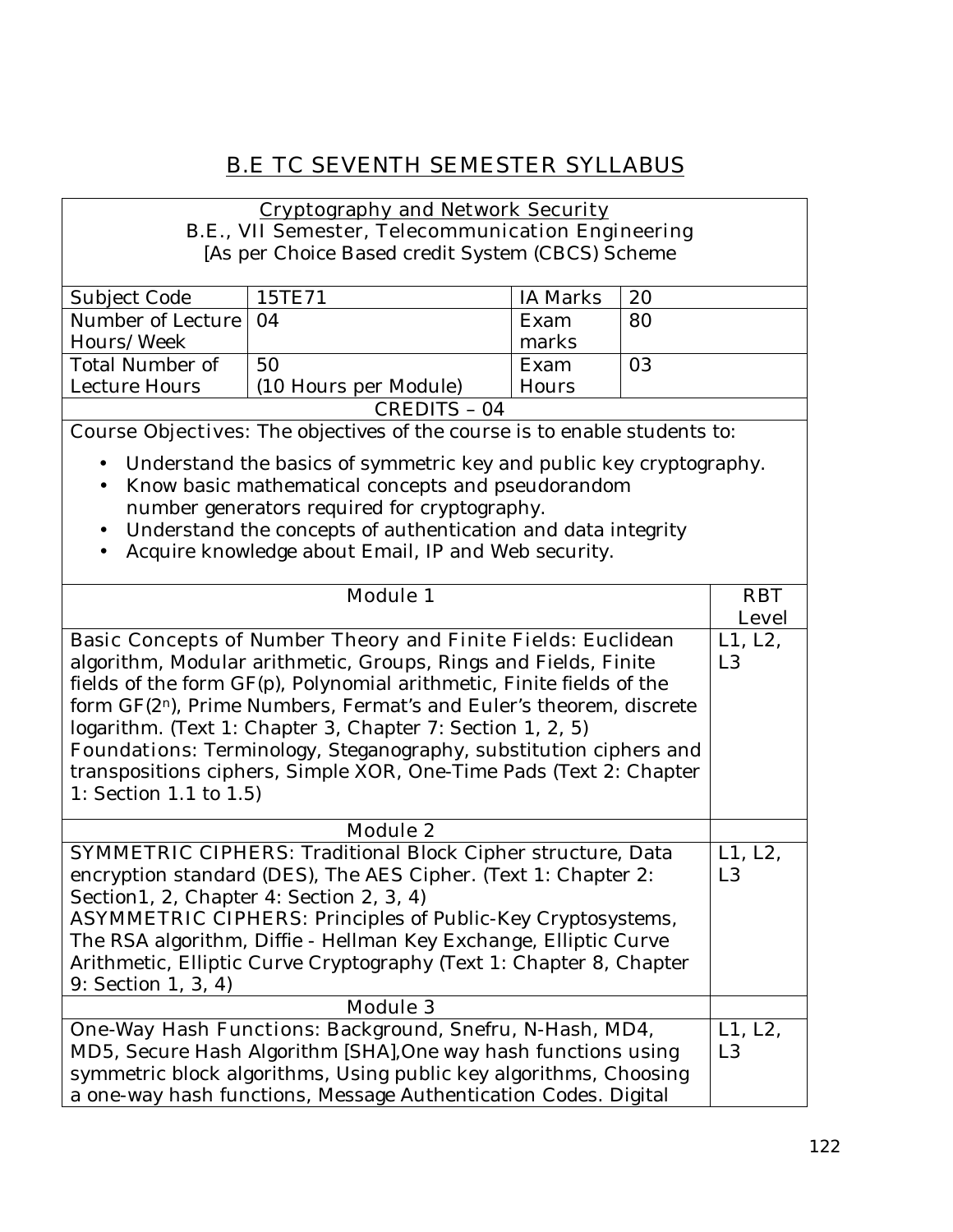| Signature Algorithm, Discrete Logarithm Signature Scheme (Text 2:                   |                |
|-------------------------------------------------------------------------------------|----------------|
| Chapter 18: Section 18.1 to 18.5, 18.7, 18.11 to 18.14 and Chapter                  |                |
| 20: Section 20.1, 20.4)                                                             |                |
| <b>Module 4</b>                                                                     |                |
| <b>Transport Level Security:</b> Web Security Considerations, Secure                | L1, L2,        |
| Sockets Layer, Transport Layer Security, HTTPS, Secure Shell (SSH)                  | L <sub>3</sub> |
| (Text 1: Chapter 15)                                                                |                |
| Wireless Network Security: IEEE 802.11i Wireless LAN Security                       |                |
| (Text 1: Chapter 16: Section 4)                                                     |                |
|                                                                                     |                |
| <b>Module 5</b>                                                                     |                |
| E-mail Security: Pretty Good Privacy-S/MIME (Text 1: Chapter 17:                    | L1, L2,        |
| Section 1, 2)                                                                       | L <sub>3</sub> |
| <b>IP Security:</b> IP Security Overview, IP Security Policy, Encapsulation         |                |
| Security Payload (ESP), Combining security Associations Internet                    |                |
| Key Exchange. Cryptographic Suites (Text 1: Chapter 18)                             |                |
|                                                                                     |                |
| <b>Course Outcomes:</b> At the end of the course, the students will be able to:     |                |
|                                                                                     |                |
| Use basic cryptographic algorithms to encrypt the data.                             |                |
| Generate some pseudorandom numbers required for cryptographic<br>$\bullet$          |                |
| applications.                                                                       |                |
| Understand concept of data authentication and integrity.<br>$\bullet$               |                |
| Explain network security protocols.<br>$\bullet$                                    |                |
|                                                                                     |                |
| <b>Question paper pattern:</b>                                                      |                |
| The question paper will have 10 full questions carrying equal marks.                |                |
| Each full question consists of 16 marks with a maximum of Three sub<br>$\bullet$    |                |
| questions.                                                                          |                |
| There will be 2 full questions from each module covering all the topics of          |                |
| the module                                                                          |                |
| The students will have to answer 5 full questions, selecting one full<br>$\bullet$  |                |
| question from each module.                                                          |                |
| <b>Text Books:</b>                                                                  |                |
|                                                                                     |                |
| 1. William Stallings, "Cryptography and Network Security Principles and             |                |
| Practice", Pearson Education Inc., 6th Edition, 2014, ISBN: 978-93-325-             |                |
| 1877-3                                                                              |                |
| 2. Bruce Schneier, "Applied Cryptography Protocols, Algorithms, and                 |                |
|                                                                                     |                |
| Source code in C", Wiley Publications, 2 <sup>nd</sup> Edition, ISBN: 9971-51-348-X |                |
|                                                                                     |                |
| <b>Reference Books:</b>                                                             |                |

2. Cryptography and Network Security, AtulKahate, TMH, 2003.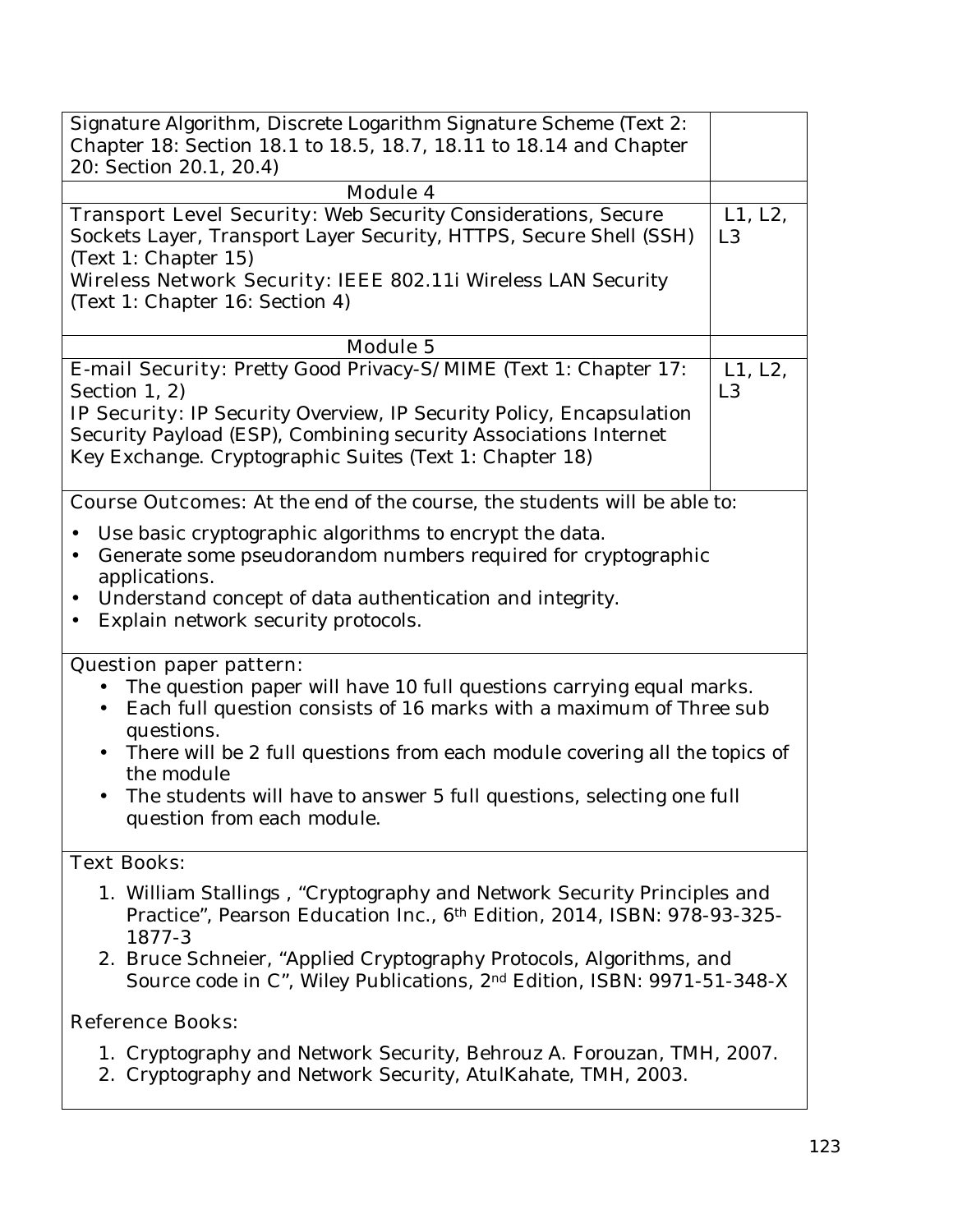# **SATELLITE COMMUNICATION and REMOTE SENSING**

# **B.E., VII Semester, Telecommunication Engineering**

[As per Choice Based credit System (CBCS) Scheme

| Subject Code                  | 15TE72                      | IA Marks      | 20 |
|-------------------------------|-----------------------------|---------------|----|
| Number of Lecture Hours/Week  | 04                          | Exam<br>Marks | 80 |
| Total Number of Lecture Hours | 50<br>(10 Hours per Module) | Exam<br>Hours | 03 |
| CREDITS – 04                  |                             |               |    |

**Course Objectives:** This course will enable student to:

- Understand the subject of satellite communication and remote sensing with the core knowledge of space and satellite, communication and the international space laws.
- Comprehend different remote sensing signaling techniques, capable of interpreting signature of satellite communication from bodies like soil, vegetation and ocean.
- Analyze various components used in satellite communication and remote sensing applications.
- Acquire and keep abreast of designing satellite remote sensing system.
- Review and analyze the sensor data for drawing inference and conclusions.

| <b>Modules</b>                                                                                                                                                                                                                                                                |            |
|-------------------------------------------------------------------------------------------------------------------------------------------------------------------------------------------------------------------------------------------------------------------------------|------------|
| <b>Module -1</b>                                                                                                                                                                                                                                                              | <b>RBT</b> |
|                                                                                                                                                                                                                                                                               | Level      |
| <b>Introduction:</b> Historical background, International space laws,<br>Advantages of space based observations, Global coverage, Multiscale<br>observation, repeat observation immediate transmission and digital<br>format, Source of information on remote sensing region. | L1, L2     |
| Module -2                                                                                                                                                                                                                                                                     |            |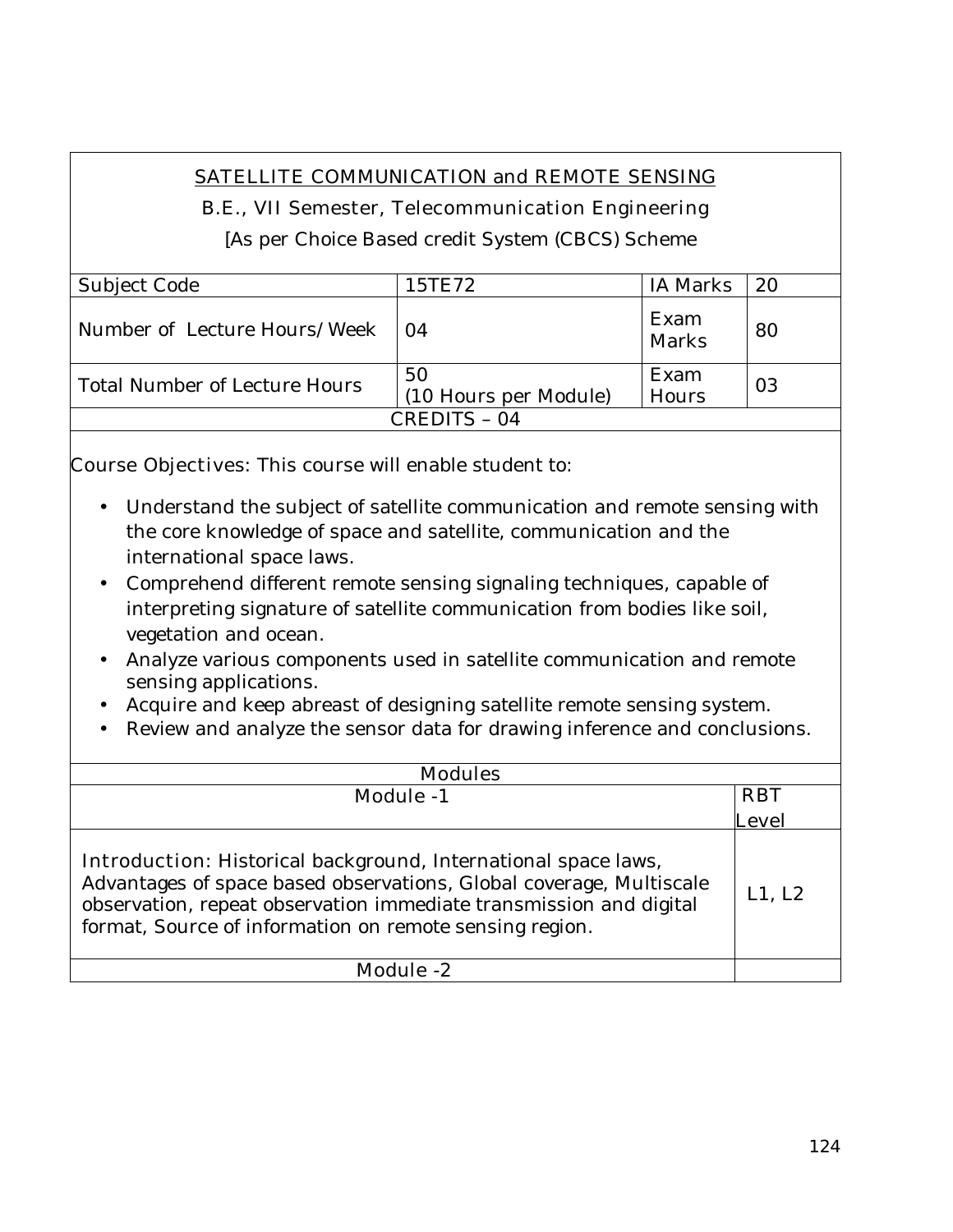| <b>Principles of remote sensing:</b> Fundamentals of remote sensing<br>signals, The electromagnetic spectrum, Terms and units of<br>measurements, EM radiation laws, Spectral signature in the solar<br>spectrum, vegetation reflectance, soil reflectance, water in the solar<br>spectrum, The thermal infrared domain, characteristics of EM<br>radiation in thermal infrared, Thermal properties of vegetation, Soils<br>thermal domain, thermal signature of water and snow, The microwave<br>region, Atmospheric interaction. | L1, L2                    |
|------------------------------------------------------------------------------------------------------------------------------------------------------------------------------------------------------------------------------------------------------------------------------------------------------------------------------------------------------------------------------------------------------------------------------------------------------------------------------------------------------------------------------------|---------------------------|
| <b>Module -3</b>                                                                                                                                                                                                                                                                                                                                                                                                                                                                                                                   |                           |
| Sensors and remote sensing satellite:<br>Type of sensors, Resolution of sensor systems, spatial, spectral,<br>radiometric, temporal, angular - resolution, passive sensors,<br>photographic cameras, cross and along track - scanners, active<br>sensors, Radar and Lidar, satellite remote missions, Satellite orbits,<br>Landsat programs, SPOT satellites, IRS program, High resolution<br>commercial satellites, Polar orbiting meteorological satellites, Terra<br>Aqua, Geostationary meteorological satellites.             | L1, L2                    |
| <b>Module -4</b>                                                                                                                                                                                                                                                                                                                                                                                                                                                                                                                   |                           |
| <b>Basis for interpretations of remote sensing images:</b><br>Constraints in using remote sensing data, types of interpretation,<br>Costs of data acquisitions, end-user requirements, Thematic<br>classification, Generation of biophysical variables, Change detection,<br>spatial patterns, organization of remote sensing project, interpretation<br>phase, presentation of study cases.                                                                                                                                       | L1, L2,<br>L <sub>3</sub> |
| Module -5                                                                                                                                                                                                                                                                                                                                                                                                                                                                                                                          |                           |
| Characteristic of photographic images, Feature identification, criteria<br>for visual interpretation, Brightness, color, texture, spatial contexts,<br>shadows, spatial patterns, shape and size, stereoscopic view, period of<br>acquisition, elements of visual analysis, Geometric characteristics of<br>satellite image, Color composites, Multi-temporal approaches.                                                                                                                                                          | L1, L2,<br>L <sub>3</sub> |
| <b>Course Outcomes:</b> This course will enable the students to:                                                                                                                                                                                                                                                                                                                                                                                                                                                                   |                           |
| Understand the fundamentals of remote sensing-components, signals, and<br>systems.<br>Learn the theory behind various remote sensors and their signal processing<br>requirements.<br>Interpret the satellite data for drawing inferences and conclusions towards the<br>events in space and planet systems.                                                                                                                                                                                                                        |                           |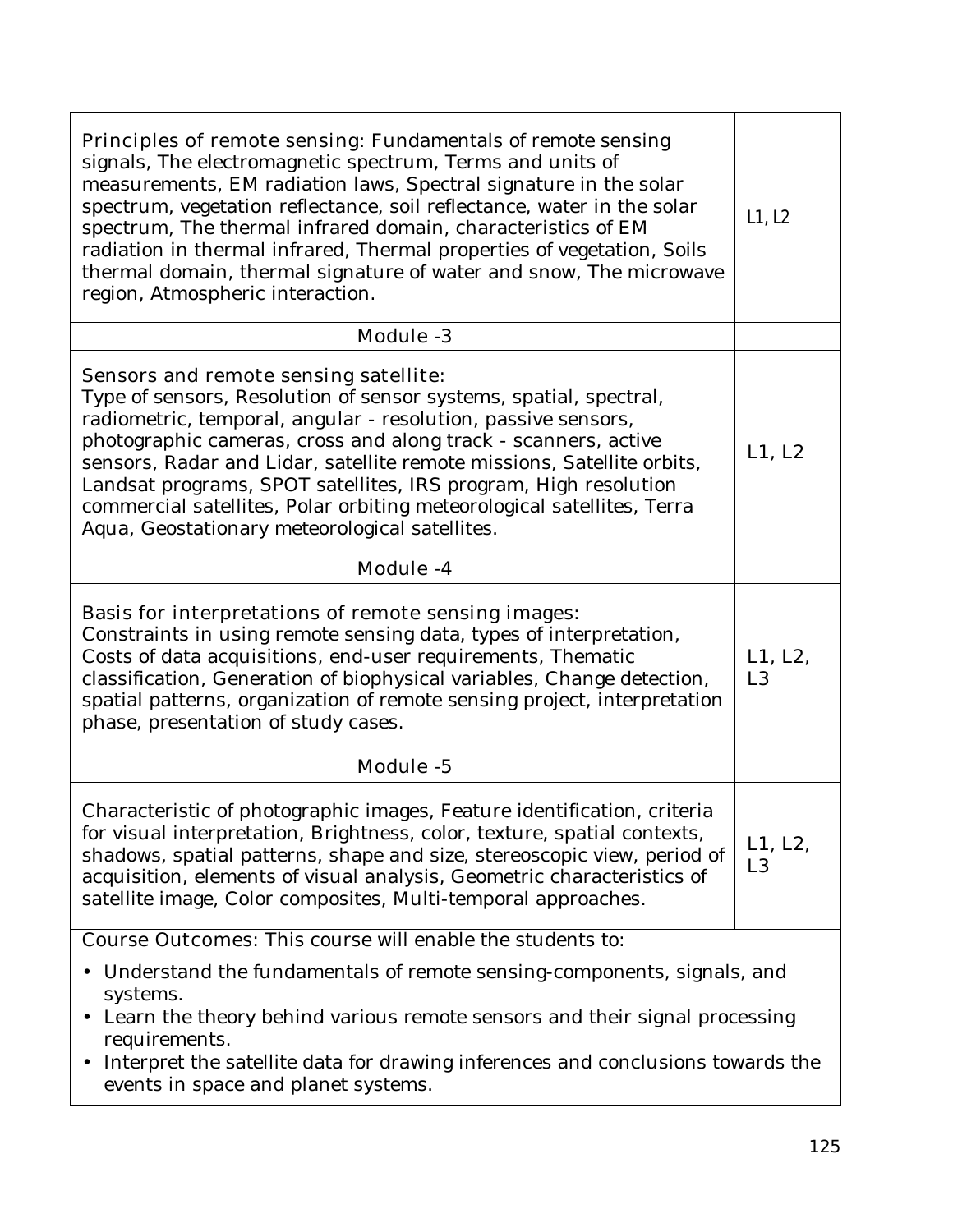#### **Question paper pattern:**

- The question paper will have 10 full questions carrying equal marks.
- Each full question consists of 16 marks with a maximum of Three sub questions.
- There will be 2 full questions from each module covering all the topics of the module
- The students will have to answer 5 full questions, selecting one full question from each module.

#### **Text book:**

Emilio Chuvieco, "Fundamentals of Satellite Remote Sensing", CRC press, Edition-2009.

# **Reference Textbooks:**

- 1. C. H. Chen*, "*Signal Processing for Remote Sensing", CRC press, Edition-2007.
- 2. R. N Mutagi, "Satellite Communication Principles and Applications", Oxford University press, 2016.
- 3. Edited by Enrico Del Re, and Marina Ruggieri, "Satellite communications and navigation systems", Springer.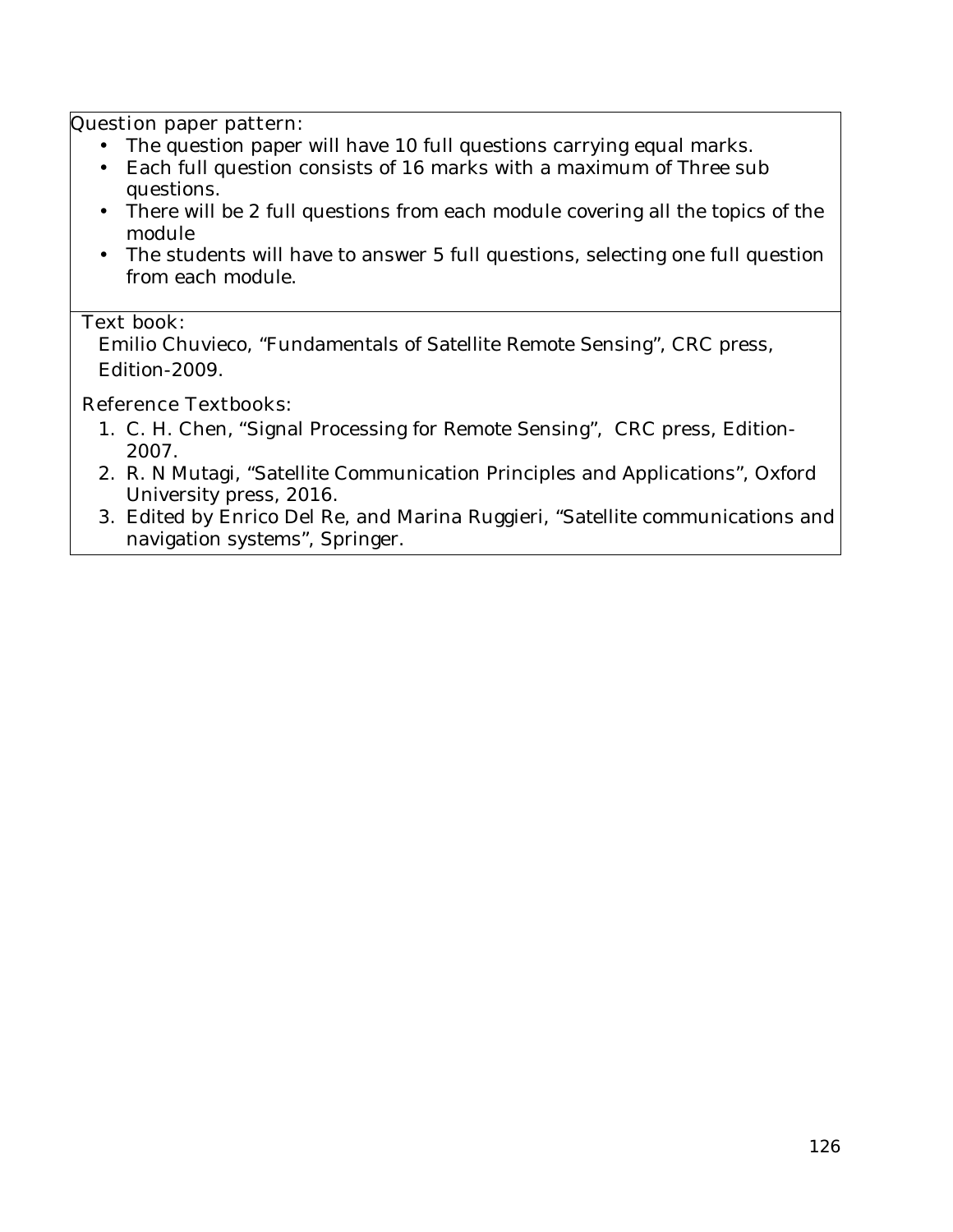# **CMOS VLSI Design**

#### **B.E., VII Semester, Telecommunication Engineering**

[As per Choice Based Credit System (CBCS) scheme]

| Subject Code      | 15TE73                                 | IA Marks   | 20 |
|-------------------|----------------------------------------|------------|----|
| Number of Lecture | $\overline{04}$                        | Exam Marks | 80 |
| Hours/Week        |                                        |            |    |
|                   | Total Number of 50 (10 Hours / Module) | Exam Hours | 03 |
| Lecture Hours     |                                        |            |    |
| CREDITS - 04      |                                        |            |    |

**Course Objectives:** The objectives of the course is to enable students to:

- Impart knowledge of MOS transistor theory and CMOS technologies.
- Impart knowledge on architectural choices and performance tradeoffs involved in designing and realizing the circuits in CMOS technology.
- Cultivate the concepts of subsystem design processes.
- Demonstrate the concepts of CMOS testing.

| <b>Module-1</b>                                                                          | <b>RBT</b> Level |
|------------------------------------------------------------------------------------------|------------------|
| <b>Introduction:</b> A Brief History, MOS Transistors, MOS Transistor Theory,            | L1, L2           |
| Ideal I-V Characteristics, Non-ideal I-V Effects, DC Transfer                            |                  |
| Characteristics                                                                          |                  |
| $(1.1, 1.3, 2.1, 2.2, 2.4, 2.5$ of TEXT 2).                                              |                  |
| Fabrication: nMOS Fabrication, CMOS Fabrication (P-well process, N-                      |                  |
| well process, Twin tub process), BiCMOS Technology (1.7, 1.8, 1.10 of                    |                  |
| TEXT 1).                                                                                 |                  |
| <b>Module-2</b>                                                                          |                  |
| MOS and BiCMOS Circuit Design Processes: MOS Layers, Stick   L1, L2, L3                  |                  |
| Diagrams, Design Rules and Layout.                                                       |                  |
| <b>Basic Circuit Concepts:</b> Sheet Resistance, Area Capacitances of Layers,            |                  |
| Standard Unit of Capacitance, Some Area Capacitance Calculations,                        |                  |
| Delay Unit, Inverter Delays, Driving Large Capacitive Loads (3.1 to 3.3,                 |                  |
| 4.1, 4.3 to 4.8 of TEXT 1).                                                              |                  |
| <b>Module-3</b>                                                                          |                  |
| <b>Scaling of MOS Circuits:</b> Scaling Models & Scaling Factors for Device   L1, L2, L3 |                  |
| Parameters.                                                                              |                  |
| Subsystem Design Processes: Some General considerations, An                              |                  |
| illustration of Design Processes, Illustration of the Design Processes-                  |                  |
| Regularity, Design of an ALU Subsystem, The Manchester Carry-chain                       |                  |
| and Adder Enhancement Techniques(5.1, 5.2, 7.1, 7.2, 8.2, 8.3, 8.4.1,                    |                  |
| 8.4.2 of TEXT 1).                                                                        |                  |
| Module-4                                                                                 |                  |
| Subsystem Design: Some Architectural Issues, Switch Logic, Gate                          | L1, L2, L3       |
| (restoring) Logic, Parity Generators, Multiplexers, The Programmable                     |                  |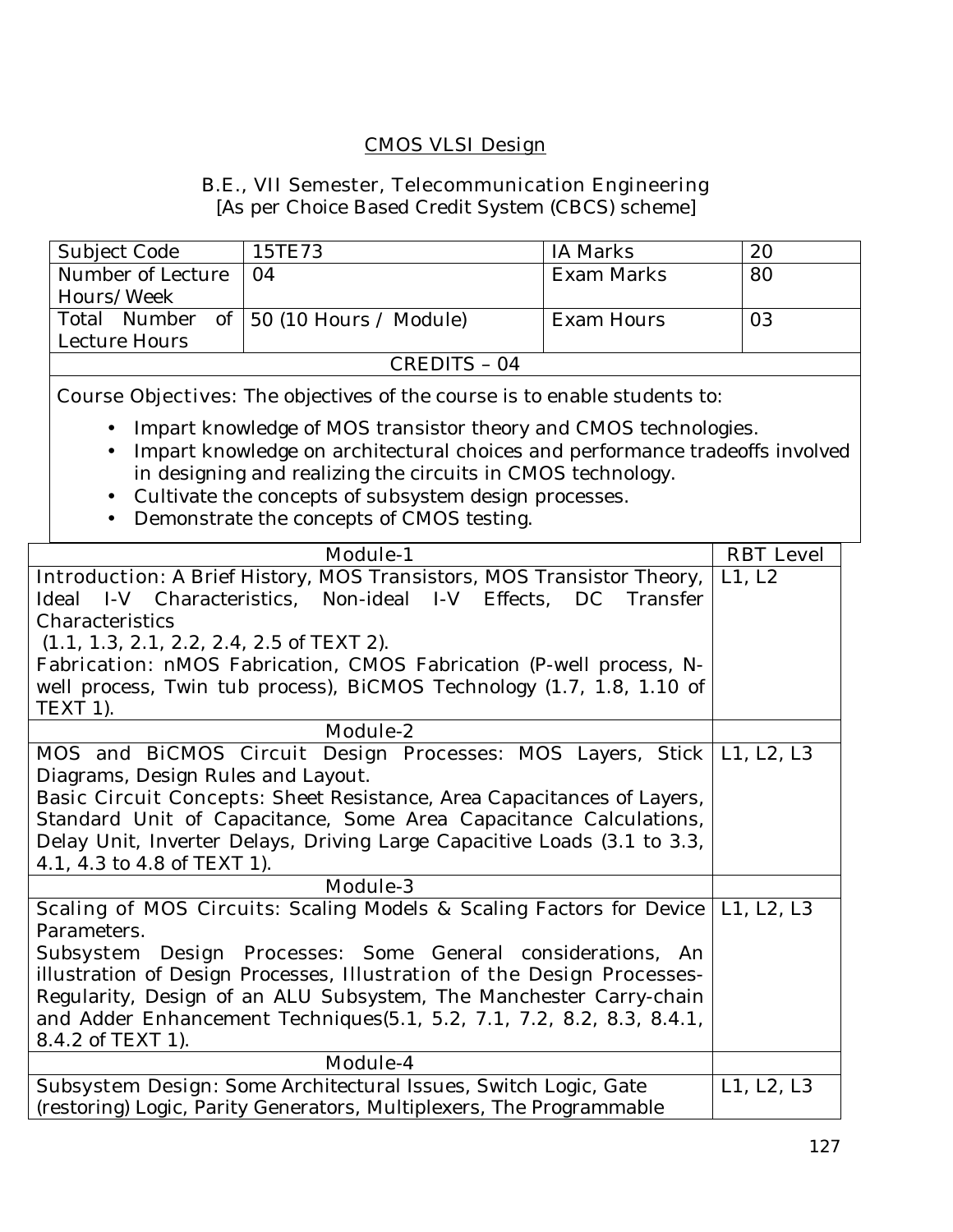| Logic Array (PLA).                                                                         |  |
|--------------------------------------------------------------------------------------------|--|
| $(6.1 \text{ to } 6.3, 6.4.1, 6.4.3, 6.4.6 \text{ of TEXT 1}).$                            |  |
| FPGA Based Systems: Introduction, Basic concepts, Digital design and                       |  |
| FPGA's, FPGA based System design, FPGA architecture, Physical design                       |  |
| for FPGA's.                                                                                |  |
| $(1.1 \text{ to } 1.4, 3.2, 4.8 \text{ of } TEXT 3).$                                      |  |
| Module-5                                                                                   |  |
| Memory, Registers and Aspects of system Timing- System Timing   L1, L2, L3                 |  |
| Considerations, Some commonly used Storage/Memory elements (9.1,                           |  |
| 9.2 of TEXT1).                                                                             |  |
| Testing and Verification: Introduction, Logic Verification, Logic                          |  |
| Verification Principles, Manufacturing Test Principles, Design for                         |  |
| testability (12.1, 12.1.1, 12.3, 12.5, 12.6 of TEXT 2).                                    |  |
|                                                                                            |  |
| <b>Course Outcomes:</b> At the end of the course, the students will be able to:            |  |
| Demonstrate a clear understanding of MOS transistor theory, CMOS fabrication<br>$\bullet$  |  |
| flow and technology scaling.                                                               |  |
| Use the physical design aspects to draw the basic gates using the stick and<br>$\bullet$   |  |
| layout diagrams.                                                                           |  |
| Interpret Memory elements along with timing considerations.<br>$\bullet$                   |  |
| Demonstrate knowledge of FPGA based system design.<br>$\bullet$                            |  |
| Interpret testing and testability issues in VLSI Design.<br>$\bullet$                      |  |
| Analyze CMOS subsystems and architectural issues with the design constraints.<br>$\bullet$ |  |
| <b>Question paper pattern:</b>                                                             |  |
| • The question paper will have ten questions                                               |  |
| • Each full question consists of 16 marks.                                                 |  |
| There will be 2 full questions (with a maximum of Three sub questions) from                |  |
| each module.                                                                               |  |
| • Each full question will have sub questions covering all the topics under a               |  |
| module                                                                                     |  |
|                                                                                            |  |
| The students will have to answer 5 full questions, selecting one full question             |  |
| from each module                                                                           |  |
| <b>Text Books:</b>                                                                         |  |
| 1. "Basic VLSI Design" - Douglas A. Pucknell & Kamran Eshraghian, PHI 3rd                  |  |
| Edition (original Edition - 1994).                                                         |  |
| 2. "CMOS VLSI Design- A Circuits and Systems Perspective"- Neil H.E. Weste,                |  |
| David Harris, Ayan Banerjee, 3rd Edition, Pearson Education.                               |  |
| "FPGA Based System Design"-Wayne Wolf, Pearson Education, 2004,<br>3.                      |  |
| Technology and Engineering.                                                                |  |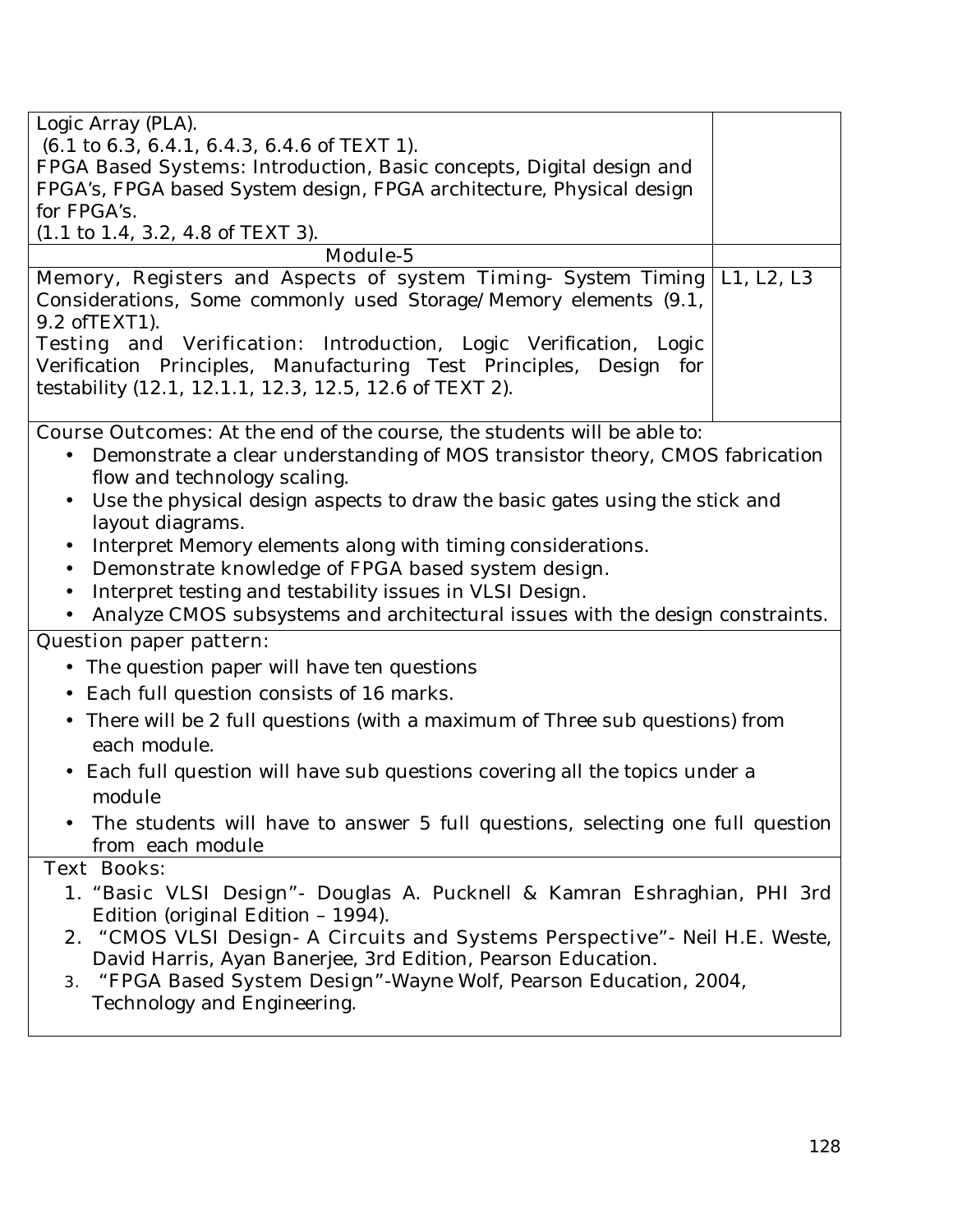#### **MULTIMEDIA COMMUNICATION B.E., VII Semester, Electronics & Communication Engineering/ Telecommunication Engineering**

[As per Choice Based credit System (CBCS) Scheme

| Subject Code                                                                                                                                                                                                                                                                                                                     | 15EC741 | IA Marks          | 20 |
|----------------------------------------------------------------------------------------------------------------------------------------------------------------------------------------------------------------------------------------------------------------------------------------------------------------------------------|---------|-------------------|----|
|                                                                                                                                                                                                                                                                                                                                  |         |                   |    |
| Number of Lecture                                                                                                                                                                                                                                                                                                                | 03      | <b>Exam Marks</b> | 80 |
| Hours/Week                                                                                                                                                                                                                                                                                                                       |         |                   |    |
| Total Number of   40 (08 Hours /                                                                                                                                                                                                                                                                                                 |         | Exam Hours        | 03 |
| Lecture Hours                                                                                                                                                                                                                                                                                                                    | Module) |                   |    |
| CREDITS - 03                                                                                                                                                                                                                                                                                                                     |         |                   |    |
| $\alpha$ and $\alpha$ and $\alpha$ and $\alpha$ and $\alpha$ and $\alpha$ and $\alpha$ and $\alpha$ and $\alpha$ and $\alpha$ and $\alpha$ and $\alpha$ and $\alpha$ and $\alpha$ and $\alpha$ and $\alpha$ and $\alpha$ and $\alpha$ and $\alpha$ and $\alpha$ and $\alpha$ and $\alpha$ and $\alpha$ and $\alpha$ and $\alpha$ |         |                   |    |

**Course Objectives:** This course will enable students to:

- Gain fundamental knowledge in understanding the basics of different multimedia networks and applications.
- Understand digitization principle techniques required to analyze different media types.
- Analyze compression techniques required to compress text and image and gain knowledge of DMS.
- Analyze compression techniques required to compress audio and video.
- Gain fundamental knowledge about multimedia communication across different networks.

| <b>Module-1</b>                                                                            | <b>RBT Level</b> |
|--------------------------------------------------------------------------------------------|------------------|
| <b>Multimedia Communications</b> : Introduction, Multimedia information L1, L2             |                  |
| representation, multimedia networks, multimedia applications, Application                  |                  |
| and networking terminology. (Chap 1 of Text 1)                                             |                  |
| <b>Module-2</b>                                                                            |                  |
|                                                                                            |                  |
| <b>Information Representation:</b> Introduction, Digitization principles, Text,            | L1, L2           |
| Images, Audio and Video (Chap 2 of Text 1)                                                 |                  |
| <b>Module-3</b>                                                                            |                  |
| <b>Text and image compression:</b> Introduction, Compression principles, text   L1, L2, L3 |                  |
| compression, image Compression. (Chap 3 of Text 1)                                         |                  |
|                                                                                            |                  |
| <b>Distributed multimedia systems:</b> Introduction, main Features of a DMS,               |                  |
| Resource management of DMS, Networking, Multimedia operating systems                       |                  |
| (Chap. 4 - Sections 4.1 to 4.5 of Text 2).                                                 |                  |
|                                                                                            |                  |
| <b>Module-4</b>                                                                            |                  |
| Audio and video compression: Introduction, Audio compression, video  L1, L2, L3            |                  |
| compression, video compression principles, video compression. (Chap. 4 of                  |                  |
| Text $1$ ).                                                                                |                  |
| <b>Module-5</b>                                                                            |                  |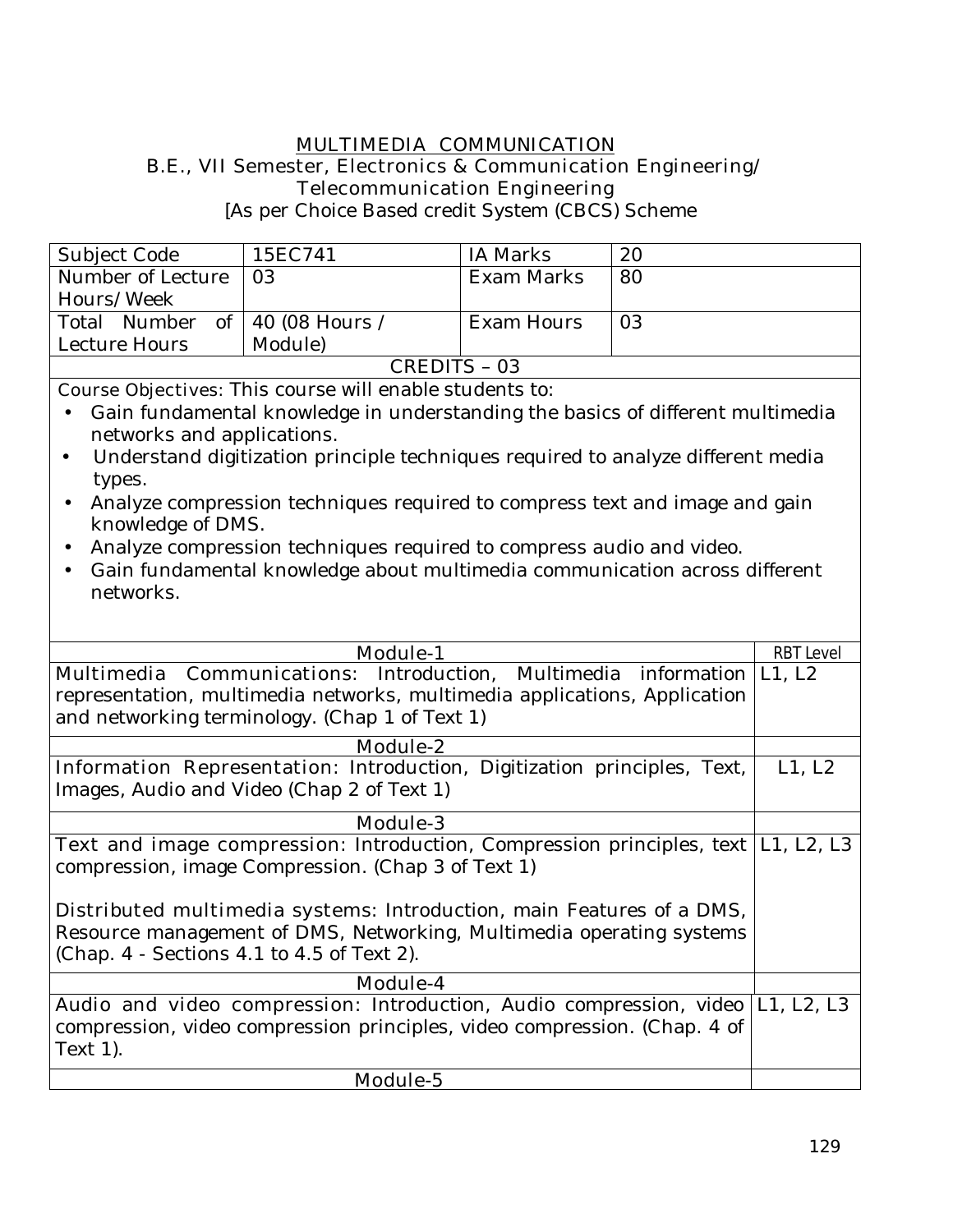| L1, L2<br>Multimedia Communication Across Networks: Packet audio/video in the<br>Video<br>transport across generic networks,<br>network environment,<br>Multimedia Transport across ATM Networks (Chap. 6 - Sections 6.1, 6.2,<br>6.3 of Text 2).                                                                                                                                                                                                                                                                                      |
|----------------------------------------------------------------------------------------------------------------------------------------------------------------------------------------------------------------------------------------------------------------------------------------------------------------------------------------------------------------------------------------------------------------------------------------------------------------------------------------------------------------------------------------|
| <b>Course Outcomes:</b> After studying this course, students will be able to:<br>Understand basics of different multimedia networks and applications.<br>$\bullet$<br>Understand different compression techniques to compress audio and video.<br>$\bullet$<br>Describe multimedia Communication across Networks.<br>$\bullet$<br>Analyze different media types to represent them in digital form.<br>$\bullet$<br>Compress different types of text and images using different compression<br>$\bullet$<br>techniques and analyze DMS. |
| <b>Question paper pattern:</b><br>The question paper will have ten questions.<br>Each full question consists of 16 marks.<br>$\bullet$<br>There will be 2 full questions (with a maximum of Three sub questions) from each<br>$\bullet$<br>module.<br>Each full question will have sub questions covering all the topics under a module.<br>$\bullet$<br>The students will have to answer 5 full questions, selecting one full question from<br>each module.                                                                           |
| <b>Text Books:</b><br>1. Fred Halsall, "Multimedia Communications", Pearson education, 2001 ISBN -<br>9788131709948.                                                                                                                                                                                                                                                                                                                                                                                                                   |
| 2. K. R. Rao, Zoran S. Bojkovic, Dragorad A. Milovanovic, "Multimedia<br>Communication Systems", Pearson education, 2004. ISBN -9788120321458                                                                                                                                                                                                                                                                                                                                                                                          |
| <b>Reference Book:</b>                                                                                                                                                                                                                                                                                                                                                                                                                                                                                                                 |
| Raifsteinmetz, Klara Nahrstedt, "Multimedia: Computing, Communications and<br>Applications", Pearson education, 2002. ISBN -9788177584417                                                                                                                                                                                                                                                                                                                                                                                              |
|                                                                                                                                                                                                                                                                                                                                                                                                                                                                                                                                        |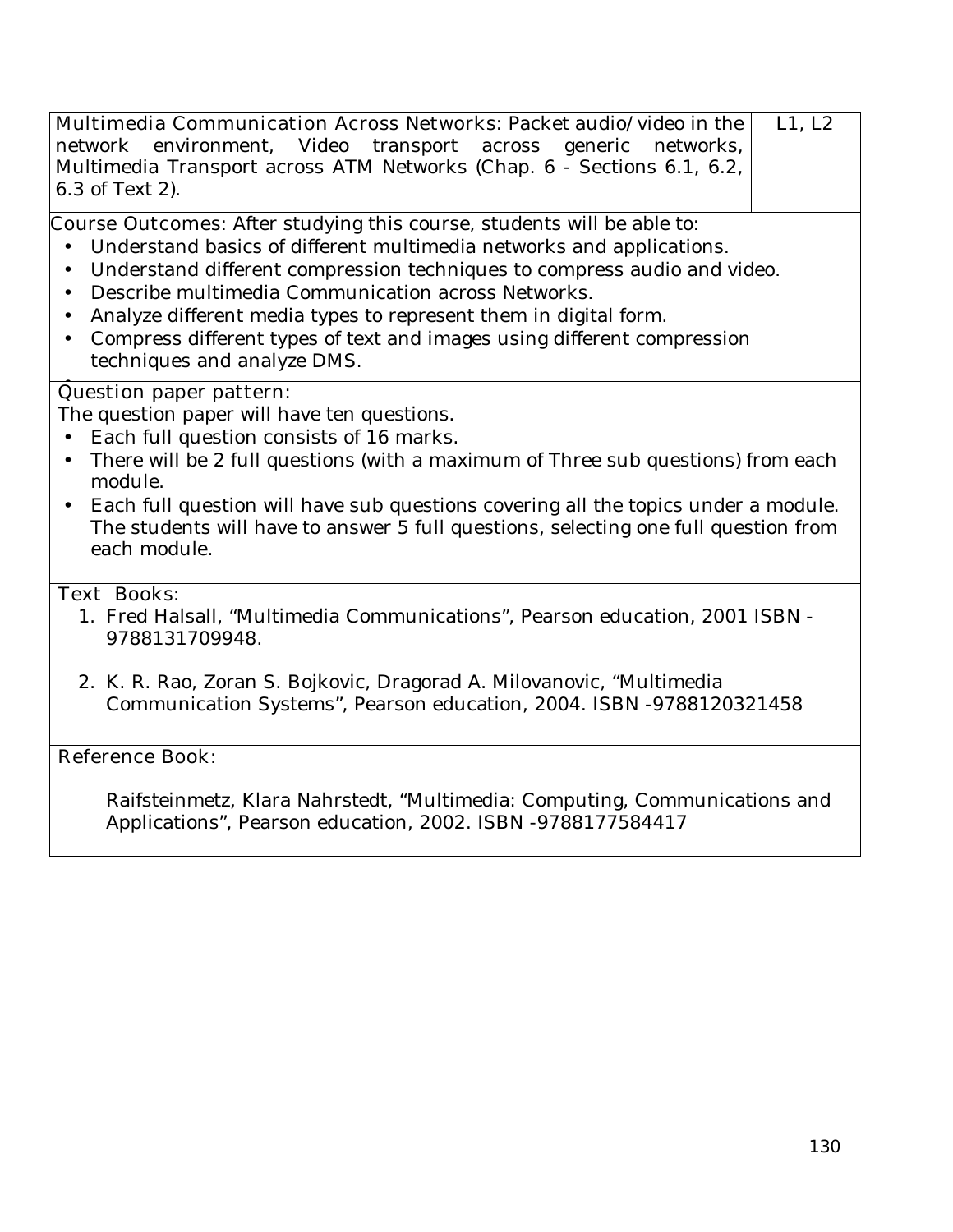#### **BIOMEDICAL SIGNAL PROCESSING B.E., VII Semester, Electronics & Communication Engineering/ Telecommunication Engineering**

[As per Choice Based Credit System (CBCS) scheme]

| Subject Code                                                                                                                                                                                                                                                                                                                                                                                                                                                                                                                                                                                                                                                                                                                                          | 15EC742                                                                     | <b>IA Marks</b>   | 20 |                  |
|-------------------------------------------------------------------------------------------------------------------------------------------------------------------------------------------------------------------------------------------------------------------------------------------------------------------------------------------------------------------------------------------------------------------------------------------------------------------------------------------------------------------------------------------------------------------------------------------------------------------------------------------------------------------------------------------------------------------------------------------------------|-----------------------------------------------------------------------------|-------------------|----|------------------|
| Number of Lecture                                                                                                                                                                                                                                                                                                                                                                                                                                                                                                                                                                                                                                                                                                                                     | 03                                                                          | <b>Exam Marks</b> | 80 |                  |
| Hours/Week                                                                                                                                                                                                                                                                                                                                                                                                                                                                                                                                                                                                                                                                                                                                            |                                                                             |                   |    |                  |
| Total Number<br>of                                                                                                                                                                                                                                                                                                                                                                                                                                                                                                                                                                                                                                                                                                                                    | 40 (8 Hours / Module) Exam Hours                                            |                   | 03 |                  |
| Lecture Hours                                                                                                                                                                                                                                                                                                                                                                                                                                                                                                                                                                                                                                                                                                                                         |                                                                             |                   |    |                  |
|                                                                                                                                                                                                                                                                                                                                                                                                                                                                                                                                                                                                                                                                                                                                                       | <b>CREDITS - 03</b>                                                         |                   |    |                  |
|                                                                                                                                                                                                                                                                                                                                                                                                                                                                                                                                                                                                                                                                                                                                                       |                                                                             |                   |    |                  |
| <b>Course Objectives:</b> The objectives of this course are to:<br>Describe the origin, properties and suitable models of important biological signals<br>$\bullet$<br>such as ECG and EEG.<br>Introduce students to basic signal processing techniques in analysing biological<br>$\bullet$<br>signals.<br>Develop the student's mathematical and computational skills relevant to the field of<br>$\bullet$<br>biomedical signal processing.<br>Develop a thorough understanding on basics of ECG signal compression<br>$\bullet$<br>algorithms.<br>Increase the student's awareness of the complexity of various biological phenomena<br>$\bullet$<br>and cultivate an understanding of the promises, challenges of the biomedical<br>engineering. |                                                                             |                   |    |                  |
| <b>Module-1</b>                                                                                                                                                                                                                                                                                                                                                                                                                                                                                                                                                                                                                                                                                                                                       |                                                                             |                   |    | <b>RBT Level</b> |
|                                                                                                                                                                                                                                                                                                                                                                                                                                                                                                                                                                                                                                                                                                                                                       | Introduction to Biomedical Signals: The nature of Biomedical Signals,       |                   |    | L1, L2           |
|                                                                                                                                                                                                                                                                                                                                                                                                                                                                                                                                                                                                                                                                                                                                                       | Examples of Biomedical Signals, Objectives and difficulties in Biomedical   |                   |    |                  |
| analysis.                                                                                                                                                                                                                                                                                                                                                                                                                                                                                                                                                                                                                                                                                                                                             |                                                                             |                   |    |                  |
| Electrocardiography: Basic electrocardiography, ECG lead systems, ECG                                                                                                                                                                                                                                                                                                                                                                                                                                                                                                                                                                                                                                                                                 |                                                                             |                   |    |                  |
| signal characteristics.                                                                                                                                                                                                                                                                                                                                                                                                                                                                                                                                                                                                                                                                                                                               |                                                                             |                   |    |                  |
| Signal Conversion :Simple signal conversion systems, Conversion                                                                                                                                                                                                                                                                                                                                                                                                                                                                                                                                                                                                                                                                                       |                                                                             |                   |    |                  |
|                                                                                                                                                                                                                                                                                                                                                                                                                                                                                                                                                                                                                                                                                                                                                       | requirements for biomedical signals, Signal conversion circuits (Text-1)    |                   |    |                  |
|                                                                                                                                                                                                                                                                                                                                                                                                                                                                                                                                                                                                                                                                                                                                                       |                                                                             |                   |    |                  |
|                                                                                                                                                                                                                                                                                                                                                                                                                                                                                                                                                                                                                                                                                                                                                       | <b>Module-2</b>                                                             |                   |    |                  |
|                                                                                                                                                                                                                                                                                                                                                                                                                                                                                                                                                                                                                                                                                                                                                       | Signal Averaging: Basics of signal averaging, signal averaging as a digital |                   |    | L1, L2, L3       |
| filter, a typical averager, software for signal averaging, limitations of signal                                                                                                                                                                                                                                                                                                                                                                                                                                                                                                                                                                                                                                                                      |                                                                             |                   |    |                  |
| averaging.                                                                                                                                                                                                                                                                                                                                                                                                                                                                                                                                                                                                                                                                                                                                            |                                                                             |                   |    |                  |
|                                                                                                                                                                                                                                                                                                                                                                                                                                                                                                                                                                                                                                                                                                                                                       | Adaptive Noise Cancelling: Principal noise canceller model, 60-             |                   |    |                  |
|                                                                                                                                                                                                                                                                                                                                                                                                                                                                                                                                                                                                                                                                                                                                                       | Hzadaptive cancelling using a sine wave model, other applications of        |                   |    |                  |
| adaptive filtering (Text-1)                                                                                                                                                                                                                                                                                                                                                                                                                                                                                                                                                                                                                                                                                                                           |                                                                             |                   |    |                  |
|                                                                                                                                                                                                                                                                                                                                                                                                                                                                                                                                                                                                                                                                                                                                                       | <b>Module-3</b>                                                             |                   |    |                  |
|                                                                                                                                                                                                                                                                                                                                                                                                                                                                                                                                                                                                                                                                                                                                                       |                                                                             |                   |    |                  |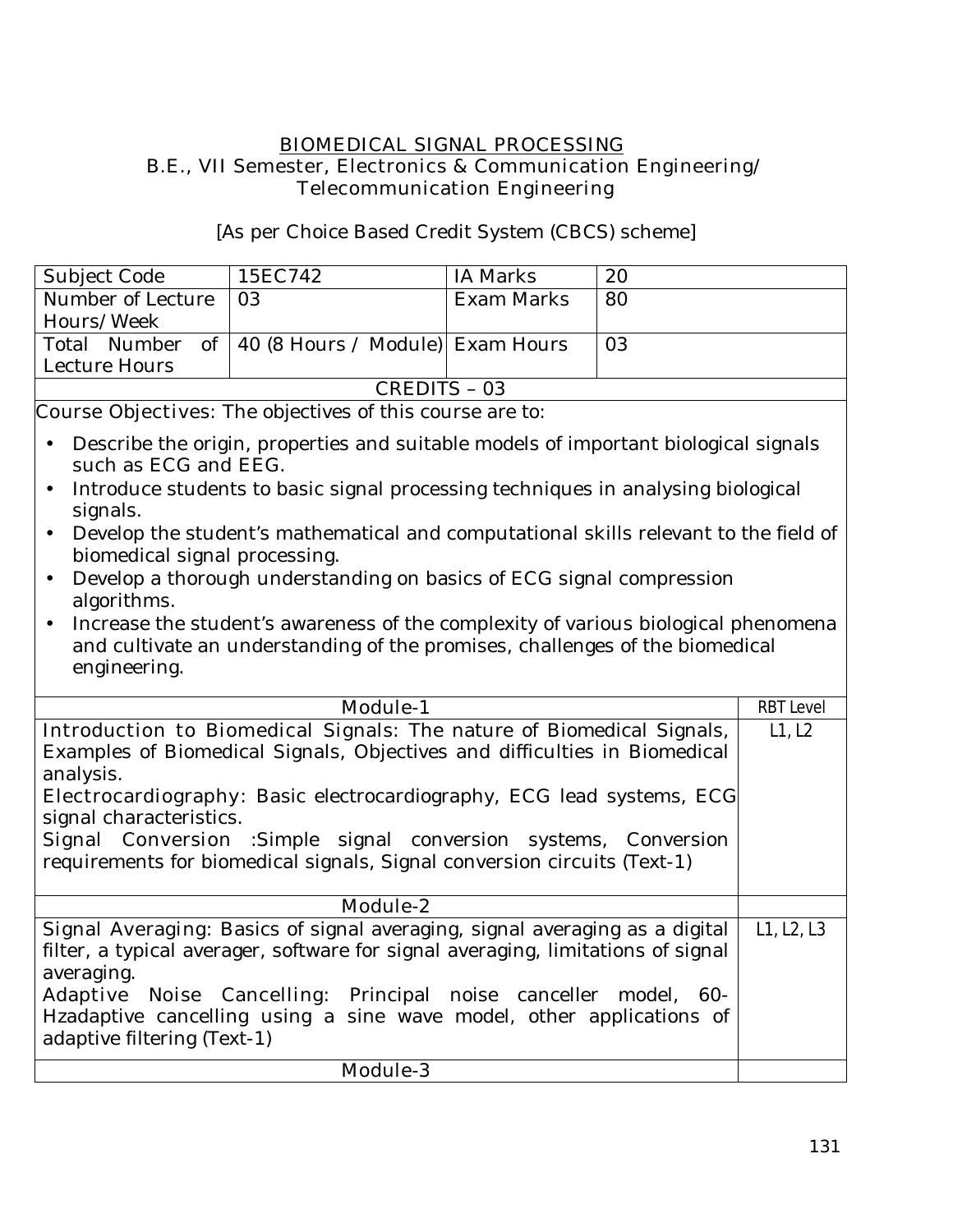| <b>Data Compression Techniques:</b> Turning point algorithm, AZTEC L1, L2, L3                       |            |  |  |
|-----------------------------------------------------------------------------------------------------|------------|--|--|
| algorithm, Fan algorithm, Huffman coding, data reduction algorithms The                             |            |  |  |
| Fourier transform, Correlation, Convolution, Power spectrum estimation,                             |            |  |  |
| Frequency domain analysis of the ECG (Text-1)                                                       |            |  |  |
| <b>Module-4</b>                                                                                     |            |  |  |
| Cardiological signal processing:                                                                    | L1, L2, L3 |  |  |
| Basic Electrocardiography, ECG data acquisition, ECG lead system, ECG                               |            |  |  |
| signal characteristics (parameters and their estimation), Analog filters,                           |            |  |  |
| ECG amplifier, and QRS detector, Power spectrum of the ECG, Bandpass                                |            |  |  |
| filtering techniques, Differentiation techniques, Template matching                                 |            |  |  |
| techniques, A QRS detection algorithm, Realtime ECG processing                                      |            |  |  |
| algorithm, ECG interpretation, ST segment analyzer, Portable arrhythmia                             |            |  |  |
| monitor. (Text -2)                                                                                  |            |  |  |
| Module-5                                                                                            |            |  |  |
| <b>Neurological signal processing:</b> The brain and its potentials, The                            | L1, L2, L3 |  |  |
| electrophysiological origin of brain waves, The EEG signal and its                                  |            |  |  |
| characteristics (EEG rhythms, waves, and transients), Correlation.                                  |            |  |  |
| Analysis of EEG channels: Detection of EEG rhythms, Template matching                               |            |  |  |
| for EEG, spike and wave detection (Text-2).                                                         |            |  |  |
|                                                                                                     |            |  |  |
| <b>Course Outcomes:</b> At the end of the course, students will be able to:                         |            |  |  |
| Possess the basic mathematical, scientific and computational skills necessary to                    |            |  |  |
| analyze ECG and EEG signals.                                                                        |            |  |  |
| Apply classical and modern filtering and compression techniques for ECG and                         |            |  |  |
| EEG signals                                                                                         |            |  |  |
| Develop a thorough understanding on basics of ECG and EEG feature extraction.<br>$\bullet$          |            |  |  |
| <b>Question paper pattern:</b>                                                                      |            |  |  |
| • The question paper will have ten questions.                                                       |            |  |  |
| Each full question consists of 16 marks.                                                            |            |  |  |
| There will be 2 full questions (with a maximum of Three sub questions) from each                    |            |  |  |
| module.<br>Each full question will have sub questions covering all the topics under a module.<br>I۰ |            |  |  |
| The students will have to answer 5 full questions, selecting one full question from                 |            |  |  |
| each module.                                                                                        |            |  |  |
| <b>Text Books:</b>                                                                                  |            |  |  |
| 1. Biomedical Digital Signal Processing-Willis J. Tompkins, PHI 2001.                               |            |  |  |
| 2. Biomedical Signal Processing Principles and Techniques- D C Reddy, McGraw-                       |            |  |  |
| Hill publications 2005                                                                              |            |  |  |
| <b>Reference Book:</b>                                                                              |            |  |  |
| Biomedical Signal Analysis-Rangaraj M. Rangayyan, John Wiley & Sons 2002                            |            |  |  |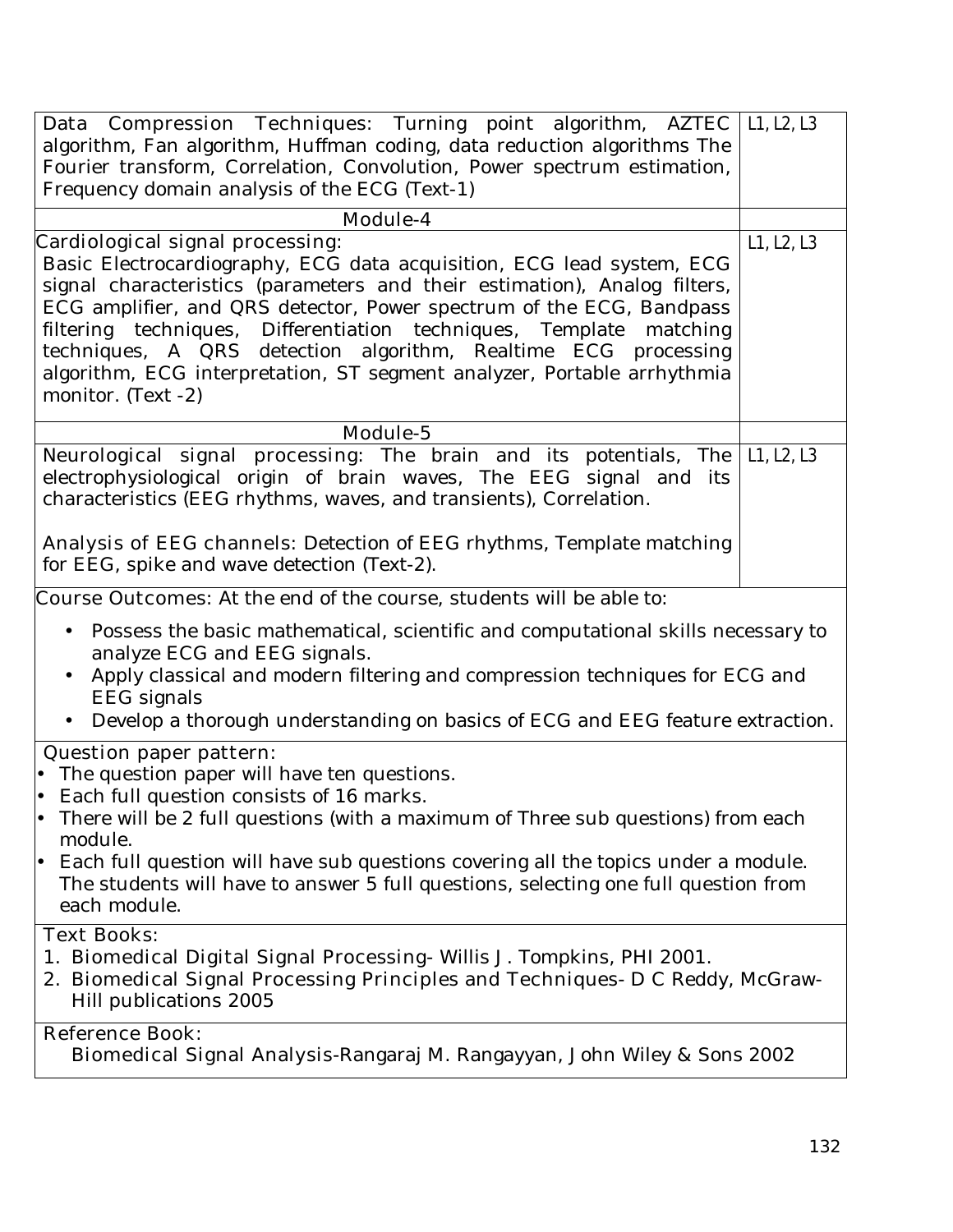# **REAL TIME SYSTEMS**

#### **B.E., VII Semester, Electronics & Communication Engineering /Telecommunication Engineering**

[As per Choice Based Credit System (CBCS) scheme]

| Subject Code      | 15EC743                  | IA Marks   | 20 |
|-------------------|--------------------------|------------|----|
| Number of Lecture | 03                       | Exam marks | 80 |
| Hours/Week        |                          |            |    |
| Total Number of   | 40 (08 Hours per Module) | Exam Hours | 03 |
| Lecture Hours     |                          |            |    |
| $Credits - 03$    |                          |            |    |

**Course Objectives:** This Course will enable students to:

- Discuss the historical background of Real-time systems and its classifications.
- Describe the concepts of computer control and hardware components for Real-Time Application.
- Discuss the languages to develop software for Real-Time Applications.
- Explain the concepts of operating system and RTS development methodologies.

| <b>Modules</b>                                                                                                                                                                                                                                                                                                                                                                                                                           | <b>RBT</b>                |
|------------------------------------------------------------------------------------------------------------------------------------------------------------------------------------------------------------------------------------------------------------------------------------------------------------------------------------------------------------------------------------------------------------------------------------------|---------------------------|
|                                                                                                                                                                                                                                                                                                                                                                                                                                          | <b>Level</b>              |
| <b>Module-1</b>                                                                                                                                                                                                                                                                                                                                                                                                                          |                           |
| Introduction to Real-Time Systems: Historical background, Elements of a<br>Computer Control System, RTS- Definition, Classification of Real-time<br>Systems, Time Constraints, Classification of Programs.                                                                                                                                                                                                                               | L1, L2                    |
| <b>Concepts of Computer Control:</b> Introduction, Sequence Control, Loop<br>Control, Supervisory Control, Centralized Computer Control, Hierarchical<br>Systems. (Text Book: 1.1 to 1.6 and 2.1 to 2.6)                                                                                                                                                                                                                                 |                           |
| <b>Module-2</b>                                                                                                                                                                                                                                                                                                                                                                                                                          |                           |
| <b>Requirements for Real-Time</b><br><b>Computer Hardware</b><br><b>Applications:</b><br>Introduction, General Purpose Computer, Single Chip Microcomputers and<br>Microcontrollers, Specialized Processors, Process-Related Interfaces, Data<br>Transfer Techniques, Communications, Standard Interface. (Text Book: 3.1 to<br>(3.8)                                                                                                    | L1, L2                    |
| <b>Module-3</b>                                                                                                                                                                                                                                                                                                                                                                                                                          |                           |
| Languages for Real-Time Applications: Introduction, Syntax Layout and<br>Readability, Declaration and Initialization of Variables and Constants,<br>Modularity and Variables, Compilation of Modular Programs, Data types,<br>Control Structures, Exception Handling, Low-level facilities, Co-routines,<br>Interrupts and Device Handling, Concurrency, Real-Time Support, Overview of<br>Real-Time Languages. (Text Book: 5.1 to 5.14) | L1, L2,<br>L <sub>3</sub> |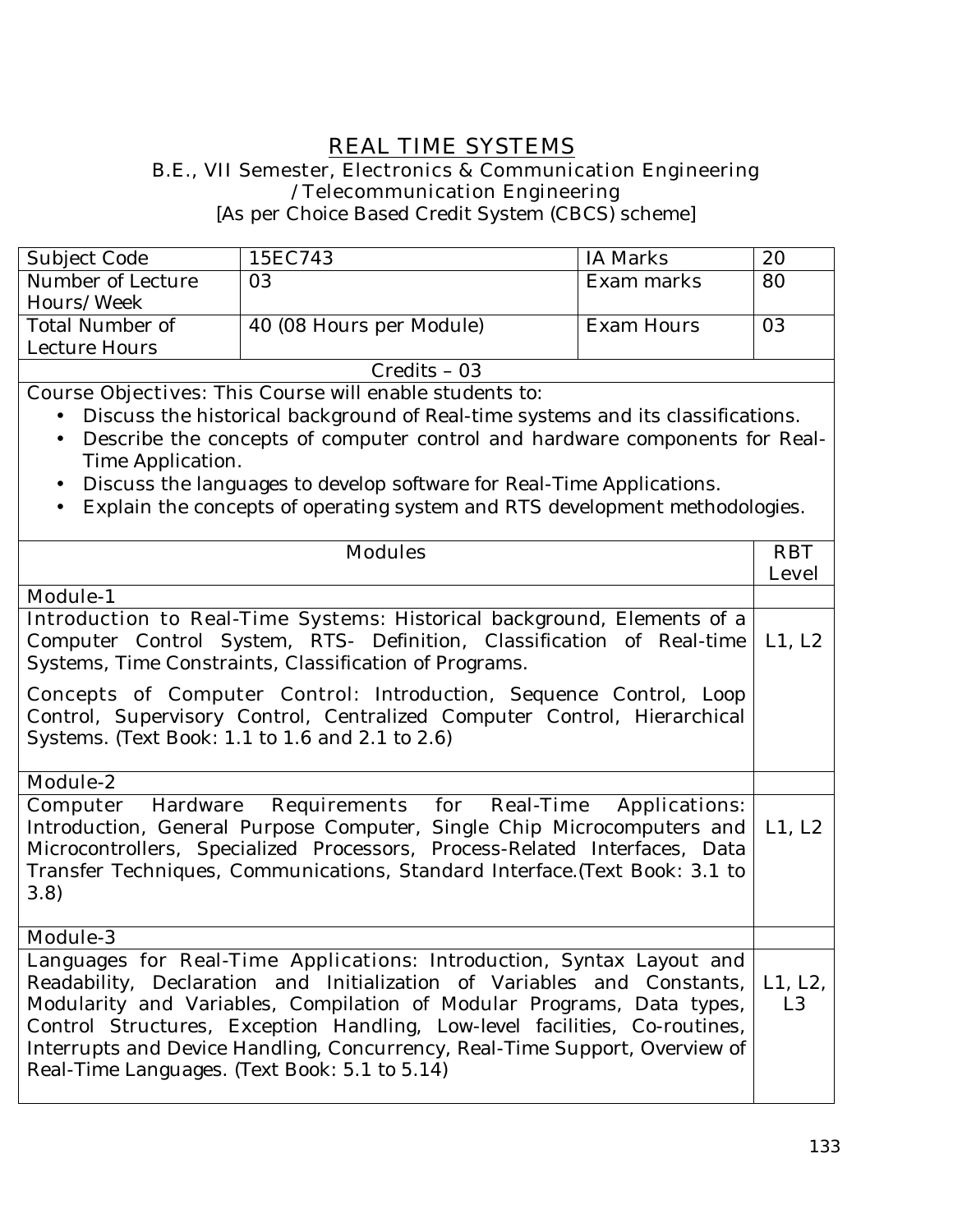| <b>Module-4</b><br><b>Operating Systems:</b> Introduction, Real-Time Multi-Tasking OS, Scheduling<br>Strategies, Priority Structures, Task Management, Scheduler and Real-Time<br>Clock Interrupt Handler, Memory Management, Code Sharing, Resource<br>Control, Task Co-Operation and Communication, Mutual Exclusion.(Text<br>Book: 6.1 to 6.11)<br><b>Module-5</b><br><b>Design of RTS - General Introduction:</b> Introduction,<br>Specification<br>Document,<br>Preliminary<br>Design,<br>Approach,<br>Single-Program<br>Foreground/Background System.<br><b>RTS Development Methodologies:</b> Introduction, Yourdon Methodology,<br>Ward and Mellor Method, Hately and Pirbhai Method. (Text Book: 7.1 to 7.5<br>and 8.1, 8.2, 8.4, 8.5)<br><b>Course Outcomes:</b> At the end of the course, students should be able to:<br>Understand the fundamentals of Real time systems and its classifications.<br>Understand the concepts of computer control, operating system and the suitable<br>$\bullet$<br>computer hardware requirements for real-time applications.<br>Develop the software languages to meet Real time applications.<br>$\bullet$<br>Apply suitable methodologies to design and develop Real-Time Systems.<br><b>Question Paper Pattern:</b><br>The question paper will have ten questions.<br>$\bullet$<br>Each full Question consisting of 16 marks<br>$\bullet$ | L1, L2<br>L1, L2,<br>L <sub>3</sub> |
|--------------------------------------------------------------------------------------------------------------------------------------------------------------------------------------------------------------------------------------------------------------------------------------------------------------------------------------------------------------------------------------------------------------------------------------------------------------------------------------------------------------------------------------------------------------------------------------------------------------------------------------------------------------------------------------------------------------------------------------------------------------------------------------------------------------------------------------------------------------------------------------------------------------------------------------------------------------------------------------------------------------------------------------------------------------------------------------------------------------------------------------------------------------------------------------------------------------------------------------------------------------------------------------------------------------------------------------------------------------------------------------------|-------------------------------------|
|                                                                                                                                                                                                                                                                                                                                                                                                                                                                                                                                                                                                                                                                                                                                                                                                                                                                                                                                                                                                                                                                                                                                                                                                                                                                                                                                                                                            |                                     |
|                                                                                                                                                                                                                                                                                                                                                                                                                                                                                                                                                                                                                                                                                                                                                                                                                                                                                                                                                                                                                                                                                                                                                                                                                                                                                                                                                                                            |                                     |
|                                                                                                                                                                                                                                                                                                                                                                                                                                                                                                                                                                                                                                                                                                                                                                                                                                                                                                                                                                                                                                                                                                                                                                                                                                                                                                                                                                                            |                                     |
|                                                                                                                                                                                                                                                                                                                                                                                                                                                                                                                                                                                                                                                                                                                                                                                                                                                                                                                                                                                                                                                                                                                                                                                                                                                                                                                                                                                            |                                     |
|                                                                                                                                                                                                                                                                                                                                                                                                                                                                                                                                                                                                                                                                                                                                                                                                                                                                                                                                                                                                                                                                                                                                                                                                                                                                                                                                                                                            |                                     |
|                                                                                                                                                                                                                                                                                                                                                                                                                                                                                                                                                                                                                                                                                                                                                                                                                                                                                                                                                                                                                                                                                                                                                                                                                                                                                                                                                                                            |                                     |
|                                                                                                                                                                                                                                                                                                                                                                                                                                                                                                                                                                                                                                                                                                                                                                                                                                                                                                                                                                                                                                                                                                                                                                                                                                                                                                                                                                                            |                                     |
|                                                                                                                                                                                                                                                                                                                                                                                                                                                                                                                                                                                                                                                                                                                                                                                                                                                                                                                                                                                                                                                                                                                                                                                                                                                                                                                                                                                            |                                     |
|                                                                                                                                                                                                                                                                                                                                                                                                                                                                                                                                                                                                                                                                                                                                                                                                                                                                                                                                                                                                                                                                                                                                                                                                                                                                                                                                                                                            |                                     |
| There will be 2 full questions (with a maximum of Three sub questions) from<br>$\bullet$<br>each module.                                                                                                                                                                                                                                                                                                                                                                                                                                                                                                                                                                                                                                                                                                                                                                                                                                                                                                                                                                                                                                                                                                                                                                                                                                                                                   |                                     |
| Each full question will have sub questions covering all the topics under a<br>module.<br>The students will have to answer 5 full questions, selecting one full question<br>$\bullet$                                                                                                                                                                                                                                                                                                                                                                                                                                                                                                                                                                                                                                                                                                                                                                                                                                                                                                                                                                                                                                                                                                                                                                                                       |                                     |
| from each module.                                                                                                                                                                                                                                                                                                                                                                                                                                                                                                                                                                                                                                                                                                                                                                                                                                                                                                                                                                                                                                                                                                                                                                                                                                                                                                                                                                          |                                     |
| <b>Text Book:</b>                                                                                                                                                                                                                                                                                                                                                                                                                                                                                                                                                                                                                                                                                                                                                                                                                                                                                                                                                                                                                                                                                                                                                                                                                                                                                                                                                                          |                                     |
| Real-Time Computer Control, by Stuart Bennet, 2nd Edn. Pearson Education. 2008.                                                                                                                                                                                                                                                                                                                                                                                                                                                                                                                                                                                                                                                                                                                                                                                                                                                                                                                                                                                                                                                                                                                                                                                                                                                                                                            |                                     |
| <b>Reference Books:</b>                                                                                                                                                                                                                                                                                                                                                                                                                                                                                                                                                                                                                                                                                                                                                                                                                                                                                                                                                                                                                                                                                                                                                                                                                                                                                                                                                                    |                                     |
| 1. C.M. Krishna, Kang G. Shin, "Real -Time Systems", McGraw -Hill International<br>Editions, 1997.                                                                                                                                                                                                                                                                                                                                                                                                                                                                                                                                                                                                                                                                                                                                                                                                                                                                                                                                                                                                                                                                                                                                                                                                                                                                                         |                                     |
| <b>2.</b> Real-Time Systems Design and Analysis, Phillip. A. Laplante, second edition,<br>PHI, 2005.                                                                                                                                                                                                                                                                                                                                                                                                                                                                                                                                                                                                                                                                                                                                                                                                                                                                                                                                                                                                                                                                                                                                                                                                                                                                                       |                                     |
| 3. Embedded Systems, Raj Kamal, Tata McGraw Hill, India, third edition, 2005.                                                                                                                                                                                                                                                                                                                                                                                                                                                                                                                                                                                                                                                                                                                                                                                                                                                                                                                                                                                                                                                                                                                                                                                                                                                                                                              |                                     |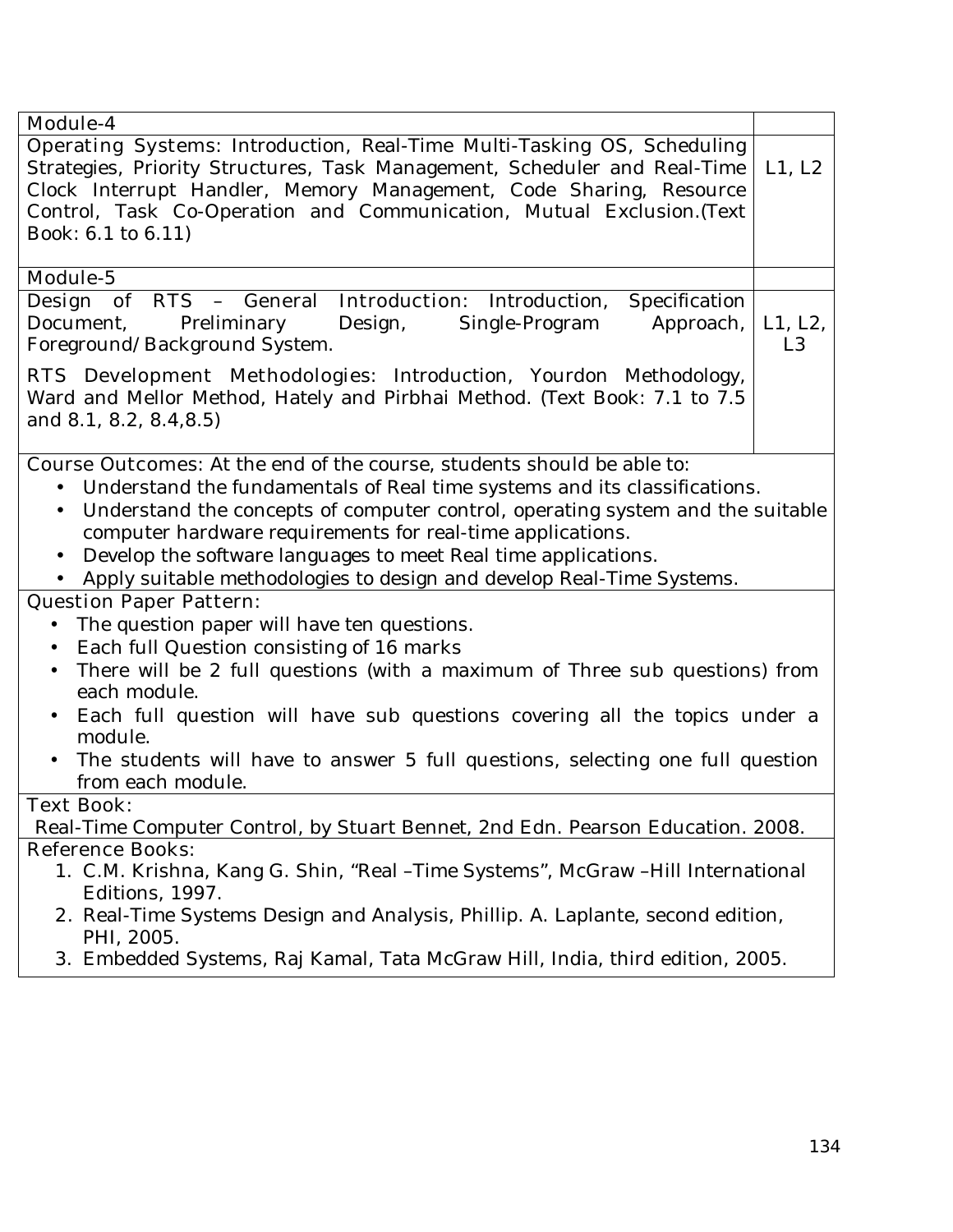# **COGNITIVE RADIO NETWORKWS**

**B.E., VII Semester, Telecommunication Engineering** 

[As per Choice Based Credit System (CBCS) scheme]

| Subject Code      | 15TE744                                            | IA Marks   | 20 |
|-------------------|----------------------------------------------------|------------|----|
| Number of Lecture | 03                                                 | Exam Marks | 80 |
| Hours/Week        |                                                    |            |    |
|                   | Total Number of   40 (8 Hours / Module) Exam Hours |            | 03 |
| Lecture Hours     |                                                    |            |    |
| CREDITS - 03      |                                                    |            |    |

**Course Objectives:** This course will enable students to:

- Understand and acquire knowledge in Cognitive Radio Networks.
- Emphasis on knowledge building to understand architectures for various networks.
- Provide a complete understanding on concepts to identify the pros and cons of designing a Cognitive Wireless network and SDR.

| <b>Module-1</b>                                                       | <b>RBT</b> Level |
|-----------------------------------------------------------------------|------------------|
| <b>INTRODUCTION TO COGNITIVE NETWORKS:</b>                            | L1, L2, L3       |
| Introduction: Definition, Motivation and Requirements, A<br>Simple    |                  |
| Foundations and Related Work:<br>Cognitive<br>Example,<br>Radio,      |                  |
| Implementation: User/Application/Resource requirements, Cognitive     |                  |
| Process, Software Adaptable Network. (TEXT 1 - 2.1, 2.2, 2.3)         |                  |
|                                                                       |                  |
| <b>Module-2</b>                                                       |                  |
| <b>INTRODUCTION TO COGNITIVE RADIOS ARCHITECTURE:</b>                 | L1, L2, L3       |
| The Cognition Cycle, Building the CRA on SDR Architectures, Cognitive |                  |
| Radio Networking Preliminaries: Cognitive Radio Technology, Cognitive |                  |
| Radio Network Architectures, Cognitive Radio Network Applications.    |                  |
| (TEXT $1 - 3.3$ , $3.5$ , Text $2 - 2.1$ to $2.4$ )                   |                  |
| <b>Module-3</b>                                                       |                  |
| SOFTWARE DEFINED RADIO ARCHITECTURES FOR COGNITIVE                    | L1, L2, L3       |
| <b>RADIOS</b> Introduction, SDR and Cognitive Radio Relationship, SDR |                  |
| Tuneable Analog<br>Software<br>Radio<br>Architectures,<br>Components, |                  |
| Reconfigurable Digital Radio Technologies, Basic Digital Radio        |                  |
| Components. (TEXT $1 - 4.1$ to $4.7$ )                                |                  |
| Module-4                                                              |                  |
| OFDM FOR COGNITIVE RADIO: MERITS AND CHALLENGES                       | L1, L2, L3       |
| Introduction, A Basic OFDM System Model, OFDM-Based Cognitive         |                  |
| Radio, Why OFDM is a Good Fit for Cognitive Radio, A Step Toward      |                  |
| Cognitive-OFDM: Standards and Technologies. (TEXT 1 - 11.1 to 11.4,   |                  |
| 11.7                                                                  |                  |
| Module-5                                                              |                  |
| <b>SPECTRUM SENSING FOR COGNITIVE RADIO APPLICATIONS</b>              | L1, L2, L3       |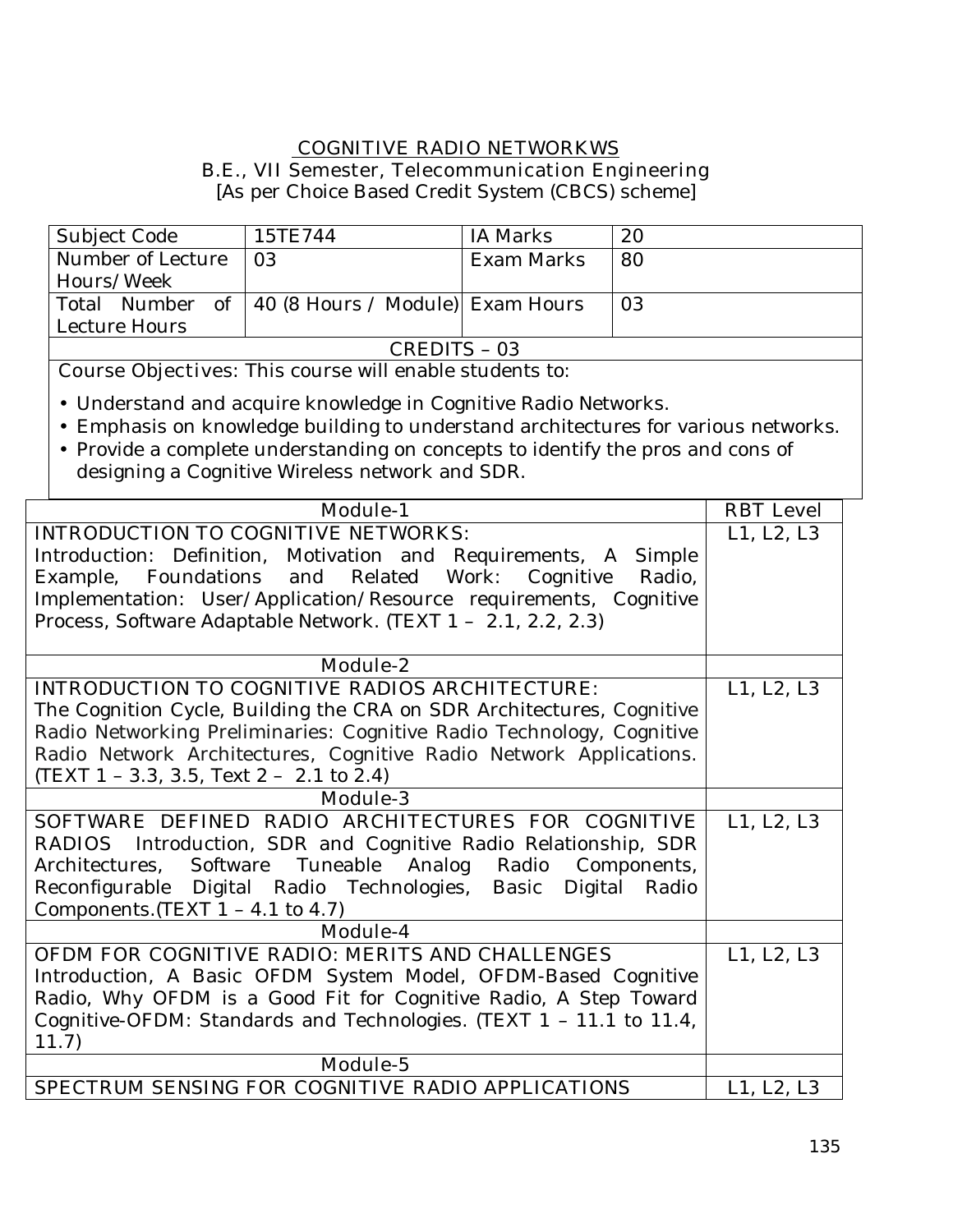| Introduction, Challenges, Spectrum Sensing Methods for Cognitive<br>Radio, Spectrum Sensing in Current Wireless Standards. (TEXT 1 - 9.1,<br>9.2, 9.3, 9.10 |  |
|-------------------------------------------------------------------------------------------------------------------------------------------------------------|--|
| <b>Course Outcomes:</b> At the end of the course, students should be able to:                                                                               |  |
| Understand and explain common SDR and CR hardware and networks<br>$\bullet$<br>architectures.                                                               |  |
| • Establish relationship between SDR and CRN.                                                                                                               |  |
| Apply OFDM for cognitive radio.<br>$\bullet$                                                                                                                |  |
| Demonstrate knowledge of spectrum sensing approaches developed for CRN.<br>$\bullet$                                                                        |  |
| Describe SDR/CRN standards.<br>$\bullet$                                                                                                                    |  |
| <b>Question paper pattern:</b>                                                                                                                              |  |
| • The question paper will have ten questions                                                                                                                |  |
| • Each full question consists of 16 marks.                                                                                                                  |  |
| • There will be 2 full questions (with a maximum of Three sub questions) from<br>each module.                                                               |  |
| • Each full question will have sub questions covering all the topics under a<br>module                                                                      |  |
| • The students will have to answer 5 full questions, selecting one full question<br>from each module                                                        |  |
| <b>Text Books:</b>                                                                                                                                          |  |
| 1. Huseyin Arslan (Ed.), "Cognitive Radio, Software Defined Radio, and Adaptive<br>Wireless Systems," Springer, 2007.                                       |  |
| 2. Ahmed Khattab Dmitri Perkins, Magdi Bayoumi, "Cognitive Radio Networks: From                                                                             |  |

**2.** Ahmed Khattab, Dmitri Perkins, Magdi Bayoumi, "Cognitive Radio Networks: From Theory to Practice", Springer, 2013.

# **Reference Books:**

- 1. Joseph MitolaIII," Software Radio Architecture: Object-Oriented Approaches to Wireless System Engineering", John Wiley & Sons Ltd. 2000.
- 2. Bruce A. Fette, "Cognitive Radio Technology", Elsevier, 2009.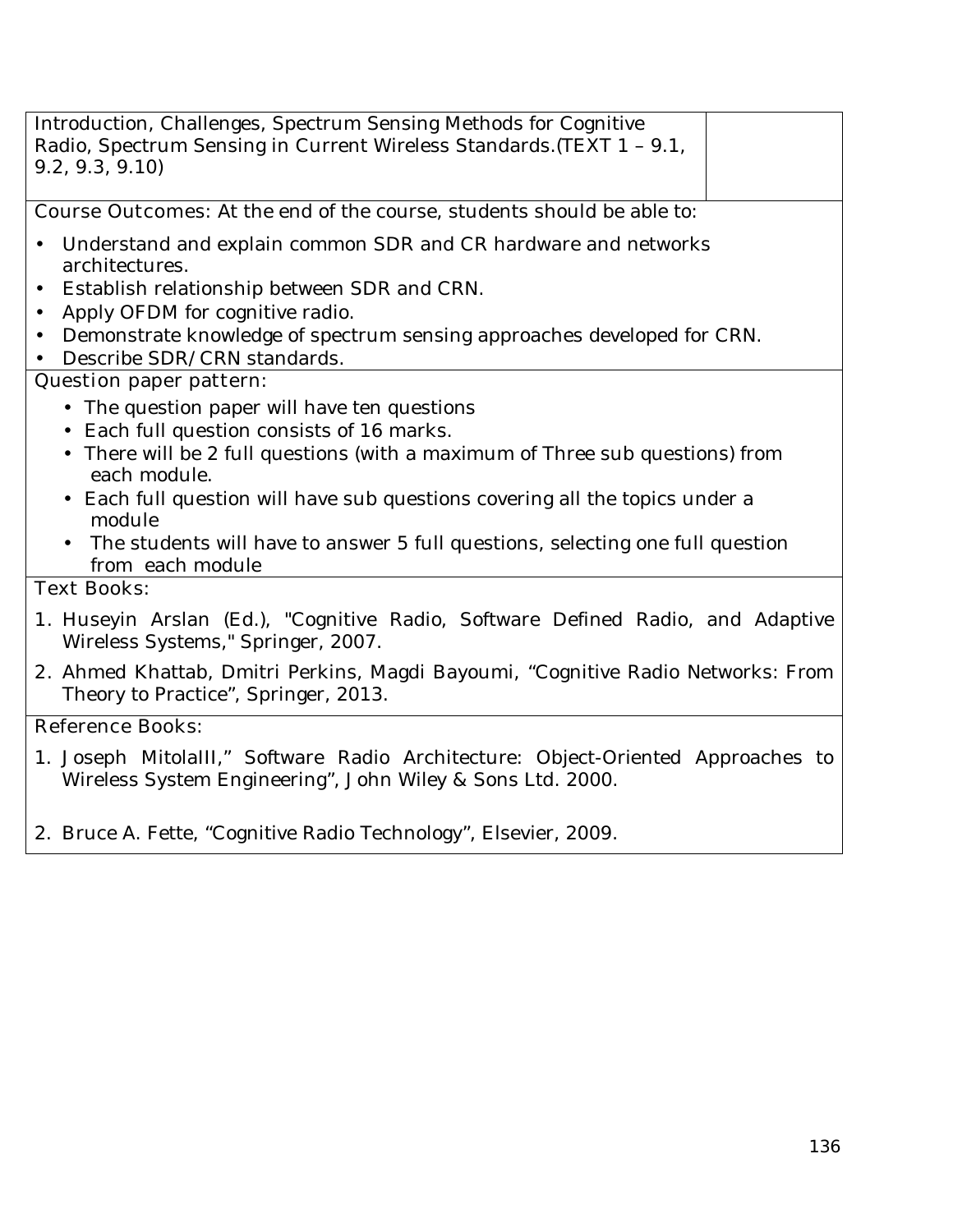# **RADIO FREQUENCY INTEGRATED CIRCUITS**

**B.E., VII Semester, Telecommunication Engineering** 

[As per Choice Based Credit System (CBCS) scheme]

| Subject Code      | 15TE745                 | IA Marks   | 20 |
|-------------------|-------------------------|------------|----|
| Number of Lecture | 03                      | Exam marks | 80 |
| Hours/Week        |                         |            |    |
| Total Number of   | 40(08 Hours per Module) |            |    |
| Lecture Hours     |                         |            |    |
|                   | $Credits - 03$          |            |    |

**Course Objectives:** The objective of this course is to enable students to:

- Introduce the theory and concept of Radio Frequency Integrated system.
- Understand different types of key wireless/RF circuits including Amplifier, Switch, Mixer, Oscillator, frequency divider, Frequency doublers, Power divider and Transmission lines.
- Analyze the performance parameters of radio frequency circuits, S-parameters, Rise time, Delay, Bandwidth and Amplifiers and identify design trade-off of radio frequency communication systems.
- Design RLC Networks, High frequency amplifiers, Low Noise amplifiers and RF amplifiers.

| <b>Modules</b>                                                                   | <b>RBT</b>   |
|----------------------------------------------------------------------------------|--------------|
|                                                                                  | <b>Level</b> |
| <b>Module-1:</b>                                                                 |              |
| <b>Overview of Wireless Principles:</b> A brief history of wireless systems, Non | L1, L2       |
| cellular wireless applications, Shannon, Modulations & Alphabet Soup,            |              |
| Propagation.                                                                     |              |
| Passive RLC Networks: Introduction, Parallel RLC Tank, Series RLC                |              |
| Networks, Other RLC networks, RLC Networks as Impedance Transformers.            |              |
| Module-2                                                                         |              |
| Characteristics of passive IC components: Introduction, Interconnect at          | L1, L2, L3   |
| radio frequencies: Skin effect, Resisters, Capacitors (Parallel plate capacitor, |              |
| Interconnect capacitance), Inductors (Spiral and Bond wire), Transformers        |              |
| (Monolithic transformer realization), and Interconnect options at high           |              |
| frequency.                                                                       |              |
| A Review of MOS Device Physics: FETs, MOSFET physics, The long -                 |              |
| channels approximation (Drain current in linear region, Drain current in         |              |
| saturation, Dynamic elements), Operation in weak inversion (sub threshold),      |              |
| MOS device physics in the short - channel regime, Other effects.                 |              |
| <b>Module-3</b>                                                                  |              |
|                                                                                  | $L1$ ,       |
| <b>Distributed Systems:</b> Introduction, Link between lumped and distributed    | L2, L3, L4   |
| regimes, Driving-point Impedance of Iterated structures, Transmission lines      |              |
| in more detail, Behavior of Finite - length transmission lines.                  |              |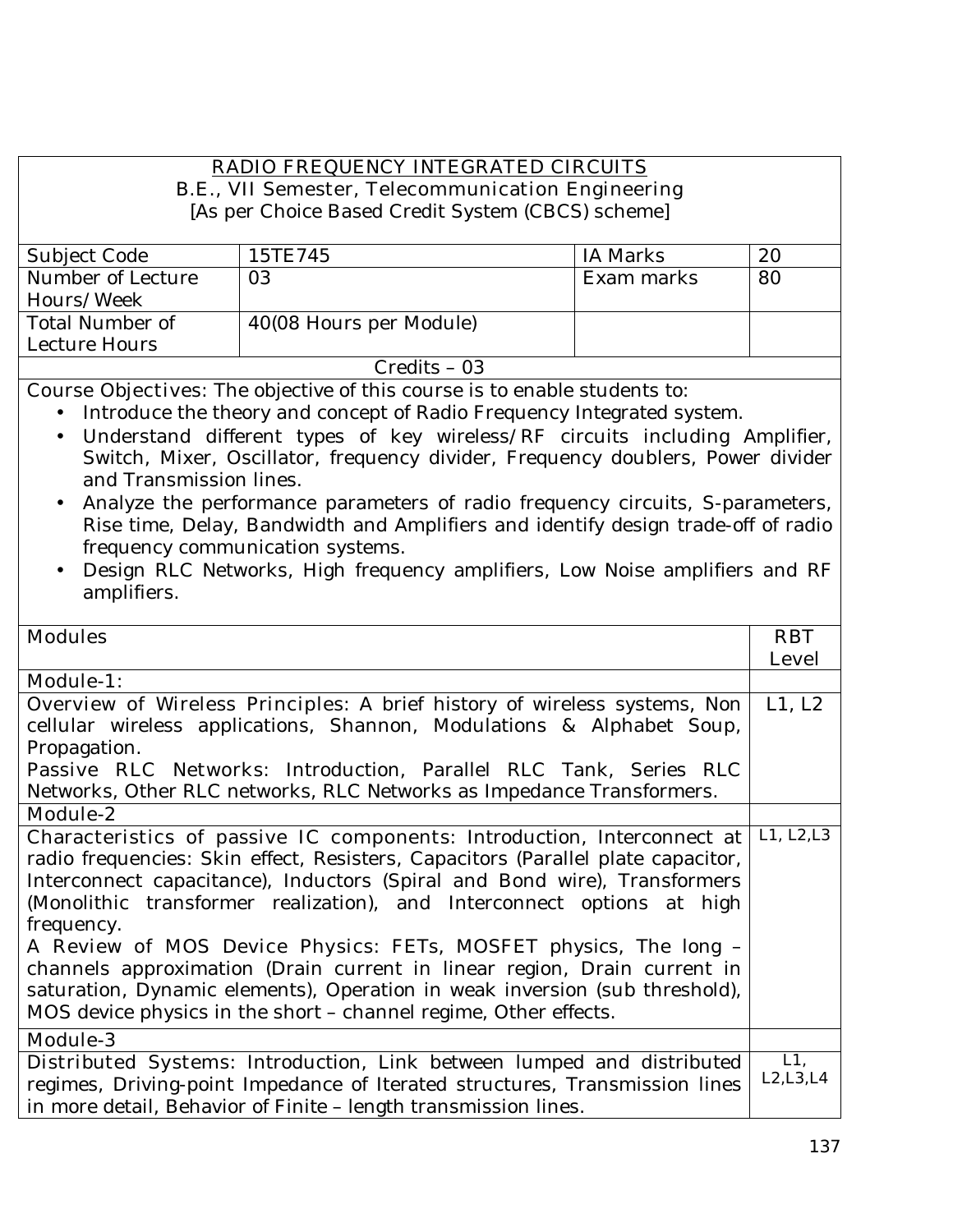| The Smith Chart and S-Parameters: Introduction, The smith chart, S-<br>parameters, Band Width Estimation Techniques, Introduction, The method of<br>open - circuit time constant (Observation and interpretations, Accuracy of<br>open circuit time constant, Other important considerations), The method of<br>short circuit time constant, Rise time, Delay and Bandwidth(Exclude:<br>Application of the Rise time addition rule, Rise time addition and bandwidth<br>shrinkage).                   |                   |
|-------------------------------------------------------------------------------------------------------------------------------------------------------------------------------------------------------------------------------------------------------------------------------------------------------------------------------------------------------------------------------------------------------------------------------------------------------------------------------------------------------|-------------------|
| <b>Module-4</b>                                                                                                                                                                                                                                                                                                                                                                                                                                                                                       |                   |
| High Frequency Amplifier Design: Introduction, Zeros as Bandwidth<br>Enhancers, The shunt -series amplifier, Bandwidth Enhancement with $f_T$<br>Doublers, Tuned amplifiers.<br>Voltage References and Biasing: Introduction, Review of diode behavior,<br>Diodes and bipolar transistors in CMOS technology, Supply -independent<br>bias circuits, Band gap voltage reference, Constant g <sub>m</sub> bias.                                                                                         | L1,<br>L2, L3, L4 |
| Module-5                                                                                                                                                                                                                                                                                                                                                                                                                                                                                              |                   |
| Low Noise Amplifier Design: Introduction, Derivation of intrinsic MOSFET<br>two port noise parameters, LNA topologies: Power match versus noise match,<br>constrained<br>noise<br>optimization.<br>Mixers:<br>Introduction,<br><b>Mixer</b><br>Power<br>fundamental, Nonlinear systems as linear mixers.<br>RF Power Amplifiers: Introduction, General considerations, Class A, AB, B<br>and C power amplifier, Class D amplifiers, Class E amplifiers, Class F<br>amplifiers, RF PA design examples. | L1,<br>L2, L3, L4 |
| <b>Course Outcomes:</b> After studying this course, students will be able to:<br>Understand Wireless systems, RLC networks, Passive Components, MOS devices,<br>Transmission lines, Amplifiers and Mixer.<br>Analyze characteristics of RLC Networks, Passive IC components, MOS devices,<br>S-parameters, Rise time, Delay, Bandwidth and Amplifiers.<br>Design RLC Networks, High frequency amplifiers, Low Noise amplifiers and RF<br>amplifiers with general considerations.                      |                   |
| <b>Question paper pattern:</b>                                                                                                                                                                                                                                                                                                                                                                                                                                                                        |                   |
| The question paper will have ten questions.<br>Each full Question consisting of 16 marks<br>$\bullet$<br>There will be 2 full questions (with a maximum of Three sub questions) from each<br>module.<br>Each full question will have sub questions covering all the topics under a<br>$\bullet$<br>module.<br>The students will have to answer 5 full questions, selecting one full question from<br>each module.                                                                                     |                   |
| <b>Text Book:</b>                                                                                                                                                                                                                                                                                                                                                                                                                                                                                     |                   |
| The Design of CMOS Radio-Frequency Integrated Circuit, Thomas H. Lee, 2nd<br>edition, Cambridge, 2004.                                                                                                                                                                                                                                                                                                                                                                                                |                   |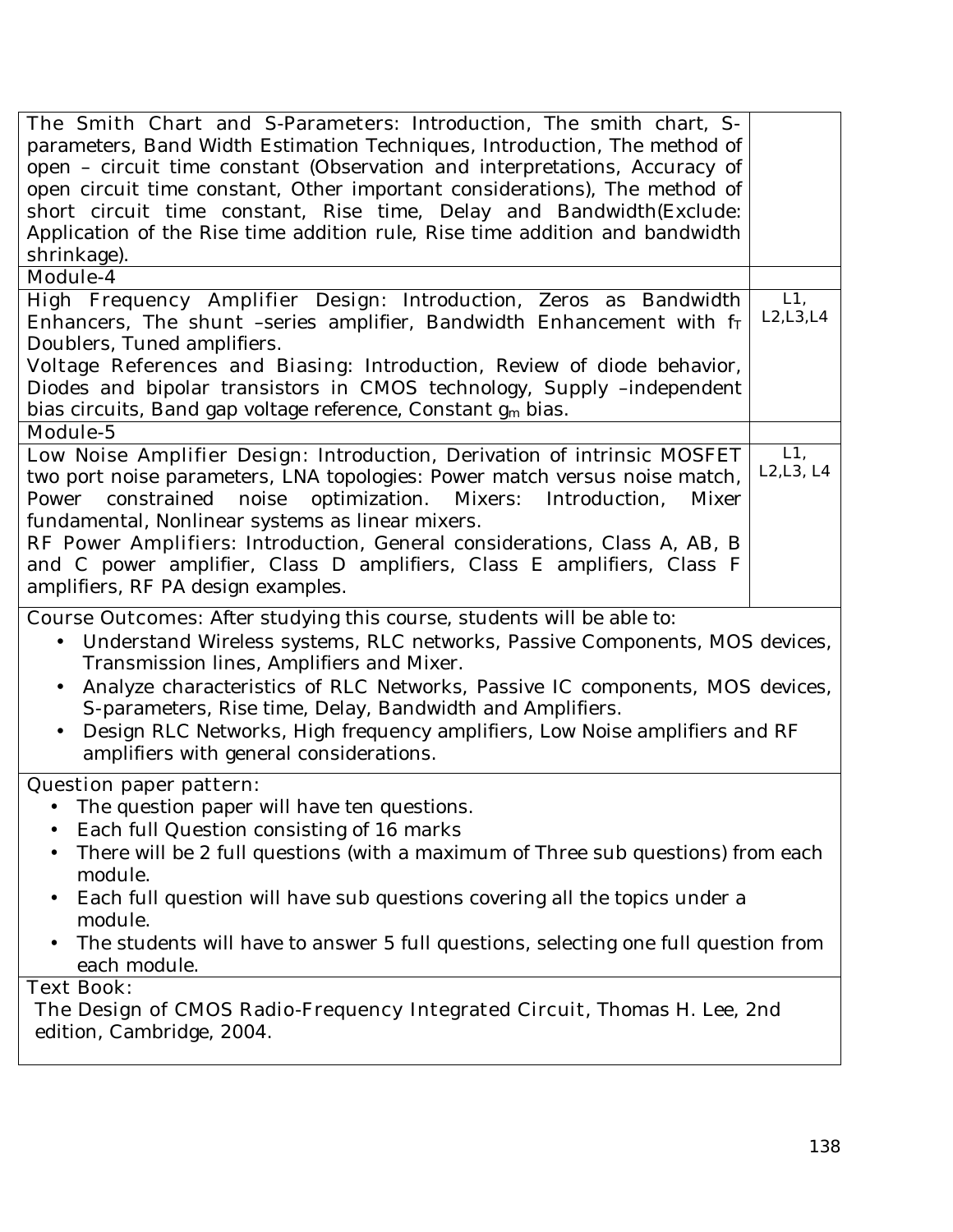**Reference Book: Design of Analog CMOS Integrated Circuits,** Razavi, Behzad, Tata McGraw Hill, 2005.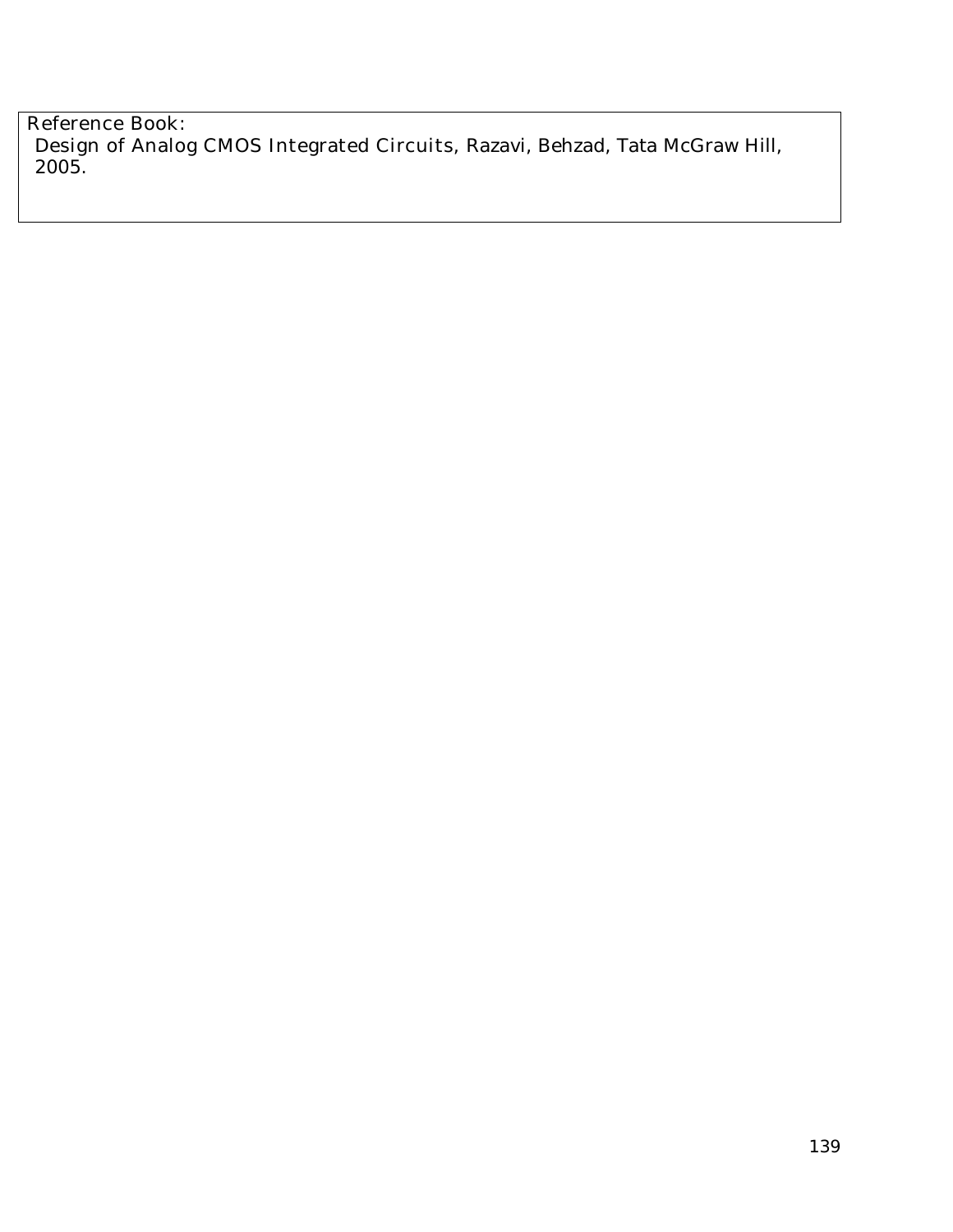#### **DSP ALGORITHMS and ARCHITECTURE B.E., VII Semester, Electronics & Communication Engineering /Telecommunication Engineering**

[As per Choice Based Credit System (CBCS) scheme]

| Subject Code                                                   | 15EC751                                             | <b>IA Marks</b> | 20 |
|----------------------------------------------------------------|-----------------------------------------------------|-----------------|----|
| Number of Lecture                                              | 03                                                  | Exam Marks      | 80 |
| Hours/Week                                                     |                                                     |                 |    |
|                                                                | Total Number of   40 (8 Hours / Module)  Exam Hours |                 | 03 |
| Lecture Hours                                                  |                                                     |                 |    |
| CREDITS - 03                                                   |                                                     |                 |    |
| <b>Course Objectives:</b> This course will enable students to: |                                                     |                 |    |

- Figure out the knowledge and concepts of digital signal processing techniques.
- Understand the computational building blocks of DSP processors and its speed issues.
- Understand the various addressing modes, peripherals, interrupts and pipelining structure of TMS320C54xx processor.
- Learn how to interface the external devices to TMS320C54xx processor in various modes.
- Understand basic DSP algorithms with their implementation.

| <b>Module-1</b>                                                            | <b>RBT</b> Level |  |
|----------------------------------------------------------------------------|------------------|--|
| <b>Introduction to Digital Signal Processing:</b>                          | L1, L2           |  |
| Introduction, A Digital Signal - Processing System, The Sampling Process,  |                  |  |
| Discrete Time Sequences, Discrete Fourier Transform (DFT) and Fast         |                  |  |
| Fourier Transform (FFT), Linear Time-Invariant Systems, Digital Filters,   |                  |  |
| Decimation and Interpolation.                                              |                  |  |
|                                                                            |                  |  |
| <b>Computational Accuracy in DSP Implementations:</b>                      |                  |  |
| Number Formats for Signals and Coefficients in DSP Systems, Dynamic        |                  |  |
| Range and Precision, Sources of Error in DSP Implementation.               |                  |  |
| Module-2                                                                   |                  |  |
| <b>Architectures for Programmable Digital Signal - Processing Devices:</b> | L1, L2, L3       |  |
| Introduction, Basic Architectural Features, DSP Computational Building     |                  |  |
| Blocks, Bus Architecture and Memory, Data Addressing Capabilities,         |                  |  |
| Address Generation Unit, Programmability and Program Execution, Speed      |                  |  |
| Issues, Features for External Interfacing.                                 |                  |  |
| <b>Module-3</b>                                                            |                  |  |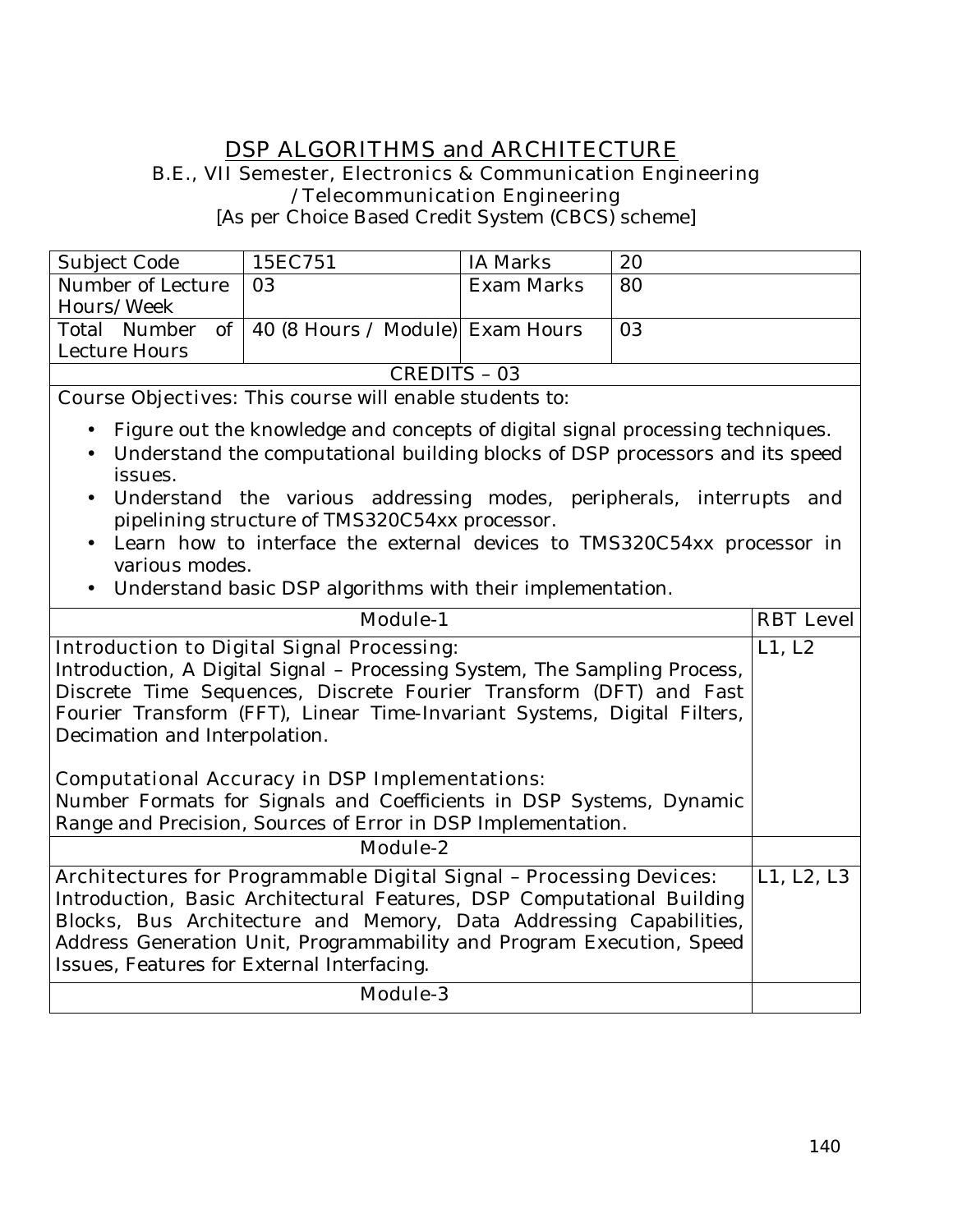| <b>Programmable Digital Signal Processors:</b><br>Introduction, Commercial Digital Signal-processing Devices,<br>Data<br>Addressing Modes of TMS32OC54XX, Memory Space of TMS32OC54xx<br>Processors, Program Control. Detail Study of TMS320C54X & 54xx<br>Instructions and Programming, On - Chip Peripherals, Interrupts of                                                                                                                                                                                                                                                                                                                                  | $\overline{L}$ 1, L2, L3 |
|----------------------------------------------------------------------------------------------------------------------------------------------------------------------------------------------------------------------------------------------------------------------------------------------------------------------------------------------------------------------------------------------------------------------------------------------------------------------------------------------------------------------------------------------------------------------------------------------------------------------------------------------------------------|--------------------------|
| TMS32OC54XX Processors, Pipeline Operation of TMS32OC54xx                                                                                                                                                                                                                                                                                                                                                                                                                                                                                                                                                                                                      |                          |
| <b>Module-4</b>                                                                                                                                                                                                                                                                                                                                                                                                                                                                                                                                                                                                                                                |                          |
| <b>Implementation of Basic DSP Algorithms:</b><br>Introduction, The Q - notation, FIR Filters, IIR Filters, Interpolation and<br>Decimation Filters (one example in each case).                                                                                                                                                                                                                                                                                                                                                                                                                                                                                | L1, L2, L3               |
| <b>Implementation of FFT Algorithms:</b><br>Introduction, An FFT Algorithm for DFT Computation, Overflow and<br>Scaling, Bit - Reversed Index. Generation & Implementation on the<br>TMS32OC54xx.                                                                                                                                                                                                                                                                                                                                                                                                                                                              |                          |
| Module-5                                                                                                                                                                                                                                                                                                                                                                                                                                                                                                                                                                                                                                                       |                          |
| Interfacing Memory and Parallel I/O Peripherals to Programmable DSP  L1, L2, L3<br><b>Devices:</b><br>Introduction, Memory Space Organization, External Bus Interfacing<br>Signals. Memory Interface, Parallel I/O Interface, Programmed I/O,<br>Interrupts and I/O Direct Memory Access (DMA).<br><b>Interfacing and Applications of DSP Processors:</b><br>Introduction, Synchronous Serial Interface, A CODEC Interface Circuit,<br>DSP Based Bio-telemetry Receiver, A Speech Processing System, An Image<br>Processing System.                                                                                                                            |                          |
| <b>Course Outcomes:</b> At the end of this course students would be able to<br>• Comprehend the knowledge and concepts of digital signal processing techniques.<br>Apply the knowledge of DSP computational building blocks to achieve speed in<br>$\bullet$<br>DSP architecture or processor.<br>Apply knowledge of various types of addressing modes, interrupts, peripherals<br>and pipelining structure of TMS320C54xx processor.<br>Develop basic DSP algorithms using DSP processors.<br>Discuss about synchronous serial interface and multichannel buffered serial port<br>(McBSP) of DSP device.<br>Demonstrate the programming of CODEC interfacing. |                          |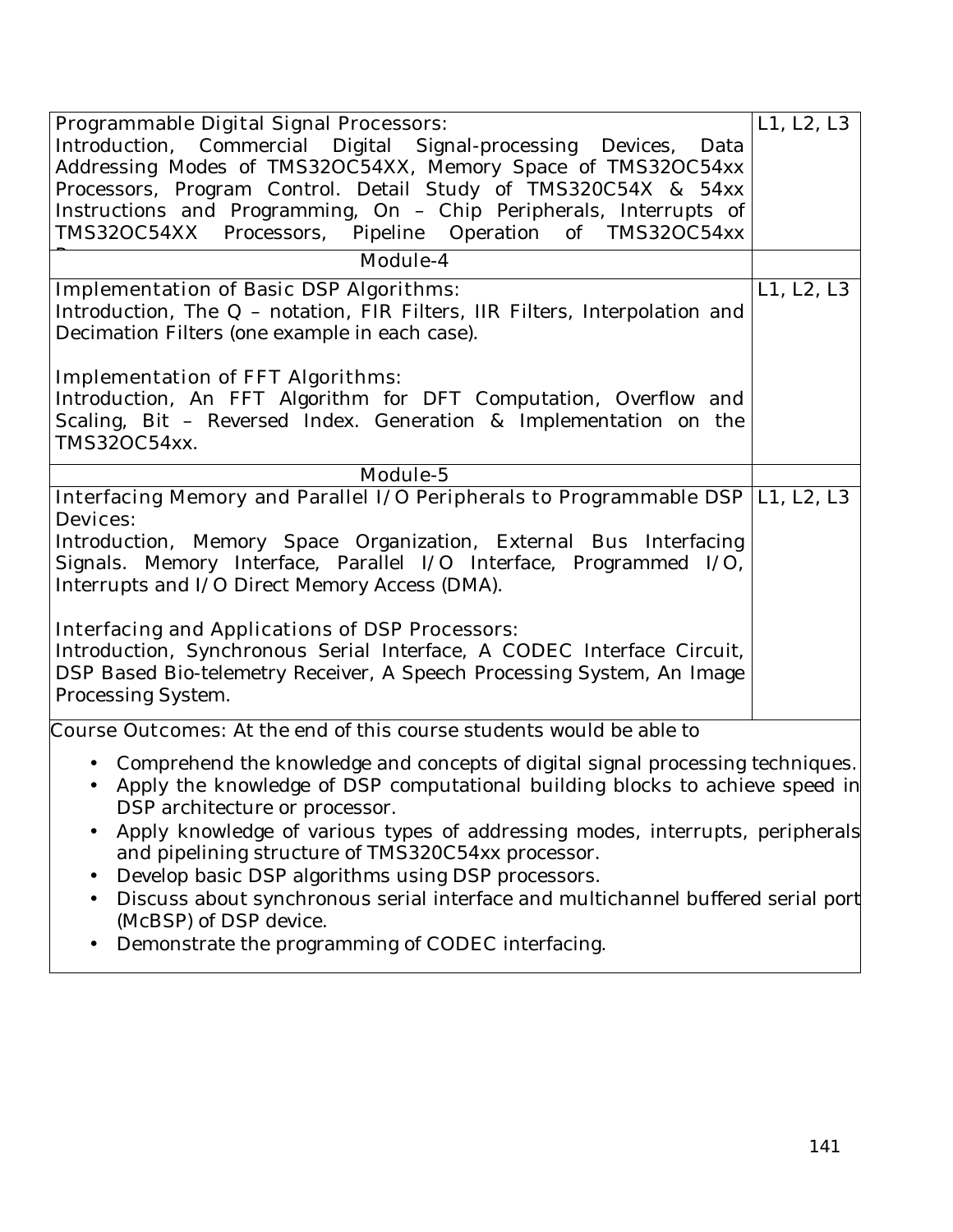#### **Question paper pattern:**

- The question paper will have 10 full questions carrying equal marks.
- Each full question consists of 16 marks with a maximum of Three sub questions.
- There will be 2 full questions from each module covering all the topics of the module
- The students will have to answer 5 full questions, selecting one full question from each module.

# **Text Book:**

"Digital Signal Processing", Avatar Singh and S. Srinivasan, Thomson Learning, 2004.

#### **Reference Books:**

- 1. "Digital Signal Processing: A practical approach", Ifeachor E. C., Jervis B. W Pearson-Education, PHI, 2002.
- 2. "Digital Signal Processors", B Venkataramani and M Bhaskar, TMH, 2nd, 2010
- 3. "Architectures for Digital Signal Processing", Peter Pirsch John Weily, 2008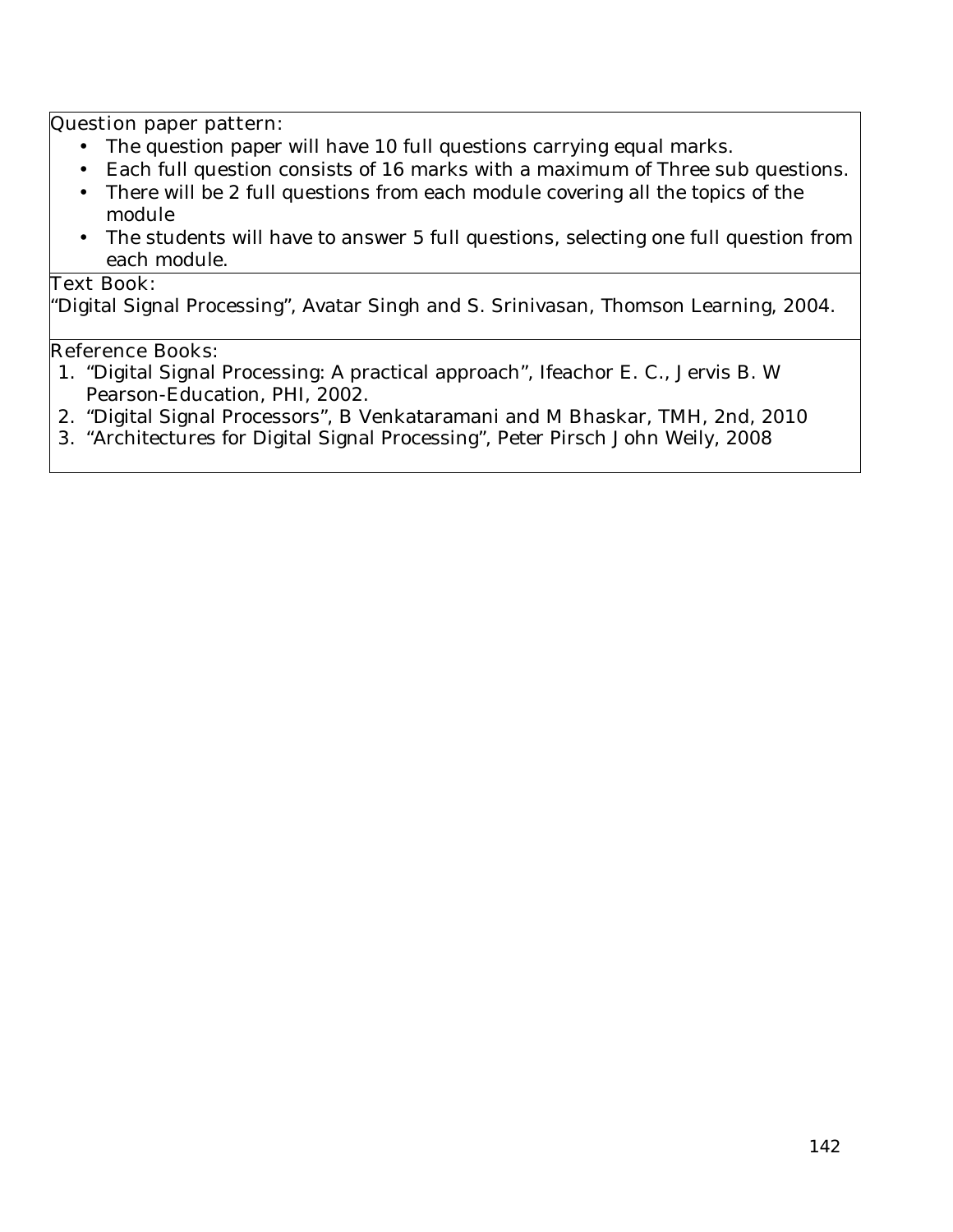# **IoT& WIRELESS SENSOR NETWORKS B.E., VII Semester, Electronics & Communication Engineering /Telecommunication Engineering**

[As per Choice Based Credit System (CBCS) scheme]

| Subject Code                                                   | 15EC752                                            | IA Marks   | 20 |  |  |
|----------------------------------------------------------------|----------------------------------------------------|------------|----|--|--|
| Number of Lecture                                              | 03                                                 | Exam Marks | 80 |  |  |
| Hours/Week                                                     |                                                    |            |    |  |  |
|                                                                | Total Number of   40 (8 Hours / Module) Exam Hours |            | 03 |  |  |
| Lecture Hours                                                  |                                                    |            |    |  |  |
| CREDITS - 03                                                   |                                                    |            |    |  |  |
| <b>Course Objectives:</b> This course will enable students to: |                                                    |            |    |  |  |

• Understand various sources of IoT& M2M communication protocols.

- Describe Cloud computing and design principles of IoT.
- Become aware of MQTT clients, MQTT server and its programming.
- Understand the architecture and design principles of WSNs.
- Enrich the knowledge about MAC and routing protocols in WSNs.

| <b>Module-1</b>                                                                                                                                                                                                                                                                                                                                                                                                                                                      |        |  |  |
|----------------------------------------------------------------------------------------------------------------------------------------------------------------------------------------------------------------------------------------------------------------------------------------------------------------------------------------------------------------------------------------------------------------------------------------------------------------------|--------|--|--|
| <b>Overview of Internet of Things:</b> IoT Conceptual Framework, IoT<br>Architectural View, Technology Behind IoT, Sources of IoT, M2M<br>communication, Examples of IoT. Modified OSI Model for the IoT/M2M<br>Systems, data enrichment, data consolidation and device management at<br>IoT/M2M Gateway, web communication protocols used by connected<br>IoT/M2M devices, Message communication protocols (CoAP-SMS, CoAP-<br>MQ, MQTT, XMPP) for IoT/M2M devices. | L1, L2 |  |  |
| Module-2                                                                                                                                                                                                                                                                                                                                                                                                                                                             |        |  |  |
| Architecture and Design Principles for IoT: Internet connectivity,<br>Internet-based communication, IPv4, IPv6, 6LoWPAN protocol, IP Addressing<br>in the IoT, Application layer protocols: HTTP, HTTPS, FTP, TELNET and<br>ports.                                                                                                                                                                                                                                   |        |  |  |
| Data Collection, Storage and Computing using a Cloud Platform:<br>Introduction, Cloud computing paradigm for data collection, storage and<br>computing, Cloud service models, IoT Cloud- based data collection, storage<br>and computing services using Nimbits.                                                                                                                                                                                                     |        |  |  |
| <b>Module-3</b>                                                                                                                                                                                                                                                                                                                                                                                                                                                      |        |  |  |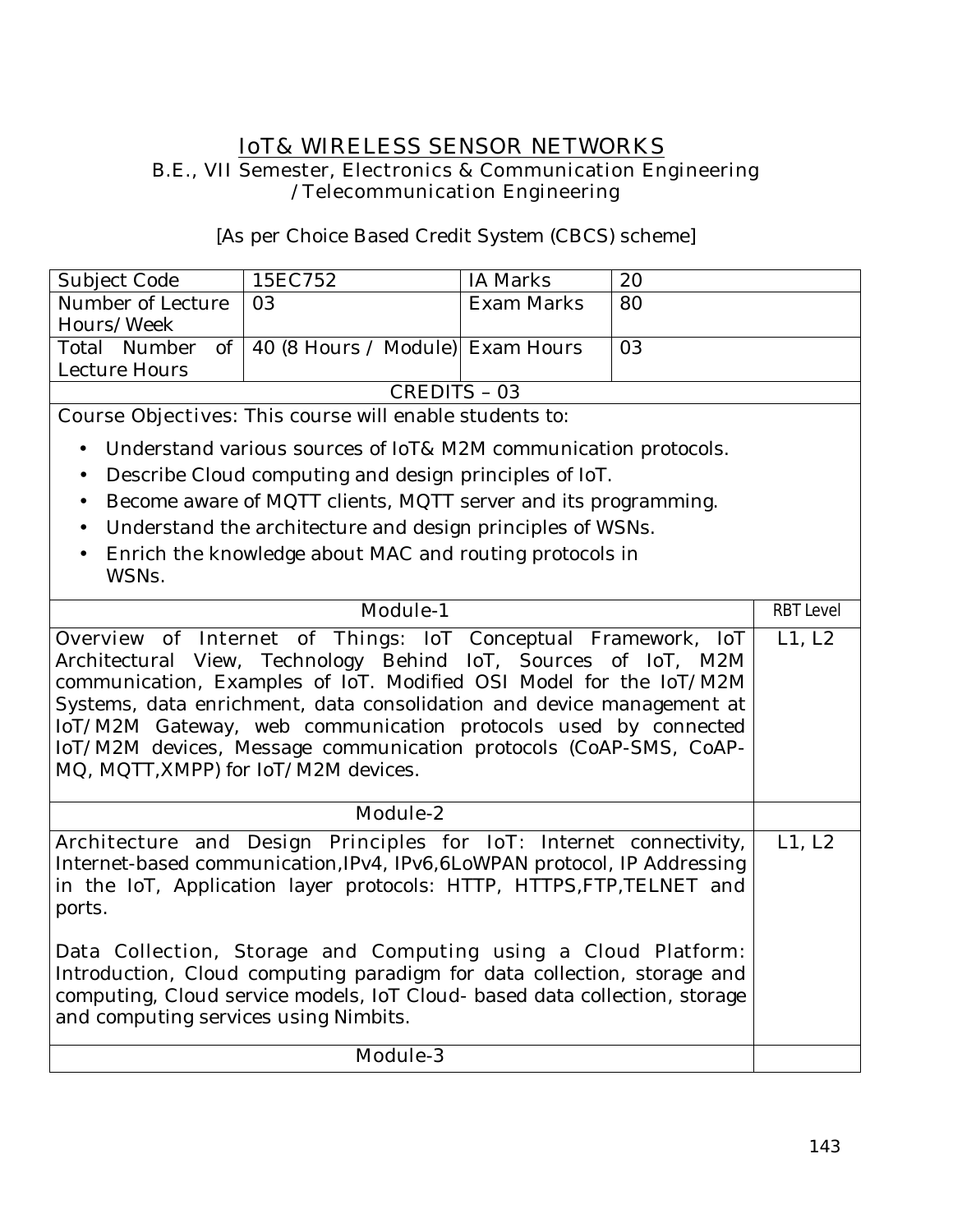| <b>Prototyping and Designing Software for IoT Applications:</b> Introduction,  L1, L2, L3                      |            |  |  |  |
|----------------------------------------------------------------------------------------------------------------|------------|--|--|--|
| Prototyping Embedded device software, Programming Embedded Device                                              |            |  |  |  |
| Arduino Platform using IDE, Reading data from sensors and devices,                                             |            |  |  |  |
| Devices, Gateways, Internet and Web/Cloud<br>services<br>software                                              |            |  |  |  |
| development.                                                                                                   |            |  |  |  |
|                                                                                                                |            |  |  |  |
| Programming MQTT clients and MQTT server. Introduction to IoT privacy                                          |            |  |  |  |
|                                                                                                                |            |  |  |  |
| and security. Vulnerabilities, security requirements and threat analysis,                                      |            |  |  |  |
| IoT Security Tomography and layered attacker model.                                                            |            |  |  |  |
|                                                                                                                |            |  |  |  |
| Module-4                                                                                                       |            |  |  |  |
| <b>Overview of Wireless Sensor Networks:</b>                                                                   | L1, L2, L3 |  |  |  |
| Challenges for Wireless Sensor Networks, Enabling Technologies for                                             |            |  |  |  |
| Wireless Sensor Networks.                                                                                      |            |  |  |  |
|                                                                                                                |            |  |  |  |
| Architectures: Single-Node Architecture - Hardware Components, Energy                                          |            |  |  |  |
| Consumption of Sensor Nodes, Operating Systems and Execution                                                   |            |  |  |  |
|                                                                                                                |            |  |  |  |
| Environments, Network Architecture-Sensor<br>Network<br>Scenarios,                                             |            |  |  |  |
| Optimization Goals and Figures of Merit, Design principles for WSNs,                                           |            |  |  |  |
| Service interfaces of WSNs Gateway Concepts.                                                                   |            |  |  |  |
|                                                                                                                |            |  |  |  |
| Module-5                                                                                                       |            |  |  |  |
| <b>Communication Protocols:</b>                                                                                | L1, L2, L3 |  |  |  |
| Physical Layer and Transceiver Design Considerations, MAC Protocols for                                        |            |  |  |  |
| Wireless Sensor Networks, Low Duty Cycle Protocols And Wakeup                                                  |            |  |  |  |
| Concepts - S-MAC , The Mediation Device Protocol, Wakeup Radio                                                 |            |  |  |  |
| Concepts, Contention based protocols(CSMA, PAMAS), Schedule based                                              |            |  |  |  |
|                                                                                                                |            |  |  |  |
| protocols (LEACH, SMACS, TRAMA) Address and Name Management in                                                 |            |  |  |  |
| WSNs, Assignment of MAC Addresses, Routing Protocols- Energy-Efficient                                         |            |  |  |  |
| Routing, Geographic Routing, Hierarchical networks by clustering.                                              |            |  |  |  |
|                                                                                                                |            |  |  |  |
|                                                                                                                |            |  |  |  |
| <b>Course Outcomes:</b> At the end of the course, students will be able to:                                    |            |  |  |  |
| Describe the OSI Model for the IoT/M2M Systems.                                                                |            |  |  |  |
| Understand the architecture and design principles for IoT.                                                     |            |  |  |  |
| Learn the programming for IoT Applications.<br>Identify the communication protocols which best suits the WSNs. |            |  |  |  |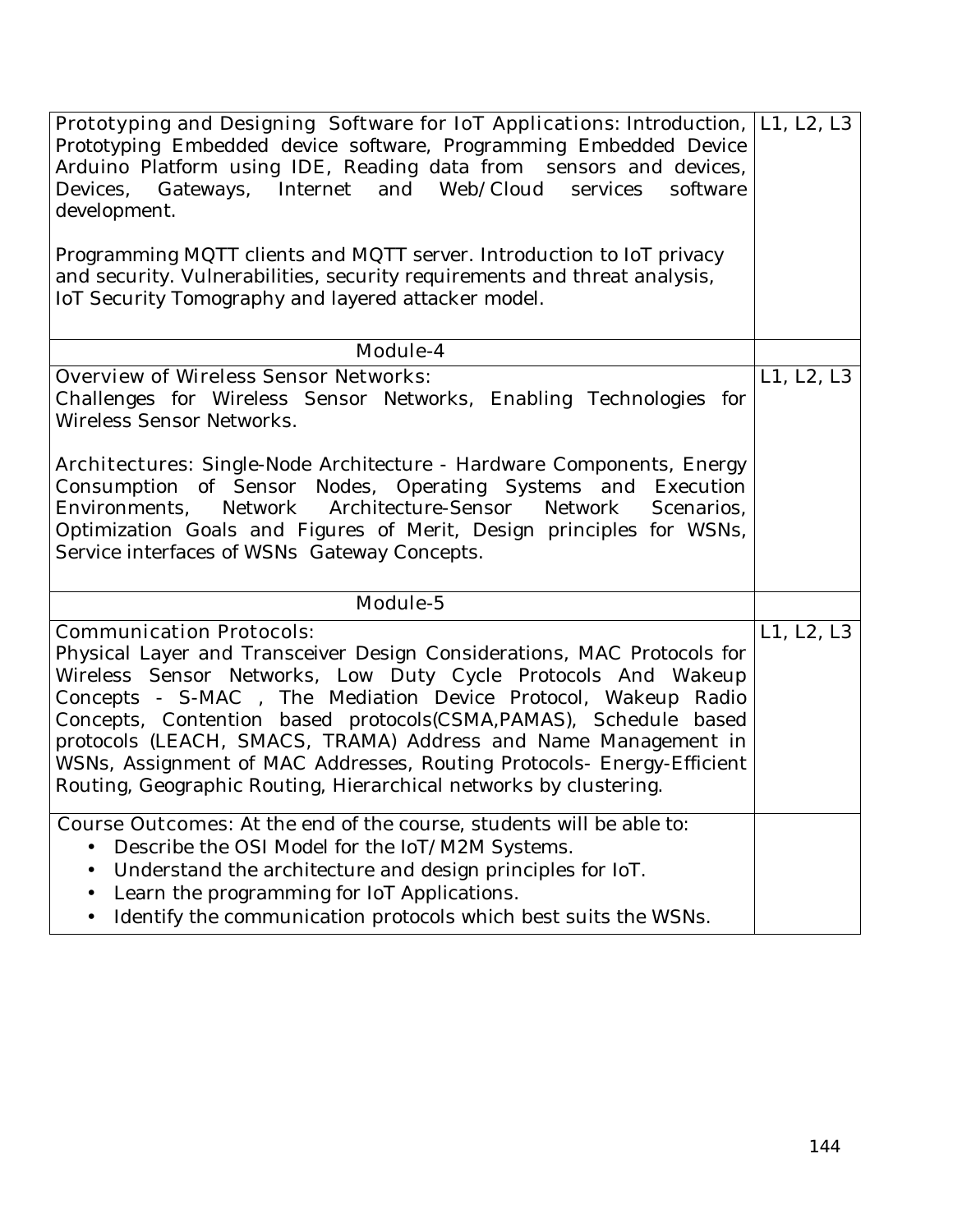### **Question paper pattern:**

- The question paper will have ten questions.
- Each full Question consisting of 16 marks.
- There will be 2 full questions (with a maximum of Three sub questions) from each module.
- Each full question will have sub questions covering all the topics under a module.
- The students will have to answer 5 full questions, selecting one full question from each module.

## **Text Books:**

- 1. Raj Kamal, "Internet of Things-Architecture and design principles", McGraw Hill Education.
- 2. Holger Karl & Andreas Willig, "Protocols And Architectures for Wireless Sensor Networks" , John Wiley, 2005.
- 3. Feng Zhao & Leonidas J. Guibas, "Wireless Sensor Networks- An Information Processing Approach", Elsevier, 2007.

### **Reference Books:**

- 1. Kazem Sohraby, Daniel Minoli, & Taieb Znati, "Wireless Sensor Networks-Technology, Protocols, and Applications", John Wiley, 2007.
- 2. Anna Hac, "Wireless Sensor Network Designs", John Wiley, 2003.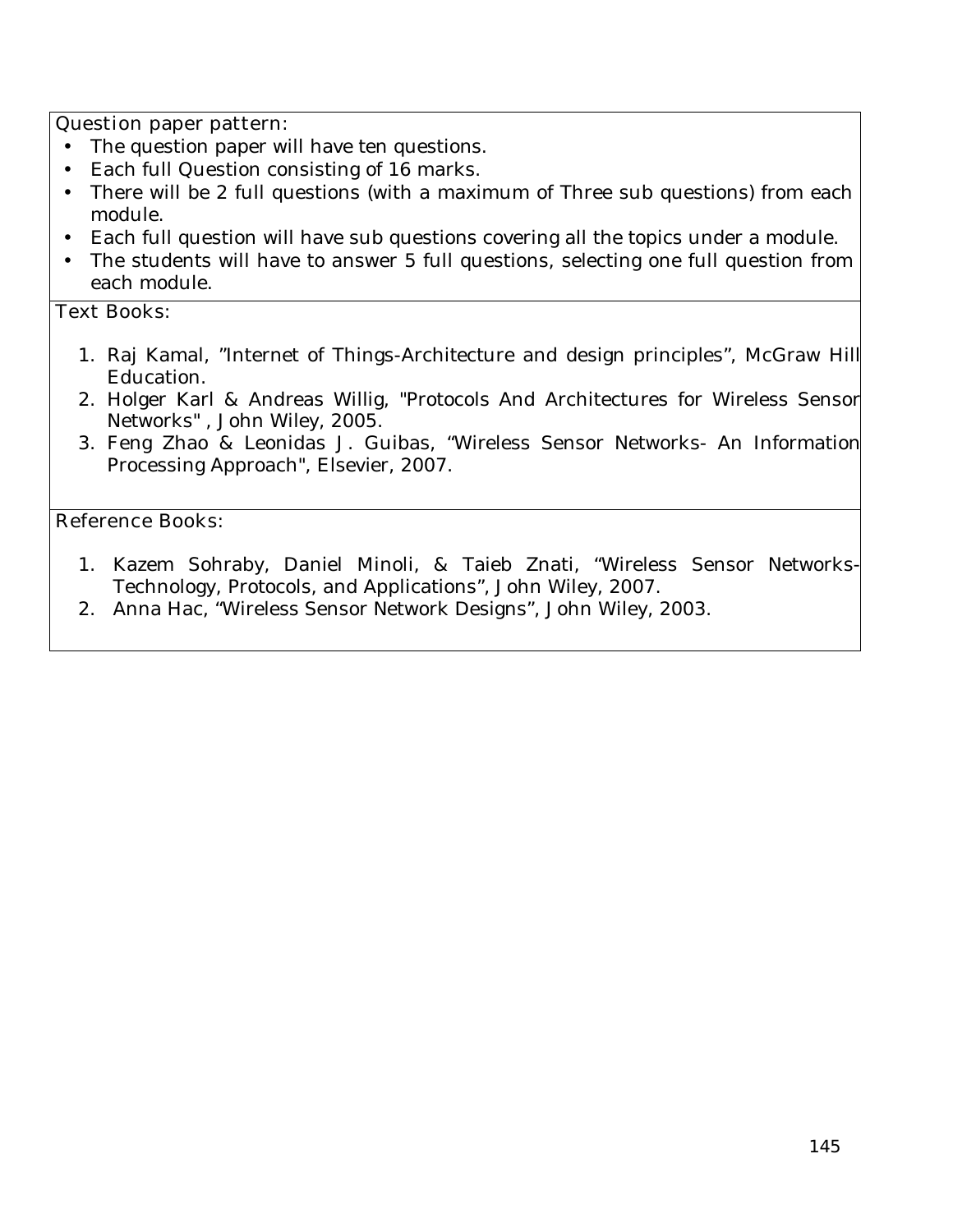# **PATTERN RECOGNITION**

#### **B.E., VII Semester, Electronics & Communication Engineering/ Telecommunication Engineering**

[As per Choice Based Credit System (CBCS) scheme]

| Subject Code      | 15EC753                                            | IA Marks   | 20 |  |
|-------------------|----------------------------------------------------|------------|----|--|
| Number of Lecture | $\overline{03}$                                    | Exam Marks | 80 |  |
| Hours/Week        |                                                    |            |    |  |
|                   | Total Number of   40 (8 Hours / Module) Exam Hours |            | 03 |  |
| Lecture Hours     |                                                    |            |    |  |
| CREDITS – 03      |                                                    |            |    |  |

**Course Objectives:** The objectives of this course are to:

- Introduce mathematical tools needed for Pattern Recognition
- Impart knowledge about the fundamentals of Pattern Recognition.
- Provide knowledge of recognition, decision making and statistical learning problems
- Introduce parametric and non-parametric techniques, supervised learning and clustering concepts of pattern recognition

| <b>Modules</b>                                                                                                                                                                                                                                                                                                                  |                                    |
|---------------------------------------------------------------------------------------------------------------------------------------------------------------------------------------------------------------------------------------------------------------------------------------------------------------------------------|------------------------------------|
| <b>Module-1</b>                                                                                                                                                                                                                                                                                                                 | <b>RBT</b>                         |
|                                                                                                                                                                                                                                                                                                                                 | <b>Level</b>                       |
| <b>Introduction:</b> Importance of pattern recognition, Features, Feature<br>Vectors, and Classifiers, Supervised, Unsupervised, and Semi-supervised<br>learning, Introduction to Bayes Decision Theory, Discriminant Functions<br>and Decision Surfaces, Gaussian PDF and Bayesian Classification for<br>Normal Distributions. | L1, L2                             |
| <b>Module-2</b>                                                                                                                                                                                                                                                                                                                 |                                    |
| Data Transformation and Dimensionality Reduction: Introduction,<br>Basis Vectors, The Karhunen Loeve (KL) Transformation, Singular Value<br>Decomposition, Independent Component Analysis (Introduction only).<br>Nonlinear Dimensionality Reduction, Kernel PCA.                                                               | $\lfloor L1, L2 \rfloor$           |
| Module-3                                                                                                                                                                                                                                                                                                                        |                                    |
| <b>Estimation of Unknown Probability Density Functions:</b> Maximum<br>Likelihood Parameter Estimation, Maximum a Posteriori Probability<br>estimation, Bayesian Interference, Maximum Entropy Estimation, Mixture<br>Models, Naive-Bayes Classifier, The Nearest Neighbor Rule.                                                | $L1$ .<br>$L2$ .<br>L <sub>3</sub> |
| Module-4                                                                                                                                                                                                                                                                                                                        |                                    |
| <b>Linear Classifiers:</b> Introduction, Linear Discriminant Functions and<br>Decision Hyperplanes, The Perceptron Algorithm, Mean Square Error<br>Estimate, Stochastic Approximation of LMS Algorithm, Sum of Error<br>Estimate.                                                                                               | $L1$ ,<br>$L2$ .<br>L <sub>3</sub> |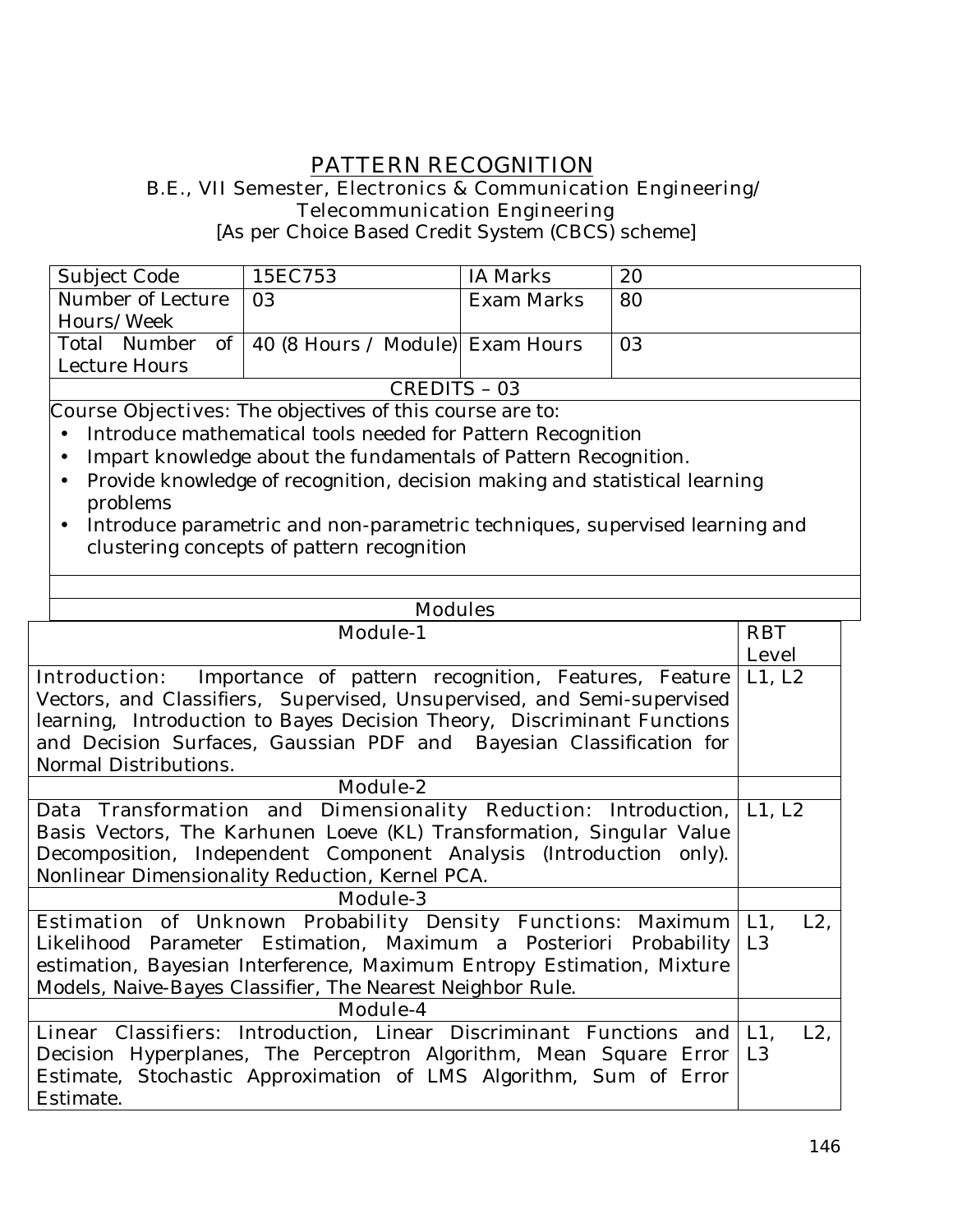| <b>Module-5</b>                                                                                                                                                                                                                                                                                                                                                                                                                                                                                                                                                                                               |                                    |  |
|---------------------------------------------------------------------------------------------------------------------------------------------------------------------------------------------------------------------------------------------------------------------------------------------------------------------------------------------------------------------------------------------------------------------------------------------------------------------------------------------------------------------------------------------------------------------------------------------------------------|------------------------------------|--|
| <b>Nonlinear Classifiers:</b> The XOR Problem, The two Layer Perceptron, Three<br>Layer Perceptron, Back propagation Algorithm, Basic Concepts of<br>Clustering, Introduction to Clustering, Proximity Measures.                                                                                                                                                                                                                                                                                                                                                                                              | $L1$ ,<br>$L2$ ,<br>L <sub>3</sub> |  |
| <b>Course Outcomes:</b> At the end of the course, students will be able to:<br>Identify areas where Pattern Recognition and Machine Learning can offer a<br>solution.<br>Describe the strength and limitations of some techniques used in computational<br>$\bullet$<br>Machine Learning for classification, regression and density estimation problems<br>Describe genetic algorithms, validation methods and sampling techniques<br>$\bullet$<br>Describe and model data to solve problems in regression and classification<br>$\bullet$<br>Implement learning algorithms for supervised tasks<br>$\bullet$ |                                    |  |
| <b>Question paper pattern:</b>                                                                                                                                                                                                                                                                                                                                                                                                                                                                                                                                                                                |                                    |  |
| The question paper will have ten questions.                                                                                                                                                                                                                                                                                                                                                                                                                                                                                                                                                                   |                                    |  |
| Each full question consists of 16 marks.<br>$\bullet$<br>There will be 2 full questions (with a maximum of Three sub questions) from<br>$\bullet$<br>each module.<br>Each full question will have sub questions covering all the topics under a<br>$\bullet$<br>module. The students will have to answer 5 full questions, selecting one full<br>question from each module.                                                                                                                                                                                                                                   |                                    |  |
| <b>Text Book:</b>                                                                                                                                                                                                                                                                                                                                                                                                                                                                                                                                                                                             |                                    |  |
| Pattern Recognition: Sergios Theodoridis, Konstantinos Koutroumbas, Elsevier<br>India Pvt. Ltd (Paper Back), 4th edition.                                                                                                                                                                                                                                                                                                                                                                                                                                                                                     |                                    |  |
| <b>Reference Books:</b>                                                                                                                                                                                                                                                                                                                                                                                                                                                                                                                                                                                       |                                    |  |
| <b>1. The Elements Of Statistical Learning:</b> Trevor Hastie, Springer-Verlag New                                                                                                                                                                                                                                                                                                                                                                                                                                                                                                                            |                                    |  |
| York, LLC (Paper Back), 2009.<br>2. Pattern Classification: Richard O. Duda, Peter E. Hart, David G. Stork.<br>John Wiley & Sons, 2012.                                                                                                                                                                                                                                                                                                                                                                                                                                                                       |                                    |  |
| 3. Pattern Recognition And Image Analysis: Earl Gose, Richard<br>Johnsonbaugh, Steve Jost, ePub eBook.                                                                                                                                                                                                                                                                                                                                                                                                                                                                                                        |                                    |  |
|                                                                                                                                                                                                                                                                                                                                                                                                                                                                                                                                                                                                               |                                    |  |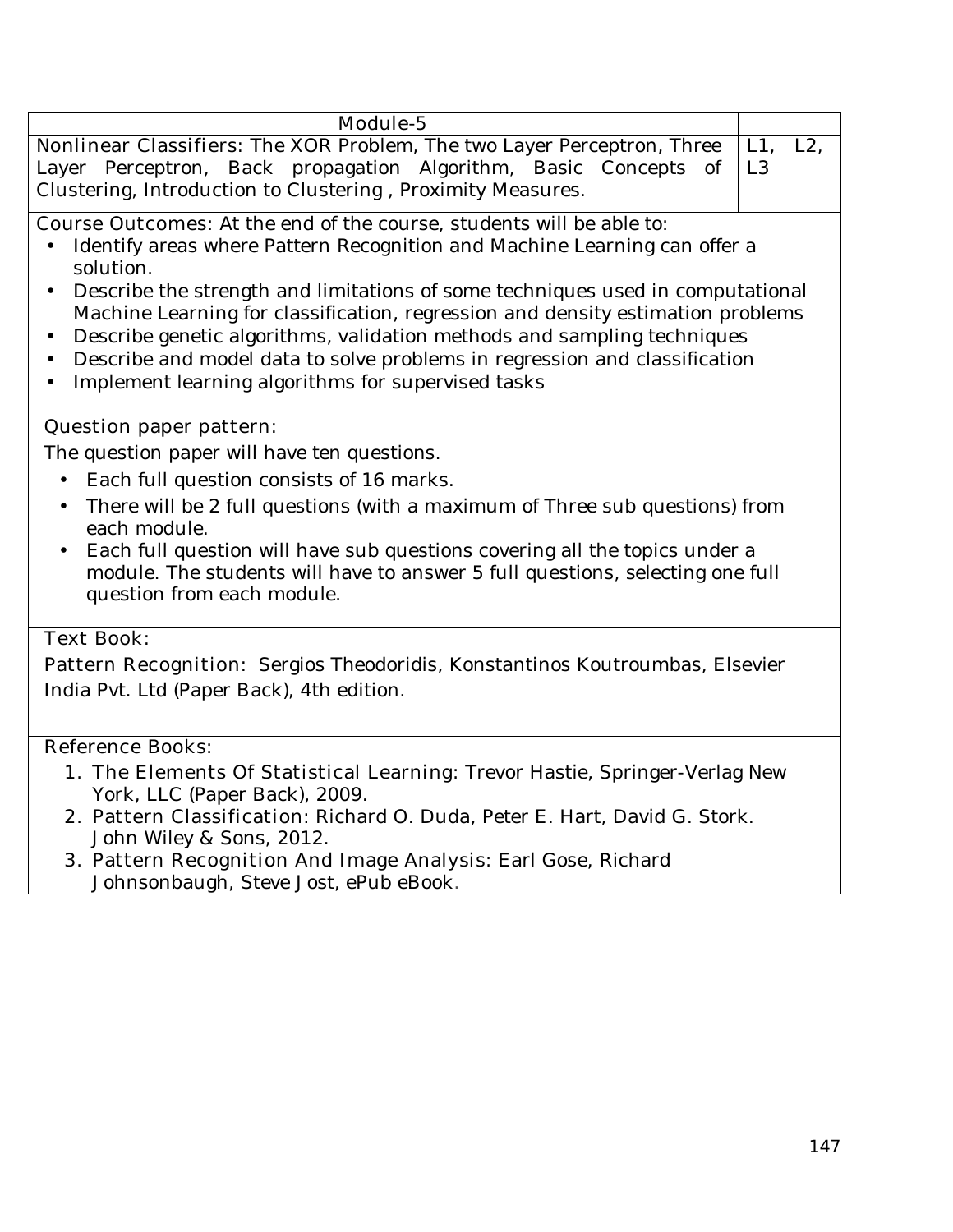# **ADVANCED COMPUTER ARCHITECTURE**

#### **B.E., VII Semester, Electronics & Communication Engineering /Telecommunication Engineering**

[As per Choice Based Credit System (CBCS) scheme]

| Subject Code      | 15EC754                                            | IA Marks   | 20 |  |
|-------------------|----------------------------------------------------|------------|----|--|
| Number of Lecture | $\overline{03}$                                    | Exam Marks | 80 |  |
| Hours/Week        |                                                    |            |    |  |
|                   | Total Number of   40 (8 Hours / Module) Exam Hours |            | 03 |  |
| Lecture Hours     |                                                    |            |    |  |
| CREDITS - 03      |                                                    |            |    |  |

**Course Objectives:** This course will enable students to:

- Understand the various parallel computer models and conditions of parallelism
- Explain the control flow, dataflow and demand driven machines
- Study CISC, RISC, superscalar, VLIW and multiprocessor architectures
- Understand the concept of pipelining and memory hierarchy design
- Explain cache coherence protocols

| <b>Module-1</b>                                                                                                                                                                                                                                                                                                                                           | <b>RBT Level</b> |
|-----------------------------------------------------------------------------------------------------------------------------------------------------------------------------------------------------------------------------------------------------------------------------------------------------------------------------------------------------------|------------------|
| <b>Parallel Computer Models:</b> The state of computing, Classification of<br>parallel computers, Multiprocessors and multicomputer, Multivectors and<br>SIMD computers.                                                                                                                                                                                  | L1, L2           |
| <b>Program and Network Properties:</b> Conditions of parallelism, Data and<br>resource Dependences, Hardware and software parallelism, Program<br>partitioning and scheduling, Grain Size and latency.                                                                                                                                                    |                  |
| Module-2                                                                                                                                                                                                                                                                                                                                                  |                  |
| <b>Program flow mechanisms:</b> Control flow versus data flow, Data flow  L1, L2, L3<br>Architecture, Demand driven mechanisms, Comparisons of flow<br>mechanisms.<br><b>Principles of Scalable Performance: Performance Metrics and Measures,</b><br>Parallel Processing Applications, Speedup Performance Laws, Scalability<br>Analysis and Approaches. |                  |
| <b>Module-3</b>                                                                                                                                                                                                                                                                                                                                           |                  |
| <b>Speedup Performance Laws:</b> Amdhal's law, Gustafson's law, Memory [L1, L2, L3<br>bounded speed up model, Scalability Analysis and Approaches.<br>Advanced Processors: Advanced processor technology, Instruction-set<br>Architectures, CISC Scalar Processors, RISC Scalar Processors,<br>Superscalar Processors, VLIW Architectures.                |                  |
| <b>Module-4</b>                                                                                                                                                                                                                                                                                                                                           |                  |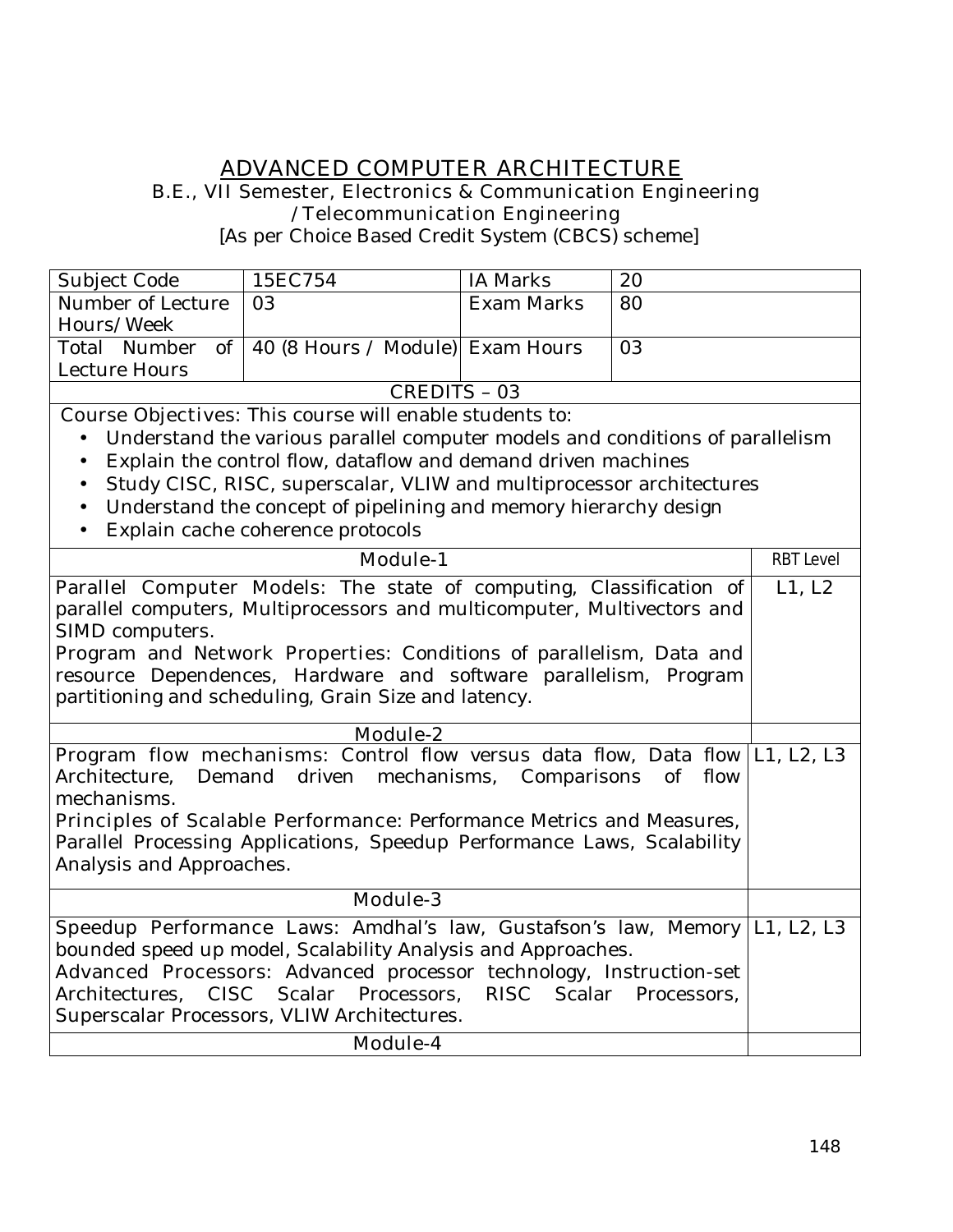| Pipelining: Linear pipeline processor, nonlinear pipeline processor,  L1, L2, L3<br>Instruction pipeline Design, Mechanisms for instruction pipelining,<br>Dynamic instruction scheduling, Branch Handling techniques, branch<br>prediction, Arithmetic Pipeline Design.<br><b>Memory Hierarchy Design:</b> Cache basics & cache performance, reducing<br>miss rate and miss penalty, multilevel cache hierarchies, main memory<br>organizations, design of memory hierarchies. |  |
|---------------------------------------------------------------------------------------------------------------------------------------------------------------------------------------------------------------------------------------------------------------------------------------------------------------------------------------------------------------------------------------------------------------------------------------------------------------------------------|--|
| Module-5                                                                                                                                                                                                                                                                                                                                                                                                                                                                        |  |
| <b>Multiprocessor Architectures:</b> Symmetric shared memory architectures, [L1, L2, L3<br>distributed shared memory architectures, models of memory consistency,<br>cache coherence protocols (MSI, MESI, MOESI), scalable cache coherence,<br>overview of directory based approaches, design challenges of directory<br>protocols, memory based directory protocols, cache based directory<br>protocols.                                                                      |  |
| <b>Course Outcomes:</b> At the end of the course, the students will be able to:                                                                                                                                                                                                                                                                                                                                                                                                 |  |
| Explain parallel computer models and conditions of parallelism<br>Differentiate control flow, dataflow, demand driven mechanisms<br>Explain the principle of scalable performance<br>Discuss advanced processors architectures like CISC, RISC, superscalar and<br>$\bullet$<br><b>VLIW</b>                                                                                                                                                                                     |  |
| Understand the basics of instruction pipelining and memory technologies<br>Explain the issues in multiprocessor architectures                                                                                                                                                                                                                                                                                                                                                   |  |
| <b>Question paper pattern:</b>                                                                                                                                                                                                                                                                                                                                                                                                                                                  |  |
| The question paper will have ten questions.                                                                                                                                                                                                                                                                                                                                                                                                                                     |  |
| Each full question consists of 16 marks.<br>$\bullet$                                                                                                                                                                                                                                                                                                                                                                                                                           |  |
| There will be 2 full questions (with a maximum of Three sub questions) from each<br>$\bullet$<br>module.                                                                                                                                                                                                                                                                                                                                                                        |  |
| Each full question will have sub questions covering all the topics under a module.<br>The students will have to answer 5 full questions, selecting one full question from<br>each module.                                                                                                                                                                                                                                                                                       |  |
| <b>Text Book:</b>                                                                                                                                                                                                                                                                                                                                                                                                                                                               |  |
| Kai Hwang, "Advanced computer architecture"; TMH.                                                                                                                                                                                                                                                                                                                                                                                                                               |  |
| <b>Reference Books:</b>                                                                                                                                                                                                                                                                                                                                                                                                                                                         |  |
| 1. Kai Hwang and Zu, "Scalable Parallel Computers Architecture"; MGH.<br>2. M.J Flynn, "Computer Architecture, Pipelined and Parallel Processor Design";<br>Narosa Publishing.                                                                                                                                                                                                                                                                                                  |  |
| 3. D.A.Patterson, J.L.Hennessy, "Computer Architecture: A quantitative approach";                                                                                                                                                                                                                                                                                                                                                                                               |  |

Morgan Kauffmann,2002.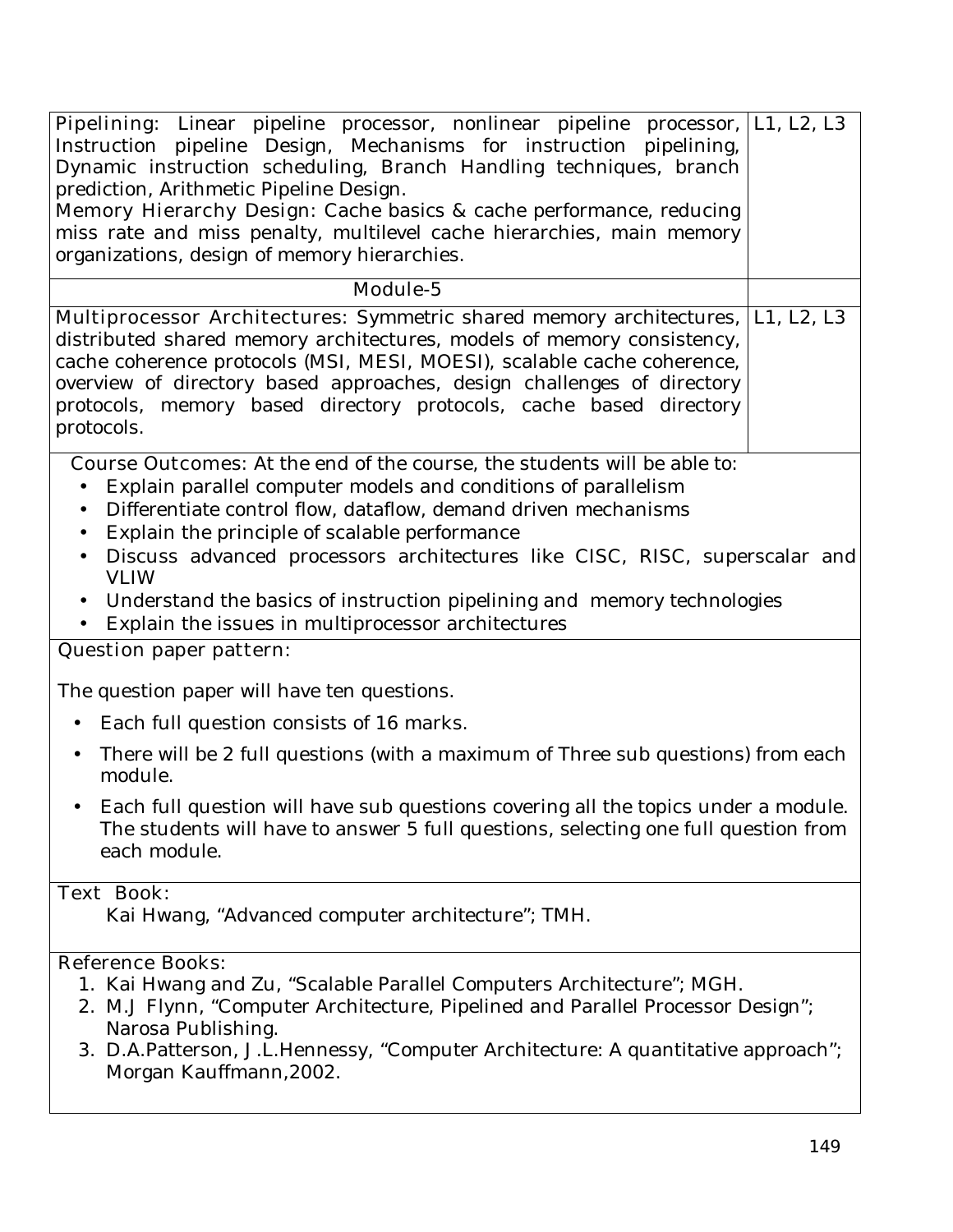# **HIGH PERFORMANCE COMPUTER NETWORKS B.E., VII Semester, Telecommunication Engineering**

[As per Choice Based Credit System (CBCS) scheme]

| Subject Code      | 15TE755                  | IA Marks   | 20 |
|-------------------|--------------------------|------------|----|
| Number of Lecture | 03                       | Exam marks | 80 |
| Hours/Week        |                          |            |    |
| Total Number of   | 40 (08 Hours per Module) | Exam Hours | 03 |
| Lecture Hours     |                          |            |    |
| $Credits - 03$    |                          |            |    |

# **Course Objectives:**

This Course will enable students to:

- Understand the overview of Communication Networks, Network Services and layered Architecture.
- Learn the different Internet protocols.
- Understand the ATM and Wireless Networks.

| <b>Modules</b>                                                                 | <b>RBT</b>     |
|--------------------------------------------------------------------------------|----------------|
|                                                                                | <b>Level</b>   |
| <b>Module-1</b>                                                                |                |
| <b>Overview:</b> History of Communication Networks, Networking principles,     |                |
| Future networks. (Text Book: 1.1 to 1.3)                                       | L1, L2         |
|                                                                                |                |
| <b>Module-2</b>                                                                |                |
| Network Services and Layered Architectures: Applications, Traffic              |                |
| characterization and quality of service, Network services, High performance    | L1, L2,        |
| Network Elements, Basic Network Mechanisms,<br>networks,<br>Layered            | L <sub>3</sub> |
| Architecture, Open data network model, Network architectures, Network          |                |
| bottlenecks. (Text Book: 2.1 to 2.10)                                          |                |
|                                                                                |                |
| <b>Module-3</b>                                                                |                |
| The Internet and TCP/IP Networks: The Internet, Overview of Internet           |                |
| Protocols, Internet Protocol, TCP and UDP, Internet success and limitation,    | L1, L2,        |
| Performance of TCP/IP Networks. (Text Book: 4.1 to 4.6)                        | L <sub>3</sub> |
|                                                                                |                |
| <b>Module-4</b>                                                                |                |
| Circuit-Switched Networks: SONET, Dense Wave-Division Multiplexing,            |                |
| Fiber to the Home. (Text Book: 5.2 to 5.4)                                     |                |
| <b>Asynchronous Transfer Mode:</b> Main features of ATM, Addressing, signaling | L1, L2,        |
| and Routing, ATM header structure, ATM Adaptation Layer. (Text Book: 6.1 to    | L <sub>3</sub> |
| (6.4)                                                                          |                |
|                                                                                |                |
| Module-5                                                                       |                |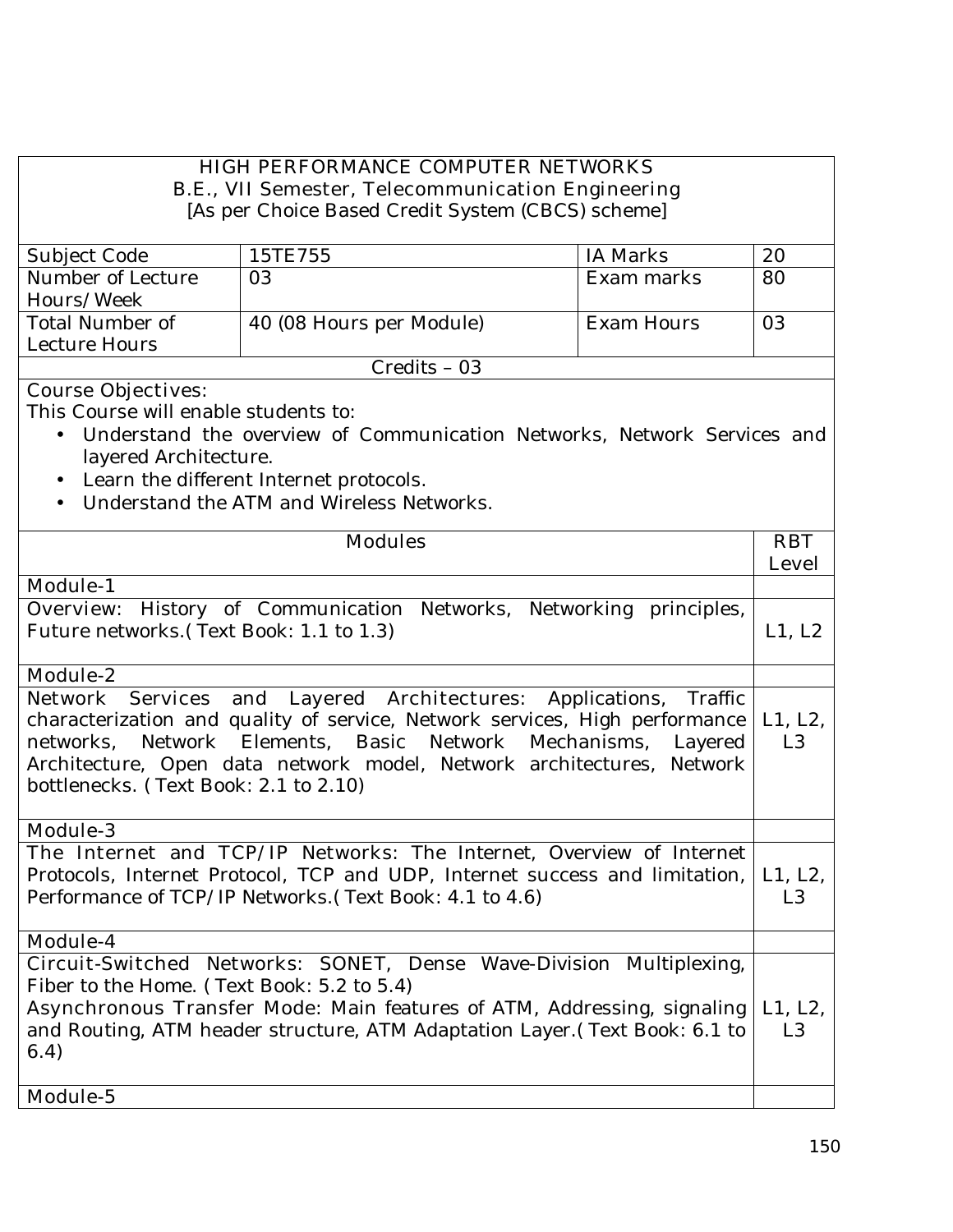| Wireless Networks: The Wireless Channel, Link Level Design, Channel<br>Access, Network Design, Wireless Networks Today, Future Systems and<br>L1, L2,<br>Standards. (Text Book: 7.2 to 7.7)<br>L <sub>3</sub>                                                                                                                                                                                                               |
|-----------------------------------------------------------------------------------------------------------------------------------------------------------------------------------------------------------------------------------------------------------------------------------------------------------------------------------------------------------------------------------------------------------------------------|
| <b>Course Outcomes:</b> At the end of the course, students should be able to:                                                                                                                                                                                                                                                                                                                                               |
| • Understand the communication networks principles and future networks.<br>Understand the network services and layered architectures.<br>$\bullet$<br>Explain the wireless networks, Internet and different protocols.<br>Understand the circuit switched networks and ATM.                                                                                                                                                 |
| <b>Question paper pattern:</b><br>The question paper will have ten questions.<br>Each full Question consisting of 16 marks<br>There will be 2 full questions (with a maximum of Three sub questions) from<br>each module.<br>Each full question will have sub questions covering all the topics under a<br>module.<br>• The students will have to answer 5 full questions, selecting one full question<br>from each module. |
| <b>Text Book:</b><br>High-Performance Communication Networks by Walrand and Pravin Varaiya:<br>Morgan Kauffman/ Elsivier, 2nd Edition-2000.                                                                                                                                                                                                                                                                                 |
| <b>Reference Book:</b><br>High-Speed Networks and Internet: Performance and Quality of service by                                                                                                                                                                                                                                                                                                                           |

William Stallings, Pearson Edu., 2001.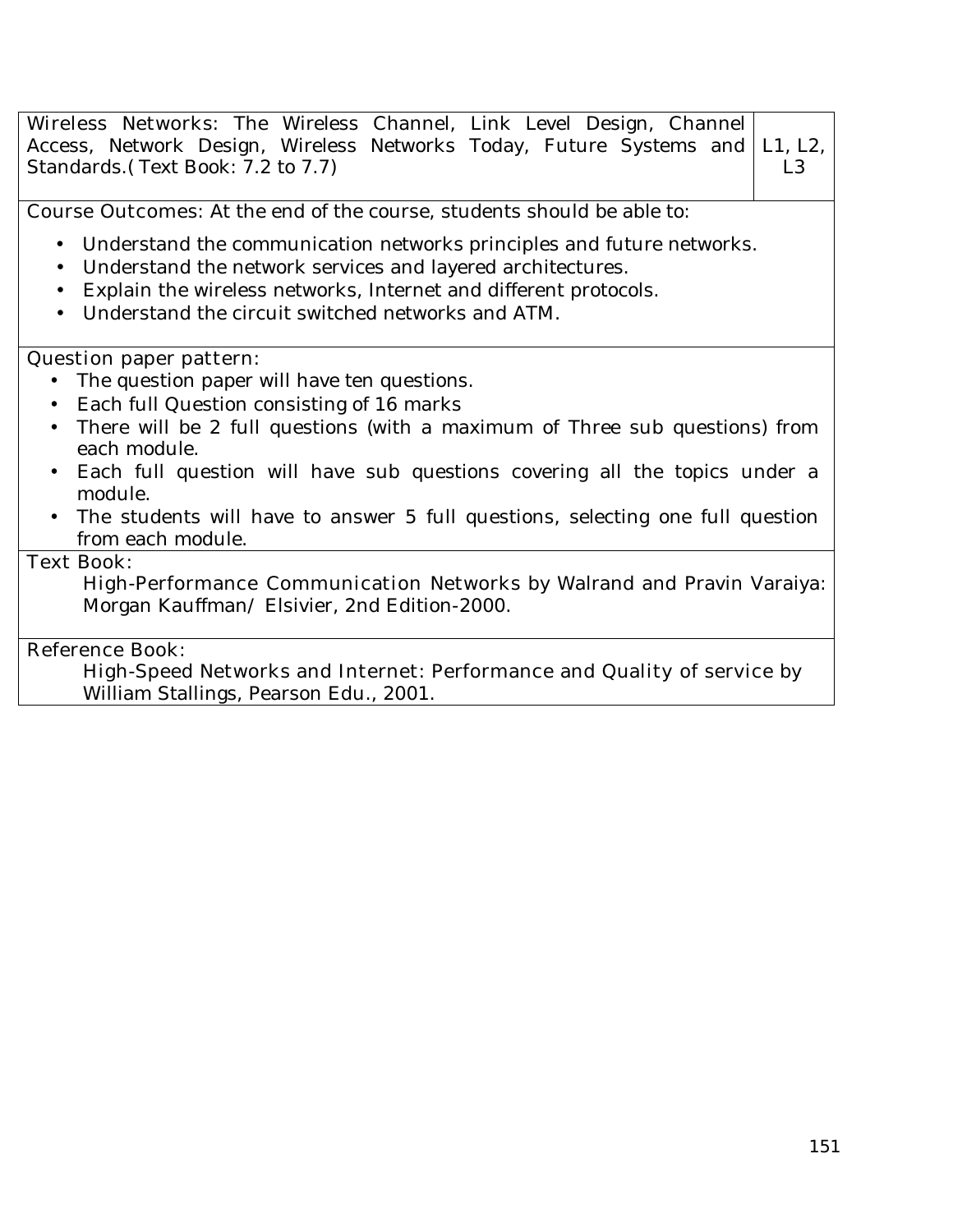## **DIGITAL COMMUNICATION LAB B.E., VII Semester, Telecommunication Engineering [As per Choice Based Credit System (CBCS)]**

| Laboratory Code | 15TEL76                    | IA Marks   | 20 |
|-----------------|----------------------------|------------|----|
| Number<br>∩t    | Lecture   01 Hour Tutorial |            |    |
| Hours/Week      | (Instructions)             | Exam Marks | 80 |
|                 | + 02 Hours Laboratory      |            |    |
| RBT Level       | L1, L2, L3                 | Exam Hours | 03 |
| CREDITS - 02    |                            |            |    |

**Course Objectives:** This Laboratory course will enable the Students to

- Study the concepts of Time Division Multiplexing.
- Understand the designing of Digital Modulation techniques.
- Study and analyze the generation of Line Codes.
- Model an Optical Communication System and study its Characteristics.
- Gain hands on experience in Simulating the Digital Communication concepts.

### **Laboratory Experiments:**

## **PART-A:**

### **Following Experiments No. 1 to 4 has to be performed using discrete components.**

- 1. Time Division Multiplexing and De-multiplexing of two Band limited signals.
- 2. ASK Generation & Detection.
- 3. FSK Generation & Detection.
- 4. PSK Generation and detection.
- 5. DPSK & QPSK Generation and Detection.
- 6. Generation of Line Codes.
	- 7. Measurement of Propagation Loss, Bending Loss and Numerical Aperture of an Optical Fiber.

# **PART-B:**

## **Simulation Experiments using MATLAB/Simulink/Lab view/Equivalent**

- 1. Pulse code Modulation and Demodulation.
- 2. Delta modulation, Adaptive delta Modulation.
- 3. Simulate the transmission of baseband signals with raised cosine
- Transmitter Filter and Plot Eye Diagram.
	- 4. Computations of the Probability of bit error for binary ASK, FSK and PSK for an AWGN Channel and Compare them with their Performance curves.
	- **5.** Spread Spectrum Communication.

**Course Outcomes**: At the end of the Course the Students will be able to:

• Demonstrate Time Division Multiplexing.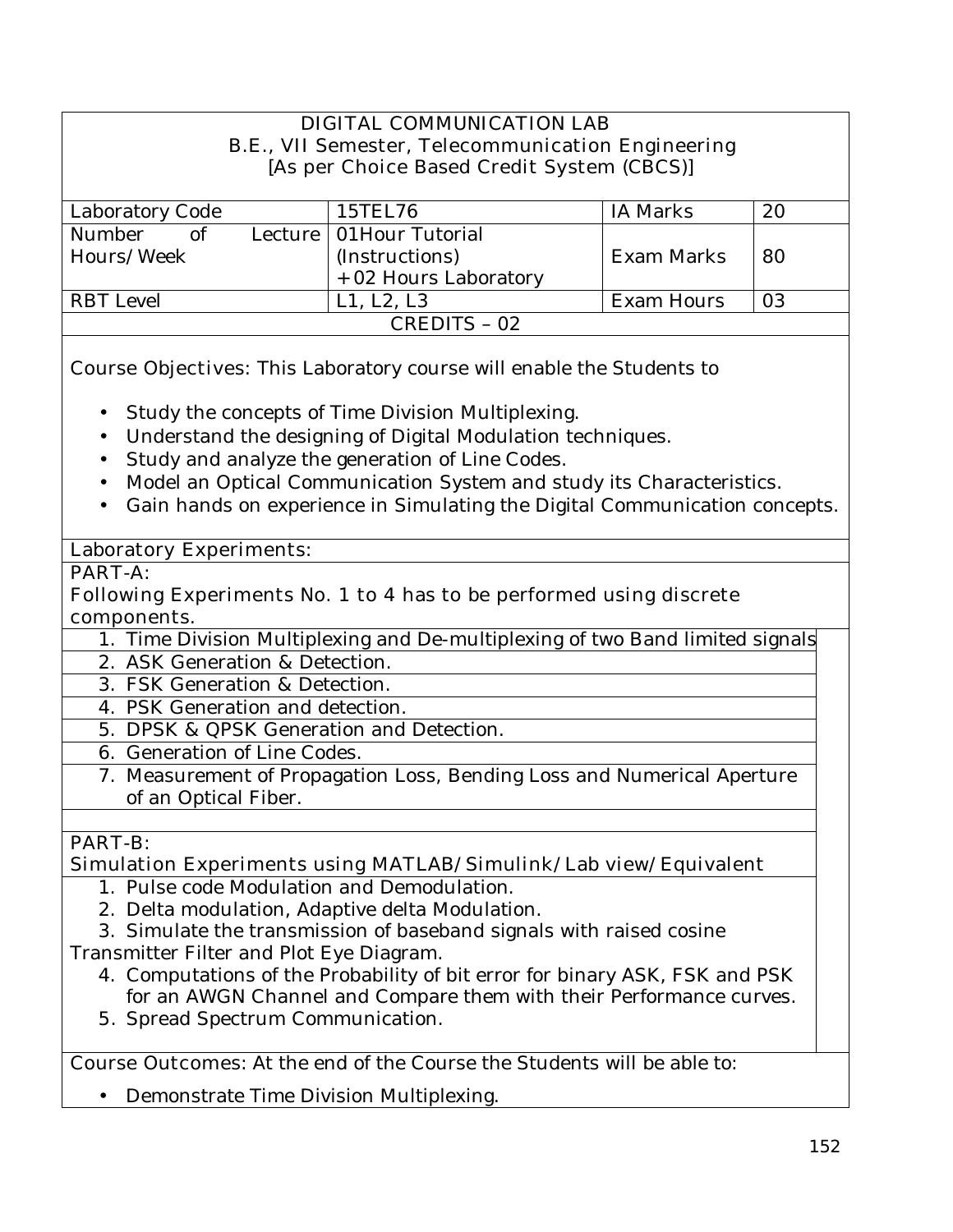- Design the Digital Modulation Techniques.
- Design and Generate Line codes for Signal Transmission.
- Analyze the characteristics of an optical communication system.
- Simulate the Digital Communication concepts, Compute and Display various parameters along with Plots/Figures.

### **Conduct of Practical Examination:**

- All Laboratory Experiments are to be included for Practical Examination.
- Students are allowed to pick one Experiment from the lot.
- For examination one question from **PART-A** and one question from **PART-B**  to be set.
- Strictly follow the instructions as printed on the cover page of answer script for breakup of marks.
- Change of Experiment is allowed only once and the Marks allotted for the Procedure part to be made zero.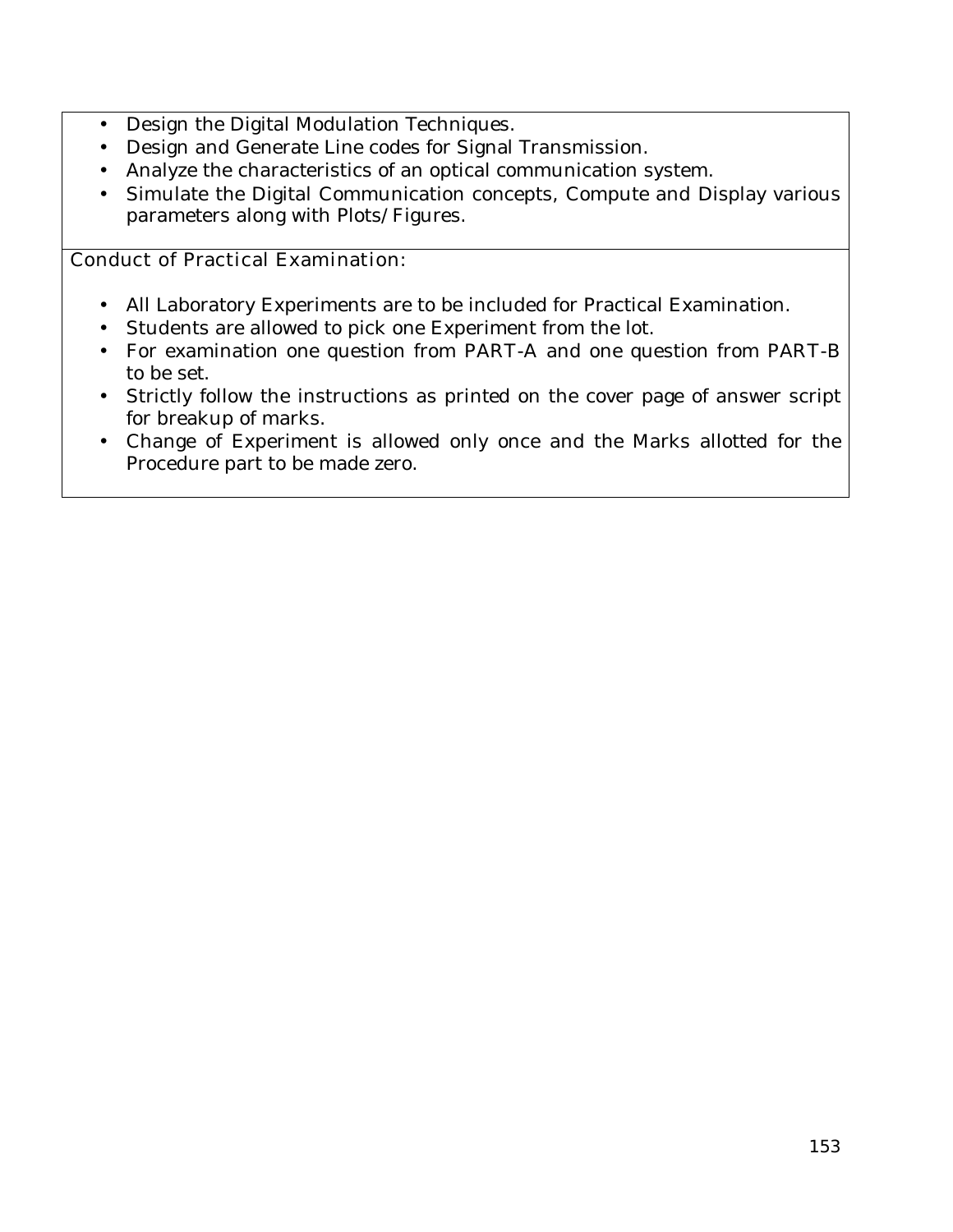# **COMPUTER COMMUNICATION NETWORKS LAB**

# **B.E VII Semester, Telecommunication Engineering**

[As per Choice Based Credit System (CBCS)]

| Laboratory Code | 15TEL77                                | IA Marks        | 20             |
|-----------------|----------------------------------------|-----------------|----------------|
| Number<br>of    | Lecture   01Hr Tutorial (Instructions) | Exam Marks   80 |                |
| Hours/Week      | + 02 Hours Laboratory = $03$           |                 |                |
| RBT Level       | L1, L2, L3                             | Exam Hours      | $\overline{0}$ |
| CREDITS - 02    |                                        |                 |                |

**Course Objectives:** This Laboratory course will enable the Students to:

- Choose suitable tools to Model a Network and Understand the Protocols at various OSI reference levels.
- Design a suitable Network and Simulate using a Network Simulator Tool.
- Simulate the Networking Concepts and Protocols using C/C++ Programming.
- Model the Networks for different Configurations and Analyze the Results.

|       | <b>Laboratory Experiments</b>                                                                                                        |
|-------|--------------------------------------------------------------------------------------------------------------------------------------|
|       | <b>PART-A: Simulation Experiments using</b>                                                                                          |
|       | NS2/NS3/OPNET/NCTUNS/NetSim/QualNet or any other equivalent tool                                                                     |
|       | 1. Simulate a Point to Point Network with Four Nodes and Duplex Links between                                                        |
| them. |                                                                                                                                      |
|       | Analyze the Network Performance by Setting the Queue Size and Varying the                                                            |
|       | Bandwidth.                                                                                                                           |
|       |                                                                                                                                      |
|       | 2. Simulate Ethernet LAN using n(6-10) Nodes and Assign Multiple traffic to the                                                      |
|       | Nodes to obtain                                                                                                                      |
| i.    | Congestion Window for different Sources/ Destinations.                                                                               |
| ii.   | Compare the Throughput by changing the Error Rate and Data Rate.                                                                     |
|       |                                                                                                                                      |
|       | 3. Simulate the Transmission of Ping Messages over a Network Topology                                                                |
|       | consisting of Six Nodes and Find the Number of Packets dropped due                                                                   |
|       | to Congestion.                                                                                                                       |
|       | 4. Simulate a Simple BSS with Transmitting Nodes in Wireless LAN and                                                                 |
|       | Determine the Performance with respect to Transmission of Packets.                                                                   |
|       |                                                                                                                                      |
|       | 5. Build a Four-node Point to Point Network with links n0-n2, n1-n2 and n2-n3.                                                       |
|       | Connect a TCP link between n0-n3 and UDP link between n1-n3.                                                                         |
|       |                                                                                                                                      |
| (i)   | Define BERs for Links. Compare TCP and UDP Protocols when errors<br>occur.                                                           |
| (ii)  |                                                                                                                                      |
|       | Modify to Simulate a Link Failure between the Host and the Target<br>Node. Compare TCP and UDP Protocols when the Target Node is not |
|       |                                                                                                                                      |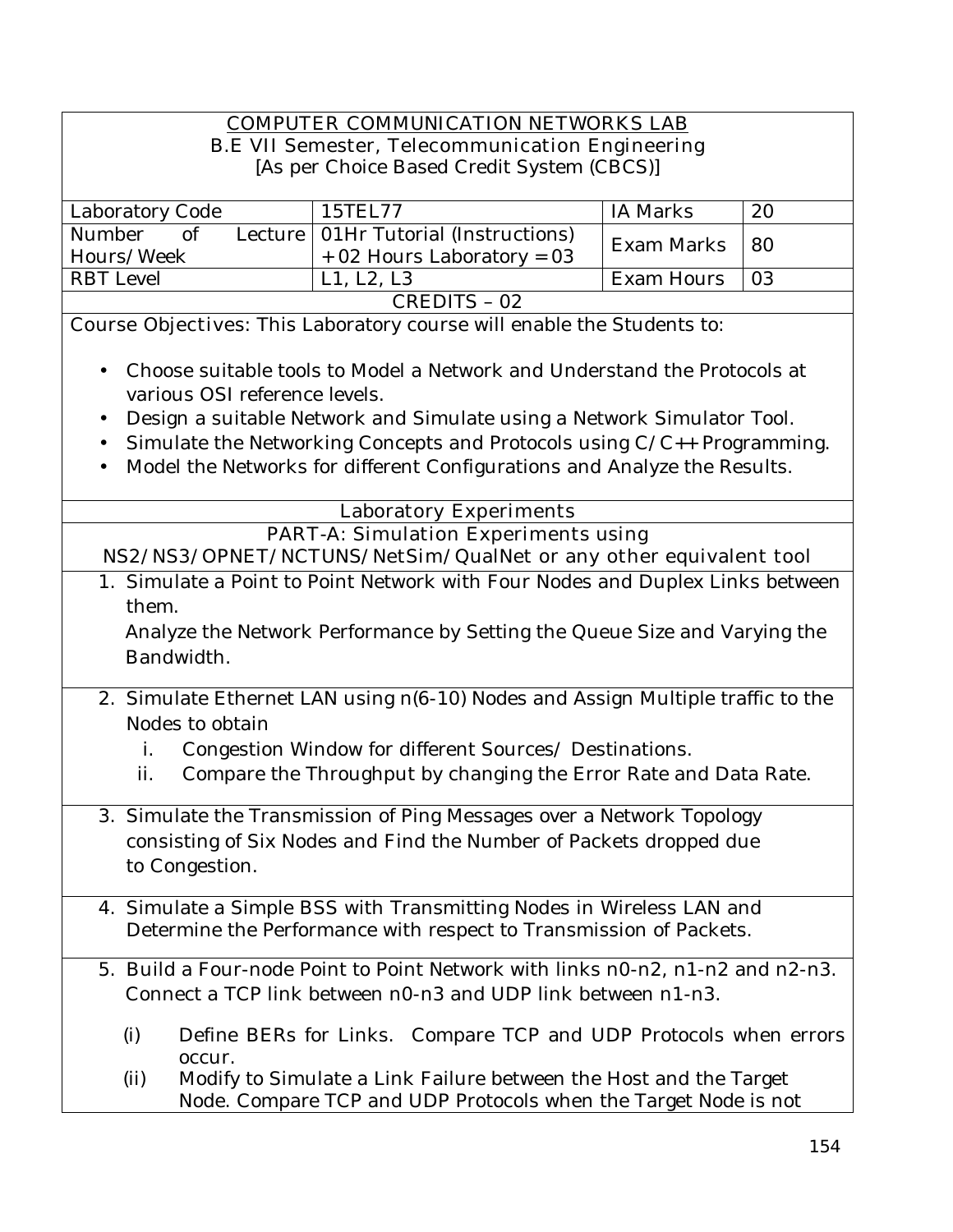accessible.

- 6. Simulate a Network with a Star Topology (One Router and several Hosts). Declare Applications (TCP or UDP) to send Packets from Hosts and to Receive(on one Host). Test the Bandwidth and the Delay, when Buffers are of infinite Capacities and Buffers are of Limited Capacities.
	- 7. Simulate Link State Routing Algorithm.

## **PART-B: Implement the following experiments in C/C++**

- 1. Write a Program for asynchronous Communication (Example: File Transfer)between PCs using RS232 Cable.
- 2. Write a Program for a HLDC Frame to perform the following.
	- a. Bit Stuffing
	- b. Character Stuffing.
- 3. Write a Program to obtain CRC Code for the given Data, using CRC-CCITT (CRC 16) Polynomial. Verify the Program for the Cases.
	- a. Without Error
	- b. With Error
- 4. Write Programs for Simulation of Stop and Wait Protocol and Sliding Window Protocol.
- 5. Write a Program for Dijkstra's Algorithm to Compute the Shortest Routing Path.
- **6.** Write a Program for RSA Algorithm for Encryption and Decryption of Data.
- **7.** Write a Program for Congestion Control using Leaky Bucket Algorithm.

**Course Outcomes:** On the Completion of this Laboratory Course, the students will be able to:

- 1. Design and Simulate Network elements with various Protocols and Standards.
- 2. Use the Network Simulator Tools for learning and Practice of Networking Algorithms.
- 3. Demonstrate the Working of various Protocols and Algorithms using C Programming.

# **Conduct of Practical Examination:**

- All Laboratory Experiments are to be included for Practical Examination.
- For examination One Question from **PART-A** and One question from **PART-B** to be set.
- Students are allowed to Pick One Experiment from the Lot.
- Strictly follow the Instructions as Printed on the Cover Page of Answer Script for breakup of Marks.
- Change of Experiment is allowed only once and Marks allotted to the Procedure part to be made zero.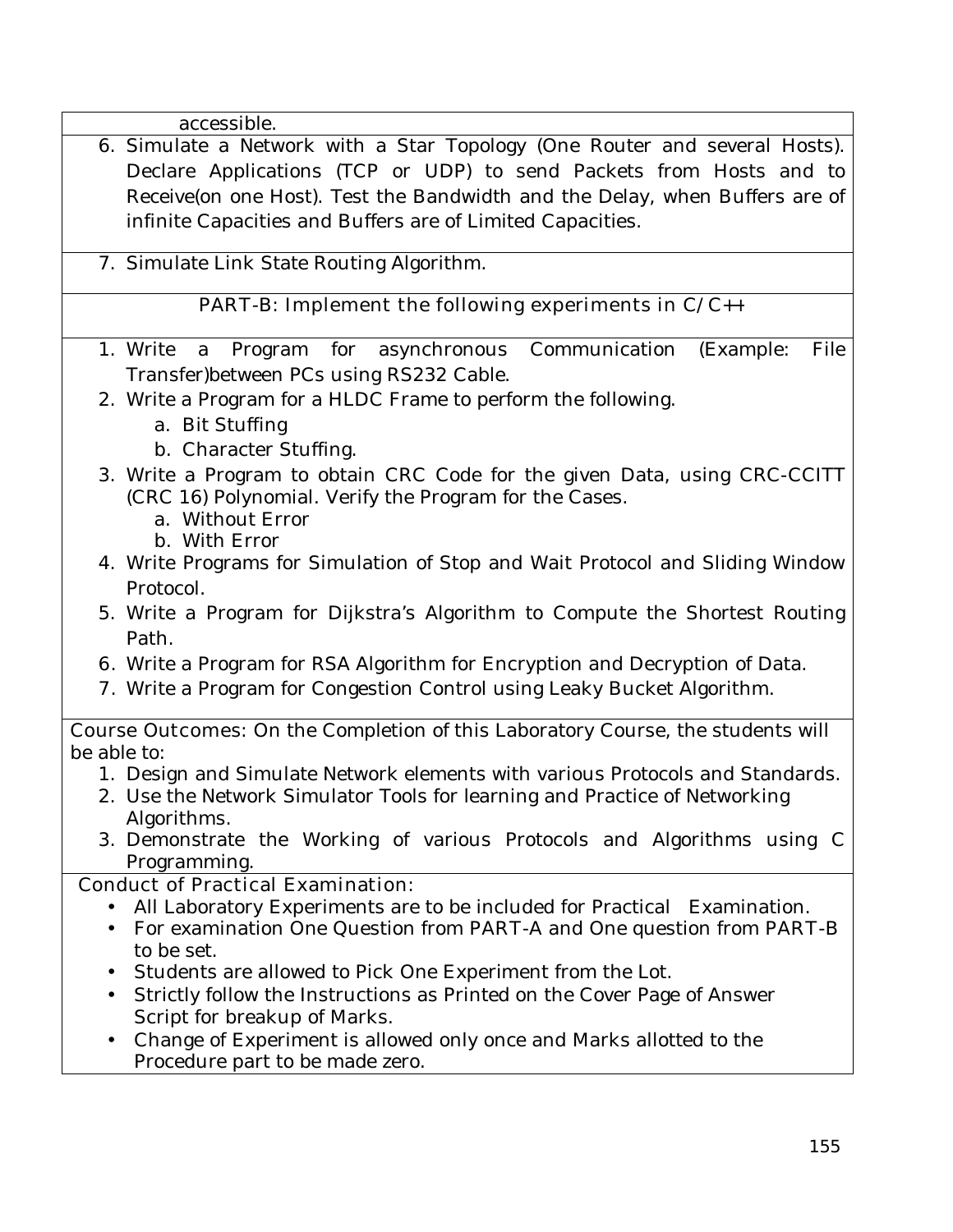# **B.E TC EIGTH SEMESTER SYLLABUS**

# **Wireless Cellular and LTE 4G Broadband B.E., VIII Semester, Electronics &Communication Engineering/**

**Telecommunication Engineering** 

[As per Choice Based Credit System (CBCS) scheme]

| Subject Code | 15EC81                         | IA Marks   | 20 |
|--------------|--------------------------------|------------|----|
| Number of    | 04                             | Exam Marks | 80 |
| Lecture      |                                |            |    |
| Total Number | $\vert$ 50 (10 Hours / Module) | Exam Hours | 03 |
|              |                                |            |    |
| CREDITS - 04 |                                |            |    |

**Course Objectives:** This course will enable students to:

- Understand the basics of LTE standardization phases and specifications.
- Explain the system architecture of LTE and E-UTRAN, the layer of LTE, based on the use of OFDMA and SC-FDMA principles.
- Analyze the role of LTE radio interface protocols to set up, reconfigure and release the Radio Bearer, for transferring the EPS bearer.
- Analyze the main factors affecting LTE performance including mobile speed and transmission bandwidth.

| Module - 1                                                                                                                                                                                                                          | <b>RBT</b>   |
|-------------------------------------------------------------------------------------------------------------------------------------------------------------------------------------------------------------------------------------|--------------|
|                                                                                                                                                                                                                                     |              |
|                                                                                                                                                                                                                                     | <b>Level</b> |
| Key Enablers for LTE features: OFDM, Single carrier FDMA, Single                                                                                                                                                                    | L1, L2       |
| carrier FDE, Channel Dependent Multiuser Resource Scheduling,                                                                                                                                                                       |              |
| Multiantenna Techniques, IP based Flat network Architecture, LTE                                                                                                                                                                    |              |
| Network Architecture. (Sec 1.4-1.5 of Text).                                                                                                                                                                                        |              |
|                                                                                                                                                                                                                                     |              |
| <b>Wireless Fundamentals:</b> Cellular concept, Broadband wireless<br>channel (BWC), Fading in BWC, Modeling BWC - Empirical and<br>Statistical models, Mitigation of Narrow band and Broadband<br>Fading(Sec $2.2 - 2.7$ of Text). |              |
| Module $-2$                                                                                                                                                                                                                         |              |
| <b>Multicarrier Modulation:</b> OFDM basics, OFDM in LTE, Timing and                                                                                                                                                                | L1, L2       |
| Frequency Synchronization, PAR, SC-FDE (Sec 3.2 - 3.6 of Text).                                                                                                                                                                     |              |
|                                                                                                                                                                                                                                     |              |
| <b>OFDMA and SC-FDMA:</b> OFDM with FDMA,TDMA,CDMA, OFDMA,                                                                                                                                                                          |              |
| SC-FDMA, OFDMA and SC-FDMA in LTE (Sec 4.1 - 4.3, 4.5 of Text).                                                                                                                                                                     |              |
|                                                                                                                                                                                                                                     |              |
| <b>Multiple Antenna Transmission and Reception:</b> Spatial Diversity<br>overview, Receive Diversity, Transmit Diversity, Interference<br>cancellation and signal enhancement, Spatial Multiplexing, Choice                         |              |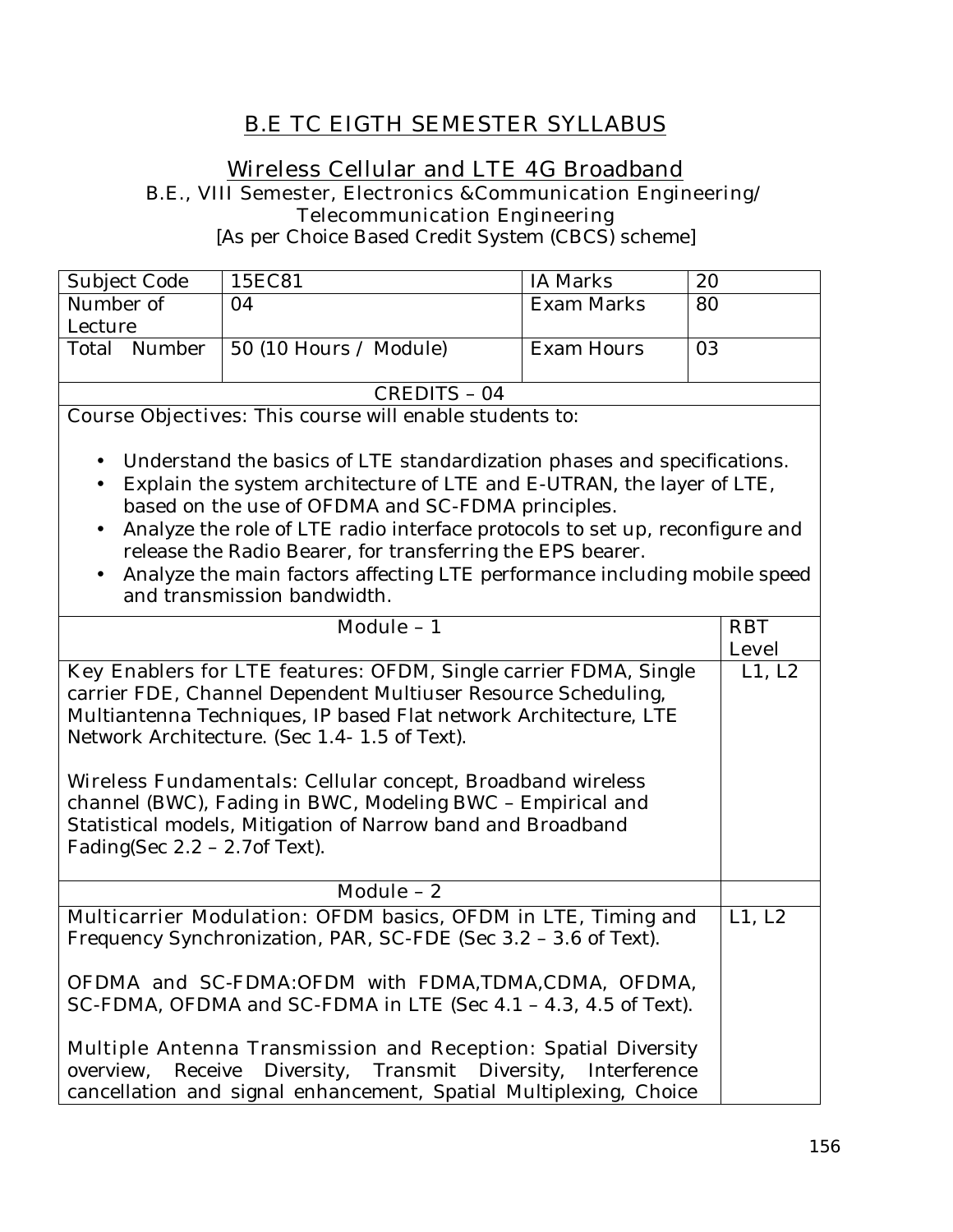| between Diversity, Interference<br>suppression<br>and<br>Spatial<br>Multiplexing (Sec $5.1 - 5.6$ of Text).                                                                                                                                                                                                                                                                                                                                                                                                                                                    |        |
|----------------------------------------------------------------------------------------------------------------------------------------------------------------------------------------------------------------------------------------------------------------------------------------------------------------------------------------------------------------------------------------------------------------------------------------------------------------------------------------------------------------------------------------------------------------|--------|
| Module - 3                                                                                                                                                                                                                                                                                                                                                                                                                                                                                                                                                     |        |
| Overview and Channel Structure of LTE: Introduction to LTE,<br>Channel Structure of LTE, Downlink OFDMA Radio Resource, Uplink<br>SC-FDMA Radio Resource(Sec 6.1 - 6.4 of Text).                                                                                                                                                                                                                                                                                                                                                                               | L1, L2 |
| Downlink Transport Channel Processing: Overview, Downlink<br>shared channels, Downlink Control Channels, Broadcast channels,<br>Multicast channels, Downlink physical channels, H-ARQ<br>on<br>Downlink(Sec $7.1 - 7.7$ of Text).                                                                                                                                                                                                                                                                                                                              |        |
| Module - 4                                                                                                                                                                                                                                                                                                                                                                                                                                                                                                                                                     |        |
| Uplink Channel Transport Processing: Overview, Uplink shared<br>channels, Uplink Control Information, Uplink Reference signals,<br>Random Access Channels, H-ARQ on uplink (Sec 8.1 - 8.6 of Text).<br>Physical Layer Procedures: Hybrid - ARQ procedures, Channel<br>Quality Indicator CQI feedback, Precoder for closed loop MIMO<br>Operations, Uplink channel sounding, Buffer status Reporting in<br>uplink, Scheduling and Resource Allocation, Cell Search, Random<br>Access Procedures, Power Control in uplink(Sec 9.1- 9.6, 9.8, 9.9,<br>9.10 Text). | L1, L2 |
| Module - 5                                                                                                                                                                                                                                                                                                                                                                                                                                                                                                                                                     |        |
| <b>Radio Resource Management and Mobility Management:</b><br>MAC/RLC overview, RRC<br><b>PDCP</b><br>overview,<br>overview,<br>Mobility<br>Management, Inter-cell Interference Coordination (Sec 10.1 - 10.5 of<br>Text).                                                                                                                                                                                                                                                                                                                                      | L1, L2 |
| <b>Course Outcomes:</b> At the end of the course, students will be able to:                                                                                                                                                                                                                                                                                                                                                                                                                                                                                    |        |
| Understand the system architecture and the functional standard specified<br>in LTE 4G.<br>Analyze the role of LTE radio interface protocols and EPS Data<br>convergence protocols to set up, reconfigure and release data and voice<br>from users.<br>Demonstrate the UTRAN and EPS handling processes from set up to<br>release including mobility management for a variety of data call scenarios.<br>Test and Evaluate the Performance of resource management and packet<br>data processing and transport algorithms.<br><b>Question Paper pattern:</b>     |        |
| The Question paper will have ten questions.                                                                                                                                                                                                                                                                                                                                                                                                                                                                                                                    |        |
| Each full Question consisting of 16 marks                                                                                                                                                                                                                                                                                                                                                                                                                                                                                                                      |        |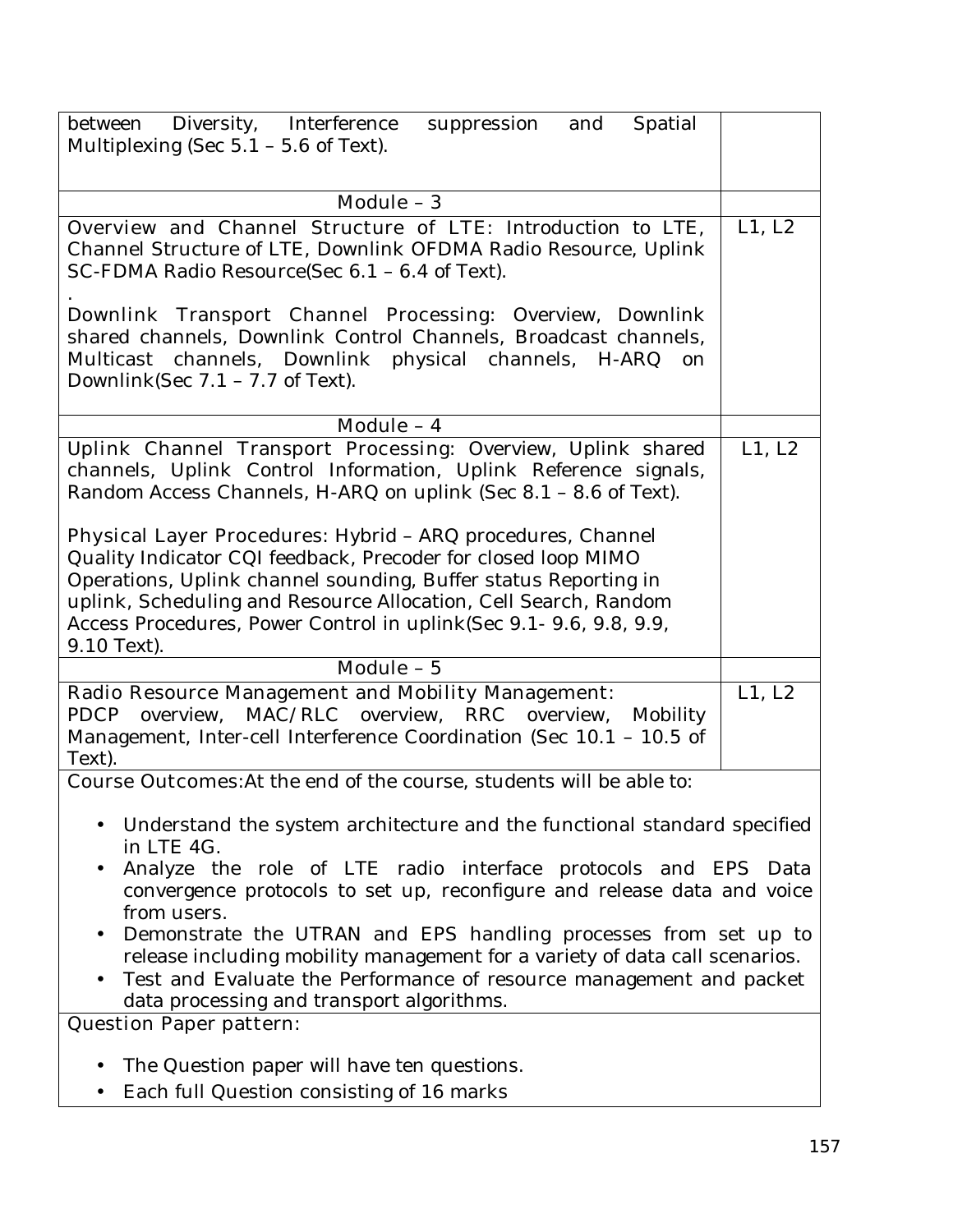- There will be 2 full Questions (with a maximum of Three sub questions) from each module.
- Each full question will have sub questions covering all the topics under a module.
- The Students will have to answer 5 full Questions, selecting one full Question from each module.

#### **Text Book:**

Arunabha Ghosh, Jan Zhang, Jefferey Andrews, Riaz Mohammed, 'Fundamentals of LTE', Prentice Hall, Communications Engg and Emerging Technologies.

# **Reference Books:**

- 1. 'LTE for UMTS Evolution to LTE-Advanced' Harri Holma and Antti Toskala, Second Edition - 2011, John Wiley & Sons, Ltd. Print ISBN: 9780470660003.
- **2.** 'EVOLVED PACKET SYSTEM (EPS) ; THE LTE AND SAE EVOLUTION OF 3G UMTS' by Pierre Lescuyer and Thierry Lucidarme, 2008, John Wiley & Sons, Ltd. Print ISBN:978-0-470-05976-0.
- 3. 'LTE The UMTS Long Term Evolution ; From Theory to Practice' by Stefania Sesia, Issam Toufik, and Matthew Baker, 2009 John Wiley & Sons Ltd, ISBN 978-0-470-69716-0.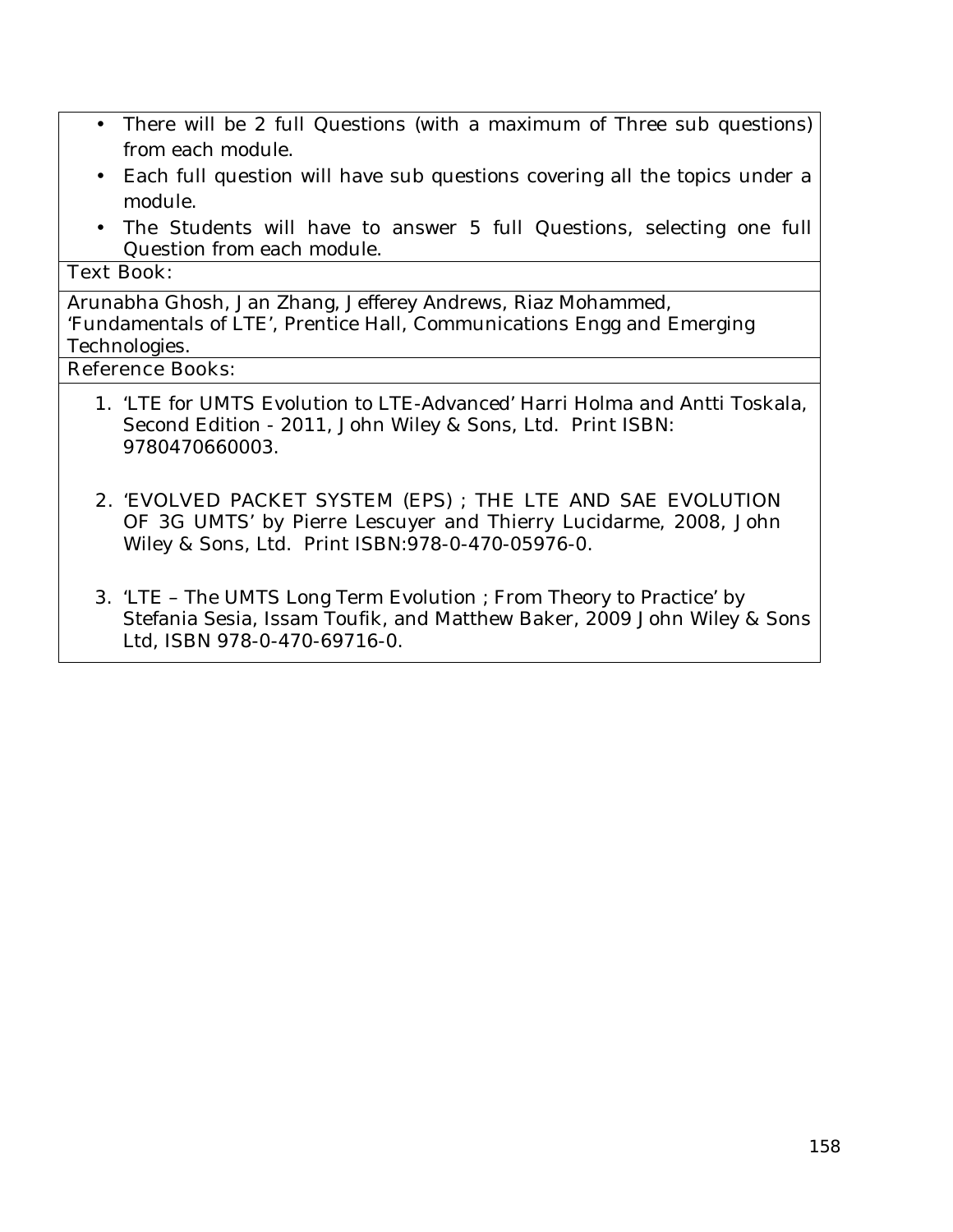# **FIBER OPTICS and NETWORKS**

**B.E., VIII Semester, Electronics &Communication Engineering** 

[As per Choice Based Credit System (CBCS)]

| <b>Subject Code</b>    | 15EC82                       | <b>IA Marks</b>                                                                                                                                                                                                                | 20 |
|------------------------|------------------------------|--------------------------------------------------------------------------------------------------------------------------------------------------------------------------------------------------------------------------------|----|
| Number of Lecture      |                              | Exam Marks                                                                                                                                                                                                                     | 80 |
| Hours/Week             |                              |                                                                                                                                                                                                                                |    |
| <b>Total Number of</b> | $50(10$ Hours /              | <b>Exam Hours</b>                                                                                                                                                                                                              | 03 |
| Lecture Hours          | Module)                      |                                                                                                                                                                                                                                |    |
| CREDITS - 04           |                              |                                                                                                                                                                                                                                |    |
| $\sim$<br>----         | $\cdot$ 1 1<br>$\sim$ $\sim$ | the state of the state of the state of the state of the state of the state of the state of the state of the state of the state of the state of the state of the state of the state of the state of the state of the state of t |    |

**Course Objectives:** This course will enable students to:

- Learn the basic principle of optical fiber communication with different modes of light propagation.
- Understand the transmission characteristics and losses in optical fiber.
- Study of optical components and its applications in optical communication networks.
- Learn the network standards in optical fiber and understand the network architectures along with its functionalities.

| <b>Module -1</b>                                                       | <b>RBT</b> Level |  |
|------------------------------------------------------------------------|------------------|--|
| <b>Optical fiber Communications:</b> Historical development, The       | L1, L2           |  |
| general system, Advantages of optical fiber communication,             |                  |  |
| Optical fiber waveguides: Ray theory transmission, Modes in            |                  |  |
| planar guide, Phase and group velocity, Cylindrical fiber: Modes,      |                  |  |
| Step index fibers, Graded index fibers, Single mode fibers,            |                  |  |
| Cutoff wavelength, Mode field diameter, effective refractive           |                  |  |
| index. Fiber Materials, Photonic crystal fibers. (Text 2)              |                  |  |
| Module -2                                                              |                  |  |
| Transmission characteristics of optical fiber: Attenuation,            | L1, L2           |  |
| Material absorption losses, Linear scattering losses, Nonlinear        |                  |  |
| scattering losses, Fiber bend loss, Dispersion, Chromatic              |                  |  |
| dispersion, Intermodal dispersion: Multimode step index fiber.         |                  |  |
|                                                                        |                  |  |
| <b>Optical Fiber Connectors:</b> Fiber alignment and joint loss, Fiber |                  |  |
| splices, Fiber connectors, Fiber couplers. (Text 2)                    |                  |  |
| <b>Module -3</b>                                                       |                  |  |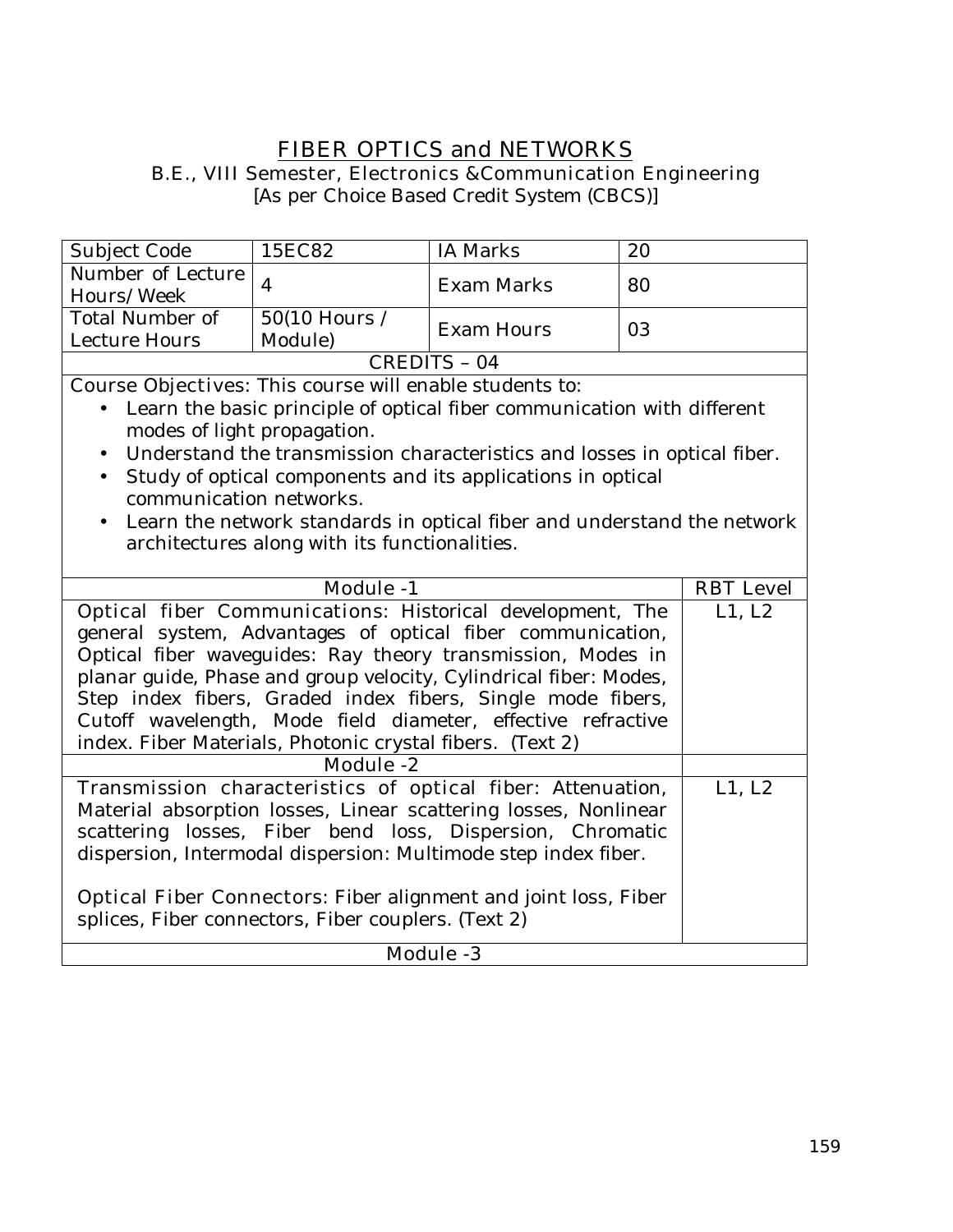| <b>Optical sources:</b> Energy Bands, Direct and Indirect Bandgaps,<br>Light Emitting diodes: LED Structures, Light Source Materials,<br>Quantum Efficiency and LED Power, Modulation.<br>Laser<br>Diodes: Modes and Threshold conditions, Rate equation,<br>External Quantum Efficiency, Resonant frequencies, Laser<br>Diode structures and Radiation Patterns: Single mode lasers.                                                                                                                                                                                                                                                                                                                                                                                                                       | L1, L2 |
|-------------------------------------------------------------------------------------------------------------------------------------------------------------------------------------------------------------------------------------------------------------------------------------------------------------------------------------------------------------------------------------------------------------------------------------------------------------------------------------------------------------------------------------------------------------------------------------------------------------------------------------------------------------------------------------------------------------------------------------------------------------------------------------------------------------|--------|
| <b>Photodetectors:</b> Physical principles<br>of<br>Photodiodes,<br>Photodetector noise, Detector response time.                                                                                                                                                                                                                                                                                                                                                                                                                                                                                                                                                                                                                                                                                            |        |
| <b>Optical Receiver:</b> Optical Receiver Operation: Error sources,<br>Front End Amplifiers, Receiver sensitivity, Quantum Limit.<br>(Text 1)                                                                                                                                                                                                                                                                                                                                                                                                                                                                                                                                                                                                                                                               |        |
| <b>Module -4</b>                                                                                                                                                                                                                                                                                                                                                                                                                                                                                                                                                                                                                                                                                                                                                                                            |        |
| <b>WDM Concepts and Components: Overview of WDM:</b><br>Operational Principles of WDM, WDM standards, Mach-Zehnder<br>Interferometer Multiplexers, Isolators and Circulators, Fiber<br>grating filters, Dielectric Thin-Film Filters, Diffraction Gratings,<br>Active Optical Components, Tunable light sources,<br><b>Optical amplifiers:</b> Basic application and Types, Semiconductor<br>optical amplifiers, Erbium Doped Fiber Amplifiers, Raman<br>Amplifiers, Wideband Optical Amplifiers. (Text 1)                                                                                                                                                                                                                                                                                                  | L1, L2 |
| <b>Module -5</b>                                                                                                                                                                                                                                                                                                                                                                                                                                                                                                                                                                                                                                                                                                                                                                                            |        |
| <b>Optical Networks:</b> Optical network evolution and concepts:<br>Optical networking terminology, Optical network node and<br>switching elements, Wavelength division multiplexed networks,<br>Public telecommunication network overview. Optical network<br>transmission modes, layers and protocols: Synchronous<br>networks, Asynchronous transfer mode, OSI reference model,<br>Optical transport network, Internet protocol, Wavelength<br>routing networks: Routing and wavelength assignment, Optical<br>switching networks: Optical circuit switched networks, packet<br>switched networks, Multiprotocol Label Switching, Optical<br>burst switching networks, Optical network deployment: Long-<br>haul networks, Metropoliton area networks, Access networks,<br>Local area networks. (Text 2) | L1, L2 |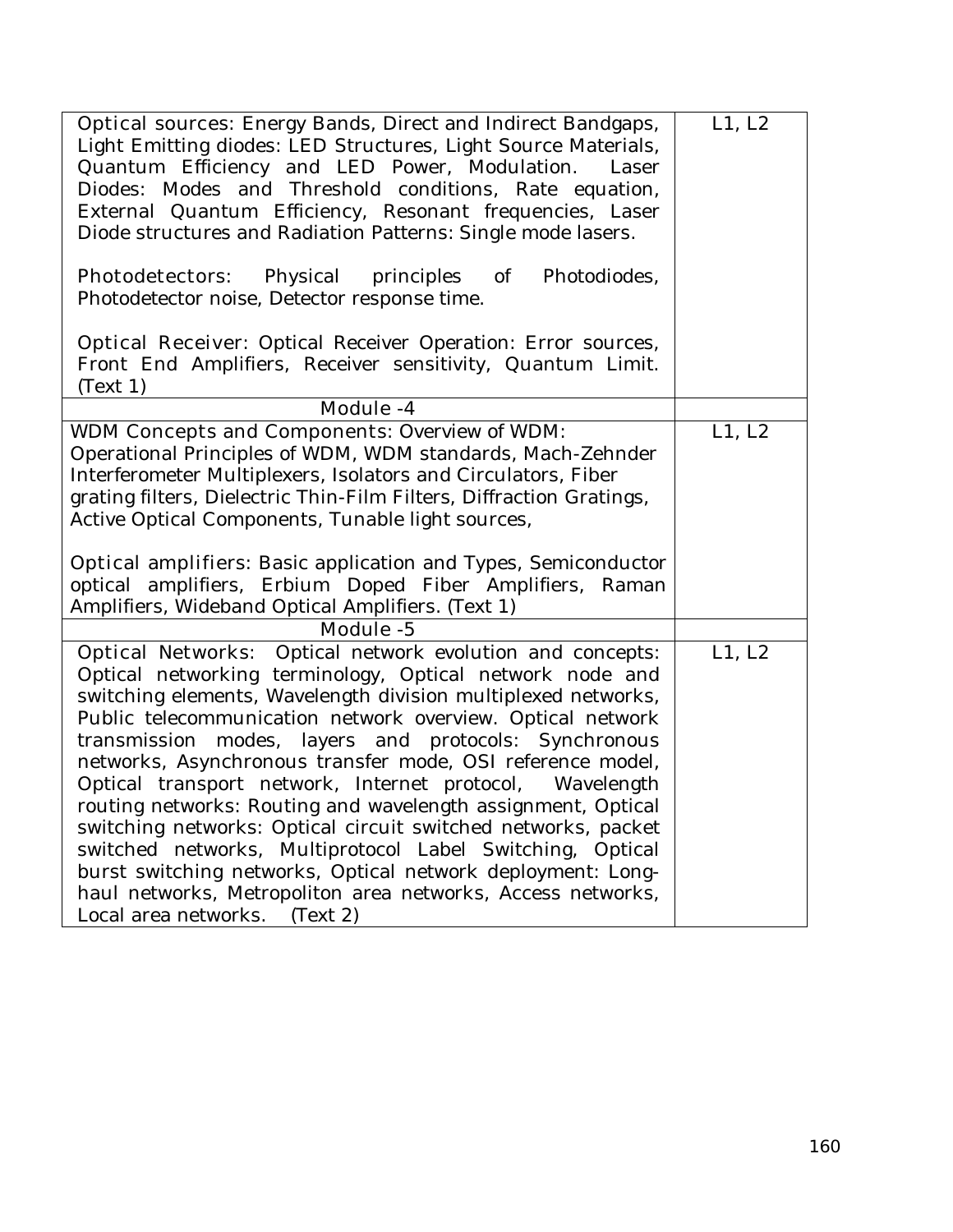**Course Outcomes:** At the end of the course, students will be able to:

- 1. Classification and working of optical fiber with different modes of signal propagation.
- 2. Describe the transmission characteristics and losses in optical fiber communication.
- 3. Describe the construction and working principle of optical connectors, multiplexers and amplifiers.
- 4. Describe the constructional features and the characteristics of optical sources and detectors.
- 5. Illustrate the networking aspects of optical fiber and describe various standards associated with it.

## **Question Paper pattern:**

- The Question paper will have ten questions.
- Each full Question consisting of 16 marks
- There will be 2 full Questions (with a maximum of three sub questions) from each module.
- Each full question will have sub questions covering all the topics under a module.
- The Students will have to answer 5 full Questions, selecting one full Question from each module.

## **Text Books:**

- 3. Gerd Keiser, Optical Fiber Communication, 5th Edition, McGraw Hill Education(India) Private Limited, 2015. ISBN:1-25-900687-5.
- 4. John M Senior, Optical Fiber Communications, Principles and Practice, 3rd Edition, Pearson Education, 2010, ISBN:978-81-317-3266-3

## **Reference Book:**

Joseph C Palais, Fiber Optic Communication , Pearson Education, 2005, ISBN:0130085103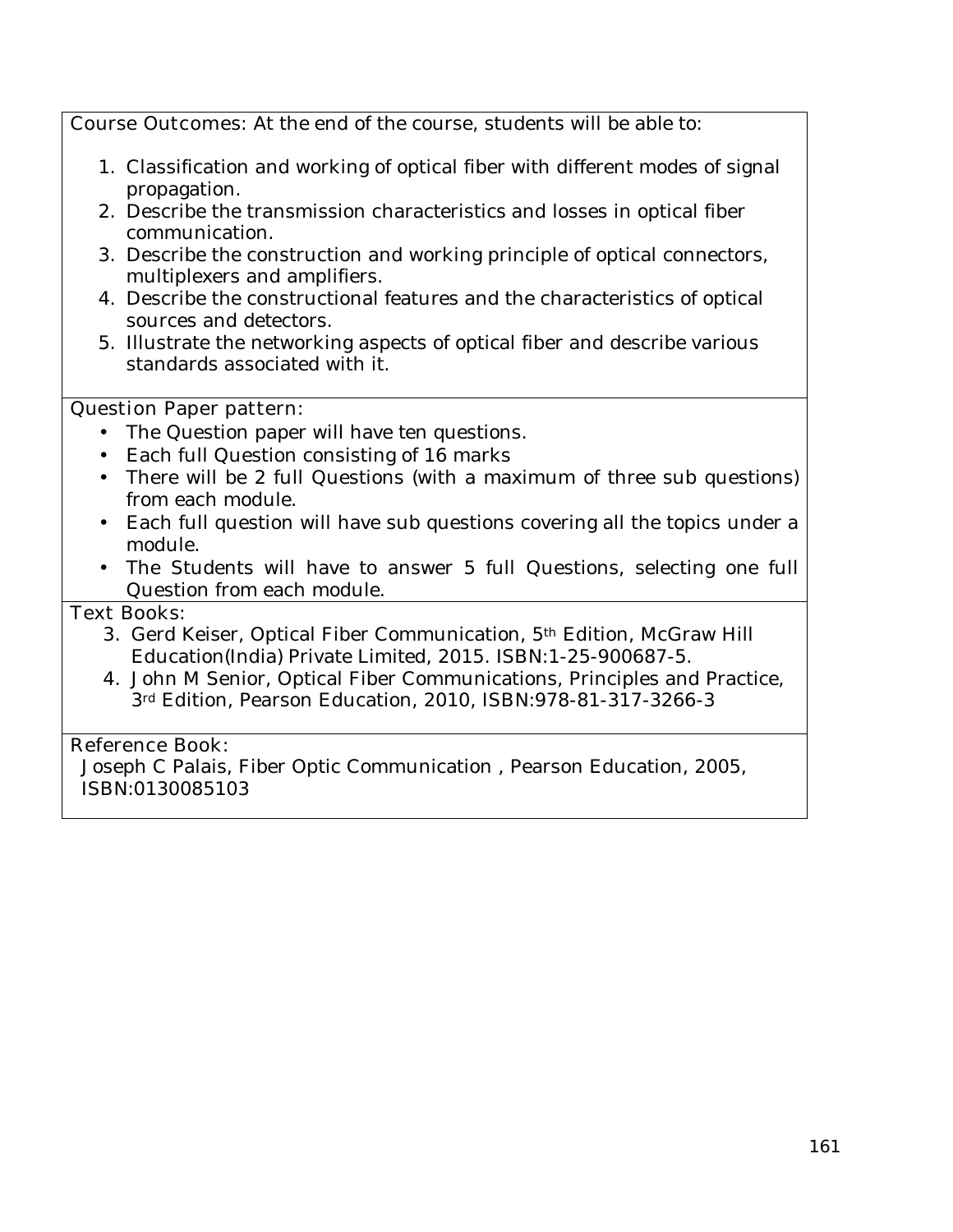# **Micro Electro Mechanical Systems B.E., VIII Semester, Electronics &Communication Engineering/ Telecommunication Engineering**

[As per Choice Based Credit System (CBCS) scheme]

| Subject Code                                                                 | 15EC831                                                        | <b>IA Marks</b> | 20            |        |
|------------------------------------------------------------------------------|----------------------------------------------------------------|-----------------|---------------|--------|
| <b>Number of Lecture</b>                                                     | 03                                                             | Exam            | 80            |        |
| Hours/Week                                                                   |                                                                | marks           |               |        |
| <b>Total Number of</b>                                                       | 40                                                             | Exam            | 03            |        |
| <b>Lecture Hours</b>                                                         | (8 Hours per Module)                                           | Hours           |               |        |
|                                                                              | <b>CREDITS - 03</b>                                            |                 |               |        |
|                                                                              | <b>Course Objectives:</b> This course will enable students to: |                 |               |        |
|                                                                              | Understand overview of microsystems, their fabrication and     |                 |               |        |
| application areas.                                                           |                                                                |                 |               |        |
| $\bullet$                                                                    | Working principles of several MEMS devices.                    |                 |               |        |
| $\bullet$                                                                    | Develop mathematical and analytical models of MEMS devices.    |                 |               |        |
|                                                                              | Know methods to fabricate MEMS devices.                        |                 |               |        |
| $\bullet$                                                                    | Various application areas where MEMS devices can be used.      |                 |               |        |
| <b>Module 1</b>                                                              |                                                                |                 | <b>RBT</b>    |        |
|                                                                              |                                                                |                 | <b>Level</b>  |        |
| Overview of MEMS and Microsystems: MEMS and Microsystem,                     |                                                                |                 | L1, L2        |        |
| MEMS and Microsystems Products,<br>Evolution<br>Typical<br>- of              |                                                                |                 |               |        |
| Microelectronics,<br>Microfabrication,<br>Microsystems<br>and                |                                                                |                 |               |        |
| Multidisciplinary Nature of Microsystems, Miniaturization.                   |                                                                |                 |               |        |
| Applications and Markets.                                                    |                                                                |                 |               |        |
|                                                                              | <b>Module 2</b>                                                |                 |               |        |
| Working<br><b>Principles</b>                                                 | of<br><b>Microsystems:</b>                                     |                 | Introduction, | L1, L2 |
| Microactuation,<br><b>MEMS</b><br>with<br>Microsensors,<br>Microactuators,   |                                                                |                 |               |        |
| Microaccelerometers, Microfluidics.                                          |                                                                |                 |               |        |
|                                                                              |                                                                |                 |               |        |
| for<br>Engineering<br><b>Science</b><br><b>Microsystems</b><br>Design<br>and |                                                                |                 |               |        |
| Fabrication: Introduction, Molecular Theory of Matter and Inter-             |                                                                |                 |               |        |
| molecular Forces, Plasma Physics, Electrochemistry.                          |                                                                |                 |               |        |
| <b>Module 3</b>                                                              |                                                                |                 |               |        |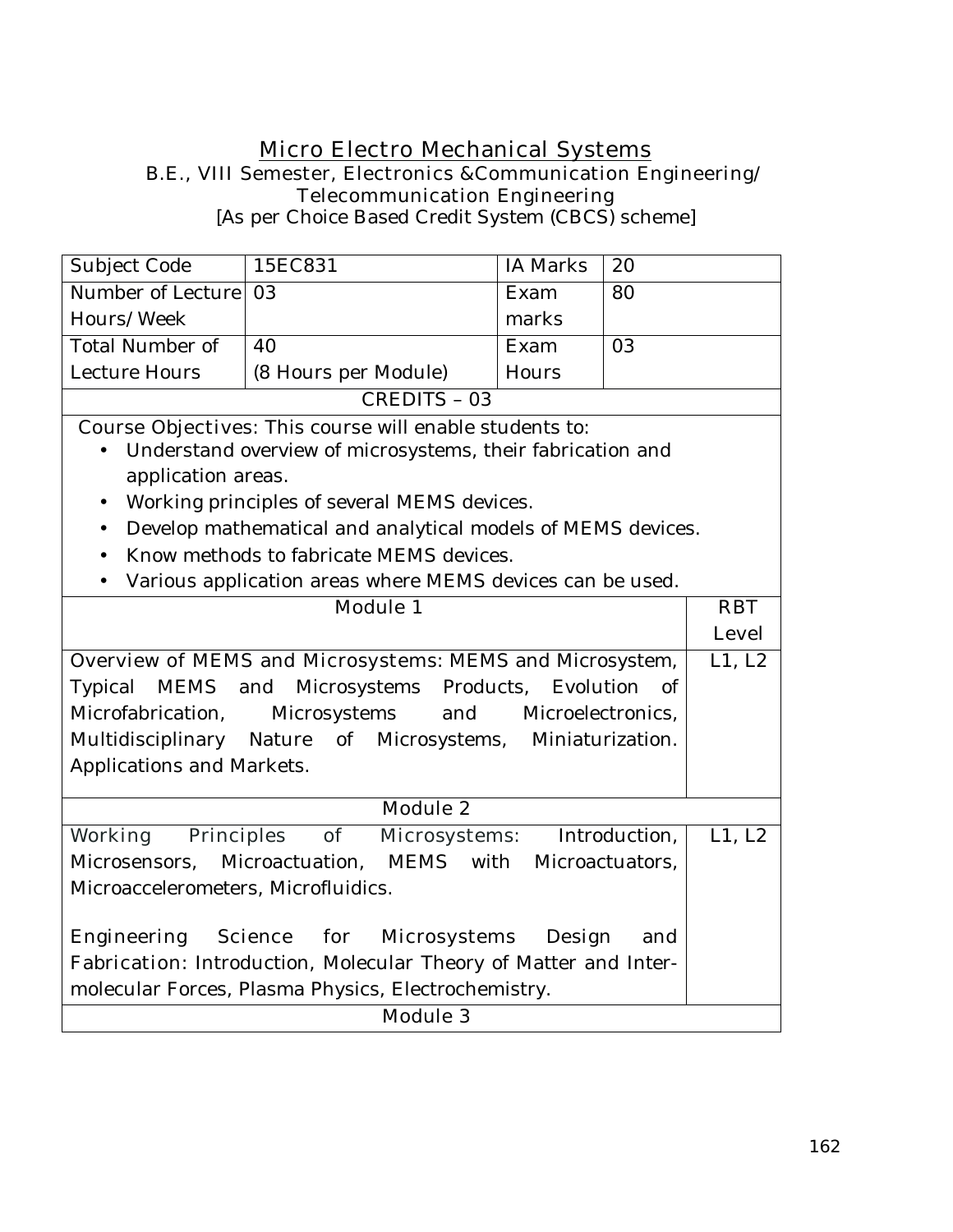| <b>Engineering Mechanics for Microsystems Design: Introduction,</b>                                              | L1, L2, L3 |
|------------------------------------------------------------------------------------------------------------------|------------|
| Thin Plates, Mechanical Vibration,<br><b>Bending</b><br>of<br><b>Static</b>                                      |            |
| Thermomechanics, Fracture Mechanics, Thin Film Mechanics,                                                        |            |
| Overview on Finite Element Stress Analysis.                                                                      |            |
|                                                                                                                  |            |
| <b>Module 4</b>                                                                                                  |            |
| Scaling Laws in Miniaturization: Introduction, Scaling<br>in                                                     | L1, L2, L3 |
| Scaling in Rigid-Body Dynamics, Scaling<br>Geometry,<br>in                                                       |            |
| Electrostatic Forces, Scaling in Fluid Mechanics, Scaling in Heat                                                |            |
| Transfer.                                                                                                        |            |
| <b>Module 5</b>                                                                                                  |            |
| Micromanufacturing:<br><b>Overview</b><br>of<br>Introduction,<br><b>Bulk</b>                                     | L1,L2      |
| Micromanufacturing, Surface Micromachining, The LIGA Process,                                                    |            |
| Summary on Micromanufacturing.                                                                                   |            |
| <b>Course Outcomes:</b> After studying this course, students will be able to:                                    |            |
| Appreciate the technologies related to Micro Electro Mechanical                                                  |            |
| Systems.                                                                                                         |            |
| Understand design and fabrication processes involved with MEMS<br>$\bullet$                                      |            |
| devices.                                                                                                         |            |
| Analyze the MEMS devices and develop suitable mathematical models<br>$\bullet$                                   |            |
| Know various application areas for MEMS device                                                                   |            |
| <b>Question paper pattern:</b>                                                                                   |            |
|                                                                                                                  |            |
| The question paper will have 10 full questions carrying equal marks.<br>$\bullet$                                |            |
| Each full question consists of 16 marks with a maximum of three sub<br>$\bullet$<br>questions.                   |            |
| There will be 2 full questions from each module covering all the topics<br>of the module                         |            |
| The students will have to answer 5 full questions, selecting one full<br>$\bullet$<br>question from each module. |            |
|                                                                                                                  |            |
|                                                                                                                  |            |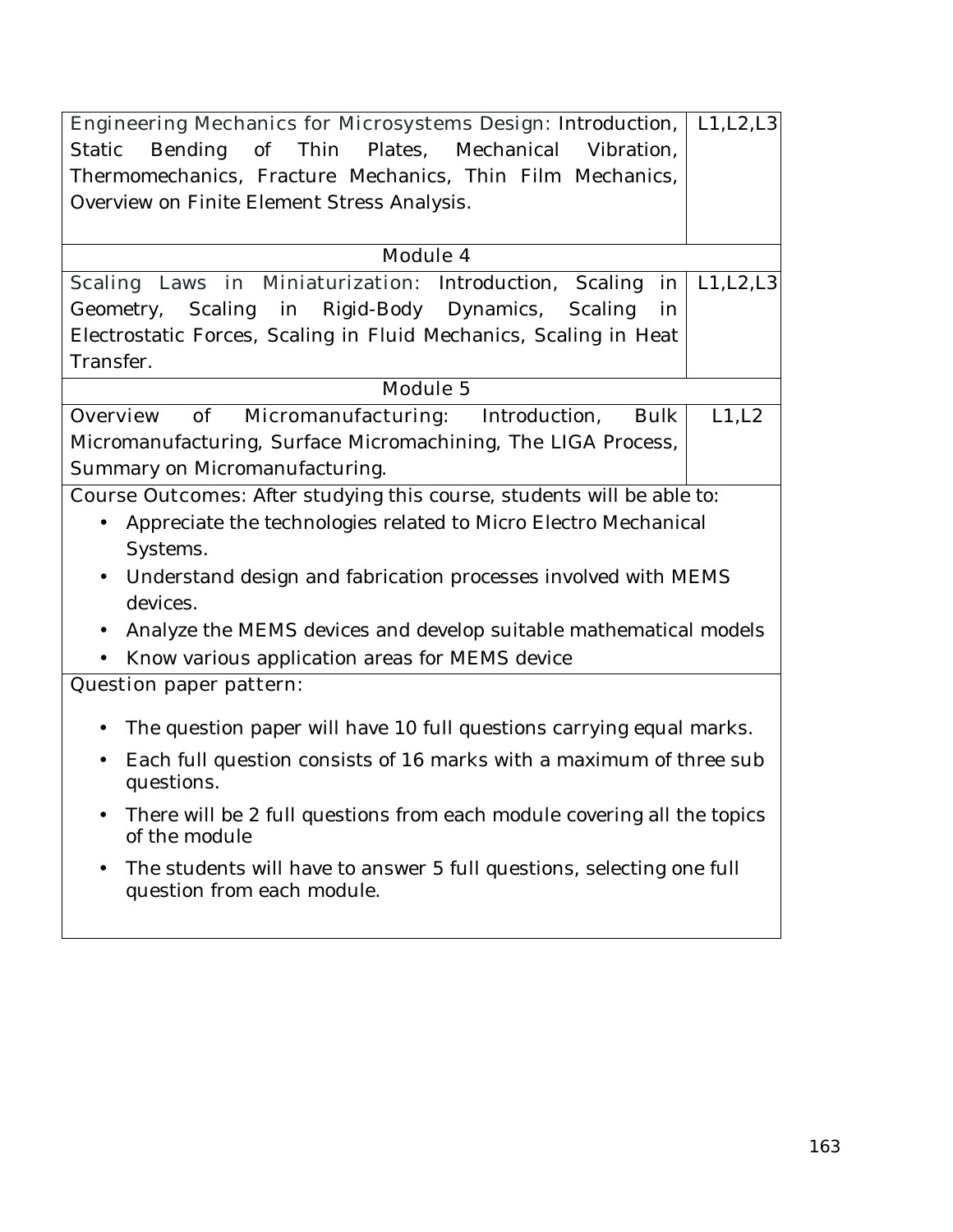# **Text Book**:

Tai-Ran Hsu, MEMS and Micro systems: Design, Manufacture and Nanoscale Engineering, 2nd Ed, Wiley.

## **Reference Books:**

- 1. Hans H. Gatzen, Volker Saile, Jurg Leuthold, Micro and Nano Fabrication: Tools and Processes, Springer, 2015.
- 2. Dilip Kumar Bhattacharya, Brajesh Kumar Kaushik, Microelectromechanical Systems (MEMS), Cenage Learning.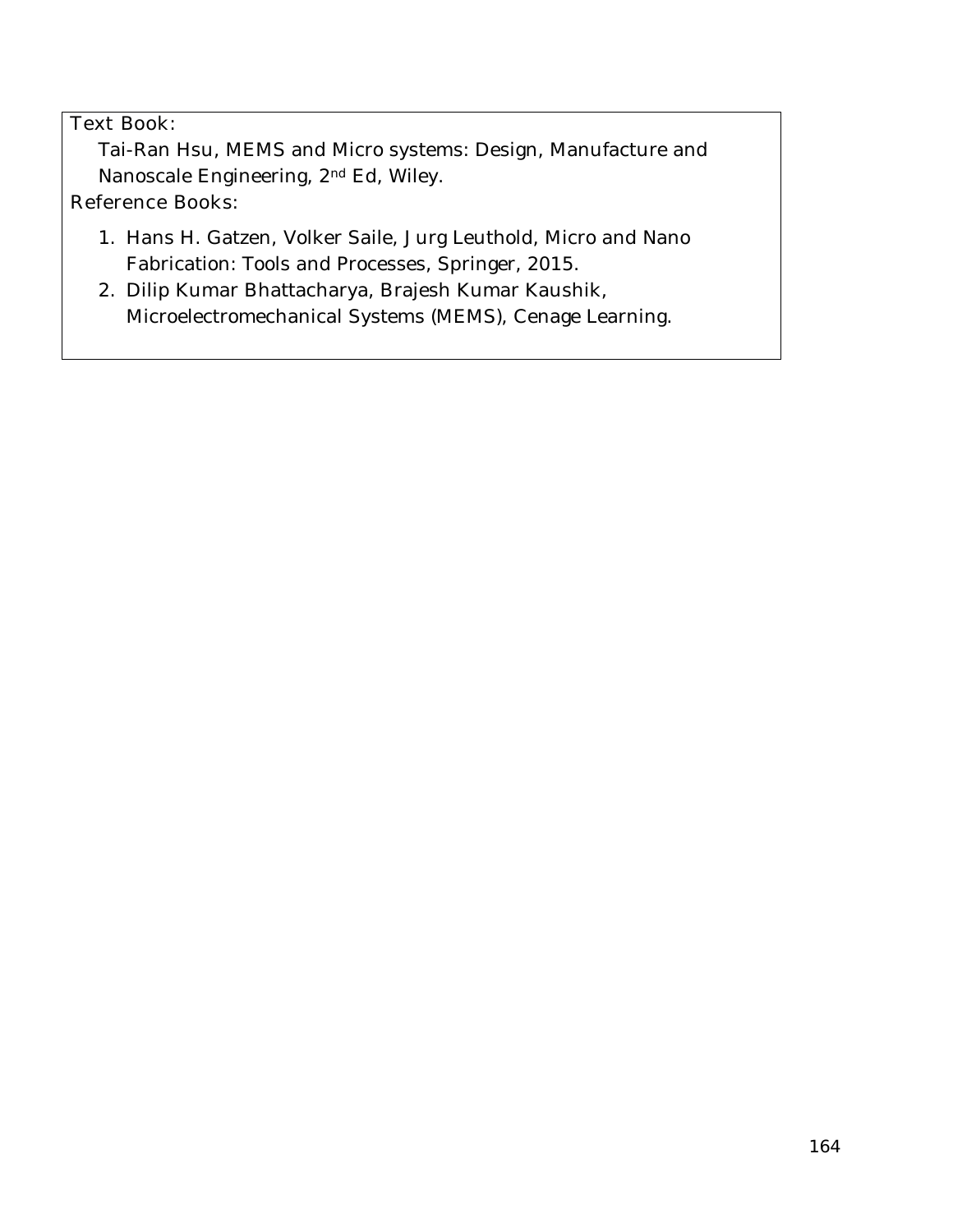# **SPEECH PROCESSING**

## **B.E., VIII Semester, Electronics & Communication Engineering/ Telecommunication Engineering**

[As per Choice Based Credit System (CBCS) scheme]

| Subject Code      | 15EC832       | IA Marks   | 20 |
|-------------------|---------------|------------|----|
| Number of Lecture | 03            | Exam Marks | 80 |
| Hours/Week        |               |            |    |
| Total Number of   | 40 (8 Hours / | Exam Hours | 03 |
| Lecture Hours     | Module)       |            |    |
| CDEDITE           |               |            |    |

CREDITS – 03

**Course Objectives:** This course enables students to:

- Introduce the models for speech production
- Develop time and frequency domain techniques for estimating speech parameters
- Introduce a predictive technique for speech compression
- Provide fundamental knowledge required to understand and analyse speech recognition, synthesis and speaker identification systems.

| <b>Modules</b>                                                                               |                            |  |
|----------------------------------------------------------------------------------------------|----------------------------|--|
| <b>Module-1</b>                                                                              | <b>RBT</b><br><b>Level</b> |  |
| <b>Fundamentals of Human Speech Production:</b> The Process of Speech                        | L1, L2                     |  |
| Production, Short-Time Fourier Representation of Speech, The Acoustic                        |                            |  |
| Theory of Speech Production, Lossless Tube Models of the Vocal Tract,                        |                            |  |
| Digital Models for Sampled Speech Signals                                                    |                            |  |
|                                                                                              |                            |  |
| <b>Module-2</b>                                                                              |                            |  |
| <b>Time-Domain Methods for Speech Processing:</b> Introduction to Short-                     | L1, L2                     |  |
| Time Analysis of Speech, Short-Time Energy and Short-Time Magnitude,                         |                            |  |
| Short-Time Zero-Crossing Rate, The Short-Time Autocorrelation Function,                      |                            |  |
| The Modified Short-Time Autocorrelation Function, The Short-Time Average                     |                            |  |
| Magnitude Difference Function.                                                               |                            |  |
| <b>Module-3</b>                                                                              |                            |  |
| Frequency Domain Representations: Discrete-Time Fourier Analysis,                            | L1, L2                     |  |
| Fourier Analysis, Spectrographic Displays, Overlap<br>Short-Time                             |                            |  |
| Addition(OLA), Method of Synthesis, Filter Bank Summation(FBS) Method of                     |                            |  |
| Synthesis, Time-Decimated Filter Banks, Two-Channel Filter Banks,                            |                            |  |
| Implementation of the FBS Method Using the FFT, OLA Revisited,<br>Modifications of the STFT. |                            |  |
|                                                                                              |                            |  |
|                                                                                              |                            |  |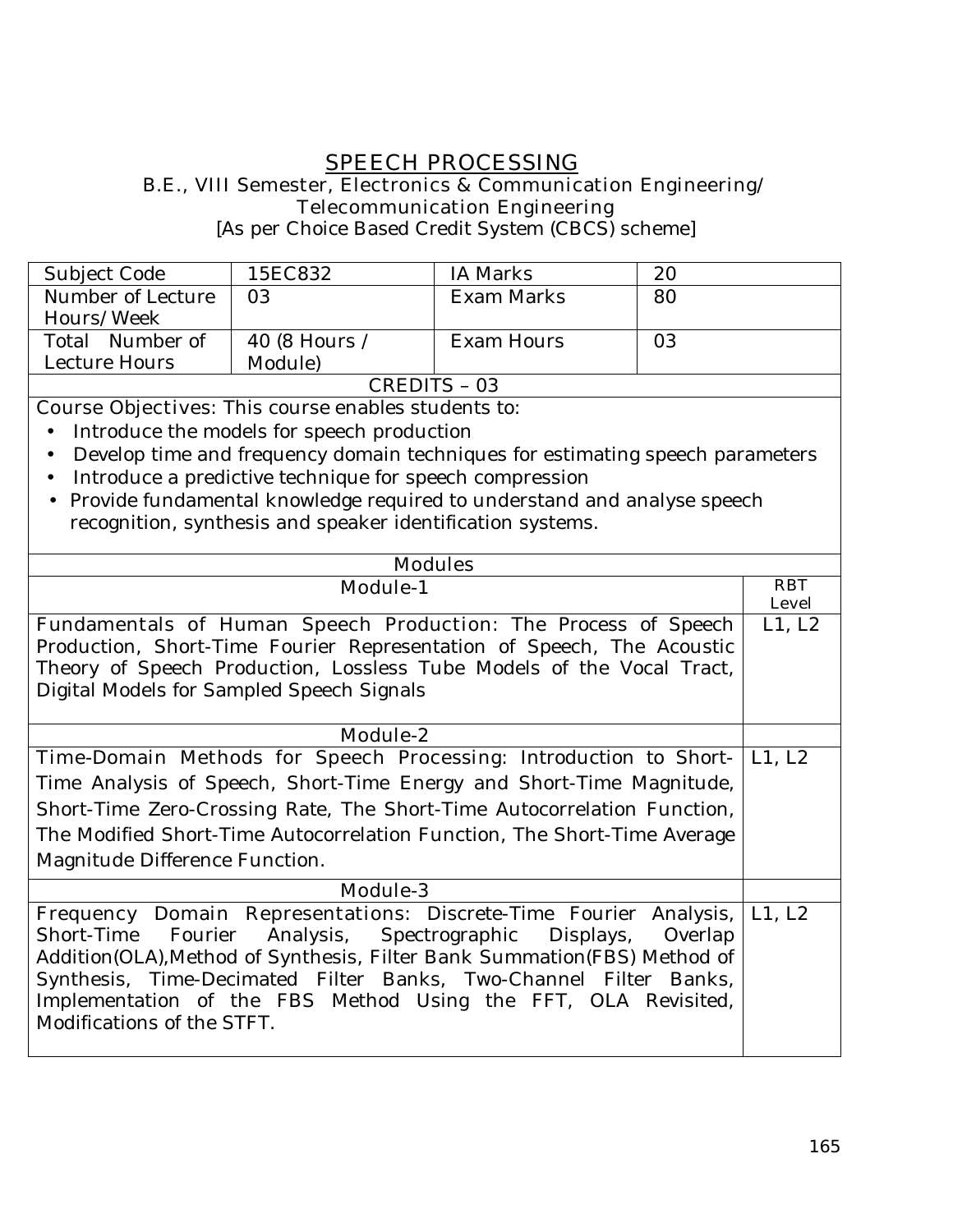| Module-4                                                                                                                                                                                                                                                                                                                                                                                                                                      |                           |
|-----------------------------------------------------------------------------------------------------------------------------------------------------------------------------------------------------------------------------------------------------------------------------------------------------------------------------------------------------------------------------------------------------------------------------------------------|---------------------------|
| The Cepstrum and Homomorphic Speech Processing: Homomorphic<br>Systems for Convolution, Homomorphic Analysis of the Speech Model,<br>Computing the Short-Time Cepstrum and Complex Cepstrum of Speech,<br>Homomorphic Filtering of Natural Speech, Cepstrum Analysis of All-Pole<br>Models, Cepstrum Distance Measures.                                                                                                                       | L1, L2,<br>L <sub>3</sub> |
| Module-5                                                                                                                                                                                                                                                                                                                                                                                                                                      |                           |
| Linear Predictive Analysis of Speech Signals: Basic Principles of Linear<br>Predictive Analysis, Computation of the Gain for the Model, Frequency<br>Domain Interpretations of Linear Predictive Analysis, Solution of the LPC<br>Equations, The Prediction Error Signal, Some Properties of the LPC<br>Polynomial A(z), Relation of Linear Predictive Analysis to Lossless Tube<br>Models, Alternative Representations of the LP Parameters. | L1, L2,<br>L <sub>3</sub> |
| <b>Course Outcomes:</b> Upon completion of the course, students will be able to:<br>Model speech production system and describe the fundamentals of speech.<br>$\bullet$<br>Extract and compare different speech parameters.<br>$\bullet$<br>Choose an appropriate speech model for a given application.<br>$\bullet$<br>Analyse speech recognition, synthesis and speaker identification systems                                             |                           |
| <b>Question paper pattern:</b>                                                                                                                                                                                                                                                                                                                                                                                                                |                           |
| The question paper will have ten questions.                                                                                                                                                                                                                                                                                                                                                                                                   |                           |
| Each full question consists of 16 marks.<br>$\bullet$                                                                                                                                                                                                                                                                                                                                                                                         |                           |
| There will be 2 full questions (with a maximum of Three sub questions) from<br>$\bullet$<br>each module.<br>Each full question will have sub questions covering all the topics under a<br>module. The students will have to answer 5 full questions, selecting one full<br>question from each module.                                                                                                                                         |                           |
| <b>Text Book:</b>                                                                                                                                                                                                                                                                                                                                                                                                                             |                           |
| Theory and Applications of Digital Speech Processing-Rabiner and Schafer,<br>Pearson Education 2011.                                                                                                                                                                                                                                                                                                                                          |                           |
| <b>Reference Books:</b>                                                                                                                                                                                                                                                                                                                                                                                                                       |                           |
| 1. Fundamentals of Speech Recognition-Lawrence Rabiner and Biing-Hwang<br>Juang, Pearson Education, 2003.                                                                                                                                                                                                                                                                                                                                     |                           |
| 2. Speech and Language Processing-An Introduction to Natural Language<br>Processing, Computational Linguistics, and Speech Recognition- Daniel<br>Jurafsky and James H Martin, Pearson Prentice Hall 2009.                                                                                                                                                                                                                                    |                           |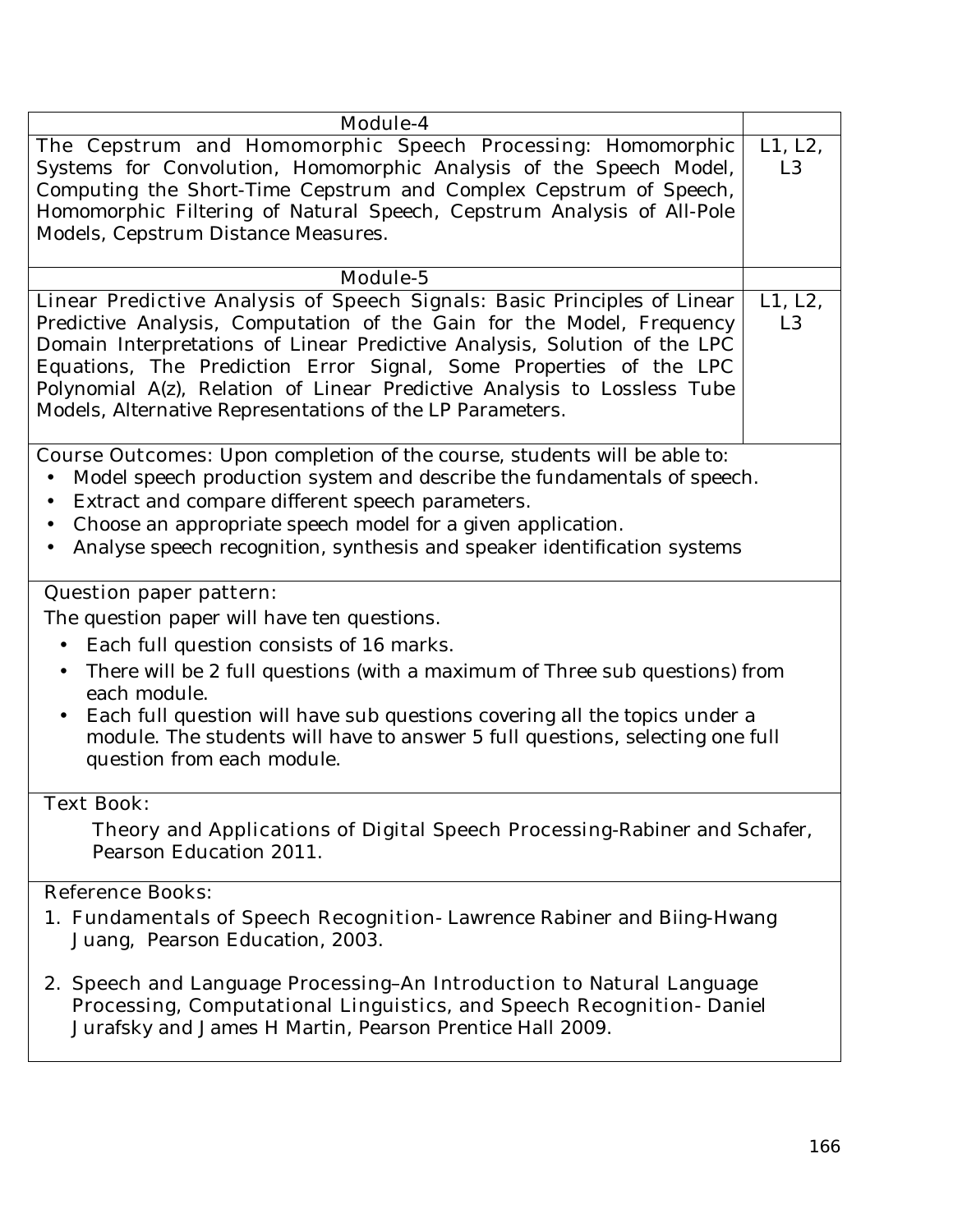#### **RADAR ENGINEERING B.E., VIII Semester, Electronics & Communication Engineering/ Telecommunication Engineering**  [As per Choice Based Credit System (CBCS) scheme] Subject Code 15EC833 | IA Marks | 20 Number of Lecture Hours/Week 03 Exam Marks 80 Total Number of Lecture Hours 40 (8 Hours / Module) Exam Hours | 03 **CREDITS – 03 Course Objectives:** This course will enable students to: • Understand the Radar fundamentals and analyze the radar signals. • Understand various technologies involved in the design of radar transmitters and receivers. • Learn various radars like MTI, Doppler and tracking radars and their comparison **Modules RBT Level Module-1 Basics of Radar**: Introduction, Maximum Unambiguous Range, Radar Waveforms, Definitions w.r.t pulse waveform - PRF, PRI, Duty Cycle, Peak Transmitter Power, Average transmitter Power. **Simple form of the Radar Equation**, Radar Block Diagram and Operation, Radar Frequencies, Applications of Radar, The Origins of Radar, Illustrative Problems. **(Chapter 1 of Text)**  L1, L2, L3 **Module-2 The Radar Equation:** Prediction of Range Performance, Detection of signal in Noise, Minimum Detectable Signal, Receiver Noise, SNR, Modified Radar Range Equation, Envelope Detector — False Alarm Time and Probability, Probability of Detection, **Radar Cross Section of Targets:** simple targets – sphere, cone-sphere, Transmitter Power, PRF and Range Ambiguities, System Losses (qualitative treatment), Illustrative Problems. **(Chapter 2 of Text, Except 2.4, 2.6 2.8 & 2.11)**  L1, L2, L3 **Module-3 MTI and Pulse Doppler Radar:** Introduction, Principle, Doppler Frequency Shift, Simple CW Radar, Sweep to Sweep subtraction and Delay Line Canceler, MTI Radar with – Power Amplifier Transmitter, Delay Line Cancelers — Frequency Response of Single Delay- Line Canceler, Blind Speeds, Clutter Attenuation, MTI Improvement Factor, N- Pulse Delay-Line Canceler, **Digital MTI Processing** – Blind phases, I and Q Channels, Digital MTI Doppler signal processor, Moving Target Detector- Original MTD. **(Chapter 3: 3.1, 3.2, 3.5, 3.6 of Text)**  L1, L2, L3 **Module-4 Tracking Radar:**  $|L1, L2, L2|$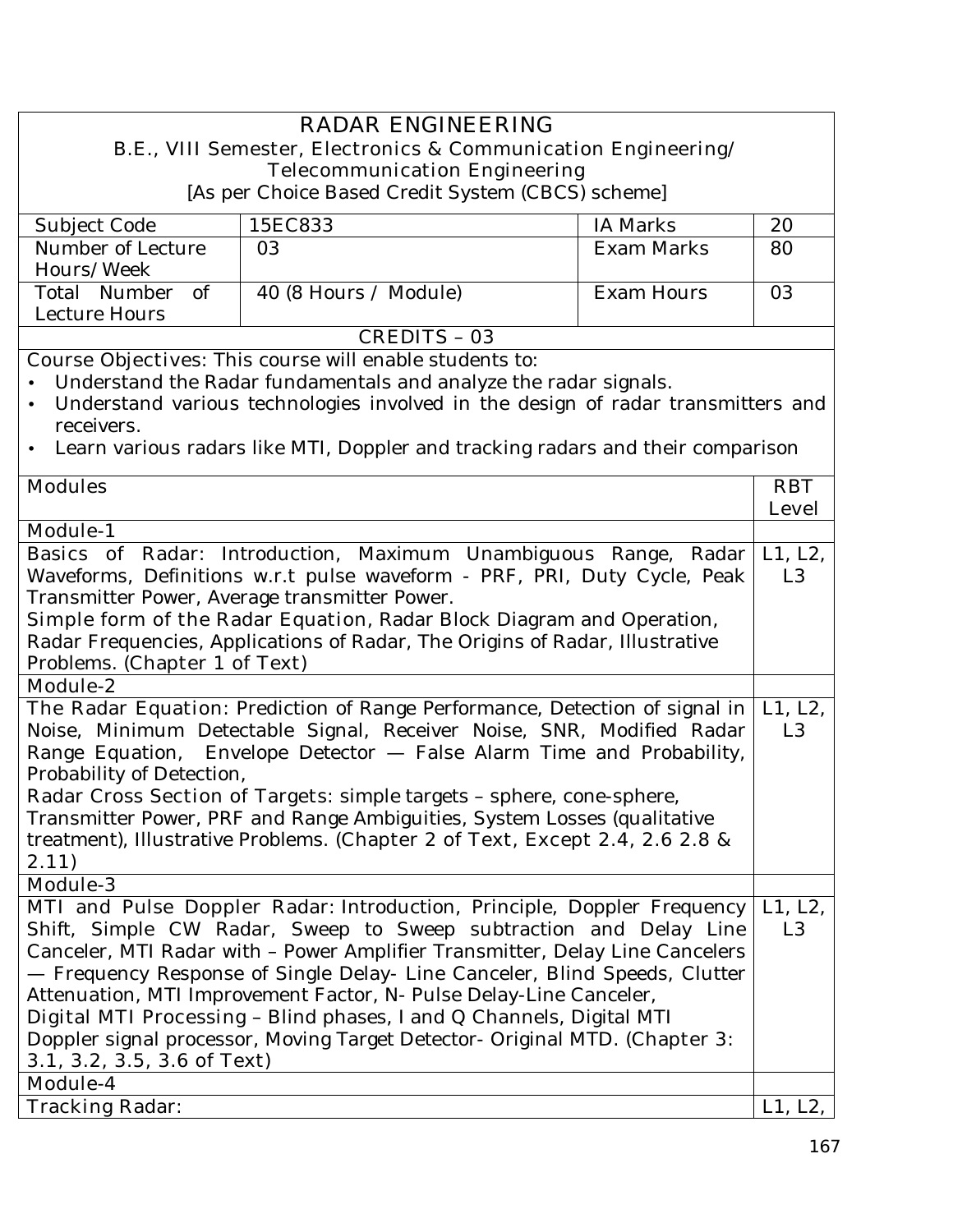| Tracking with Radar- Types of Tracking Radar Systems, Monopulse Tracking-                        | L <sub>3</sub> |
|--------------------------------------------------------------------------------------------------|----------------|
| Monopulse (one-and two-coordinates),<br>Amplitude<br>Comparison<br>Phase                         |                |
| Comparison Monopulse.                                                                            |                |
| <b>Sequential Lobing</b> , Conical Scan Tracking, Block Diagram of Conical Scan                  |                |
| Tracking Radar, Tracking in Range, Comparison of Trackers. (Chapter 4: 4.1,                      |                |
| 4.2, 4.3 of Text)                                                                                |                |
| <b>Module-5</b>                                                                                  |                |
| The Radar Antenna: Functions of The Radar Antenna, Antenna Parameters,                           | L1, L2,        |
| Reflector Antennas and Electronically Steered Phased array Antennas.                             | L <sub>3</sub> |
| (Chapter 9: 9.1, 9.2 9.4, 9.5 of Text)                                                           |                |
| Radar Receiver: The Radar Receiver, Receiver Noise Figure, Super                                 |                |
| Heterodyne Receiver, Duplexers and Receivers Protectors, Radar Displays.                         |                |
| (Chapter 11 of Text)                                                                             |                |
| <b>Course Outcomes:</b> At the end of the course, students will be able to:                      |                |
| Understand the radar fundamentals and radar signals.                                             |                |
| Explain the working principle of pulse Doppler radars, their applications and<br>$\bullet$       |                |
| limitations                                                                                      |                |
| Describe the working of various radar transmitters and receivers.<br>$\bullet$                   |                |
| Analyze the range parameters of pulse radar system which affect the system<br>$\bullet$          |                |
| performance                                                                                      |                |
| <b>Question paper pattern:</b>                                                                   |                |
| The question paper will have ten questions.                                                      |                |
|                                                                                                  |                |
| Each full Question consisting of 16 marks                                                        |                |
| There will be 2 full questions (with a maximum of three sub questions) from<br>$\bullet$         |                |
| each module.                                                                                     |                |
| Each full question will have sub questions covering all the topics under a<br>$\bullet$          |                |
| module.                                                                                          |                |
| The students will have to answer 5 full questions, selecting one full question from<br>$\bullet$ |                |
| each module.                                                                                     |                |
| <b>Text Book:</b>                                                                                |                |
| Introduction to Radar Systems- Merrill I Skolnik, 3e, TMH, 2001.                                 |                |
| <b>Reference Books:</b>                                                                          |                |
| 1. Radar Principles, Technology, Applications - Byron Edde, Pearson Education,                   |                |
| 2004.                                                                                            |                |
| 2. Radar Principles - Peebles. Jr, P.Z. Wiley. New York, 1998.                                   |                |
| 3. Principles of Modem Radar: Basic Principles - Mark A. Rkhards, James A.                       |                |
| Scheer, William A. Holm. Yesdee, 2013                                                            |                |
|                                                                                                  |                |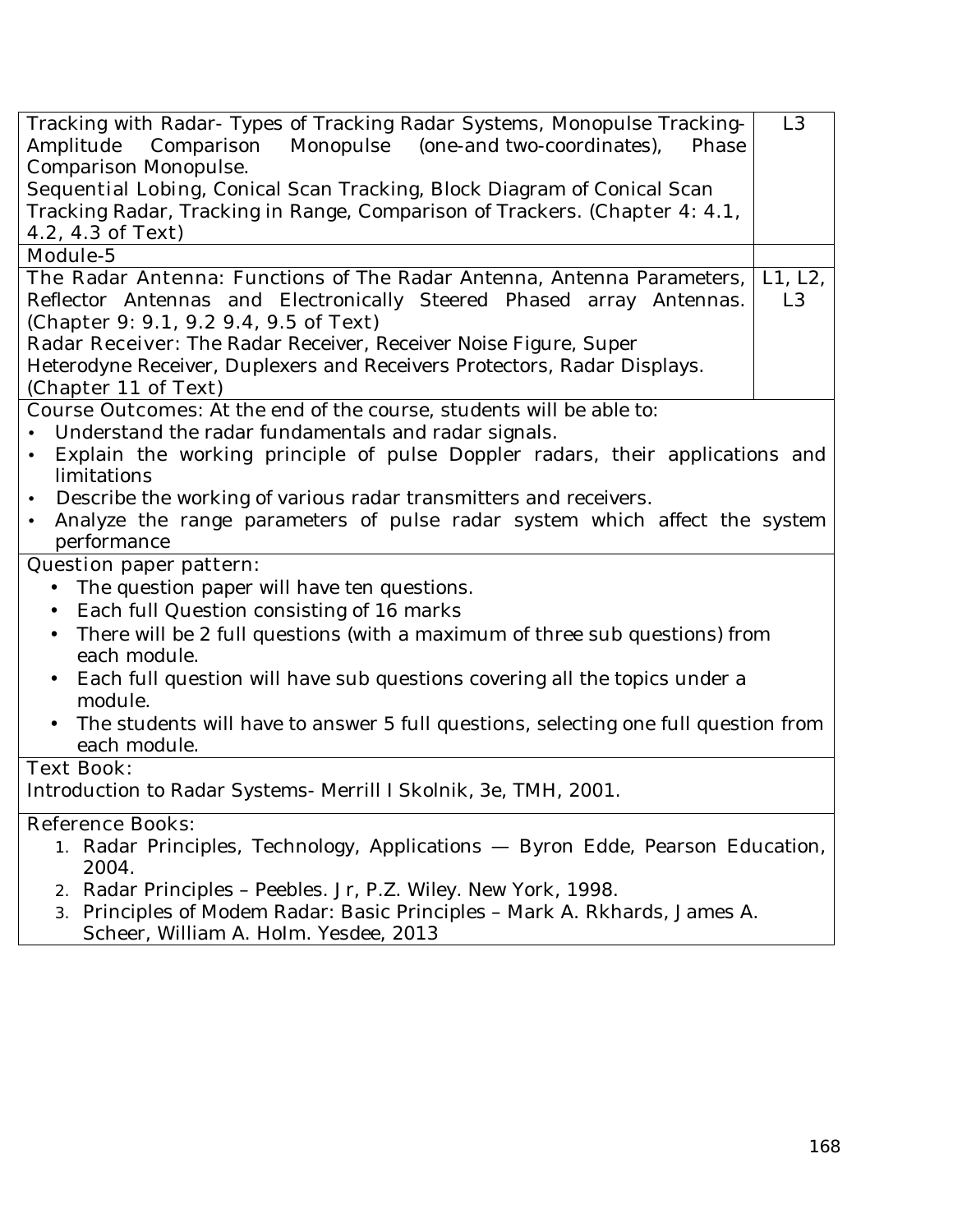# **MACHINE LEARNING**

### **B.E., VIII Semester, Electronics & Communication Engineering/ Telecommunication Engineering**

[As per Choice Based Credit System (CBCS) scheme]

| Subject Code                                                   | 15EC834       | <b>IA Marks</b>   | 20 |  |  |
|----------------------------------------------------------------|---------------|-------------------|----|--|--|
| Number of Lecture                                              | 03            | Exam Marks        | 80 |  |  |
| Hours/Week                                                     |               |                   |    |  |  |
| Total Number                                                   | 40 (8 Hours / | <b>Exam Hours</b> | 03 |  |  |
| of Lecture                                                     | Module)       |                   |    |  |  |
| Hours                                                          |               |                   |    |  |  |
| <b>CREDITS - 03</b>                                            |               |                   |    |  |  |
| <b>Course Objectives:</b> This course will enable students to: |               |                   |    |  |  |

- Introduce some concepts and techniques that are core to Machine Learning.
- Understand learning and decision trees.
- Acquire knowledge of neural networks, Bayesian techniques and instant based learning.
- Understand analytical learning and reinforced learning.

| <b>Modules</b>                                                                |        |  |  |  |
|-------------------------------------------------------------------------------|--------|--|--|--|
| <b>Module-1</b>                                                               |        |  |  |  |
| <b>Learning:</b> Designing Learning systems, Perspectives and Issues, Concept | L1, L2 |  |  |  |
| Learning, Version Spaces and Candidate Elimination Algorithm,                 |        |  |  |  |
| Inductive bias.                                                               |        |  |  |  |
| <b>Module-2</b>                                                               |        |  |  |  |
| Decision Tree and ANN: Decision Tree Representation, Hypothesis               | L1, L2 |  |  |  |
| Space Search, Inductive bias in decision tree, issues in Decision tree.       |        |  |  |  |
| Neural Network Representation, Perceptrons, Multilayer Networks and           |        |  |  |  |
| <b>Back Propagation Algorithms.</b>                                           |        |  |  |  |
| <b>Module-3</b>                                                               |        |  |  |  |
| <b>Bayesian and Computational Learning:</b> Bayes Theorem,<br>Bayes           | L1, L2 |  |  |  |
| Theorem Concept Learning, Maximum Likelihood, Minimum Description             |        |  |  |  |
| Length Principle, Bayes Optimal Classifier, Gibbs Algorithm, Naïve Bayes      |        |  |  |  |
| Classifier.                                                                   |        |  |  |  |
| Module-4                                                                      |        |  |  |  |
| <b>Instant Based Learning and Learning set of rules: K- Nearest Neighbor</b>  | L1, L2 |  |  |  |
| Learning, Locally Weighted Regression, Radial Basis Functions, Case-          |        |  |  |  |
| <b>Based Reasoning.</b>                                                       |        |  |  |  |
| Sequential Covering Algorithms, Learning Rule Sets, Learning First Order      |        |  |  |  |
| Rules, Learning Sets of First Order Rules.                                    |        |  |  |  |
| Module-5                                                                      |        |  |  |  |
| Analytical Learning and Reinforced Learning: Perfect Domain                   | L1, L2 |  |  |  |
| Theories, Explanation Based Learning, Inductive-Analytical Approaches,        |        |  |  |  |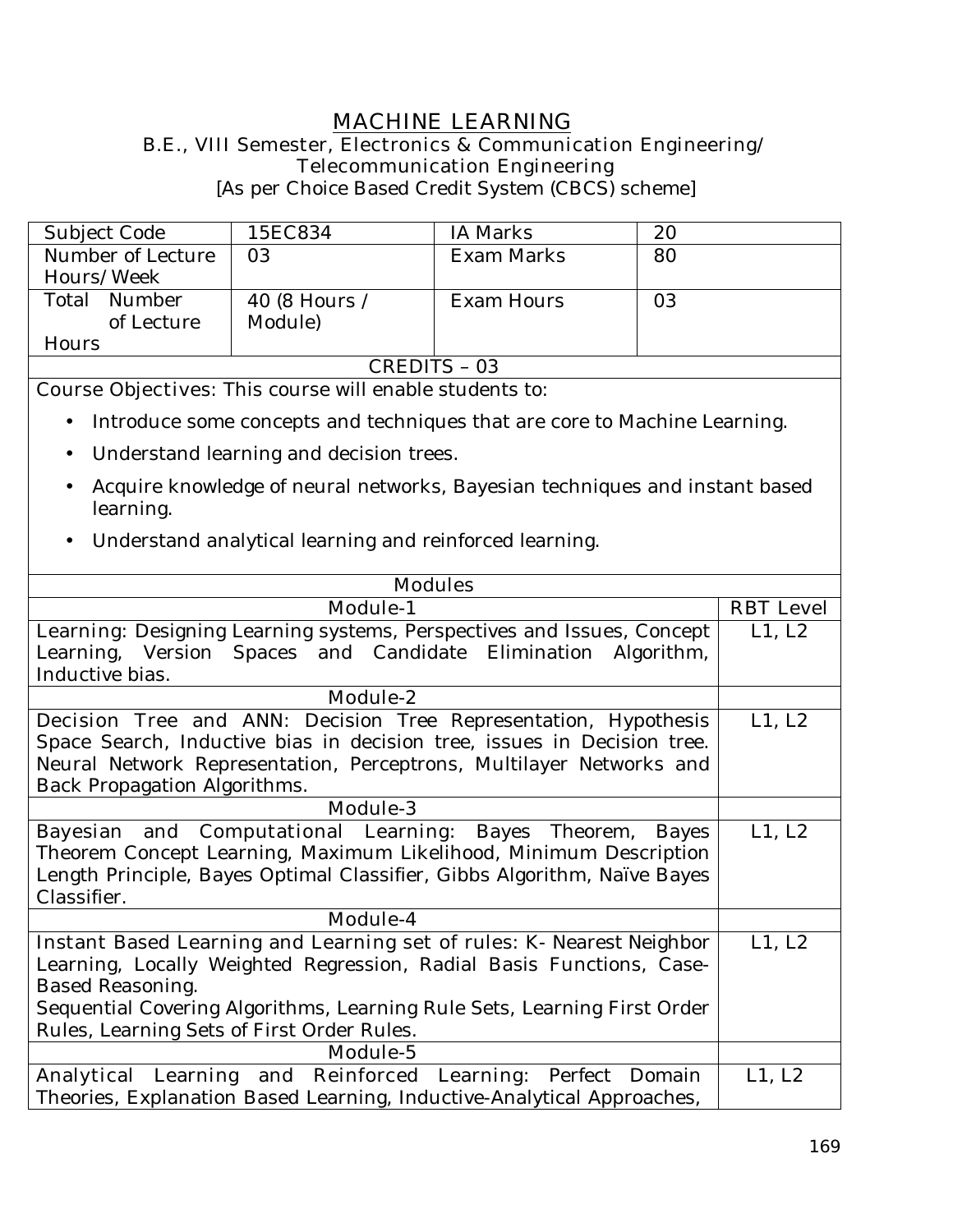FOCL Algorithm, Reinforcement Learning. **Course Outcomes:** At the end of the course, students should be able to: • Understand the core concepts of Machine learning. • Appreciate the underlying mathematical relationships within and across Machine Learning algorithms. • Explain paradigms of supervised and un-supervised learning. • Recognize a real world problem and apply the learned techniques of Machine Learning to solve the problem. **Question paper pattern:** The question paper will have ten questions. • Each full question consists of 16 marks. • There will be 2 full questions (with a maximum of Three sub questions) from each module. • Each full question will have sub questions covering all the topics under a

module. The students will have to answer 5 full questions, selecting one full question from each module.

### **Text Book:**

**Machine Learning-**Tom M. Mitchell, McGraw-Hill Education, (INDIAN EDITION), 2013.

### **Reference Books:**

- 1. **Introduction to Machine Learning-** Ethem Alpaydin, 2nd Ed., PHI Learning Pvt. Ltd., 2013.
- 2. **The Elements of Statistical Learning-**T. Hastie, R. Tibshirani, J. H. Friedman, Springer; 1st edition, 2001.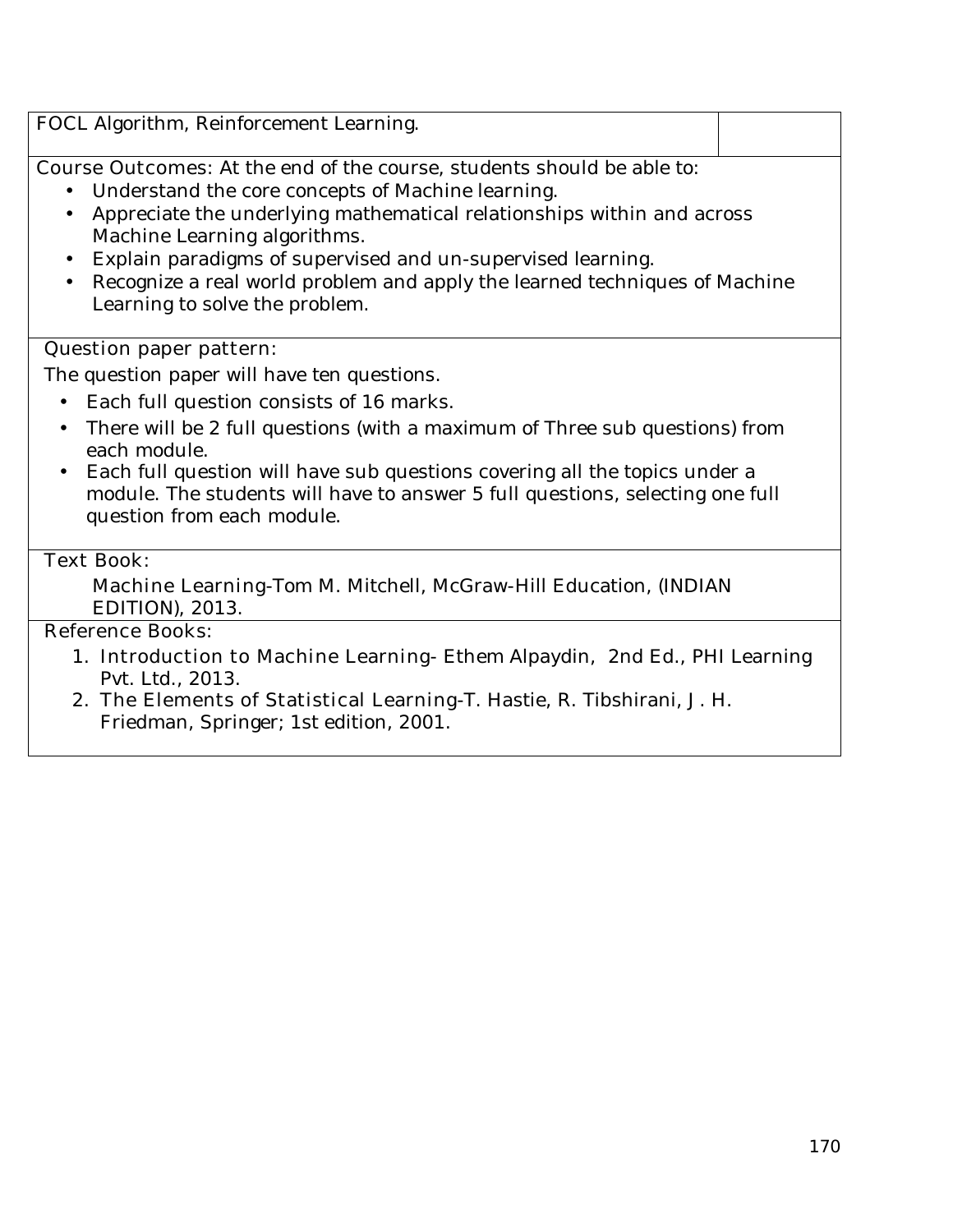| AD HOC WIRELESS NETWORKS                                                                                                                                  |                                                                                  |                   |              |  |  |
|-----------------------------------------------------------------------------------------------------------------------------------------------------------|----------------------------------------------------------------------------------|-------------------|--------------|--|--|
| <b>B.E., VIII Semester, Telecommunication Engineering</b><br>[As per Choice Based Credit System (CBCS) scheme]                                            |                                                                                  |                   |              |  |  |
| Subject Code                                                                                                                                              | 15TE835                                                                          | <b>IA Marks</b>   | 20           |  |  |
| Number of Lecture                                                                                                                                         | 03                                                                               | Exam marks        | 80           |  |  |
| Hours/Week                                                                                                                                                |                                                                                  |                   |              |  |  |
| <b>Total Number of</b>                                                                                                                                    | 40 (8 Hours per Module)                                                          | <b>Exam Hours</b> | 03           |  |  |
| Lecture Hours                                                                                                                                             |                                                                                  |                   |              |  |  |
|                                                                                                                                                           | Credits - 03                                                                     |                   |              |  |  |
|                                                                                                                                                           | <b>Course Objectives:</b> This course will enable students to:                   |                   |              |  |  |
|                                                                                                                                                           | Understand need for Adhoc Networks.                                              |                   |              |  |  |
| $\bullet$                                                                                                                                                 | Explain the Limitations of Physical Layer that affect the Design and Performance |                   |              |  |  |
| of Adhoc Network                                                                                                                                          |                                                                                  |                   |              |  |  |
| Understand why Protocols required for wired Network may not work for wired<br>Network at MAC, Network and Transport Layer                                 |                                                                                  |                   |              |  |  |
|                                                                                                                                                           | Explain the operations and performance of various MAC Layer Protocols, unicast   |                   |              |  |  |
|                                                                                                                                                           | routing protocols and transport layer protocols proposed for Adhoc Networks.     |                   |              |  |  |
|                                                                                                                                                           | Understand Security issues and QoS requirements.                                 |                   |              |  |  |
|                                                                                                                                                           | <b>Modules</b>                                                                   |                   | <b>RBT</b>   |  |  |
|                                                                                                                                                           |                                                                                  |                   | <b>Level</b> |  |  |
| <b>Module-1</b>                                                                                                                                           |                                                                                  |                   |              |  |  |
| Adhoc Networks: Introduction, Issues in Adhoc Wireless Networks, Adhoc                                                                                    |                                                                                  |                   |              |  |  |
| Wireless Internet $(5.1, 5.2 \& 5.3$ of Text).                                                                                                            |                                                                                  |                   |              |  |  |
| Mac Protocols for Adhoc Wireless Networks: Introduction, Issues in                                                                                        |                                                                                  |                   |              |  |  |
|                                                                                                                                                           | Designing a MAC Protocol for Ad hoc Wireless Networks, Design goals of a MAC     |                   | L2, L3       |  |  |
| Protocol for Adhoc Wireless Networks, Classification of MAC protocols,                                                                                    |                                                                                  |                   |              |  |  |
|                                                                                                                                                           | Contention based Protocols (6.1 to 6.5 of Text).                                 |                   |              |  |  |
| <b>Module-2</b>                                                                                                                                           |                                                                                  |                   |              |  |  |
| Contd., Contention based Protocols with Reservation Mechanisms, Contention-                                                                               |                                                                                  |                   |              |  |  |
| based MAC Protocols with Scheduling Mechanism (6.6, 6.7.1, 6.7.2 of Text).<br>MAC protocols that use Directional Antennas, Other MAC protocols. (6.8, 6.9 |                                                                                  |                   |              |  |  |
| of Text).                                                                                                                                                 |                                                                                  |                   | L2, L3       |  |  |
| <b>Module-3</b>                                                                                                                                           |                                                                                  |                   |              |  |  |
|                                                                                                                                                           | <b>Routing Protocols for Adhoc Wireless Networks:</b>                            |                   |              |  |  |
|                                                                                                                                                           | Introduction, Issues in Designing a Routing Protocol for Adhoc Wireless          |                   |              |  |  |
| Networks, Classification of Routing Protocols, Table Drive Routing Protocol (7.1)                                                                         |                                                                                  |                   |              |  |  |
| to 7.4 of Text).                                                                                                                                          |                                                                                  |                   |              |  |  |
| On-demand Routing Protocol, Hybrid Routing Protocol, Power aware Routing                                                                                  |                                                                                  |                   |              |  |  |
|                                                                                                                                                           | Protocols (7.5, 7.6, 7.9 of Text).                                               |                   |              |  |  |
| Module-4                                                                                                                                                  |                                                                                  |                   |              |  |  |
|                                                                                                                                                           | Transport Layer Protocols for Adhoc Wireless Networks: Introduction, Issues      |                   |              |  |  |
| in Designing a Transport layer protocol for Adhoc Wireless Networks, Design                                                                               |                                                                                  |                   | L1,          |  |  |
|                                                                                                                                                           | goals of a Transport layer Protocol for Adhoc Wireless Networks, Classification  |                   | L2, L3       |  |  |
|                                                                                                                                                           | of Transport layer solutions, TCP over Adhoc Wireless Networks, Other            |                   |              |  |  |
|                                                                                                                                                           | Transport layer protocols for Adhoc Wireless Networks (9.1 to 9.6 of Text).      |                   |              |  |  |